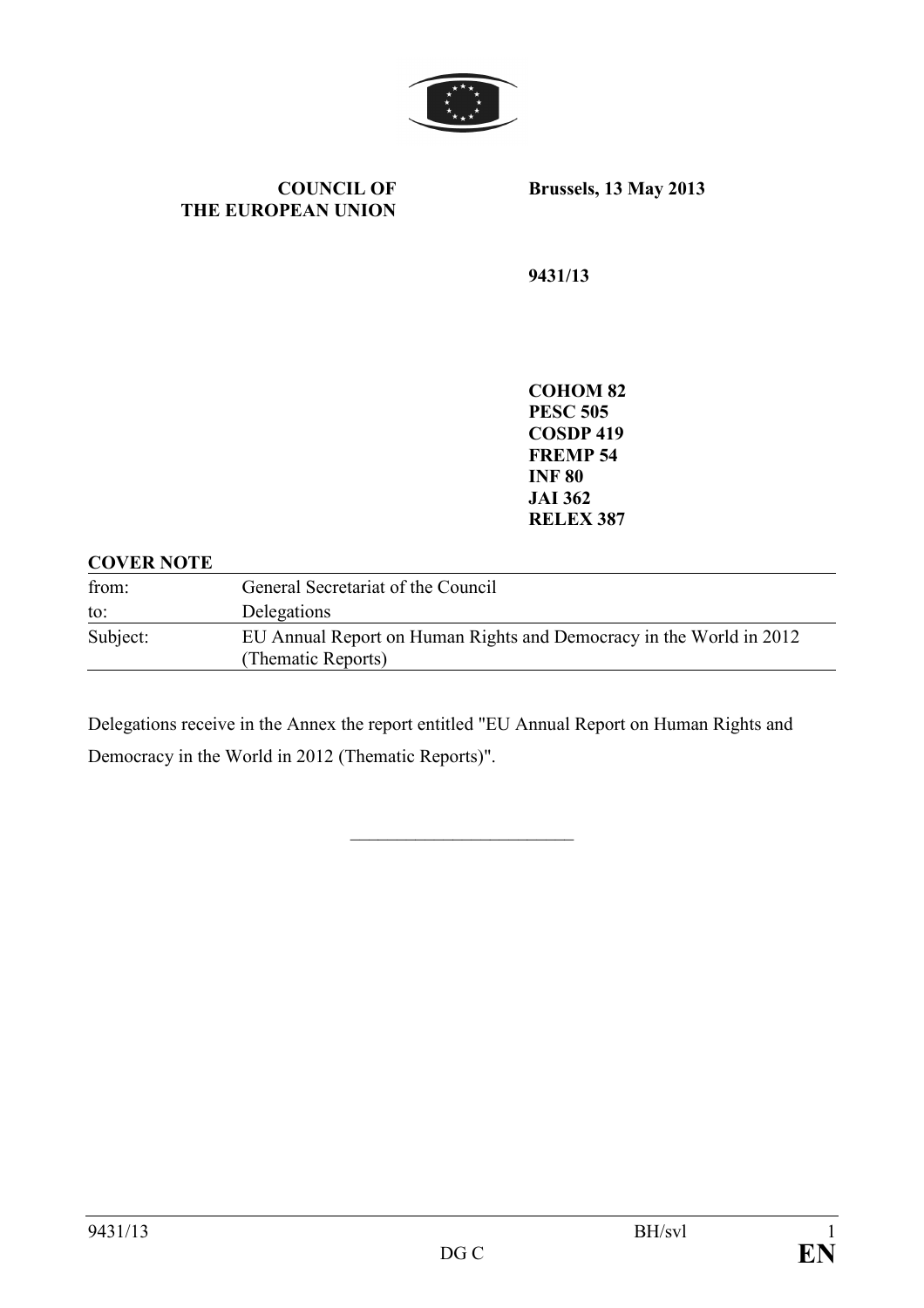# **EU AUAL REPORT O HUMA RIGHTS AD DEMOCRACY**

# **IN THE WORLD IN 2012**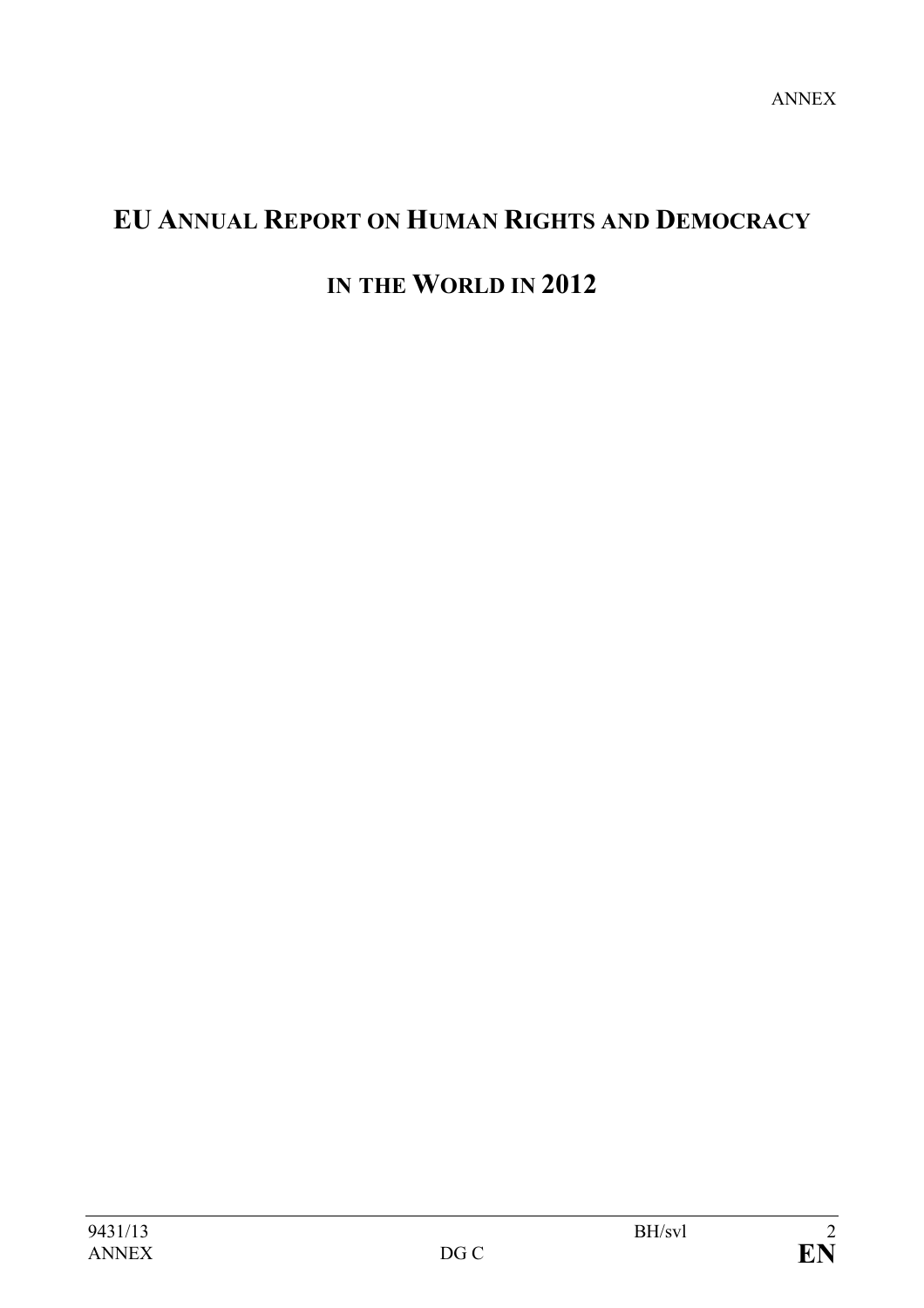#### **TABLE OF CONTENTS**

| 7 A standing capability on human rights and democracy in the Council of the EU 51      |  |
|----------------------------------------------------------------------------------------|--|
|                                                                                        |  |
|                                                                                        |  |
|                                                                                        |  |
| 10 Working towards a rights-based approach in development cooperation56                |  |
|                                                                                        |  |
| 12 Reflect human rights in conflict prevention and crisis management activities  60    |  |
|                                                                                        |  |
| 14 Ensure human rights underpin the external dimension of work in the area of freedom, |  |
|                                                                                        |  |
| 15 Ensure promotion of human rights in the external dimension of employment and        |  |
|                                                                                        |  |
|                                                                                        |  |
|                                                                                        |  |
| 17 Eradication of torture and other cruel, inhuman or degrading treatment or           |  |
|                                                                                        |  |
|                                                                                        |  |
|                                                                                        |  |
|                                                                                        |  |
|                                                                                        |  |
|                                                                                        |  |
| 20 Protection of the rights of women, and protection against gender-based violence  85 |  |
|                                                                                        |  |
|                                                                                        |  |
|                                                                                        |  |
|                                                                                        |  |
|                                                                                        |  |
| 25 Implementation of the UN Guiding Principles on Business and Human Rights 101        |  |
|                                                                                        |  |
|                                                                                        |  |
|                                                                                        |  |
| 28bis Racism, xenophobia, non-discrimination and respect for diversity 114             |  |
|                                                                                        |  |
|                                                                                        |  |
|                                                                                        |  |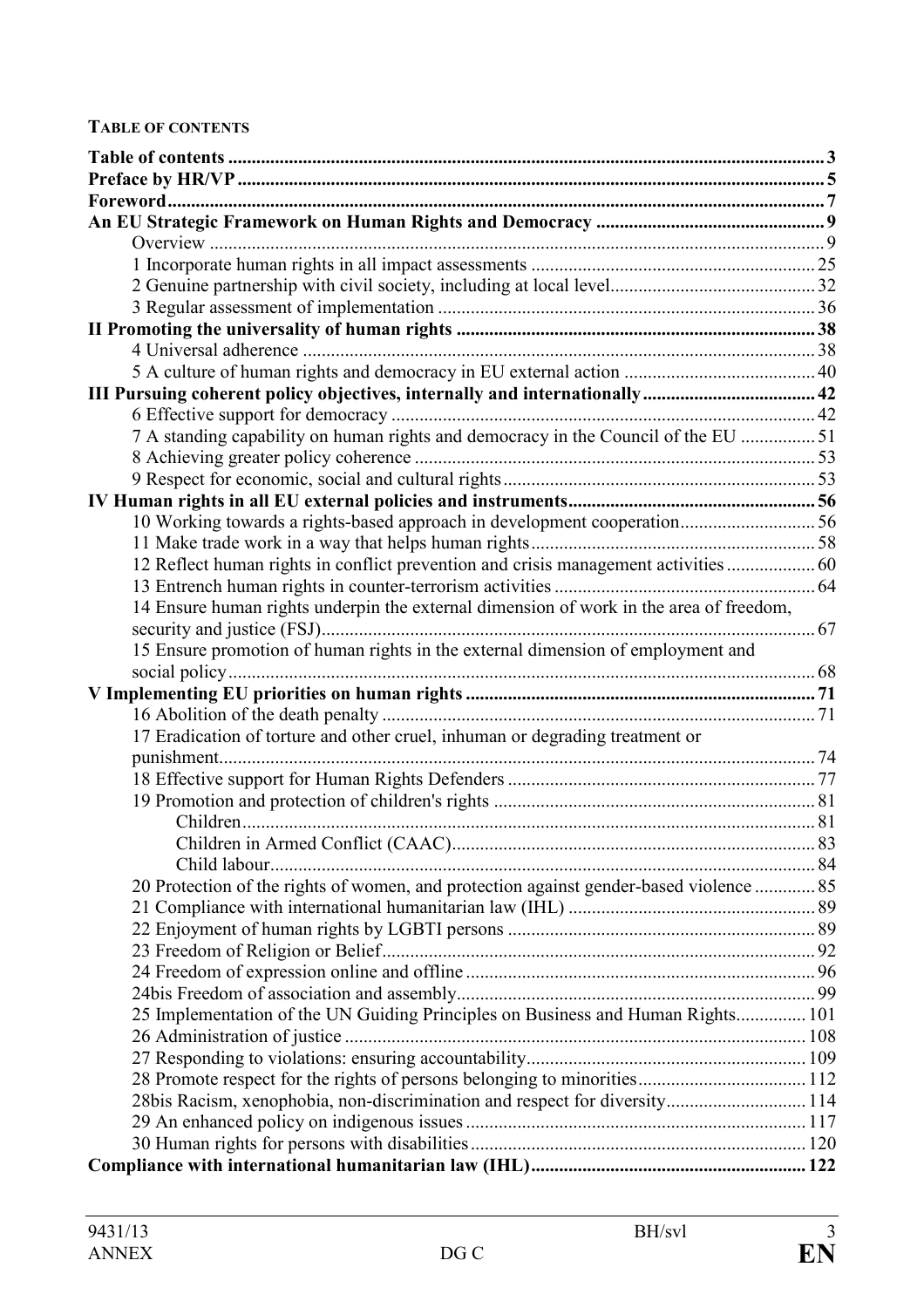|                                                                                            | 129 |  |
|--------------------------------------------------------------------------------------------|-----|--|
| The EU will place human rights at the centre of its relations with all third countries,    |     |  |
|                                                                                            |     |  |
|                                                                                            |     |  |
|                                                                                            |     |  |
|                                                                                            |     |  |
|                                                                                            |     |  |
| 34 Advance effective multilateralism - 35 Effective burden sharing in the UN context  134  |     |  |
|                                                                                            |     |  |
|                                                                                            |     |  |
|                                                                                            |     |  |
|                                                                                            |     |  |
| The OSCE                                                                                   |     |  |
| European Parliament contribution to the 2012 - EU Annual Report on Human Rights            |     |  |
|                                                                                            |     |  |
| Annex I - High-level meeting on the rule of law at the national and international levels - |     |  |
|                                                                                            |     |  |
|                                                                                            |     |  |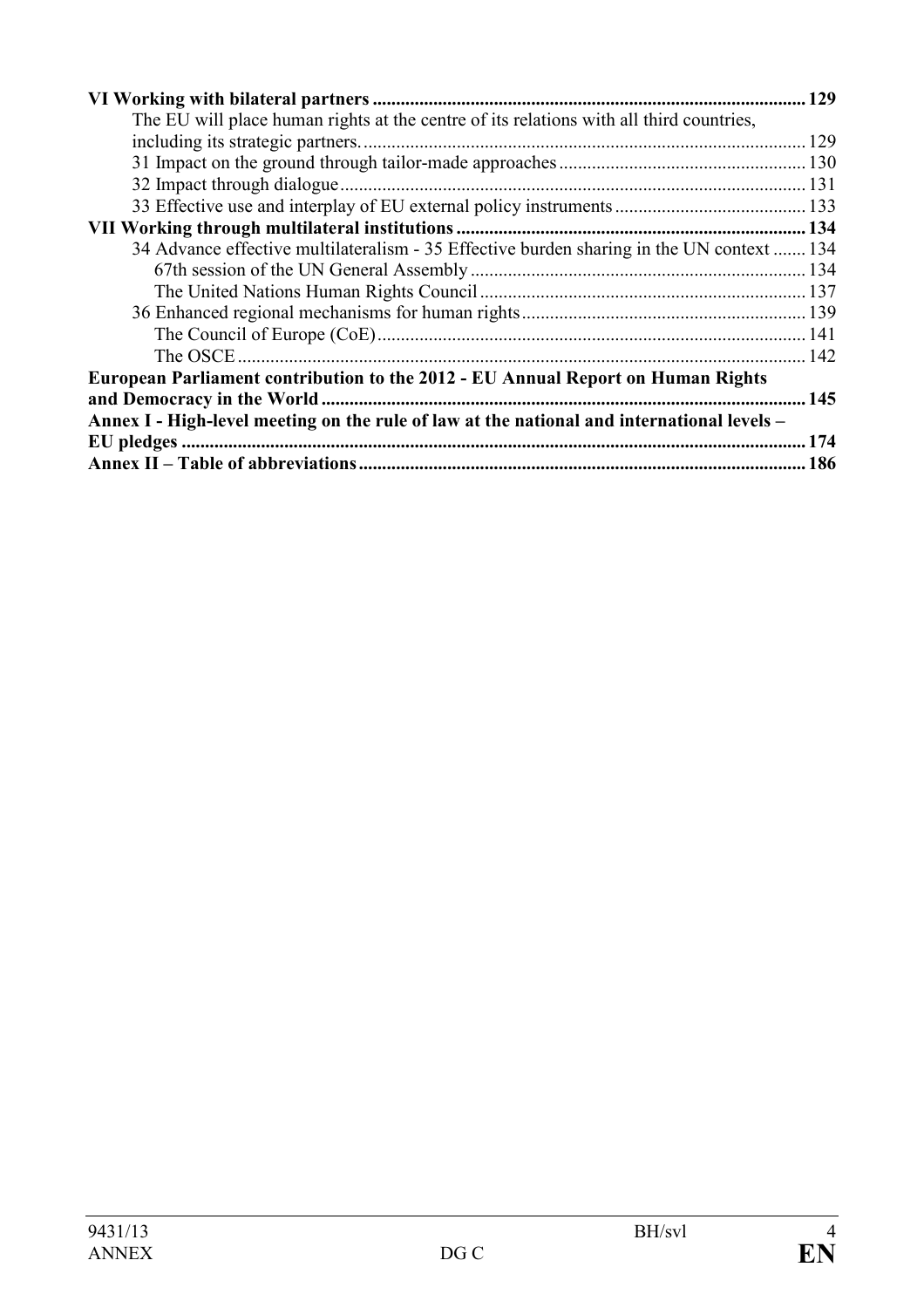### <span id="page-4-0"></span>**PREFACE BY HR/VP**

It is a great pleasure to see the publication of the EU's Annual Report on Human Rights and Democracy in the World for 2012. This report charts our work on human rights across the full range of the EU's external relations and highlights our main achievements. It also guides our future work, pointing to fields where urgent progress is needed.

Human rights are the silver thread that runs through all our external actions. The EU is built on a commitment to safeguard these values within our Union and throughout the world. Wherever I travel, human rights are part of the conversation, whether in official exchanges with governments or when I talk to civil society and NGOs.

2012 was a landmark year for human rights in the EU's external relations. On 25 June, the Union adopted the Strategic Framework on Human Rights and Democracy, the first ever set of principles and objectives to guide our work on promoting human rights around the world.

The Strategic Framework is linked to an Action Plan, ensuring that our good intentions translate into tangible results. This approach has already led to great progress. By identifying the death penalty as a priority issue and through continued EU lobbying, for example, we have achieved the adoption of a Resolution by the United Nations General Assembly on a worldwide moratorium.

Last year the EU funded hundreds of projects to support civil society organisations dedicated to democracy promotion through the European Instrument for Democracy and Human Rights). We also brought to life the European Endowment for Democracy to give flexible and fast support to small scale NGOs. As a result more people are able to work effectively on safeguarding fundamental rights and freedoms around the globe.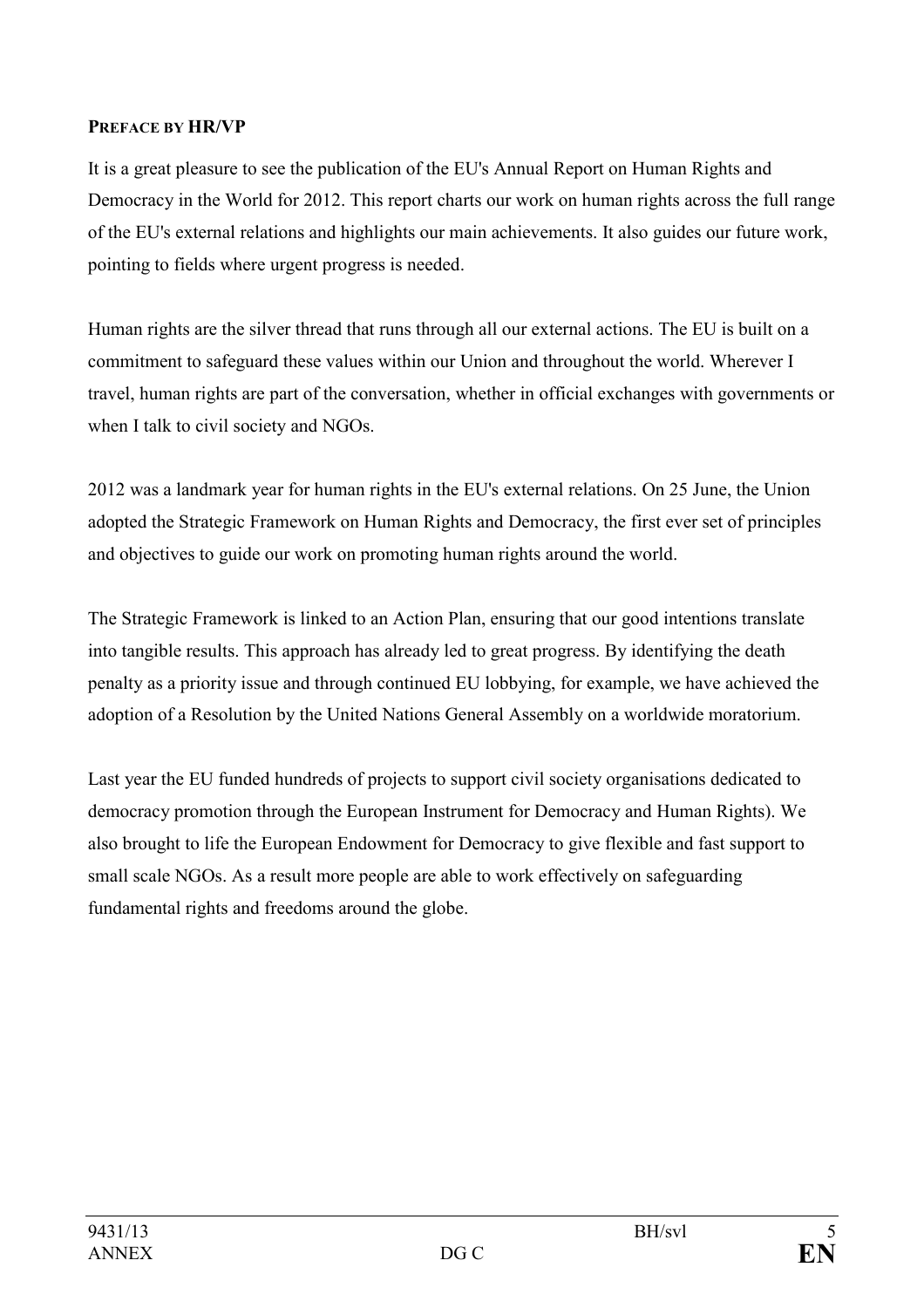In order to produce more tangible results, we are constantly updating and improving our work on democracy promotion. More systematic follow up of election observation missions helps us ensure that our recommendations are translated into real reforms.

The progress seen in many countries throughout the world last year is an inspiration to people all over the world to stand up for their rights and continue the struggle. It gives me great pleasure that the EU has been able to support them.

But we cannot rest on our laurels. Everyday stories and images of great suffering lead us to realise that further urgent action is needed. The Action Plan will help us to ensure continued progress. To cement the EU's commitment, I appointed a Special Representative for Human Rights, Mr. Stavros Lambridinis last year. He has been tireless in carrying the EU's message, driving progress and providing inspiration and support to those promoting human rights throughout the world. We have also been fortunate to benefit from the expertise and local knowledge of NGOs and civil society organisations as well as dedicated individuals in assisting our work. Human rights are about individual freedoms and it is these individuals that ultimately make a difference.

In 2012 the Union received the Nobel Peace Prize for advancing the causes of peace, reconciliation, democracy and human rights in Europe. This acknowledgment is a great honour for all of us. I believe it should also inspire us to step up our efforts and provide help to peoples in need around the globe.

The Annual Report provides the basis for us to assume this responsibility. It allows us to map progress in a clear, simple and systematic way and to point out where further progress is most urgently needed. It serves as an inspiration to keep up the important work and make human rights, fundamental freedoms and democracy not just a privilege of the few, but a reality for everybody. No matter where they are born.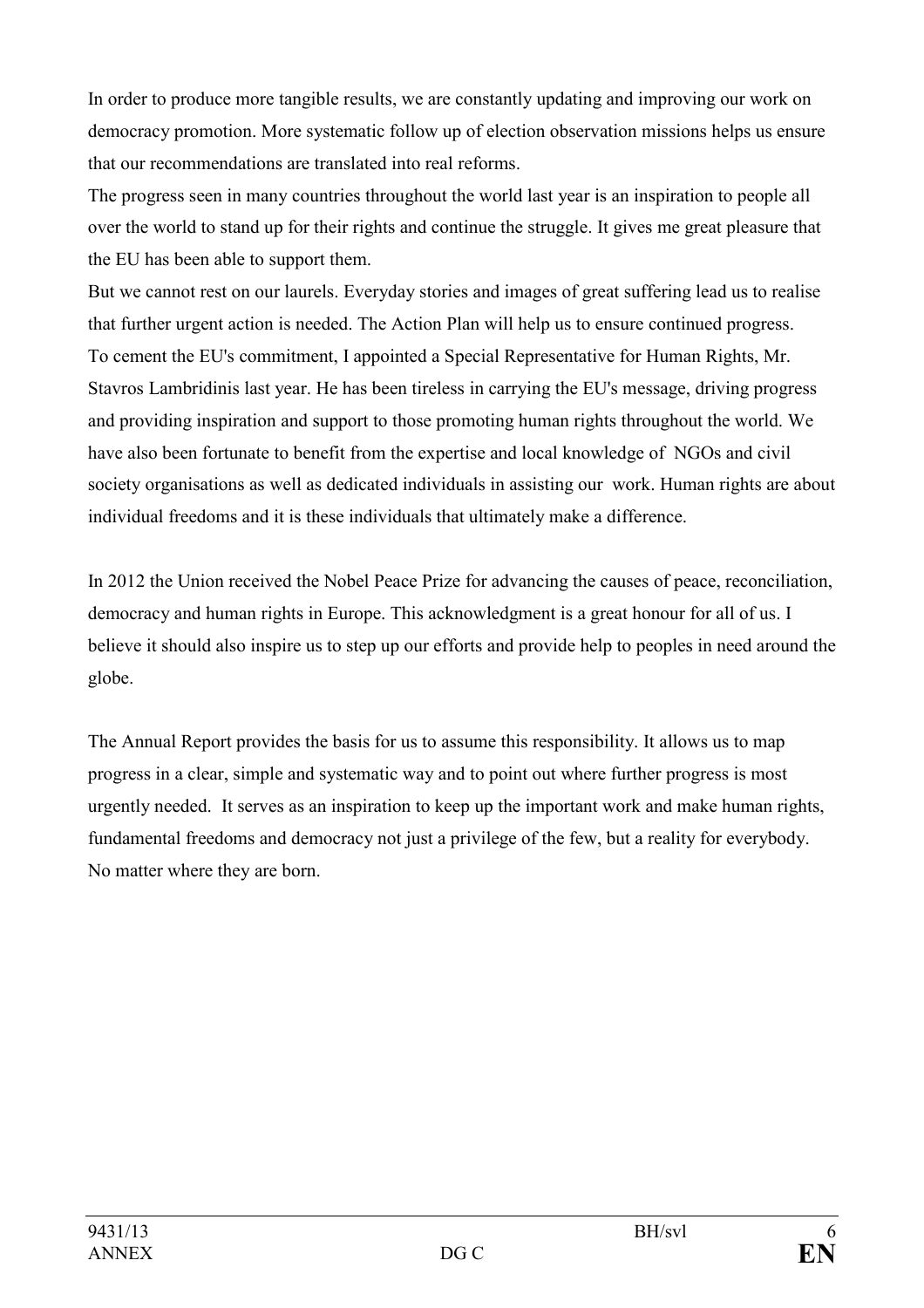### <span id="page-6-0"></span>**FOREWORD**

The fundamental power of human rights resides in their universal nature—a basic truth that runs through this latest Annual Report on Human Rights and Democracy in the World. Human rights affirm our shared humanity and place us all on equal footing. They remind us that the struggle of a single far-away individual is our own struggle as well. The human rights movement, meanwhile, provides us with the legal underpinnings and the language to wage battle on every individual's behalf. It is a language that allows us to speak truth to power in a way that resonates with every human being—and is thus able to rally to its cause people across party lines, across borders, across faith and gender.

Indeed, the real rights struggles are not waged between different cultural families. In every society, human rights represent the "universal interests of the powerless" versus the "relativism of the powerful": The interests of an abused spouse versus the appeals to "traditional family values" of her abusing husband; the interests of a persecuted activist versus the appeals to "special security concerns" of a repressive State. This is perhaps why the universality of human rights is so rarely challenged by victims of human rights violations, but so often contested by those responsible for those violations.

What Europe brought to this debate over 60 years ago was the traumatic experience of two world wars in the span of a generation, as well as the world's worst-ever genocide, which had concentrated minds. Europe – and the international community -- made a commitment that "never again" should any part of the world experience similar atrocities.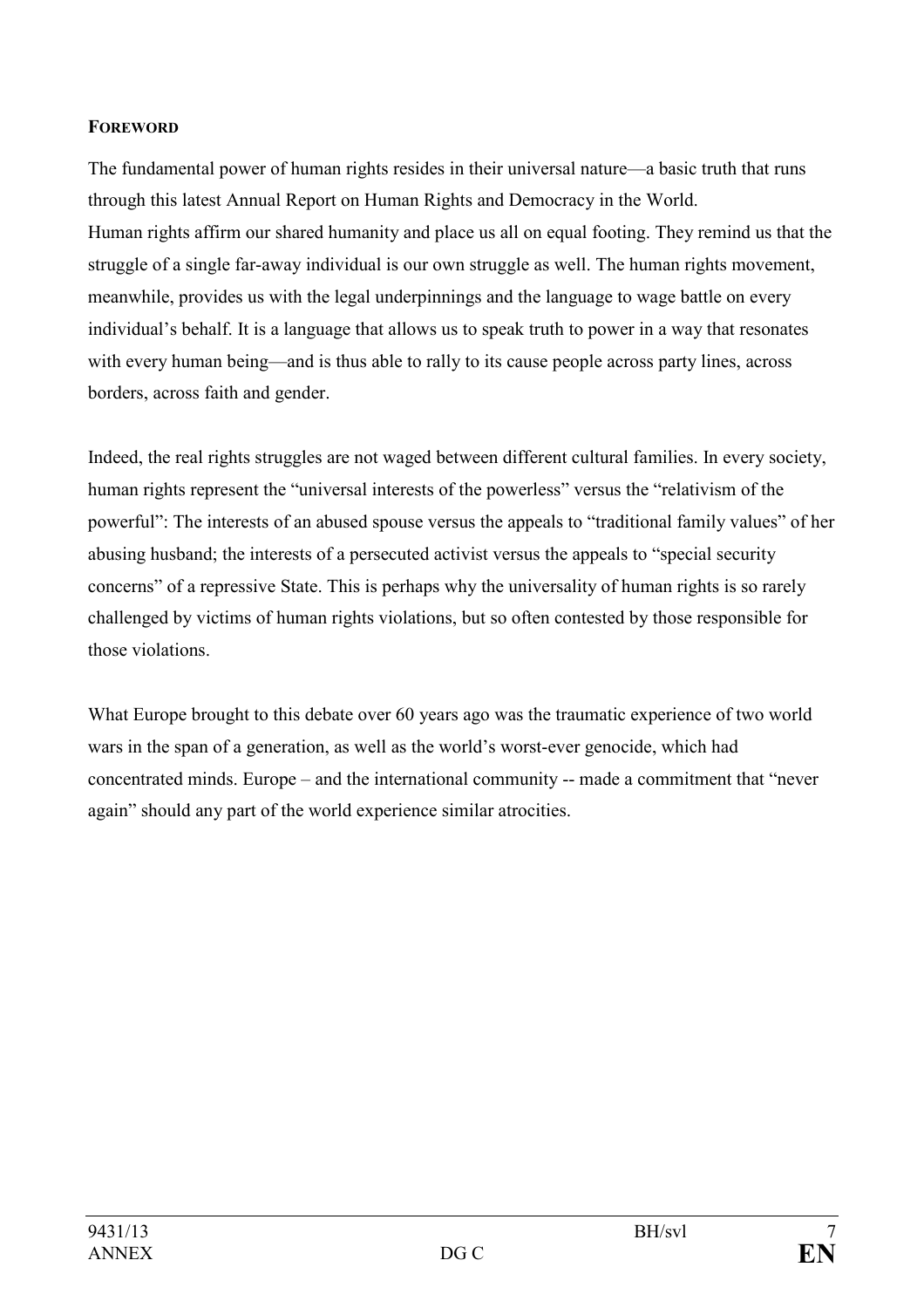Today, the EU is focused on the idea that the universality of human rights starts at home, with the vigilant monitoring of Europe's own human rights challenges and its willingness to tackle them through a wealth of mechanisms, with no room for complacency. It also brings to the forefront the realization that its obligation to promote and protect human rights expands beyond its borders, and must thus be pursued throughout the full range of its foreign policy instruments and actions.

To achieve this goal, the new Strategic Framework and Action Plan for Human Rights commit EU institutions to work even more closely together to ensure the greatest possible coherence and consistency in our policies. We commit ourselves to employ—and to assess the impact of—all of our foreign policy tools in order to promote and protect human rights to the greatest degree possible. With our bilateral partners around the world, we commit to strive to place human rights and democracy at the center of our interactions. We do this not only by "pointing fingers"—as we must, when grave human rights violations occur—but also by "joining hands" in order to provide concrete support and guidance in the implementation of human rights obligations. We further commit ourselves to being active, supportive partners in all regional and multilateral organizations entrusted with promoting and protecting human rights. And we recognize that, at the centre of our human rights policy—at the national, EU, regional, and multilateral levels—lies a vibrant civil society that plays the indispensable role of counterweight to public authorities, that empowers people to know and claim their rights, and whose space to function without fear, suspicion, or persecution must be protected.

This Annual Report maps the EU's foreign policy work in the broad realm of human rights in 2012. Most important, it functions as a compass for our work in years to come. It should guide us in what must be safeguarded, what must be improved, and what must be changed—in order to help make respect for human rights a universal reality.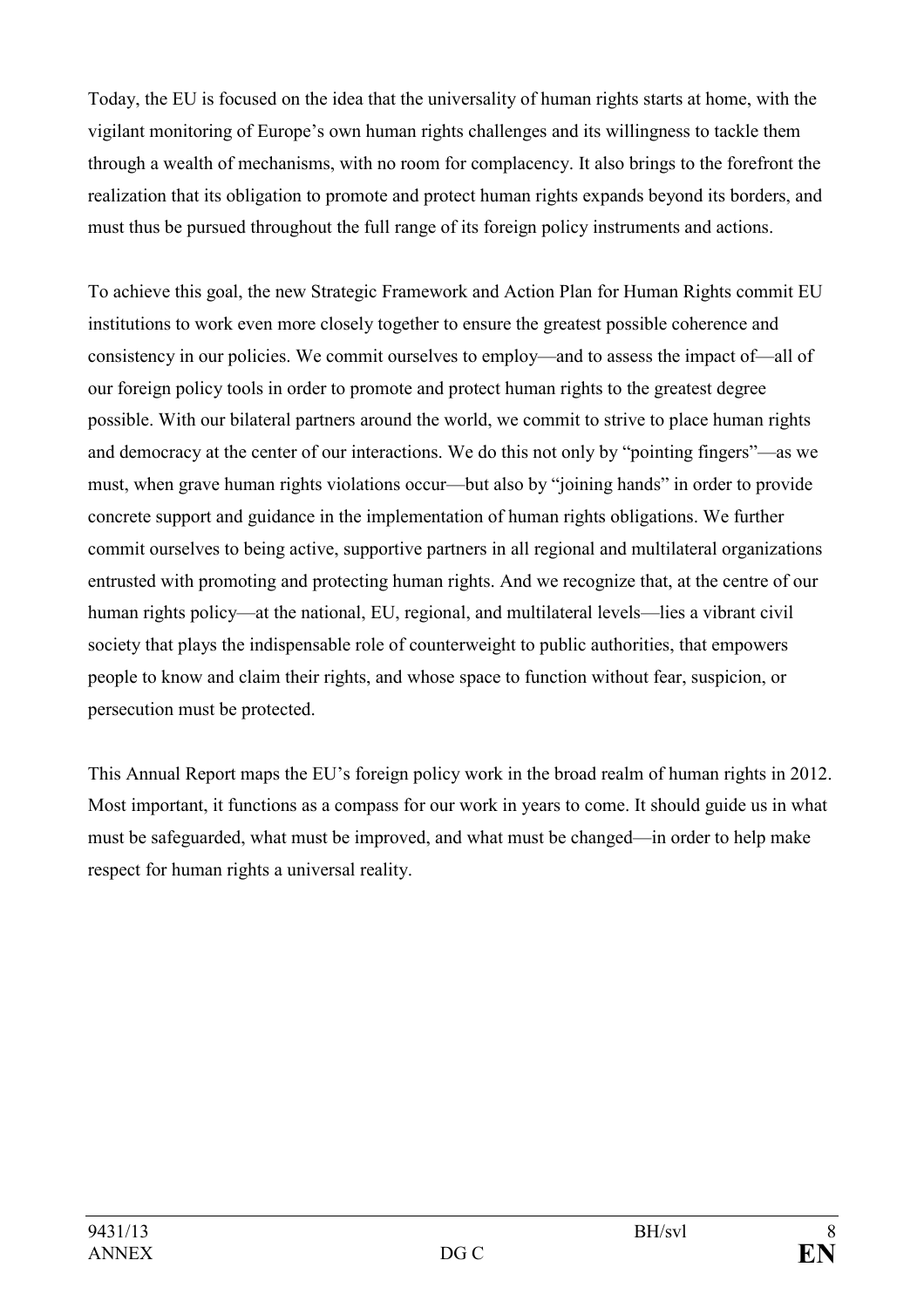### <span id="page-8-0"></span>**A EU STRATEGIC FRAMEWORK O HUMA RIGHTS AD DEMOCRACY**

#### **Overview**

On 25 June 2012, the EU adopted a Strategic Framework and an Action Plan on Human Rights and Democracy, the first of their kind. These documents set out the EU's vision for its global human rights policy in the years ahead and establish a detailed list of actions that the EU will implement in order to promote these goals in practice. The adoption of the Strategic Framework and the Action Plan is of particular importance *vis-à-vis* partners in the wider world, whether governments or NGOs, as it clearly sets out the standards which the EU is determined to promote.

The **Strategic Framework** reaffirms the EU's determination to ensure that human rights – whether civil and political or economic, social and cultural – are realised for all by throwing its full weight behind advocates of liberty, democracy and human rights worldwide. The Strategic Framework stresses that the EU will seek to promote human rights in all areas of its external action without exception, such as trade, investment, technology, Internet and other electronic telecommunication means, energy, environment, corporate social responsibility and development policies, as well as in the Common Security and Defence Policy and the external dimensions of employment and social policy and the area of freedom, security and justice, including counter-terrorism policy.

The Framework outlines the EU's main priorities, objectives and methods, all designed to improve the effectiveness and consistency of the EU's human rights policy over the next ten years. It also emphasises the importance of joint work on promoting human rights, involving the Member States, the European Parliament, the European Commission and the Council. Moreover, it stresses the importance the EU attaches to its dialogue with a vigorous and independent civil society, both inside and outside the EU.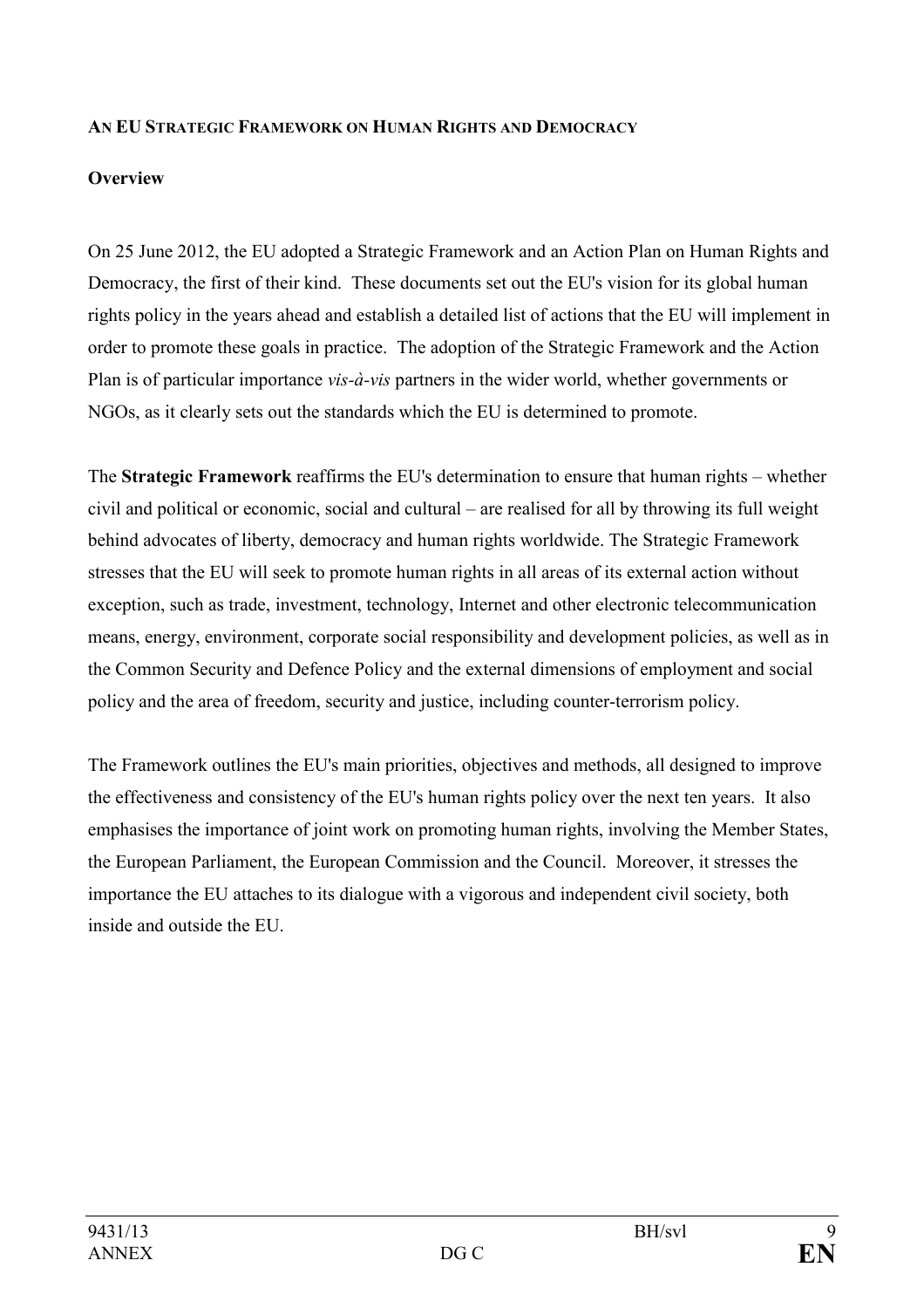The Framework is complemented by an **Action Plan** which sets out 97 actions that the EU will implement by 31 December 2014. These actions cover all aspects of human rights, ranging from the eradication of torture to fighting forced marriage to defending freedom of expression. As well as carrying forward work already underway for some years – such as the fight against the death penalty and the campaign for the eradication of torture – the Action Plan envisages EU initiatives in new areas, such as a more central role for the promotion of human rights in development cooperation, promotion of freedom of expression on the Internet and the prevention of statelessness.

The Action Plan provides that the EU will report on its progress in implementing its provisions in the Annual Report on Human Rights and Democracy in the World.**<sup>1</sup>** Accordingly, the structure of this Report has been revised to follow the structure of the Action Plan; each section of Part A of this Report on the Strategic Framework and Action Plan comprises a summary of implementation of the corresponding part of the Action Plan to date. Nine actions in the Action Plan were to be implemented by the end of 2012.**<sup>2</sup>** Significant progress was made on achieving almost all of these objectives (see further information on Action 3 below).

 **1** Action 3: Present EU performance in meeting the objectives of its human rights strategy in the annual report on human rights and democracy in the world.

**<sup>2</sup>** Actions 6(a), 6(d), 7, 14(a), 16(a), 18(c), 23(a), 25(b) and 30(b)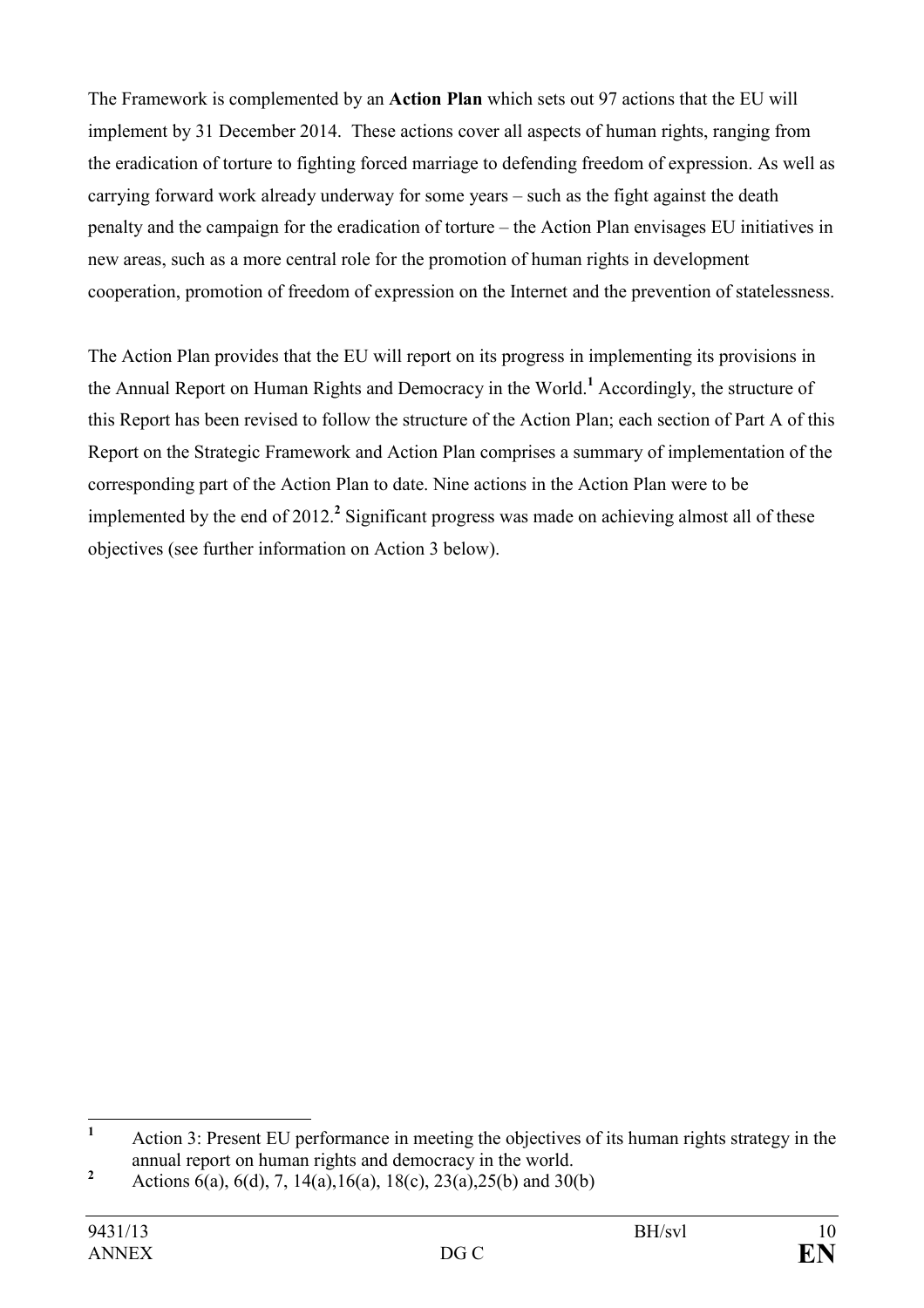On 25 June 2012, the Council also adopted the mandate of the **EU Special Representative (EUSR) on Human Rights**. Mr Stavros Lambrinidis, the former Foreign Minister of Greece and Vice-President of the European Parliament, took office in September 2012. The EUSR on Human Rights (the first post-Lisbon EUSR granted a thematic mandate) is tasked with ensuring the coherence, effectiveness, and visibility of the EU's human rights policy. The EUSR will contribute internally to the implementation of the Strategic Framework and the Action Plan on Human Rights and of other instruments such as the EU Guidelines on Human Rights, in order to contribute to policy coherence. The EUSR will also enhance dialogue on human rights with third-country governments, international and regional organisations and civil society, in order to increase the effectiveness and visibility of the EU's human rights policy. In the last four months of 2012, Mr Lambrinidis represented the EU at a number of key international meetings on human rights, including the OSCE Human Dimension Implementation Meeting in September, the  $67<sup>th</sup>$  session of the Third Committee of the UN General Assembly, and the UN Forum on Business and Human Rights in December 2012. The Special Representative met the heads of a number of multilateral and regional organisations (UN, CoE, OSCE, LAS, OIC, AU) and his counterparts in them in order to promote closer cooperation and further EU human rights objectives. He also chaired the EU delegation to the 3rd EU-Mexico Human Rights Dialogue in October and the  $9<sup>th</sup>$  African Union-EU Human Rights Dialogue. Mr Lambrinidis conducted a number of official country visits, including one to the Russian Federation during which he opened the October EU-Russia Civil Society Forum in St Petersburg, and he took a leading role in the first EU-Egypt Task Force that took place on 14 November. He also engaged extensively with local and international NGOs and human rights defenders in Brussels and around the world.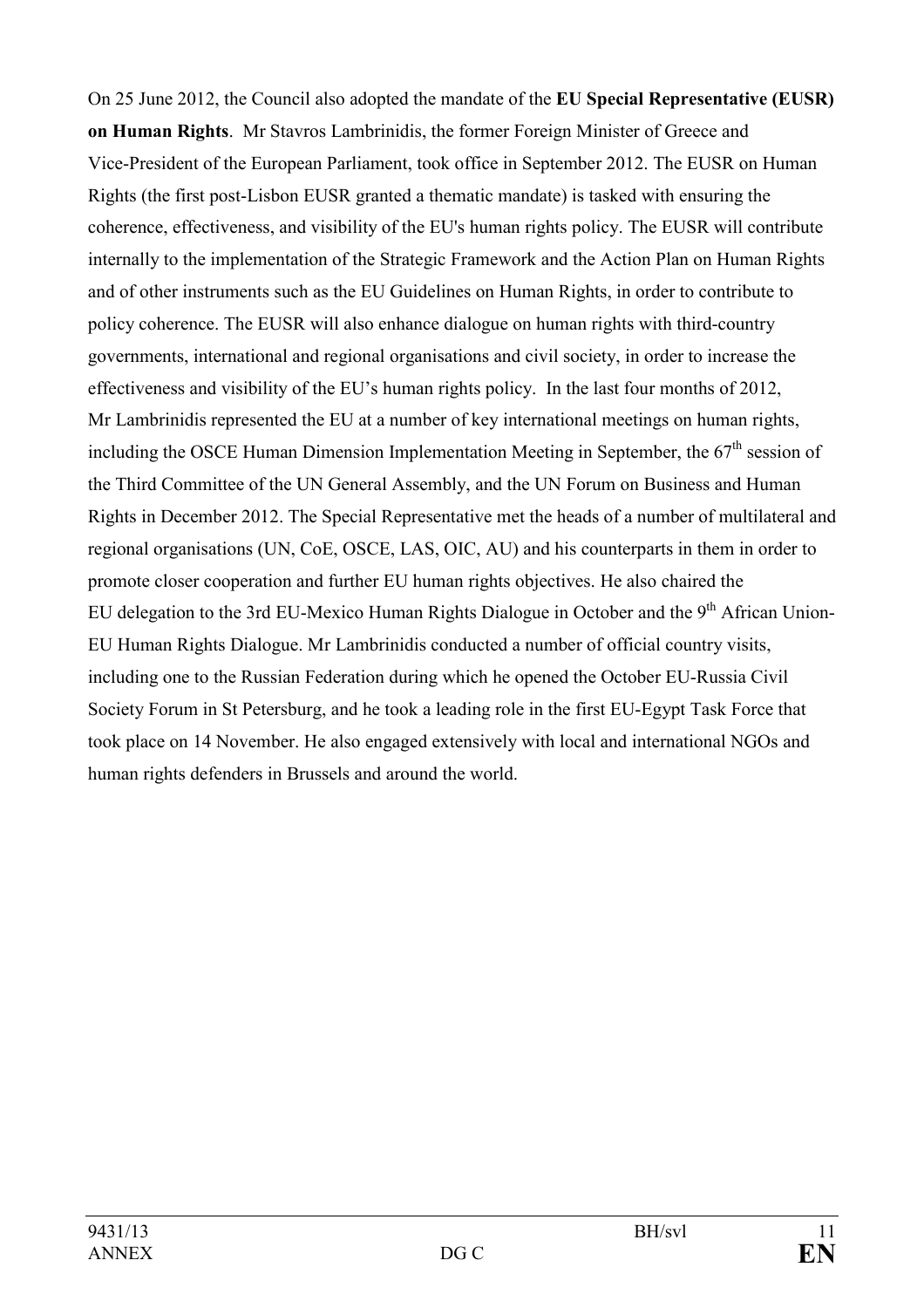In 2011, EU Delegations, working closely with EU Member State Missions worldwide, began to draw up **human rights country strategies**; in 2012, the Council endorsed 48 of these strategies and another 90 are close to adoption. The strategies comprise an analysis of the human rights situation in the country concerned and identify certain issues as priorities for EU action. The strategies were drawn up in consultation with civil society and establish a guiding framework both for the EU's political action and for its financial assistance to third countries; the creation of human rights strategies for all countries thus represents a significant step towards the goal of ensuring that human rights are placed at the heart of EU external relations in a practical and targeted manner. Work has already begun on implementing the strategies, with the first implementation reports due early in 2013.

In line with the adoption of the Strategic Framework, the EU took a number of actions to make its **working methods on human rights** more efficient and more systematic. All 140 EU Delegations and offices and the 15 CSDP missions and operations now have **human rights and democracy focal points** in place. Liaison officers for human rights defenders have also been nominated in 101 countries. The **Council Working Party on Human Rights (**COHOM) increased the frequency of its meetings. The Commission's **Inter-Service Group on Human Rights**, which brings together the EEAS and Commission services, met several times to oversee implementation of the Action Plan. A high level **Contact Group on Human Rights** was established between the European Parliament and the EEAS in April 2012 to act as a forum for regular exchanges between MEPs and senior EEAS officials on human rights issues.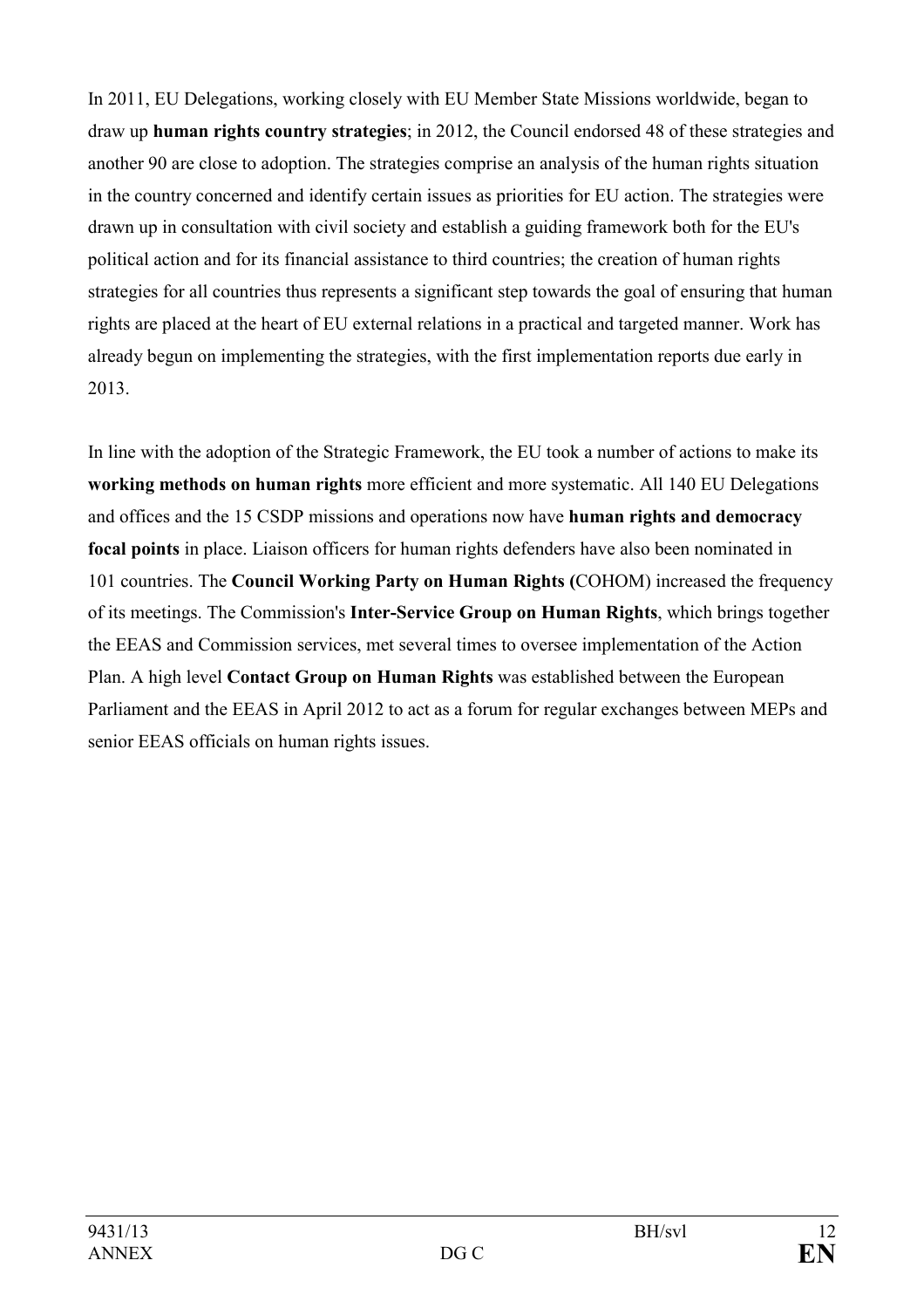Turning to events in the wider world, a particularly worrying trend in 2012 was the shrinking of the space available for **civil society** in many third countries, frequently attributable to a determination to prevent the spread of revolutions inspired by the Arab Spring, combined with an awareness of the growing power of the Internet to prompt challenges to repressive regimes. Civil society organisations increasingly faced severe restrictions on freedom of expression and association, such as extremely onerous registration and reporting requirements, very restrictive rules controlling foreign funding, prohibitions on NGOs from engaging in political activities or having contact with foreigners, aggressive use of criminal defamation laws against NGOs or a complete ban on the operation of NGOs. The EU was deeply concerned at this trend. It intervened, either through confidential diplomatic channels or through public statements, in a significant number of individual cases where civil society activists or human rights defenders were facing intimidation or punishment. The EU continued to promote the development of an active and independent civil society worldwide, notably through the **European Instrument for Democracy and Human Rights (EIDHR),** which provided financial support to human rights defenders and civil society activists in over 100 countries in 2012. In October 2012, the Commission adopted a Communication on *The roots of democracy and sustainable development: Europe's engagement*  with Civil Society in external relations<sup>1</sup>, which commits the EU to providing more support to civil society organisations in partner countries, so that they can play their full part in the delivery of social services, transparency, good governance and advocacy, and can contribute to policy-making. Increased support for civil society is also a key element of the EU's renewed Neighbourhood Policy. To this end, the EU created the Civil Society Facility, allocating EUR 22 million in 2012 and 2013 for support to civil society in the Southern Neighbourhood.

 **1** <http://eur-lex.europa.eu/LexUriServ/LexUriServ.do?uri=COM:2012:0492:FIN:EN:PDF>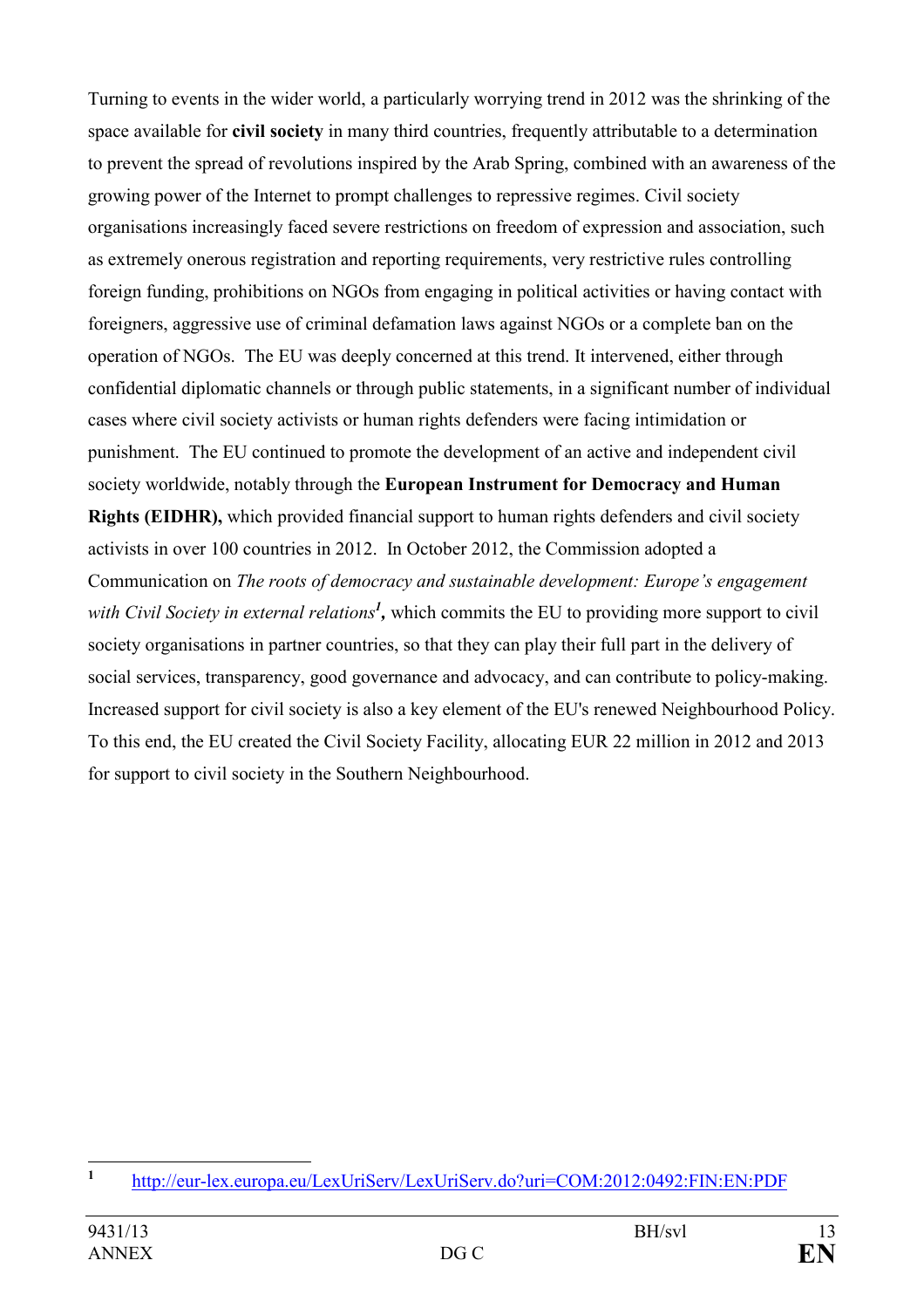October also saw the creation of the **European Endowment for Democracy** (EED). The EED takes the form of an autonomous private law foundation and is designed to support pro-democracy activists struggling for democratic transition in the European Neighbourhood and beyond. The EED is not an instrument of the European Union but will complement existing EU instruments, including the EIDHR, by providing rapid and flexible support for actors, such as unregistered NGOs and emerging pro-democracy actors, who currently have only limited access to support from the EU.

The momentous breakthrough for democracy and human rights made in the **Southern eighbourhood** in 2011 was followed in 2012 by the holding of elections in line with democratic standards in several countries, but persistent obstacles to the consolidation of the process of democratic transition remained. Repeated mass demonstrations – often accompanied by heavy-handed policing – demonstrated citizens' on-going frustration at the continuing failure to implement civil and political rights fully, and at the low level of access to economic and social rights, reflected in high levels of unemployment and deprivation. In order to strengthen partnership between the EU and the countries and societies of the Southern Neighbourhood, the EU adopted the "more for more" principle in 2011, under which greater support is to be provided to partner countries engaged in building deep and sustainable democracy. In 2012, the EU acted to put this into practice through the creation of the Support for Partnership Reform and Inclusive Growth **(**SPRING) allocations, amounting to EUR 390 million for 2011-2012. Moreover, the EU and the Council of Europe adopted a joint programme on *Strengthening democratic reform in the Southern Neighbourhood*, which will enable the Southern Neighbourhood countries to draw on the expertise of the Council of Europe in the protection of human rights and democracy. High-level EU Task Forces with Tunisia, Jordan and Egypt were created to provide political support for the democratic transition process and closer engagement with the peoples, governments, and development actors in those countries. Women's rights remained a particular challenge in the region; in response, the EU created a EUR 7 million regional programme to empower women politically and economically, which will be implemented by UN Women.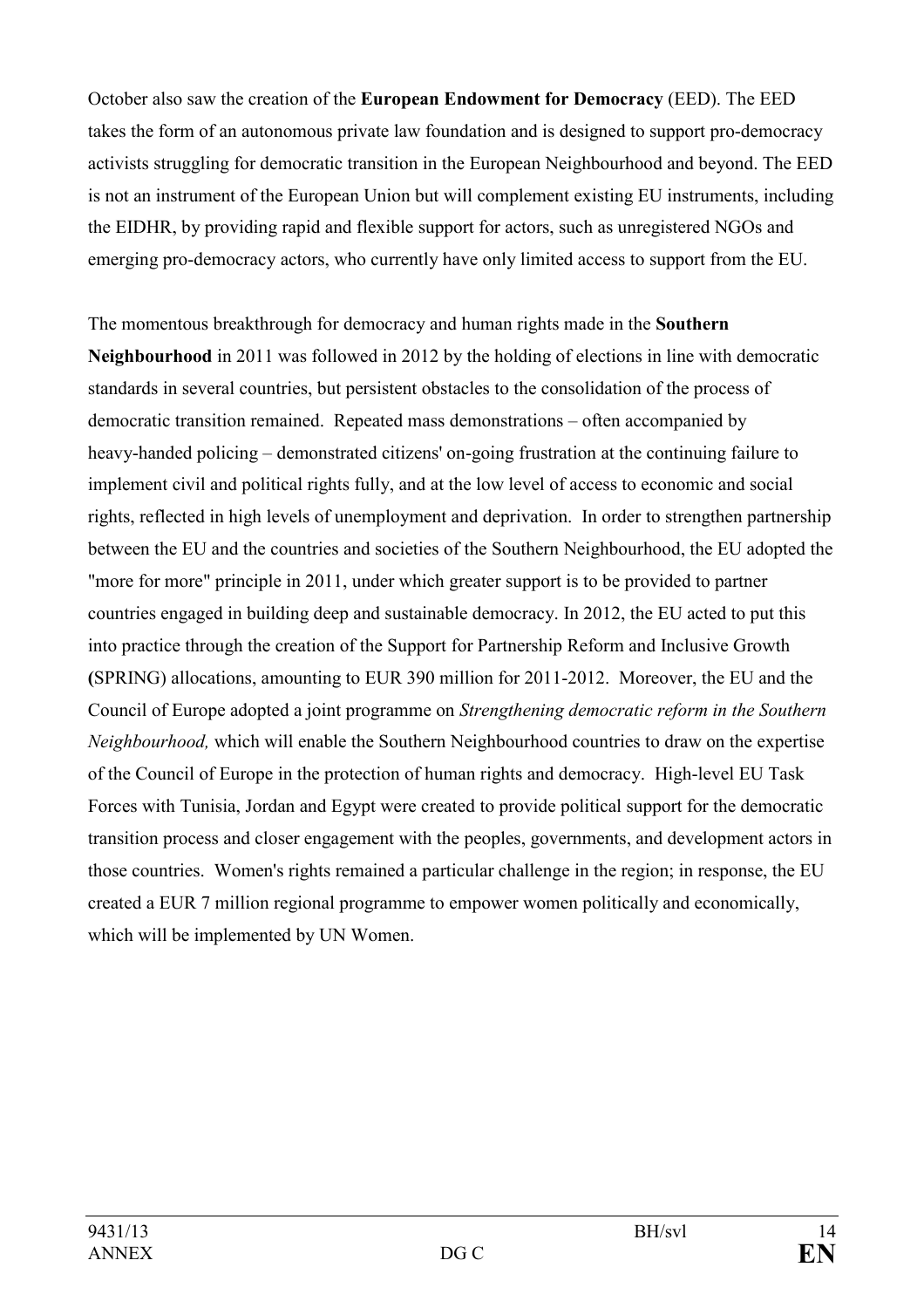The principle of "more for more" was also applied in the **Eastern Neighbourhood**, with the creation of the Eastern Partnership Integration and Cooperation programme in June, under which increased financial support will be made available to countries taking steps to establish deep and sustainable democracy.

The EU took steps to try to ensure protection of human rights and prevent violations of international humanitarian law in **situations of armed conflict**. Two prominent examples were Syria and Mali. In 2012, the situation in Syria deteriorated into an ever more violent conflict accompanied by a humanitarian crisis, while in Mali a *coup d'état* and the activities of extremist armed groups led to gross violations of human rights. In response to the widespread and systematic violations of human rights and international humanitarian law in Syria, the EU suspended bilateral cooperation and imposed sanctions, which included the suspension of all existing EIB operations in the country, provided substantial humanitarian assistance to refugees and persons affected by the crisis within Syria and took a leading role at the United Nations in condemning violations of human rights and international humanitarian law by the Syrian regime. The EU underlined its support for international investigations into alleged crimes against humanity and war crimes, and for referral to the International Criminal Court if these issues are not properly addressed at national level. In Mali, the EU sought to strengthen its support for civil society and to reallocate development assistance in order to support peace moves. The EU also adopted a number of statements underlining the importance of continued humanitarian access to the entire country and respect for human rights by all parties.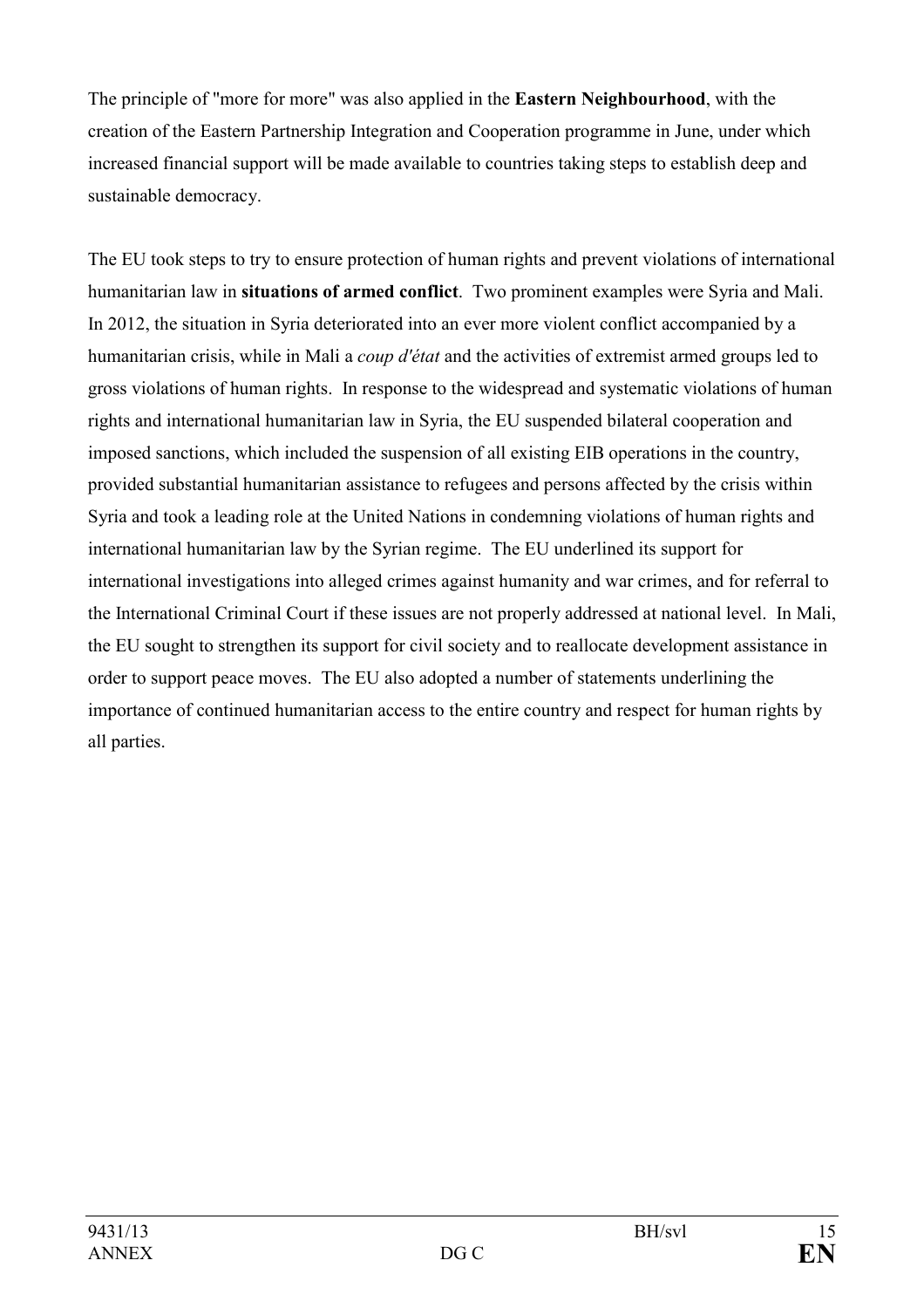The EU continued to work to promote the **universality of human rights** and to question – in the Human Rights Council – the introduction of concepts that undermine the respect for universality. The EU encourages third countries to **ratify** international human rights treaties**,** international humanitarian law treaties and the Rome Statute of the International Criminal Court. At the 2012 UN High-Level Conference on the Rule of Law, the EU Member States underlined their commitment to universality by pledging to consider acceding to a number of core human rights instruments, such as the Convention for the Prevention of Enforced Disappearances and the Optional Protocol to the Convention against Torture, as well as to accept the right of individual complaint under a number of UN human rights conventions. In the area of international humanitarian law, following ratification by two Member States in 2012, all Member States became party to the Ottawa Convention on the Prohibition of the Use of Anti-Personnel Mines.

Support for **human rights defenders** worldwide remained a central issue in 2012. The EU issued 37 public declarations expressing its support for individual human rights defenders facing violence, intimidation or harassment, and submitted 11 confidential demarches. EU Delegations provided practical support to human rights defenders, intervening with national authorities to try to secure their release when they were unfairly detained and monitoring their trials. In some countries, however, EU monitors were repeatedly refused access to the courts. In 2012, the European Instrument for Democracy and Human Rights (EIDHR) has provided direct support to more than 300 Human Rights Defenders at risk in over 20 countries. The EU also regularly sought to consult human rights defenders both in Brussels and in third countries concerning the situation in particular countries and the development of EU policies on human rights.

In 2012 the EU Human Rights policy and actions addressed various challenges concerning civil and political rights.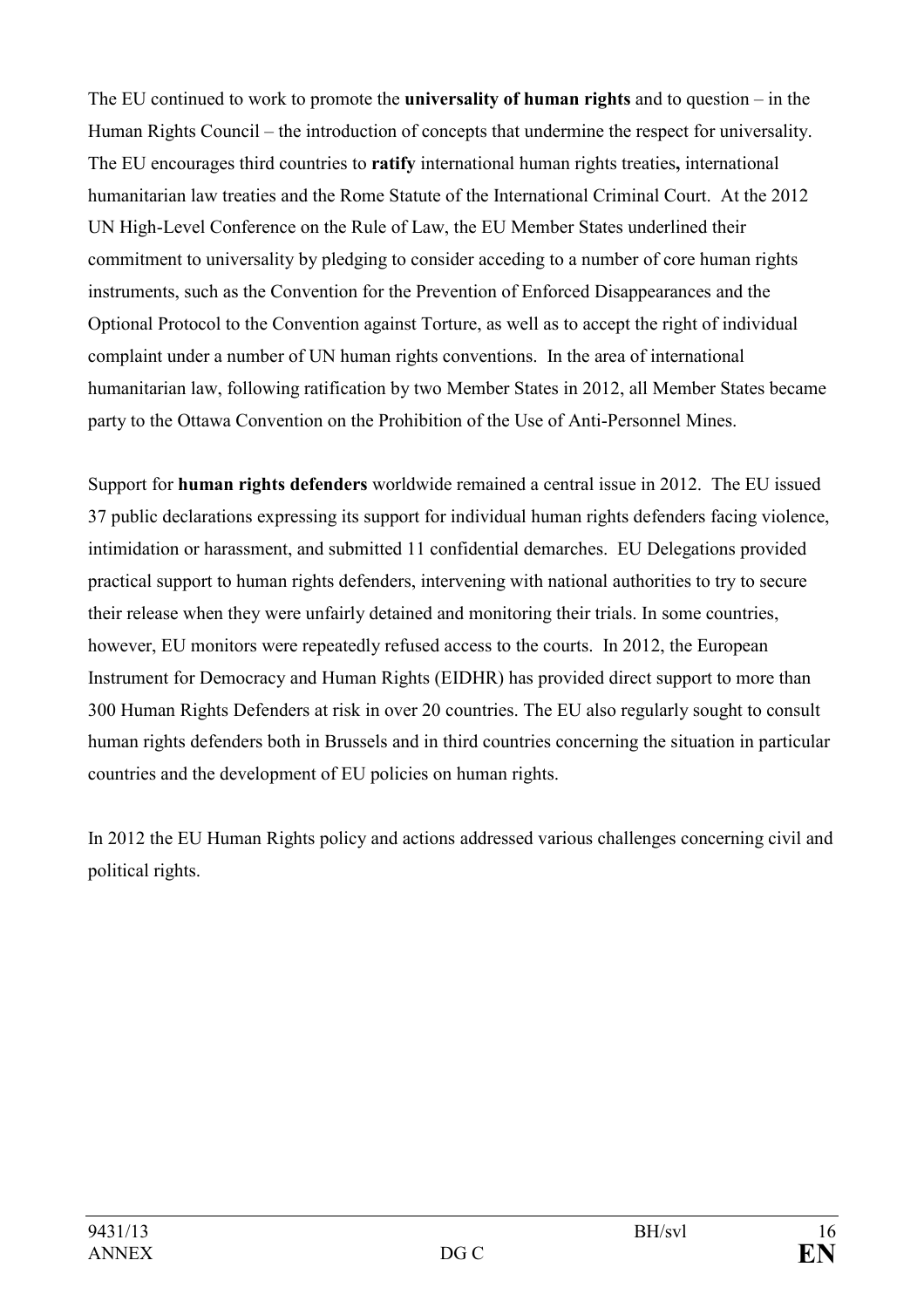As regards **freedom of expression**, the EU repeatedly condemned restrictions on freedom of expression and access to the Internet and the arrest of bloggers in some third countries and on multilateral forums. In June, the EU played a key role in ensuring the unanimous adoption by the Human Rights Council of the first resolution to protect freedom of speech on the Internet, which was spearheaded by Sweden.<sup>1</sup> Through its "No Disconnect Strategy", the EU continued to provide on-going support to Internet users, bloggers and cyber-activists living under authoritarian regimes to circumvent arbitrary restrictions of Internet and other electronic communication technologies.

The universality of human rights was also challenged in 2012 in the area of **freedom of religion or belief.** The EU was concerned at numerous instances of intolerance or discrimination, whether in the form of physical attacks on members of particular religious communities or discriminatory practices or legislation. The EU was especially worried at attempts to develop the concept of defamation of religions, which would limit both freedom of religion and freedom of expression and could open the way to systematic mistreatment of persons belonging to religious minorities. In the light of this, the EU issued a number of statements – either on its own or in partnership with other international organisations – emphasizing the necessity to uphold human rights in general and freedom of religion or belief, and freedom of expression in particular, calling for peace and tolerance and condemning religiously motivated violence committed by state or non-state actors as well as advocacy of religious hatred and incitement to violence. In the UN Human Rights Council the EU proposed a Resolution on Freedom of Religion or Belief and engaged with a number of countries on this issue through diplomatic channels. Through intensive negotiations with the OIC, the EU ensured that neither its own resolution nor the OIC resolution on the matter contained any endorsement of the concept of defamation of religions and that both Resolutions were thus adopted by consensus. The EU will demonstrate the importance it attaches to this issue by adopting Council Guidelines on Freedom of Religion or Belief early in 2013.

 **1** A/HRC/20/L.13 The promotion, protection and enjoyment of human rights on the Internet [http://ap.ohchr.org/documents/alldocs.aspx?doc\\_id=20280](http://ap.ohchr.org/documents/alldocs.aspx?doc_id=20280)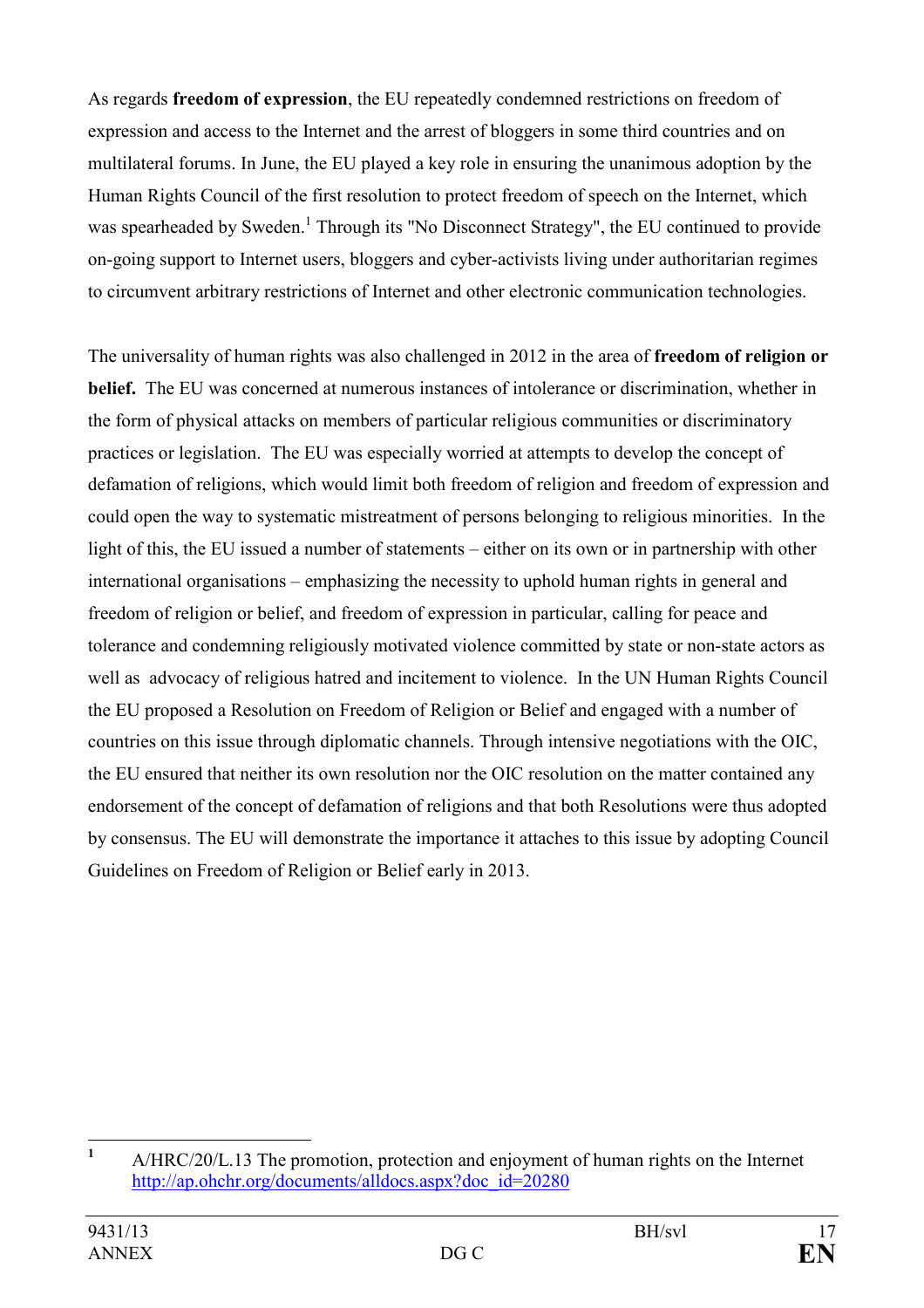The EU continued to promote **women's rights** actively. It carried forward implementation of its Plan of Action on Gender Equality and Women's Empowerment in Development, and submitted a report on progress to date. In the margins of the UN General Assembly in September, the EU, together with twelve co-founding members, launched the Equal Futures Partnership, which will promote women's political participation and economic empowerment. The EU continued to take a leading role in the implementation of UN Security Council Resolution 1325 on women, peace and security, notably by including gender consideration in all CSDP missions and operations. Moreover, the EU promoted the issue of women, peace and security in more than 70 countries, disbursing some EUR 200 million for the development and implementation of national action plans, funding for non-governmental organisations, and training for governmental agencies. In 2012, an EEAS Gender Adviser was appointed to ensure coordination and effectiveness of actions. 109 human rights country strategies have now prioritised gender issues.

The EU is also committed to safeguard the rights of persons with disability. It has also signed and ratified the United Nations Convention on the Rights of Persons with Disabilities and the Optional Protocol. It is the only regional authority to do so. It has set up its own focal point and independent mechanism for the implementation of this Convention to work alongside the focal points and independent mechanisms of its Member States, most of which have now ratified both the Convention and the Protocol.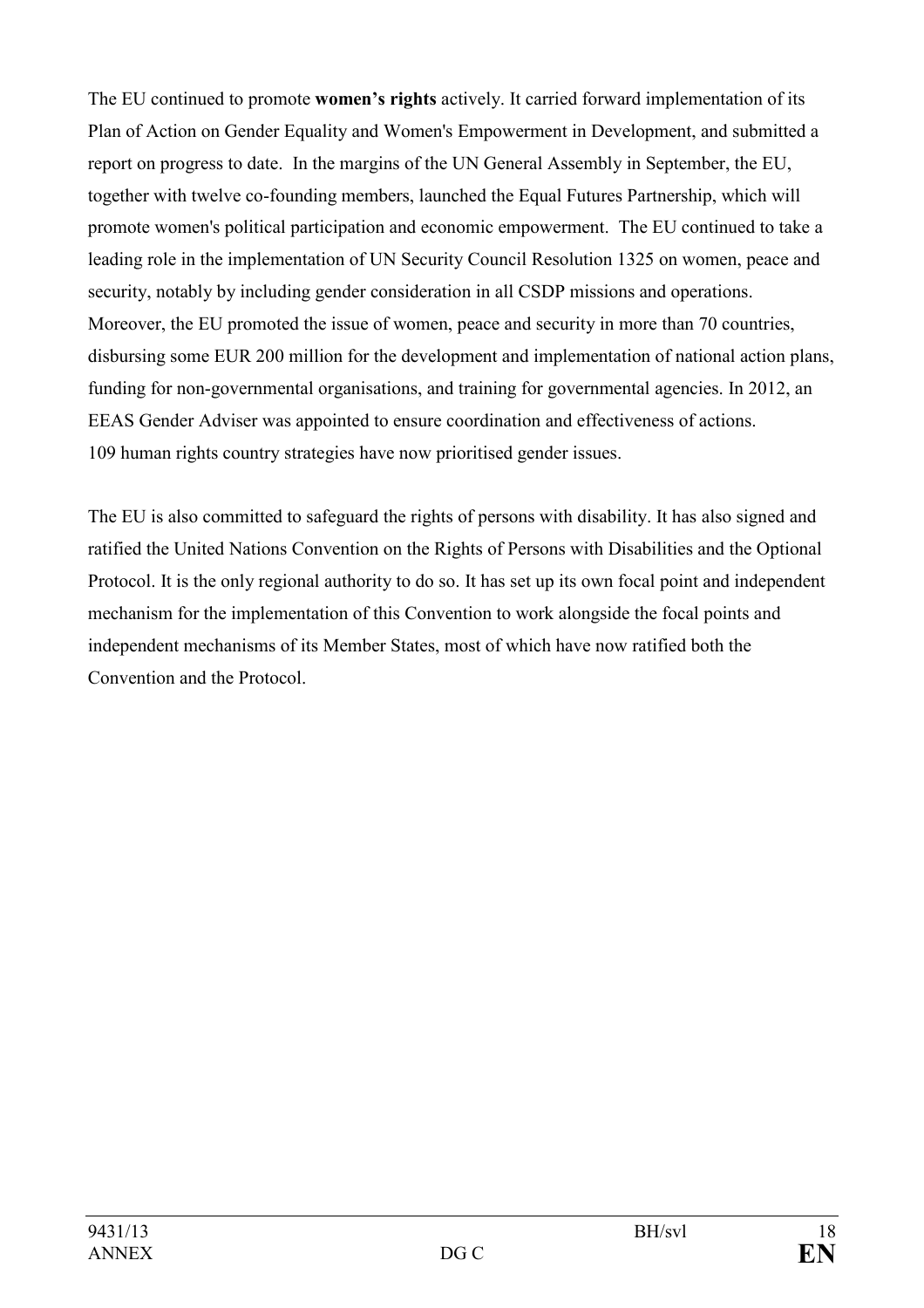In its efforts to combat discrimination on grounds of **sexual orientation or gender identity**, the EU emphasised that it sought to ensure that the same human rights were applied to everyone worldwide without discrimination. The EU adopted a "toolkit" defining its priorities in this field which will be upgraded to Human Rights Guidelines in 2013. The EU raised the rights of lesbian, gay, bisexual, transgender and intersex persons in various interventions in international forums, as well as in its bilateral relations with certain third countries. The EU also provided financial assistance under the EIDHR to civil society groups campaigning on this issue.

The EU underlined the importance it attaches to ensuring full respect for human rights in the fight against **terrorism** in various forums, notably in two major international conferences on human rights and terrorism. The EU adopted a list of countries and regions with which to intensify cooperation in the fight against **trafficking in persons**.

The EU carried forward implementation of established **Council Guidelines**, such as the guidelines against the death penalty and torture, on human rights defenders and on children's rights.

On the **death penalty**, the EU sought to underpin the growing international momentum against capital punishment by making numerous public statements and interventions in international forums. The EU undertook extensive lobbying to promote UN General Assembly Resolution 67/176 reaffirming the call for a moratorium on the death penalty, which was adopted with an unprecedented number of votes in favour. This resolution played a key role in affirming the worldwide trend towards abolition of the death penalty. The EU supported numerous civil society projects and events worldwide with a view to strengthening public support for abolition. The EU adopted revised Guidelines against **Torture** in 2012. The amended Guidelines stress the need to ensure proper implementation of the recommendations of international monitoring mechanisms, such as the UN Committee against Torture, and emphasise the prohibition on torture or ill-treatment while countering terrorism. The EU raised individual cases of torture directly with third countries and granted EUR 16 million to NGOs to support the campaign against torture.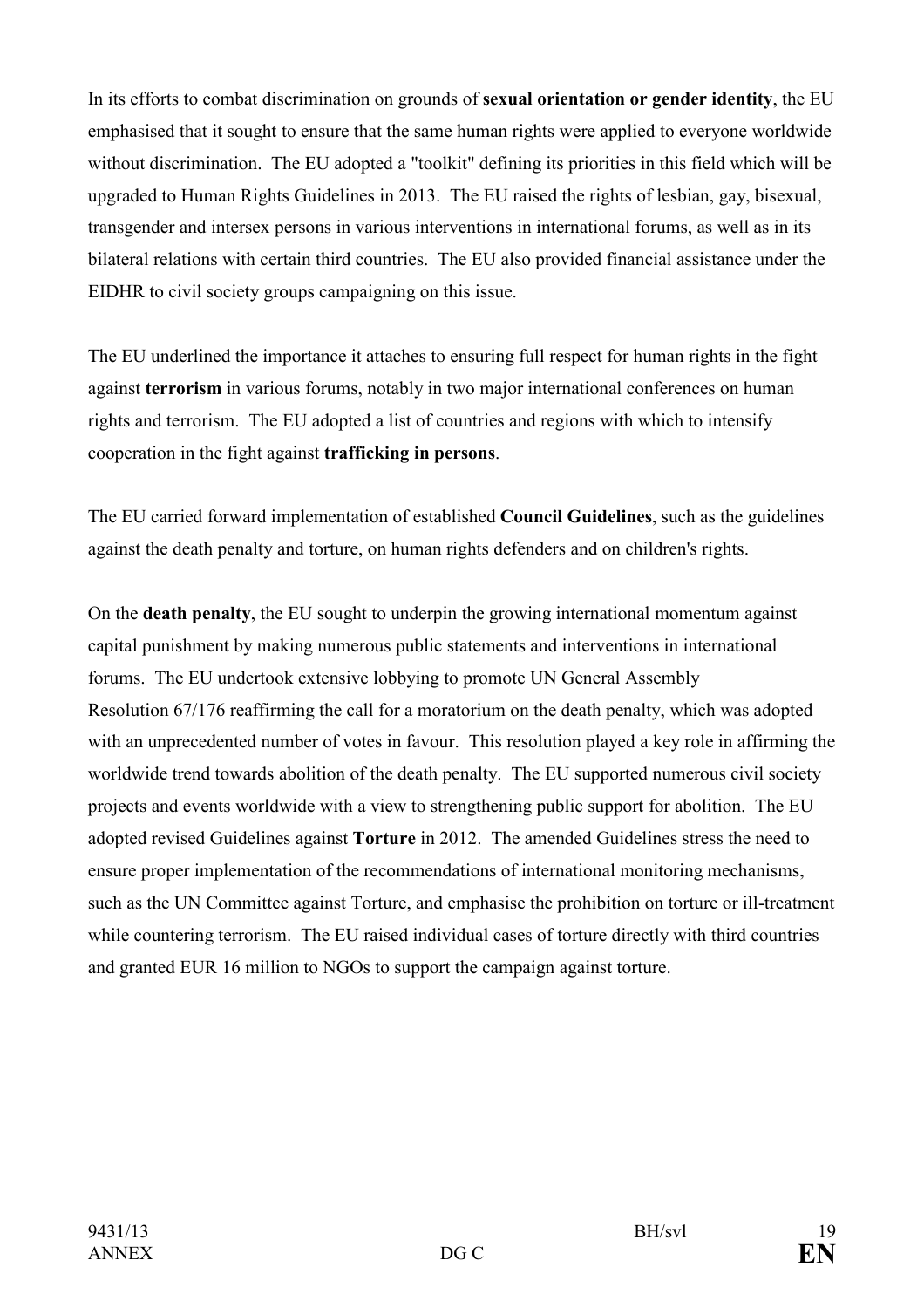In 2012, the EU conducted a global lobbying campaign to promote the ratification of the two Optional Protocols to the Convention on the Rights of the **Child** and ILO Convention 182 on the worst forms of child labour. A further 18 ratifications of these instruments were secured. The EU financed projects in over 50 countries to promote the rights of the child, including 15 projects against child labour, amounting to approximately EUR 11.1 million.

Finally, in 2012, the EU continued to support **electoral processes** around the globe by deploying Election Observation Missions (EOMs) and Electoral Expert Missions (EEMs) and providing electoral assistance and support for domestic observers. In total, the EU deployed 13 EOMs and EEMs in the course of 2012. These missions contributed to support for democratic transition in the EU's neighbourhood (EOM in Algeria, Electoral Assessment Team in Libya, and EEM in Egypt), witnessed the transfer of power to the opposition (EOM and EEM in Senegal, EEM in Mexico), and the consolidation of democracy emerging from conflict (EOM to Timor-Leste and Sierra Leone). The EU also stepped up efforts to ensure systematic follow-up to recommendations from the EU's election missions. In December, as part of these efforts, the EU deployed a first Electoral Follow-Up Mission to Malawi, tasked with studying the progress made in electoral reforms and the impact of EU EOM recommendations. The EU also sought to intensify its work on **democracy**  support in line with the December 2009 Council Conclusions<sup>1</sup>. The EU reported on the implementation of the democracy support action plans in nine pilot countries, and will use the lessons learned to inform the launch of a second generation of countries in early 2013.

 **1** Council Conclusions on Democracy Support in the EU's External Relations – Towards Increased Coherence and Effectiveness (16081/09) <http://register.consilium.europa.eu/pdf/en/09/st16/st16081.en09.pdf>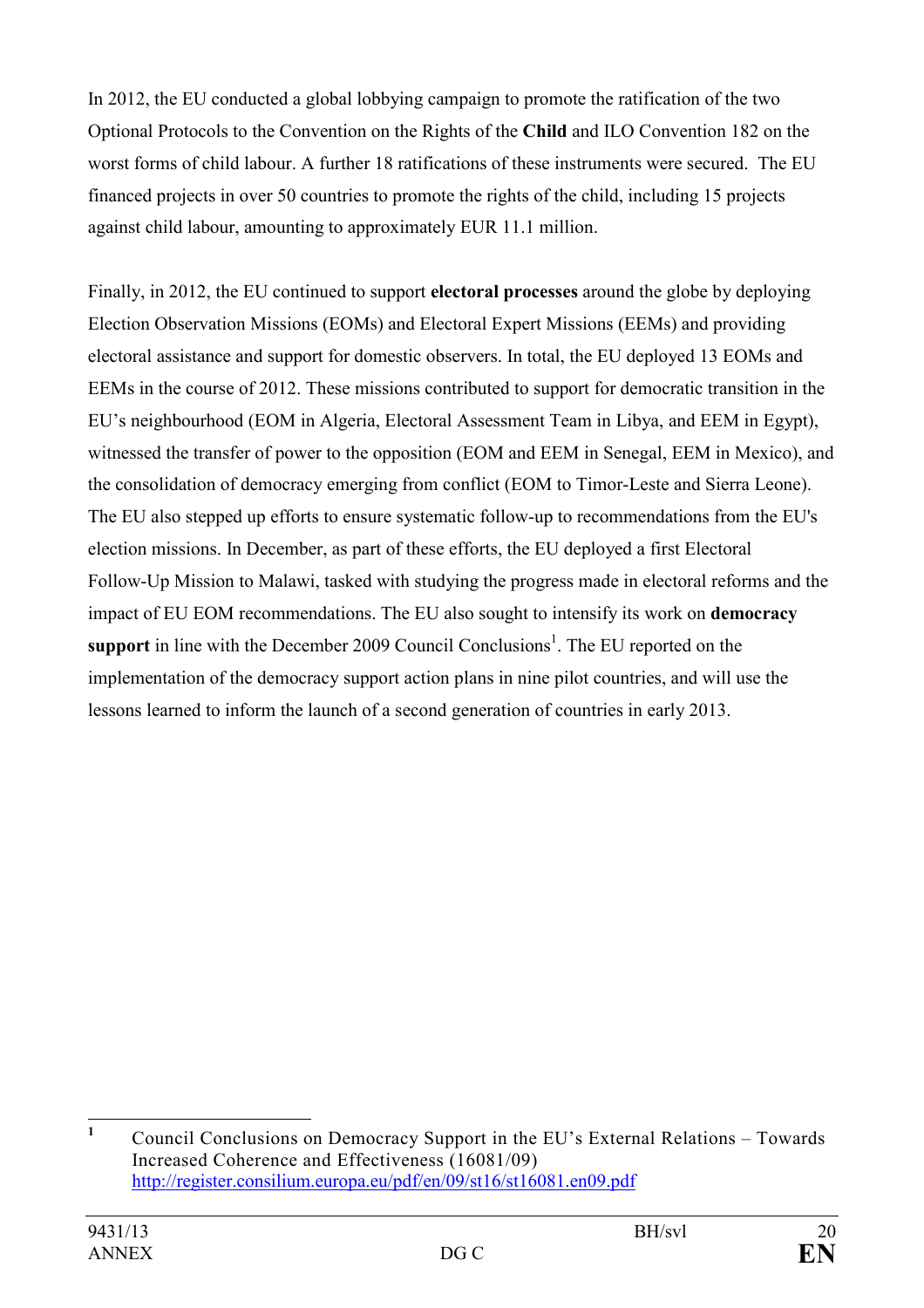**Economic, social and cultural** (ESC) rights are also an integral part of the EU's external human rights policy. It is clear that the implementation of human rights (both civil and political and economic, social and cultural), sustainable development and poverty eradication are interdependent. In the light of this, the EU consistently emphasised the need to integrate human rights, governance, democracy and rule of law into the post-2015 Millennium Development Goals (MDG) framework. The EU raised economic and social rights with third countries during human rights dialogues, organised a high-level event on water security with the United Nations and the United States, and worked closely with UN Special Rapporteurs on ESC rights, as well as made an EU Declaration on World Water Day including a reference to the right of water. The need to ratify and implement International Labour Organisation Conventions was raised regularly with third countries, while the EU provided substantial bilateral financial assistance for projects to promote **labour standards**, such as improving working conditions in the mining sector. Nevertheless, the EEAS recognises that activity in this area can be stepped up; in line with the Action Plan, work began on developing ways of ensuring more comprehensive coverage of ESC rights.

The EU continued to use all **instruments** at its disposal to raise human rights issues with third countries. In 2012, the EU adopted the Agenda for Change which places the promotion of human rights, good governance and democracy at the heart of EU **development cooperation**. 1 Stronger linkages will now be established between EU development grants and loans and the promotion of human rights – including ESC rights – and democracy. Programming Guidelines adopted in 2012 provide that EU development assistance should be adapted to the progress made by third countries on commitment to human rights, democracy and the rule of law.<sup>2</sup> General Budget Support will be provided where there is trust and confidence that aid will be spent on pursuing the fundamental values to which the EU and the partner country are committed; the EU has developed a methodology for assessing fundamental values.

 **1** Council Conclusions on Increasing the Impact of EU Development Policy: an Agenda for Change (3166<sup>th</sup> Council meeting (Foreign Affairs), Brussels, 14 May 2012)

**<sup>2</sup>** Council Conclusions on the Future Approach to EU Budget Support to Third Countries  $(3166<sup>th</sup>$  Council meeting (Foreign Affairs), Brussels, 14 May 2012)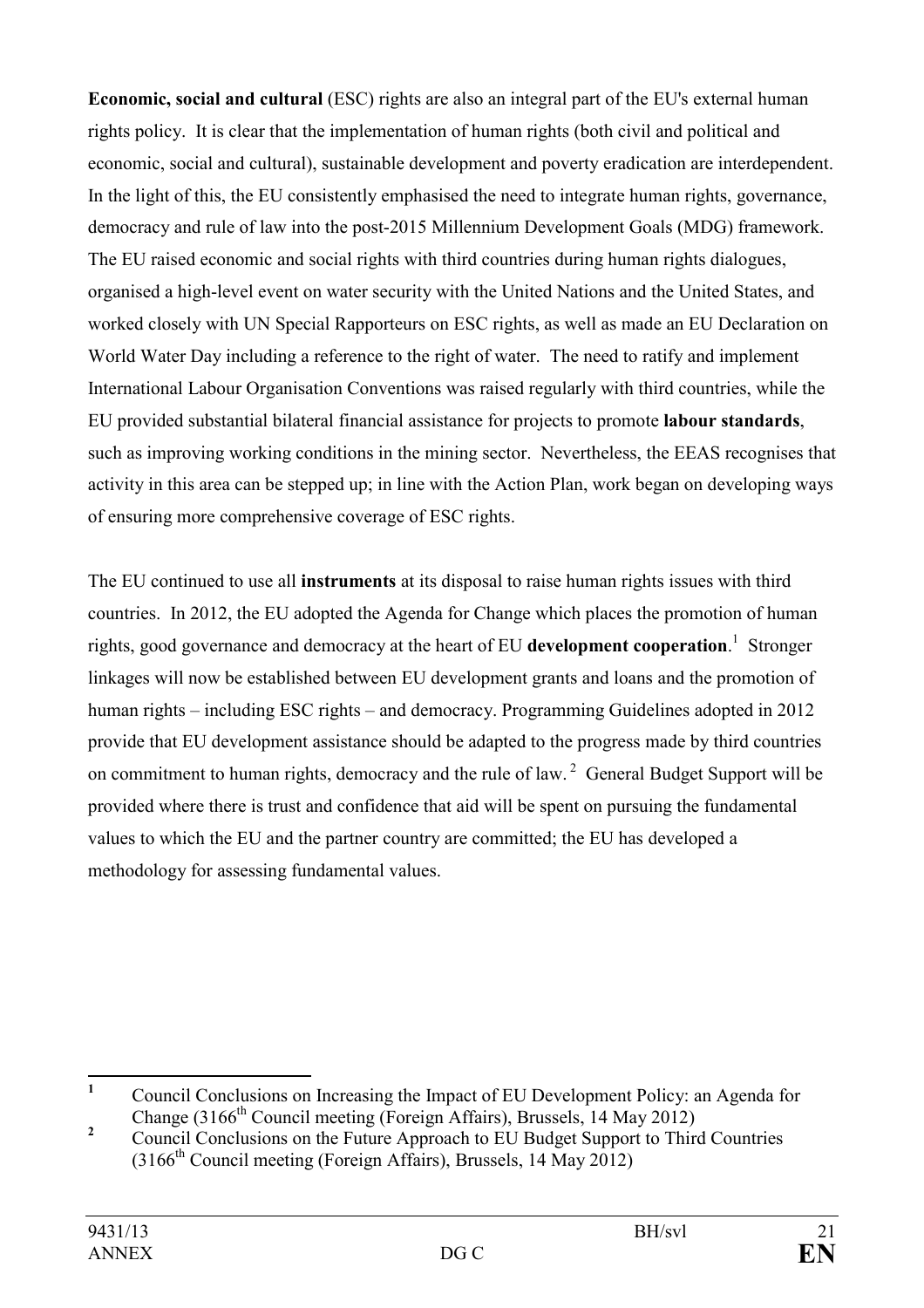In the area of **trade** policy, the revised GSP Regulation adopted in October 2012 reinforced the mechanism to monitor implementation of human rights obligations by third countries benefiting from the GSP+ trade incentive scheme. The Regulation on trade in goods that could be used for capital punishment or torture was revised to prohibit trade in certain substances used for execution by lethal injection.

In 2012, the EU continued to ensure that human rights clauses were inserted in political framework agreements with industrialised and non-industrialised countries alike, even where it was not easy to reach agreement with the partner country. In 2012, agreements containing a human rights clause were signed with Iraq, Vietnam, Central America and the Philippines. Thirty **human rights dialogues** and consultations were held during the year, at which issues of concern were raised with partner countries. All dialogues were held on the basis of reciprocity, with partner countries taking the opportunity to raise extensive questions concerning human rights issues within the European Union. An increasing number of third countries expressed interest in establishing human rights dialogues or consultations with the EU. A human rights dialogue was established with South Africa, the existing local human rights dialogue with Colombia was upgraded to a capitals-based meeting while human rights consultations were agreed with South Korea; the first round will take place in 2013. In the light of the increasing number of human rights dialogues, the EU is engaged in a process of reflection on how it can make best use of this instrument. Twelve seminars with civil society also took place in parallel with human rights dialogues. The High Representative or her Spokesman delivered 151 **declarations** on human rights in 2012, while confidential demarches were used in a number of instances.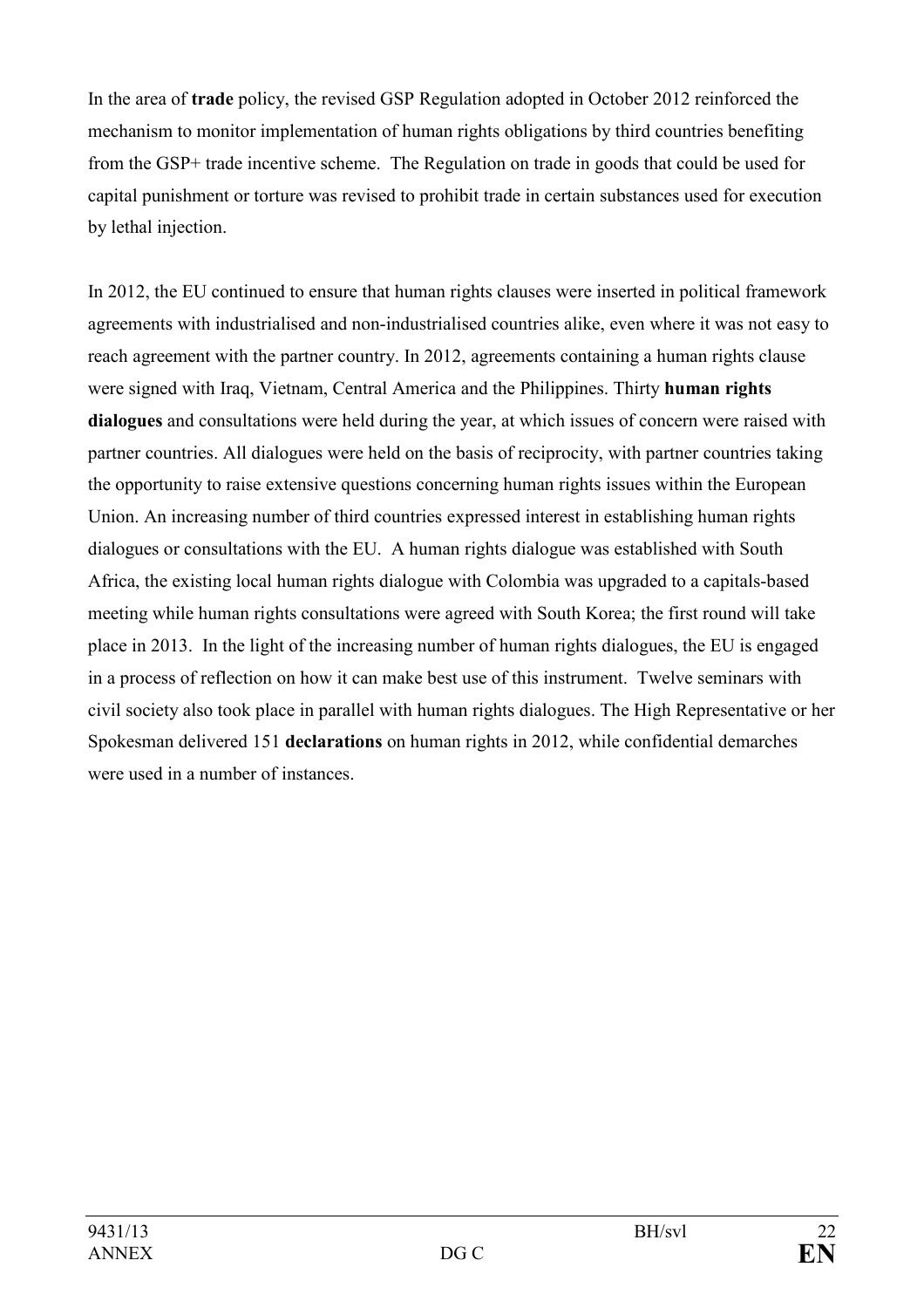At multilateral level, the EU continued to play a leading role in advocating human rights in the **United Nations** system. At the three **Human Rights Council** sessions in 2012, the EU tabled resolutions on country situations (Syria, Myanmar/Burma, the Democratic People's Republic of Korea and Belarus), as well as thematic resolutions on freedom of religion and belief and rights of the child. The EU supported many other resolutions, including resolutions on Sri Lanka, Iran, Eritrea, Côte d'Ivoire and Somalia. The EU initiated the creation of a new country mandate for Belarus and supported the new Special Rapporteur for Eritrea. The EU firmly supported the work of the Commission of Inquiry on Syria and contributed to securing the extension of its mandate.

During the 67<sup>th</sup> Session of the UN **General Assembly** (UNGA), all EU initiatives were approved with wide support. The EU was pleased that it was possible to achieve consensus on a resolution on Myanmar which acknowledged progress while identifying remaining areas of human rights concerns. The EU was furthermore pleased that the resolution on DPRK was adopted without a vote and that an initiative on Syria, introduced by a broad coalition of countries under Arab lead, achieved record support. Moreover, a comprehensive resolution on human rights in Iran was presented with EU support. The UN annual resolution presented by the EU on freedom of religion or belief was again adopted by consensus. UNGA adopted a resolution on the rights of the child with a focus on indigenous children and, for the first time, a resolution calling for an end to female genital mutilation, an African initiative which was strongly supported by the EU.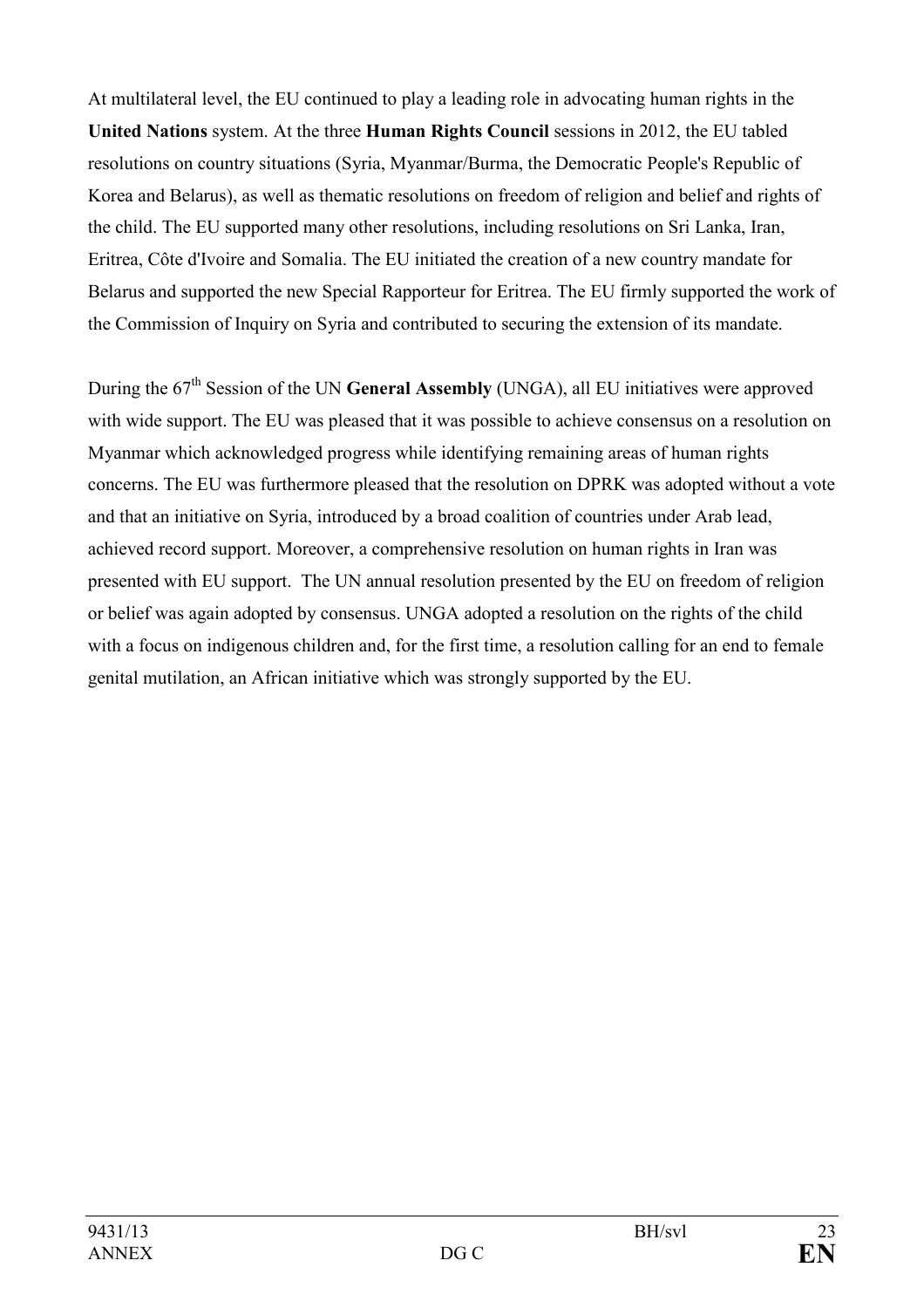The EU continued to work closely with **regional partners**, such as the Organisation for Security and Cooperation in Europe (OSCE) the African Union, the Pacific Islands Forum Secretariat and the League of Arab States. The EU strengthened its close relationship with the Council of Europe by adopting priorities for cooperation; the EU and the Council of Europe continued to implement a significant number of joint programmes concerning the rule of law, democracy and human rights, amounting to some EUR 101 million. The EU, in the General Assembly and the Human Rights Council, also engaged with a thematic organisation like the Organisation of Islamic Co-operation (OIC).

In November 2012, the Norwegian Nobel Committee announced the award of the **Nobel Peace Prize** to the EU in recognition of its work on reconciliation, democracy, promotion of human rights and enlarging the area of peace and stability across the continent. The prize was received by the three Presidents – Mr Martin Schultz, European Parliament, Mr Herman Van Rompuy, European Council, and Mr Jose Manuel Barroso, European Commission, on 10 December. The EU announced that the prize money would be used to support projects providing education for children affected by armed conflict.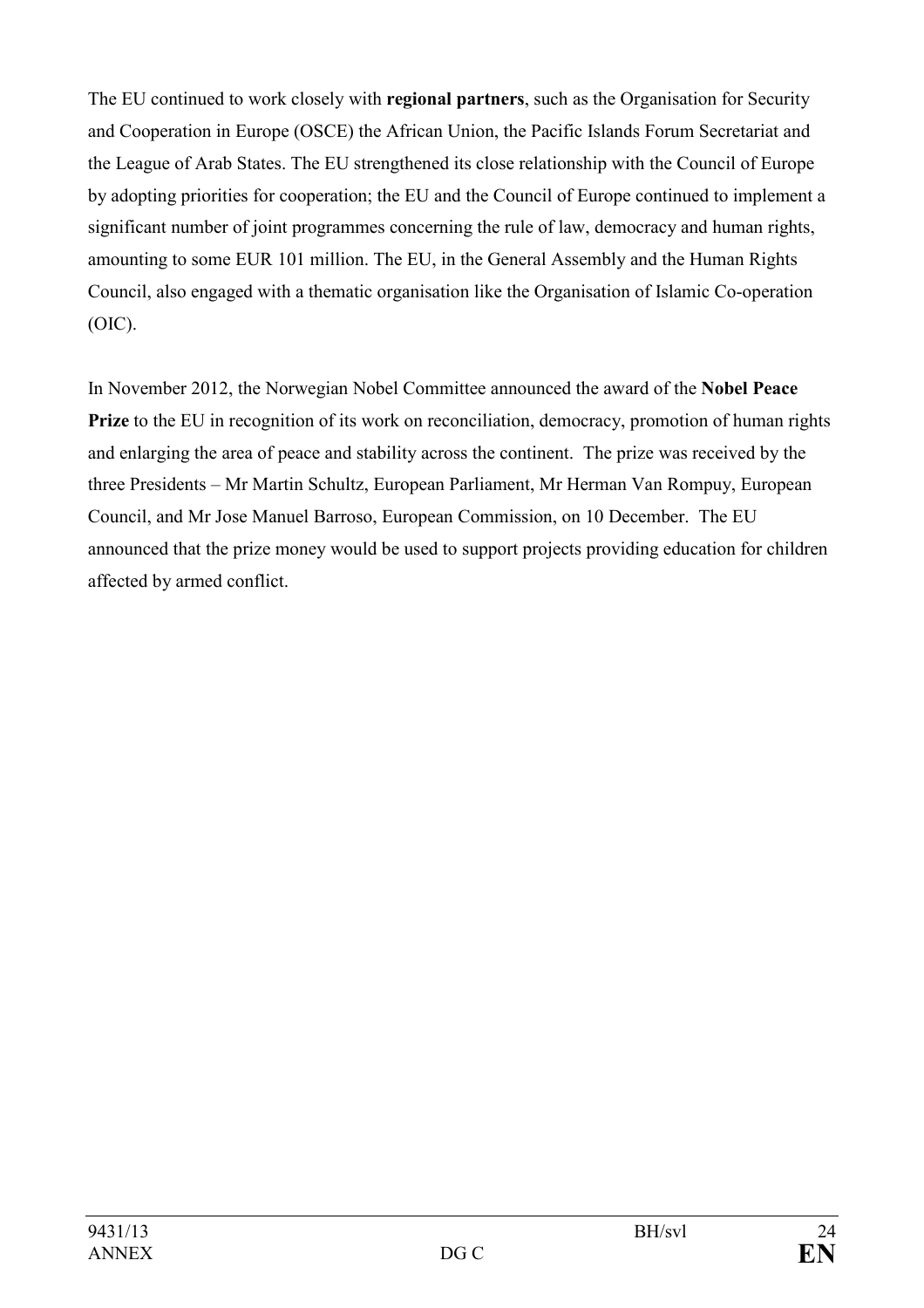# <span id="page-24-0"></span>**I Human Rights and democracy throughout EU policy**

# **1 Incorporate human rights in all impact assessments**

# *European Commission*

Since 2006, impact assessments of EU initiatives have been undertaken by the European Commission to map out their potential impact across social, economic and environmental dimensions. Impact assessments are undertaken for legislative proposals, non-legislative proposals with clear economic, social and environmental impact, and non-legislative initiatives which define future policies, including negotiating directives for international agreements.

Although the human rights impact of an initiative initially lay outside the issues considered by the Commission during impact assessments, in 2010 the Commission announced that, in order to ensure compliance with the Charter of Fundamental Rights, it would undertake an assessment of the impact on fundamental rights of its legislative proposals, including those with an external dimension, such as trade agreements or aid regulations. The Commission also confirmed that the Charter applies to EU external policies<sup>1</sup>. In 2011, the Commission adopted Operational Guidance on Fundamental Rights**<sup>2</sup>** which sets out the steps that Commission services should take in order to reflect fundamental rights in Commission Impact Assessments.

 **1** http://ec.europa.eu/justice/fundamental-rights/charter/application/index\_en.htm

**<sup>2</sup>** Operational Guidance on taking account of Fundamental Rights in Commission Impact Assessments, SEC(2011) 567 final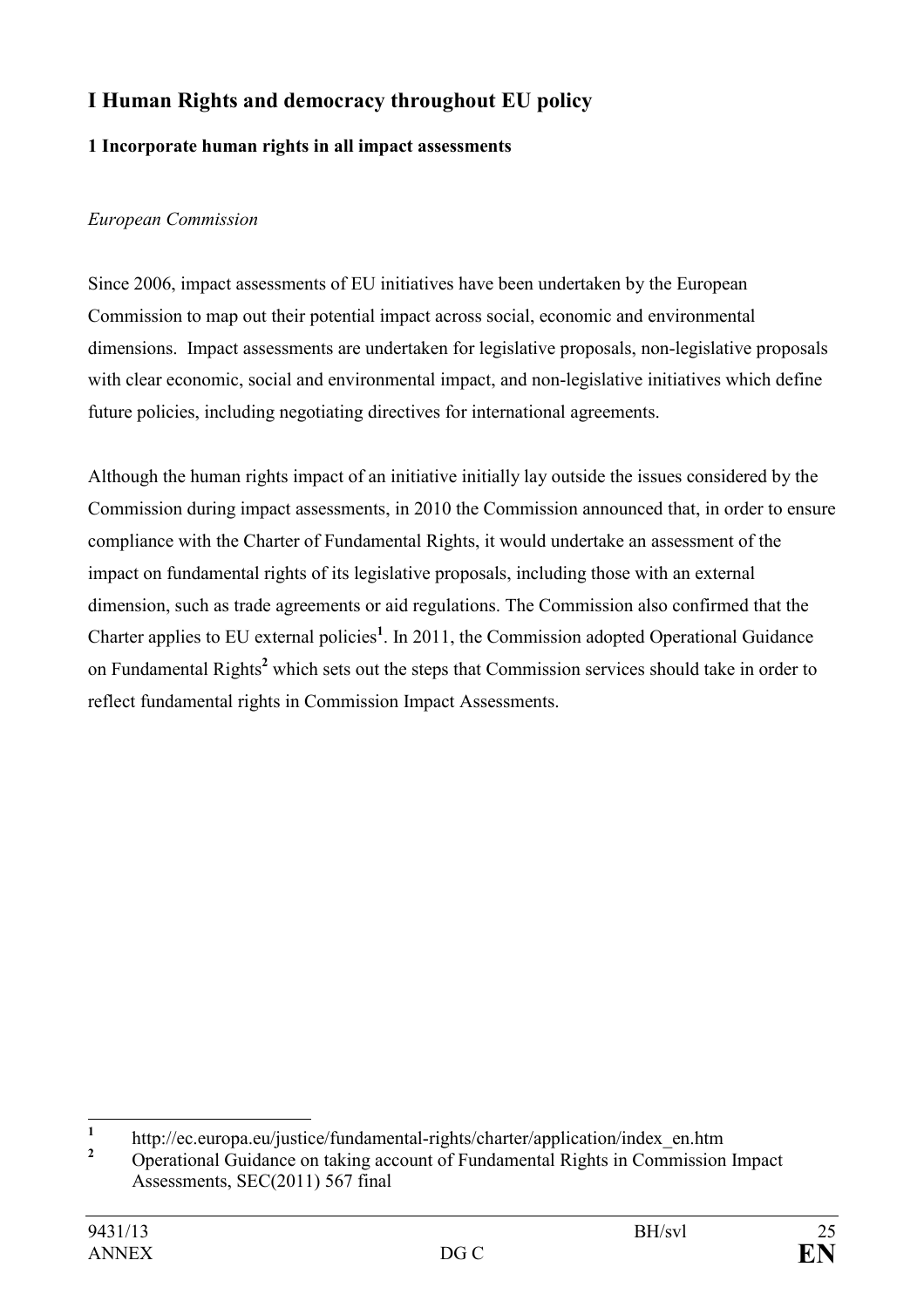The yearly Commission reports on the Application of the EU Charter of Fundamental Rights**<sup>1</sup>** highlights how the Charter remains a reference point to integrate fundamental rights into all EU legal acts and when Member States apply EU law. It also presents how a fundamental rights culture is being developed in the EU by setting new legislation, where the EU has competence to act, and through the jurisprudence of the Court of Justice of the European Union. In covering the full range of EU Charter provisions on a yearly basis, the annual reports' aim to track where progress is being made, and where new concerns are arising.

The human rights dimension of impact assessments conducted on trade agreements was strengthened during 2012 (see section 11 below).

### *European Parliament*

2012 was the first year of operation of the European Parliament's Directorate for Impact Assessment and European Added Value, established in response to the Niebler report on guaranteeing independent impact assessments which was adopted by the Parliament on 8 June 2011.

 **1** [http://ec.europa.eu/justice/fundamental-rights/charter/application/index\\_en.htm](http://ec.europa.eu/justice/fundamental-rights/charter/application/index_en.htm)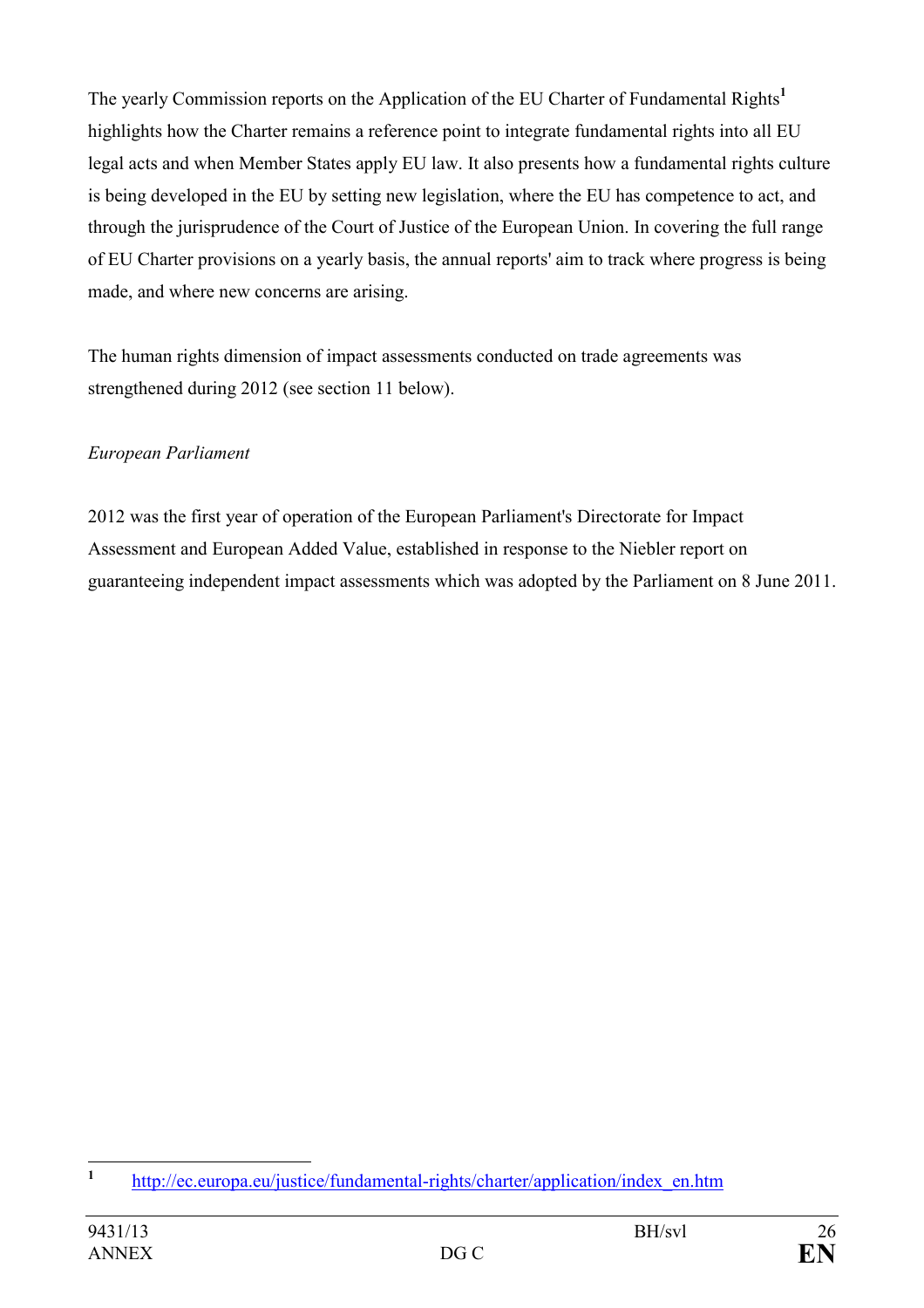The Directorate for Impact Assessment is responsible for contributing to strengthening the Parliament's institutional independence and capabilities by helping to identify, quantify and justify its general policy priorities, and by improving its capacity for forward policy assessment, thus supporting the overall objective of better law-making. In this work, the Parliament took account of Commission impact assessments and carried out impact assessments of its own substantive amendments, in line with the Impact Assessment Handbook adopted by the Parliament in 2008. In 2012, the Directorate for Impact Assessment produced a range of assessments relevant to EU external action.<sup>1</sup>

Although human rights are not mentioned in the 2008 handbook, the criteria defined by Parliament include consideration of the impact on vulnerable social groups (social benchmarking) and on gender equality. Moreover, the Directorate for Impact Assessment confirmed the importance it attaches to human rights and will keep this issue under review.

 $\overline{a}$ – <sup>1</sup> Initial appraisal of the Commission's Impact Assessment on the proposal to authorise opening negotiations on a Free Trade Agreement between the EU and Japan; Initial appraisal of the Commission's impact assessment on the proposal for a Directive on the protection of the financial interests of the European Union by criminal law;

<sup>–</sup> Initial appraisal of the Commission's Impact Assessment on the proposal for a Council Decision on the association of the overseas countries and territories with the EU; Initial appraisal of the Commission's impact assessment on the proposal for a Regulation establishing the European Voluntary Humanitarian Aid Corps; Initial appraisal of the Commission's impact assessment on the proposal for a Regulation on the Fund for European Aid to the most Deprived.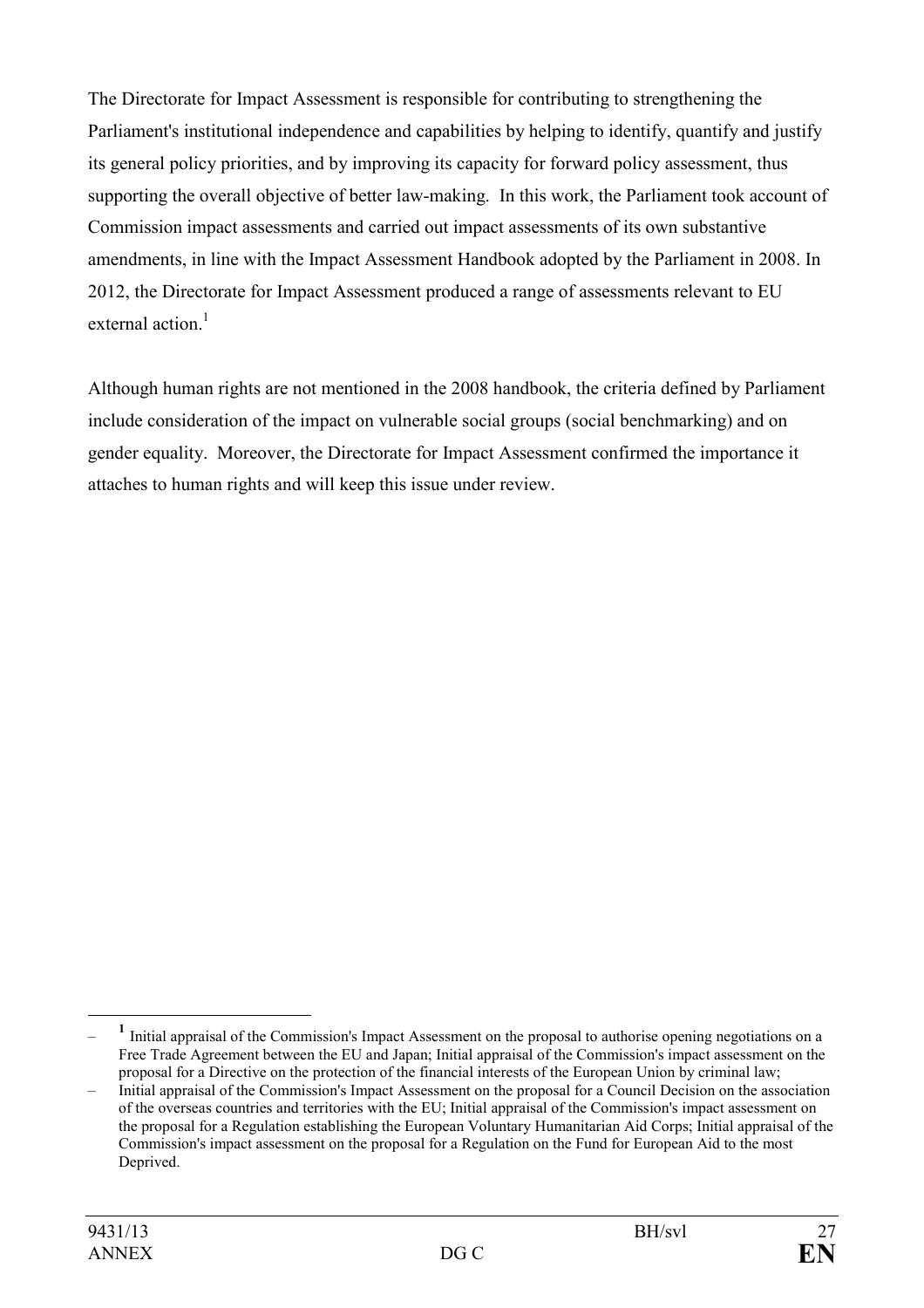#### *Council of the EU*

In line with the Council conclusions on impact assessments in 2011, the Presidency reported to COREPER regarding the state of play on impact assessment in the Council. $<sup>1</sup>$  The report set out the</sup> results of a survey on impact assessment across all Council configurations; it noted that impact assessments "do not normally feature in two configurations of the Council, namely General Affairs and Foreign Affairs".

### *Restrictive Measures*

Under the *Guidelines on implementation and evaluation of restrictive measures (sanctions) in the framework of the EU Common Foreign and Security Policy,* the impact of restrictive measures adopted under the CFSP on human rights must be assessed both before the measures are adopted and annually thereafter.<sup>2</sup>

Paragraph 8 of the Guidelines provides as follows: "The introduction and implementation of restrictive measures must always be in accordance with international law. They must respect human rights and fundamental freedoms, in particular due process and the right to an effective remedy. The measures imposed must always be proportionate to their objective."

In 2012, the Guidelines were applied in relation to annual reviews and to the adoption of new measures in relation to Belarus, Myanmar/Burma, Iran, Syria, and Zimbabwe.

 **1** Presidency/Council Secretariat Report on Impact Assessment, 21 November 2012, 16569/12 **2**

 <sup>11205/12</sup>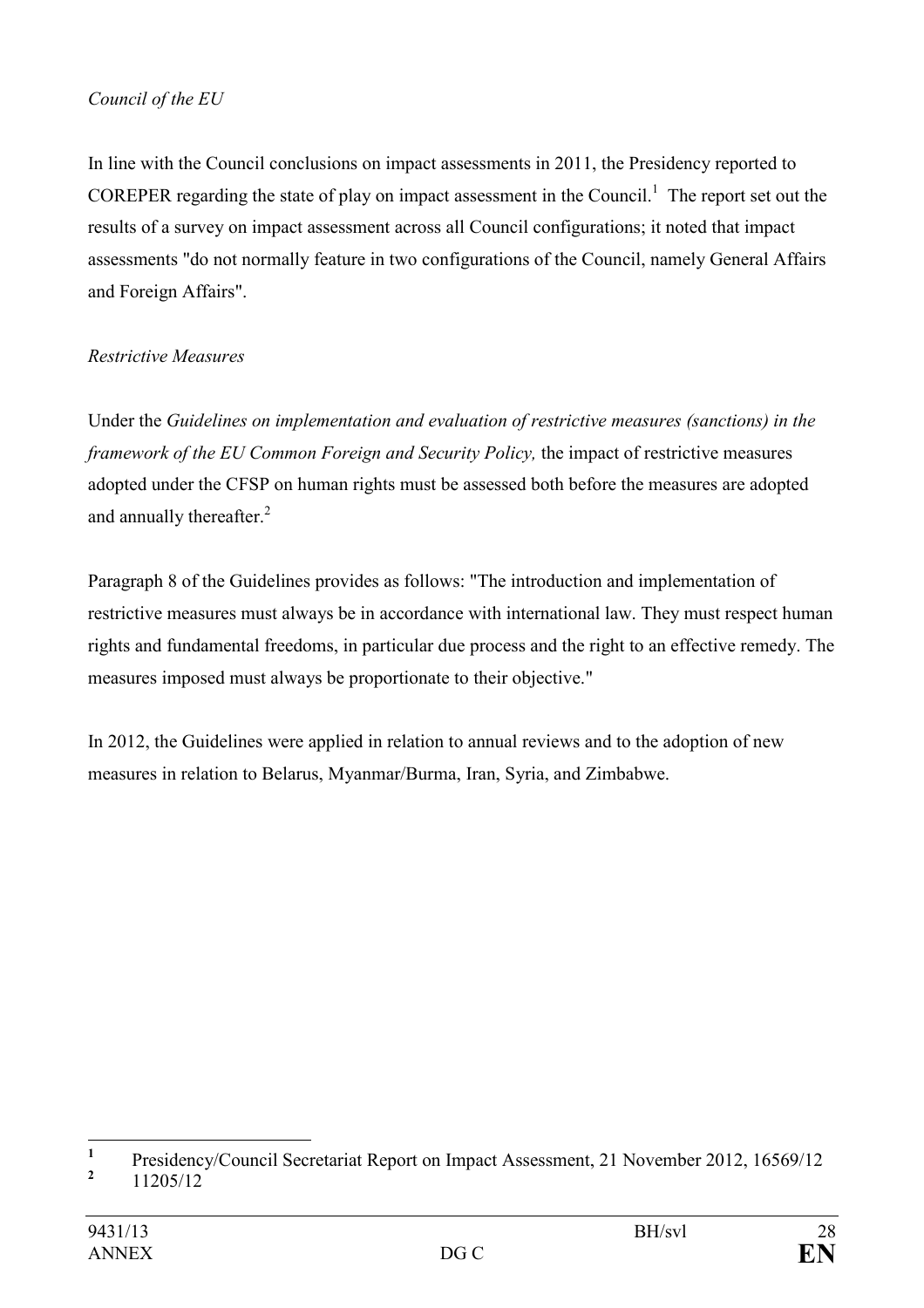#### *Budget Support*

Following the adoption of the Council conclusions on The Future Approach to EU Budget Support to Third Countries in May 2012, an assessment of human rights, democracy and rule of law values is carried out to determine whether providing budget support to a partner country is appropriate. The EU will thus assess whether the pre-conditions exist to entrust good governance and development contracts to a partner country, i.e. whether fundamental values of human rights, democracy and rule of law are met and whether such a contract will support broad reforms that lead to poverty reduction and improved governance, while signalling a mutual and shared commitment to universal fundamental values.

In April 2012, in order to form such assessments, the Commission established a Budget Support Steering Committee (BSSC); the EEAS is a member of the BSSC. The Committee will use the Risk Assessment Framework, based on inter alia political reporting from EU Delegations and on-going political dialogue. In September 2012, formal guidelines were established for the programming, design and management of budget support. Chapter 4 of the guidelines is devoted to "fundamental values". It reviews the principles to be followed, the scope of the assessment, how fundamental values are linked to different aspects of Good Governance and Development Contracts (GGDC) and other forms of budget support (Sector Reform Contracts and State Building Contracts), and the process to assess and monitor of fundamental values.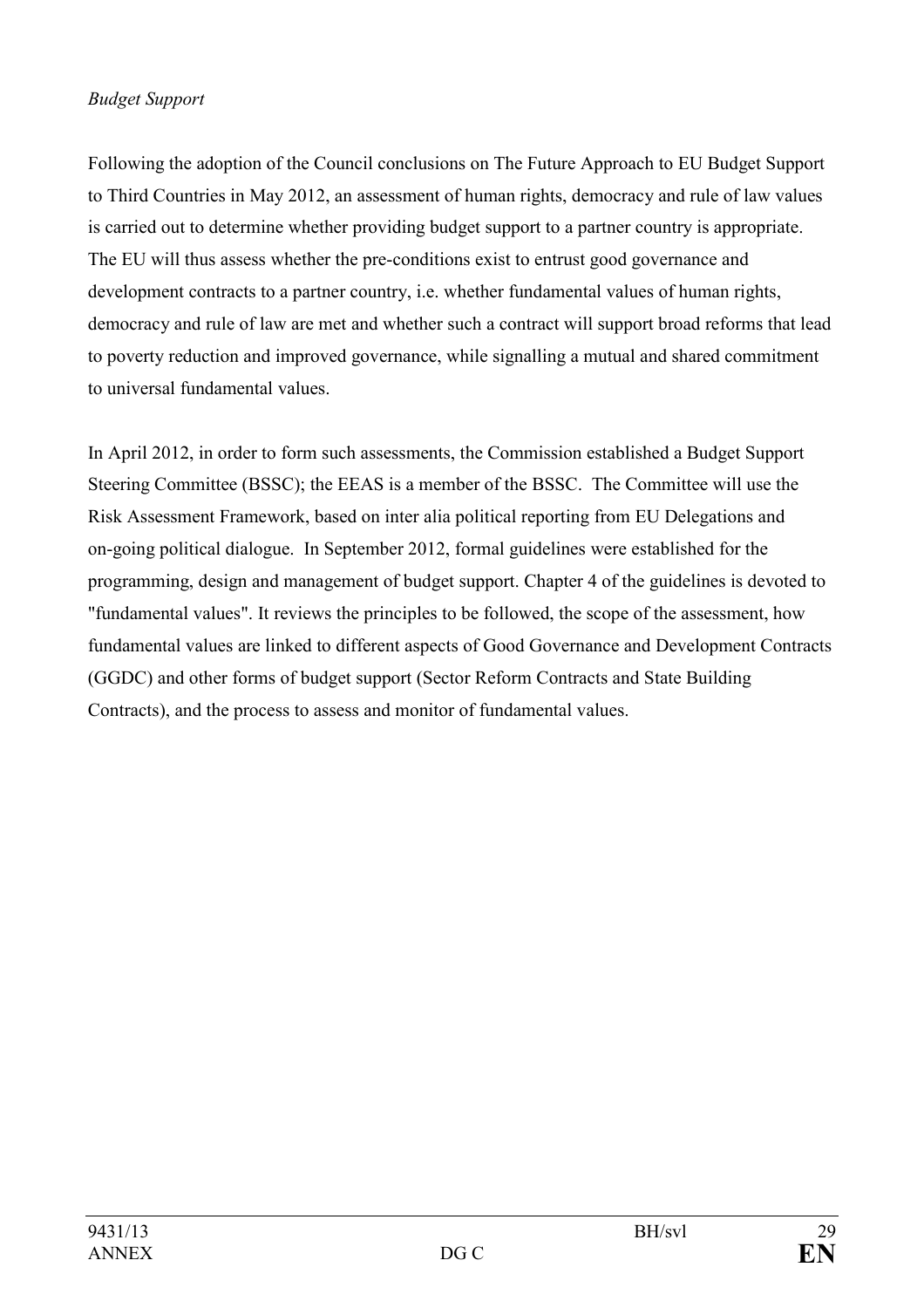#### *European Investment Bank (EIB)*

As the Bank of the EU, the EIB is legally bound to the provisions of the Charter of Fundamental Rights of the European Union. Guided by its Statement of Environmental and Social Principles and Standards, the Bank's due diligence is informed by a human rights-based approach on a range of impacts**<sup>1</sup>** . Human rights considerations inform the EIB's social impact assessment at project level, as outlined in the Bank's Environmental and Social Practices Handbook. The Bank "restricts its financing to projects that respect human rights" and projects or activities failing to do so are specifically excluded from EIB lending**<sup>2</sup>** .

In reflecting its legally binding obligations (TEU) and in response to the endorsement of the UN Guiding Principles on Business and Human Rights, over the course of 2012 the EIB concluded a Human Rights Gap Analysis exercise with the aim to assess its existing social assessment standards against the provisions of the EU Charter and the UN Guiding Principles on Business and Human Rights. The outcome of this exercise has been guiding the work of the revision of the Bank's social due diligence standards over the course of 2012/3 and it is expected that the recasting of these standards will be an important step in the process of further mainstreaming human rights considerations from an operational point of view into EIB financing activities. This intent has been further probed when, in October 2012, the EIB hosted the annual 'International Social Experts Meeting' (ISEM), addressing ways by which international financial institutions may best integrate human rights in their social due diligence, in particular impact assessment.

 **1** These being: involuntary resettlement/economic displacement; rights and interests of vulnerable populations; labour standards; occupational and public health and safety; public participation and consultation. Depending on the context of the operation, additional topics may also be addressed, relating to governance, transparency and capacity issues; conflict potential and sensitivity related to access to resources or allocation of project benefits; exacerbated inequalities; and complex institutional environments and social dynamics.

**<sup>2</sup>** Refer to http://www.eib.org/attachments/documents/excluded activities 2012 en.pdf for a list of excluded activities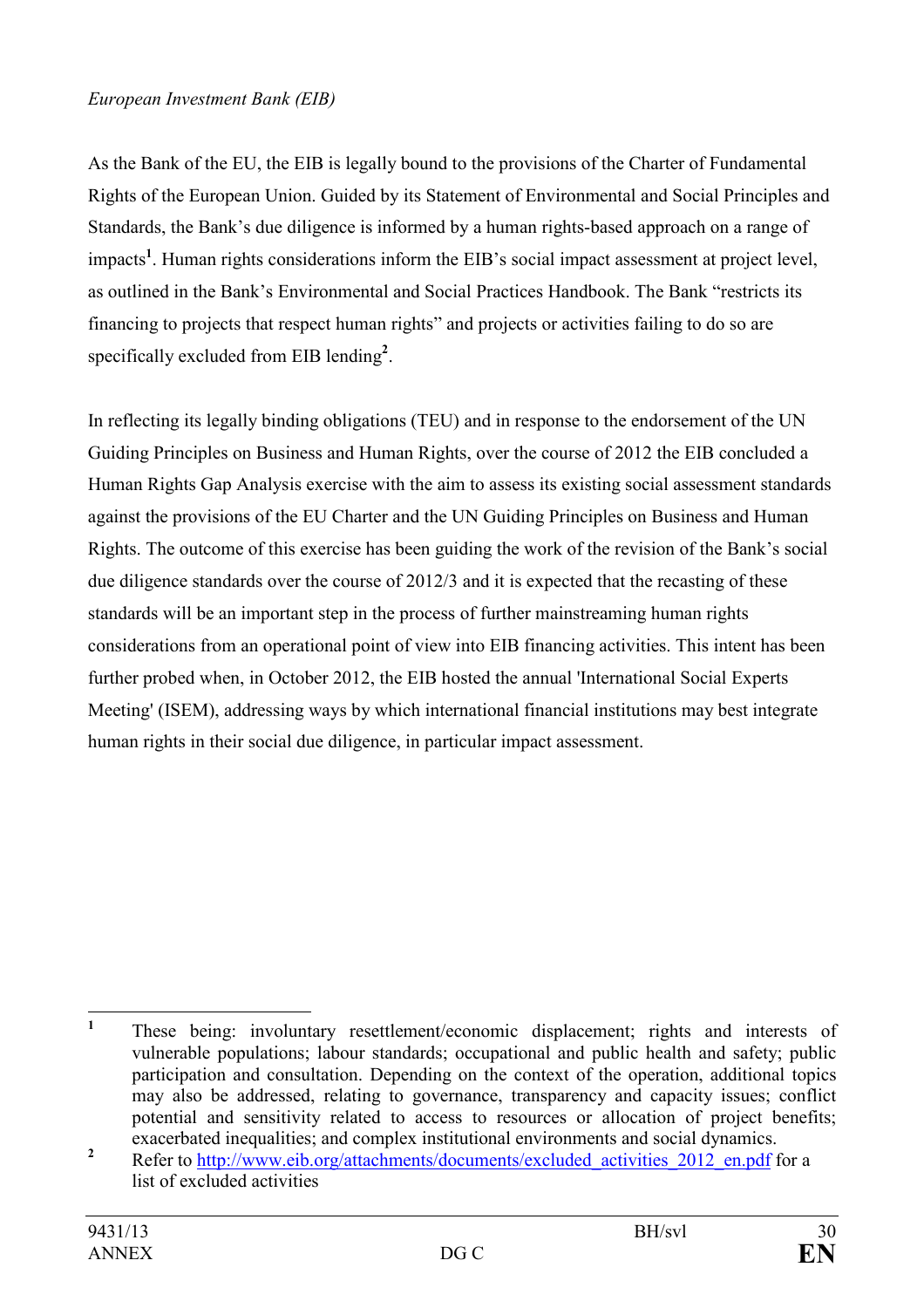The parallel development of the Results Measurement Framework (REM) is considered to be an important building block in the Bank's enhanced due diligence on, and monitoring of, social aspects, human rights considerations, corporate social responsibility, decent work, environmental principles and good governance in its projects financed.

Finally, in the context of its annual corporate responsibility commitments, the EIB reports on its ESG (environmental, social and governance) performance and, specifically, a number of social and human rights indicators under the Global Reporting Initiative (GRI) exercise.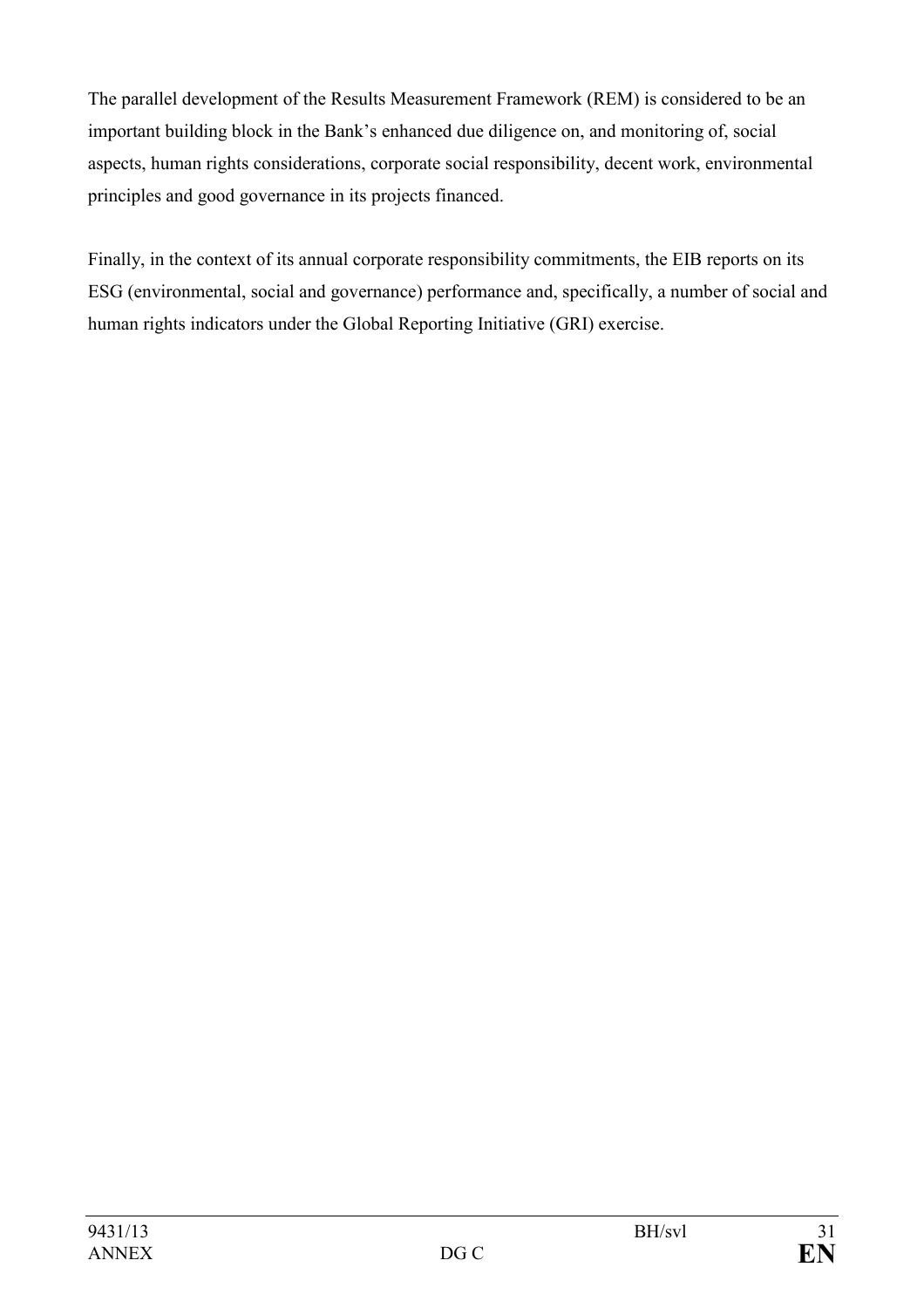# <span id="page-31-0"></span>**2 Genuine partnership with civil society, including at local level**

In 2012, the EU further strengthened its interaction with civil society, both as a key partner consulted to feed EU human rights policy developments and as a particular target of political and financial support, given civil society's indispensable role in empowering people to understand and claim their rights, and in scrutinising the action of public authorities.

EU officials have made it systematic practice to hold consultations with **civil society** in Brussels and in the country before **human rights dialogues** and to carry out debriefings afterwards.

In addition, formal **Civil Society Organisation seminars** bringing European and international NGOs into contact with their counterparts from the countries concerned were organised in 2012 in the framework of the official human rights dialogues held with Argentina, Bangladesh, Brazil, Chile, Colombia, Georgia, Indonesia, Kyrgyzstan, the Republic of Moldova, Mexico, the Palestinian Authority and Tajikistan. A human rights seminar attended by legal experts and CSO representatives from the EU and China was held in Galway in November 2012.

The recommendations of these CSO seminars feed into the official EU human rights dialogues with these countries. As best practice, civil society representatives attended the official human rights dialogues with the African Union, Mexico and the Republic of Moldova to present those recommendations.

Likewise, civil society's input was sought in the preparation of the **Human Rights Country Strategies**, locally and/or at EU headquarters.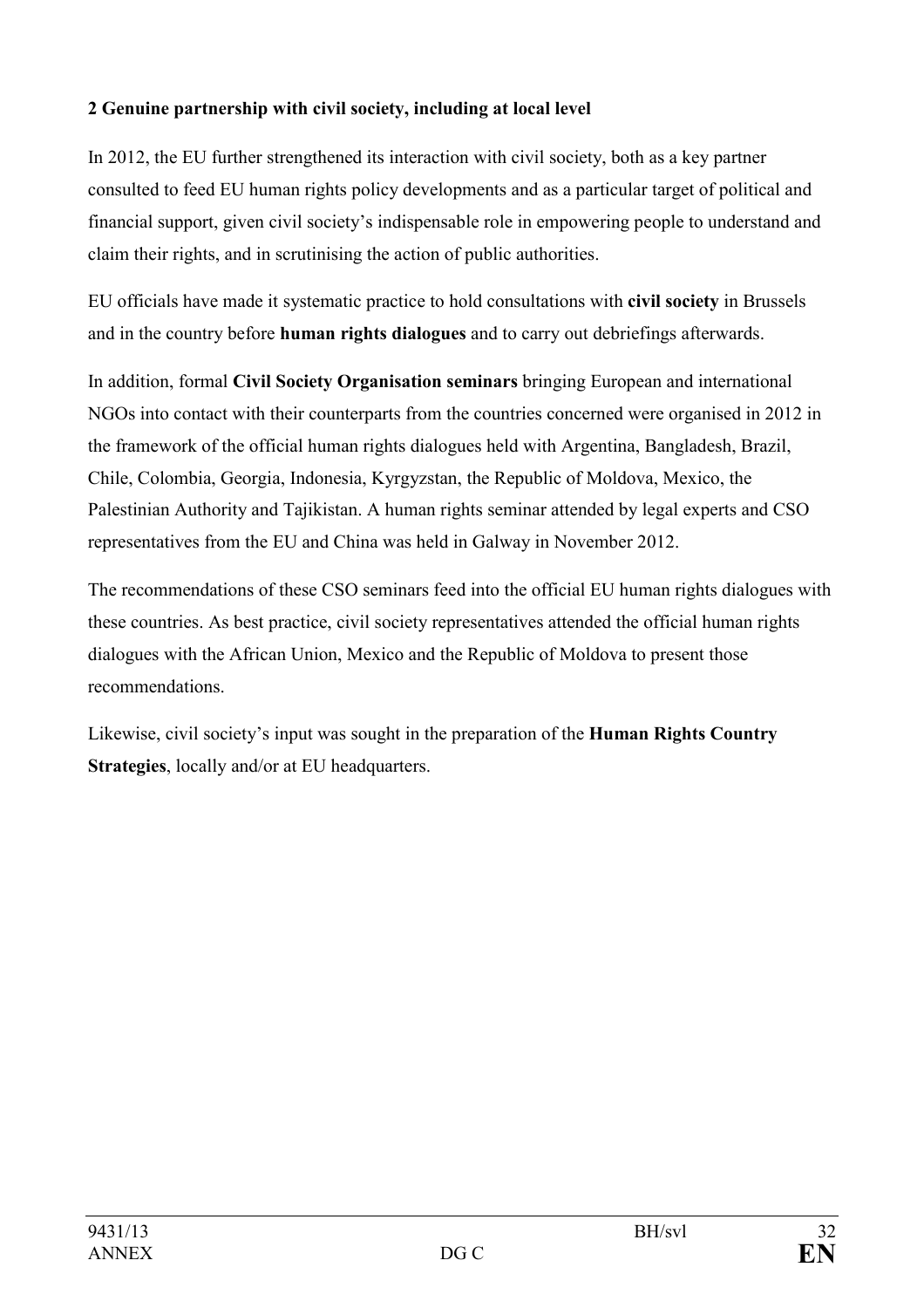Civil society was consulted on several policy developments in 2012, beginning with the elaboration of the **human rights package** adopted by the Foreign Affairs Council on 25 June and subsequently endorsed by the European Council. Civil society's input was also obtained on such matters as the drafting of the EU guidelines on Freedom of Religion or Belief, and on the LGBTI, both still in preparation.

Likewise, the EU Global Approach to Migration and Mobility (GAMM), the EU overarching framework of the EU external migration and mobility policy, highlights the role of the civil society in its implementation. Hence, civil society is systematically engaged in all migration dialogues as well as in the specific cooperation frameworks, Mobility Partnerships, and will be included in the future Common Agendas for Migration and Mobility. Moreover, the EU Strategy towards the Eradication of Trafficking in Human Beings 2012-2016**<sup>1</sup>** highlights the role of civil society in its implementation, including their participation in National and Transnational Referral Mechanisms. More specifically, the EU Strategy provides for the establishment of an EU Platform of civil society organisations and service providers working on victim protection and assistance both in Member States and in selected third countries.

Civil society representatives regularly engage with the Council Working Party on Human Rights (**COHOM**) and are debriefed on its conclusions.

 **1** [http://ec.europa.eu/home](http://ec.europa.eu/home-affairs/doc_centre/crime/docs/trafficking_in_human_beings_eradication-2012_2016_en.pdf)affairs/doc\_centre/crime/docs/trafficking\_in\_human\_beings\_eradication-2012\_2016\_en.pdf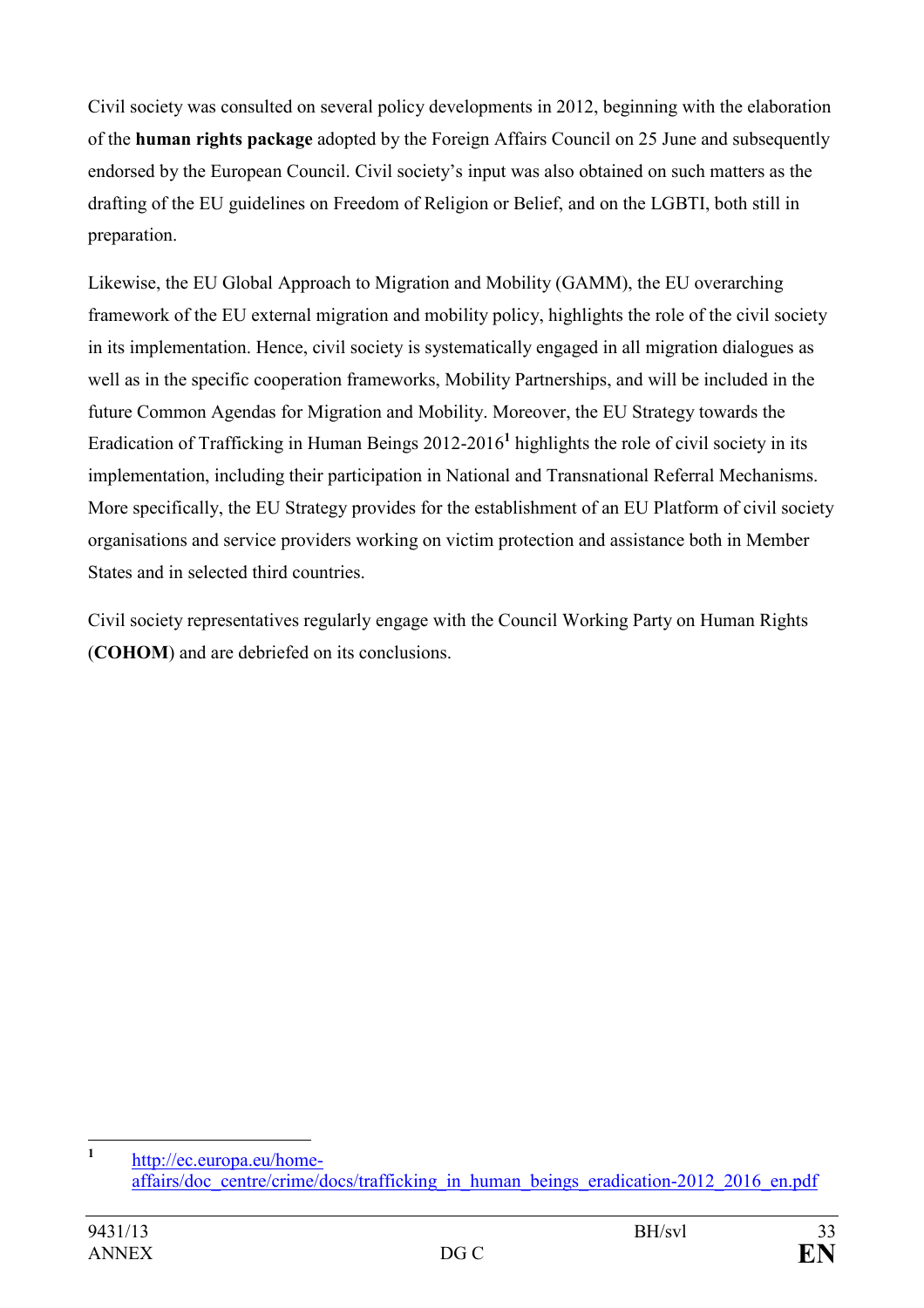Civil Society has continued to be the main recipient of aid from the **European Instrument for Democracy and Human Rights.**<sup>1</sup> In 2012 almost 500 new projects, forming an on-going port-folio of 2500 projects deployed worldwide, were funded in four areas of work:

- EU capacity to address the most difficult situations, to react quickly to human rights urgencies and to establish a comprehensive EU Human Rights Defender mechanism;
- The development of thriving civil societies, empowering them in their quest for and defence of democracy and human rights and their specific role as actors for positive change;
- Thematic campaigns, mixing advocacy and field operations. In 2012 the focus was on the death penalty, impunity, access to justice, torture and ill-treatment, children's rights, women's rights, socio-economic and cultural rights, fundamental freedoms, anti-discrimination and disabilities;
- Promotion of and support for democracy through encouraging and enhancing participatory and representative democracy, and reinforcing the role of civil society and its interaction with universal, international and regional democracy mechanisms, including monitoring and implementing international democracy commitments. In 2012, four EU Electoral Observation Missions were deployed, as well as an Election Assessment Mission to Libya and a number of Electoral Expert Missions.

 **1** <http://www.eidhr.eu/>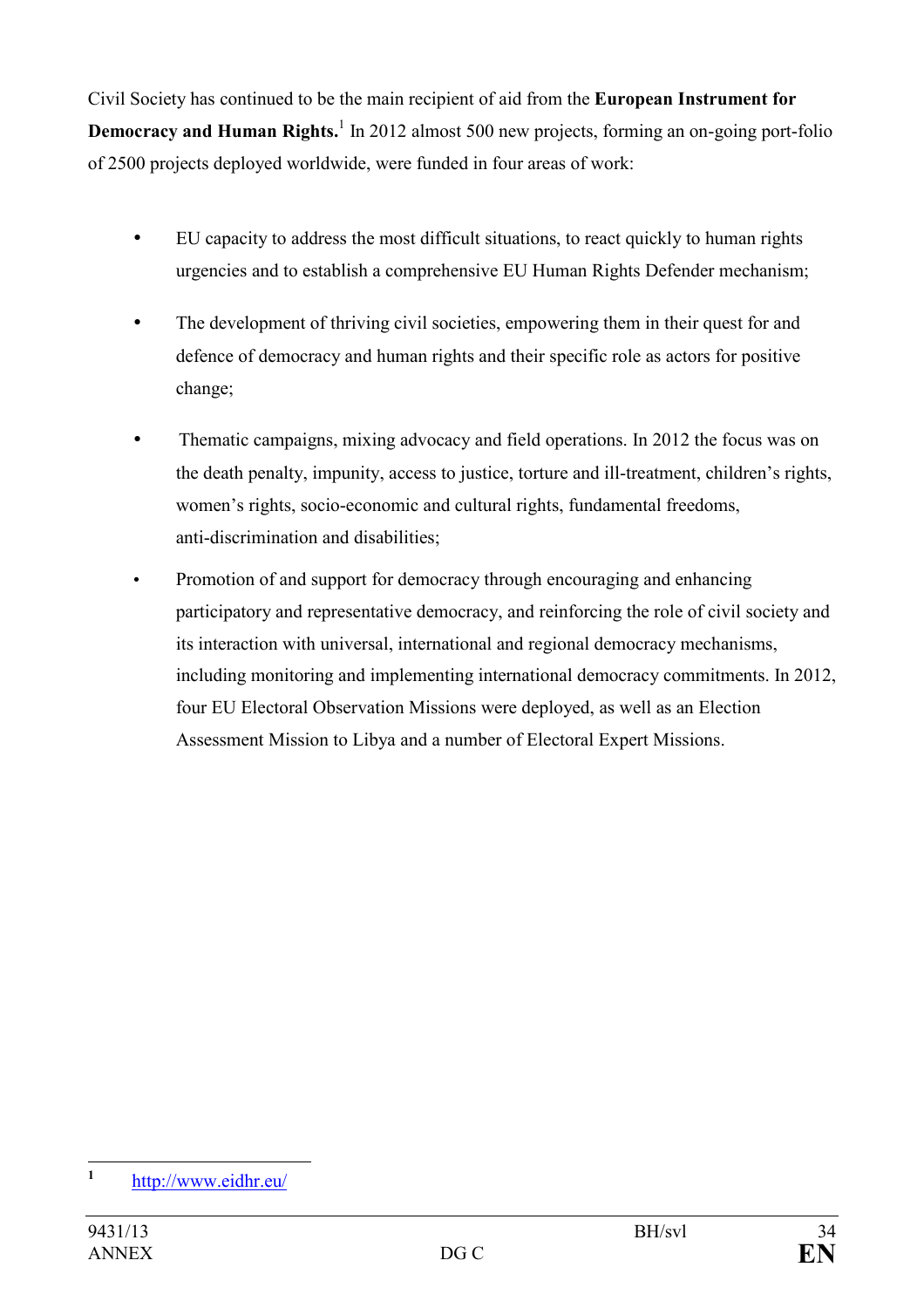In 2012 the EU also started to implement the Council conclusions and the communication on **"The roots of democracy and sustainable development: Europe's engagement with Civil Society in**  external relations"<sup>1</sup>. The EU was tasked inter alia with preparing roadmaps for engagement with CSOs in partner countries. Roadmaps respond to the need to build consistent EU engagement with civil society. They will ensure implementation of the new policy at country level with long-term objectives of EU cooperation with CSOs, dialogue and operational support. This exercise will be linked to the programming of EU external assistance, namely bilateral, regional and thematic cooperation, thus ensuring policy coherence and complementarity between instruments. The human rights country strategies will also be an important reference for programming.

The successful **14th annual EU-GO Human Rights Forum** held in Brussels on 6 and 7 December was, more than ever before, the product of the joint work of the EU (European External Action Service and the European Commission) and civil society (Human Rights and Democracy NGO network and Dag Hammarksjöld Foundation). It brought together over 200 civil society participants from all parts of the world and representatives from international and regional human rights mechanisms and from EU institutions and Member States to discuss "Promoting universality: the role of regional human rights mechanisms and their cooperation with civil society". It also brought together the heads of the HR departments of regional organisations.

Policy forum and dialogue are complemented by a large series of technical meetings that outreach to CSO, and provide information, facilitation on access, funding and support, i.a. Structural Dialogue, EIDHR Forum, seminar preparing calls.

 **1** COM (2012) 492 final; Council Conclusions "The roots of democracy and sustainable development: Europe's engagement with Civil Society in external relations": 3191<sup>st</sup> Council meeting (Foreign Affairs), Luxembourg, 15 October 2012.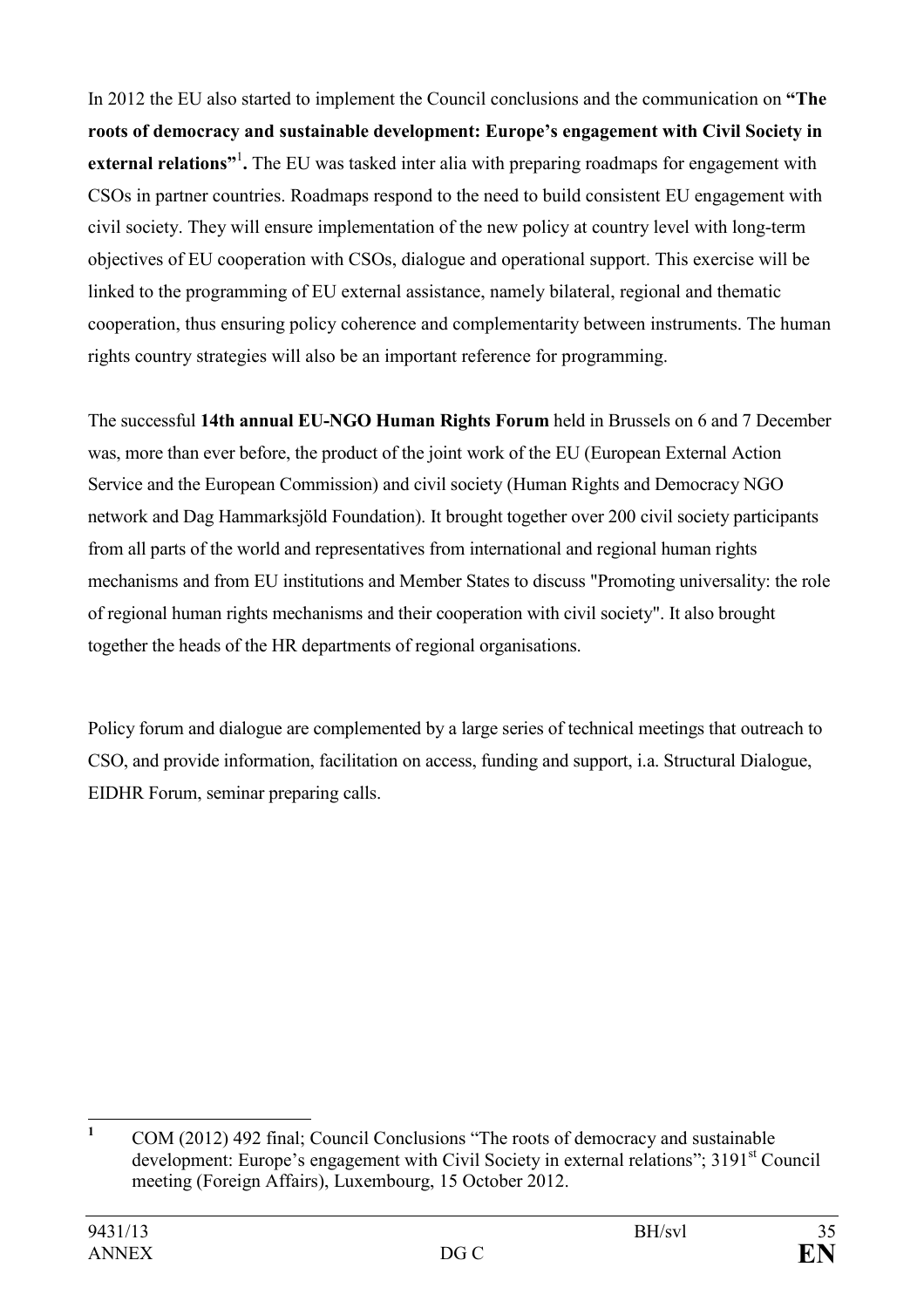#### <span id="page-35-0"></span>**3 Regular assessment of implementation**

The Action Plan provides that in the Annual Report on Human Rights and Democracy in the World the EU will report on its progress in implementing its provisions. Accordingly, the structure of this Report has been revised to follow the structure of the Action Plan; each section of Part A of this Report on the Strategic Framework and Action Plan comprises a summary of implementation of the corresponding part of the Action Plan to date. This structure is intended to provide clarity and simplicity and make the document easier to read and understand.

Nine actions in the Action Plan were to be implemented by the end of 2012.<sup>1</sup> Significant progress was made on achieving most of these objectives.

- 1. Interim democracy reports were adopted on nine pilot countries in October 2012 and final reporting is expected early in 2013, while plans of action in support of democracy are being developed for most pilot countries.
- 2. Steps were taken to systematise follow-up to EU Election Observation Missions through making better use of reporting from Heads of Missions and programming of EU assistance, as well as developing new Guidelines for Election Observation Missions and Delegations.
- 3. A Brussels formation of the Council Working Party on Human Rights was established in November 2012.
- 4. A list of priority countries and regions for partnerships in the fight against human trafficking was adopted in December 2012.

 **1** Actions 6(a), 6(d), 7, 14(a), 16(a), 18(c), 23(a), 25(b) and 30(b)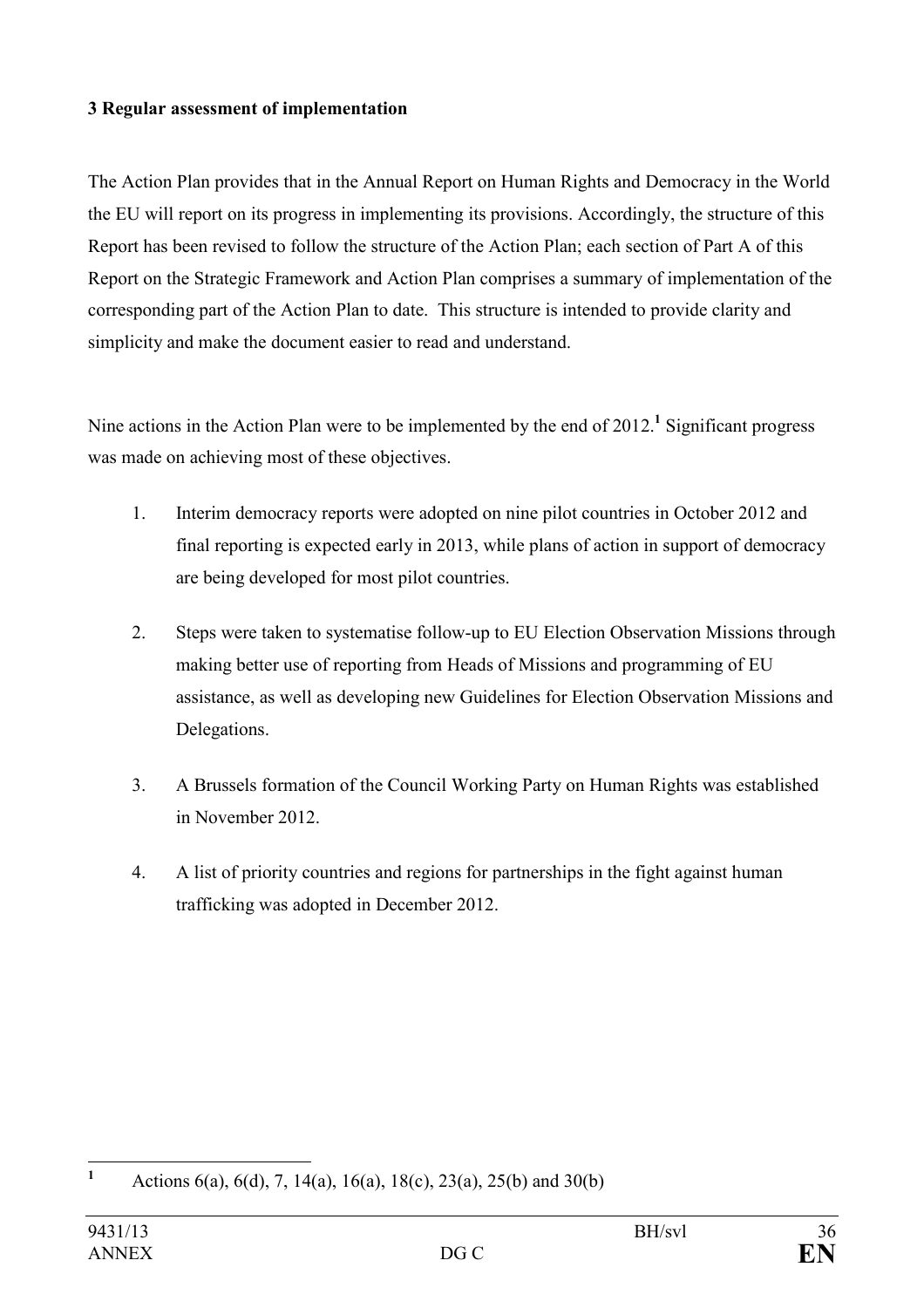- 5. The EU undertook extensive lobbying to promote UN General Assembly Resolution 67/206 reaffirming the call for a moratorium on the death penalty, which was adopted with an unprecedented number of votes in favour.
- 6. Human rights focal points and EU Liaison Officers on human rights defenders were appointed in each EU mission. Significant work was also done to facilitate publication of their contact details.
- 7. Work began on developing Guidelines on Freedom of Religion or Belief. Consultations were held with civil society, and the EU expects to adopt the Guidelines early in 2013.
- 8. Publication of the report on EU priorities for effective implementation of the UN Guiding Principles on Business and Human Rights was delayed until 2013 in order to take account of discussions at the UN Forum on Business and Human Rights held in December 2012.
- 9. In August 2012, the European Commission completed its update of the Guidance Note on Disability and Development in line with the UN Convention on the Rights of Persons with Disabilities.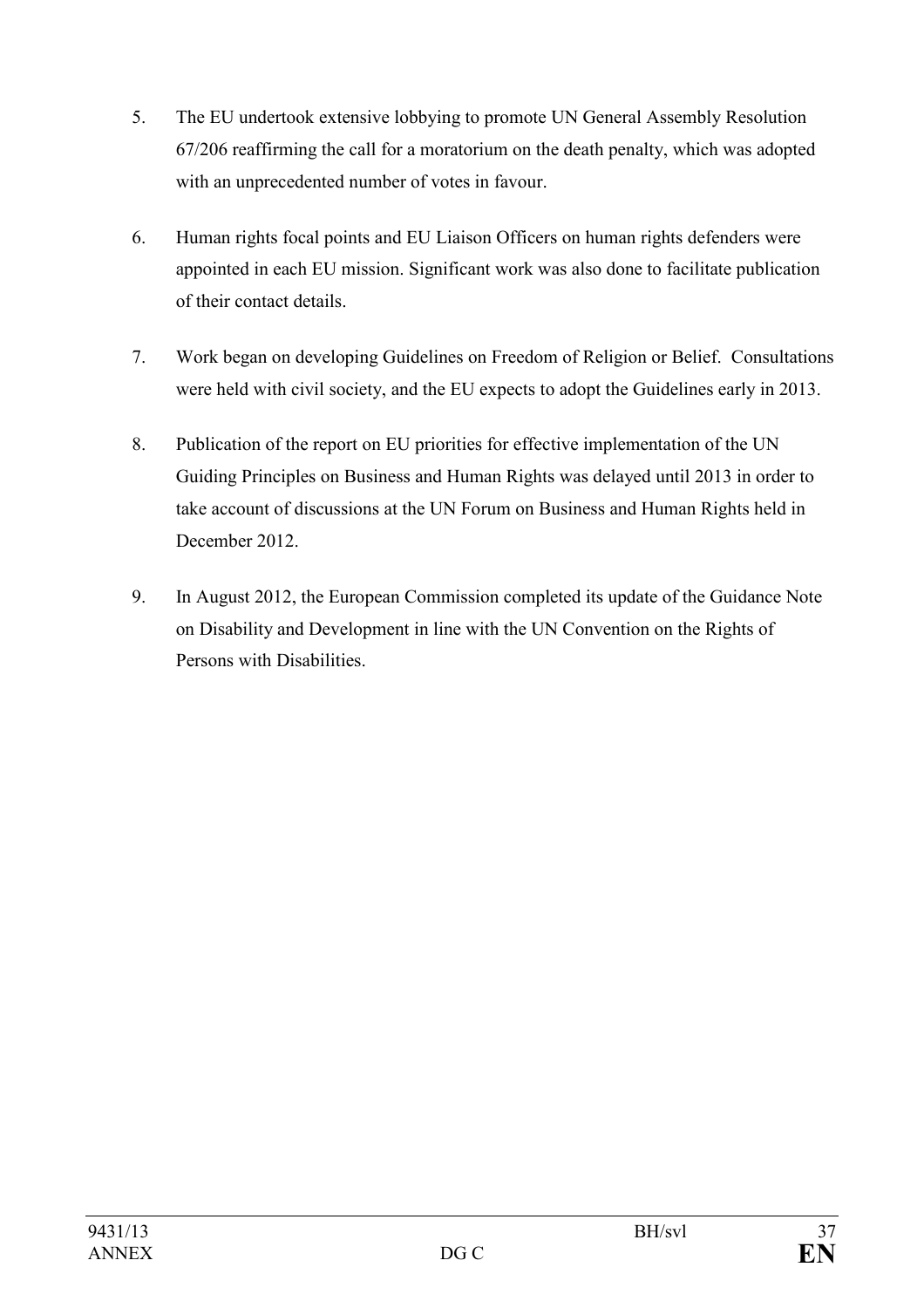# **II Promoting the universality of human rights**

# **4 Universal adherence**

In line with Article 21 TEU and the Human Rights Strategic Framework and Action Plan, universal human rights standards were further promoted in 2012 as the basis for the EU's engagement with third countries and regional organisations.

At the UN Human Rights Council in 2012, the EU paid close attention to – and sometimes opposed – the content of initiatives, such as those on traditional values and on multiculturalism and human rights, that could undermine the universality of human rights. The EU clearly expressed its views in statements and explanations of votes.

The EU encouraged and closely followed the emergence of a new ASEAN human rights declaration in 2012, stressing that this is an important step towards strengthening the protection of human rights in Asia. However, High Representative Ashton also emphasised the need to ensure that implementation adequately addresses any problems of compatibility with international standards, notably the Universal Declaration of Human Rights and the relevant United Nations human rights treaties.

In 2012 the ratification of UN human rights instruments became a standard element of engagement, notably in human rights dialogues, in the light of the situation of the third country concerned as identified in the human rights country strategies.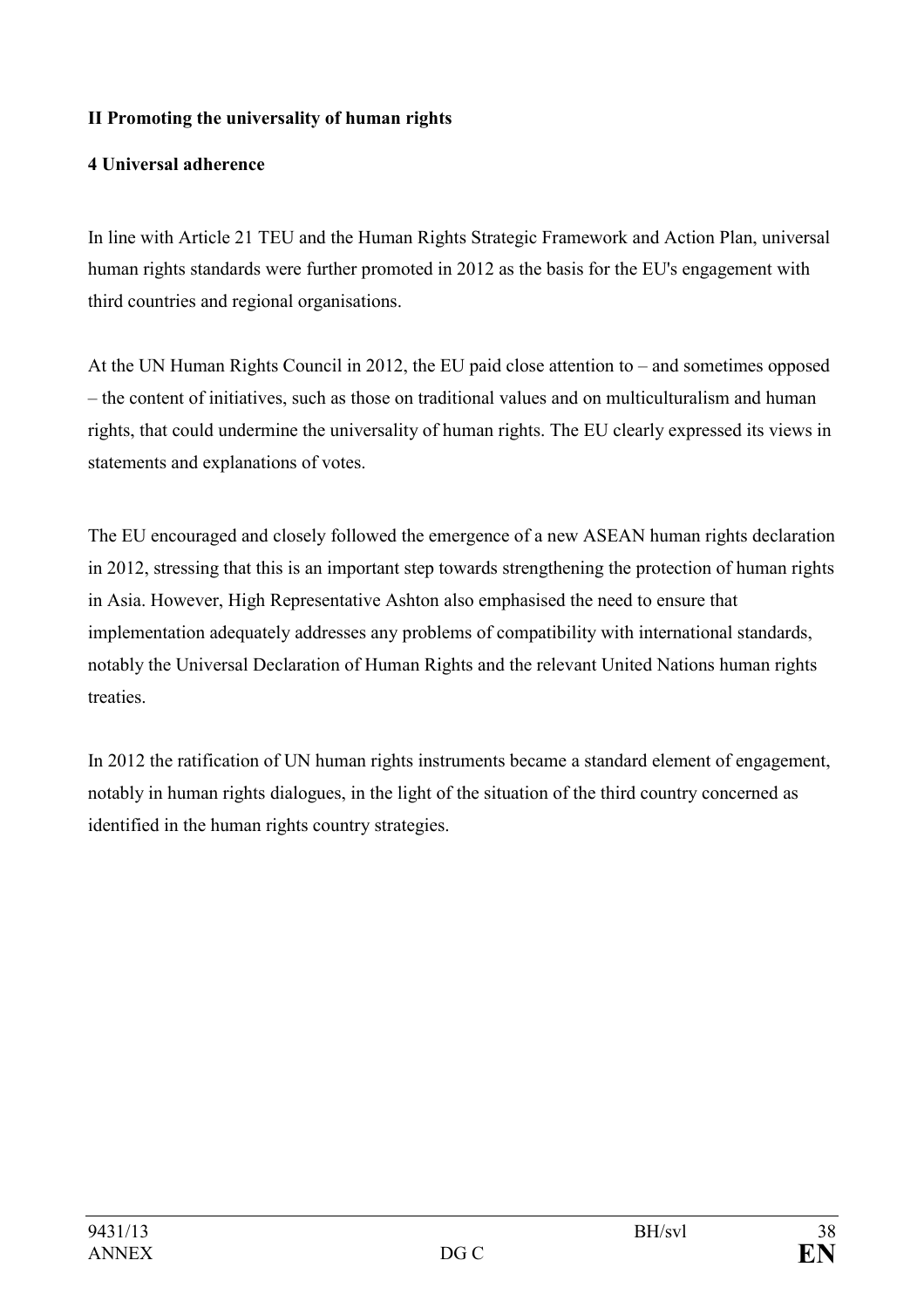In addition, in 2012 the EU completed its campaign for universal ratification of the two Optional Protocols to the Convention on the rights of the child and the related ILO Convention 182 on the worst forms of child labour. The campaign was linked to the 10th anniversary of the entry into force of those instruments early in 2012. The EU campaign had a positive impact, contributing to ratification of the Optional Protocol on the Involvement of Children in Armed Conflict by 7 States, whilst the Optional Protocol on Sale of Children, Child Prostitution and Child Pornography was signed by one State and ratified by 10 others and ILO Convention 182 was ratified by one State. Some 12 States can be expected to ratify in the short to medium term, given their positive reactions during the EU lobbying campaign. In some instances, this may be conditional upon the availability of assistance.

Cooperation with the Pacific Island Forum (PIF) Secretariat was established through an EIDHR project to promote ratification of UN human rights instruments by PIF Member States.

Likewise, the implementation of recommendations from UN Treaty bodies and special rapporteurs, and of States' own commitments under the Universal Periodic Review, have now become standard elements of bilateral engagement on human rights with third countries. In its bilateral contacts the EU also routinely advocated extending standing invitations to UN special rapporteurs.

The EU continued in 2012 its engagement with partner countries and organizations on freedom of religion and belief, paving the road for continued consensus on the resolutions presented by the EU at the Human Rights Council and in the General Assembly. The EU also engaged with partners, notably the OIC, on the fight against religious intolerance and the adoption of the related UN resolutions, with the aim of upholding a human rights focus based on universal standards on freedom of religion or belief.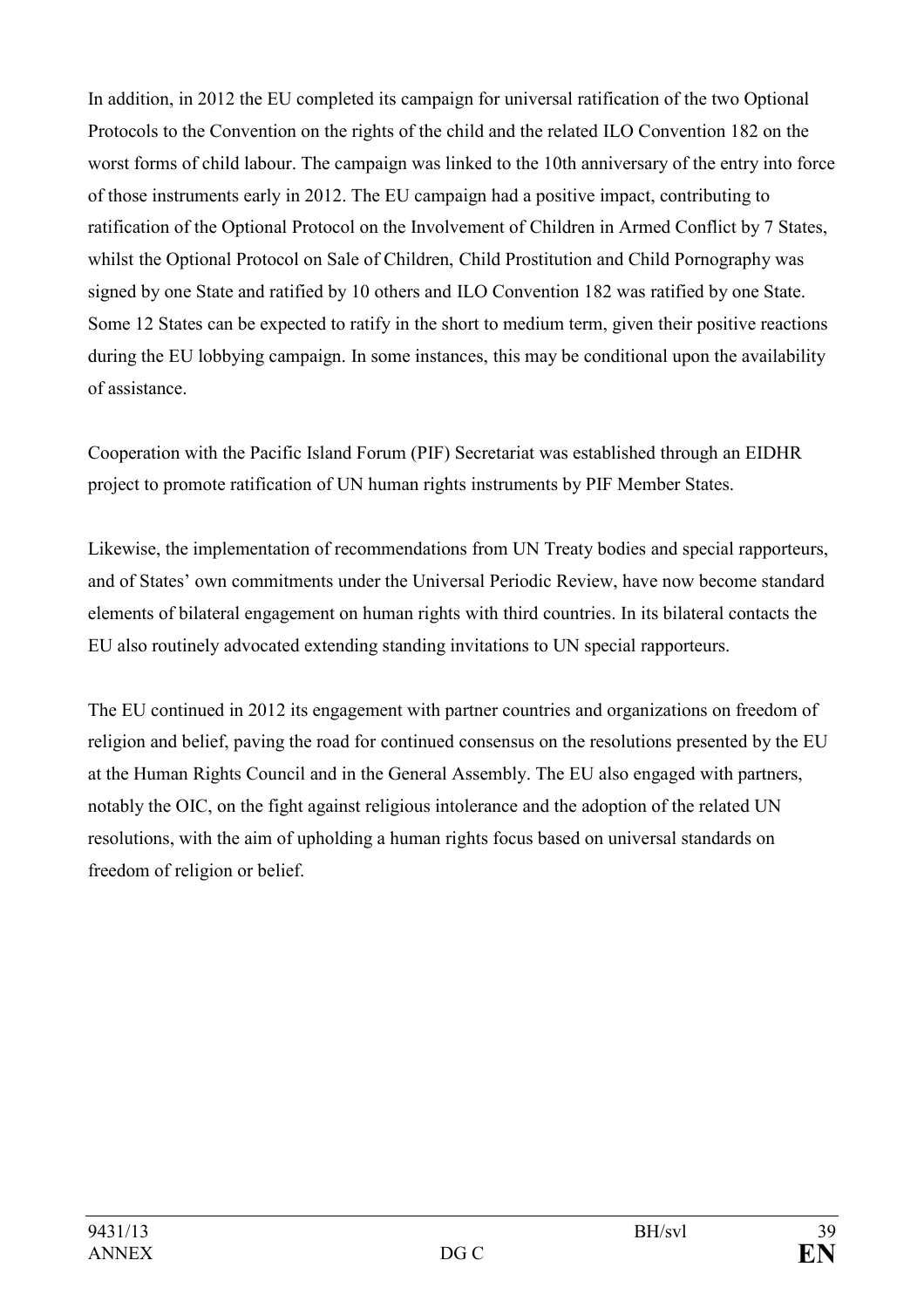# **5 A culture of human rights and democracy in EU external action**

In line with the EU Action Plan on Human Rights and Democracy, the EEAS provided **training on human rights and democracy throughout 2012**, notably through the "Human rights series" organised three times a year for a full week (March, June, October 2012).

Three general sessions on Human Rights and democracy policy in EU external relations were followed by specialised modules on non-discrimination (FoRB, disability, LGBT), gender equality, children's rights, international criminal justice, democracy support and election observation, human rights in the UN context, and the Council of Europe and human rights. For some of these training courses, the EEAS called upon the expertise of academics, NGOs from the Human Rights and Democracy Network, UN agencies and the Council of Europe.

These training modules were attended by EEAS and European Commission staff (both from headquarters and from delegations), CSDP mission and operation staff, MS diplomats and EP staff. With a daily average participation of 35 staff members, they represented an important element of mainstreaming human rights and democracy throughout the policies of the EU. The courses were advertised through the network of human rights focal points in delegations, with the result that a significant number of delegation staff enrolled (52 people from 48 different countries) and shared best practices on topical human rights issues.

To give a new impetus to staff training, in September 2012 the EEAS launched a mapping exercise of human rights and democracy training courses run by Member States, with a view to collating best practices and joining forces. Seven Member States shared their experiences.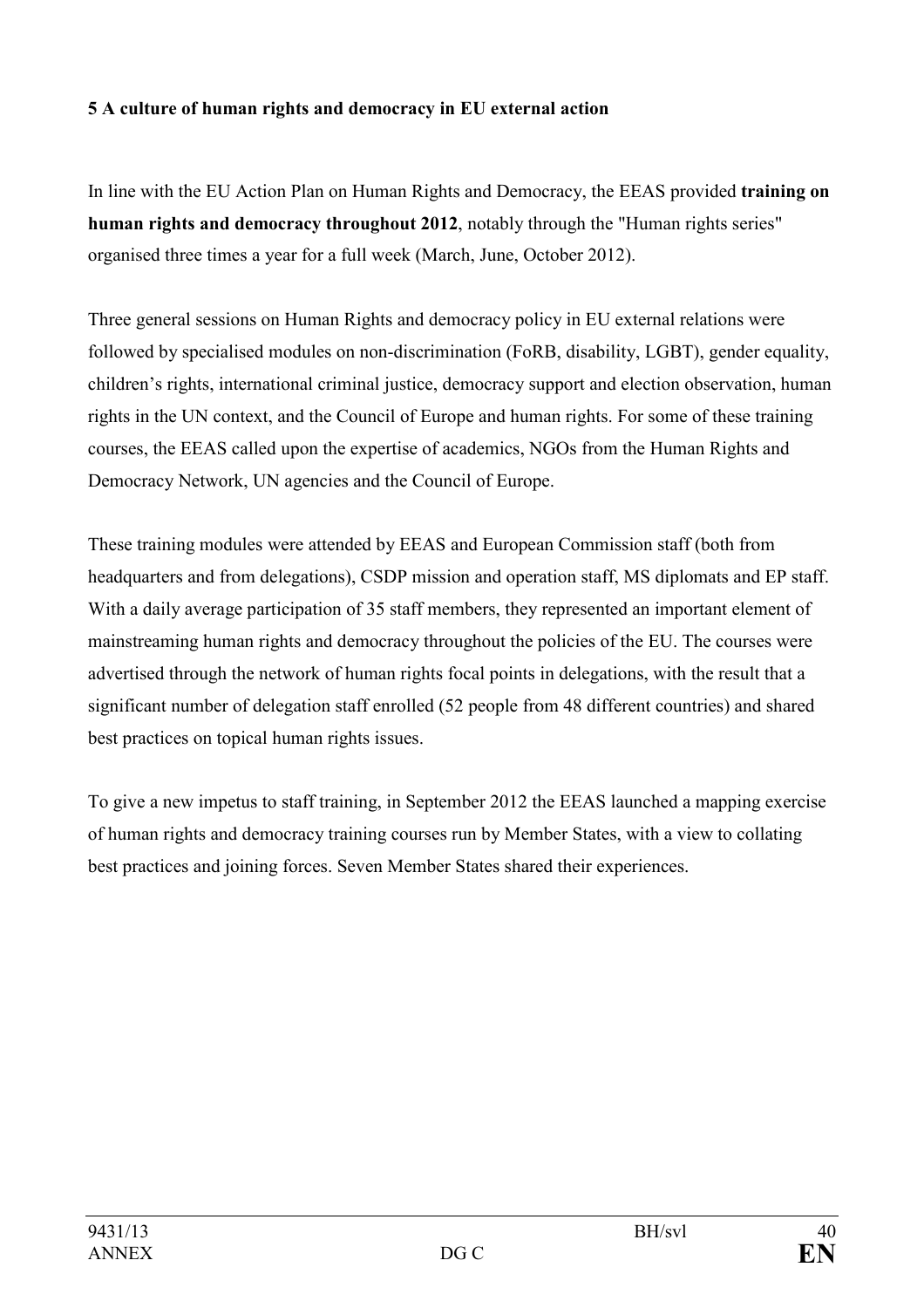A number of other training courses on human rights and democracy took place as part of pre-deployment sessions for Heads of Delegation and policy officers, Heads of cooperation, seminars for Member States' diplomats, the EEAS induction series and DG DEVCO regional seminars, and in response to ad hoc requests. A presentation on human rights and democracy is now systematically included in all pre-posting training.

In 2012 the EU also continued to support human rights education throughout the world through a variety of financial instruments, including the European Instrument for Democracy and Human Rights. Projects promoted by academic institutions and NGOs in various regions targeted a wide range of people, from schoolchildren to community leaders and police authorities, including the most vulnerable groups. The European Inter-University Centre for Human Rights and Democratisation (EIUC) and its network of Regional Masters in Africa, Asia-Pacific, Balkans, Caucasus and Latin America are examples of successful projects in this field. Regrouping more than 81 universities worldwide, the network provides an interdisciplinary centre of excellence offering post-graduate training on Human Rights for hundreds of students, future leaders, private sector, CSO, civil service and EU Delegation staff. In 2012, the EIUC network has initiated the negotiations to establish an additional Regional Masters' programme for the Southern Mediterranean region.

In line with the EU Action Plan on Human Rights and Democracy, all EU Delegations and CSDP missions have been requested to nominate **human rights focal points and to publish the contact details on their websites.** By the end of 2012, all 140 Delegations and all 15 CSDP missions and operations had done so. In many cases, two focal points have been nominated, one in the political section and one in the operations section (215 focal points in total). Specific liaison officers on human rights defenders have been designated in 101 countries. 67 Delegations have already published the contact details of their human rights focal points on their websites. Six Delegations have decided not to do so for security reasons.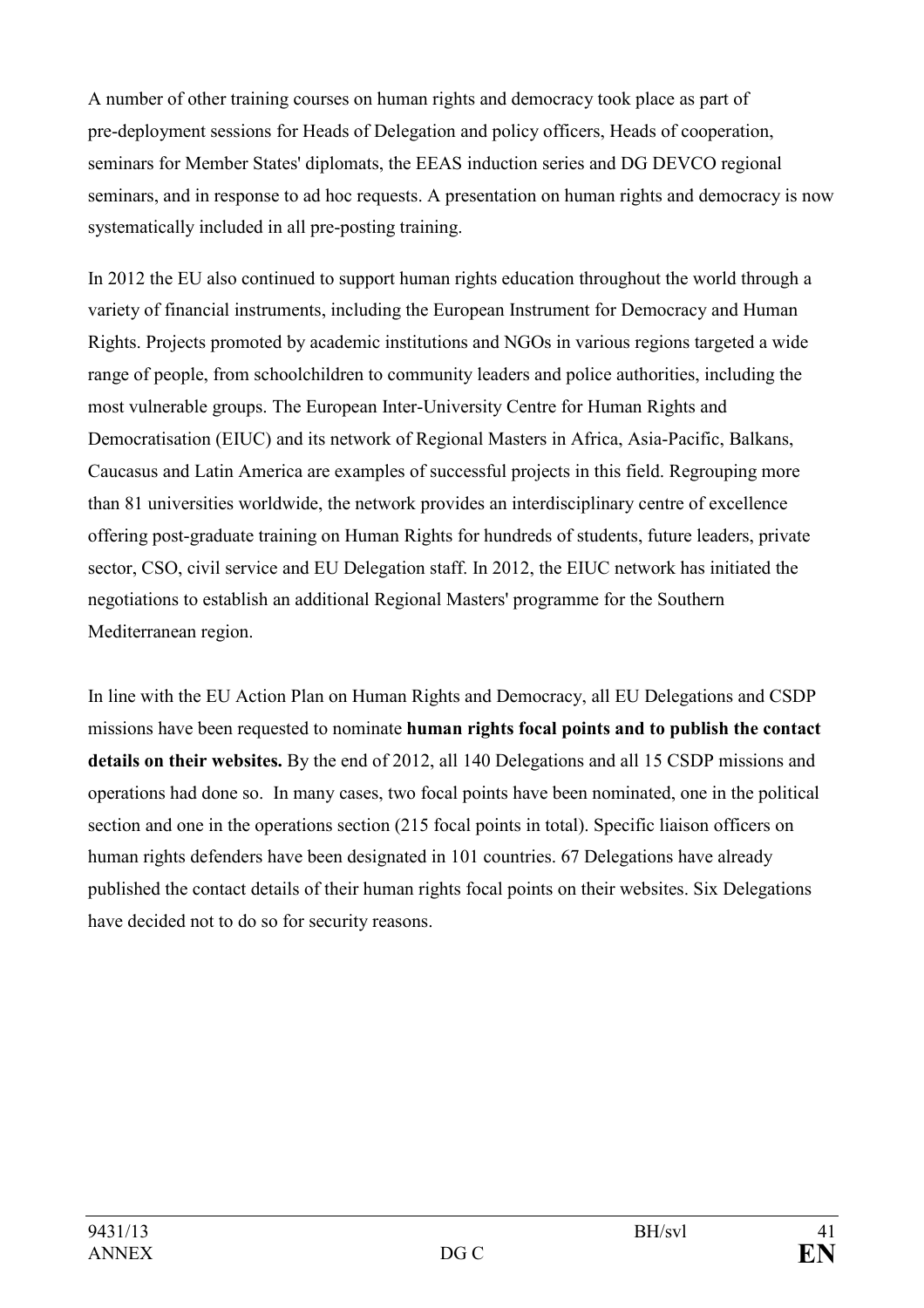Human rights focal points play a central role in coordinating the local implementation of human rights country strategies. They also provide headquarters with expertise on local developments, address individual cases, deliver demarches and conduct outreach on EU priorities at the UN General Assembly Third Committee and at the Human Rights Council. On all these issues, focal points were encouraged to share best practice. There will be an opportunity to do so at the first meeting of Human Rights Focal Points in Brussels on 28 February 2013.

The process of preparing and implementing the human rights country strategies has created a new dynamic of **joint work on human rights by EU Delegations and Member States' embassies**. In 2012 this resulted in many places in the setting up of human rights working groups established at policy counsellor level and also involving human rights experts in the cooperation sections of EU delegations and Member States' embassies. Many of these working groups also allowed better coordination of information and action on human rights defenders, resulting in effective division of labour between the local EU partners. The EEAS will continue to promote such local human rights working groups as best practice.

## **III** PURSUING COHERENT POLICY OBJECTIVES, INTERNALLY AND INTERNATIONALLY

## **6 Effective support for democracy**

In the pursuit of coherent objectives, and on the basis of the commitments in Article 21 TEU, the EU continued its work on strengthening democracy and democratisation across the globe in 2012.

The main instruments used were political dialogue with consistent messages, backed up by electoral observation missions and development cooperation measures.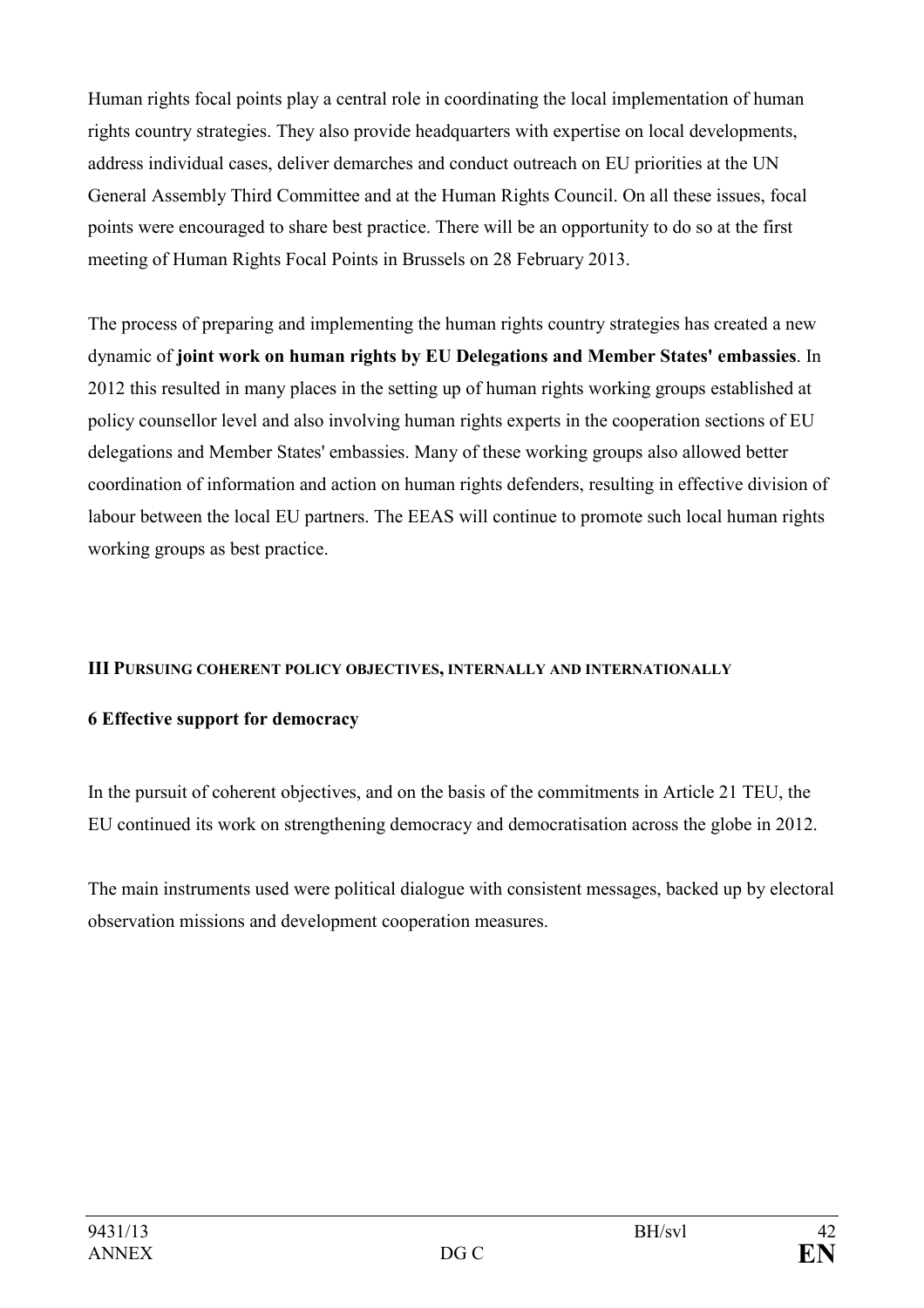Work on coherence can be carried out most effectively at country level and starts with coherence between EU instruments, including political dialogue. It extends to cooperation between the EU and the Member States, with messages and activities being aligned and coordinated, and it has achieved its purpose when support is agreed and jointly carried through with the partner country. An increased focus on sustainable results, including support for democracy, is being developed.

In addition to election observation missions, which are very visible instruments in support of credible electoral processes, activities through the European Instrument for Democracy and Human Rights (EIDHR) to support the further development of civil and political rights and economic, social and cultural rights are implemented in partner countries through cooperation with civil society organisations.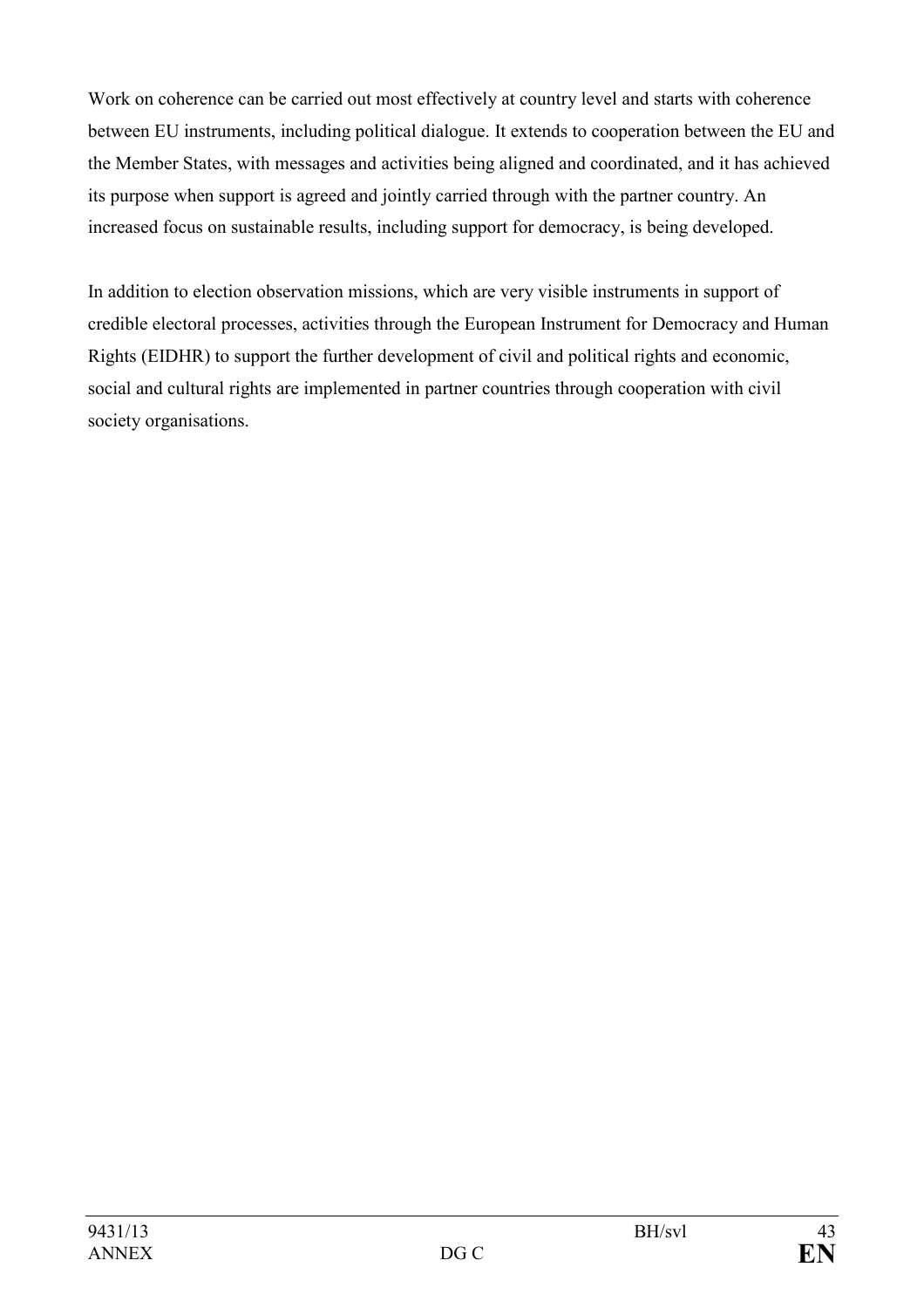Support for democracy also takes place on a larger scale in the form of support to various public sector institutions which is intended to increase services to citizens and foster the implementation of economic and social rights. Support is also provided to parliaments and citizens' organisations and decentralisation measures are fostered, with the aim of expanding the political space, ensuring that citizens have a voice and are represented. Capacity building and institutional support are carried out mainly through the Development Cooperation Instrument (DCI), the European Neighbourhood Policy Instrument (ENPI) and the European Development Fund (EDF).

Implementation of the November 2009 and December 2010 Council conclusions is now part of the democracy and human rights commitments under the Strategic Framework and Action Plan.

**In 2012, work continued in the EU Delegations together with Member States in the nine remaining pilot countries for democracy support (Benin, Bolivia, Ghana, Indonesia, Kyrgyzstan, Lebanon, Maldives, Mongolia and the Solomon Islands**, identified in the Council conclusions of December 2010) in view of completing the democracy profiles and establishing democracy action plans. An interim report was adopted in October 2012. End-of-year reporting and the conclusion of the first generation pilot phase is expected in early 2013.

All the **pilot delegation**s have delivered descriptive reports, i.e. mapping of the activities of the donor community in support of democracy in the pilot country. Most of them have also analysed the needs and are developing plans of action in support of democracy.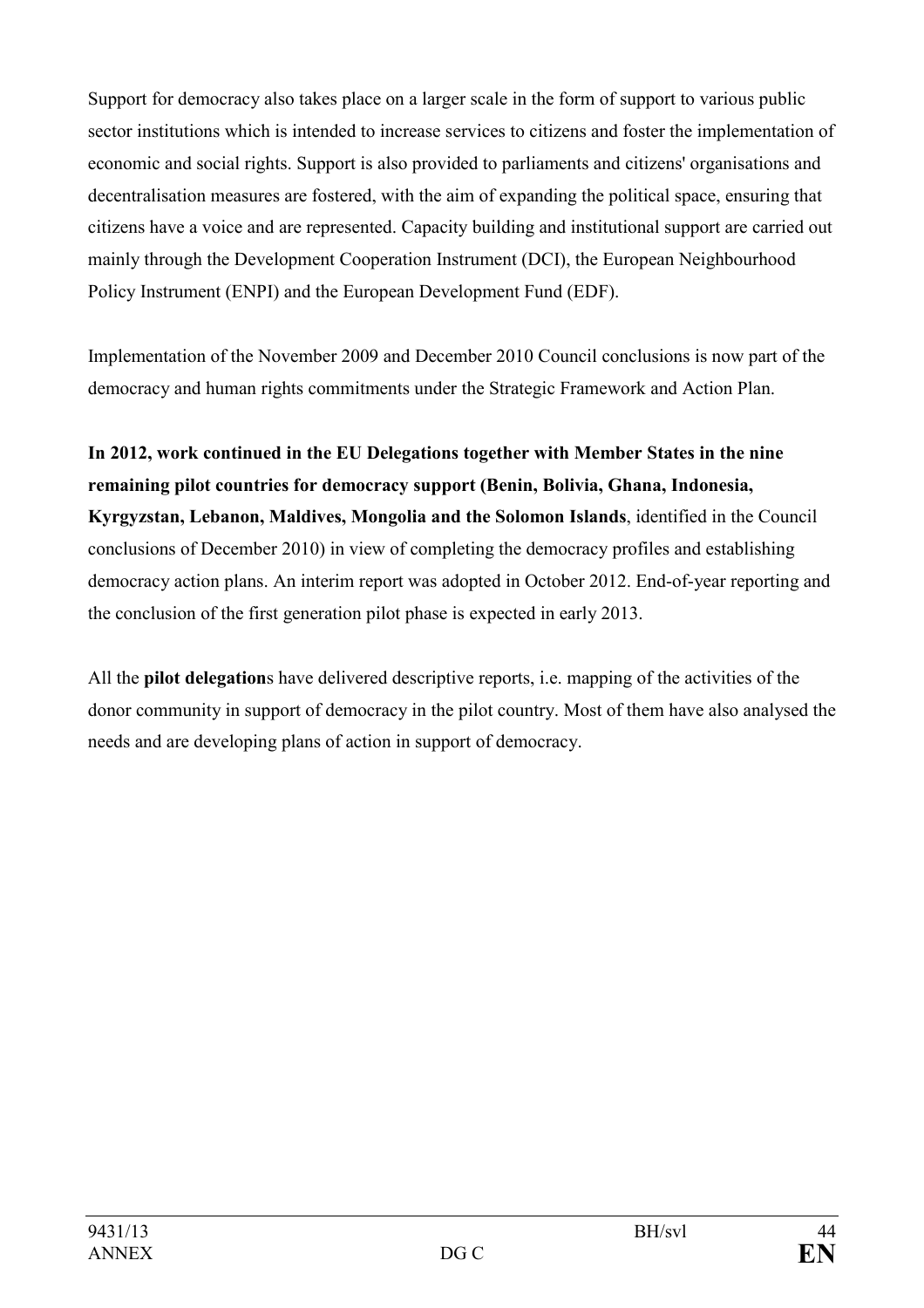Work will continue in 2013, and the draft templates will be revised in the light of the reports received. Results so far show that reports focusing on democracy yield additional information on political structures and the quality of institutions and provide an assessment of political processes that either strengthen or undermine democracy. They also demonstrate the need for further development of the tools, both in terms of staff development and training and in terms of guidelines and templates for analysis, identification of actions and implementation and assessment of activities in support of democracy.

Lessons learnt from the first pilot generation will provide the foundation for launching a second generation of pilot countries.

The purpose of democracy profiles is to give an EU assessment of the state of democracy in a given country, to systematise information on key aspects and to assess prospects for change. Ideally this should be done in cooperation with both local stakeholders (from official bodies and civil society) and international stakeholders. A tentative conclusion emerging from the content provided in the first generation is that the information collected will have a relatively long shelf-life and provides useful background for political dialogues, development cooperation activities and electoral observation/assistance.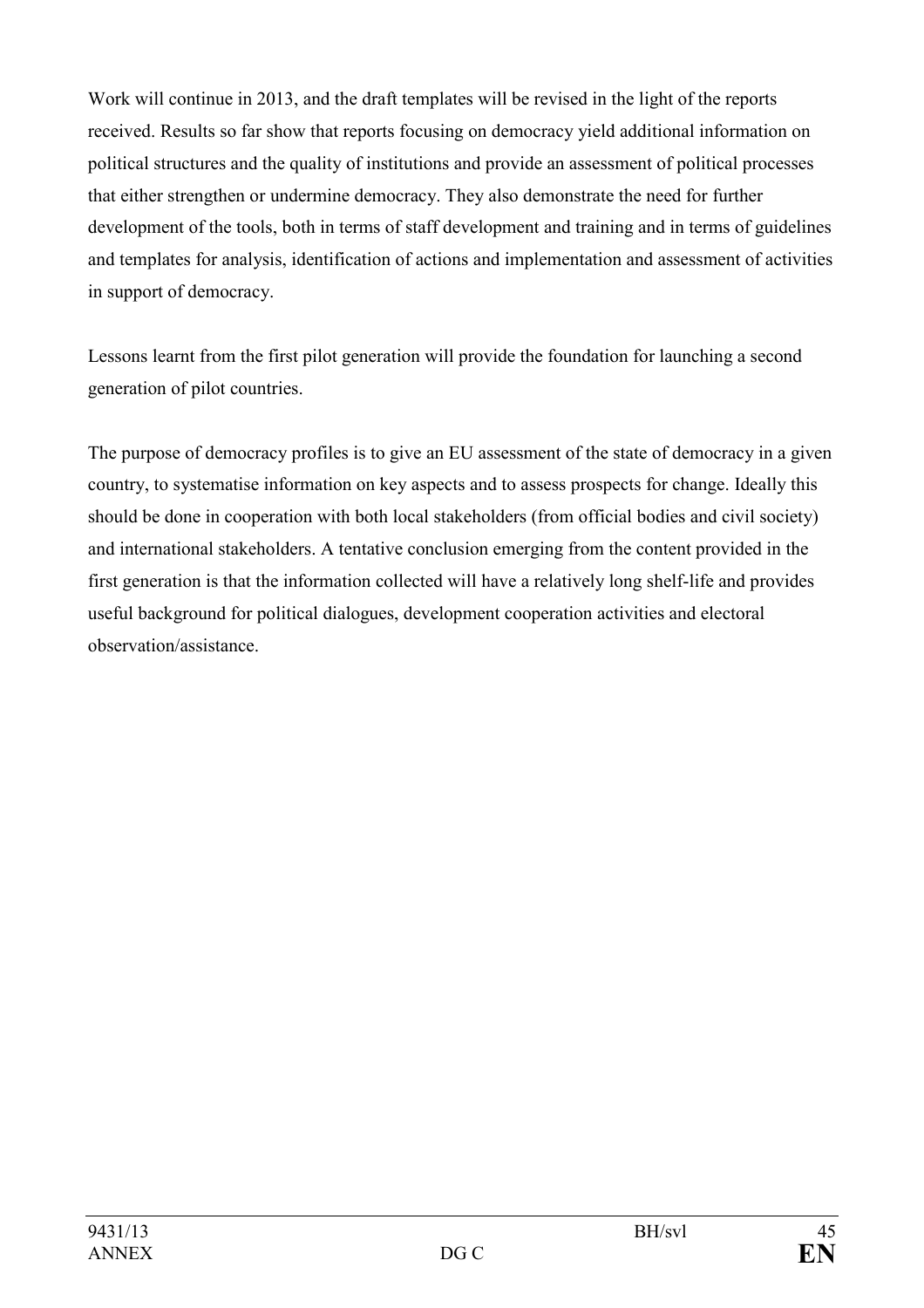Democracy action plans are intended to reflect an agreed assessment of those areas in need of EU/EUMS support and other support for the strengthening of democracy. Ideally, these areas are agreed jointly between the EU/EUMS (and other donors) and the partner country. The purpose is to increase coherence and ownership of actions and to yield sustainable results. Democracy profiles and action plans will be presented to the Council and will be used to further develop the methodology. The ultimate ambition is to produce tools that are globally applicable.

Genuine elections are an essential basis for a functioning democracy and a key element of sustainable development. The EU believes that measures safeguarding the right to participate in genuine elections can make a major contribution to peace, security and conflict prevention. In 2012, the EU continued to vigorously support electoral processes around the globe by sending **EU Election Observation Missions (EOMs) and Electoral Expert Missions (EEM)** at the invitation of the authorities and by providing electoral assistance upon request and support for domestic observers.

A mid-term review was also organised in June to improve the functioning and use of funds for EOMs and EEMs.

EOMs were deployed this year in Senegal, Algeria, Timor-Leste and Sierra Leone. Because of specific security conditions, an Electoral Assessment Team (EAT) was sent to Libya. Electoral Expert Missions were also deployed in Egypt, Yemen, El Salvador, Guinea Bissau, Senegal, Mexico, Angola and Ghana.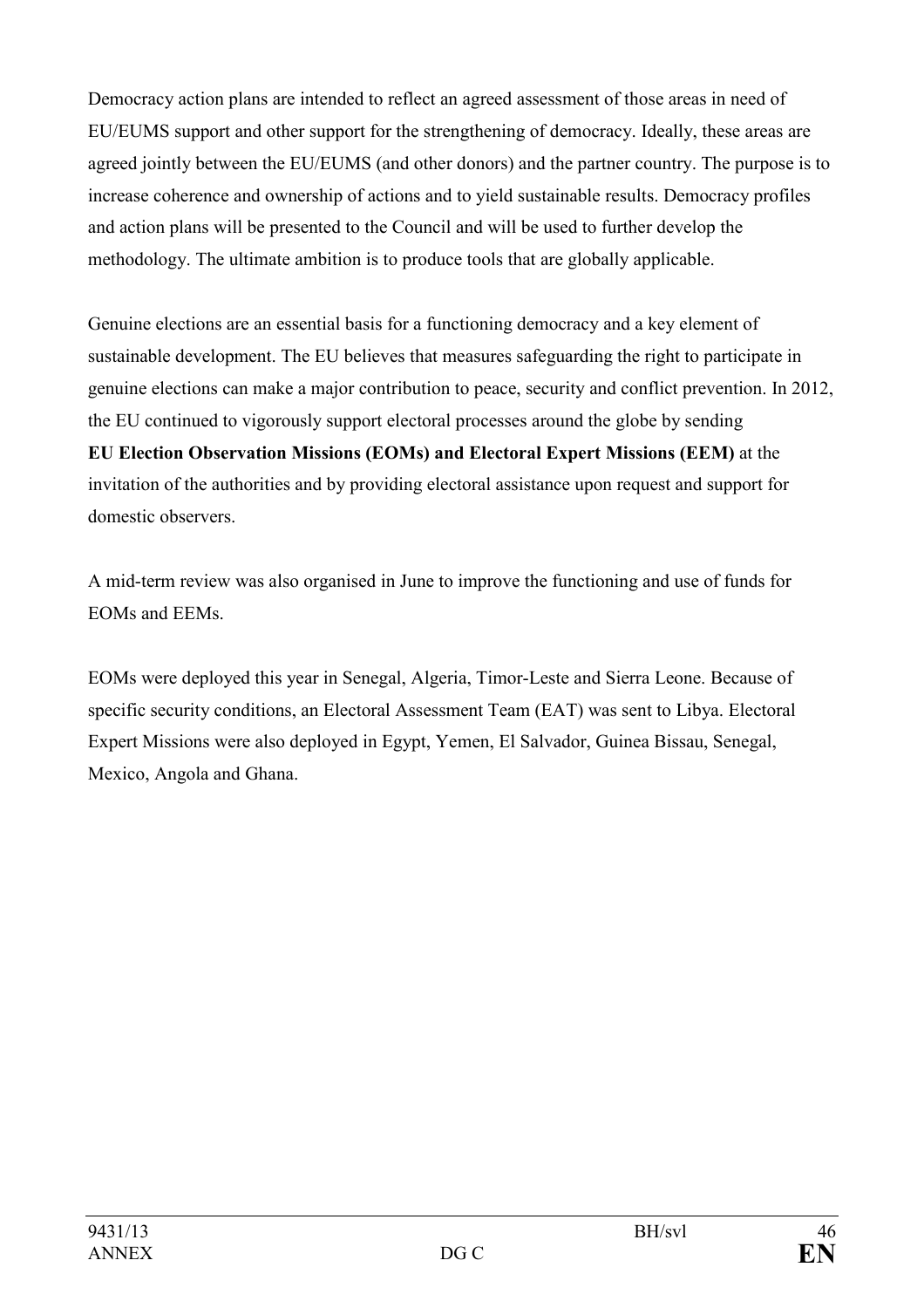The EU further reinforced the long-term approach to electoral processes by starting to evaluate as many aspects of the electoral cycle as possible before the elections (for example, voter registration) and after them (follow-up of the EOM recommendations). With a view to fulfilling the commitment in the EU Strategic Framework and Action Plan on Human Rights and Democracy, the EU institutions took steps to systematise the follow-up of the EU EOMs through better use of existing instruments, such as regular reporting from the Heads of Missions and programming of EU assistance, and the development of new tools such as guidelines and instructions to delegations for follow-up missions. To increase the impact of EOMs, the EU embarked on a first round of followup missions in the middle of the electoral cycle designed to strengthen the implementation of recommendations from the previous elections in order to improve conditions for the next elections. In December 2012, the EU carried out a follow-up mission in Malawi to study the progress made in electoral reforms and contribute to the preparations for the next elections in 2014. Several more missions are in preparation for 2013.

Aware that the nature and format of the recommendations are essential to their successful implementation, the EU continued to improve methodological guidance for its observation missions on these and other issues, notably through the NEEDS project.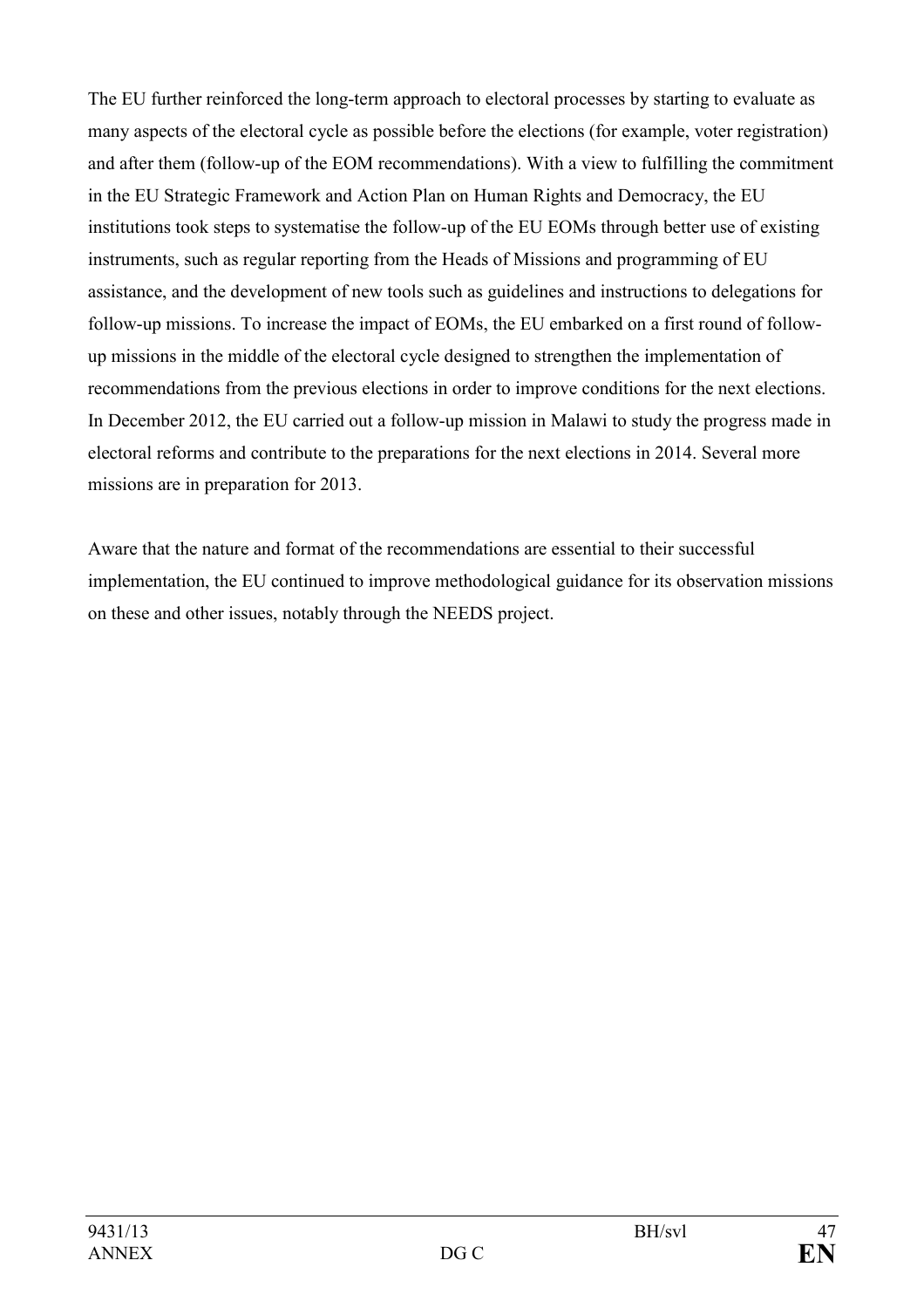# *EEDS Project 2008-2012*

The Network for Enhanced Electoral and Democratic Support (NEEDS) 2008-2012 was the third project funded by the EU in this area. This project aimed at:

1) Contributing to the consolidation of a consistent methodology used by EU EOMs in line with international and regional standards for democratic elections (including links with electoral assistance);

2) Improving EU observers' capabilities, through the development of a common EU approach to the recruitment and training of observers;

3) Supporting the democratic process in third countries, through targeted support to domestic observer groups and other relevant civil society organisations through regional partners; in this context, developing and promoting strategies for the implementation of EU EOMs recommendations, including capacity-building.

The three-year project (extended for one additional year) resulted in several useful tools and guidelines on EU EOM methodology, organising training for hundreds of long-term and short-term observers and core team members and enhancing the capacities of civil society organisations and regional networks.

These objectives will remain the core of the support provided by the Electoral Observation and Democracy Support project (2013-2017) led by GIZ and Eris, with the support of their regional and national partners in Africa, Asia and Latin America.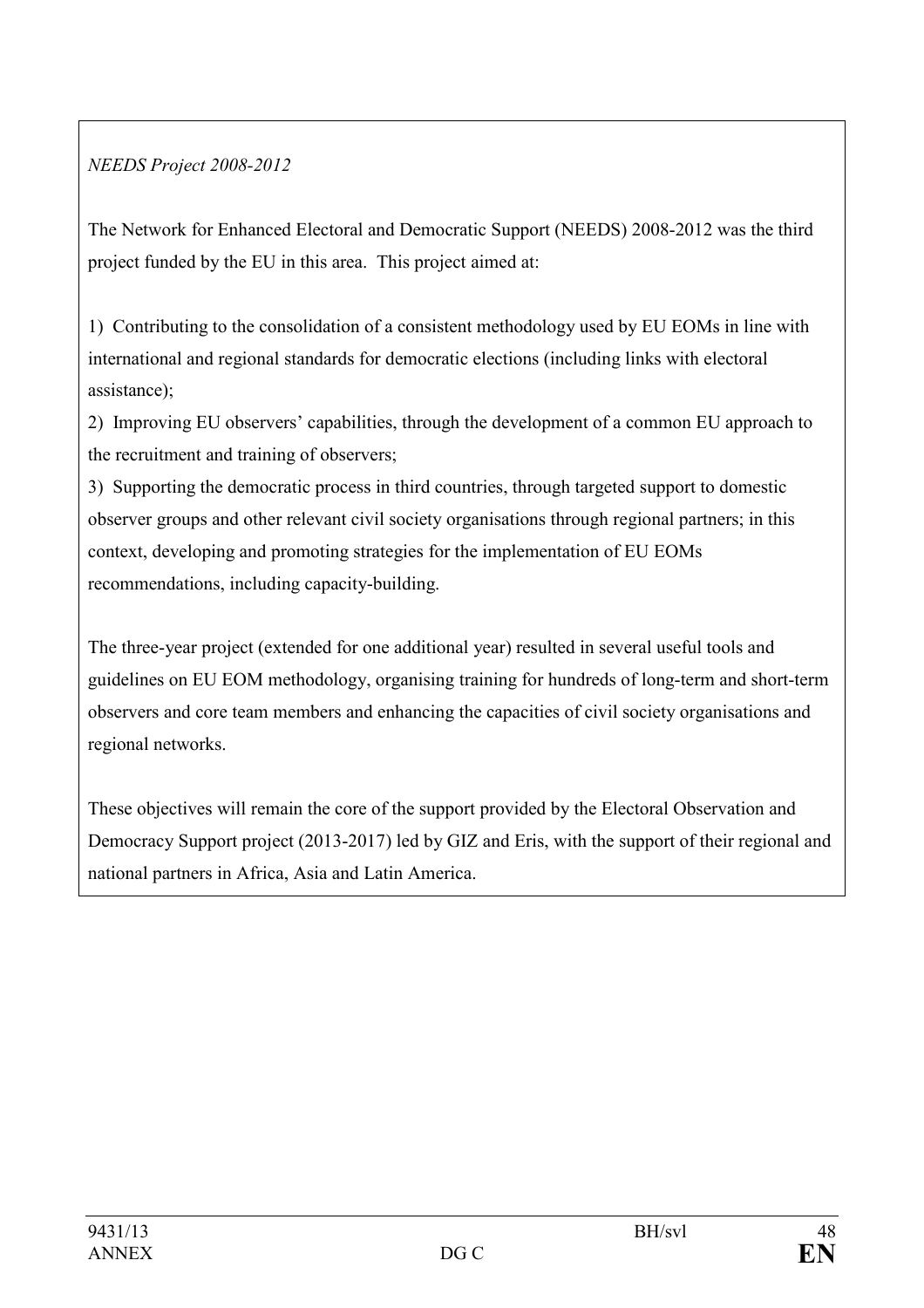The EU continued to take the lead in coordinating the efforts of various EOMs in the field and was involved in supporting the strengthening of other regional organisations' capacities (e.g. the African Union and the League of Arab States). EU Delegations were encouraged to follow up OSCE/ODIHR election observation recommendations.

# *Cooperation between the League of Arab States (LAS) and the EU*

In 2012, the NEEDS Project facilitated a 10-day programme of exchanges and activities bringing together the League of Arab States (LAS) and the European Union (EU) to talk about the challenges of election observation missions. The meeting took place from 7 to 17 October 2012, starting with meetings in Brussels followed by an LAS trip to observe the Lithuanian parliamentary election on 14 October. The LAS delegation brought 14 professional members from its head office involved with LAS election observation missions and a representative of the EC/LAS Liaison Office in Malta.

The seminar provided LAS and EU officials with the opportunity to exchange current practices and approaches to election observation and electoral assistance methodologies. They thus learned more about each other's experiences in observation and obtained a comparative overview of the methodologies and strategies of various other international and regional groups sponsoring election observation groups.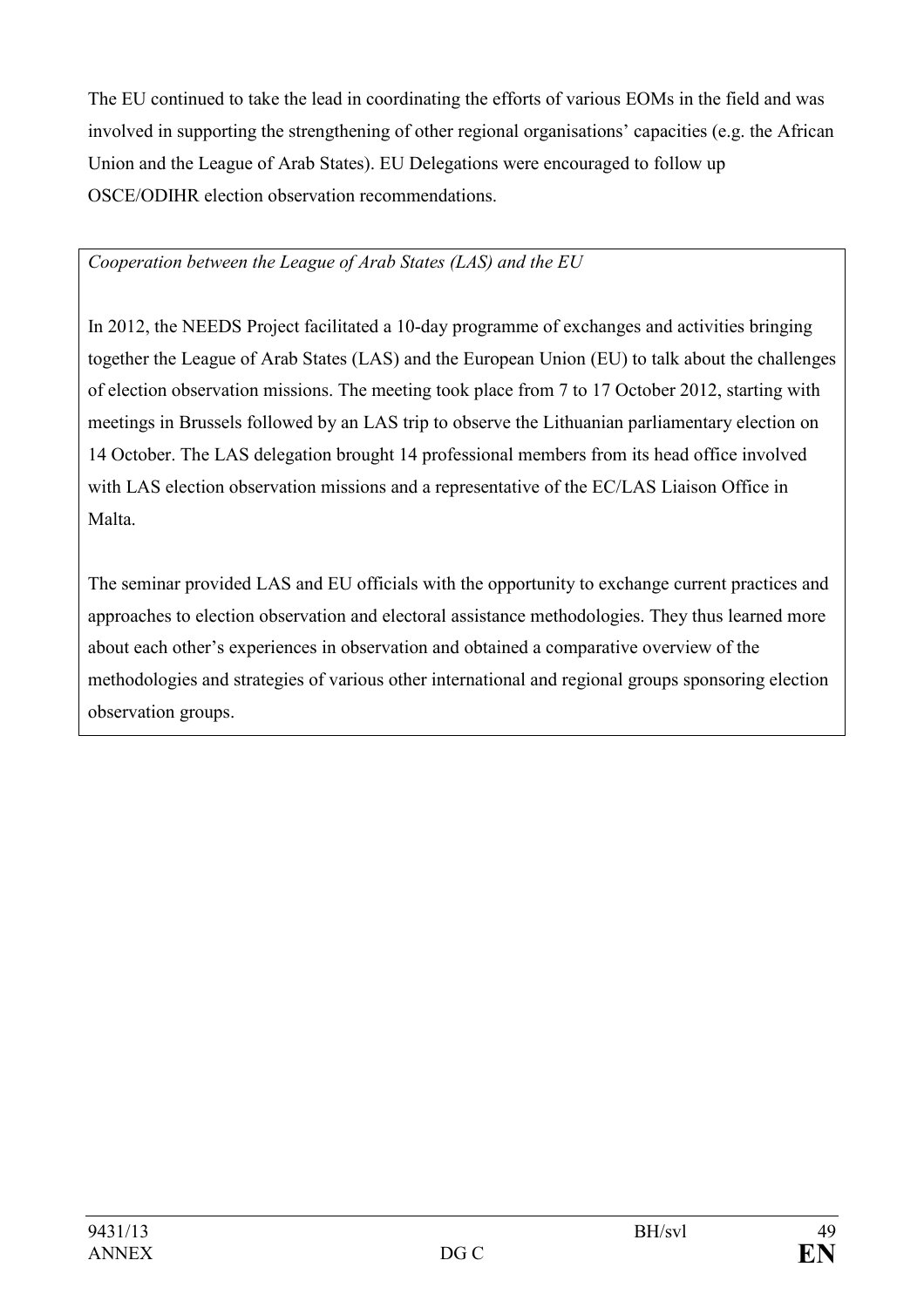In many countries, the EU supported credible national observer networks through funding and capacity-building. The EU also continued to provide technical and material support to electoral processes, notably to Electoral Management Bodies (EMBs), material support to voting and registration operations, and increasingly also to key stakeholders other than the EMB, so as to promote inclusiveness and acceptance of the process. This included accompanying CSOs in areas such as voter/civic education; promoting an impartial and professional media sector including training journalists; providing training for political party members and candidates, including intra-party dialogue and gender issues; promoting the adoption of sound electoral dispute resolution mechanisms and strengthening the judiciary.

In 2012, the EU provided electoral assistance in a number of countries including Burkina Faso, El Salvador, Nigeria, Pakistan and Togo. Without reducing its worldwide effort and focus, the EU has been strengthening its support for the wave of democratisation in the southern Mediterranean and the Middle East. Support was thus provided to the democratic reform processes in Jordan and Libya. Support is in preparation for countries in the process of consolidating their democratic institutions, such as Nepal and Tanzania, and for countries having undergone a crisis where transitional institutions are to be replaced by democratically elected institutions, such as Madagascar.

Knowledge and policy development and collaboration with the main players in the electoral assistance domain continue to be priorities for the EU. A thematic workshop on "Elections and ICT", held in Mombasa, Kenya, in March 2012, was attended by over 200 participants comprising representatives of electoral commissions from many developing countries. The workshop was organised in collaboration with the UNDP. It produced a comprehensive summary report and was turned into an eLearning course.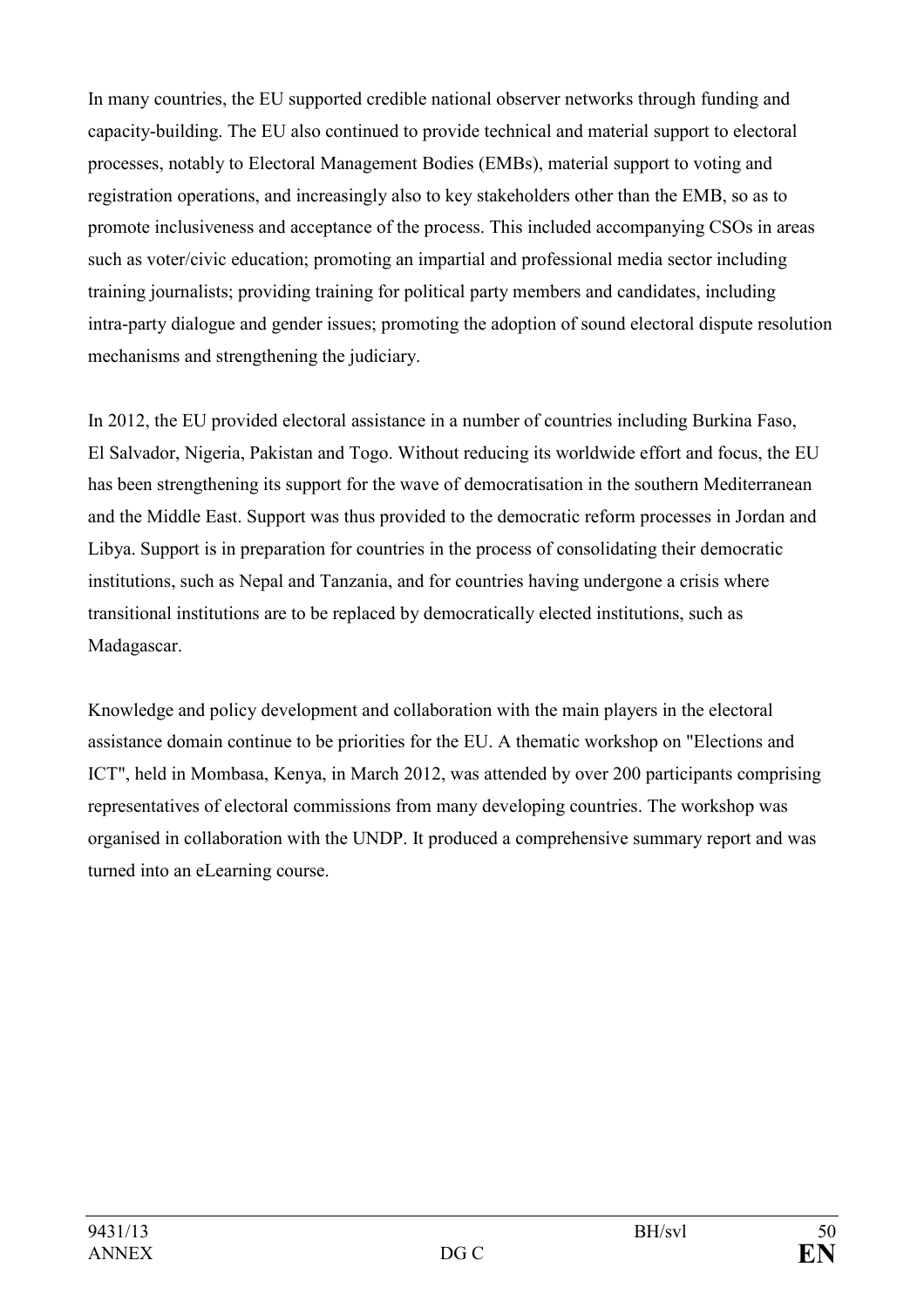# **7 A standing capability on human rights and democracy in the Council of the EU**

**The Council Working Party dealing with all human rights aspects of the external relations of the EU (COHOM)** brings together the EU Member States, the European Commission and the European External Action Service. COHOM is responsible for the strategic development and implementation of EU policy in the field of human rights and democracy, including the various EU guidelines on human rights, the human rights dialogues and consultations with third countries and the mainstreaming of human rights in EU external action.

A key task is the identification of the strategic priorities of the EU in multilateral human rights forums, in particular the UN Human Rights Council and the Third Committee of the UN General Assembly. COHOM was the driving force behind the drafting of the EU Strategic Framework and Action Plan on Human Rights and Democracy and it oversees its overall implementation.

COHOM has periodic exchanges of views with the Chair of the European Parliament Subcommittee on Human Rights and with civil society representatives. Several other high-level guest speakers, such as the UN Special Rapporteurs, also address COHOM on specific topics on a regular basis.

In recent years, the Working Party has seen a substantial increase in its workload and meeting time due to the expansion of EU human rights policy. For example, the overall meeting time during the first half of 2012 was almost double the time in 2010. These new circumstances required a change in working methods.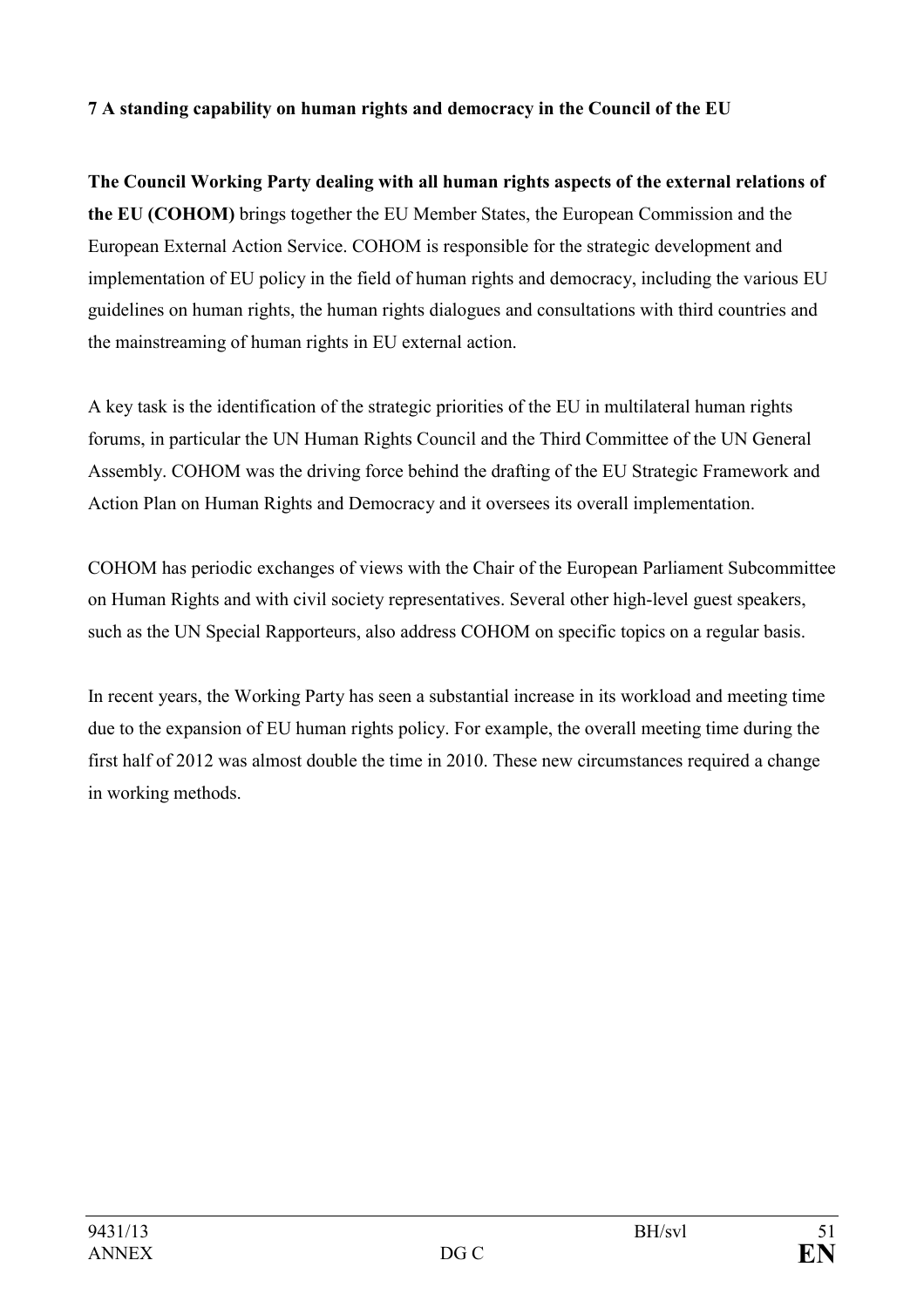**The usual meetings in the capitals, attended by the Human Rights Directors of the EU Member States, are now complemented by regular meetings of the Brussels formation** which was established in November 2012. The main objective is not only to address COHOM's increased workload but also to allow it to react more quickly to developments and to ensure close interaction with the Political and Security Committee and others, in particular the Council Working Parties dealing with geographic areas. This is a clear illustration of the EU's determination to promote human rights and democracy throughout all its external actions.

Building on the existing practice of rotating Presidencies, COHOM has established **task forces** whose role is to support COHOM's work in specific priority areas through in-depth preparation and discussion of several topics, in particular the implementation of EU guidelines in the field of human rights (for example, the death penalty, torture, children and armed conflict, human rights defenders, rights of the child, violence against women and girls). These task forces are a practical way of bringing the relevant experts together from the EEAS, Commission services and the Member States and sharing the burden in an informal way.

At present, informal **burden-sharing arrangements** also exist in the UN human rights forums (Third Committee of the General Assembly and Human Rights Council) and other multilateral organisations such as the Council of Europe and the OSCE.

Effective burden-sharing arrangements ensure broad political support and also allow the best use of expertise and capabilities. Discussions on how to further strengthen burden-sharing will continue in 2013.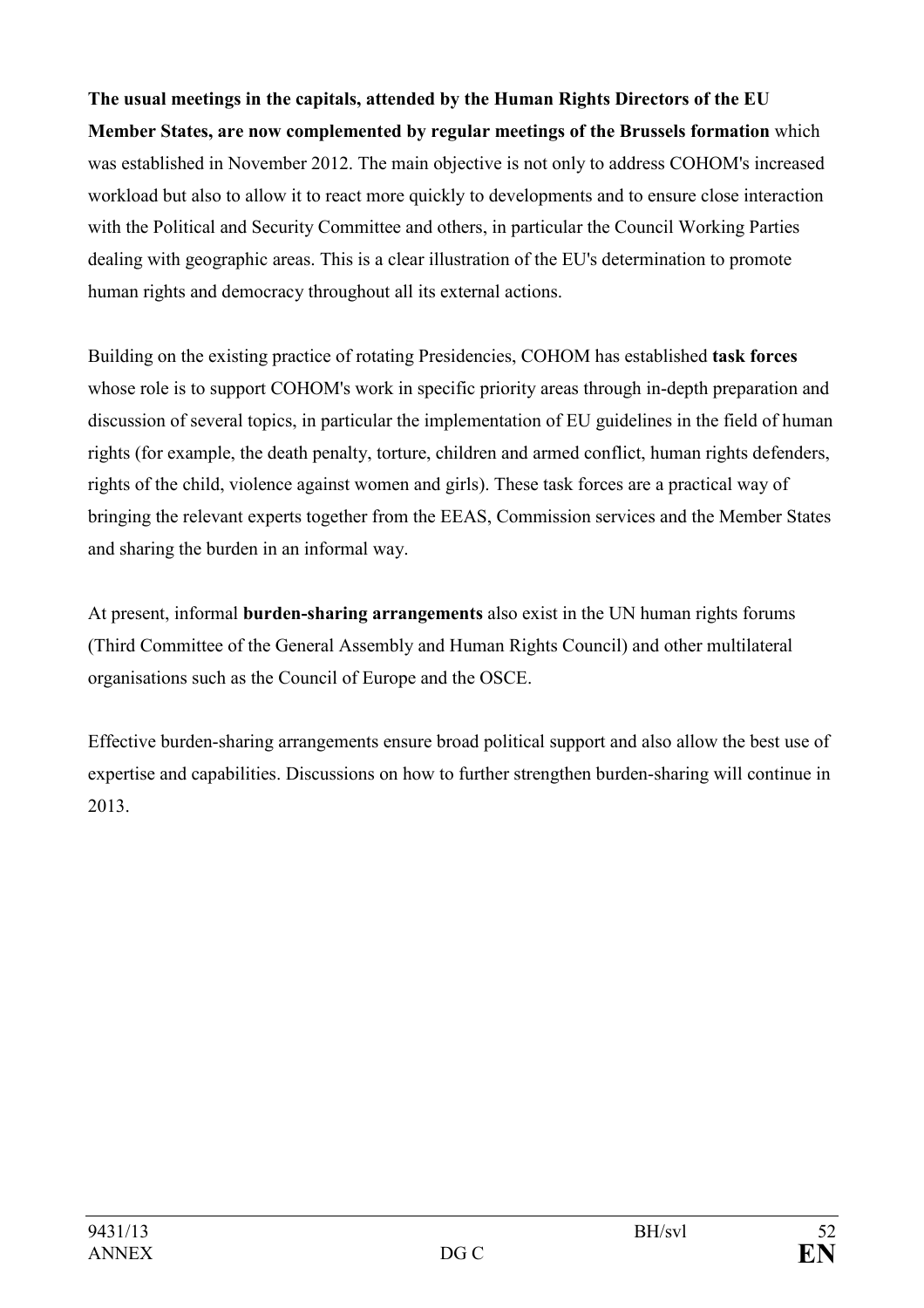# **8 Achieving greater policy coherence**

The EU is committed to **human rights in all spheres**. The EU and its Member States are committed to ensuring respect for human rights within the EU's borders. Outside its territory, the EU is determined to promote human rights and democracy through all its external actions in line with Article 21 of the Treaty on European Union. Efforts have been made in 2012 to address issues of coherence and consistency between the EU's internal and external human rights policies. Cooperation between the Council Working Party on Fundamental Rights, Citizens' Rights and Free Movement of Persons within the EU (FREMP) and the Working Party on Human Rights in external action (COHOM) will be intensified in 2013.

## **9 Respect for economic, social and cultural rights**

Economic, social and cultural rights (ESCR) are part and parcel of the EU's external human rights policy, reflecting a strong commitment to the universality and indivisibility of all human rights. Various tools were employed in 2012 to promote, protect and respect these rights, including high-level advocacy and public diplomatic efforts.

In intergovernmental negotiations, the EU advocated the recognition of the links between the implementation of human rights standards and sustainable development and poverty eradication. ESCR were also discussed with some partners in the EU's human rights dialogues during 2012. For example, the human rights dialogue with Colombia, Georgia, Ukraine and Vietnam addressed ESCR in 2012, from several angles including labour rights and land rights. This will now be done on a more systematic basis, as required under the Action Plan on Human Rights and Democracy.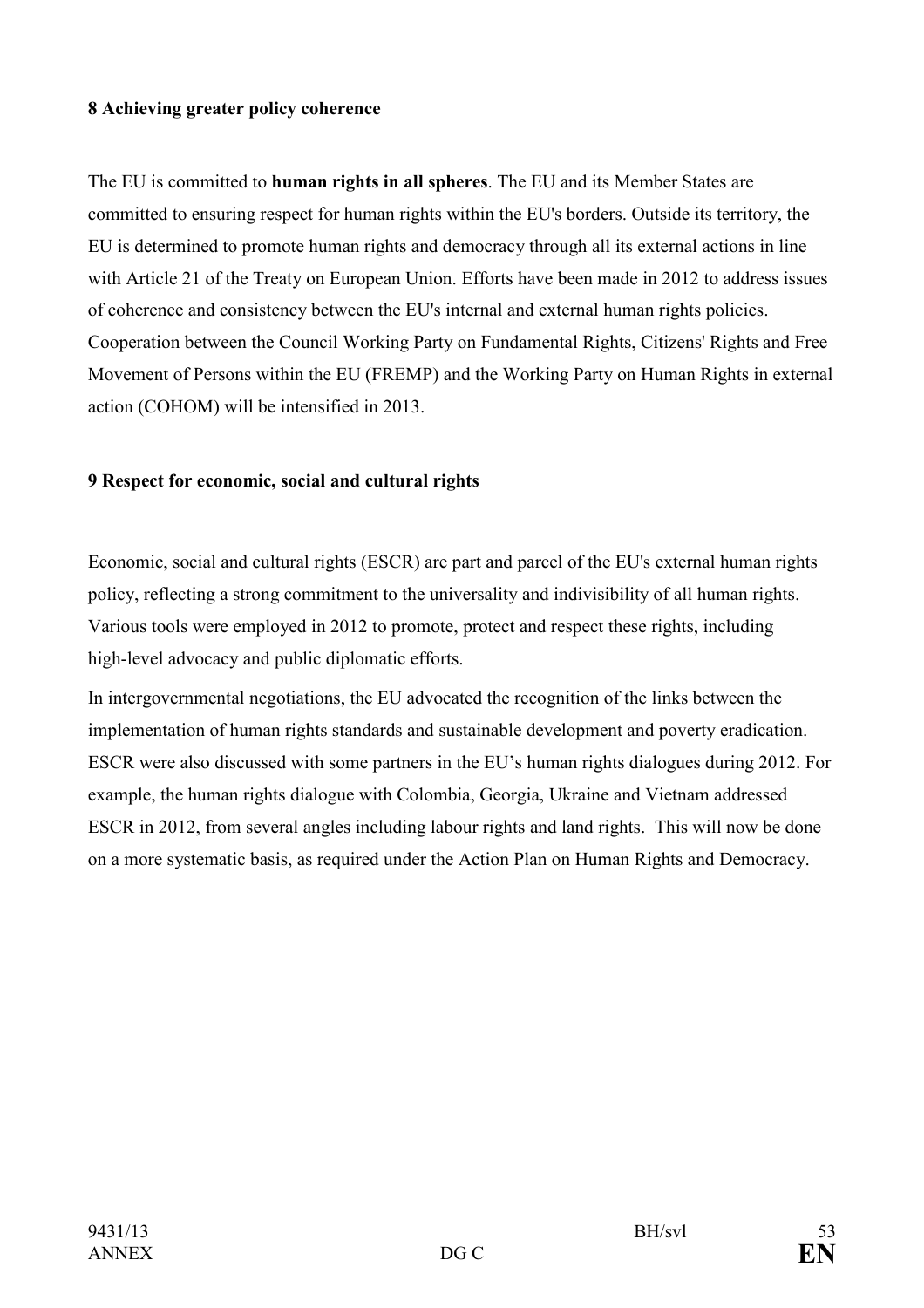Throughout the year, the EU actively supported and cooperated with several UN Special **Rapporteurs working on ESCR**, such as the mandate holders for the right to food and water.

During the 2012 UNGA Ministerial Week, the EU jointly organised with the USA and UN Water a **high-level event on water security** and its importance for food and energy supplies and economic and social development. HR/VP Ashton and U.S. Secretary of State Clinton addressed the roundtable meeting. Participants [urged cooperation and swift action to prevent water scarcity](http://m.state.gov/md198179.htm) and suggested that water management could be improved through partnerships between government, business and educational establishments. Water security was also addressed at the informal meeting of EU Foreign Ministers held in Cyprus in September.

As the world's biggest provider of development assistance, the EU took concrete action to support its partners in realising ESCR. Under the EIDHR implementation strategy, the EU committed to enhancing its support for ESCR initiatives, including by advocating the signature and ratification of the ICESCR and its Optional Protocol.

**Action 9** of the EU Strategic Framework and Action Plan on Human Rights and Democracy, "respect for economic, social and cultural rights", establishes that the EU should (a) contribute to shaping the agenda on economic, social and cultural rights with specific focus on the UN Human Rights Council and in close cooperation with the respective UN Special Rapporteurs, and (b) address specific questions related to economic, social and cultural rights in its dialogues with third countries.

A work plan to this effect will be drawn up by mid-2013. Related discussions began in COHOM in November 2012 on the basis of a Portuguese non-paper, and will continue in early 2013.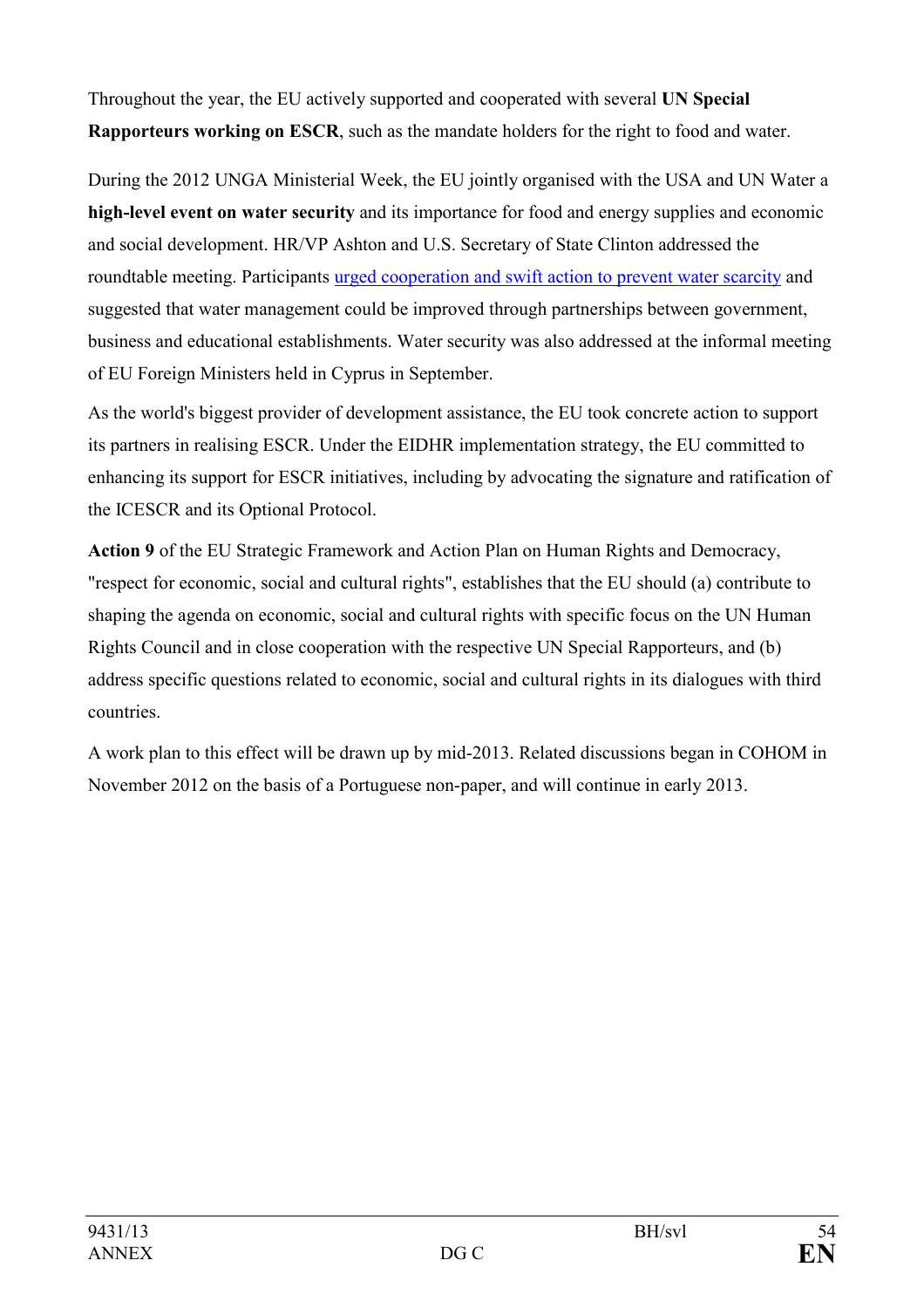**Action 10** commits the EU to working towards the promotion of human rights in development cooperation and (Action 10 $(c)$ ) to integrate human rights issues in the EU advocacy on the global development agenda and other global issues, in particular the post-Millennium Development Goals process. Work is already underway to **ensure a focus on human rights, democracy and good governance in the post-2015 development agenda**.

During 2012, the EU continued its close cooperation with the International Labour Organisation (ILO). It implemented the Commission Communication ["Increasing the impact of EU Development](http://ec.europa.eu/europeaid/news/agenda_for_change_en.htm)  [Policy: an Agenda for Change"](http://ec.europa.eu/europeaid/news/agenda_for_change_en.htm) (October 2011) which highlights the importance of employment and decent work for an inclusive growth framework which allows people to participate in, and benefit from, wealth and job creation.

In July 2012, the European Inter-University Centre for Human Rights and Democratisation (EIUC) – supported by EIDHR funding – convened a diplomatic conference in Venice, Italy, on "The EU and Economic, Social and Cultural Rights". The conference brought together relevant stakeholders (such as academics and human rights and democratisation experts from the EU institutions and Member States) to discuss ways to enhance EU policy on economic, social and cultural rights.

In March 2012, the EEAS organised **staff training on economic, social and cultural rights**. Staff of the EEAS, European Commission and Member States' Foreign Ministries participated in this.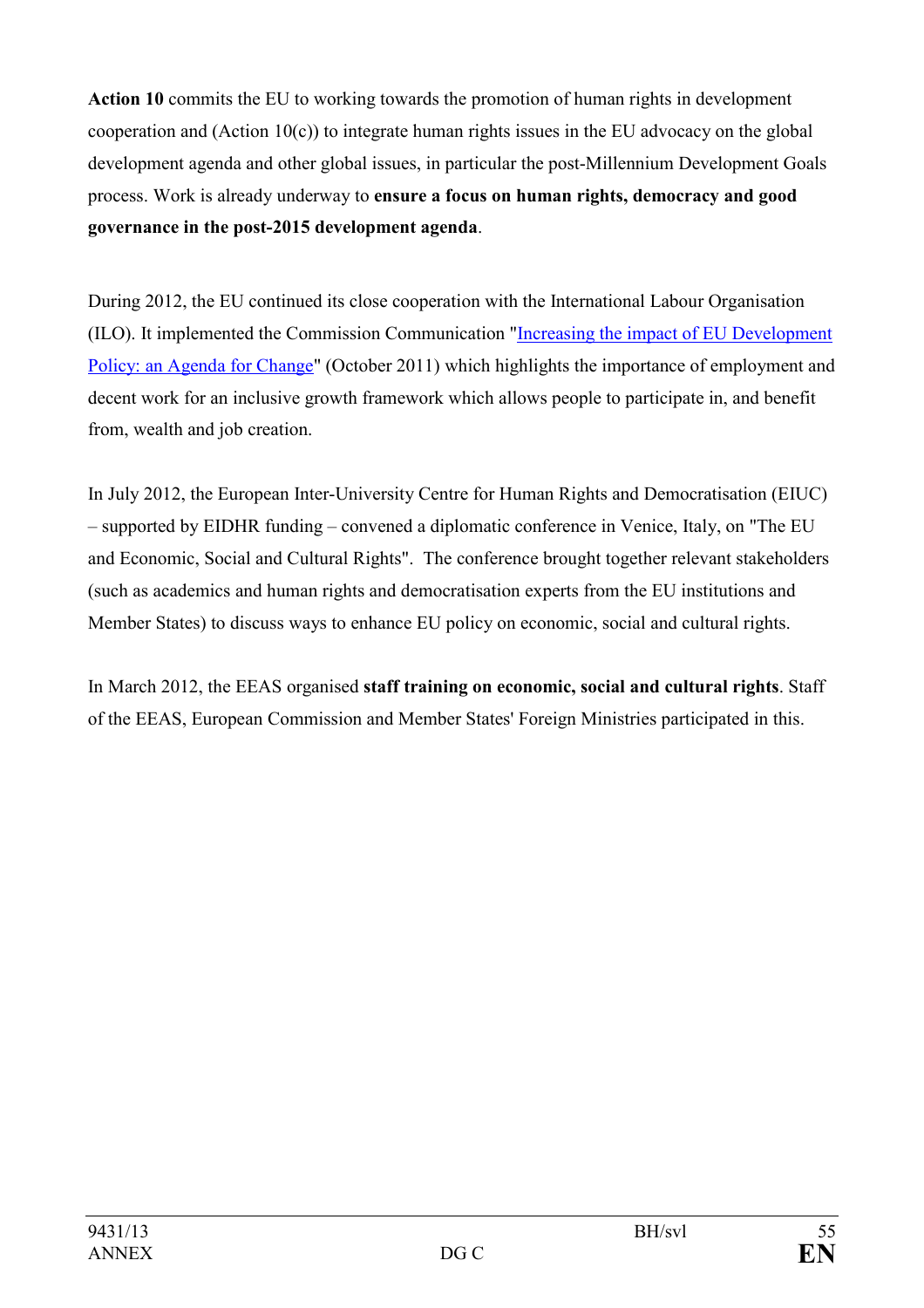#### **IV HUMAN RIGHTS IN ALL EU EXTERNAL POLICIES AND INSTRUMENTS**

#### **10 Working towards a rights-based approach in development cooperation**

A series of policies and actions aimed at improving the rights-based approach in development cooperation were launched in 2012. The "Agenda for Change"**<sup>1</sup>** and "Budget Support Guidelines"**<sup>2</sup>** set human rights, good governance and democracy as a priority in EU development cooperation. The European Parliament Resolution of 23 October 2012, **"Agenda for Change: the future of EU development policy"<sup>3</sup>** , called on the Commission and EEAS "to live up to their pledge of a 'human rights-based approach' across the entire development cooperation process".

Inclusive growth and social and economic welfare are inextricably linked to human, civil and political rights. According to the new **Programming Instructions<sup>4</sup>** , the EU should increasingly engage with partner countries to promote democracy, human rights and the rule of law. The EU should also adapt its support (mix and level of aid, methods and arrangements) to the country's own commitment to human rights, democracy and the rule of law, and its ability to implement reforms and to meet its people's demands and needs. The new Budget Support Guidelines<sup>5</sup> recognise that general budget support should be provided where there is confidence that aid will be spent pursuing the fundamental values and objectives to which the EU and partner countries have committed. In this respect the EU has developed the "Assessment of Fundamental Values (Chapter 4 and Annex 12 to the Budget Support Guidelines) which should be carried out for various kinds of contracts. For Good Governance and Development Contracts, commitment to fundamental values is now a pre-condition.

 **1** Council Conclusions on Increasing the Impact of EU Development Policy: an Agenda for Change (3166th Foreign Affairs Council Meeting, Brussels, 14 May 2012).

**<sup>2</sup>** Reflecting the new policy spelled out in Council Conclusions "The Future Approach to EU Budget Support to Third Countries"; 3166<sup>th</sup> Foreign Affairs Council Meeting, Brussels, 14 May 2012.

**<sup>3</sup>** 2012/2002(INI).

**<sup>4</sup>** Instructions for the programming of the 11th European Development Fund (EDF) and the Development Cooperation Instrument (DCI) – 2014-2020 adopted on 15 May 2012.

**<sup>5</sup>** Adopted in September 2012.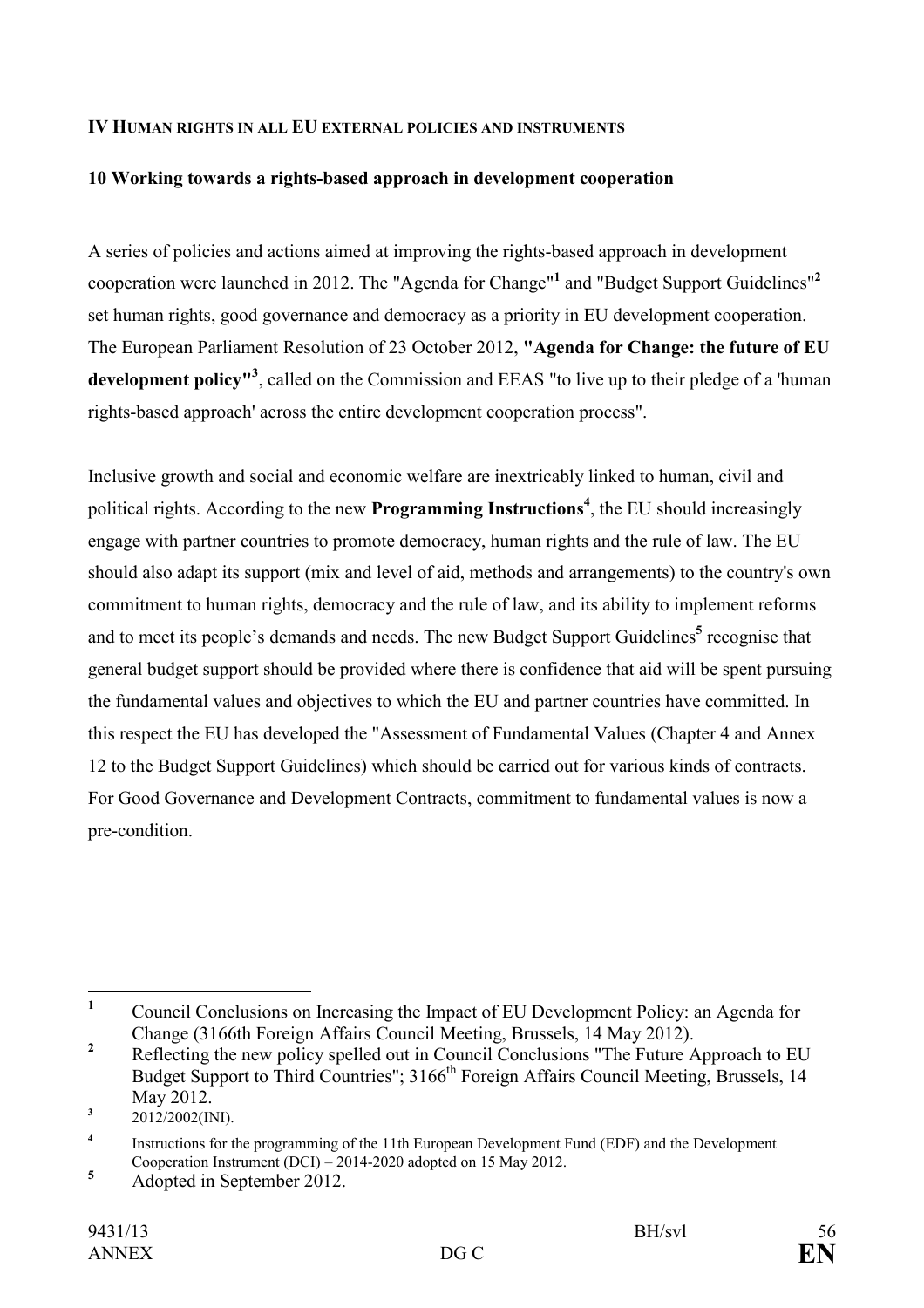Furthermore, the proposals presented in December 2011 for the Multiannual Financial Framework 2014-2020 show the shift from human rights and democracy as a cross-cutting issue (very often tackled only by thematic instruments), to a sector-wide approach. Thus human rights and democracy are no longer considered as "add-ons" but rather as the foundation for more coherent and effective programming. EU action will therefore take several forms: human rights pre-conditions for general budget support, a more flexible and reinforced European Instrument for Democracy and Human Rights, enhanced cooperation and outreach to civil society, but above all mainstreaming human rights, democracy and good governance across all geographical instruments. The EU will thus ensure that projects linked to democracy, human rights and rule of law do not only target judicial reforms or institution building, but also infrastructure and environmental projects. For example, the EU will ensure that the people affected can make their views and needs known, i.e. exercise their human rights. In this spirit the EU will develop a "toolbox for working towards a rights-based approach to development cooperation"**<sup>1</sup>** in 2013. The human rights country strategies should be a key element of programming.

In parallel to the programming exercise, the EU is currently improving coherence and coordination between the follow-up to **Rio+20 and the post-2015 development agenda**, underlining that the post-2015 objective should be to provide "A Decent Life for All" by 2030. Issues related to democratic governance, the rule of law and the full realisation of human rights are important for achieving sustainable development. The EU will therefore work to ensure that these key issues are integrated in the post-2015 global development agenda.

 **1** Action 10(a) of the Action Plan to the EU Strategic Framework on Democracy and Human Rights.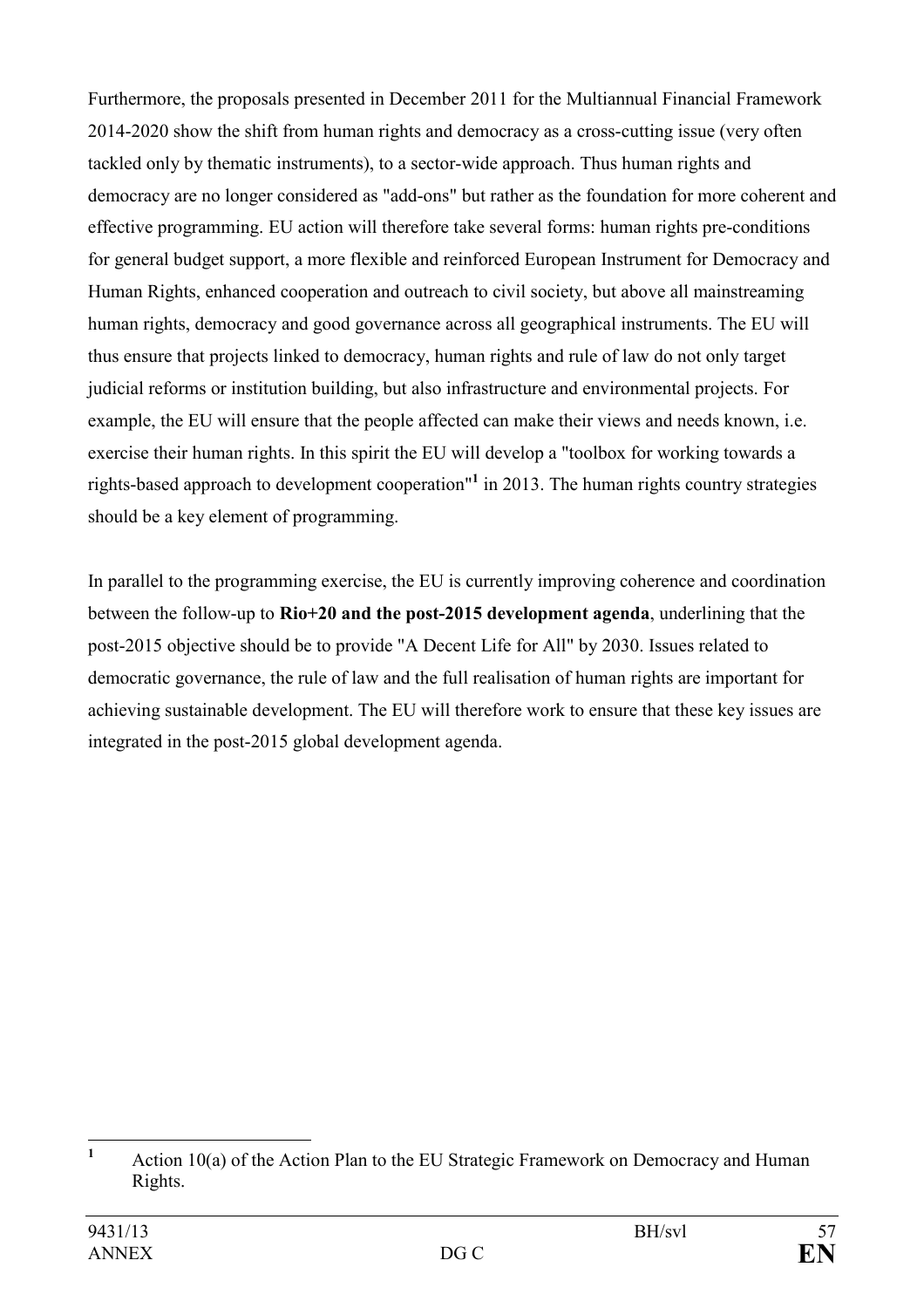#### **11 Make trade work in a way that helps human rights**

In early 2012, the Commission adopted a Communication on "Trade, Growth and Development: Tailoring trade and investment policy for those countries most in need"**<sup>1</sup>** which reaffirmed that, in accordance with Article 3(5) TEU and Article 207 TFEU, **EU trade policy** is guided by the core values underlying its own existence, including the respect for and promotion of human rights and sustainable development.

On 25 October 2012, the Council adopted Regulation No 978/2012 applying a scheme of generalised tariff preferences, which replaces the previous **Generalised Scheme of Preferences (GSP) Regulation**. The new GSP Regulation reinforces the mechanism for monitoring compliance by GSP+ beneficiaries with international conventions, including core human rights conventions. The Commission will enhance reporting on the implementation record of GSP+ beneficiaries by reporting to both the Council and the European Parliament every two years. These enhanced provisions will apply once the new preferences come into force on 1 January 2014.

 **1** COM (2012)27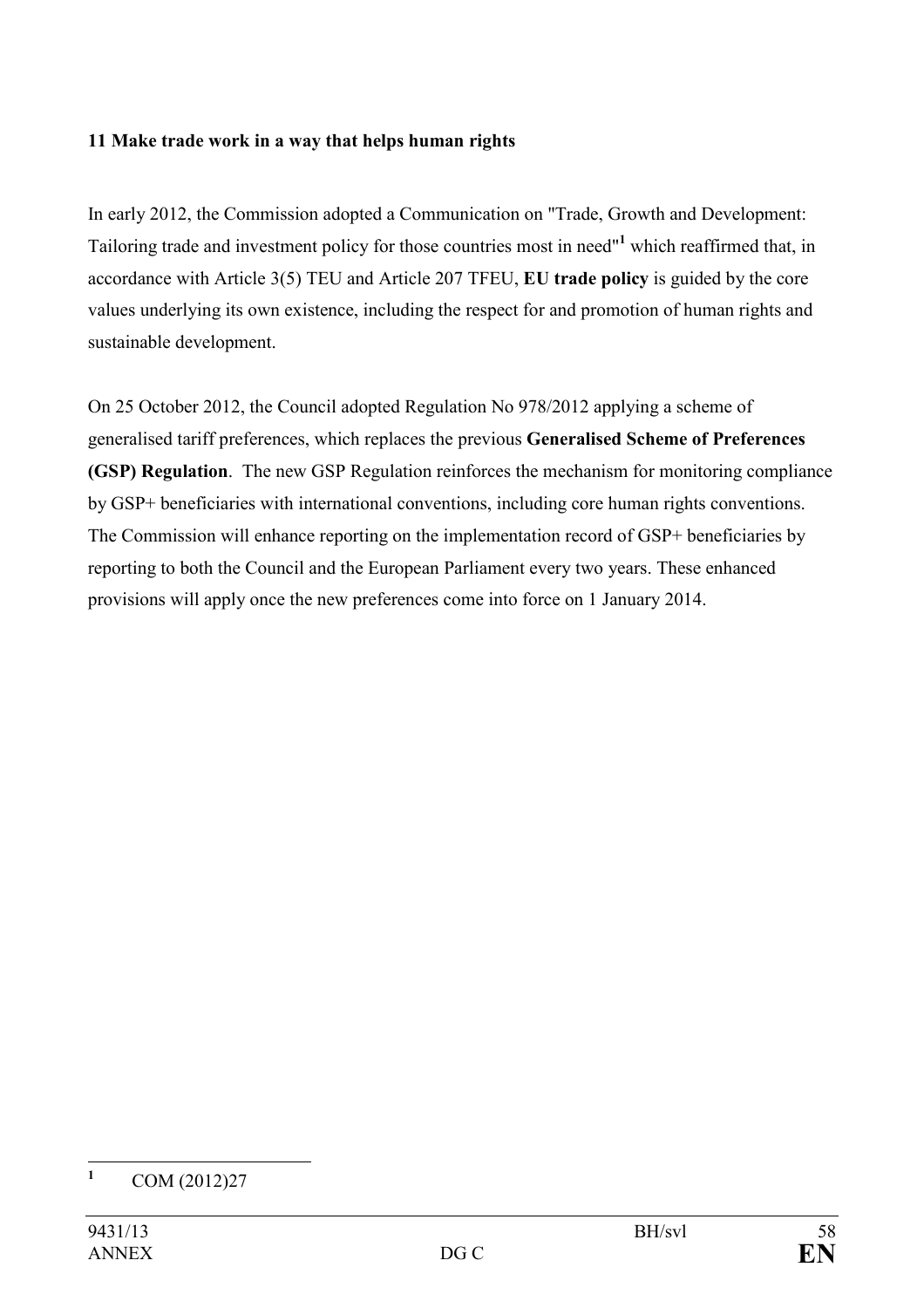**EU Free Trade Agreements** are linked through ''passerelle" clauses to the corresponding political framework agreements, which include human rights clauses. If there is no Association or Framework Agreement in force, a separate human rights clause is inserted in Free Trade Agreements. This approach was taken in the FTA with Colombia /Peru signed in June 2012, which received the consent of the European Parliament in December. Impact Assessments are carried out prior to a Commission proposal to open trade negotiations, while Sustainable Impact Assessments (SIAs), conducted during the negotiations, allow for more detailed analysis. The human rights dimension of both these processes has been further enhanced since the adoption in 2011 of the Operational Guidance on taking account of Fundamental Rights in Commission Impact Assessments. This approach was put in practice in 2012 before starting negotiations on a Free Trade Agreement with Japan and for a first stand-alone bilateral Investment Agreement (a new EU competence under the Lisbon Treaty) with China, as well as in the SIAs on the Deep and Comprehensive Free Trade Agreements with Georgia and the Republic of Moldova.

Concerning the **Regulation No 1236/2005** concerning trade in certain goods which could be used for capital punishment or torture, in December 2011 the European Commission added sodium thiopental and similar substances used in lethal injections to the list of goods subject to export controls**<sup>1</sup>** . Responding in particular to calls from the European Parliament, the Commission has started, with the assistance of a group of experts, a general review of Regulation No 1236/2005, to be completed in 2013. The review will consider whether the list of controlled goods should be amended further, and will examine whether additional measures should be proposed. The Commission has initiated consultations on the possibility of adapting the application of certain provisions of the existing Export Control Regulation No 428/2009 to control exports of certain sensitive technologies that could be used in violation of human rights in conflict zones and under authoritarian regimes.

 **1** Commission Implementing Regulation (EU) No 1352/2011 of 20 December 2011.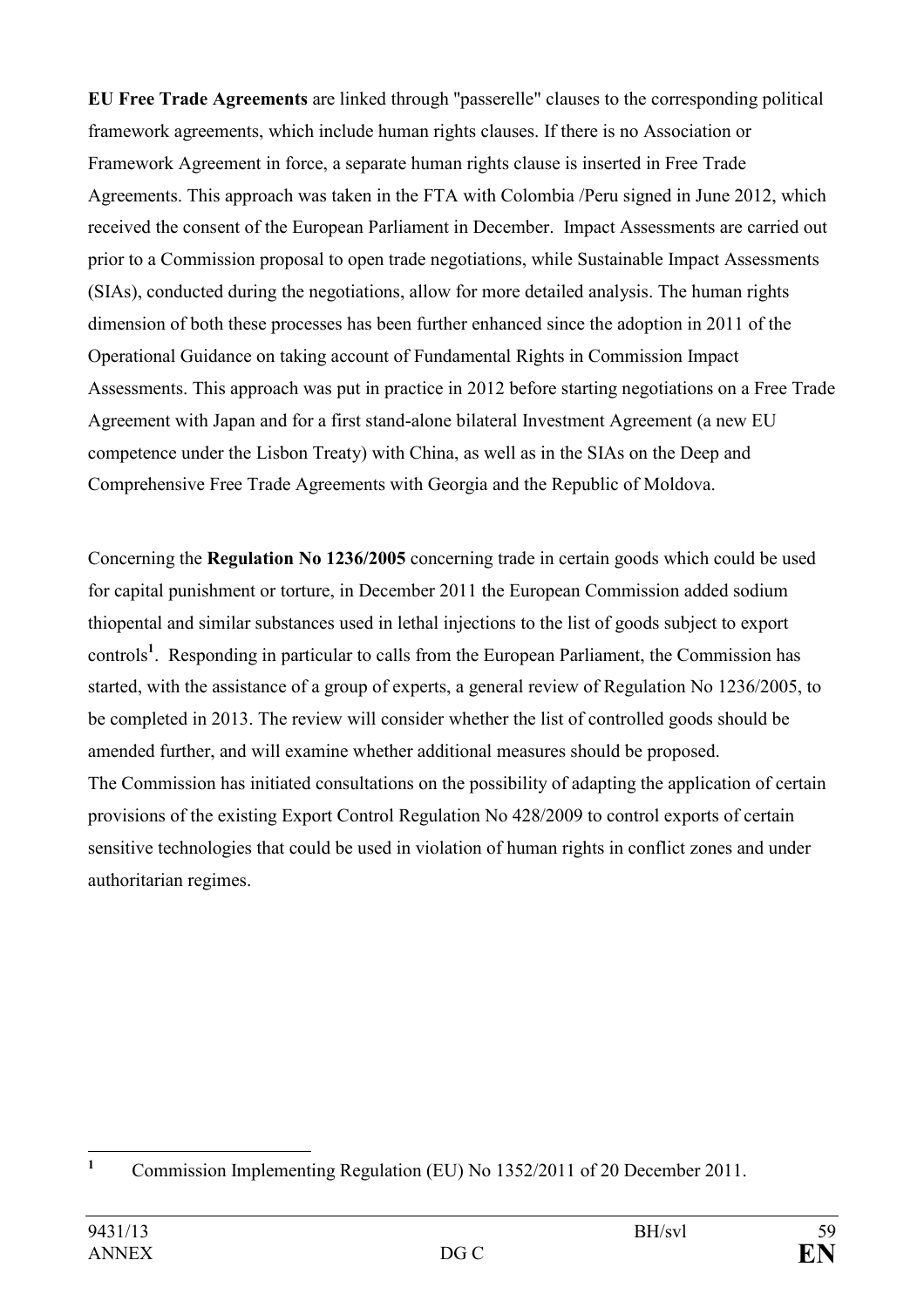As an example, following the progressive deterioration of the situation in Syria, the Council Regulation No 36/2012 "concerning restrictive measures in the view of the situation in Syria" imposed a ban on the export of equipment of software intended primarily for the use of monitoring or interception of the Internet and telephone communications by the Syrian government; the ban entered into force in the EU on 18 January 2012.

During the UN Conference on an **Arms Trade Treaty**, the European Union and its Member States made clear their conviction that arms transfers must be denied where there is a clear risk that the arms will be used for serious violations of international human rights law or international humanitarian law.

# **12 Reflect human rights in conflict prevention and crisis management activities**

The EU continued to implement and consolidate its specific human rights and gender equality policies within the Common Security and Defence Policy. **Human rights and gender mainstreaming** continued to form part of the planning, implementation and evaluation process for CSDP missions and operations. The EEAS set up an internal task force on human rights and gender mainstreaming in CSDP, to regularly bring together stakeholders from all relevant services. The recommendations of the Council's 2010 report "Lessons and best practices of mainstreaming human rights and gender into CSDP military operations and civilian missions"**<sup>1</sup>** continued to be a reference point for EU action in this area, alongside the specific commitments stemming from the EU Action Plan on Human Rights and Democracy.

 **1** For the full list, see document 17138/1/10 REV 1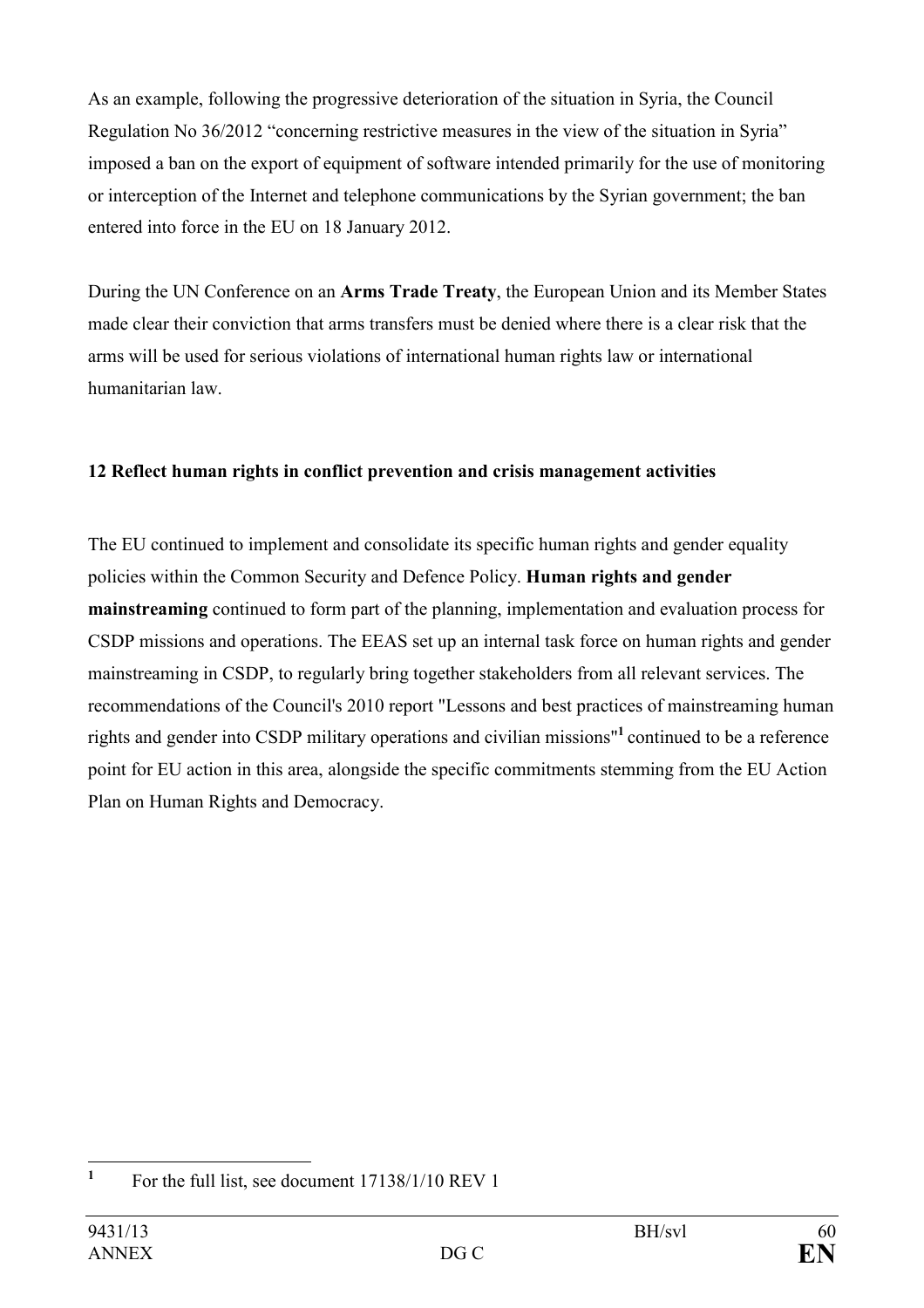In June 2012, the human rights advisers and gender advisers of CSDP missions and operations held their yearly meeting, this time back-to-back with the EU Member States annual implementation meeting on **USCR 1325.** The meeting allowed them to exchange best practices and make practical recommendations on how their work could be better supported. Sixty percent of civilian missions and all operations included a human rights and/or gender adviser or trainer (EUTM Somali) as part of their staff in 2012.

There was further development of **training modules** on human rights, child protection and gender, in cooperation with training institutes from EU Member States and civil society groups, and these should be ready in 2013. These pre-deployment training modules, based on standard training elements agreed by Member States in 2010, are aimed at mission and operation personnel. Dedicated training sessions to familiarise EU and Member States staff with the EU's human rights commitments in the field of CSDP continued to be organised, notably as part of the ESDC and EEAS training programmes.

In accordance with the Action Plan, in 2012 the EEAS started to develop a **conflict early warning system** in which human rights violations are included as indicators. The system will enhance the EEAS' capacity to identify risks of violent conflicts and options for early action by the EU. It will be piloted in eight countries in the Sahel region in early 2013.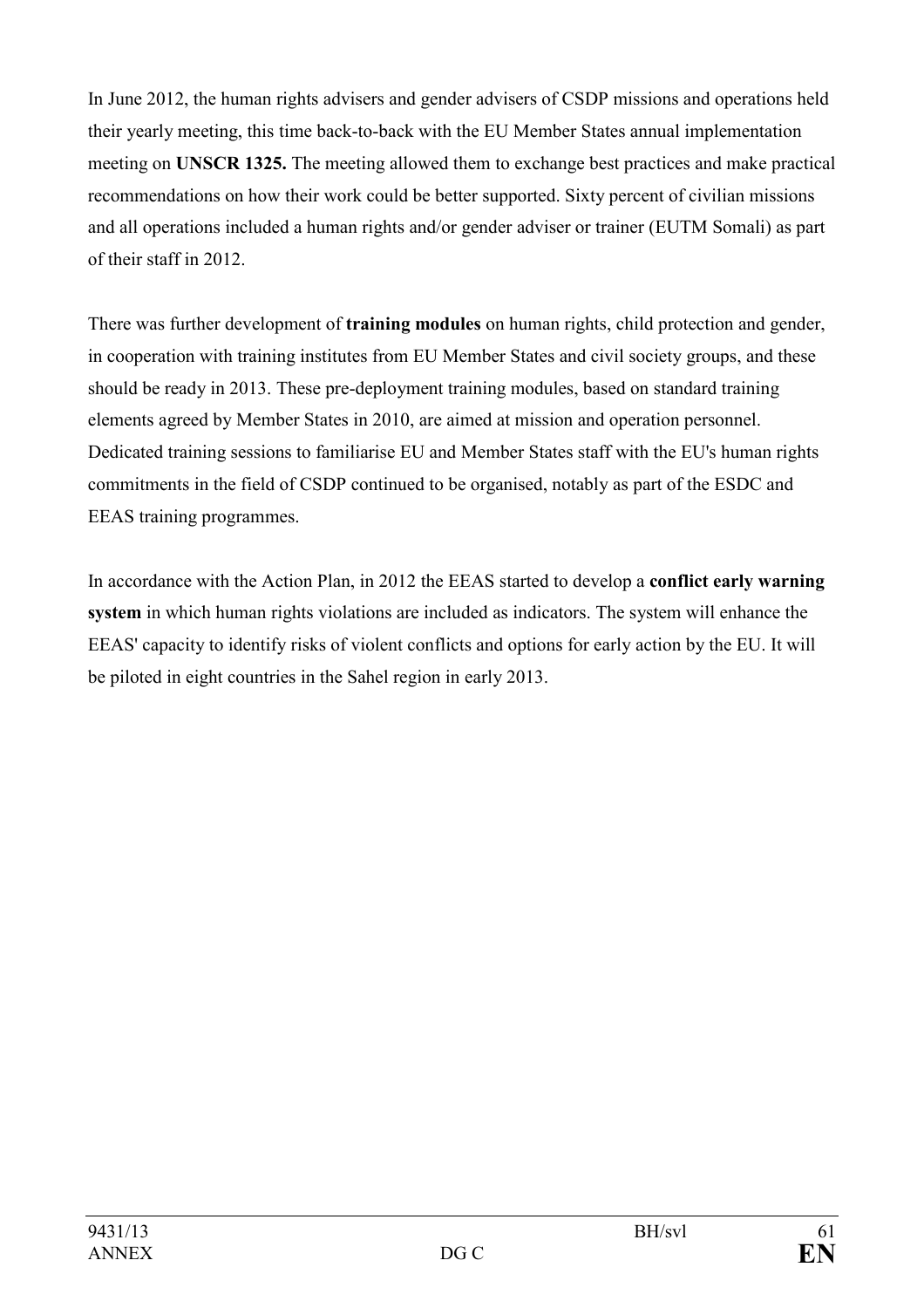In terms of cooperation with international organisations, the EU-UN steering committee exchanged **best practice on mainstreaming human rights into crisis management** at its November 2012 meeting. The EU-AU dialogue in November 2012 also allowed for an exchange of views on this matter.

**Civil society** was also closely involved in the EU's work in this area, notably through participation in the human rights and gender advisers' annual meeting and by means of regular exchanges of views at working level, in Brussels and in mission and operation theatres.

In March 2012, the Council completed its review of the **operational document** "Implementation of UNSCRs on Women, Peace and Security in the context of CSDP missions and operations<sup>"1</sup> which was adopted in 2008.

 **1** 7109/12. Refers to UNSCR 1325 as reinforced by UNSCRs 1820, 1888, 1889 and 1960.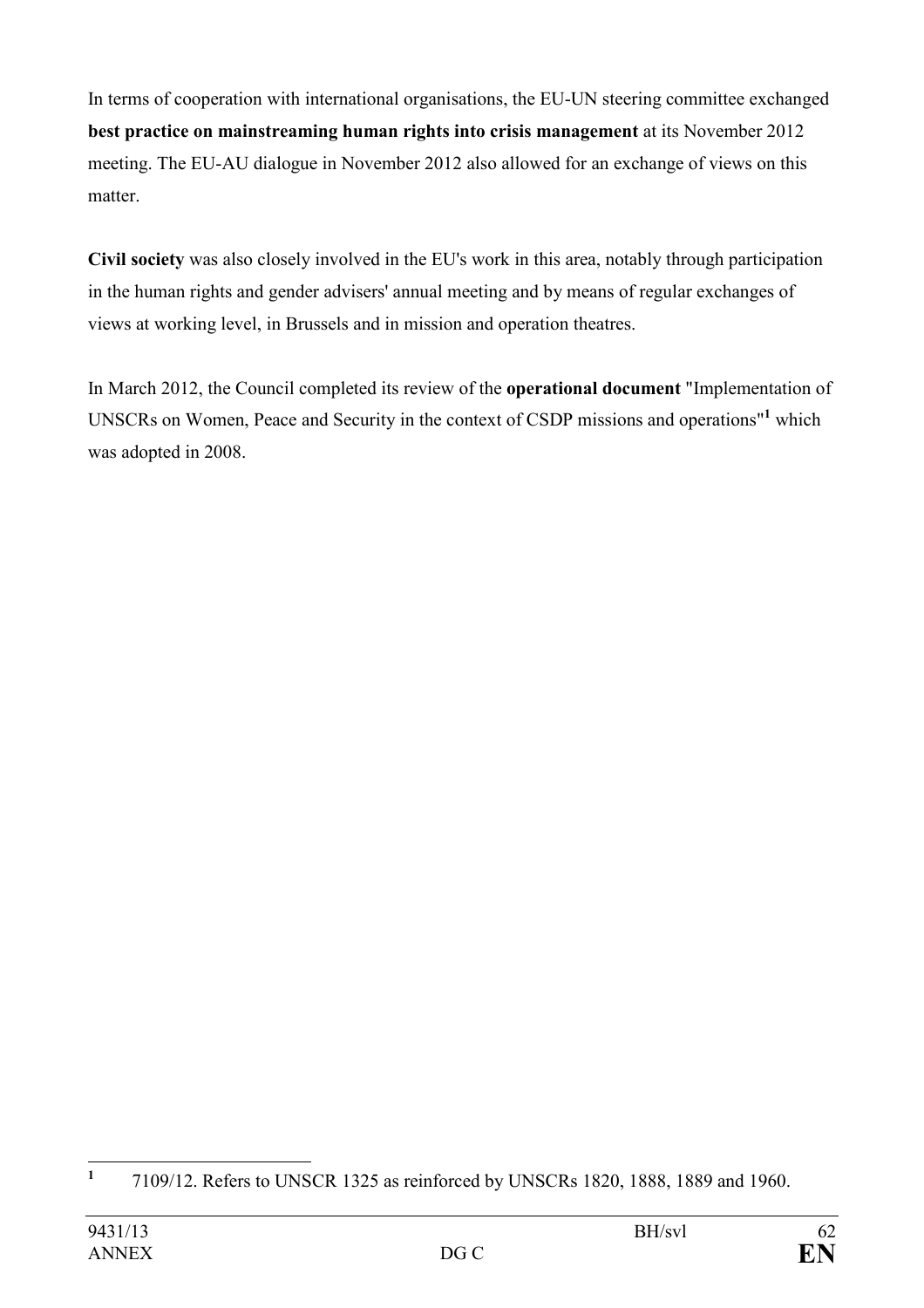EUTM Somalia is an EU training mission aimed at Somali soldiers as part of the Security Sector Reform process undertaken in Somalia. The mission is located in Uganda, with Headquarters in Kampala and a training camp in Bihanga. Since its launch in 2010, EUTM Somalia has trained around 3 000 Somali soldiers who now form the basis for the new Somali National Armed Forces.

In addition to training related to the soldiers' duties, a module on Human Rights and Democracy is permanently on the training curriculum. The topics covered under this module include: human rights related to the duties of a soldier, children's rights, women's rights, the concept of family (particularly relating to IDPs), the democratic system and the role of the Somali Armed Forces in a democratic Somalia. A total of 12 sessions of two hours each were dedicated to these topics. This module is compulsory for all trainees, independent of rank or specialisation. In order to validate the training given, human rights violation scenarios were included in the final exercise.

Besides educating the trainees about basic principles, the Human Rights and Democracy training also instils a sense of pride and esprit de corps in the soldiers, who now consider protecting their fellow Somali citizens to be their main mission. It has also help enhance cohesion between the different units who often originate from different clan backgrounds. EUTM Somalia is committed to continue providing training in Human Rights and Democracy to Somali trainees and will endeavour to keep its curriculum up-to-date with the latest developments, in particular those concerning Somalia. The next step is to include respect for human rights in the policies of the Somali National Armed Forces, and set up their own inhouse training capability. All these elements are included in the revised mandate of EUTM Somalia.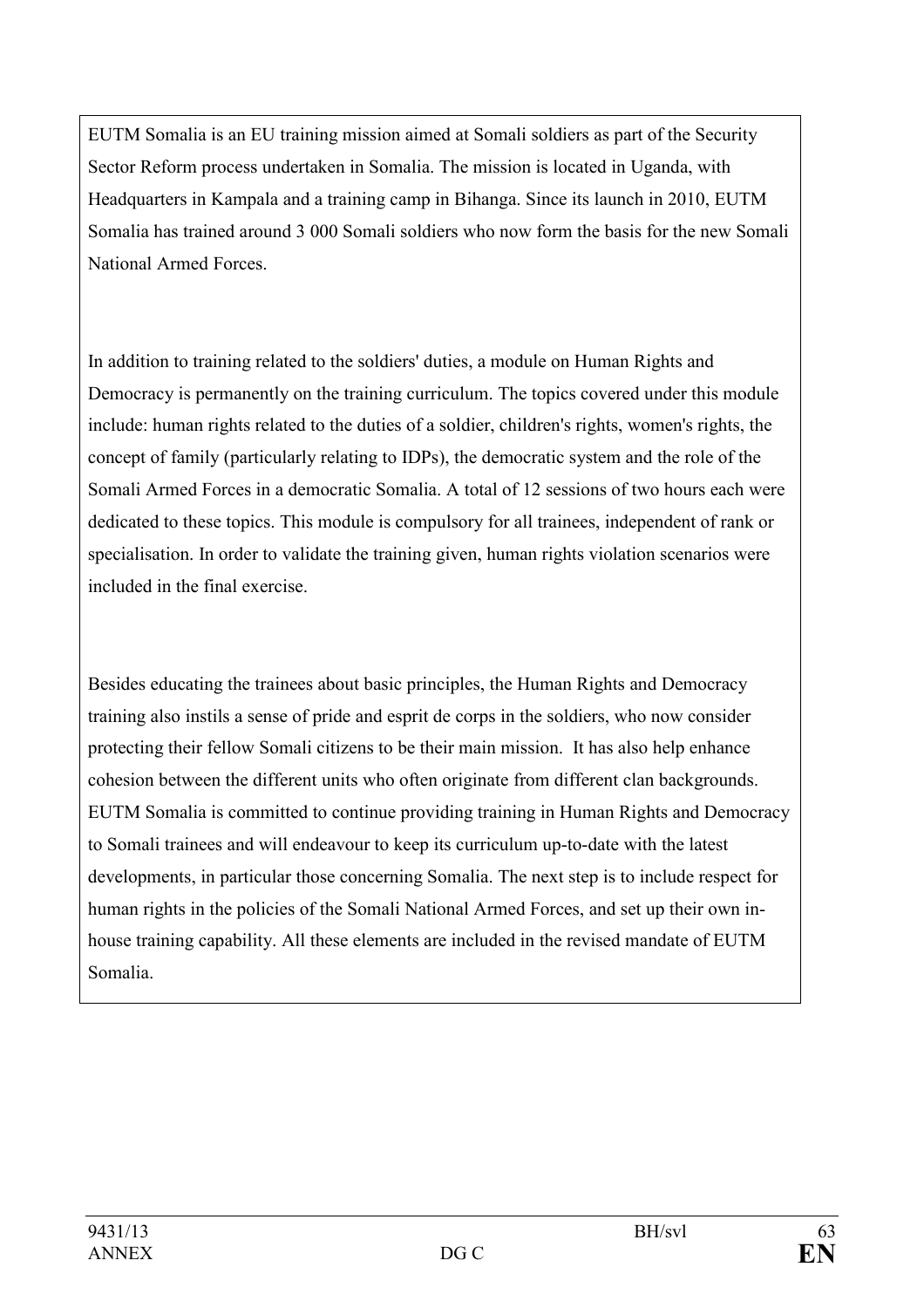# **13 Entrench human rights in counter-terrorism activities**

The EU attaches great importance to guaranteeing the full and effective protection of human rights and fundamental freedoms in the counter-terrorism in Europe and around the world. The European Union's strategic commitment, defined in its **Counter-Terrorism Strategy**, is very clear in this respect: "To combat terrorism globally while respecting human rights, and make Europe safer, allowing its citizens to live in an area of freedom, security and justice".

The EU institutions and a number of Member States participated in a conference on **"Fair trial and due process in the counter-terrorism context"** organised by the UN Counter-Terrorism Implementation Task Force and the UN Human Rights Office in Brussels in July 2012. The EU reaffirmed the importance of ensuring respect for human rights in the fight against terrorism.

The Danish Presidency organised a workshop on counter-terrorism and human rights, with a particular focus on **capacity-building assistance**, in Copenhagen in March 2012. To accompany the workshop, the Danish Minister for Foreign Affairs, the EU Counter-Terrorism Coordinator (CTC) and the UN Special Rapporteur on Counter-Terrorism and Human Rights published a joint press article entitled "Counter-Terrorism and Human Rights: you can't have one without the other". A number of Member States presented their best practices, such as the Danish Institute for Human Rights' Practical Guidance Paper on Counter-Terrorism and Human Rights, and the UK's Overseas Security and Justice Assistance Human Rights Guidance.**<sup>1</sup>**

 **1** These papers can be accessed at: [http://eu2012.dk/en/Meetings/Conferences/Mar/~/media/Files/Conferences/Jan\\_Mar/counter](http://eu2012.dk/en/Meetings/Conferences/Mar/~/media/Files/Conferences/Jan_Mar/countering%20terrorism/Draft%20Practical%20Guidance%20Paper%20on%20Counter-Terrorism%20and%20Human%20Rights.pdf)i [ng%20terrorism/Draft%20Practical%20Guidance%20Paper%20on%20Counter-](http://eu2012.dk/en/Meetings/Conferences/Mar/~/media/Files/Conferences/Jan_Mar/countering%20terrorism/Draft%20Practical%20Guidance%20Paper%20on%20Counter-Terrorism%20and%20Human%20Rights.pdf)[Terrorism%20and%20Human%20Rights.pdf;](http://eu2012.dk/en/Meetings/Conferences/Mar/~/media/Files/Conferences/Jan_Mar/countering%20terrorism/Draft%20Practical%20Guidance%20Paper%20on%20Counter-Terrorism%20and%20Human%20Rights.pdf) and [https://www.gov.uk/government/uploads/system/uploads/attachment\\_data/file/35447/osja](https://www.gov.uk/government/uploads/system/uploads/attachment_data/file/35447/osja-guidance-151211.pdf)[guidance-151211.pdf.](https://www.gov.uk/government/uploads/system/uploads/attachment_data/file/35447/osja-guidance-151211.pdf)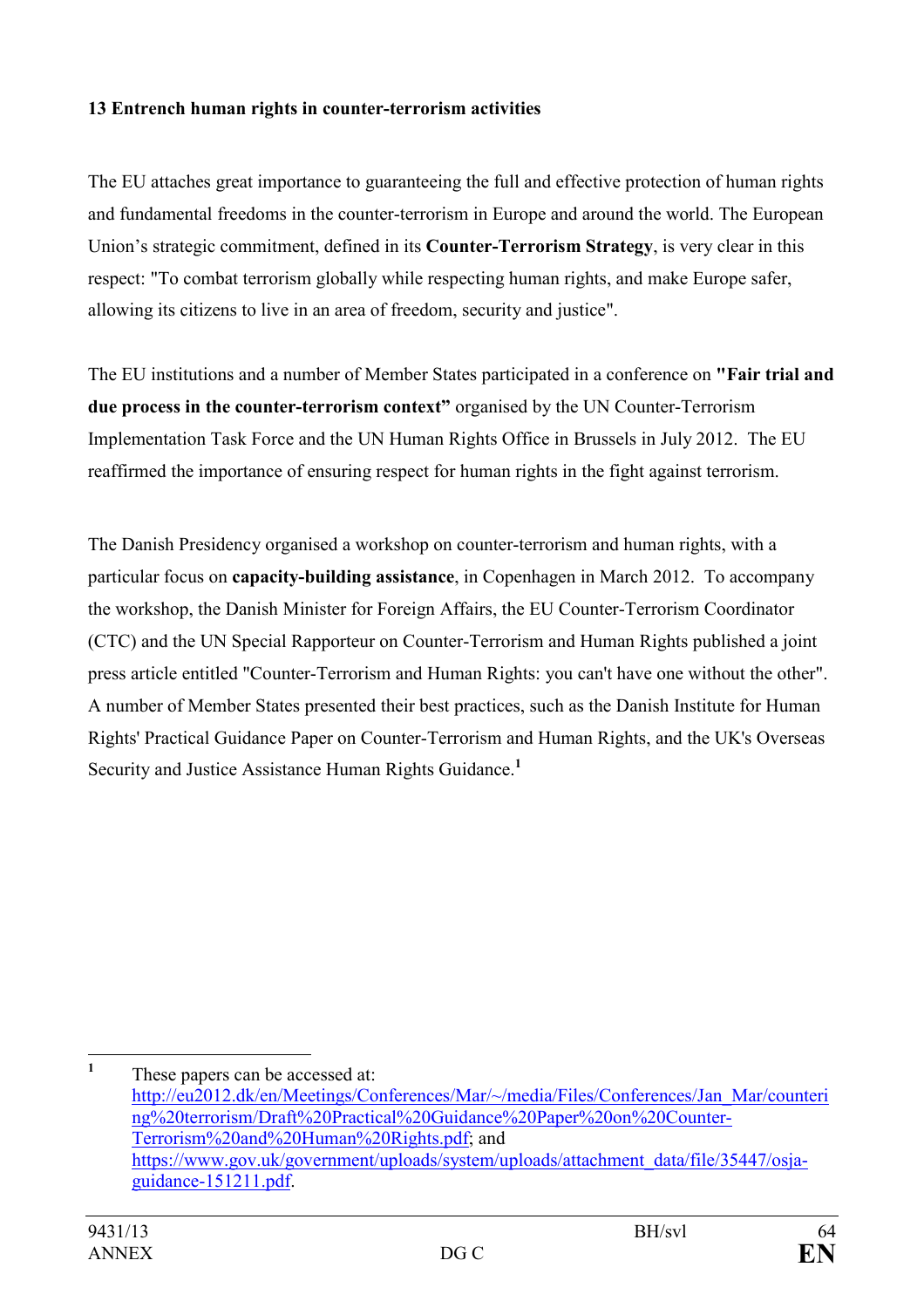The EU continued to promote the use of the **criminal justice system in the fight against terrorism** and provided assistance to several countries, such as Pakistan and countries of the Sahel, to strengthen their criminal justice systems to enable the effective investigation and prosecution of terror suspects in compliance with human rights and the rule of law.

The EU supported the criminal justice / rule of law working group of the **Global Counter-Terrorism Forum (GCTF)**. The Rabat Memorandum on Good Practices for Effective Counterterrorism Practice in the Criminal Justice Sector was adopted at the Istanbul GCTF Ministerial Meeting in June 2012. Moreover, the High Representative welcomed the proposal to establish a Justice and Rule of Law Training Institute, which will develop training programmes on the use of the criminal justice system to combat terrorism in accordance with human rights for countries in transition, especially in the Mediterranean region.

In line with the 2011 Joint Commission/High Representative Communication on the Southern Neighbourhood, which underlined the importance of **EU support for deep democracy**, including the rule of law and security sector reform, the EU offered assistance on comprehensive security sector reform to southern Mediterranean countries in 2012. Moreover, the EU explored how to develop cooperation on counter-terrorism with regional organisations, such as the League of Arab States.

The EU continued its detailed **biannual dialogue with the US State Department** Legal Adviser on international law and counter-terrorism.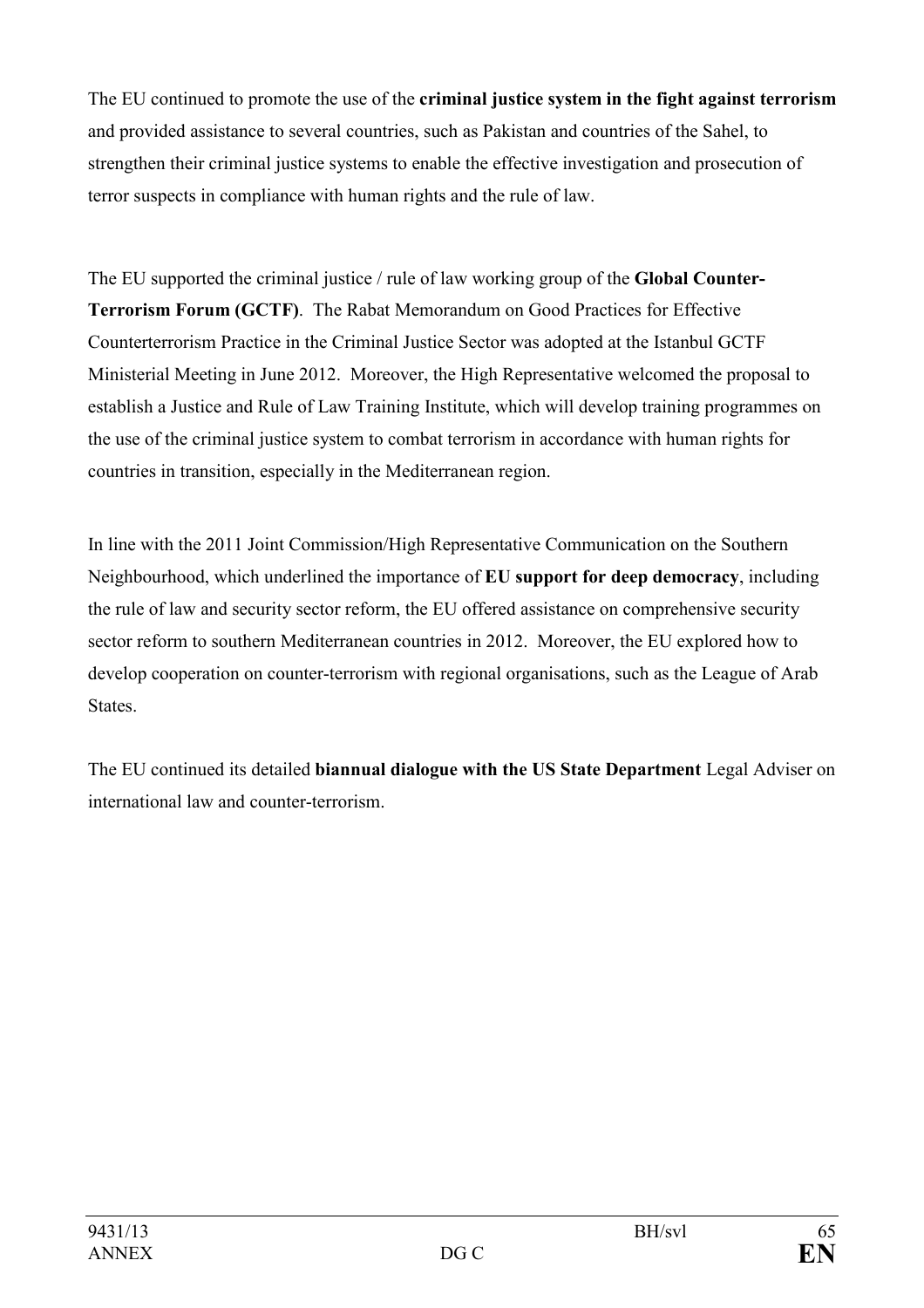The adoption of the National Defense Authorization Act (NDAA) by the US Congress in December 2011 raised concerns in the EU about its compatibility with international law, in particular the mandatory military detention of certain foreign terror suspects and indefinite detention of terror suspects without trial. The EU and its Member States provided comments to the US Administration during the development of implementing regulations for the NDAA in early 2012.

On 11 September 2012, the European Parliament adopted a **Resolution on the alleged transportation and illegal detention of prisoners in European countries by the CIA**. In its response, the European Commission underlined that practices referred to as "renditions" constituted a serious violation of several fundamental rights and the fight against terrorism could not justify such unacceptable practices. The Commission stressed that it was for the Member States concerned to commence or continue detailed, independent and impartial investigations to establish the truth.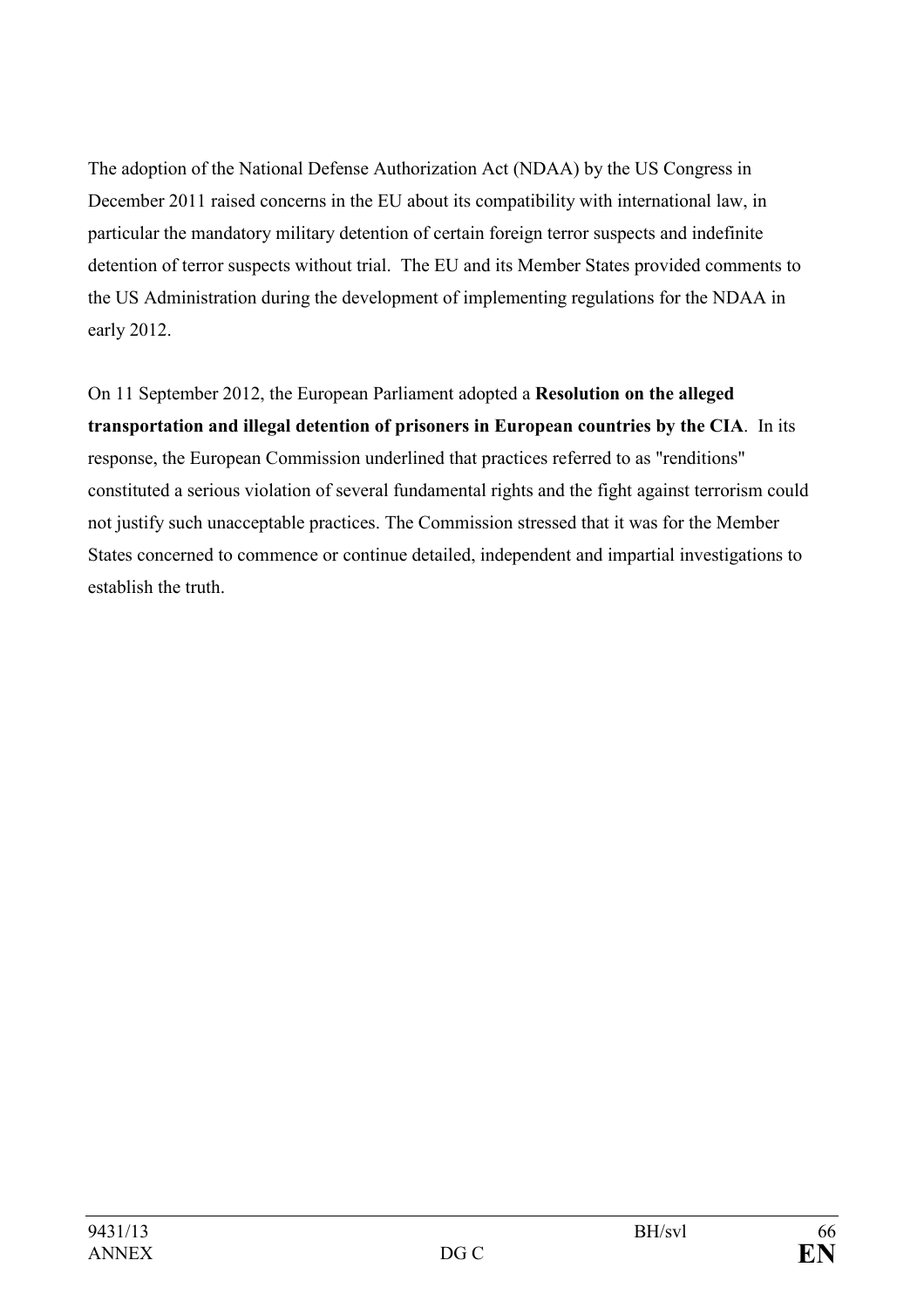# **14 Ensure human rights underpin the external dimension of work in the area of freedom, security and justice (FSJ)**

On 19 June 2012, the Commission adopted an EU Strategy towards the Eradication of Trafficking in Human Beings 2012-2016**<sup>1</sup>** , which complements Directive 2011/36/EU on preventing and combatting trafficking in human beings. Implementation of the strategy will be monitored by the European Commission, and more specifically the Office of the EU Anti-Trafficking Co-ordinator. The Strategy pays close attention to the external dimension of trafficking in human beings and the importance of co-operation with third countries. It also underlines the key role of civil society, including civil society organisations' participation in National and Transnational Referral Mechanisms, and provides for the establishment of an EU Platform of civil society organisations on victim protection and assistance in Member States and selected third countries.

In October 2012, the European Council adopted Conclusions<sup>2</sup> welcoming the Strategy and reaffirming the determination of Member States to fight trafficking.

Furthermore, the Justice and Home Affairs Council adopted on 6 December the second implementation report under the 2009 Action Oriented Paper on strengthening the external dimension on actions against trafficking. This report includes a list of countries and regions with which the EU should develop more concrete partnerships and identify specific areas of cooperation. Co-operation with the priority countries will aim at capacity building, including training and education, and take into account the human rights situation in the priority country involved. The list of priority countries and regions will be updated at regular intervals.

 **1** [http://ec.europa.eu/home](http://ec.europa.eu/home-affairs/doc_centre/crime/docs/trafficking_in_human_beings_eradication-2012_2016_en.pdf)-

affairs/doc\_centre/crime/docs/trafficking\_in\_human\_beings\_eradication-2012\_2016\_en.pdf **2** [http://www.consilium.europa.eu/uedocs/cms\\_data/docs/pressdata/en/jha/133202.pdf](http://www.consilium.europa.eu/uedocs/cms_data/docs/pressdata/en/jha/133202.pdf)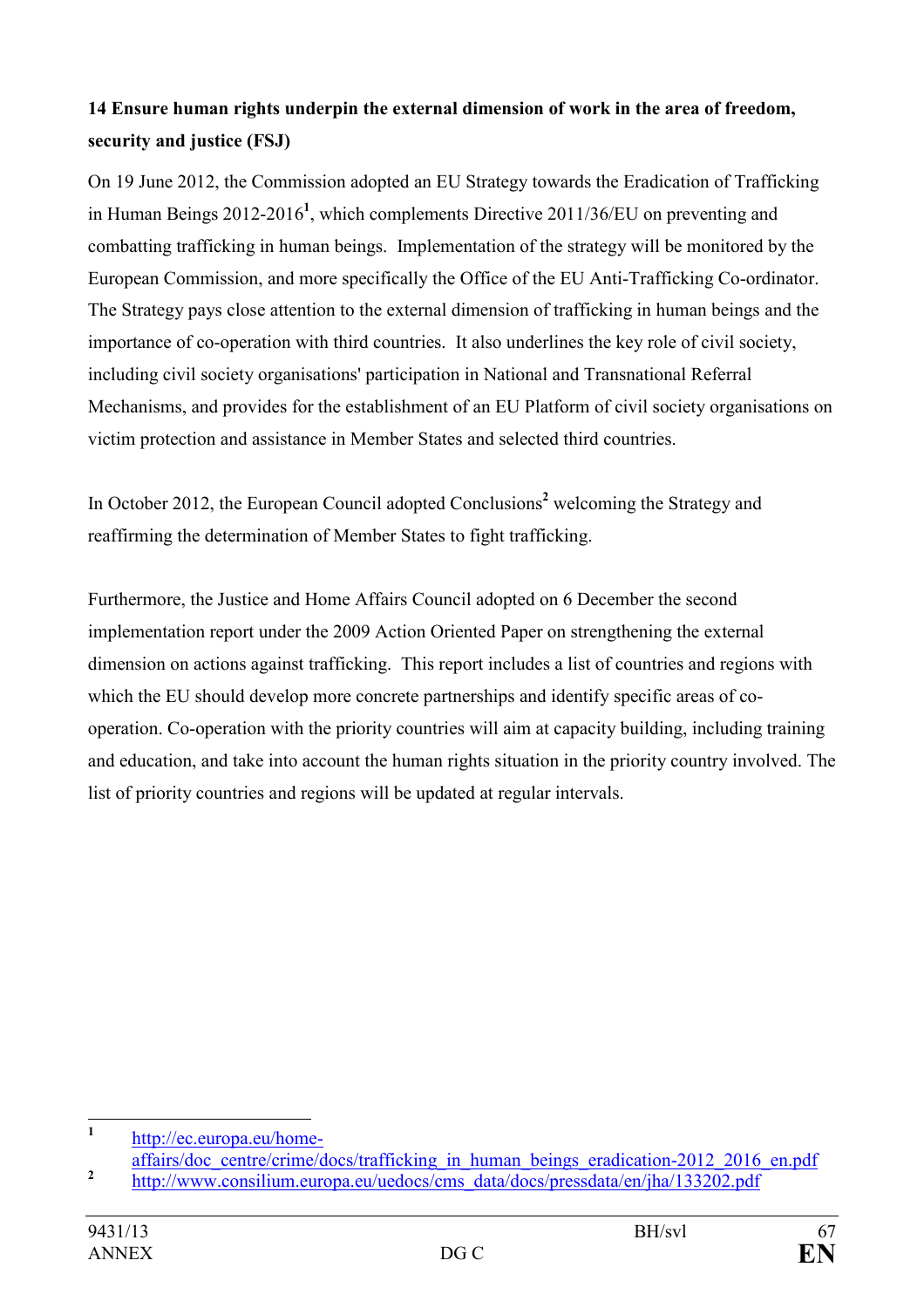# **15 Ensure promotion of human rights in the external dimension of employment and social policy**

The International Labour Organisation (ILO) core labour standards are embodied in its eight fundamental conventions. The EU promotes the **ratification and effective implementation** of these conventions through cooperation with the ILO, including participation in an ongoing discussion on labour standards and to the work of the ILO supervisory bodies. At the same time, within the external dimension framework of its employment and social policy, the EU promotes the principles of decent work, including respect for the ILO fundamental conventions, in relations with partner countries, by means of bilateral and regional policy dialogues and implementation of development assistance projects.

Concerted efforts over the last years by the ILO and international community, including the EU, have helped bring about changes in Myanmar/Burma with regard to the implementation of the ILO Forced Labour Convention (No 29). The progress made by the country was acknowledged by the International Labour Conference in June 2012.

At global level, the **G20 Leaders** who met in Los Cabos, Mexico, in June 2012 stressed that structural reforms which fully respect fundamental principles and rights at work can play an important role in boosting economic growth, employment opportunities and mobility.

At regional level, ILO core labour standards were discussed at the EU-CELAC (Latin America and Caribbean) Social Cohesion Forum in Argentina on 15-16 October 2012, and at the  $4<sup>th</sup>$  ASEM Labour and Employment Ministers Meeting in Hanoi, Vietnam, on 25-26 October 2012.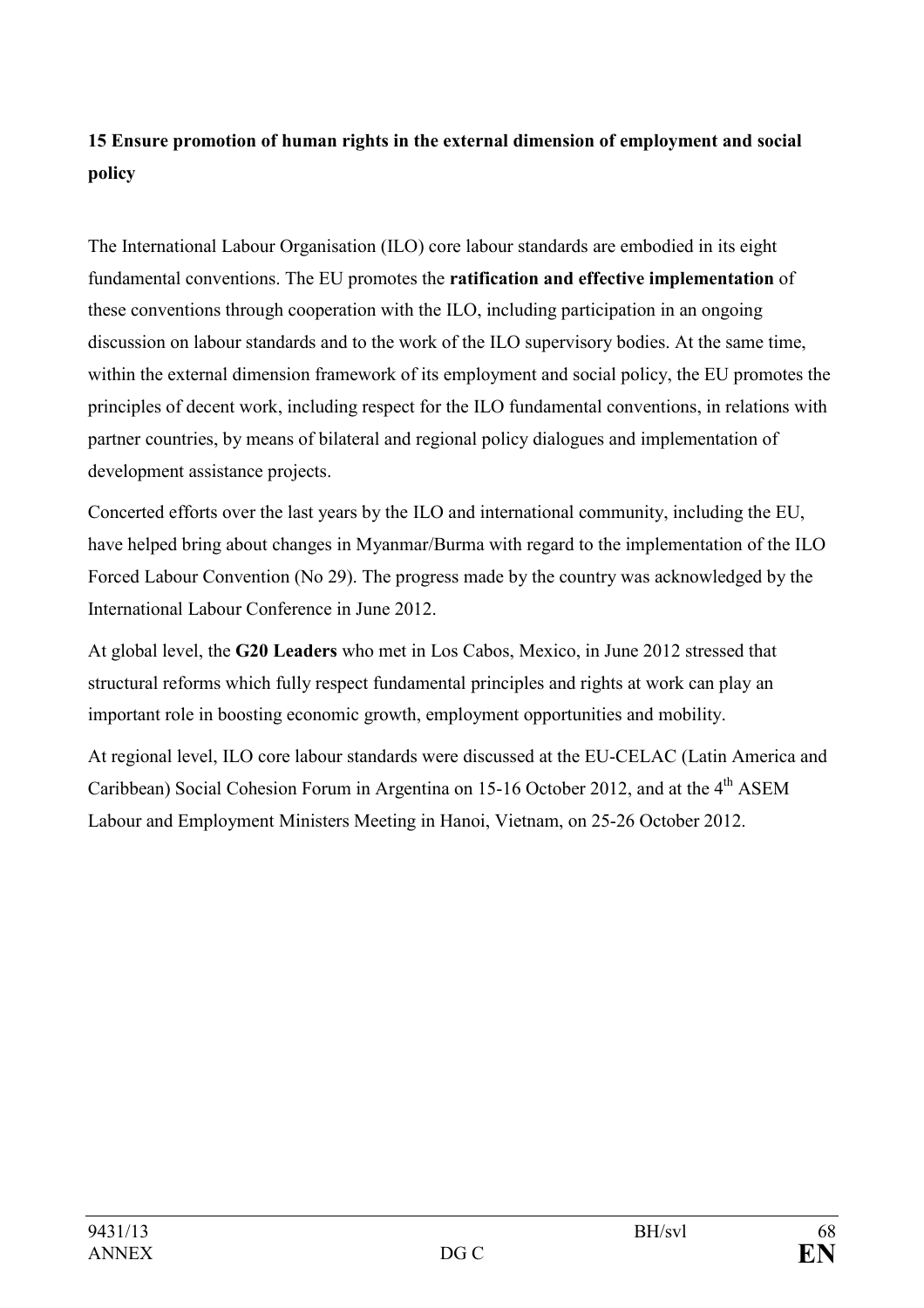In 2012, the EU discussed labour rights and effective implementation of the already ratified ILO fundamental conventions with countries such as Colombia, Georgia (in both cases with regard to conventions No 87 on freedom of association and No 98 on the right to collective bargaining), and Uzbekistan (convention No 182 on the worst forms of child labour).

The European Neighbourhood Policy (ENP) underlined the need for further efforts to ratify and/or effectively implement the ILO fundamental conventions. This was reflected in the new generation of ENP Action Plans agreed upon in 2012, e.g. in relations with Morocco, Tunisia and Jordan (the latter entering into force in October 2012).

The EU also actively participates in the **Rio+20 process** and its follow-up, supporting decent work for all, including job creation, guarantees of rights at work, social protection and social dialogue. It has also been examining how best to integrate social protection, an important element of EU development policy, in the post-2015 development agenda.

In addition, there was support for policy dialogue in developing countries in the fields of decent work indicators, social protection, occupational health and safety and the effects of trade on employment, through four joint management projects concluded in late 2012 / early 2013. These included support for policy dialogue platforms, as well as improving the capacities of governmental stakeholders and social partners.

Effective implementation of the ILO fundamental conventions has also been promoted through development assistance. In this framework, a "Fighting Child Labour" call for proposals was launched in 2010 under the "Investing in People" thematic programme of the Development Cooperation Instrument (DCI), providing funds for activities such as: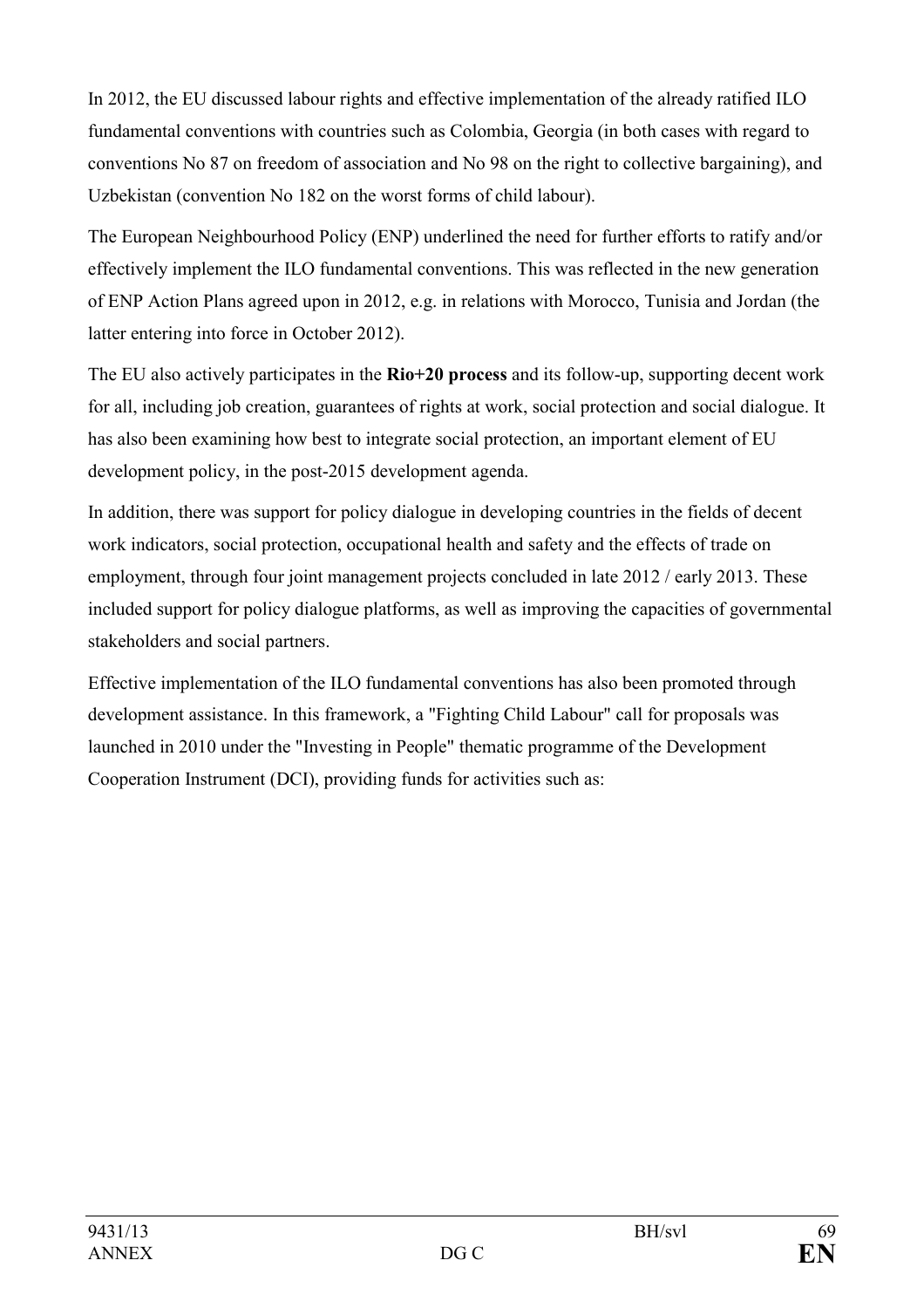- promoting effective policy dialogue aimed at eradicating child labour, bringing victims back into full-time education and re-integrating them into society;
- supporting partnership and networking between key stakeholders, in particular non-state actors and the private sector; 15 projects in 12 different partner countries have been selected to receive funding worth a total of EUR 11 million. Furthermore, in the context of supporting education and eradicating child labour, two bilateral country programmes in Bangladesh have received a total of EUR 20 million.

Other bilateral assistance projects launched in the framework of different financial instruments also aim to promote the ILO core labour standards:

- a project with a EUR 10 million budget from the Development Cooperation Instrument (DCI) to fund social initiatives in the mining sector in Bolivia. Relevant activities include: improvement of labour conditions for women, helping them find opportunities to support their families, and the prevention of child labour in the mining sector. Capacity development and training on the legal framework and labour standards are also included.
- a project funded through budget support of EUR 35 million from the ENPI (the European Neighbourhood and Partnership Instrument) to promote gender equality in Morocco. A specific component is devoted to fair recruitment and integration of women in employment by public institutions.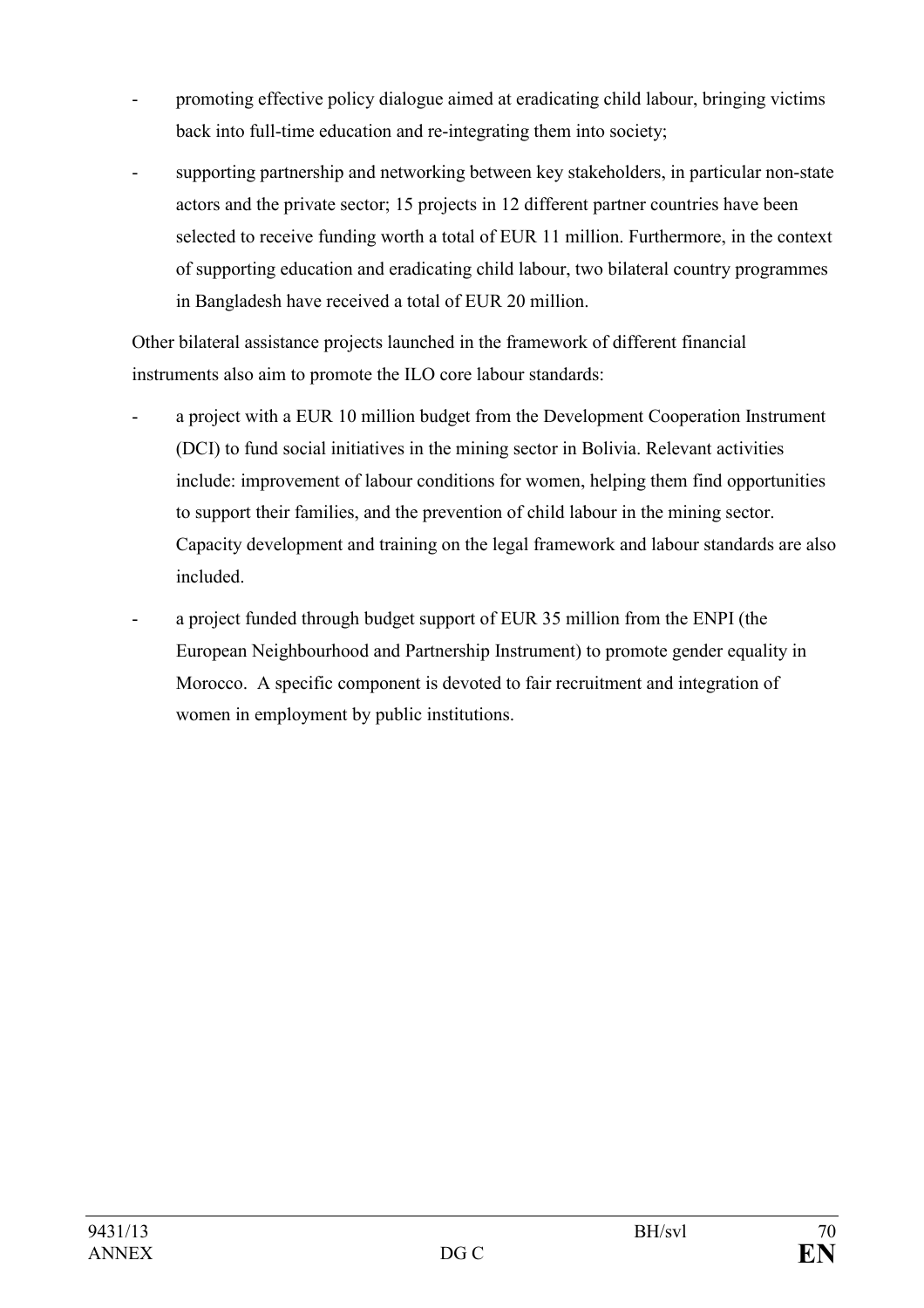#### **V IMPLEMETIG EU PRIORITIES O HUMA RIGHTS**

#### **16 Abolition of the death penalty**

The EU holds a strong and principled position against the death penalty and is a key actor in the campaign for its abolition worldwide. The EU believes that the abolition of capital punishment would enhance human dignity and the progressive development of human rights. The **EU guidelines on the death penalty**, which were revised in 2008, remain the essential instrument for systematic action in non-EU countries and will be updated in 2013.

Throughout 2012, the EU continued to assert its opposition to the death penalty and used all available diplomatic tools to promote its abolition. The move towards worldwide abolition is one of the top priorities of the Strategic Framework and Action Plan on Human Rights and Democracy.

To mark the **European Day against the Death Penalty** and the World Day against the Death Penalty on 10 October, the EU and the Council of Europe issued a joint statement reaffirming their opposition to the use of capital punishment in all circumstances, and their commitment to the abolition of the death penalty worldwide. The High Representative issued a press release saying that "The death penalty can neither reverse the crime it seeks to punish nor mitigate a victim's loss. It should be a relic of the past". EU Delegations around the world commemorated the occasion by organising numerous seminars, press conferences, exhibitions and events (in Geneva, India, Japan, Taiwan, Guatemala, Kenya, Jordan, Gambia, Hong Kong, Kazakhstan, Republic of the Congo, Belarus, Ethiopia etc).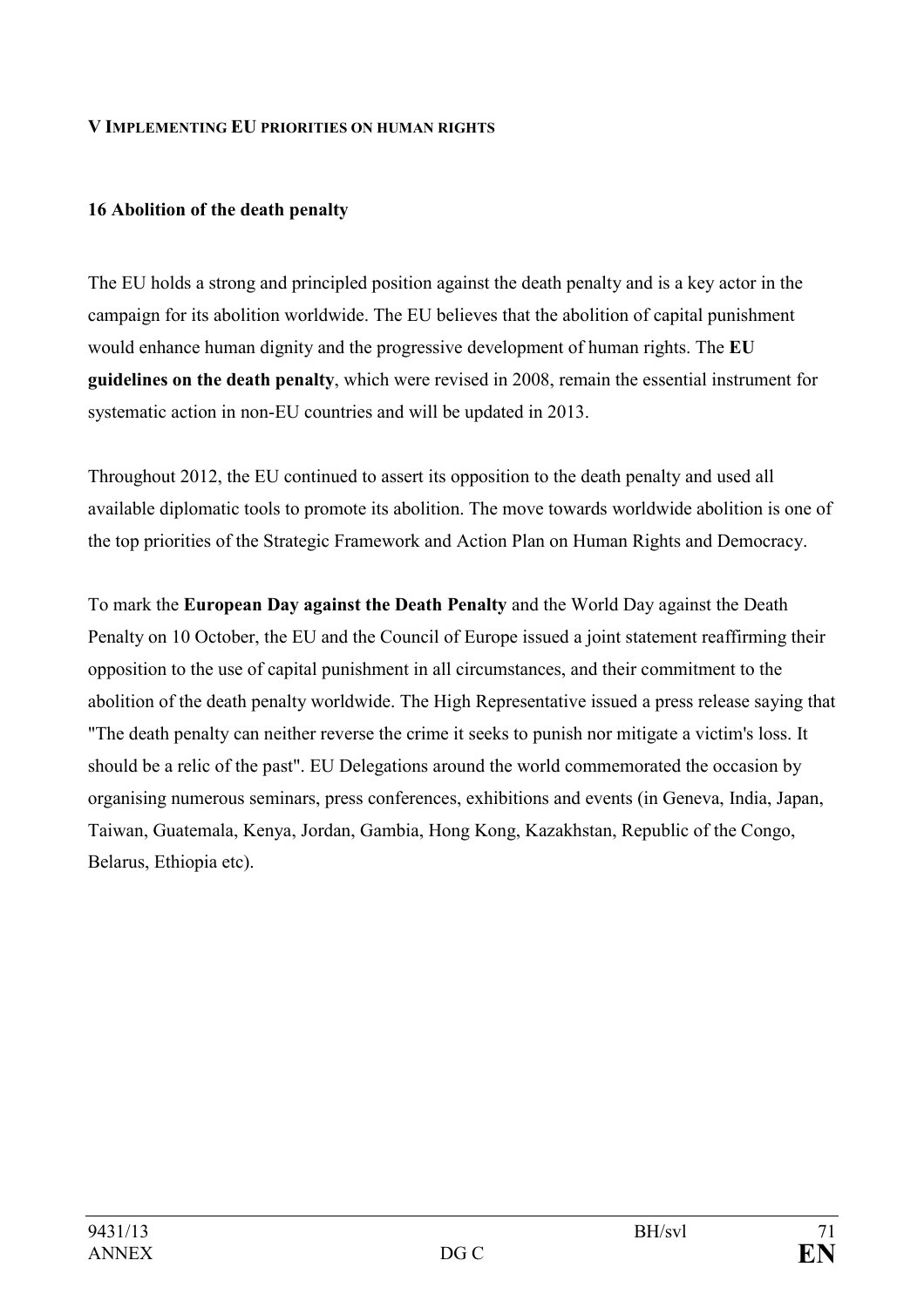The EU welcomed the announcement of the abolition of the death penalty in Connecticut on 25 April 2012. Seventeen US states have now abolished capital punishment. The EU also welcomed the ratification of the Second Optional Protocol to the International Covenant on Civil and Political Rights (ICCPR) by the Mongolian Parliament (13 January 2012) as well as the accession to the same instrument by the government of Benin (12 July 2012). On the other hand, the EU deplored the continuing use of the death penalty in other parts of the USA and the world. Iran, Iraq, China and the USA were a particular focus of attention, but statements and demarches also applied to many other countries, based on the minimum standards defined by international law and the EU Guidelines on the Death Penalty. The EU also deplored the resumption of executions in Japan, India and Taiwan.

The EU continued to raise its opposition to the death penalty in all **relevant forums**, in particular at the UN, the OSCE and the Council of Europe. Through extensive lobbying and outreach, the EU together with its Member States and like-minded countries actively participated in the crossregional alliance promoting UN General Assembly Resolution No 67/176 (20 December 2012) calling for a moratorium on the use of the death penalty. The resolution was adopted with an unprecedented number of 111 votes in favour - an increase compared to similar resolutions in 2007, 2008 and 2010 - 41 against and 34 abstentions. **Action 16(a) of the Action Plan on Human Rights and Democracy has therefore been accomplished.** 

The EU issued a total of eight statements at the Permanent Council of the **OSCE** during 2012. Five of these concerned individual death penalty cases in the USA, in which the EU expressed deep regret that the executions were planned or had been carried out. The EU also called on all OSCE participating states to support the UNGA Resolution calling for a global moratorium on the use of the death penalty. Finally, the EU issued a statement on the occasion of the European and World Day against the Death Penalty on 10 October 2012, in which it also raised two cases of planned executions in the US.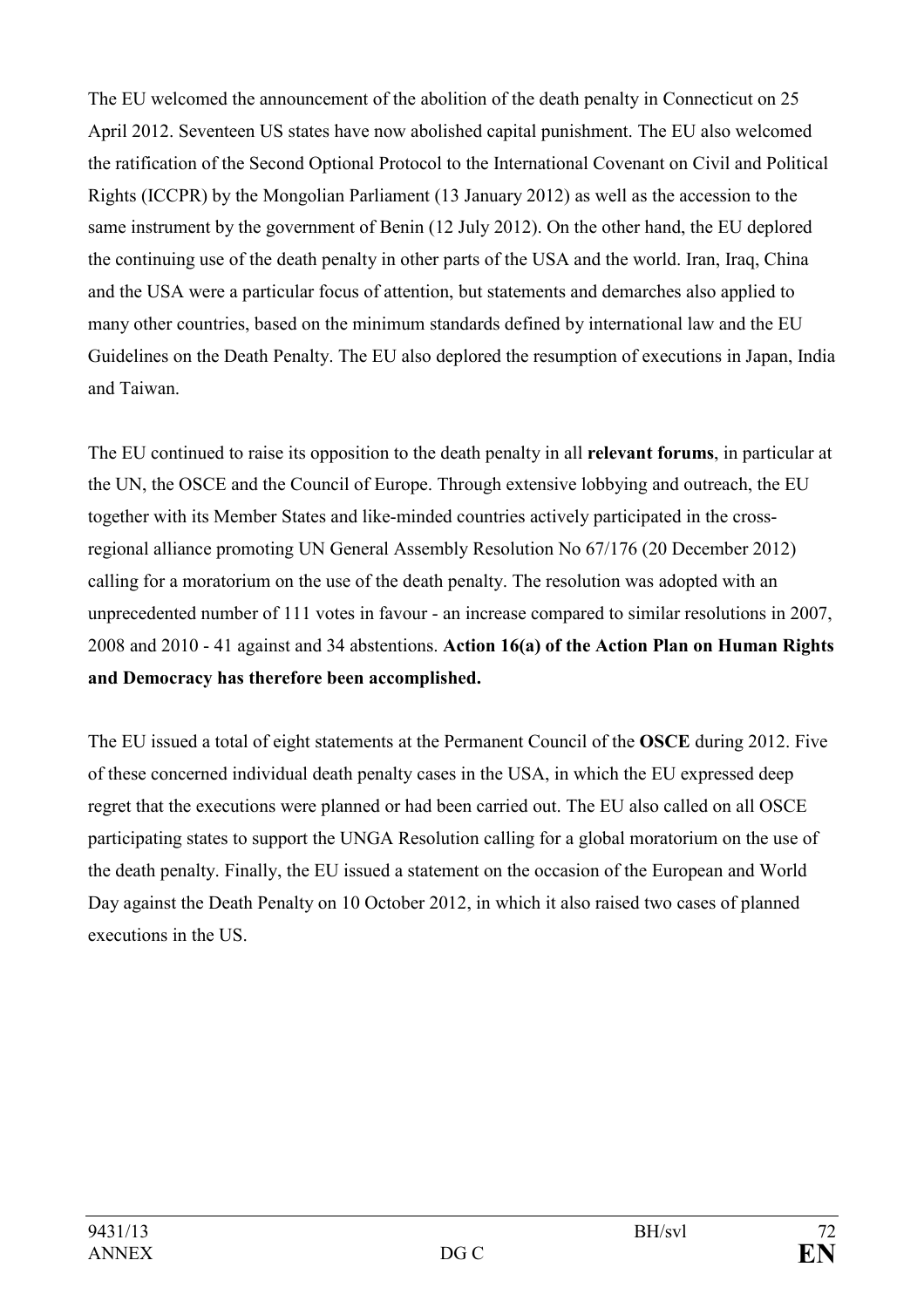Through the European Instrument for Democracy and Human Rights **(EIDHR)**, the EU is the main contributor to the work of civil society organisations around the world to get the death penalty abolished. The abolition of the death penalty is a thematic priorities falling under Objective 3 of the Instrument. Since 2007 the EIDHR has allocated nearly EUR 20 million to 35 projects aimed at restricting the use of, establishing of a moratorium on, and abolishing the death penalty. The EIDHR is currently supporting 16 abolition projects worldwide. These projects have been selected in order to achieve a balance of activities across regions where the death penalty is still used, such as the USA, some African countries, China, India and Taiwan. The report "Delivering on Death Penalty" available at www.eidhr.eu/library offers a comprehensive picture of EIDHR-funded actions in support of the fight against death penalty worldwide.

The list of goods subject to the export controls established by **Regulation (EC) No 1236/2005** on trade in goods which could be used for capital punishment or torture was amended by the European Commission in December 2011 to cover sodium thiopental and similar substances used in lethal injections. Furthermore, Regulation (EC) No 1236/2005 is currently being reviewed to assess whether additional measures might be necessary to ensure that EU economic operators refrain from trade which either promotes or otherwise facilitates capital punishment in foreign countries.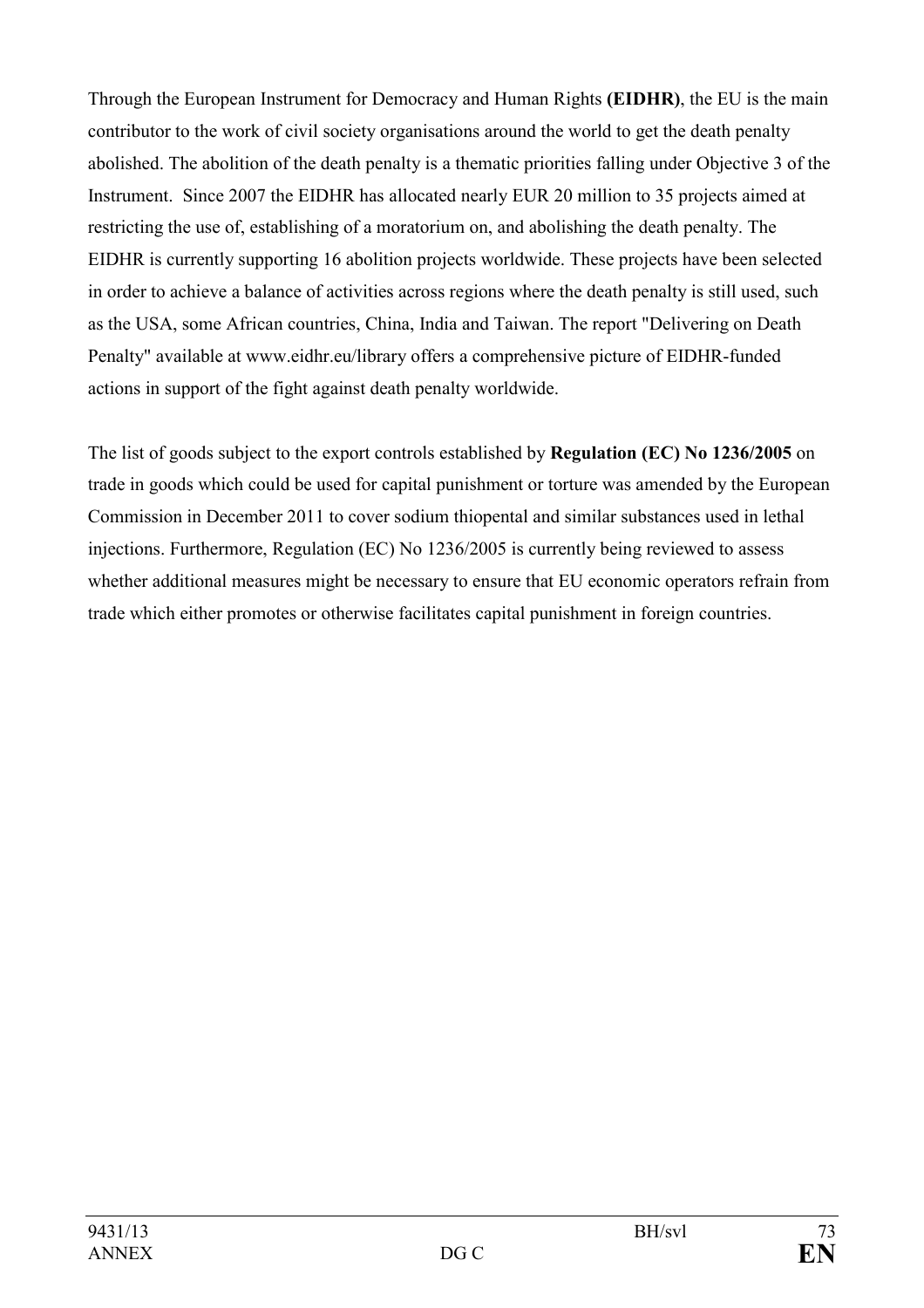The EU has closely monitored the case of Daniel Cook, a US citizen sentenced to death in Arizona in 1988. Daniel Cook was convicted of the murder of his colleagues Kevin Swaney and Carlos Cruz-Ramos. The EU intervened on 6 July 2012 and asked the Arizonan authorities to commute Cook's sentence, on the grounds of a diagnosed mental illness. Cook was executed on 8 August 2012. High Representative/Vice President Ashton issued a statement voicing her "deep regret" over the execution and recalling that the EU had called for the sentence to be commuted "based on evidence that Mr Cook was suffering from a severe mental illness".

#### **17 Eradication of torture and other cruel, inhuman or degrading treatment or punishment**

In accordance with the **EU guidelines on torture**, the European Union is firmly committed to upholding the absolute prohibition of torture and cruel, inhuman and degrading treatment. The EU uses all possible forms of diplomacy and cooperation assistance to eradicate torture, and provides financial support to civil society organisations around the world which are working to prevent torture and provide assistance to victims of torture. During 2012 the EU continued to intervene in individual cases – openly or confidentially – in a number of countries. The EU consistently raised the issue of torture and ill-treatment in its regular human rights dialogues with non-EU countries. The EU made a number of statements related to torture, including within multilateral forums such as the UN and the OSCE, and considered ways and means to better coordinate with the UN Committee against torture (UN CAT) and the UN Subcommittee on Prevention of Torture (SPT).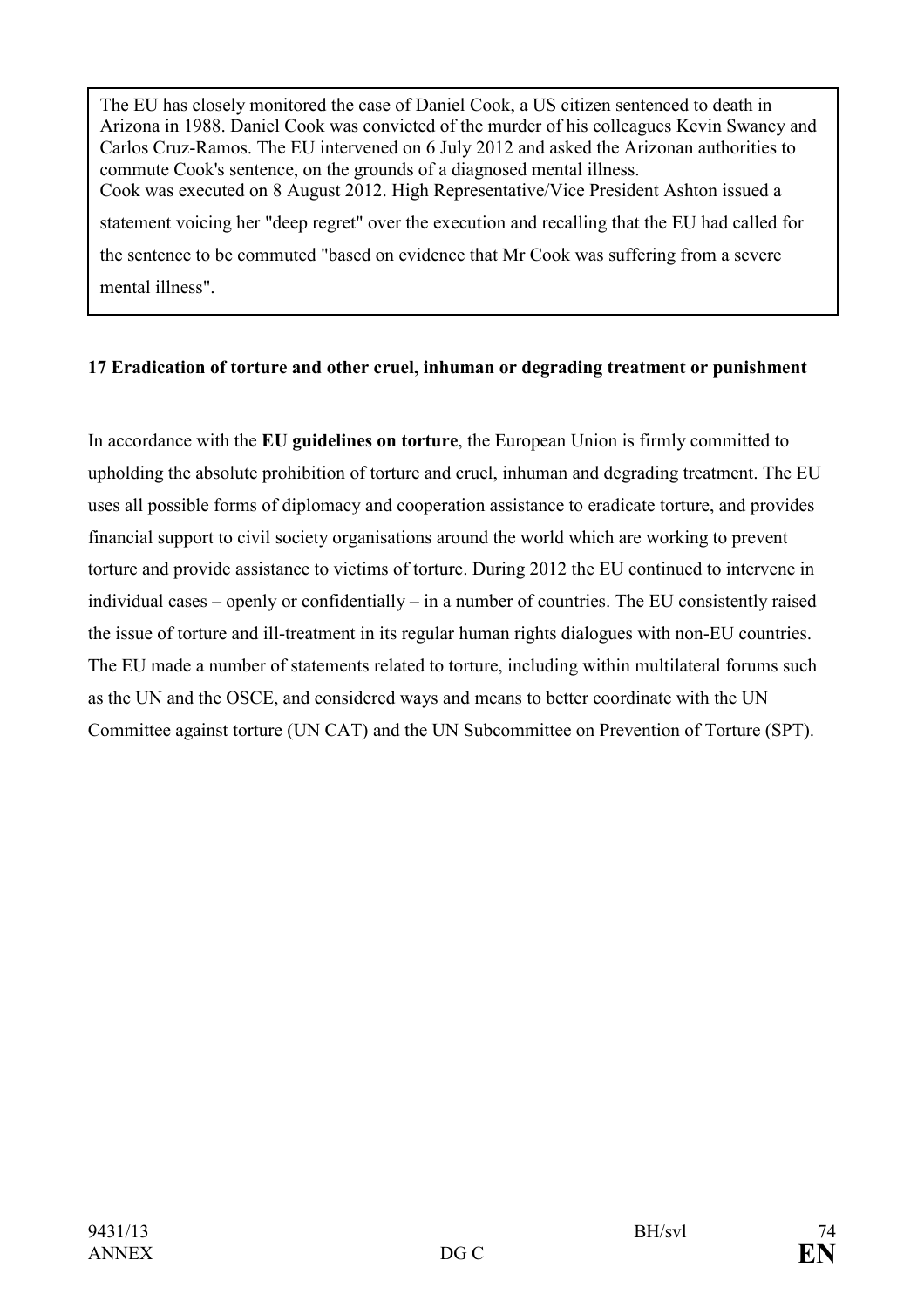In its statement on the occasion of the **International Day in Support of Victims of Torture** on 26 June 2012, the EU called upon all states to introduce an absolute and unconditional ban on torture, stressed the need to adopt a gender-sensitive approach in the fight against torture and other cruel, inhuman or degrading treatment or punishment, paying special attention to gender-based violence. The EU urged all states to become party to the UN Convention Against Torture (CAT) and its Optional Protocol (OPCAT). In 2012, Laos, Nauru and United Arab Emirates signed the OPCAT. The EU statement also stressed the importance it attaches to the role of the UN, Council of Europe and OSCE in fighting torture and supporting victims, and paid tribute to the tireless efforts of the many NGOs and individuals working to prevent torture and alleviate victims' suffering.

During the 67th session of the UN General Assembly (UNGA), EU Member States co-sponsored a **resolution condemning all forms of torture and other cruel, inhuman or degrading treatment or punishment,** including intimidation. The resolution, presented by Denmark, was approved by consensus. The UN General Assembly thus condemned any attempt to legalise, authorise or acquiesce in torture under any circumstances, including on grounds of national security or through judicial decisions, and urged states to ensure accountability for any such act.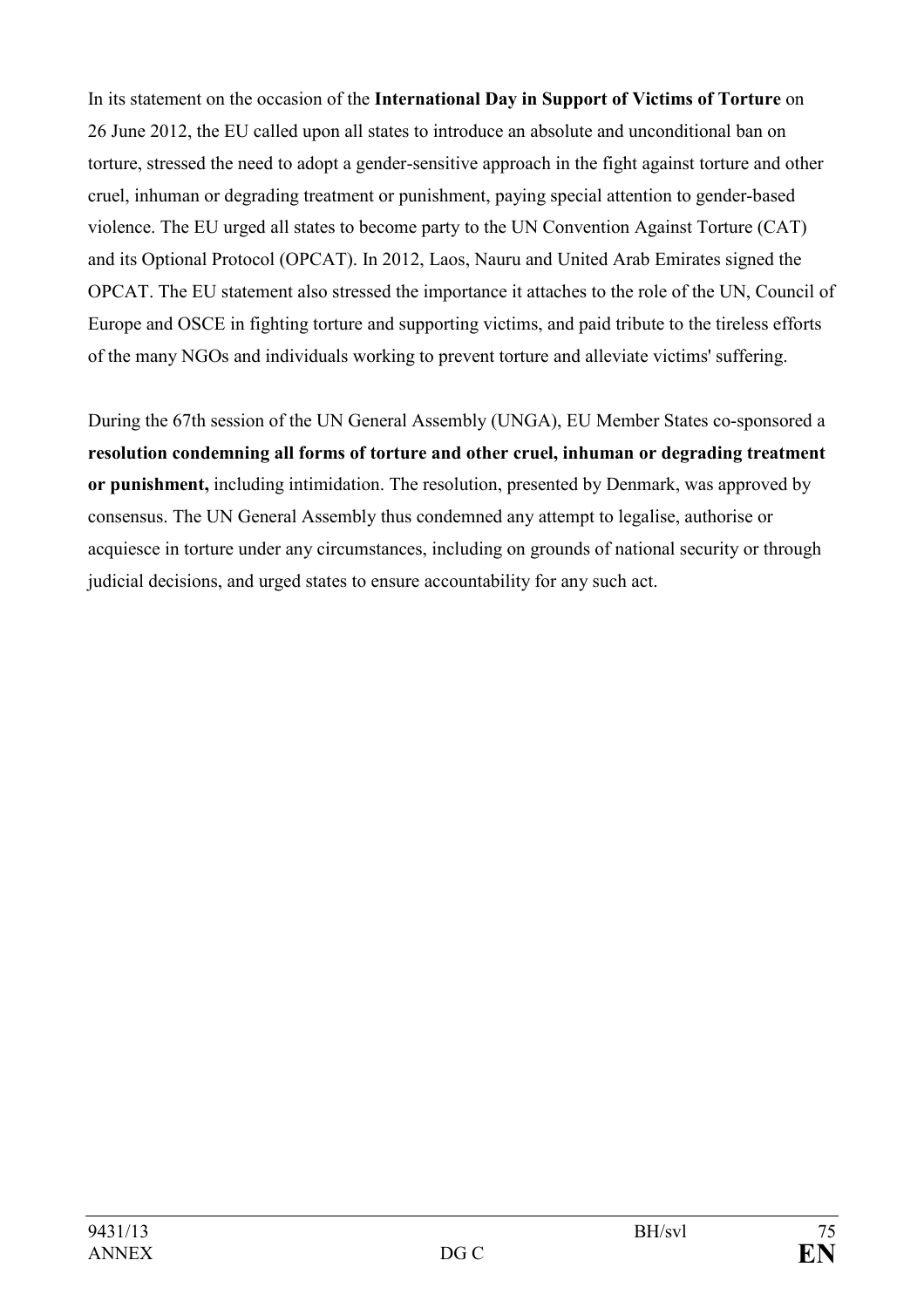**In March 2012, the Council updated the EU guidelines on torture and other cruel, inhuman or degrading treatment or punishment**. The amended text emphasises the link between these guidelines and the EU's other human rights guidelines. Support for relevant international and regional mechanisms is repeatedly stressed, including "proper" follow-up of their recommendations, encompassing all essential elements: prevention, rehabilitation and combating impunity. Other important additions are the emphasis on the prohibition of torture and ill-treatment in counterterrorism, as well as increased efforts to address discrimination in the fight against torture and illtreatment.

The EU's commitment to fighting torture also involves funding anti-torture projects run by civil society groups worldwide. In June 2012 a global call for proposals called **"Fighting Impunity"** was launched under the **EIDHR.** With a budget of EUR 16.2 million, this scheme aims to support civil society action against torture and other cruel, inhuman or degrading treatment or punishment, focusing on an approach integrating prevention, rehabilitation and accountability. The themes selected for global calls for proposals are intended to reinforce EU policy, particularly the implementation of the EU guidelines on torture adopted by the Council of the European Union in 2001 and revised in 2008 and 2012. The substantial funding granted to projects in 2012 helped to increase global awareness of the root causes of torture, and improve state officials' capacity to prevent and address torture and ill-treatment and support the rehabilitation of torture victims.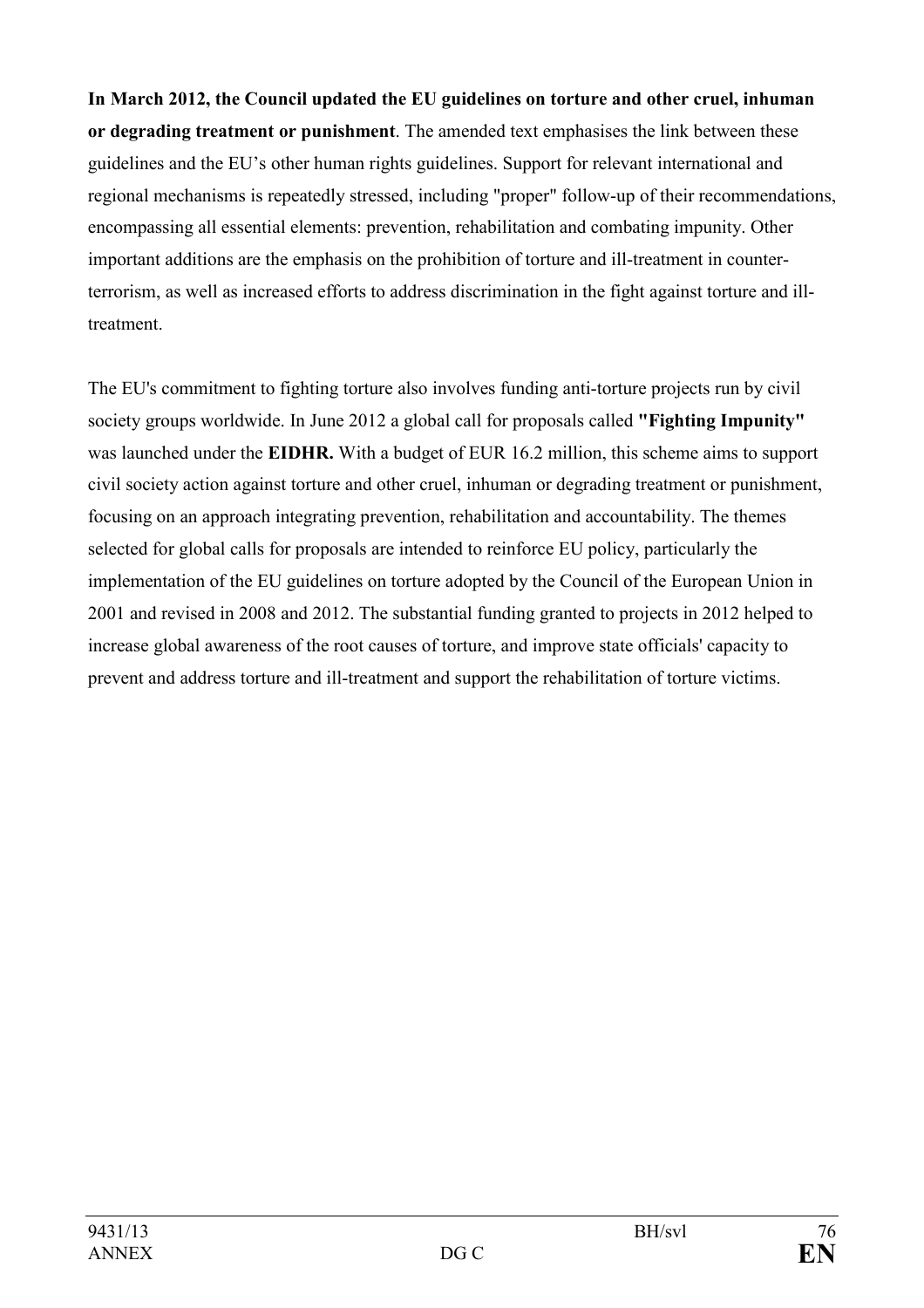#### **18 Effective support for Human Rights Defenders**

Human rights defenders (HRDs) are key partners in the EU's work to protect and promote human rights worldwide. As shown by the 2004 **EU guidelines on human rights defenders**, the EU is a staunch supporter of all those who courageously monitor human rights and endeavour to address their violations.

These activists' work is all the more important in a context which, in many places, is becoming increasingly hostile to the promotion of human rights. Slander campaigns against NGOs, restrictions on access to foreign funding, and threats and violence against civil society by non-state actors or government surveillance are just few examples of challenges faced by human rights defenders in their daily work. Attacks against, and harassment of, defenders of land rights and human rights activists working on environmental issues is a very worrying trend.

In 2012, the HRD guidelines have continued to be a central reference for relations with partner countries at all levels, as well as for EU action in multilateral human rights forums. In particular, cases involving individual human rights defenders were raised during 25 human rights dialogues held in 2012. The EU also issued 19 local statements, 17 HR/VP statements and 11 demarches specifically dedicated to the situation of human rights defenders, addressing amongst others the high-profile cases of Malala Yousafzai in Pakistan, Nabeel Rajab and Abdulhadi al-Khawaja in Bahrain and Ales Bialatski in Belarus.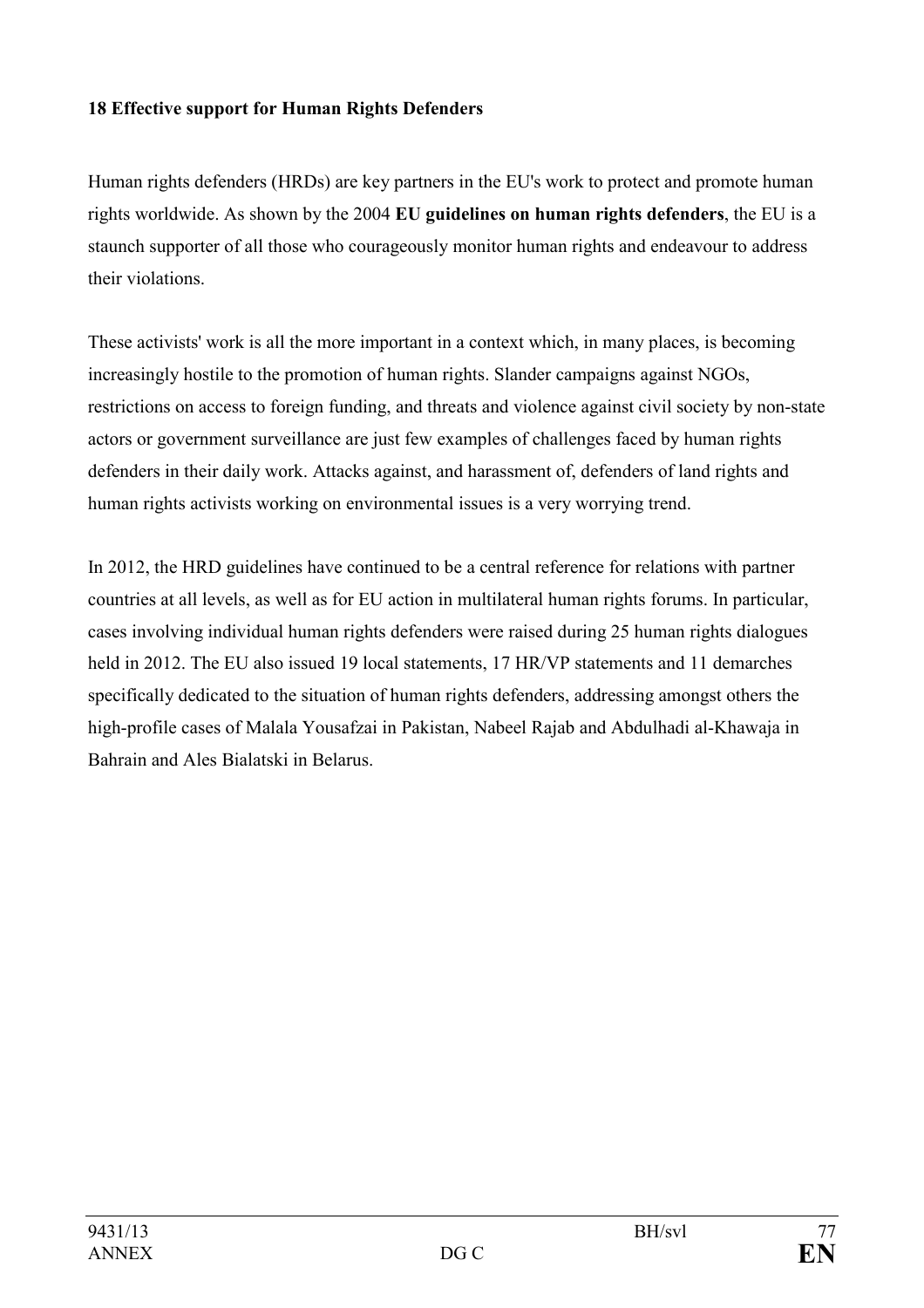EU missions in third countries continued to play a pivotal role in translating the HRD guidelines into concrete actions. EU diplomats have taken various actions to support HRDs, including trial monitoring (Hilal Mammadov case in Azerbaijan) and field visits (EU ambassadors' visit to San Luis Potosí in Mexico, and EU political counsellors' visit to Baja California and Michoacán). Annual meetings between human rights defenders and EU diplomats have become an established practice. Ninety-seven EU Liaison Officers on Human Rights Defenders have been appointed, 92 of which are based in EU Delegations.

Regarding the **multilateral dimension**, the EU was involved in coordination meetings with other international organisations and mandate holders (including the Council of Europe, UN and OSCE) working on the issue of human rights defenders.

In 2012, efforts to create an **EU initiative to provide temporary relocation of human rights defenders** in urgent protection needs gained momentum. In February 2012, the Commission published a study mapping existing initiatives in and outside Europe and providing recommendations on the potential added value of an EU temporary relocation system for human rights defenders at risk. The main objective would be to create a flexible but stable interface between existing initiatives, human rights defenders, Member States, the Commission and the EEAS in order to coordinate support, map resources, provide legal advice, facilitate exchange of best practices and cover any gaps in protection. EUR 1 million has been earmarked in the EIDHR Annual Action Programme for the pilot phase in 2012-2013. The system is expected to become operational in 2013.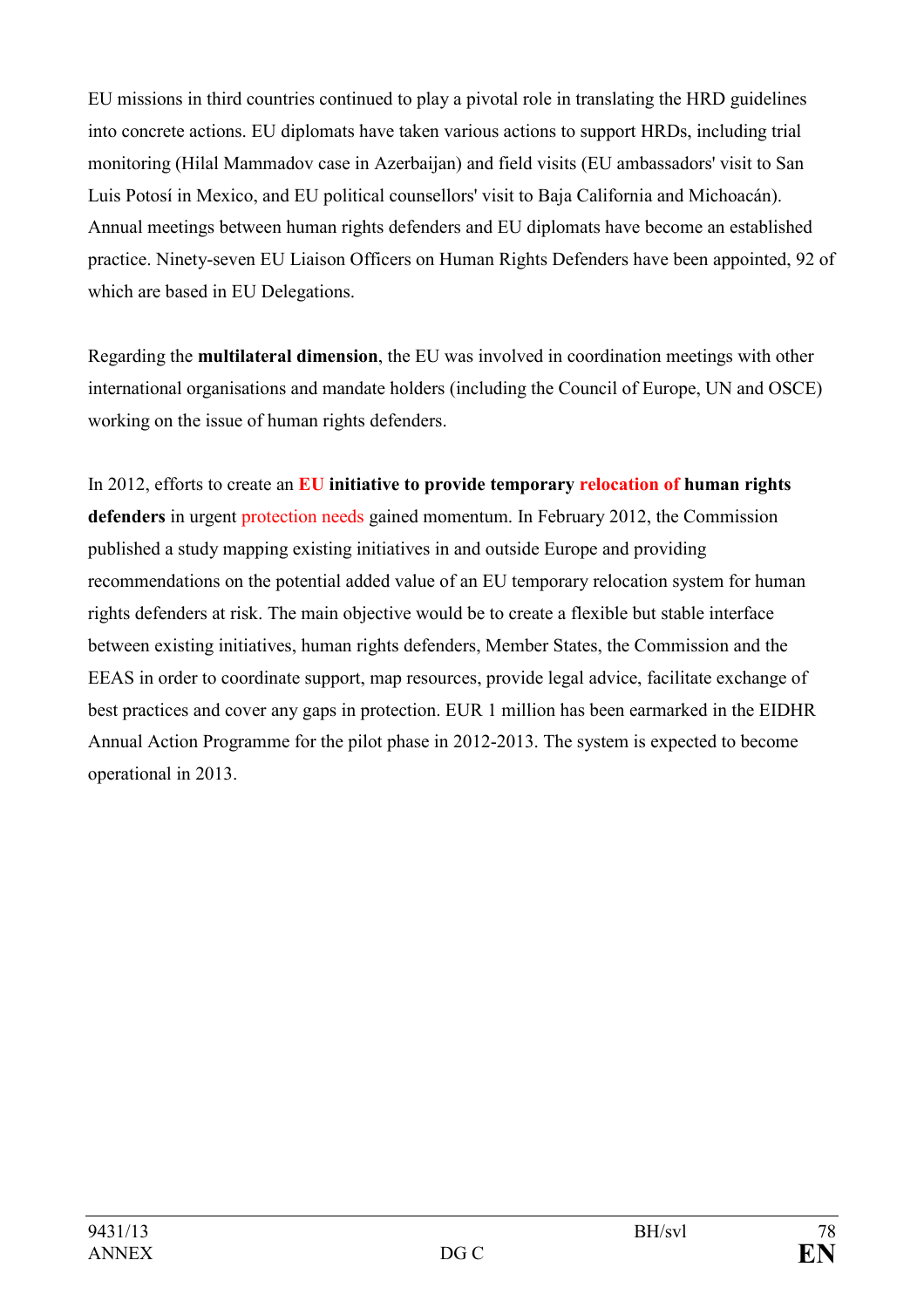**Substantial EIDHR funds** are being allocated to support human rights defenders. Most of this support is channelled to HRDs through specialised NGOs, including in emergency situations. The "Delivering on Human Rights Defenders" report, available at [www.eidhr.eu/library,](http://www.eidhr.eu/library) offers a comprehensive picture of EIDHR-funded actions worldwide. EIDHR projects support a wide range of projects that ensure a comprehensive coverage of HRDs at risk, either through project targeting specific regions, or through projects targeting endangered targeted groups of defenders such as journalist, lawyers, women, environmentalist, indigenous Peoples, LGBTI, or human rights defenders in the economic and social fields). Furthermore, the European Commission keeps a financial envelope that enables it to directly provide urgent ad-hoc grants of up to EUR 10 000 to human rights defenders. By the end of 2012, over 80 grants worth a total of EUR 655 500 had been disbursed. They allowed providing direct support to more than 300 Human Rights Defenders at risk in over 20 countries. This funding can support defenders (individuals and/or organisations) in various ways, by providing medical aid, covering legal expenses, purchasing security material for offices or homes, allowing urgent relocation of activists at risk, and supporting the families of imprisoned or deceased defenders.

The **European Parliament** is also an outspoken supporter of human rights defenders. In particular, the Subcommittee for Human Rights (DROI) often invites human rights defenders to speak. Since 1988, the European Parliament's Sakharov Prize for Freedom of Thought has honoured exceptional individuals who combat intolerance, fanaticism and oppression in particularly difficult circumstances. In December 2012 the prize was awarded to the Iranians Nasrin Sotoudeh, an imprisoned human rights defender and lawyer, and Jafar Panahi, a film director whose work draws attention to the hardships suffered by Iran's poor.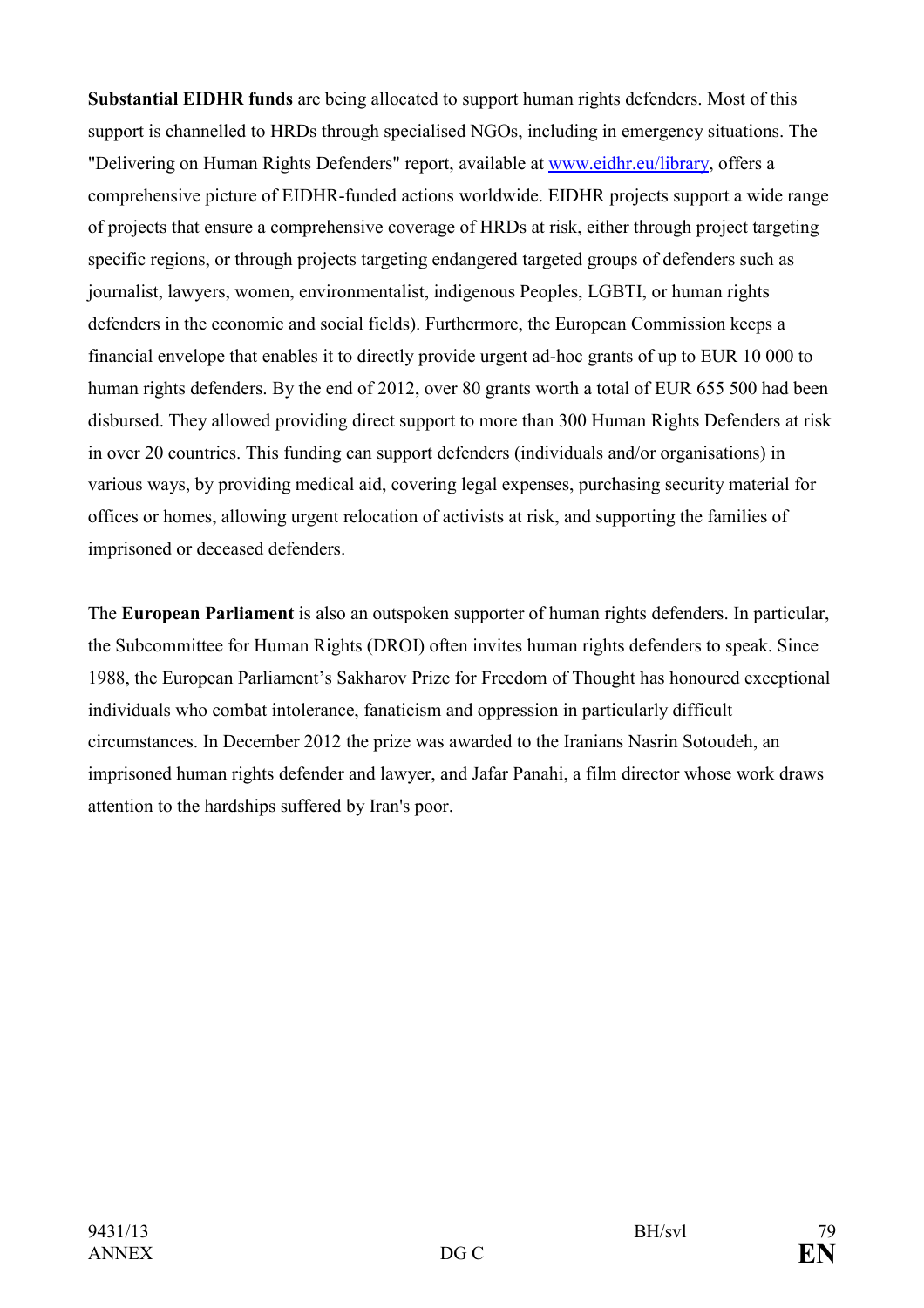#### **A small grant for human rights defenders:**

The Democratic Voice of Burma (DVB) is one of the few independent media networks active in Myanmar/Burma, and has been circulating free news in the country for more than 10 years. Its journalists played a crucial role in exposing the violations and repression that marred the country. Many journalists from Myanmar/Burma paid a dear price for their commitment and spent many years behind bars. In March 2012, the EIDHR provided an urgent grant of EUR 10 000 to nine DVB journalists, who were released following January's amnesty. These funds provided urgent medical care to help them recover from the harsh conditions of detention. The funds also allowed them to resume their work at this crucial moment in Myanmar/Burma's transition.

# **Case study: The Philippines: monitoring the trial of a human rights defender**

Mr Temogen Tulawie is the former Provincial Chairperson of the Consortium of Bangsamoro Civil Society (CBCS), a coalition of civil society organisations in the Sulu province, and helped set up a local organisation to defend the rights of Muslim communities affected by military operations.

On 22 July 2009, Tulawie was facing charges of "multiple frustrated murder" and "attempted murder" at the Regional Court of Jolo. The charges against him relate to a bombing incident in Patikul, Sulu, on 13 May 2009, in which twelve people were injured, including Sulu Governor Abdusakur Tan. According to information from NGOs the evidence against Tulawie is based on forced confessions by two of his alleged co-conspirators. On 13 January 2012 Tulawie, who had been in hiding, was arrested in Davao City. On 23 August 2012 the Supreme Court ruled that the trial should be moved to the Regional Trial Court in Manila.

The EU Liaison Officer from the Delegation to the Philippines visited Mr Tulawie in Davao City Jail, participated in a case conference with the defence counsels, human rights NGOs and family members, and visited to the judge at Davao Regional Trial Court to inquire about the next steps and to show the EU's support for a human rights defender in full respect of the justice system of the country.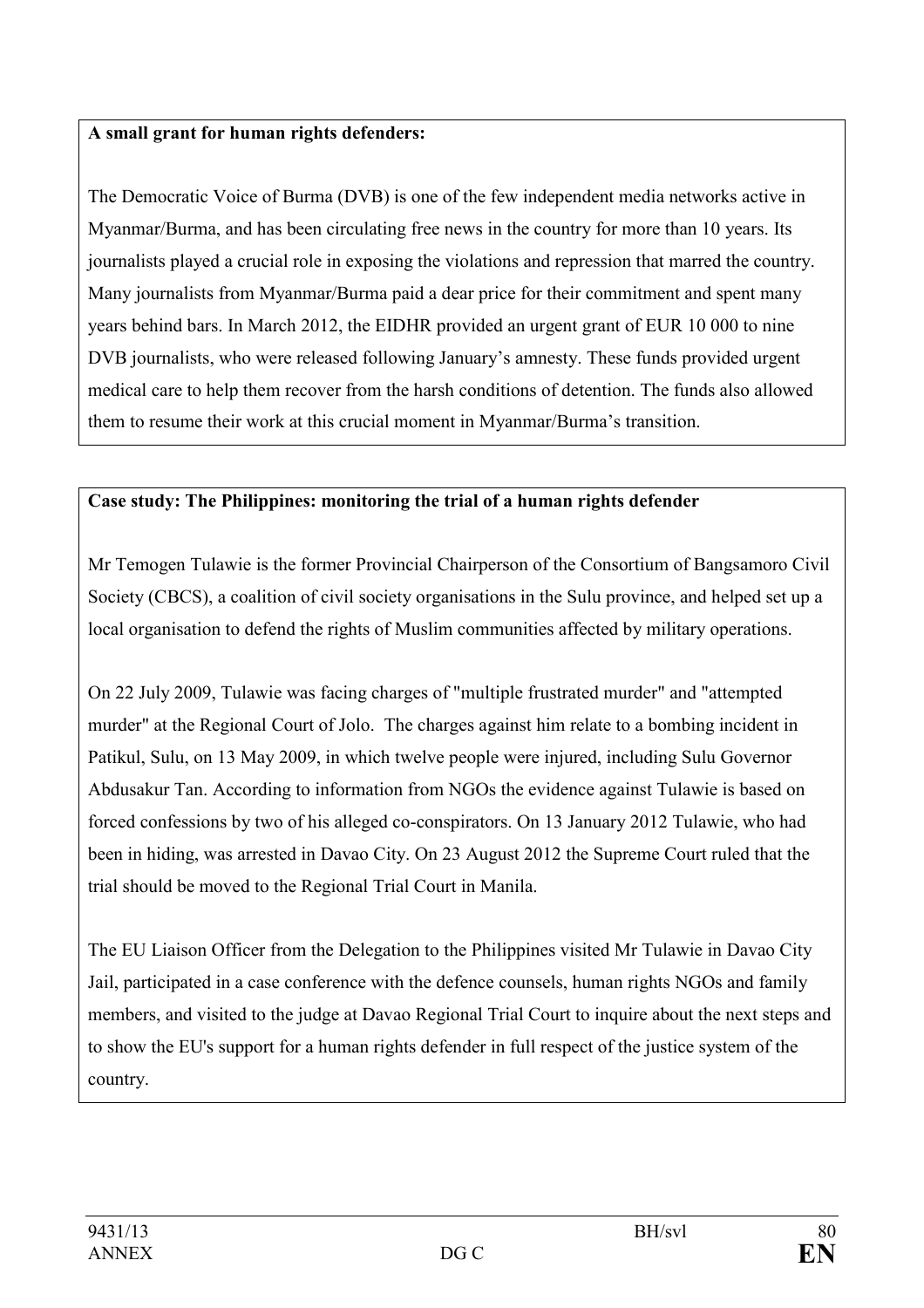#### **19 Promotion and protection of children's rights**

#### *Children*

The promotion and protection of children's rights remains a priority for the EU. In 2012, the EU conducted a **global lobbying campaign to promote the ratification of two Optional Protocols to**  the UN Convention on the Rights of the Child and ILO Convention 182 on the worst forms of child labour.

In February 2012, the EU launched a review of the **EU Guidelines on the Promotion and the Protection of the Rights of the Child**. Member States, EU institutions, international and regional organisations and NGOs attended a conference on this subject. The review process is set to be completed in 2013.

In addition, in October 2012, the EU together with UNICEF and Save the Children organised a two-day training course on children's rights for approximately 30 people from EU institutions and Member States.

Through the **EIDHR**, the European Commission earmarked for 2007-2013 an indicative amount of EUR 11 million to support civil society projects on children's rights. Projects are being implemented all over the world to protect and promote children's rights.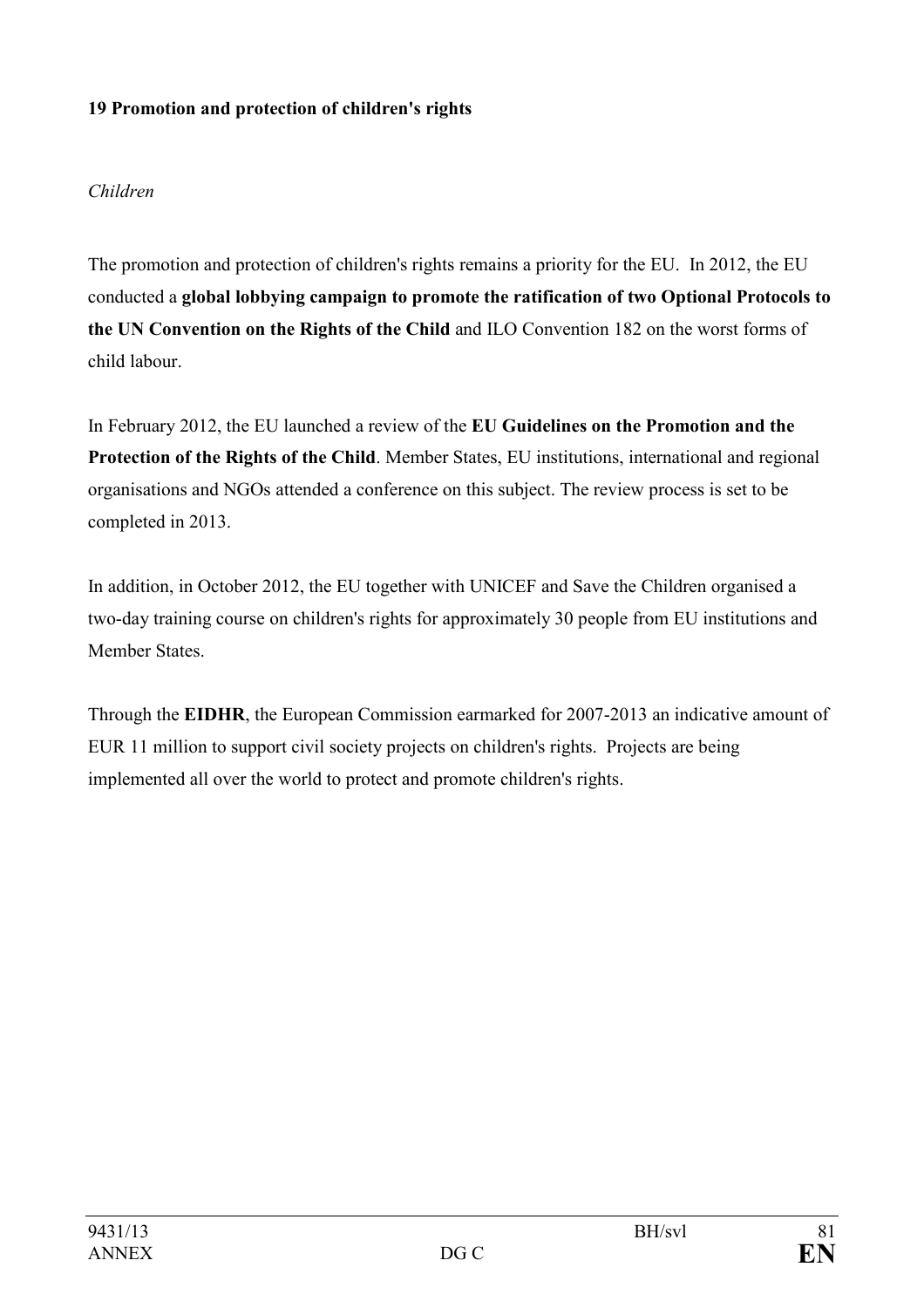The European Commission provided further support to civil society programmes around the world under the "[Investing in People](http://europa.eu/legislation_summaries/development/general_development_framework/r12547_en.htm)" thematic programme. Through this instrument, the EU and UNICEF also financed a project to improve birth registration rates in Nigeria, Burkina Faso, Myanmar, Mozambique, Uganda, Kiribati, Vanuatu and the Solomon Islands. Ensuring that births are registered will allow many more children to access healthcare, attend school and vote in elections when they reach the right age.

In 2012 the EU and UNICEF also joined forces to tackle undernutrition in five Asian and four African countries, and to provide emergency education programmes in Jordan, benefitting Syrian refugees as well as children in host communities.

The **Investing in People** programme also provided EUR 41 million of funding for funded a global call for proposals launched in late 2012, with the objective of eradicating violence against children. Furthermore, in accordance with the EU Strategic Framework and Action Plan on Human Rights and Democracy, the EU has started preparing a targeted campaign on the issue of violence against children.

The EU also discussed children's rights, notably juvenile justice, in the **political dialogues with third countries** (e.g. Russia, Israel/Palestine, the Republic of Moldova, Brazil). Together with the Group of Latin American countries, the EU negotiated the annual Resolution on the Rights of the Child at the UNHRC and UNGA 67, which focused specifically on indigenous children.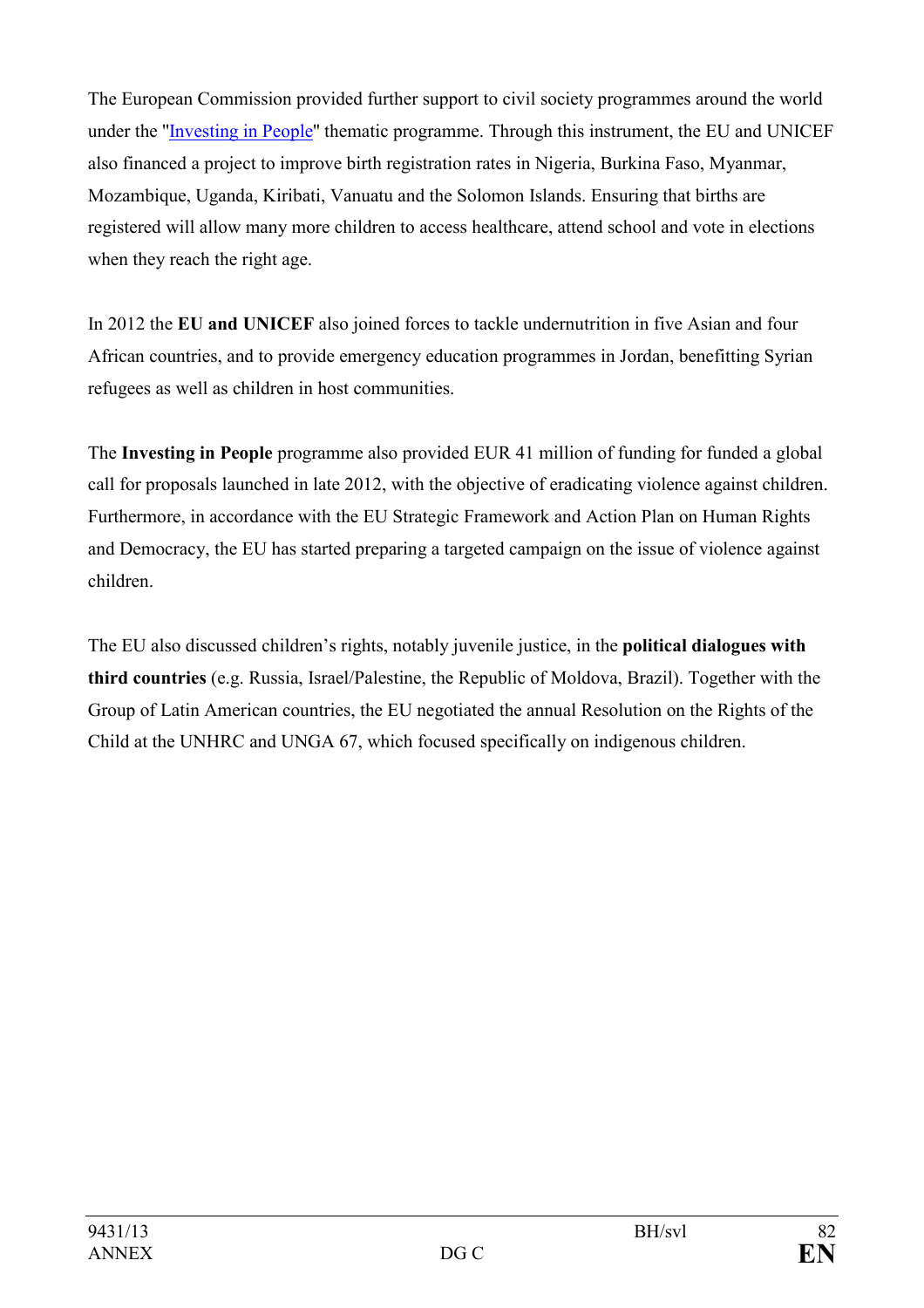The EU has prioritised children's rights in over 60 human rights country strategies around the world.

# *Children in Armed Conflict (CAAC)*

A 2012 survey of assistance for children affected by armed conflict showed that combined contributions from the EU and Member States totalled almost EUR 300 million in 2008-2012. This included support for the rehabilitation and reintegration of children in the countries of concern listed by the UN Secretary General. For example, the EU has been working with UNICEF and the ILO to reintegrate former child soldiers in Myanmar/Burma.

A new **multiannual EU funding line specifically dedicated to children affected by conflict** was launched in 2012. Since the Nobel Peace Prize was awarded to the EU for its contribution over six decades to the advancement of peace and reconciliation, democracy and human rights in Europe, the EU decided to devote the money received to help children affected by conflict. The European Commission matched the prize money, giving a total of EUR 2 million to support humanitarian projects in the field of education in emergency situations. Two additional calls for project proposals were launched in 2012 under the Instrument for Stability and Investing in People programme.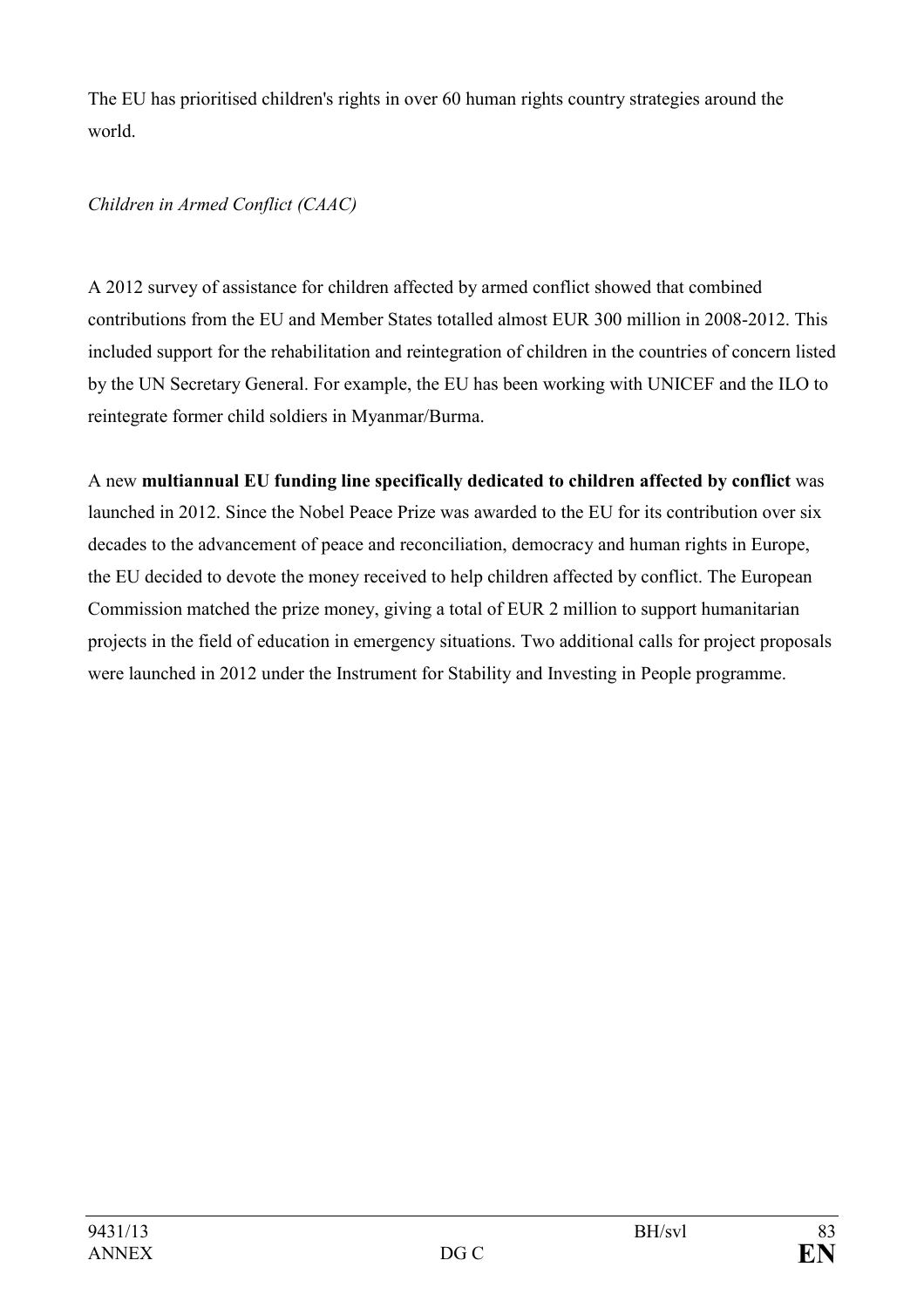In July 2012, the Political and Security Committee discussed how to deal with those who persistently violate children's rights, as well as child protection issues in Syria, in the presence of the UN Secretary general's then Special Representative Coomaraswamy.

The EU took further steps to **mainstream child protection in its crisis management operations**. For example, the EU paid due attention to child protection issues in ongoing armed conflicts, including those in Syria and Mali. Regarding Syria, the EU called for the protection of vulnerable groups, including children, in Council conclusions in October and December 2012.

In December 2012, the EU held expert discussions with UNICEF, the DPKO, the office of the UN Special Representative for CAAC and NATO on the proposed pre-deployment child protection training module, which was prepared in cooperation with Save the Children. The module should be finalised in 2013.

Two events were held in the European Parliament in November 2012: a **DROI seminar** on children's rights on the occasion of the Year of Dr Korczak, celebrated in Poland in 2012, and a **workshop on children and armed conflict** organised by MEP Cashman.

# *Child labour*

In 2012, the EU **implemented 15 projects** to prevent child labour, with  $\epsilon$  11.1 million of funding from the Investing in People programme.

In line with the Action Plan (Action 19(c)), the EU started work with the ILO and Brazil ahead of the October 2013 **Global Conference against child labour**, in particular to determine what additional efforts are needed to implement the Hague Roadmap for the elimination of the worst forms of child labour by 2016.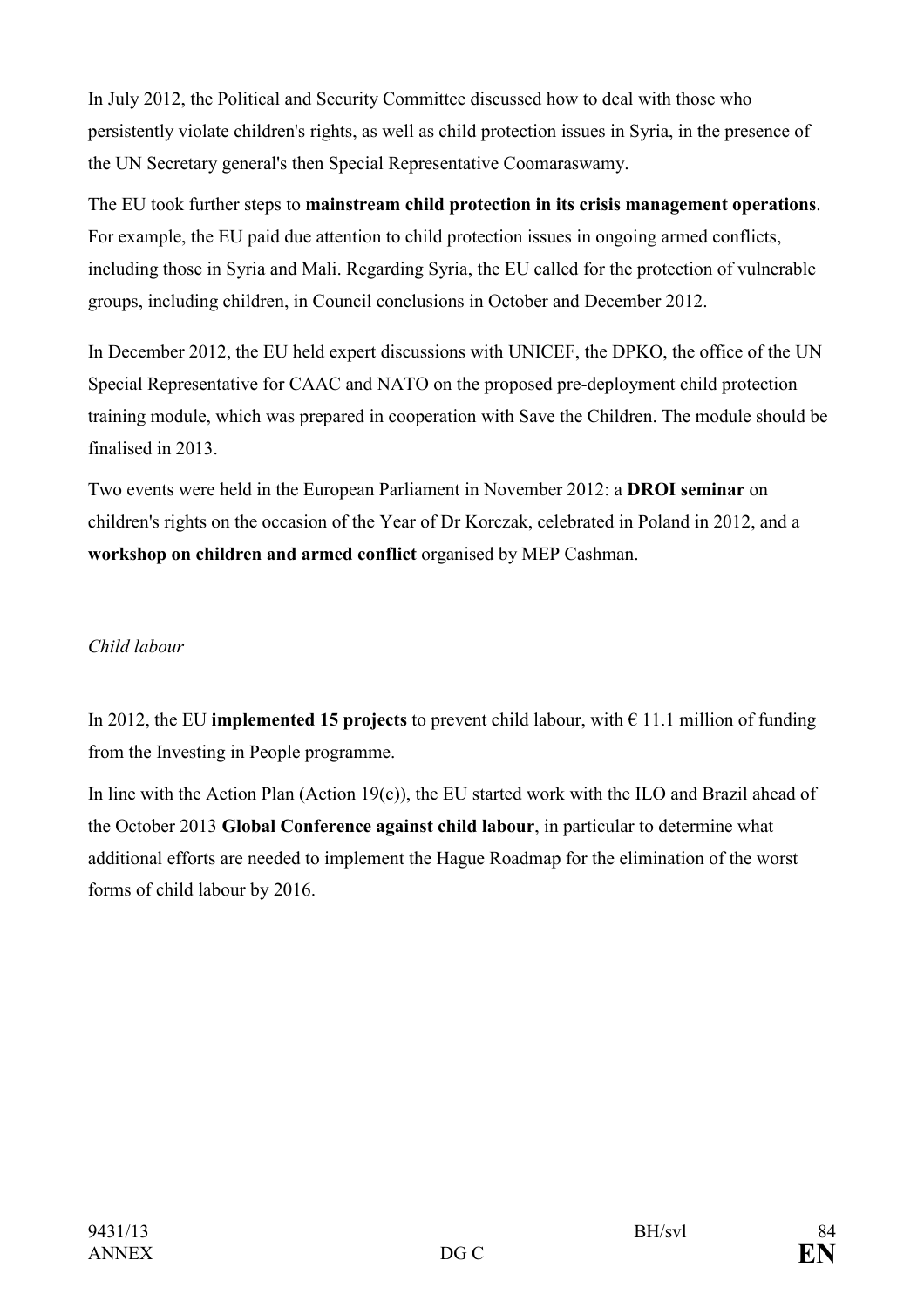The EU started a survey of the use of "Article 8" dialogues under **the Cotonou Agreement** with ACP countries to advance **efforts for a worldwide ban on child labour**. The Commission (DG TRADE) has also been compiling a study of trade and the worst forms of child labour, based on the experience of the competent international organisations. The study will be published in 2013. The EU continued to discuss how to eradicate child labour with various countries, including Uzbekistan, notably through its human rights strategy.

#### **20 Protection of the rights of women, and protection against gender-based violence**

The 56th session of the **Commission on the Status of Women (CSW)** took place in February 2012. The CSW is the UN's main policy-making body on gender equality and advancement of women. Its priority theme in 2012 was the empowerment of rural women and their role in poverty and hunger eradication, sustainable development and current challenges. The February meeting was characterised by difficult discussions and did not reach agreement on the CSW conclusions. The EU has started preparations for the 57th session of the CSW where the priority theme is "Elimination and prevention of all forms of violence against women and girls". These involve early outreach activities geared towards like-minded and potentially like-minded countries and civil society groups.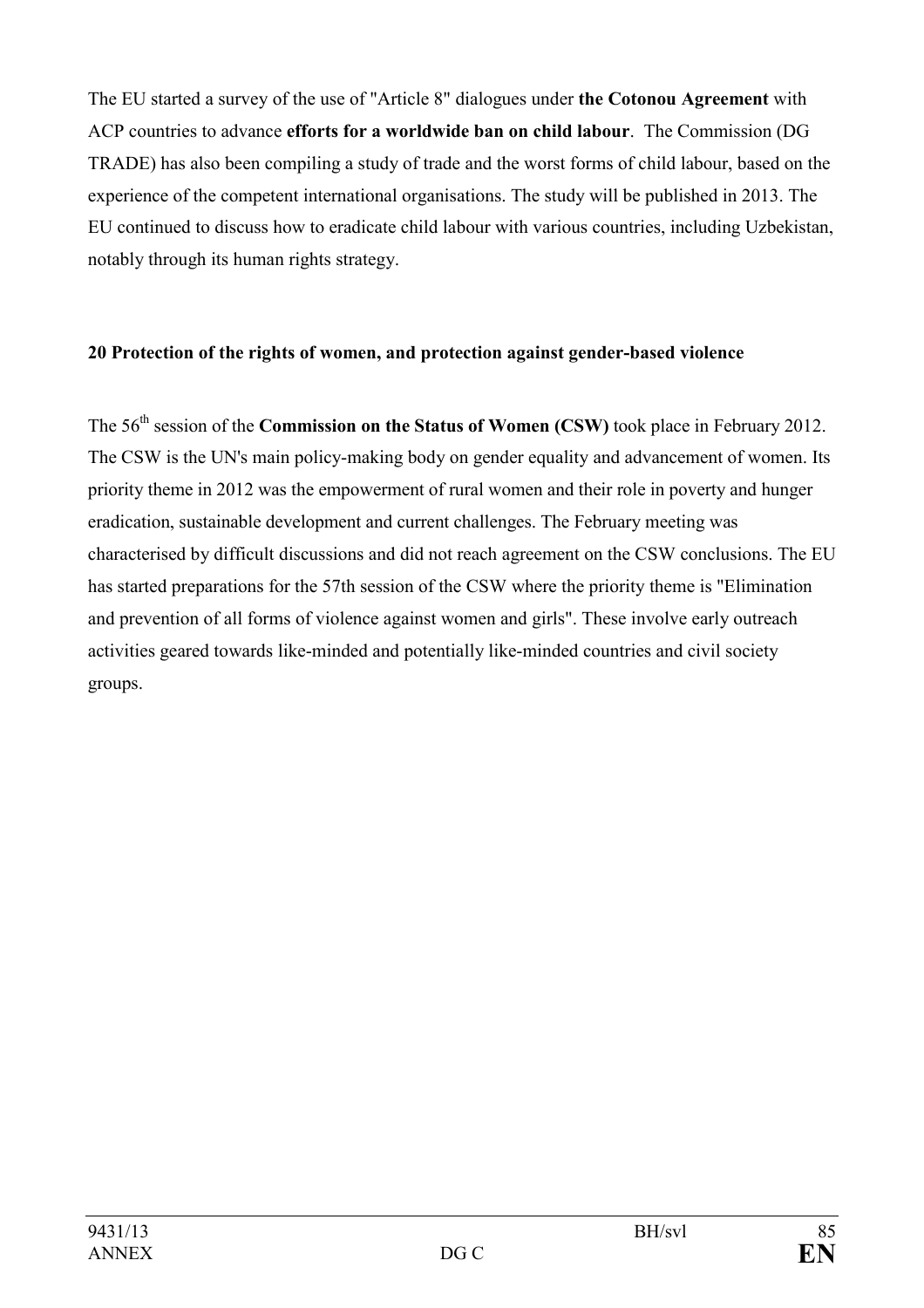The EU (EEAS and European Commission) and the **United Nations Entity for Gender Equality and the Empowerment of Women (UN Women)** signed a new Memorandum of Understanding (MoU) in April 2012. The MoU forms the basis of a partnership aiming to achieve key international commitments in the area of gender equality and women's empowerment. The partnership also aims to contribute to progress towards a world in which societies are free of gender-based discrimination, where women and men have equal opportunities, where the comprehensive economic and social development of women and girls is ensured, where gender equality and women's empowerment are achieved, and where women's rights are upheld in all efforts to further development, human rights, peace and security.

The EU is active on the issue of **women, peace and security** in more than 70 countries. Its support amounts to about EUR 200 million a year for the development and implementation of national action plans, funding for non-governmental organisations, and training for governmental agencies. The EEAS held two meetings of the Informal Task Force on UN Security Council Resolution 1325 on Women, Peace and Security. Cooperation with international and regional organisations (particularly the UN, NATO, OSCE, LAS and AU) was enhanced in order to achieve tangible results. Close work continued in the framework of the G8 Partnership. The EU pledged to promote women's equal and full participation in peace negotiations and peacebuilding.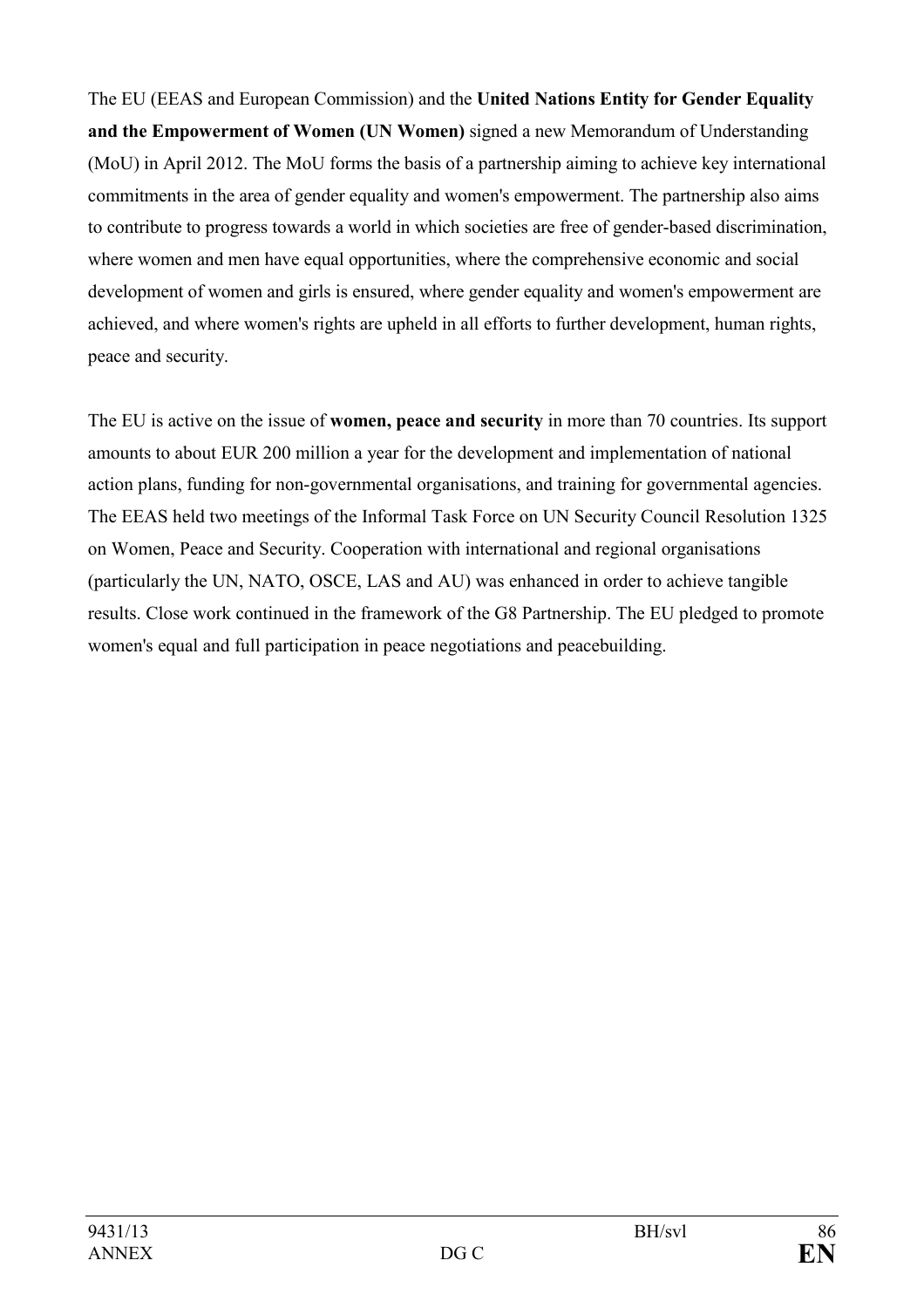In May 2012, the Commission and High Representative adopted the **European Neighbourhood Policy Package**. This takes stock of policy achievements in both Eastern and Southern partner countries. Its Strategy Paper highlights that building sustainable democracy also means ensuring gender equality and increasing women's participation in political and economic life. In some countries, the new laws intended to ensure a better gender balance in parliament have encountered resistance and therefore failed to achieve the desired effect. The Strategy Paper also underlines that women have been key players in the Arab Spring, and that they should not lose out in the subsequent transformations. Across this region, the EU will continue to enhance its efforts to support women's rights, ensure that gender equality is mainstreamed into all relevant cooperation activities and promote effective action against trafficking.

The **Equal Futures Partnership** was launched on the side lines of the September 2012 UN General Assembly. As a founding member, the EU committed to practical initiatives for women's political participation and economic empowerment.

The Commission adopted its annual **Enlargement package** in October 2012. The related Strategy Paper highlights the improvement of law enforcement bodies' handling of issues such as genderbased violence as a key challenge facing most enlargement countries. The country-specific progress reports contain an assessment of the countries' alignment with and implementation of the legal acquis in the field of gender equality. These reports cover in particular issues related to female labour market participation, gender balance in economic and political decision-making, genderbased violence and administrative capacity.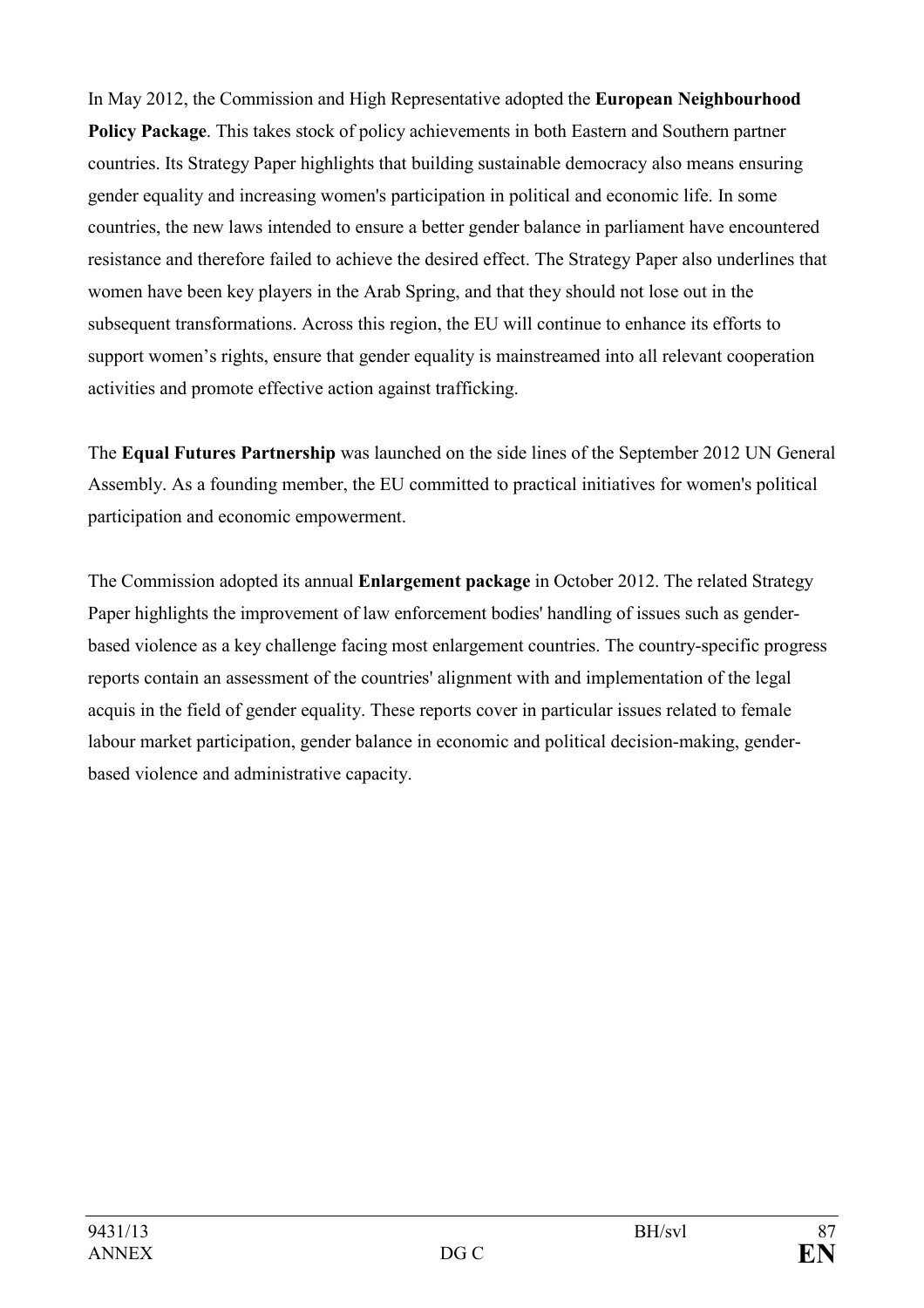In October 2012, the Kvinna till Kvinna Foundation launched the report *Equal Power – Lasting Peace* at the European Parliament during the closing event of a project on Women and Conflict Resolution supported by the EU Instrument for Stability. The report identifies the key obstacles to women's participation in peace processes.

In November 2012, human rights and gender issues were included on the agenda and the Joint Conclusions of the EU-UN Steering Committee on Crisis Management (for the first time since 2009).

EU development policy continued to work for progress in gender equality and the empowerment of women. The **EU Plan of Action on Gender Equality and Women's Empowerment in Development 2010-2015** contains commitments for the Commission, EEAS and Member States in terms of supporting developing countries' efforts to improve equal rights and women's empowerment. In November 2012, the second report on the implementation of the EU Plan of Action was published. It concludes that further progress has been realised, for example in the availability of sex-disaggregated indicators and the expansion of political and policy dialogue on gender equality with partner countries but that some challenges such as the availability of technical capacities and knowledge at country level remain. Also, further progress is required to achieve the ambitious goal to ensure that 75% of aid contributes principally or significantly to gender equality and women's empowerment.

The next implementation report is due in 2013 when a mid-term evaluation of EU gender mainstreaming will also be carried out.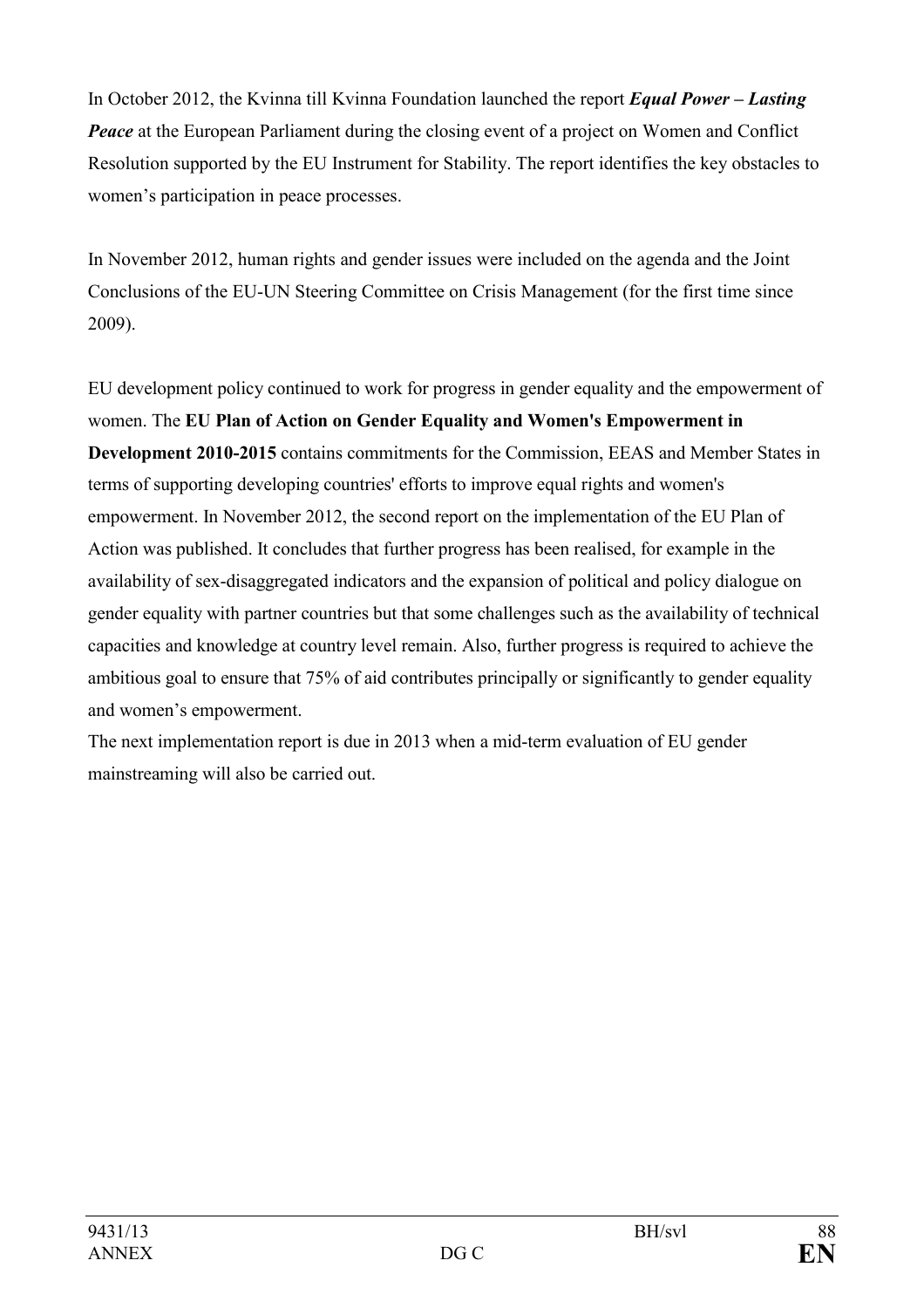The European Commission continued to provide support to survivors of gender-based violence through its humanitarian operations.

In 2012 additional efforts were made to increase the **representation of women within the EEAS**. Overall, 29.0 % of HQ staff and 19.2 % of EU Heads of Delegation (including in Yemen, Jordan and Senegal) are women. Two out of eleven EU Special Representatives are women. An EEAS Gender Adviser was appointed in April 2012.

# **21 Compliance with international humanitarian law (IHL)**

See page [122](#page-121-0).

# **22 Enjoyment of human rights by LGBTI persons**

Around the world, people experience discrimination and violence because of their sexual orientation or gender identity. Consensual same-sex relations between adults are still criminalised in 76 countries, and punishable by the death penalty in at least five.

The EU is strongly committed to the entitlement of all people to enjoy the full range of human rights without discrimination. As a mark of this commitment, and to allow EU staff to promote and protect human rights for everyone, irrespective of sexual orientation or gender identity, in June 2010 the EU adopted a "Toolkit to Promote and Protect the Enjoyment of all Human Rights by Lesbian, Gay, Bisexual and Transgender (LGBT) People". Under the new EU Human Rights Action Plan, adopted by the Council on 25 June 2012, **the EU LGBT toolkit will be developed into to public EU guidelines by mid-2013.**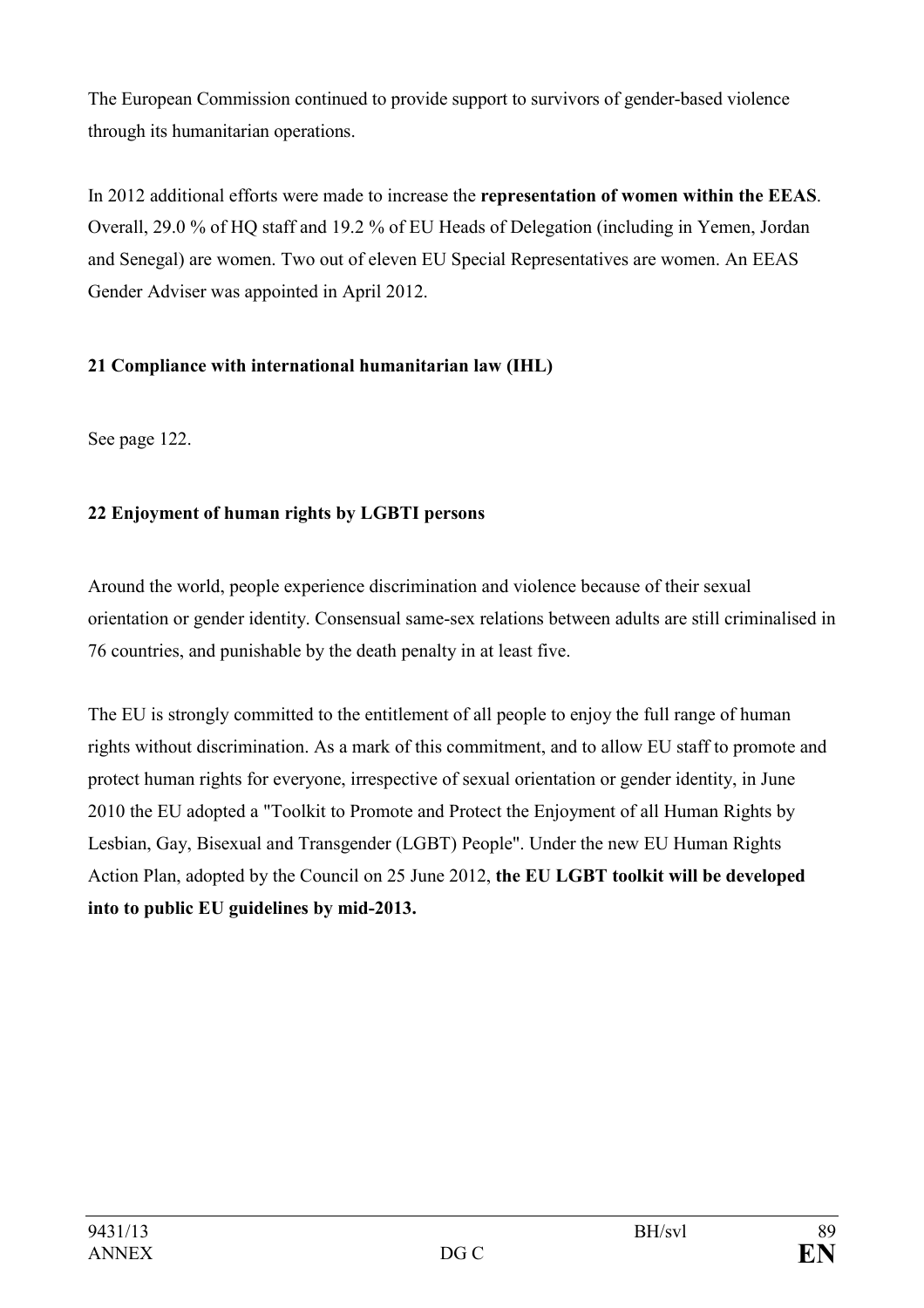On 17 May 2012, the **International Day against Homophobia**, High Representative Catherine Ashton issued a declaration on behalf of the EU underlining that "when we speak about the rights of lesbian, gay, bisexual, transgender and intersex persons, it is not about introducing new rights for one group of people. It is about the same human rights being applied to every person everywhere without discrimination".

In 2012, the EU continued to be actively engaged in **multilateral efforts**, notably within the UN, to tackle discrimination, including on the basis of sexual orientation or gender identity. The EU actively participated in the HRC panel on "Ending Violence and Discrimination Based on Sexual Orientation and Gender Identity" on 7 March 2012. The panel discussed a report commissioned by the UN High Commissioner for Human Rights on the subject, as requested in the landmark HRC resolution in 2011. The EU has also supported the granting of a UN consultative status for lesbian, gay, bisexual and transgender rights' groups in the Non-Governmental Organisation (NGO) Committee of the UN Economic and Social Council. On 11 December, the cross-regional LGBTI core group, which includes the EU and some of its Member States, organised an event at the UN entitled "**Leadership in the Fight against Homophobia**" featuring the UNSG, Desmond Tutu, and two celebrities, Yvonne Chaka Chaka and Ricky Martin, along with three human rights defenders. This was the fourth and most successful edition of this event. The clear message was that LGBTI people are entitled to enjoy the same rights as everyone else. The previous day, the EU Delegation hosted an event with African LGBTI human rights defenders that showed appreciation for the EU's work in Africa and also praised the value of quiet diplomacy on LGBTI matters.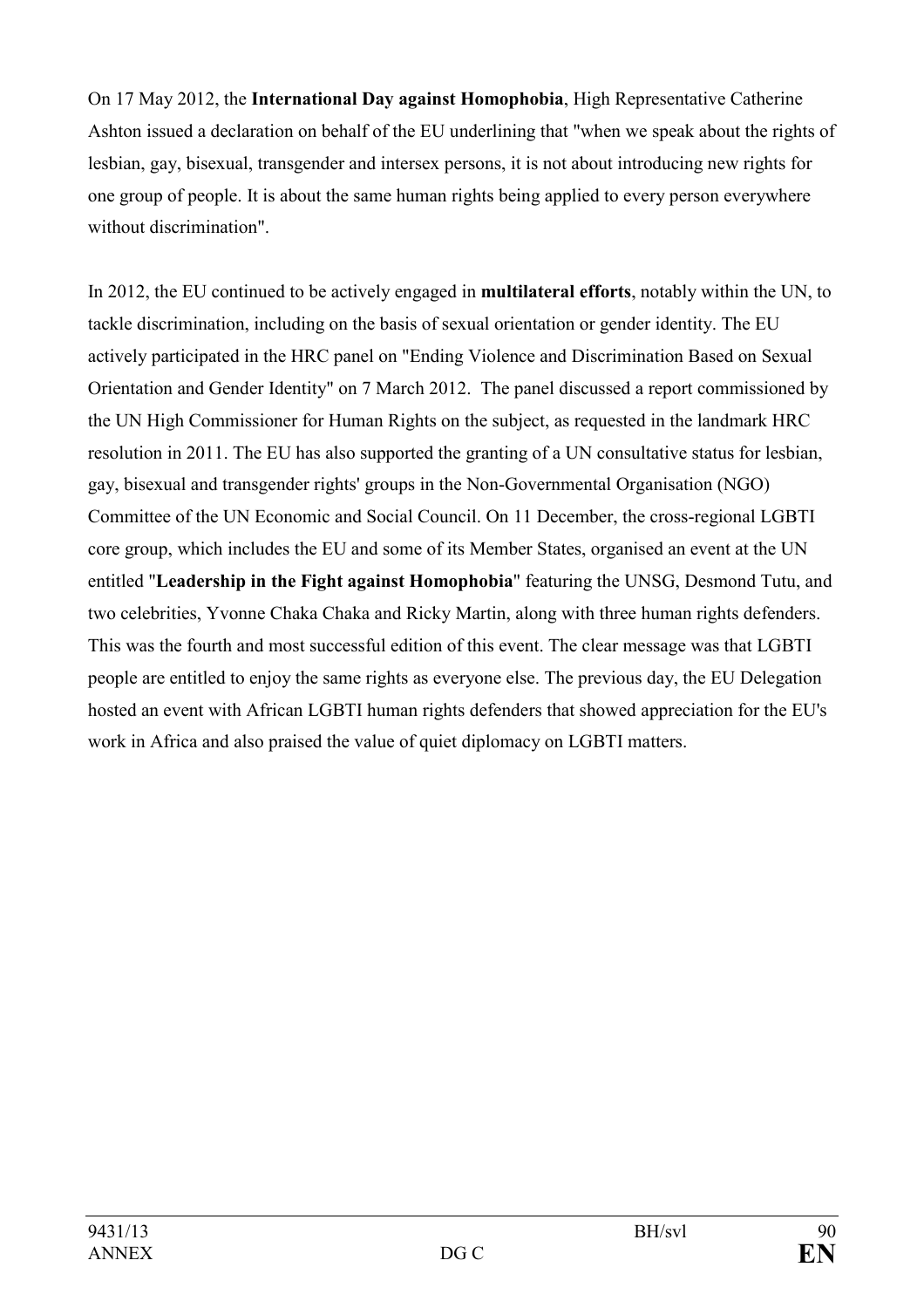At **regional level,** the EU continued to support the work of the Council of Europe on the human rights of LGBTI people, in particular through the Council of Europe Recommendation on Measures to Combat Discrimination on Grounds of Sexual Orientation and Gender Identity, adopted 31 March 2010. The EU actively participated in organising a side event entitled "Monitoring of manifestations of intolerance and discrimination against LGBT persons" at the OSCE annual Human Dimension Implementation Meeting (HDIM) in September 2012.

At **bilateral level**, the EU continued to use its **human rights dialogues** with third countries to promote non-discrimination of LGBTI people, and several public statements/demarches have been used to demonstrate the EU's position on LGBTI issues, including its stance against homophobia and in favour of decriminalisation of homosexual relations. In this context, the EU has been monitoring and addressing worrying homophobic trends, e.g. in some African countries and in Russia.

Through the **EIDHR**, the EU continued to support several organisations defending LGBTI rights by empowering them to challenge homophobic laws and discrimination against LGBTI people, raising awareness among the general public of the discrimination and violence experienced by persons having different sexual orientations, combating it and providing emergency assistance (from psychosocial and medical, to mediation and reintegration assistance) to those in need of such support. The EIDHR emergency funds that protect human right defenders at risk were also mobilised in 2012, for example to protect lawyers defending LGBTI people in Cameroon. Since September 2012 a regional EIDHR project has been supporting LGBTI rights defenders in Frenchspeaking Africa and a new pan-African project on human rights defenders is specifically targeting LBGTI people as a vulnerable group.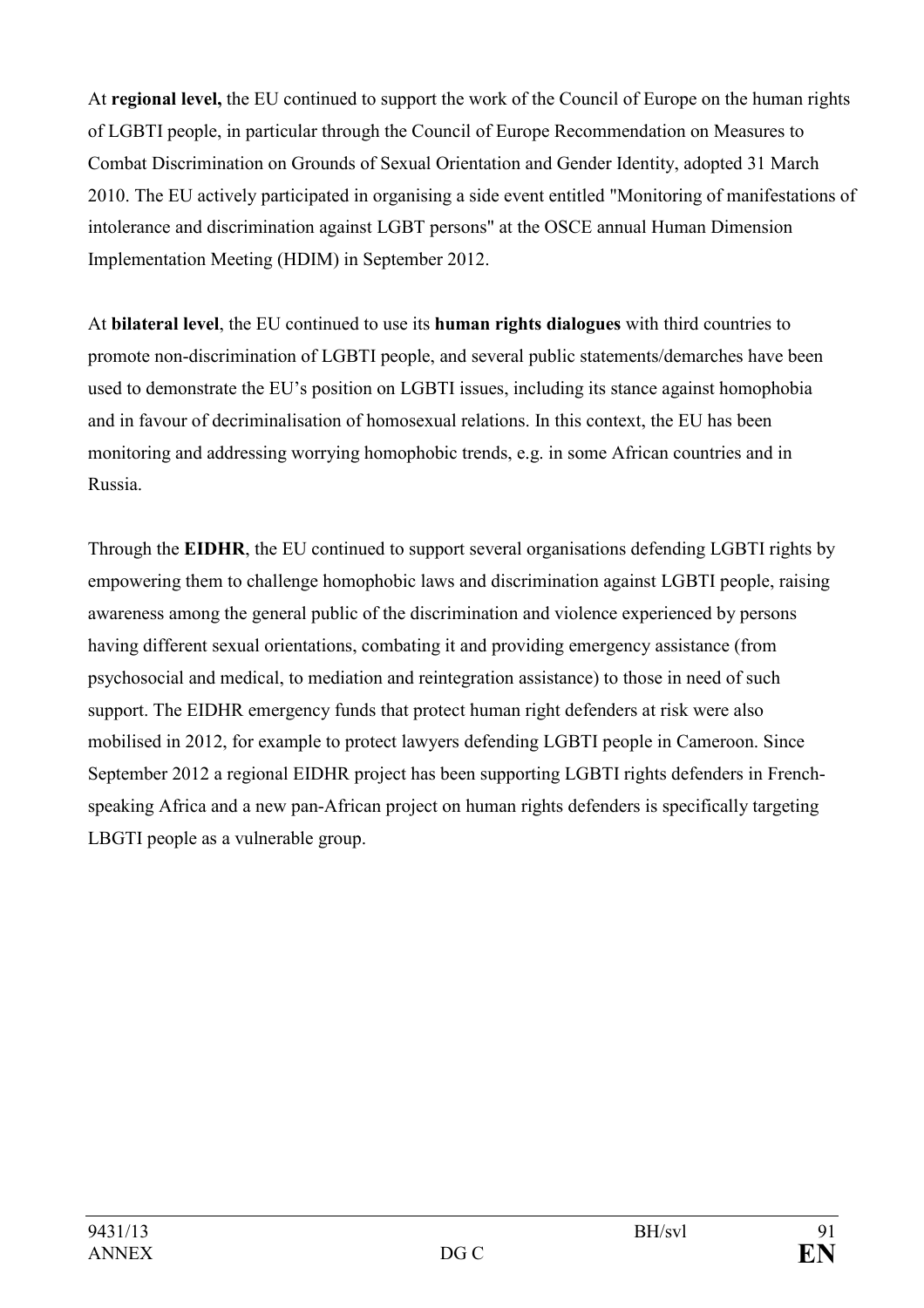#### **23 Freedom of Religion or Belief**

In line with previous years' commitments, and with the specific Council conclusions on the issue adopted in 2009 and 2011, the EU remained committed to the promotion and defence of Freedom of Religion or Belief (FoRB) worldwide.

**Intolerance and discrimination on religious grounds**, as well as religiously motivated violence, have been under close scrutiny by EU delegations and at headquarters. Violent attacks against a number of religious communities in Europe and outside Europe were condemned at the highest levels. In a joint statement on 20 March 2012, coinciding with the Toulouse killings and terror attacks in Iraq, the President of the European Council and the President of the European Commission stressed that any form of persecution and violent acts against religious communities had "no place in Europe and, indeed, in the world". They pointed out that Europe had fought a "long and painful battle to achieve freedom of thought, freedom of religion and belief and the respect for the individual. These human and fundamental rights form part of the Charter on fundamental rights which is at the heart of our European values". They also expressed the EU's willingness to continue to foster these rights.

**Discrimination based on religion or belief** is a persistent concern in all regions of the world, and persons belonging to particular religious communities or non-confessional groups continue to be targeted in many countries. Moreover, legislation on defamation of religions is often used to mistreat persons belonging to religious minorities and to limit freedom of opinion and expression as well as freedom of religion or belief for society as a whole. The EU points out that freedom of expression also plays an important role in the fight against intolerance and that freedom of religion or belief and freedom of expression are mutually reinforcing rights.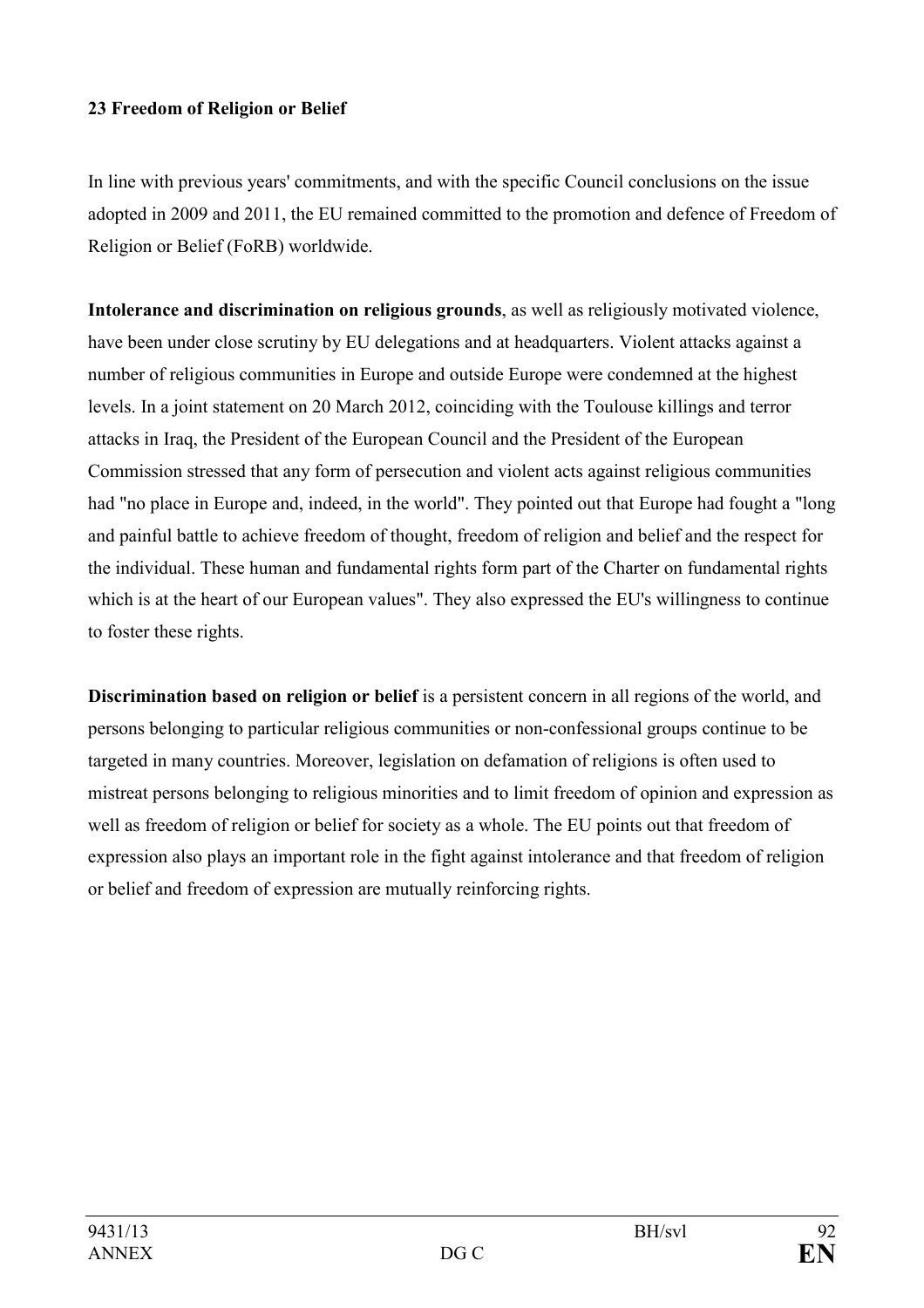With the Foreign Affairs Council's adoption on 25 June 2012 of the EU Strategic Framework on Human Rights, along with its Action Plan, which encompasses the adoption of **new EU guidelines on FoRB**<sup>1</sup>, the EU stepped up its commitment to address this issue. Such guidelines will not be legally binding, but politically underline that FoRB is a high priority for the EU. They will consist in messages, practical instructions and guidance to EU and Member States' staff in diplomatic postings and at headquarters on how to assess situations and to engage in the most pragmatic way. Preparations have been ongoing since mid-2012, with a first round of consultations with civil society (including religious, non-religious and philosophical groups) held in Brussels on 19 October 2012. The EU expects to adopt these guidelines in 2013.

The EU engaged **bilaterally** with various countries on the crucial importance of FoRB. As regards non-EU countries, freedom of thought, conscience and religion was systematically raised with many partners at different levels of political dialogue, including in human rights dialogues and consultations during which implementation of FoRB and the situation of persons belonging to specific religious minorities or groups were addressed.

Whenever prompted by serious violations and concerns regarding religious freedom and related intolerance and discrimination, the EU expressed its views via diplomatic channels, **public statements and Council conclusions**, as for instance in the cases of Egypt, Nigeria, Iran, Iraq, Libya, Mali, Pakistan or Tunisia. It systematically advocated full respect for freedom of thought and conscience, as well as the prohibition of incitement to religious hatred and violence through the action of an independent judiciary in line with international standards, and called for dialogue and the use of freedom of expression to react to speeches or content perceived as offensive.

 **1** Point 23.a) of the action plan on human rights and democracy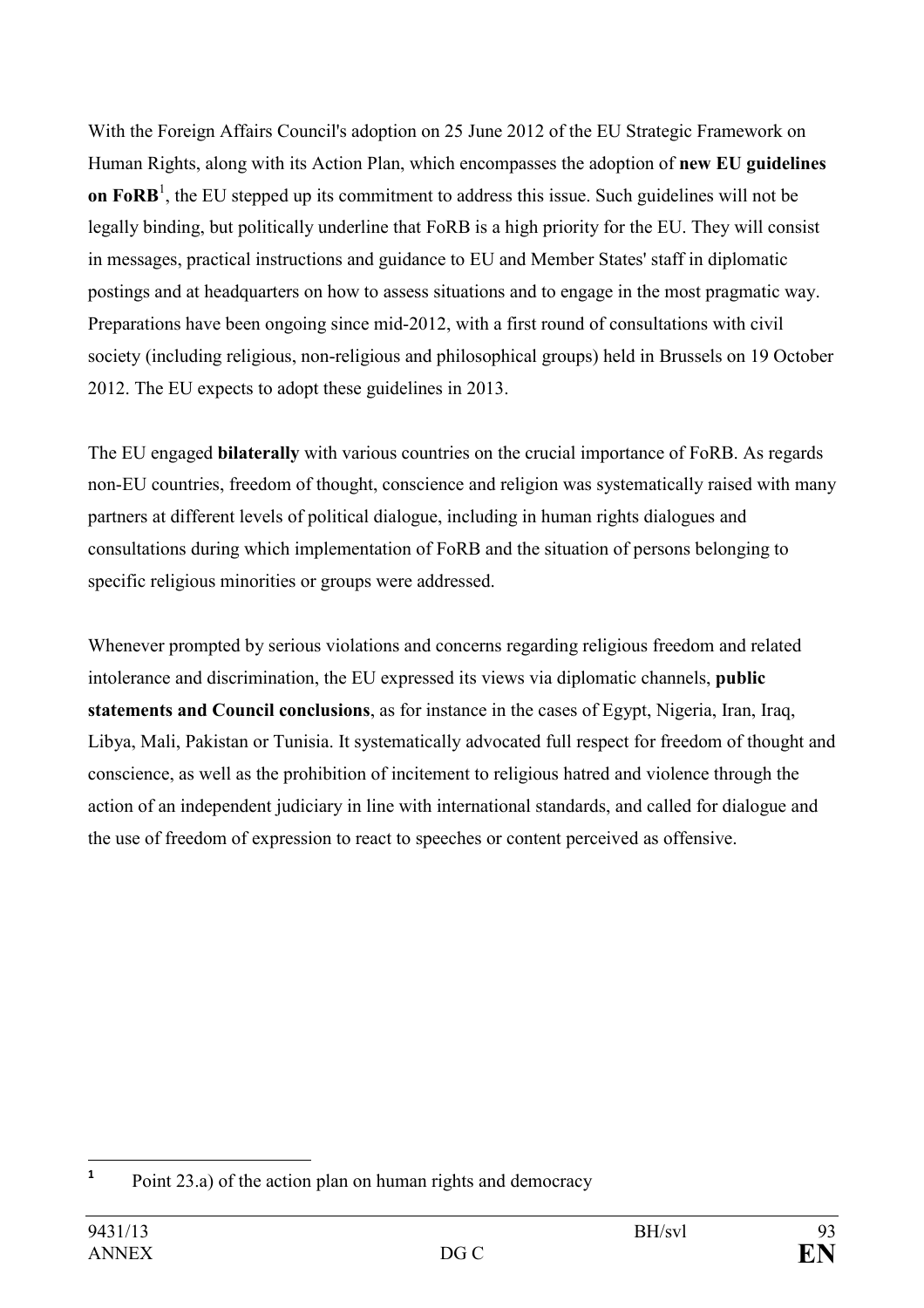Given the worsening situation in **Syria,** the EU reiterated its call to uphold the principles of freedom of religion and belief and to refrain from sectarian and ethnic division. It repeatedly urged the Syrian opposition to agree on a set of principles for working towards a Syria where all citizens enjoy equal rights regardless of their affiliations, ethnicities or religion or beliefs and reaffirmed its support to the Syrian people and their aspirations for a democratic Syria respectful of the rights of all its communities. The EU High Representative issued statements condemning all acts aimed at inciting inter-ethnic and inter-confessional conflict.

The EU also explored possibilities for further cooperation with organisations, such as the Organisation of Islamic Cooperation (OIC) or the League of Arab States (LAS), notably in the wake of violent events linked to the publication on the Internet of a controversial film which was viewed as offensive by many Muslims. On 20 September 2012, a joint statement was made by the European Union High Representative, the OIC Secretary General, the Arab League Secretary General and the Chair of the Commission of the African Union, calling for peace and tolerance, condemning any advocacy of religious hatred that constitutes incitement to hostility and violence, and calling on all leaders, whether they be political, secular or religious, to promote dialogue and mutual understanding. On 13 November 2012, the EU and LAS foreign affairs ministers adopted a joint declaration in Cairo, emphasising, amongst other things, their commitment to "the promotion of freedom of expression and freedom of religion or belief" and condemning "all forms of incitement to hatred and intolerance, in accordance with international legislation on human rights". They also emphasized the need to ensure gender equality and full respect of human rights for all people, and "condemned any advocacy of religious hatred in accordance with the Human rights council resolution 16/18."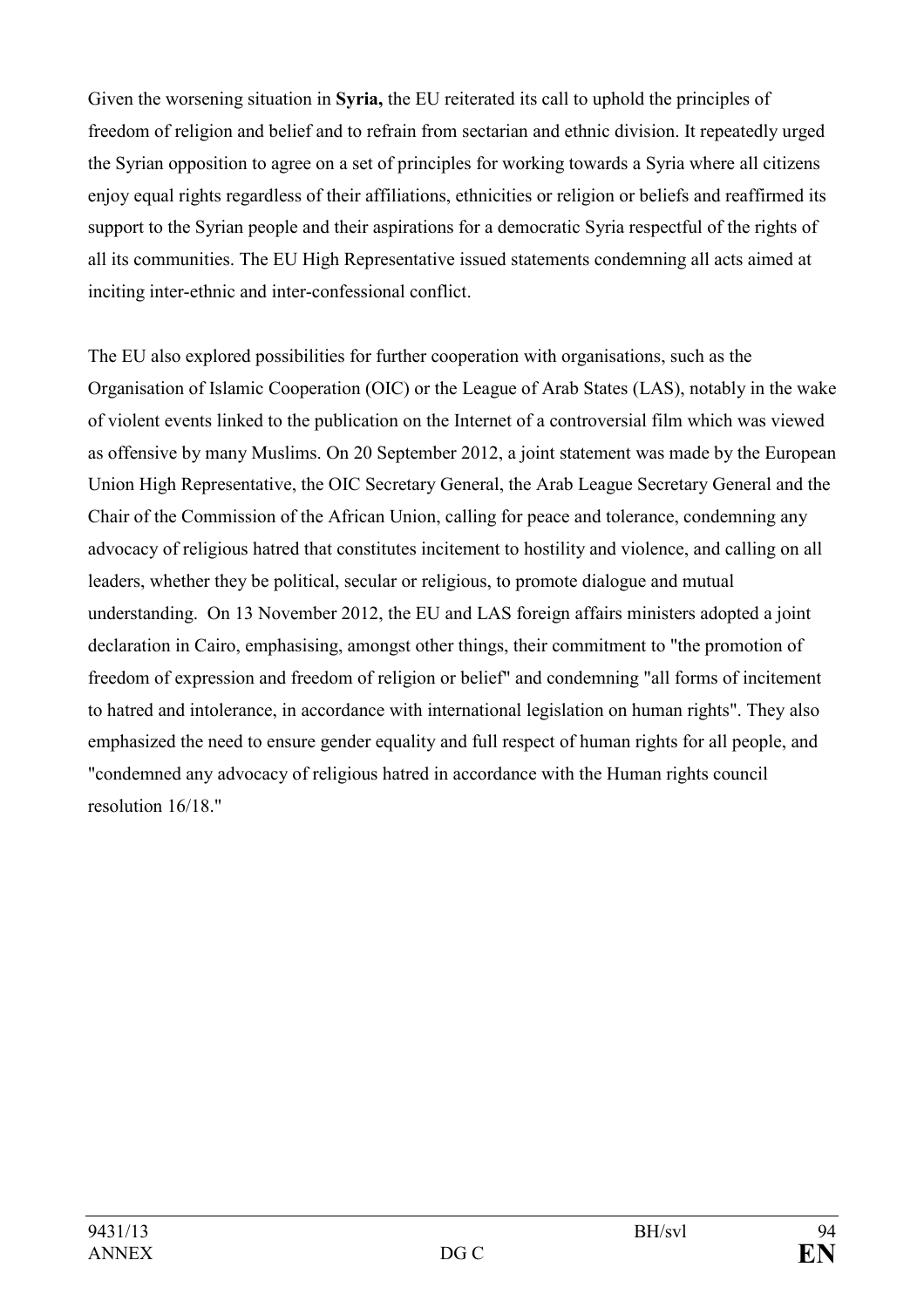The HRVP attended an **OIC ministerial meeting** for the first time in Djibouti on 16 November 2012. In her speech, the EU High Representative depicted freedom of religion or belief as an "essential pillar of safe and prosperous societies", the freedom to exercise one's faith playing "a key part in reinforcing development and democratic stability". She also pointed to the challenge of "how to protect and guarantee religious freedom" that countries transitioning towards democracy had to face, whilst shaping their new societies. She also expressed her view that it was political leaders' responsibility "to ensure that everyone can practice their faith freely and equally", and that, in doing so "we honour our shared humanity".

This issue was also promoted at a multilateral level. In the Human Rights Council (HRC) as well as in the United Nations General Assembly (UNGA), the consensus reached in 2011 with **HRC resolution 16/18,** on the need to fight religious intolerance, whilst not claiming the concept of defamation of religion as a human rights standard, was upheld (cf. 2011 report). At the 19th session of the HRC, in March 2012, the traditional EU resolution on "freedom of religion or belief" was adopted without a vote (resolution 19/8) alongside the OIC resolution on "combating intolerance, negative stereotyping and stigmatization of, and discrimination, incitement to violence and violence against, persons on religion or belief" (resolution 19/25). At the 67th UNGA session in December 2012, EU-led resolution  $67/179<sup>1</sup>$  and the OIC-led resolution  $67/178$  on the same subjects were adopted by consensus.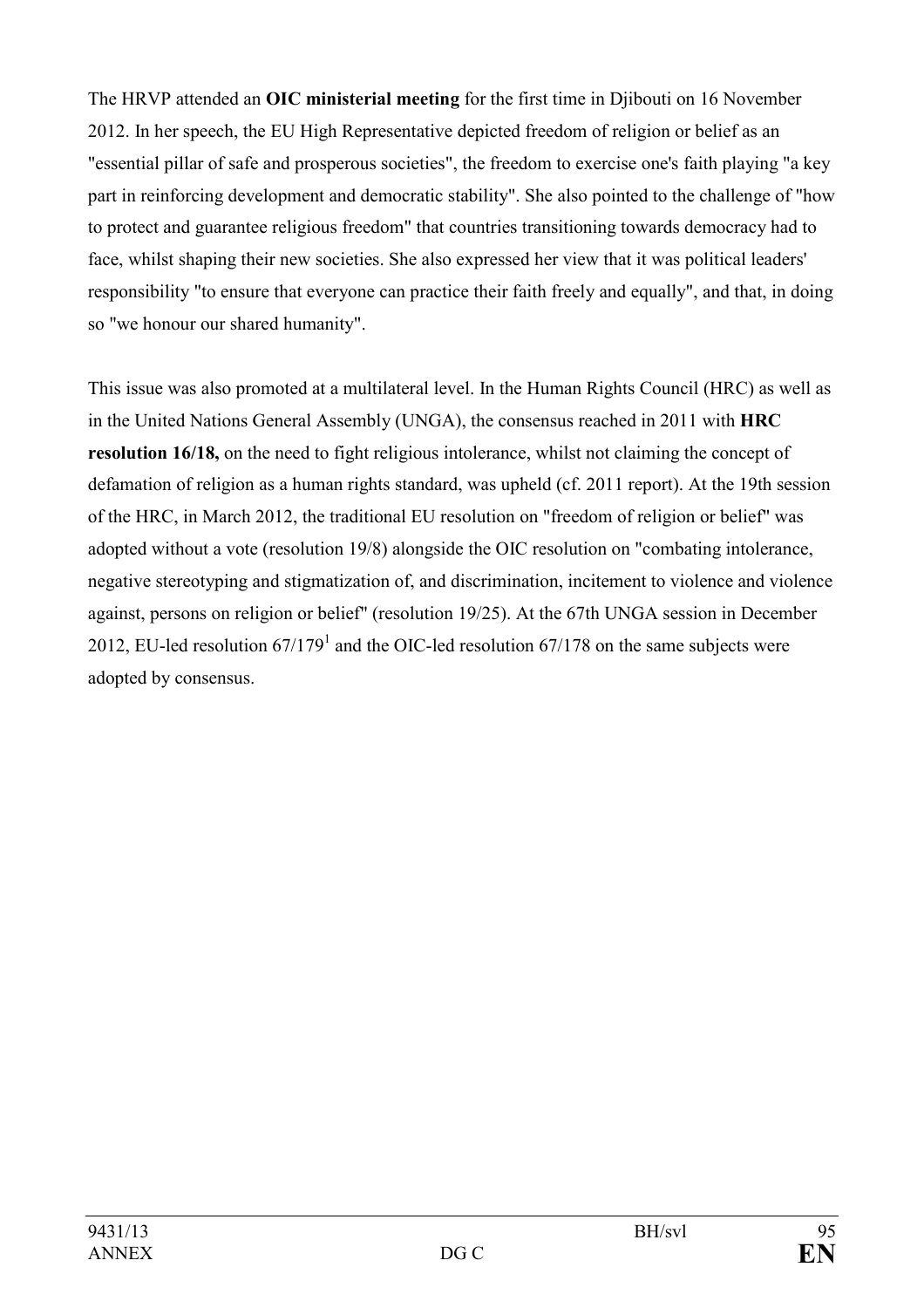As far as the **EU's financial instruments** are concerned, the protection of persons belonging to minorities and the fight against discrimination, including on religious grounds, was adopted as a funding priority under the European Instrument for Democracy and Human Rights (EIDHR). Projects for the protection of persecuted individuals and persons belonging to religious minorities in countries where they are most at risk, are being funded and will continue to be funded in the future under the EIDHR. In particular, the right to freedom of thought, conscience and religion or belief is one of the main priorities of the call for proposals for the "EIDHR Objective 1" strategy that finances actions in "difficult" countries and has a worldwide coverage.

Finally, freedom of religion or belief was one of the three sensitive human rights issues discussed at the annual EU-NGO Forum that took place on 7 and 8 December under the overall theme "promoting the universality of human rights: the role of regional mechanisms and their cooperation with civil society".

# **24 Freedom of expression online and offline**

The EU is committed to promote human rights in all areas of its external action without exception, in particular by using the link between new information and communication technologies and human rights as an important avenue for promoting democracy.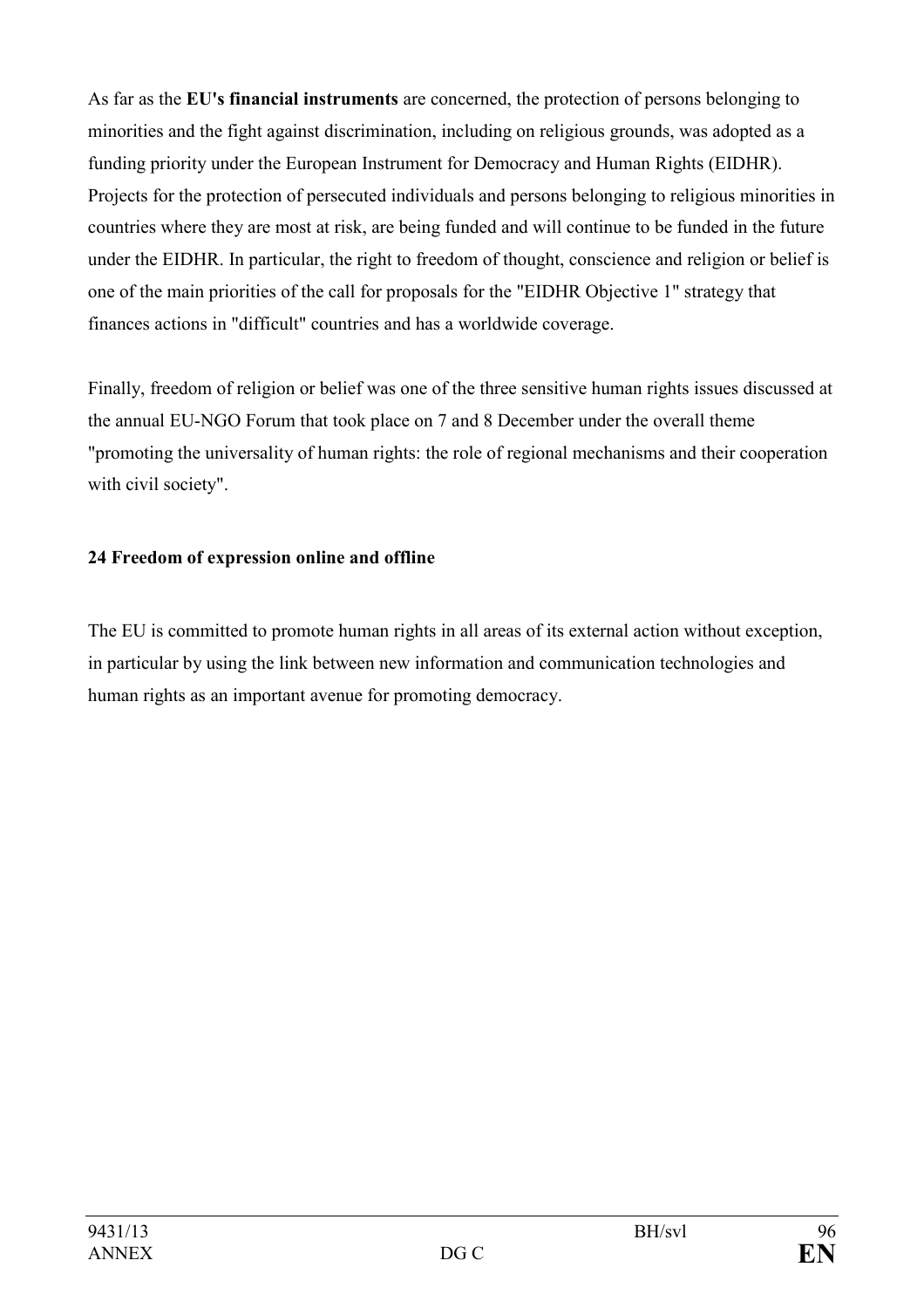The EU repeatedly condemned restrictions on **freedom of expression and access to the Internet**, as well as the arrest of bloggers, and attacks against journalists and the media, in its bilateral relations with third countries and through several public statements. As an example, in June 2012 the High Representative expressed concern at growing levels of censorship and restrictions on the media and the political opposition in Sudan, and urged the Government of Sudan to respect the rights of its citizens to freedom of expression and freedom of the media. The EU is worried about increasing restrictions on Internet freedom, and it raised its concerns bilaterally during human rights dialogues in countries such as Vietnam or China and publicly through statements.

During 2012, the EU continued to step up its efforts to promote the safety of journalists through **engagement in international forums** such as UNESCO, the Council of Europe and the OSCE. Among EU priorities for the UN HRC the EU underlined the need for the Human Rights Council to maintain its focus on freedom of expression, including on the Internet. As an example, during the UN Third Committee (Human Rights) meeting in New York on 6 December 2012, the EU deplored the trend towards increased censorship and condemned restrictions on the Internet. The EU also welcomed the UN Human Rights Council resolution on Internet freedom adopted by consensus on 5 July. The EU supports the resolution's message that there can be no division or double standard regarding human rights online or offline.

The EU has been vocal in condemning censorship; most recently, the High Representative issued a statement expressing concern about the deliberate Iranian jamming of TV and Radio satellite broadcast which deprives citizens of access to free information.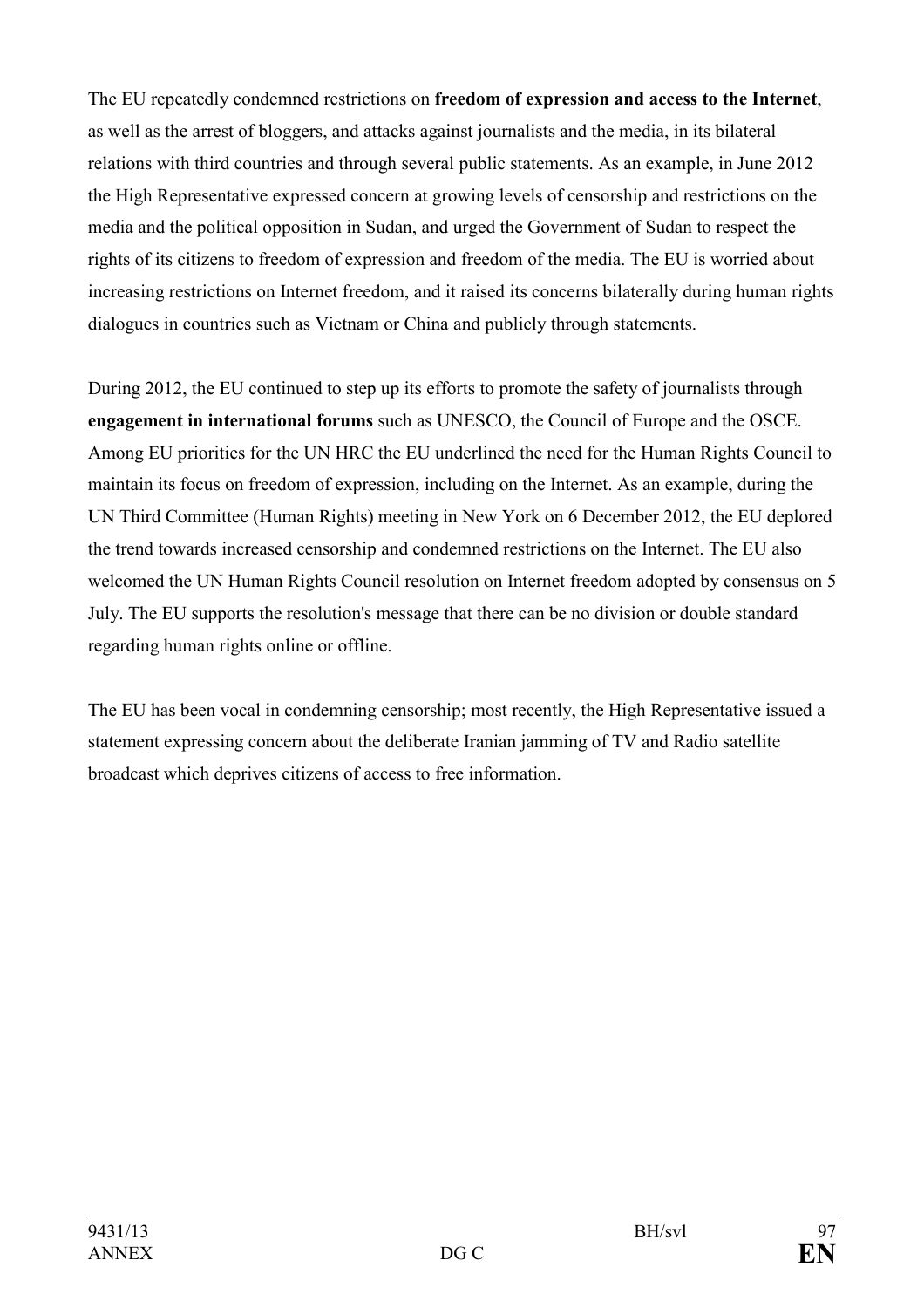The Action Plan of the EU Strategic Framework for Human Rights, adopted in June 2012, provides for the EU to develop **guidelines on freedom of expression online and offline**, including the safety of bloggers and journalists. The EU also took a more assertive approach to developing cooperation in the field of promoting freedom of expression and media assistance.

Among the actions planned to promote freedom of expression, the EU committed to the development of measures and tools to address indiscriminate censorship and mass surveillance when using ICTs. These actions build on work already carried out in the framework of the "No Disconnect" Strategy<sup>1</sup> created to uphold the EU's commitment to ensure that the Internet and other information and communication technologies can remain a driver of political freedom, democratic development and economic growth.

The main pillars of the No Disconnect Strategy are: tools to increase the freedom to communicate; education and training on how to use Internet technologies in high-risk environments; better technological capabilities to understand in real-time what is happening "on the ground"; and strengthened cooperation among all stakeholders.

The EU took a number of initiatives in this field during 2012, notably through the provision of financial support to journalists and NGOs working on media independence and freedom of expression under the **European Instrument for Democracy and Human Rights** (EIDHR). One of the best examples is an EIDHR funded project run by Reporters Without Borders aiming to fight cyber censorship and develop the free flow of digital information. One of the main activities of the project is the creation and maintenance of a virtual shelter: a secured space where independent journalists can work and publish news that would otherwise be censored.

 **1** [http://europa.eu/rapid/press-release\\_IP-11-1525\\_en.htm](http://europa.eu/rapid/press-release_IP-11-1525_en.htm)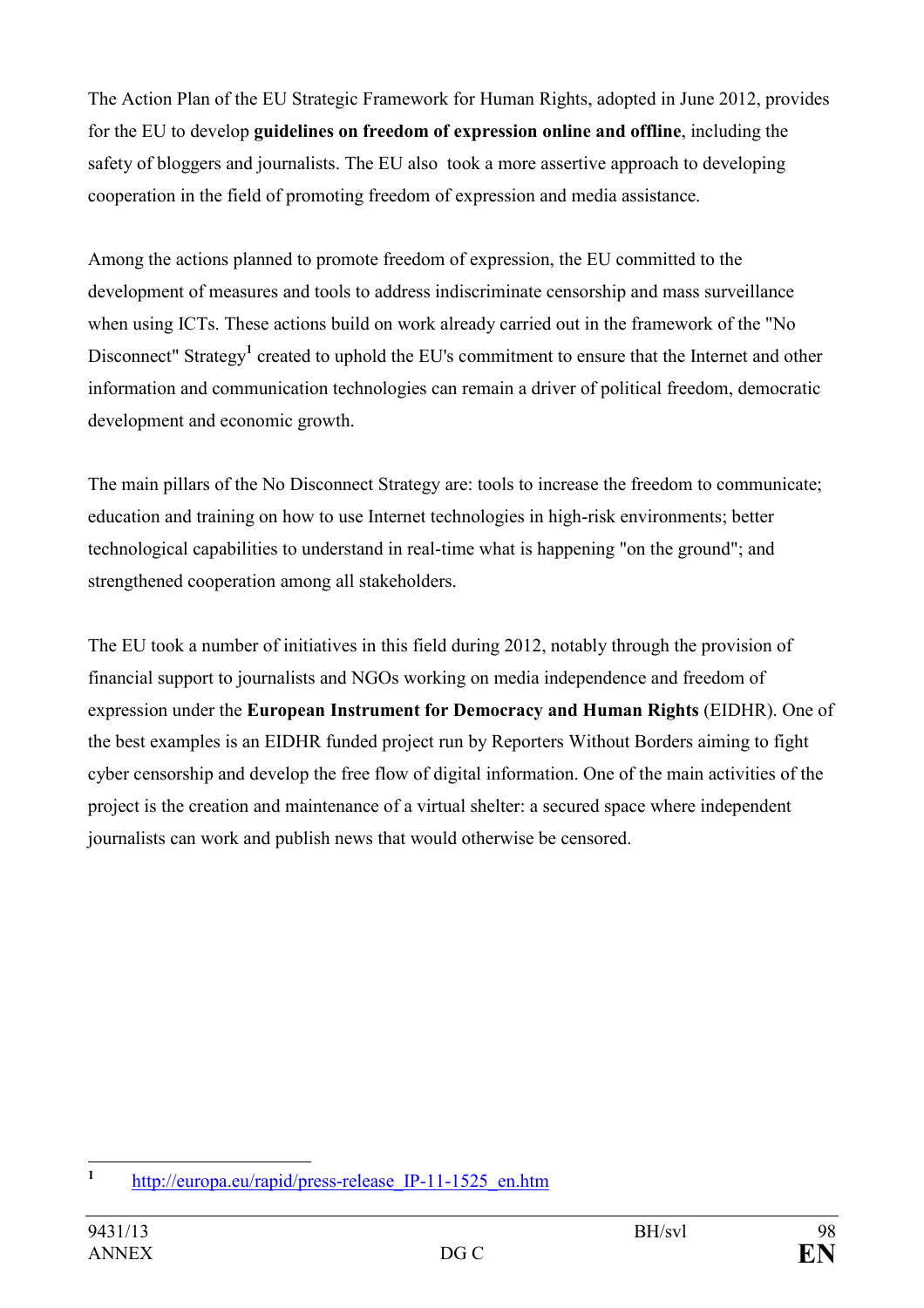In addition, the 2012 EIDHR call for proposals, with an overall budget of EUR 20 million, included for the first time a specific lot for actions aiming at fighting cyber censorship and promoting digital freedom and security supporting projects to counter violations of human rights through Information and Communication Technologies and to safeguard privacy and freedom of expression in those regions where activists, journalists and human rights defenders are most at risk.

#### **24bis Freedom of association and assembly**

Rights to freedom of assembly and of association are fundamental rights of every human being and an inherent part of human dignity. The EU believes that a vibrant civil society and a functioning democracy depend on the right of citizens to exercise freely their right to peaceful assembly and association.

As they foster open dialogue and debate in society, freedom of peaceful assembly and association are themselves safeguards against conflict and instability. The High Representative expressed concern over the **deterioration of freedom of assembly** in several public statements. Most recently, in June 2012 she expressed concerns about the violent crackdown on demonstrations that had been taking place in Khartoum and other towns and called for the immediate release of those detained for peaceful protest and for the security forces to act with restraint and avoid the use of force in responding to peaceful demonstrations, urging the Government of Sudan to respect the rights of its citizens to freedom of assembly.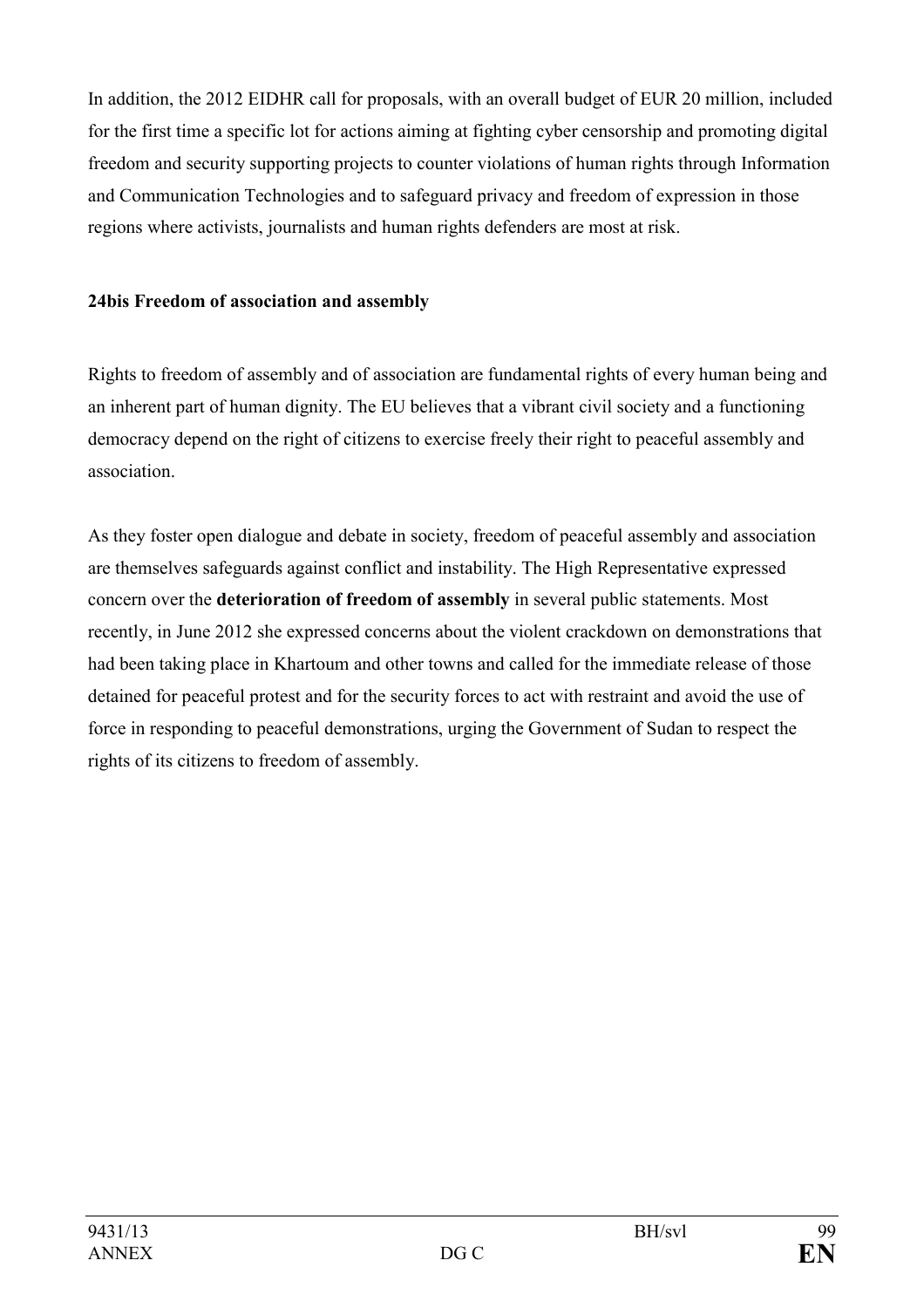The EU raises its concerns over the rights to freedom of association and assembly in the context of **political dialogues** with third countries. For example, during the 9th AU-EU Human Rights Dialogue in Addis Ababa on 22 November 2012, both sides agreed to intensify their dialogue on freedom of association.

One of the EU priorities for the UN HRC was the need for the Human Rights Council to maintain its focus on freedom of association, and to provide concrete support to human rights activists and civil society organisations whose role is essential for the strengthening of democracy. The EU welcomed the consensus resolution sponsored by the US at the 21st session of the HRC on the rights to freedom of peaceful assembly and of association.

In the digital age, fundamental freedoms also apply **online**. New technologies also change the way citizens exercise their right of assembly and association. States have a responsibility to ensure the free exercise of the right to assembly, including through the use of online communication. The EU is ready to support human rights on and off line.

The High Representative is highly concerned by recent attempts to restrict the space for civil society. In July 2012 the High Representative expressed deep concern about **Russian amendments to the GO law**, among several developments that limit the space for a vibrant civil society in Russia, such as the arrests of opposition figures as well as a new law that stipulates excessive fines for administrative violations during authorised demonstrations.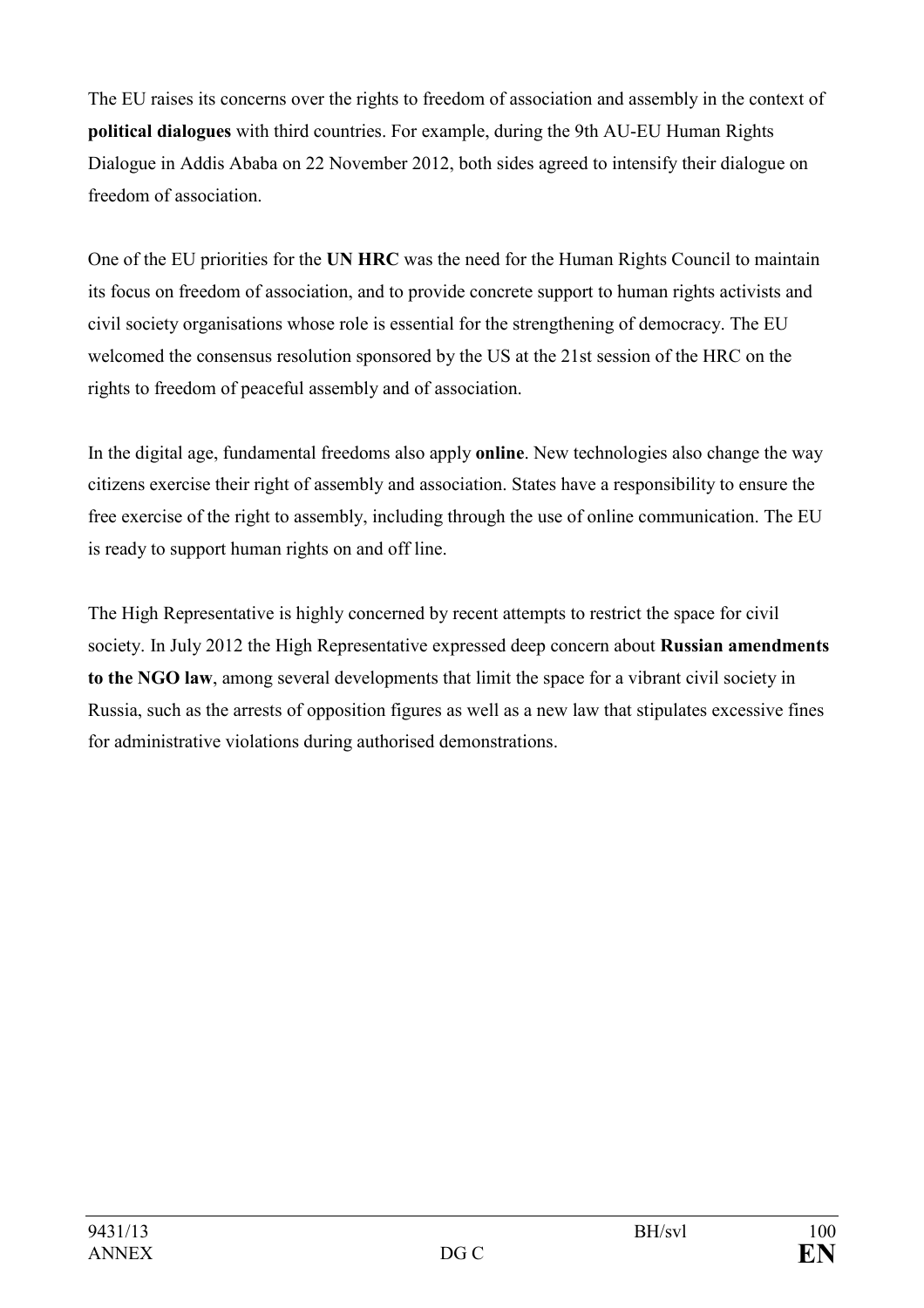The EU initiated several activities to promote freedom of association during 2012. Among them, a round table (with more than 50 NGOs from key regions) was organised in the framework of the **EU GO Forum** on 7 December 2012 with the aim of learning from human rights defenders about the restrictions that civil society organisations (CSOs) face in their work, and gathering suggestions as to how the EU can better engage on this issue.

The EU also provides financial support through the **EIDHR** to a number of projects in order to support freedom of association. Projects supported by the EU aimed at developing monitoring systems for freedom of association, promoting legal standards for the right to freedom of assembly, raising public awareness on the right to freedom of association and networking towards more effective promotion and protection of those rights. As an example, the EU is financing an EUR 88 000 project in Algeria to promote the right of association by developing a resource centre dedicated to associations.

# 25 Implementation of the UN Guiding Principles on Business and Human Rights

2012 was the first full year since adoption of the UN Guiding Principles on Business and Human **Rights,** which were unanimously endorsed by the UN Human Rights Council on 16 June 2011. The guiding principles set out a basis for implementation of the framework outlined by UN Special Representative Prof. John Ruggie, covering the State's duty to protect human rights, the corporate responsibility to respect human rights, and access to remedy.

2012 was also the first full year following the European Commission Communication of 25 October 2011, on 'A renewed EU strategy 2011-14 for Corporate Social Responsibility<sup>11</sup>.

 **1** COM(2011) 681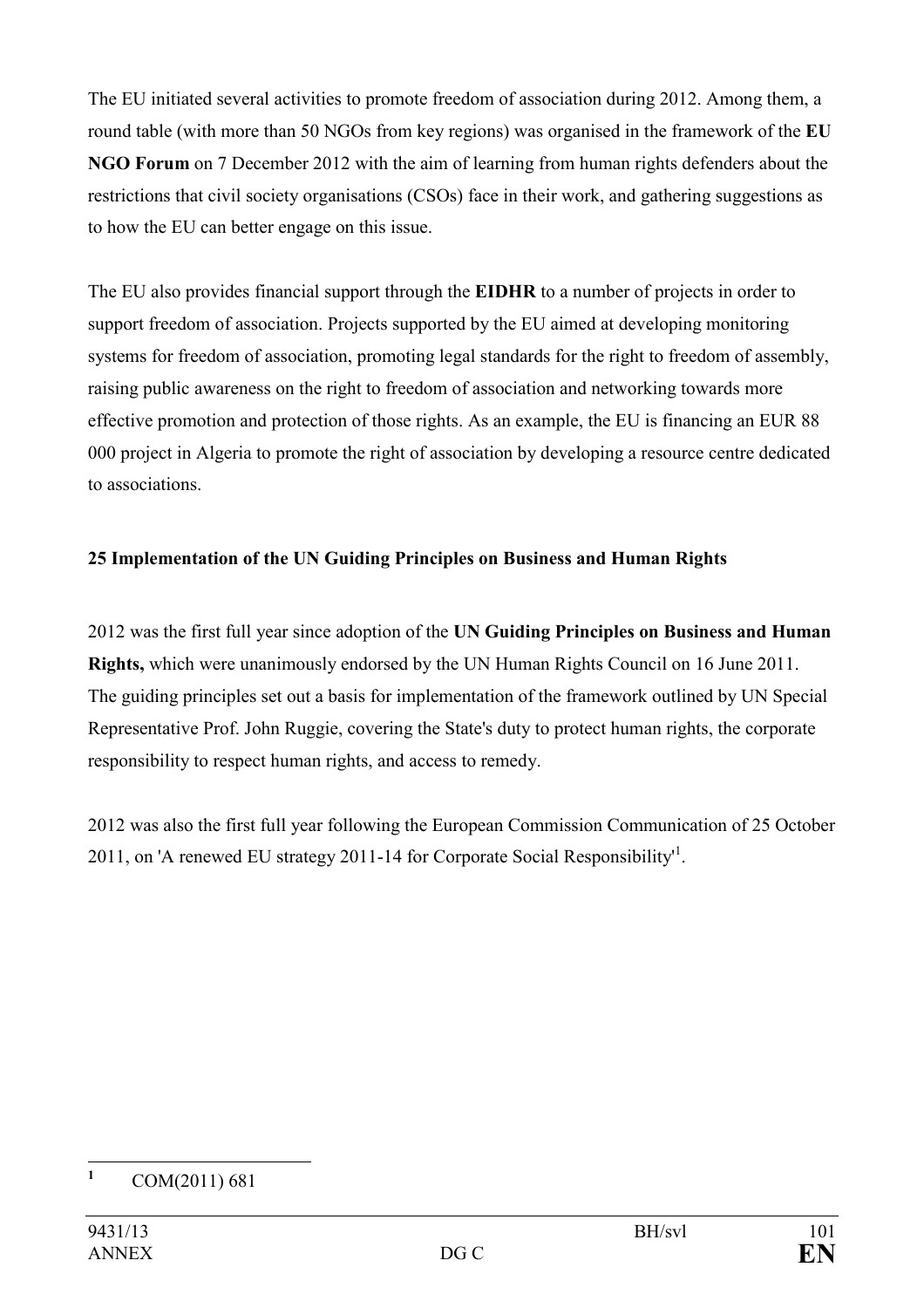One of the highlights of 2012 was without doubt the first ever UN Forum on Business and **Human Rights** in Geneva on 4 and 5 December, under the auspices of a working group established by the UN to spur implementation of the UN Guiding Principles. This was an opportunity to take stock, after one-and-a-half years, of the implementation of the UN Guiding Principles.

The Forum surpassed expectations, attracting 1000 delegates (three times the expected number) from 85 countries around the world, with representatives from NGOs, trades unions and academia, as well as companies and business organisations.

The Forum was the setting for two days of workshops and discussions concerning the challenges involved in implementation of the UN Guiding Principles. In his remarks to the Forum, Prof. John Ruggie, the former Special Representative of the Secretary-General on the issue of human rights and transnational corporations and other business enterprises, noted that good progress had been made in a relatively short time, and underlined that "the social sustainability of globalisation is at stake".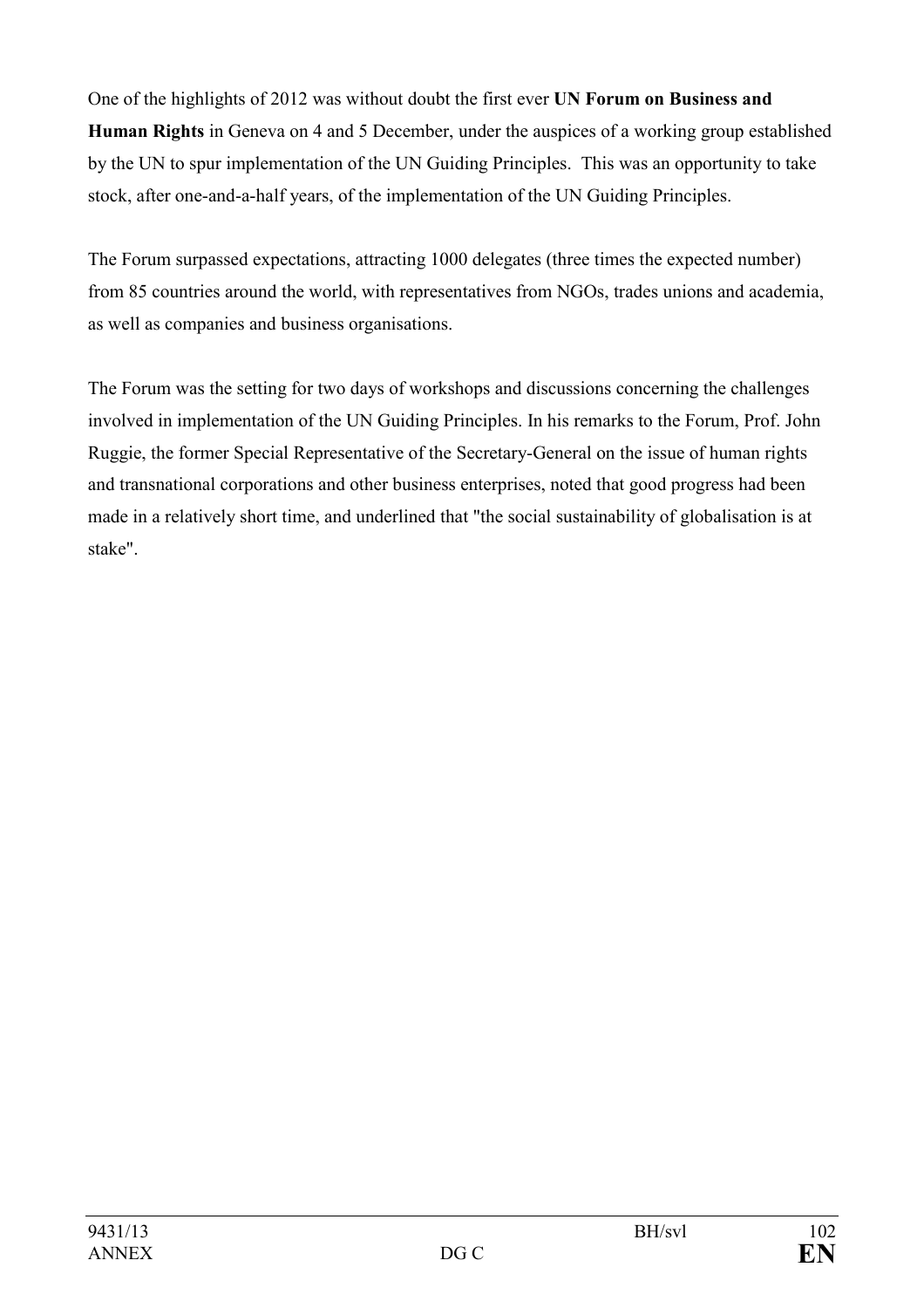The EU was well represented at the Forum, with the EUSR for Human Rights, Mr Stavros Lambrinidis, delivering the keynote speech at the opening of the high-level session, and the EIB presenting its on-going efforts at mainstreaming human rights across its social due diligence in a session on the role of public finance in advancing implementation of the Guiding Principles. This was confirmed in the closing remarks delivered on behalf of the EU, which undertook to play an active role in the regional forums to be organised under the aegis of the Working Group.

The UN Forum was an opportunity to look ahead to a future announcement by the European Commission on **non-financial reporting by companies**. This was scheduled in the Commission Communication of 3 October 2012, 'Single Market Act II: Together for new growth'; the legislative proposal is now published.

The subject was also touched on in the CSR Communication of 2011. This noted the number of existing initiatives for reporting social and environmental information, including on human rights aspects, and looked towards ensuring a level playing field in this domain. This is part of a general effort to make European companies more competitive, modern, and accountable.

The Commission had a standing commitment within the CSR Communication to publish a report on **EU priorities for effective implementation of the UN Guiding Principles** by the end of 2012. However, the publication of the report has been delayed, in order to better process the outcome of the UN Forum and ensure an in depth elaboration of all aspects.

Much preparatory work on the subject had already been done, not least at a conference organised by the Danish Presidency in Copenhagen in May 2012, entitled **'From principles to practice: the European Union operationalising the United Nations Guiding Principles on Business and Human Rights'**. The Commission contributed an initial discussion paper ahead of this conference, and took an active part in the discussions.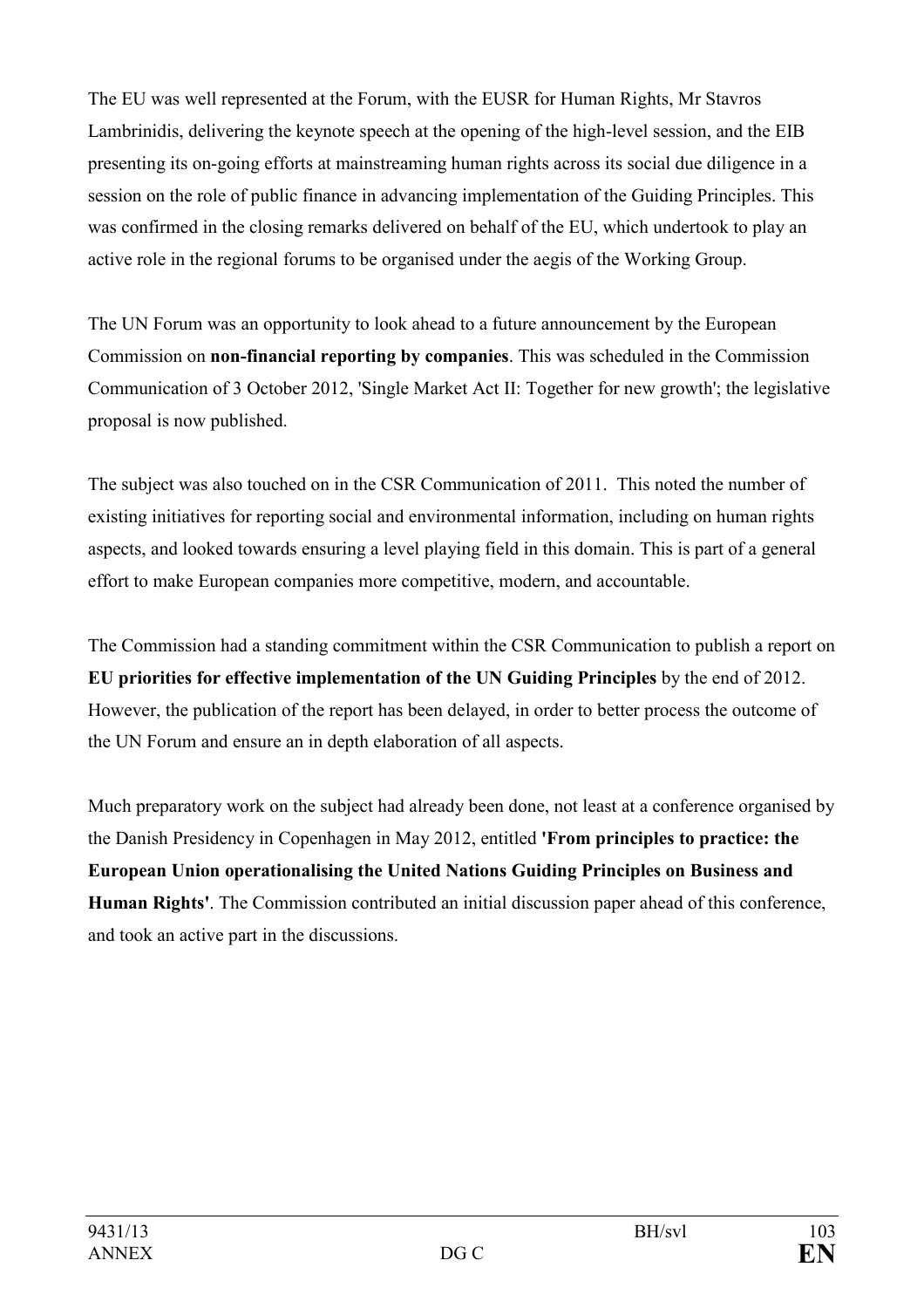Some of the main themes covered at the conference were policy and legislative coherence within the EU, achieving stronger global capacity, and capacity-building and development priorities. Other items on the agenda were: EU guidance to business, accountability: access to justice and adequate remedies, transparency: non-financial reporting and disclosure, public-private partnerships and multi-stakeholder initiatives.

To coincide with the UN Forum in Geneva, the Commission published **'My business and human rights: a guide to human rights for small and medium-sized enterprises**'. This received a very positive reception from across the range of delegates at the Forum.

Meanwhile, the Commission reached a new stage in its work on sector-specific guidance, in cooperation with its partners, **Shift and the Institute for Human Rights and Business**. In December 2012, draft guidance on the corporate responsibility to respect human rights in three business sectors was released for public consultation. The sectors concerned are the **oil and gas** sector, the **ICT sector**, and **employment and recruitment agencies**. <http://www.ihrb.org/project/eu-sector-guidance/draft-guidance-consultation.html>

These sectors were chosen according to objective and publicly available criteria, including the severity of their impact on human rights, as well as the existence or otherwise of human rights guidance for the sector that was consistent with the UN Guiding Principles. The guidance aims to be as globally relevant as possible, whilst taking account of the particular circumstances of EU enterprises. All three sets of guidance are due to be finalised by the end of April 2013. The EIB has been closely following development of this work stream, participating in all three roundtables and considering the scope for alignment.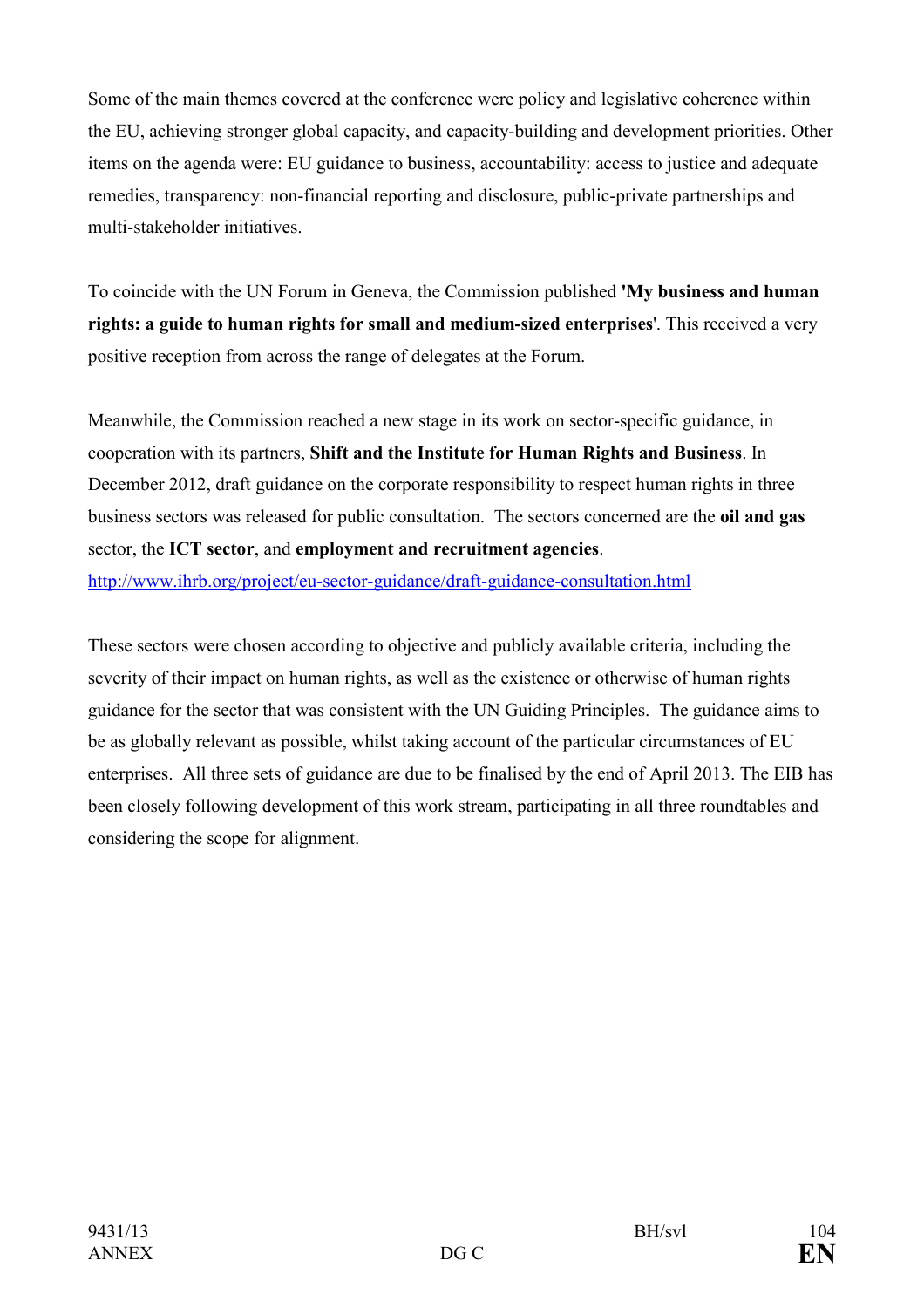The EU Action Plan on Human Rights and Democracy contains a commitment by EU Member States to **develop national plans on implementation of the UN Guiding Principles**. By the end of 2012, the following Member States confirmed that they were to prepare such a plan: Austria, Belgium, Bulgaria, Cyprus, Czech Republic, Denmark, Finland, France, Greece, Ireland, Italy, Lithuania, Netherlands, Poland, Romania, Slovenia, Sweden and the UK.

The **EIDHR** supports actions led by civil society organisations aimed at promoting respect for human rights by European companies operating outside the EU. In 2012 the EU continued its support for the Clean Clothes Campaign, an alliance of organisations from 15 European countries, implementing projects to increase respect for economic and social rights in the global supply chains of international garment companies in over 30 countries.

Two more projects funded under the EIDHR cover the question of business and human rights. A global project targeting 70 countries aims to reinforce the capacity of local land-rights defenders to defend their rights over natural resources, to counter the lack of transparency regarding contracts between states and private companies, and to engage with governments and extractive industries in countries with conflicts over resource extraction. Similarly, a project on defenders of indigenous rights in South-East Asia provides for a study on corporate social responsibility, human rights and indigenous peoples.

Another EIDHR project that includes the question of business and human rights is the Latin American Mining Monitoring Programme, which supports rural indigenous women in promoting and defending their rights, as affected by the mining industry.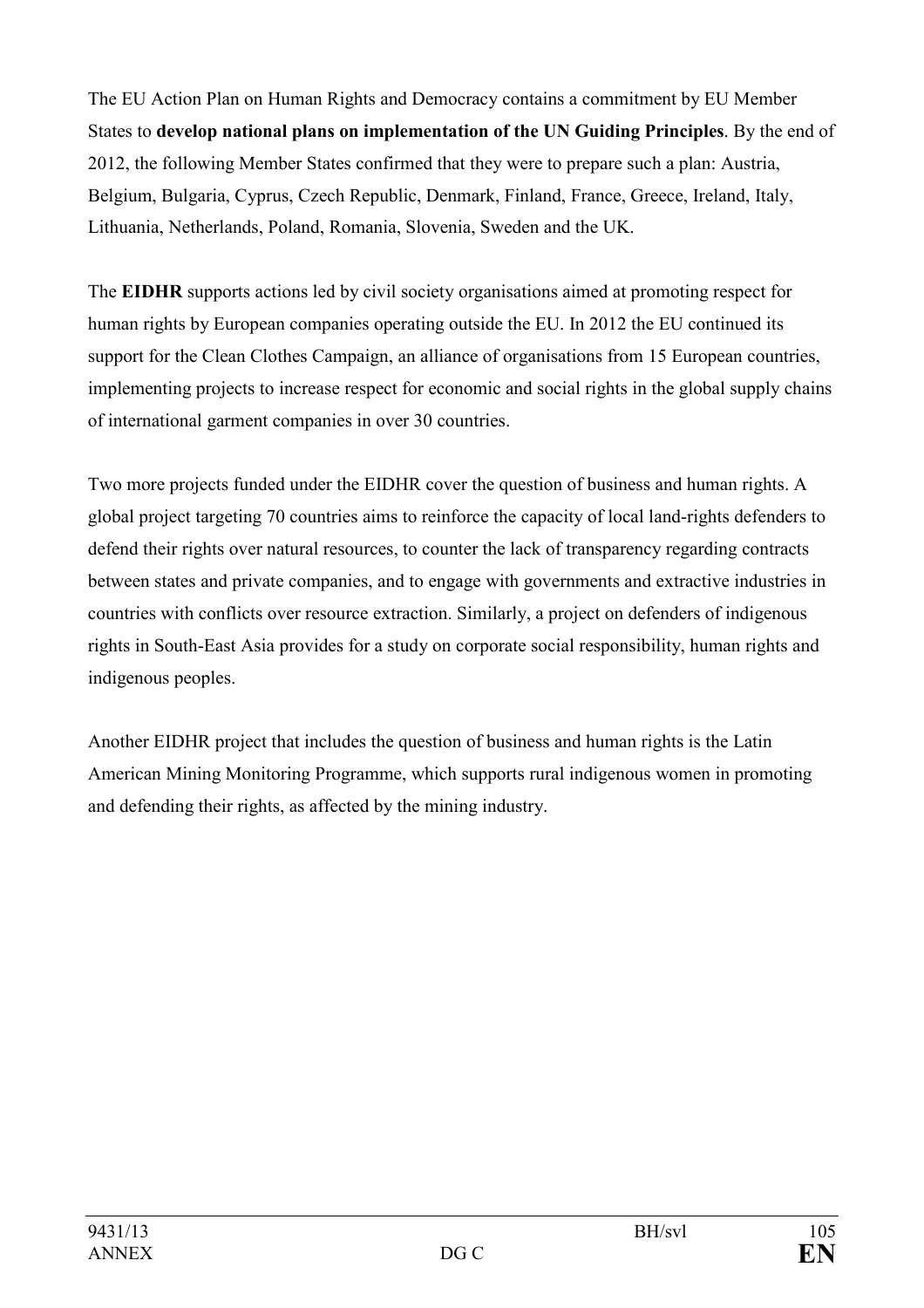Under the **'Investing in People'** programme, 15 projects were awarded funding in 2011 for 'Fighting Child Labour' (EuropeAid/129339/C/ACT/Multi). These continued in 2012.

Finally, under the crisis preparedness component of the **EU's Instrument for Stability**, the sum of EUR 1 million was earmarked for 'promoting transparency of the minerals supply chains in conflict-affected and high-risk areas' in 2013.

The EU continued to raise business and human rights in its bilateral **dialogues**, for example in the human rights dialogue held with the African Union in Addis Ababa on 22 November. Beyond exchanging views on implementation of the UN Guiding Principles on Business and Human Rights, the EU and AU agreed to look into holding a joint seminar on human rights and business in 2013 with African and European businesses and civil society.

The EU remained an active supporter of the business and human rights agenda at the **U**, where indeed it continued to receive consensus support. HRC 21 resolution 21/5, on the 'Contribution of the United Nations system as a whole to the advancement of the business and human rights agenda and the dissemination and implementation of the Guiding Principles on Business and Human Rights' was adopted without a vote on 27 September 2012.

Members of the UN Working Group on Business and Human Rights were closely associated with the European Commission's work to develop human rights guidance for three business sectors and for SMEs. The OHCHR contributed to the CSR Annual Review Meeting hosted by the Commission in November 2012, bringing together EU Member States, stakeholders and relevant international organisations. MEP Richard Howitt provided the closing remarks.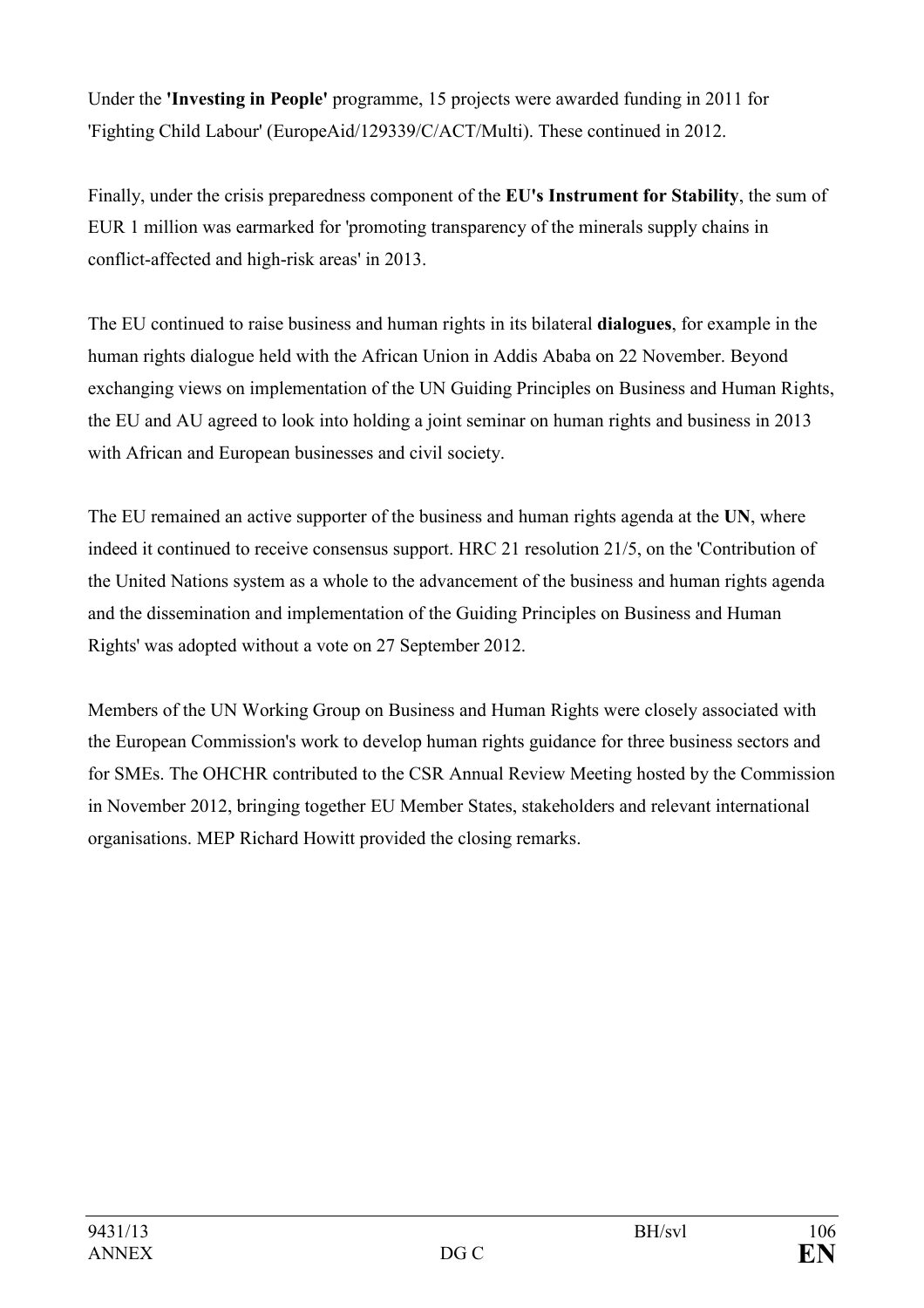In 2012 the **European Parliament** commissioned a study from the University of Exeter on, 'The role of National Human Rights Institutions in implementation of the United Nations Guiding Principles on Business and Human Rights, in particular in Eastern Partnership countries'. The study examines the scope of the national institutions' mandates under the Paris Principles to address human rights and business concerns and provides an overview of best practice from around the world. The analysis focuses on individual NHRIs in Armenia, Azerbaijan, Georgia, Republic of Moldova and Ukraine, with recommendations as to how the EU could support them.

During 2012, the Parliament considered two draft resolutions on CSR:

- on corporate social responsibility: accountable, transparent and responsible business behaviour and sustainable growth, presented by MEP Baldasarre through JURI;
- on corporate social responsibility: promoting society's interests and a route to sustainable and inclusive recovery, presented by MEP Howitt through EMPL.

Various questions raised by MEPs related to issues such as the concept of human rights due diligence, worker rights in European supply chains, and the export of technology that could be used for surveillance or repression by non-EU companies or governments.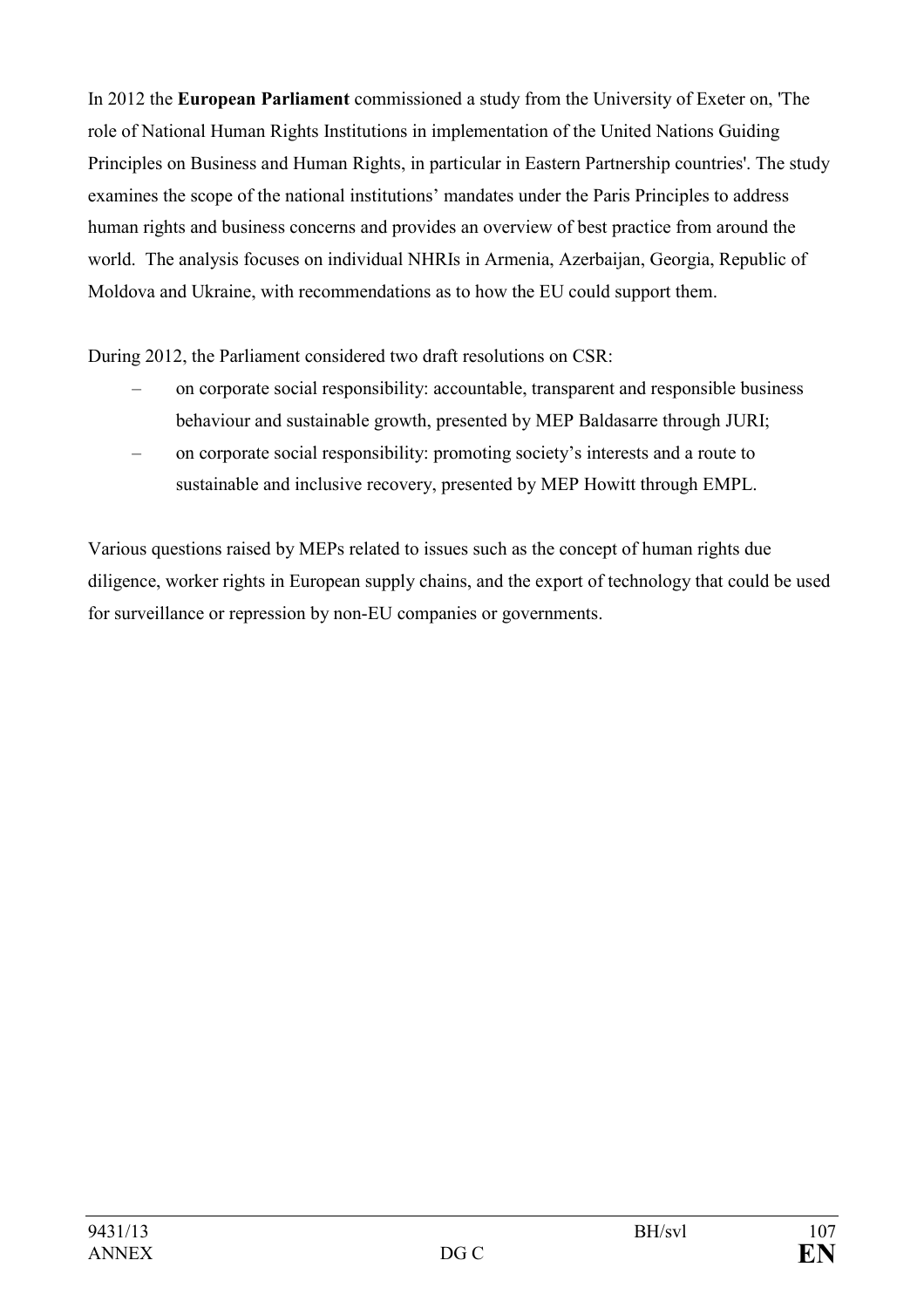#### **26 Administration of justice**

The EU participated in the first high-level meeting on the rule of law at national and international levels held at the UN General Assembly on 24 September 2012. The EU actively contributed to the **political declaration (UGA resolution 67/1) on the rule of law** adopted by the high-level meeting. This declaration adopted a comprehensive vision of the rule of law linked to the three main pillars of the United Nations – peace and security, development and human rights. The declaration also affirmed the importance of equality before the law, the right to access to justice and a full commitment to human rights and fundamental freedoms for all. The UN Secretary-General was tasked to take forward work on this issue, and the EU will fully support the further work of the UNSG in this regard.

The EU jointly with its Member States, as well as twenty-one EU Member States individually, made **pledges** to the meeting on the rule of law at international and national level. The EU Member States pledged to consider acceding to, *inter alia*, the Optional Protocol to the Convention against Torture and Other Cruel, Inhuman or Degrading Treatment or Punishment, the 1954 UN Convention relating to the Status of Stateless Persons and the 1961 UN Convention on the Reduction of Statelessness, as well as to accept the right of individual complaint under a number of UN human rights conventions. Other EU pledges included a commitment to conduct a worldwide campaign on justice, to support peace and security in conflict and post-conflict situations through a policy on transitional justice and enhanced support for UN peacekeeping, and to develop a framework for raising issues of statelessness with third countries. The full pledges are set out in the Annex to this report.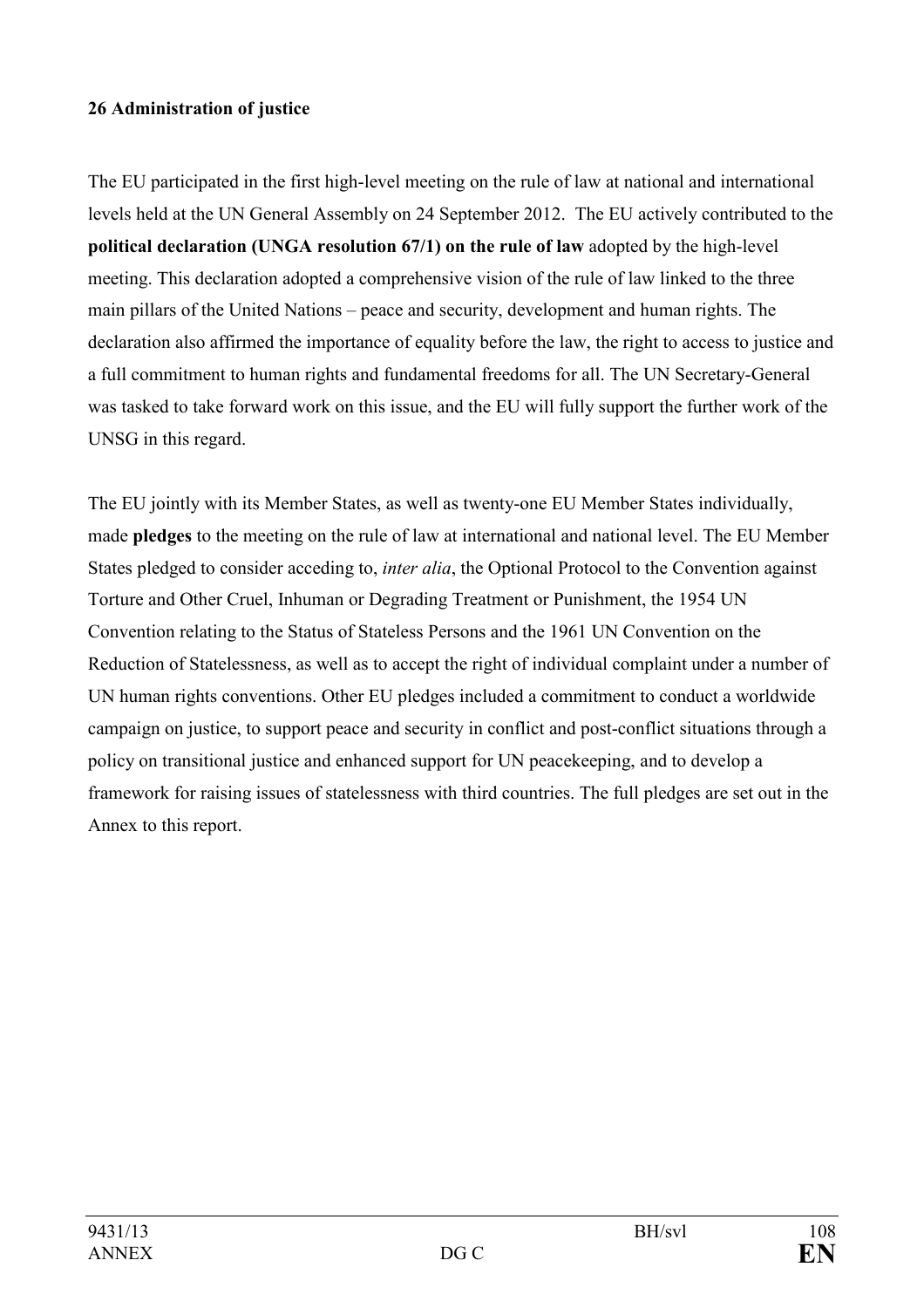In its human rights and political dialogues with partners worldwide in 2012, the EU regularly urged all countries to take steps to strengthen the independence of the judiciary and of the legal profession, and condemned any attempt to threaten or attack defence lawyers. Acting either through the local EU delegation or EU MS, the EU also conducted regular monitoring of **sensitive trials** in many countries, including Algeria, Azerbaijan, Kazakhstan, Thailand, and Vietnam, especially in cases where human rights defenders were threatened with conviction after a cursory or biased trial. Regrettably, this proved impossible in some countries, such as China, where EU monitors attempted to observe the sentencing of human rights defender Ms Ni Yulan but were unable to access the court. The EU also strongly supported the work of the UN Special Rapporteur on the **Independence of Judges and Lawyers**, and encouraged all countries which had received a request for a visit from the Special Rapporteur to extend an invitation to her.

## **27 Responding to violations: ensuring accountability**

Preventing the most serious crimes is part of the EU foreign policy. The responsibility to protect populations against genocide, crimes against humanity, ethnic cleansing and war crimes is one of the rationales behind policy priorities such as the protection of persons belonging to minorities and the respect for diversity. However, when serious crimes of international concern do take place, the EU has a strong tradition of promoting the fight against impunity for the most serious crime. It contributed to this fight for the last 10 years under the EIDHR with almost  $\epsilon$  30 million providing a flexible complementary tool to other instruments. It reinforces actions in support of fighting impunity through civil society organisations' actions in the field on advocacy, awareness raising and oversight. There should be no safe haven for those who have committed the crime of genocide, crimes against humanity and war crimes. Furthermore, prosecution can, as a deterrent, contribute to prevention of these crimes. EU and its Member States continues to give strong support to the effective functioning of the International Criminal Court (ICC) and other criminal tribunals such as the ad hoc international tribunals for the former Yugoslavia and Rwanda, the Special Court for Sierra Leone, the Extraordinary Chambers in the Courts of Cambodia, and the Special Tribunal for Lebanon. The NGO community remains a valuable ally in these efforts by facilitating public outreach, reinforcing victims' participation and building complementarity links to efforts of other donors.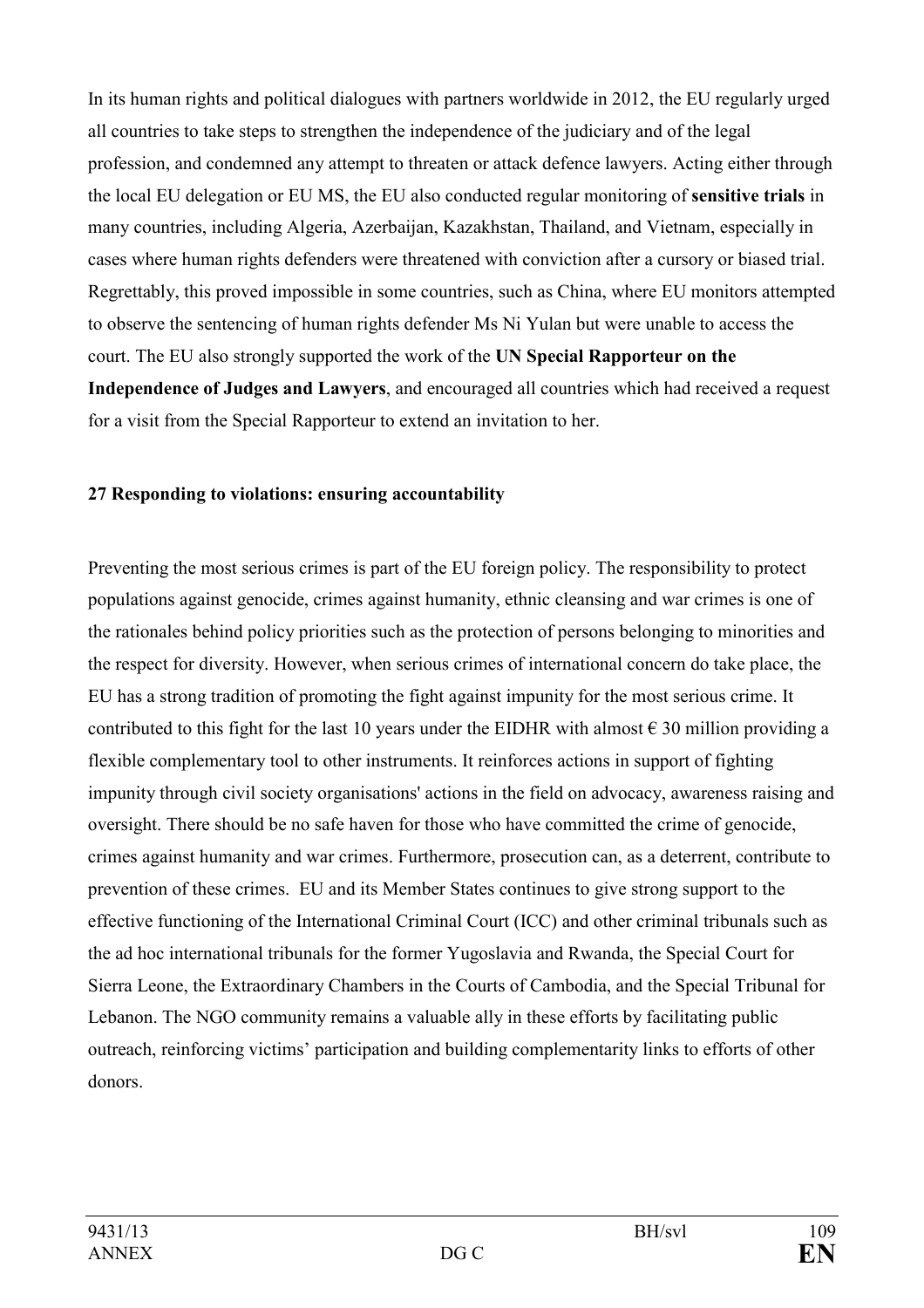In implementation of Decision 2011/168/CFSP on the ICC and the EU Action Plan to follow-up on the Decision, the EU and its Member States continued efforts to further strengthen the ICC to fulfil its mandate. The European Union and its Member States continued encouraging the widest possible participation in the Rome Statute. Ratification of and accession to the Rome Statute respectively as well as – where relevant - implementation of the Rome Statute continued to be a standing item on the agendas for most human rights dialogues, including the human rights dialogue with the African Union. In addition, the EU maintained its systematic demarche campaigns worldwide, its policy of including ICC clauses in agreements with third countries (such as the EU-Ukraine Association Agreement initialled on 30 March 2012) and financial aid to civil society organisations. The EU reacted to acts of non-co-operation with the Court and recalled the importance of all Member States of the United Nations abiding by and implementing the resolutions adopted by the Security Council under Chapter VII of the UN Charter referring situations to the Court. The EU followed with great concern the arrest and detention of four ICC staff members in Libya in June and July 2012 and contributed significantly to the resolution of the crisis. It continued to pursue its aim of creating a holistic and integrated approach on complementarity through increased capacity development initiatives at national level. In order to make the principle of complementarity operational, the EU and its Member States promoted the fight against impunity in development cooperation and technical assistance programmes. Within a broader framework, justice and the rule of law were at the core of EU objectives and operations that were constantly being reinforced under its geographical instruments, which focussed on strengthening national justice systems, enforcement of sentences, detention conditions and the capacity of national governments to manage witness protection programmes. It also played a central role in postconflict peace building processes by identifying country-specific needs and providing aid through appropriate modalities. At the high-level meeting on the rule of law at the UN General Assembly on 24 September 2012, the EU pledges included continued support for the work of the ICC. The European External Action Service organised a one-day training course on international criminal justice. Participants included EEAS staff, staff of the European Commission and staff of the foreign ministries of EU Member States.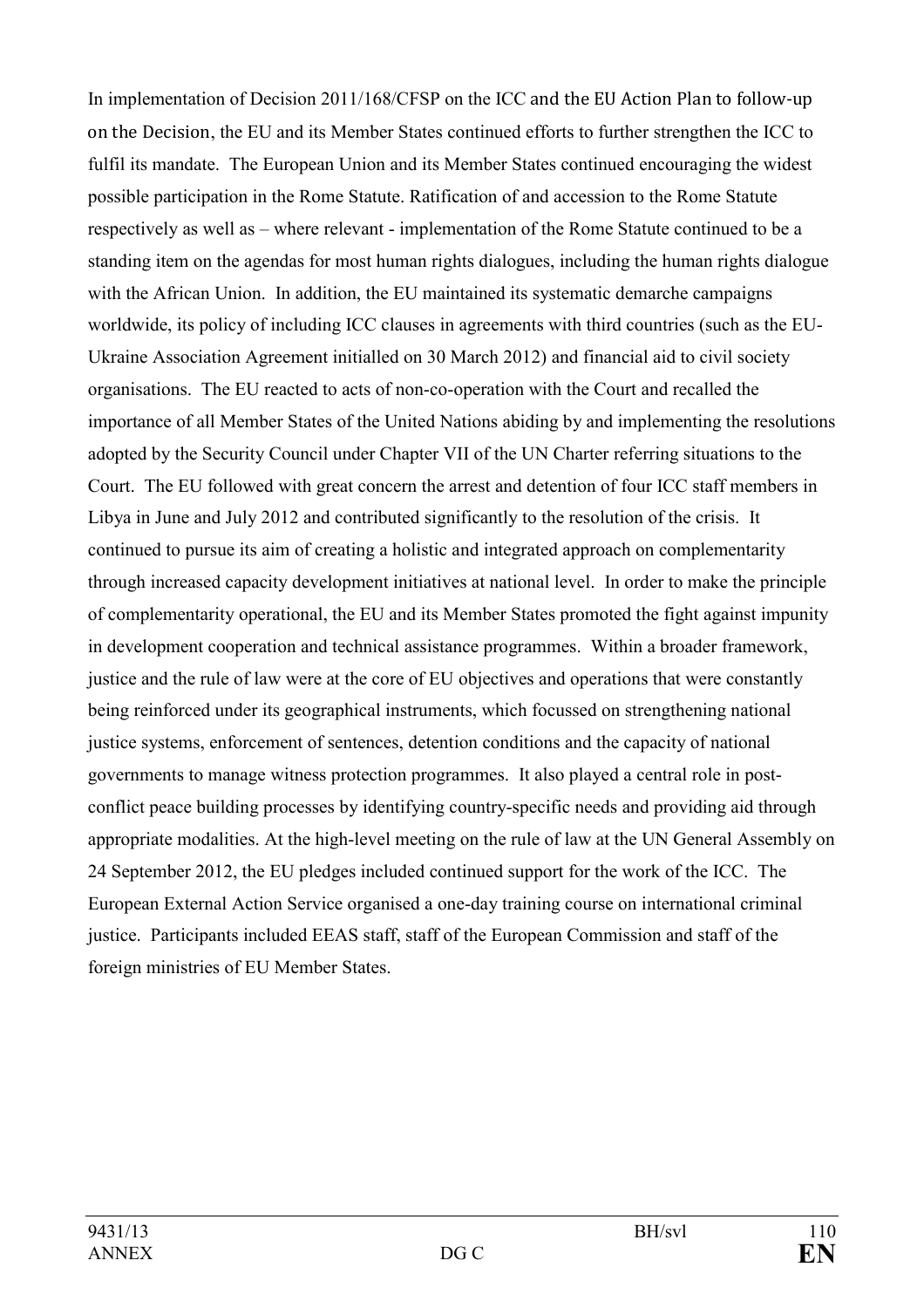Committed to preserving the integrity of the Rome Statute and supporting the independence of the Court, EU Member States continued to be among its major donors. The EU provided additional direct and indirect financial support to the Court by fostering legal cooperation and exchange of best practice between state parties and non-state parties, and the legal community.

In 2012, the European Commission organised, through the EIDHR, a call for proposals to combat impunity that will promote the effective functioning of the International Criminal Court and the Rome Statute system through civil society actions. The indicative budget allocation is EUR 6 million, with an 80% limit on the total EC contribution. The minimum grant is EUR 500 000 and the maximum EUR 1 500 000. In addition, an EU funded project on building legal expertise and fostering cooperation brought together more than 200 counsels from state and non-state parties to the Rome Statute in The Hague. Furthermore, under the EIDHR the EC provided EUR 1 000 000 in the 2011 Annual Action Programme (AAP) for 2012 with an additional EUR 1.000.000 earmarked in the 2012 AAP for 2013. In addition, the European Commission worked intensively in collaboration with the respective institutions to develop a report on complementarity which is expected to be finalised in 2013. It aims to help put an end to impunity for the perpetrators of the most serious crimes, such as genocide, crimes against humanity and war crimes, which threaten peace, security and the well-being of the world.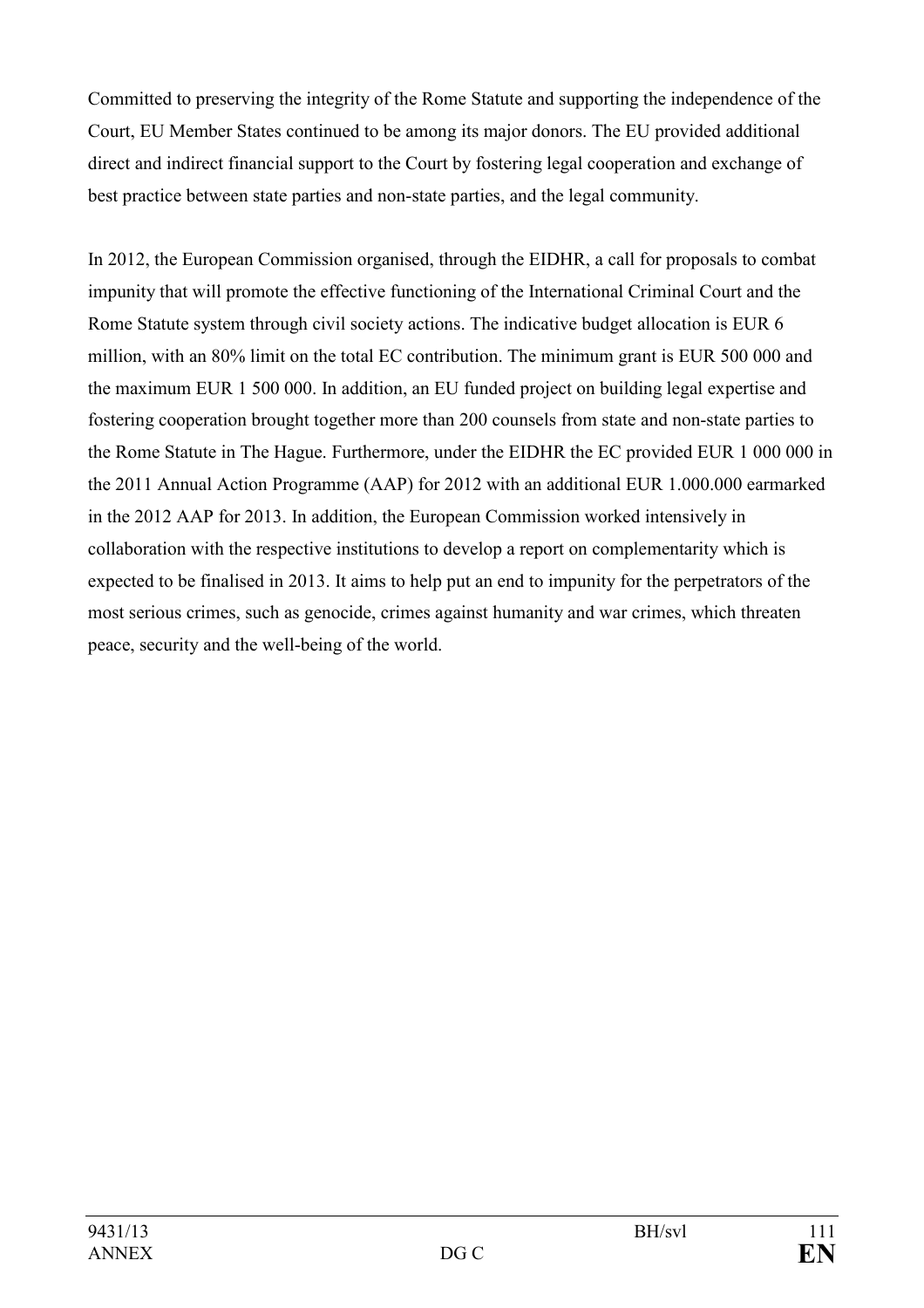## **28 Promote respect for the rights of persons belonging to minorities**

In all regions of the world, persons belonging to minorities continue to face serious threats, discrimination and racism, and are frequently excluded from fully taking part in the economic, political, social and cultural life available to the majorities in the countries or societies in which they live. The Treaty on European Union explicitly states that the rights of persons belonging to minorities are among the values upon which the EU is founded and which it undertakes to promote in its relations with the wider world. At the international level, the **Declaration on the Rights of Persons Belonging to National or Ethnic, Religious and Linguistic Minorities<sup>1</sup> is the key** reference text on the rights of persons belonging to minorities. In Europe, the Council of Europe has adopted the Framework Convention on the Protection of National Minorities**<sup>2</sup>** and the European Charter for Regional or Minority Languages**<sup>3</sup>** .

Protection of persons belonging to minorities is one of the key issues under the Copenhagen political criteria for EU accession. It is in this context that the record of candidate countries and potential candidates on minority issues continues to be assessed in the progress reports presented by the European Commission. In return, the EU has provided focused pre-accession financial aid to candidate countries and potential candidates to help them introduce necessary political, economic and institutional reforms, in line with EU standards. EU-supported projects for persons belonging to minorities are predominantly aimed at reducing social disparities and at improving and promoting a better quality of life. Strengthening social cohesion in these countries covers the integration of disadvantaged people, combating discrimination and strengthening human capital, notably by reforming education systems.

 **1** http://www.ohchr.org/Documents/Publications/GuideMinoritiesDeclarationen.pdf

**<sup>2</sup>** http://conventions.coe.int/Treaty/EN/Treaties/Html/157.htm

**<sup>3</sup>** http://conventions.coe.int/Treaty/EN/Treaties/Html/148.htm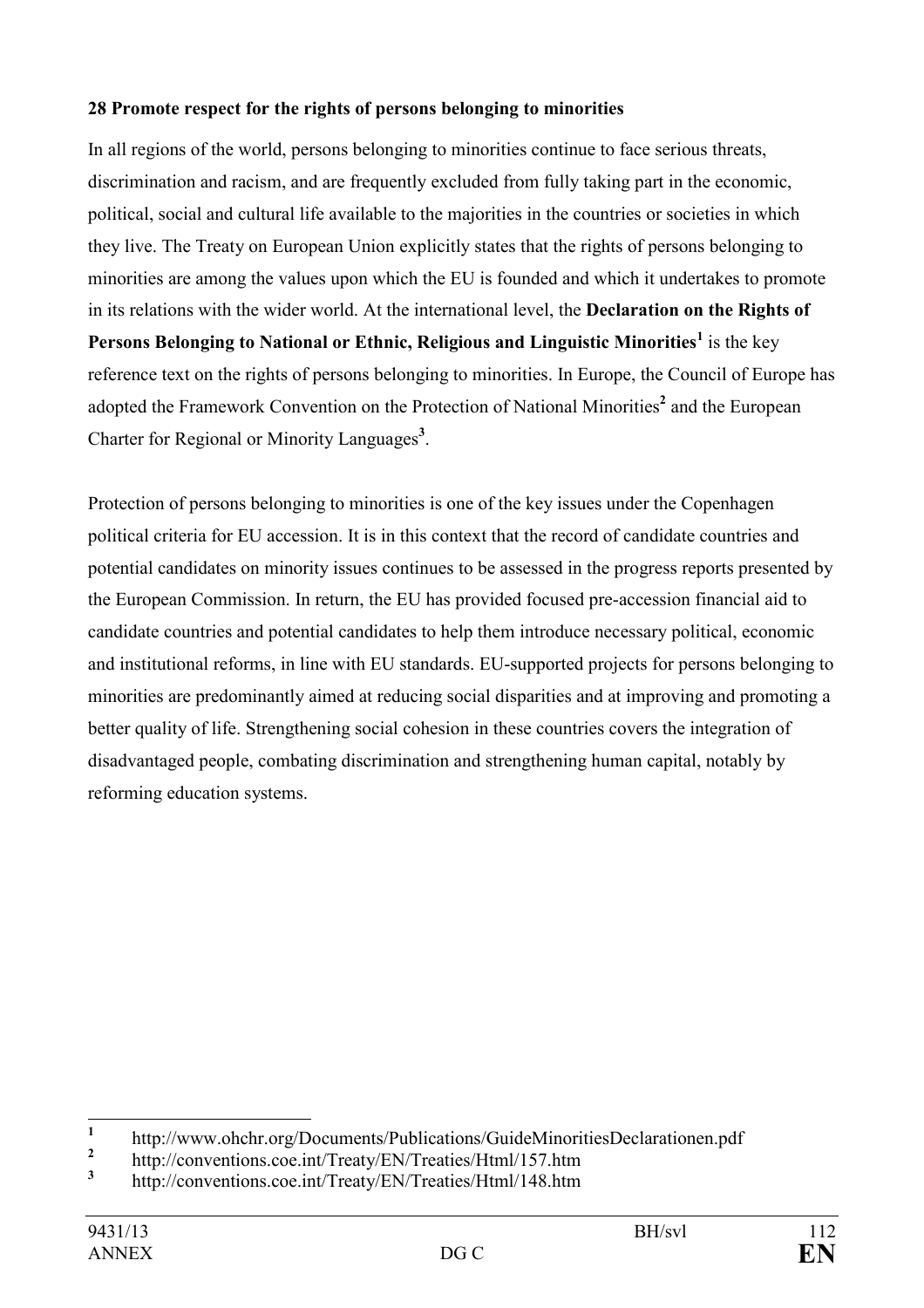Minority issues also continued to be an important aspect of the EU's relations with other parts of the world, and the EU regularly raised minority issues in its **political dialogues** with non-EU countries. Minority issues were also mainstreamed in cooperation strategies and action plans.

The EU also actively cooperated in UN forums on the promotion and protection of the rights of persons belonging to minorities. UN processes include the Forum on Minority Issues and the work of the Independent Expert on minority issues. Also, the EU continued to join forces with other international organisations and multilateral bodies active in this field, such as the OSCE and its High Commissioner on National Minorities, and the Council of Europe.

To this end, the EU supported government programmes and policies targeted at persons belonging to minorities or with a potential impact in this area through bilateral cooperation. The EU also supported civil society organisations working for the protection and promotion of the rights of persons belonging to minorities, in particular through the **EIDHR,** especially with the aim of helping to combat discrimination and to promote the protection and development of equal participation of men and women from minority communities in social, economic and political life within the broader context of strengthening human rights, political pluralism and democratic political participation. For example, with a contribution of over EUR 90 000 the EIDHR is currently financing a project aimed at improving the political participation and representation of Roma and other national minorities in Bosnia and Herzegovina, thus promoting their inclusion, interests and rights.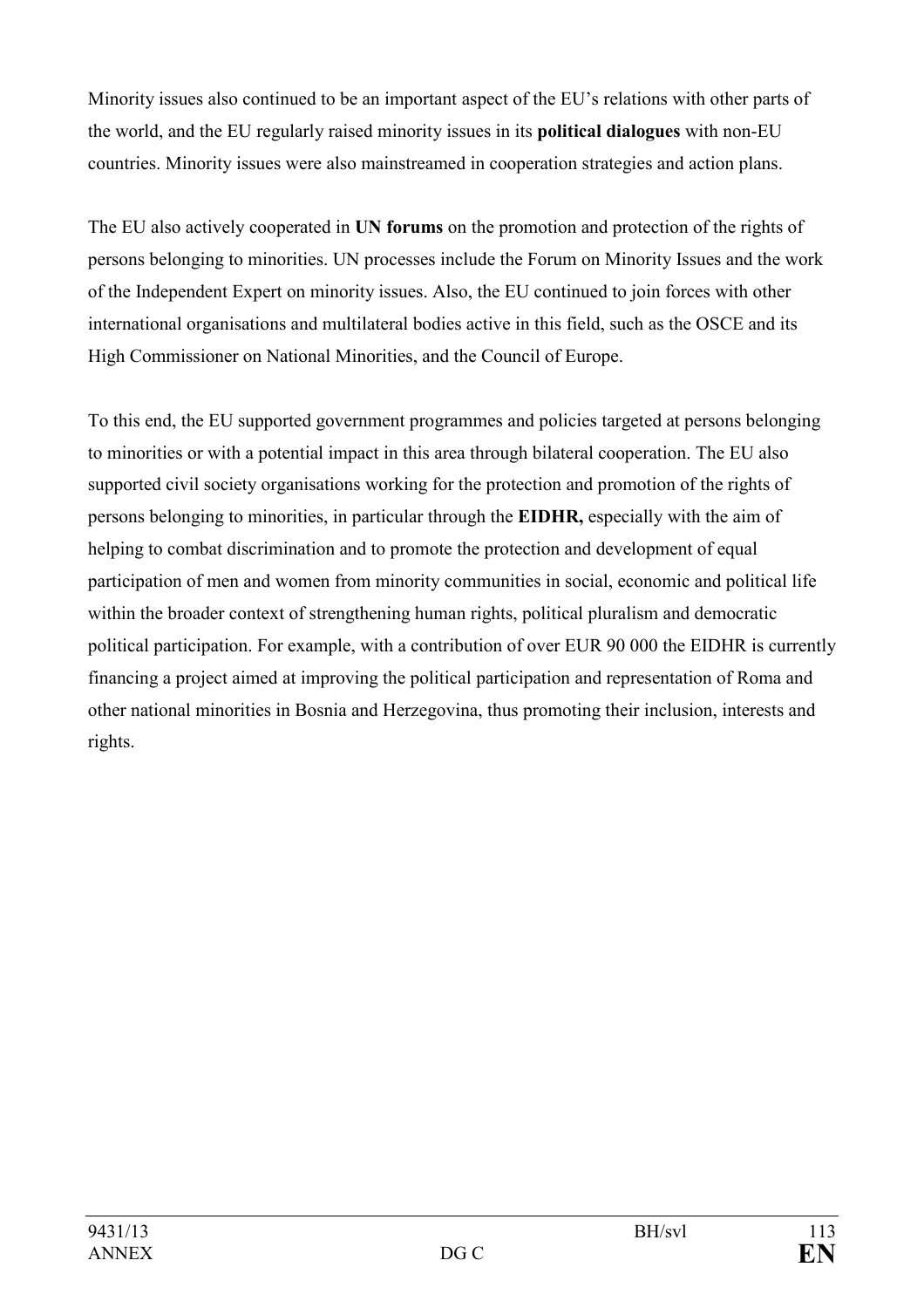## **28bis Racism, xenophobia, non-discrimination and respect for diversity**

The EU continued in 2012 to contribute significantly to combating all forms of racism, racial discrimination, xenophobia and similar types of intolerance worldwide.

Within the EU, this commitment continued to be backed up by a **policy of concrete action** including legislation and efficient enforcement<sup>1</sup>, awareness-raising, data collection<sup>2</sup> and the provision of financial support to national authorities and civil society**<sup>3</sup>** . The most representative example is the specific situation of the Roma: on 5 April 2011 the Commission issued a Communication on an **EU Framework for National Roma Integration Strategies** up to 2020, which encouraged Member States to adopt or develop further a comprehensive approach to Roma integration and endorse goals in education, employment, access to healthcare and housing.

All Member States have submitted a strategy to the European Commission – except for Malta which has no Roma population – although there was no legal obligation to do so, which shows that there is a strong political commitment.

 **1** For the relevant EU legislation, please see [http://ec.europa.eu/justice/fundamental](http://ec.europa.eu/justice/fundamental-rights/racism-xenophobia/index_en.htm)[rights/racism-xenophobia/index\\_en.htm](http://ec.europa.eu/justice/fundamental-rights/racism-xenophobia/index_en.htm) and

[http://ec.europa.eu/justice/discrimination/law/index\\_en.htm.](http://ec.europa.eu/justice/discrimination/law/index_en.htm) **2**

A **Eurobarometer** on discrimination was published in November 2012. Discrimination on grounds of ethnic origin continues to be regarded as the most widespread form of discrimination in the EU according to 56% of the respondents. For the reports and studies on racism and xenophobia by the EU Agency for Fundamental Rights, please see<http://fra.europa.eu/en/publication/2013/fra-publications-2012>.

**<sup>3</sup>** EU-level NGO networks active in combating discrimination on the grounds of racial or ethnic origin such as ENAR, ERIO or EQUINET receive an operating grant through the PROGRESS programme. For other relevant financing programmes see [http://ec.europa.eu/justice/fundamental-rights/racism-xenophobia/index\\_en.htm.](http://ec.europa.eu/justice/fundamental-rights/racism-xenophobia/index_en.htm)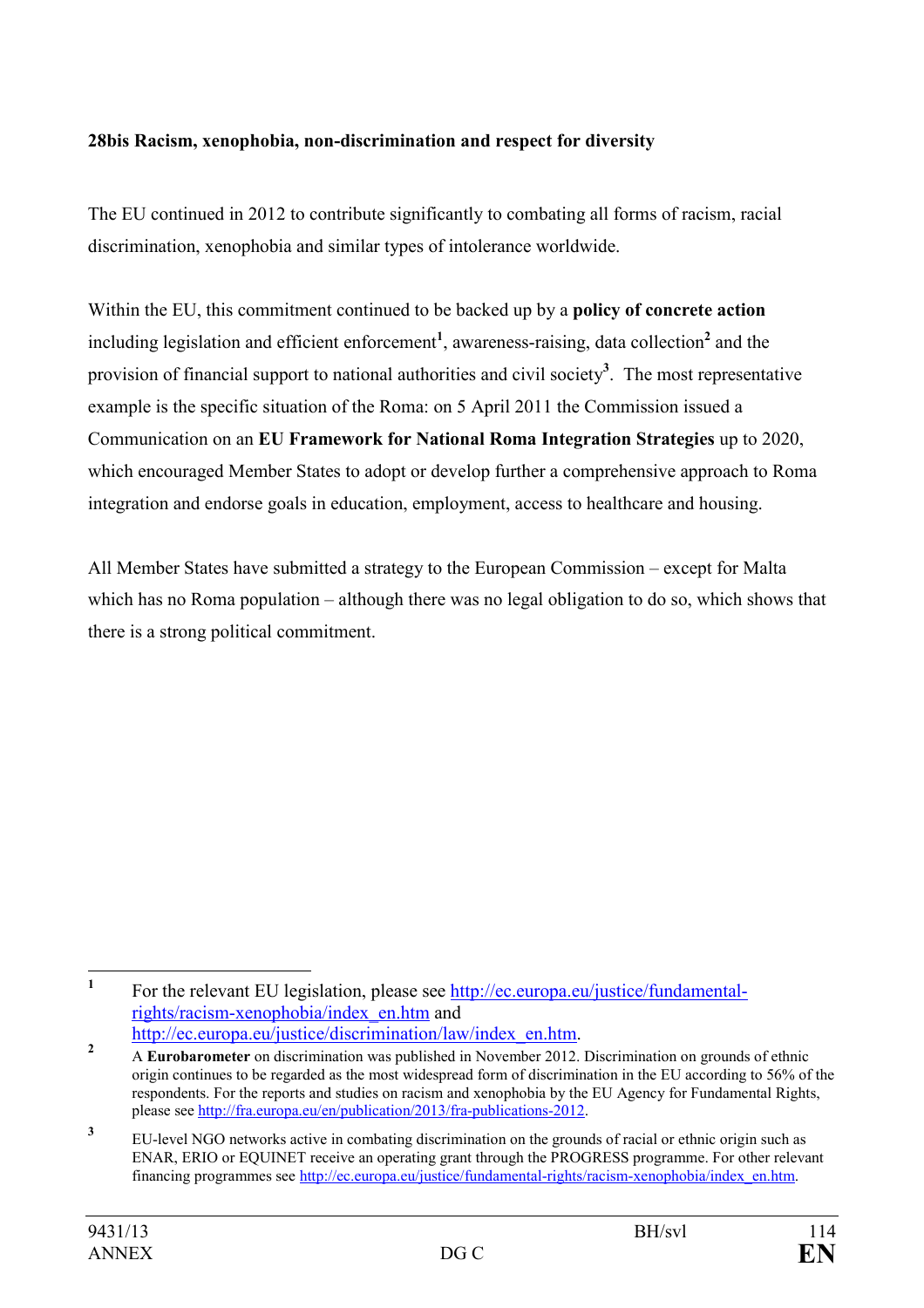The European Commission issued its first assessment report "The National Roma Integration Strategies: a first step in the implementation of the EU Framework" in May 2012 which highlights that much more needs to be done to **secure sufficient funding for Roma inclusion, put monitoring mechanisms in place, fight discrimination and segregation, and** address the important issues of access to decent housing and healthcare. The European Commission expects the governments to address these priorities pointed out in the report and will review annually the implementation of the National Roma Integration Strategies, reporting to the European Parliament and the Council.

On 21 March 2012, the **International Day for the Elimination of Racial Discrimination**, High Representative Ashton issued a declaration on behalf of the EU, underlining "the European Union's unwavering commitment to fighting all forms of racism and xenophobia. Racial discrimination is contrary to the values on which the EU is based […]".

In its external action, the EU continued to raise racism and xenophobia-related issues in its **political dialogues** with non-EU countries, for example with African countries. These issues also continue to be taken into consideration in cooperation strategies; for example, under the European Neighbourhood Policy Action Plans, the partner countries commit themselves to combating all forms of discrimination, religious intolerance, racism and xenophobia.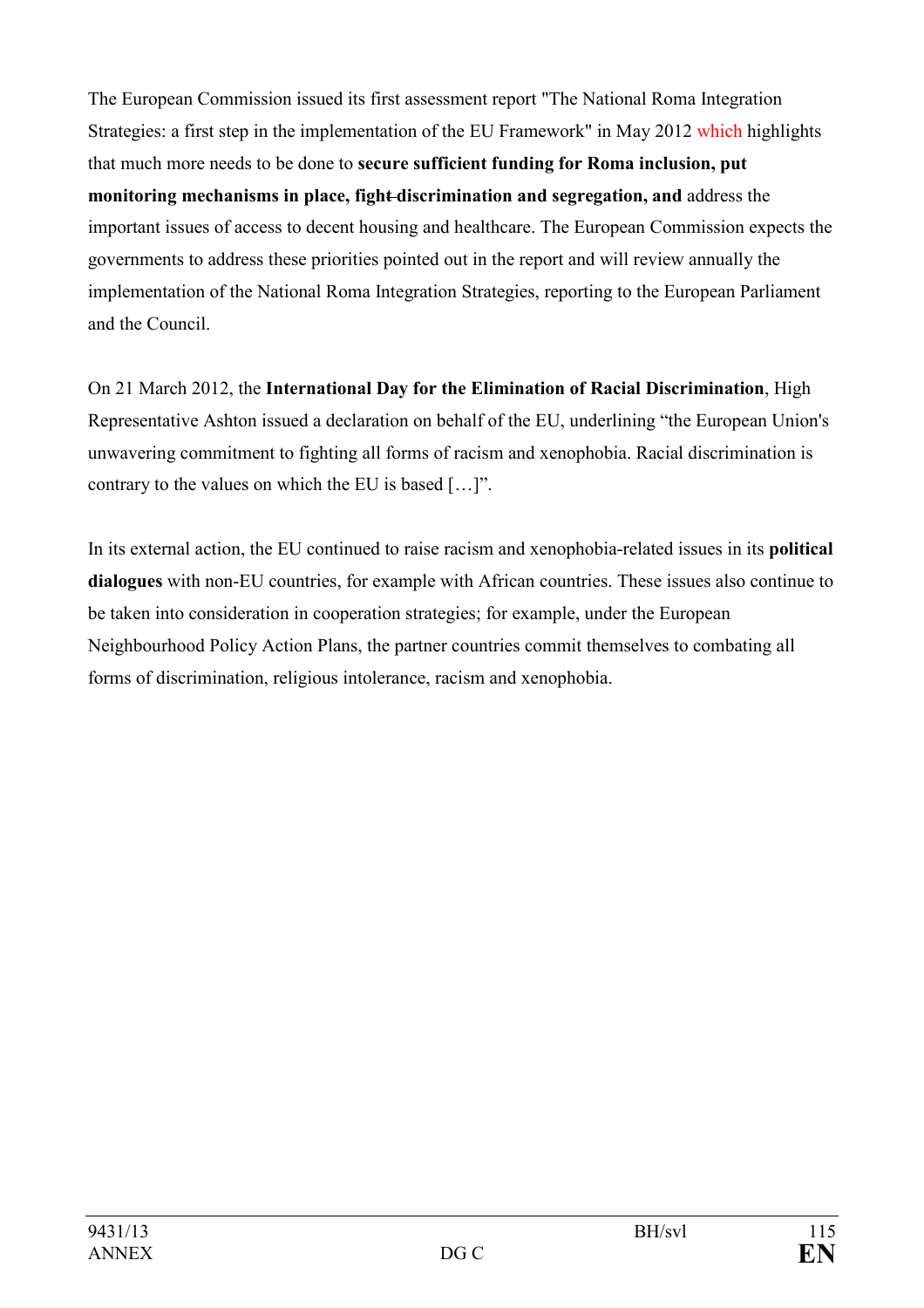The EU continued to cooperate with regional bodies such as the Council of Europe's European Commission against Racism and Intolerance (ECRI). In the OSCE framework, the EU worked in close cooperation to advance the implementation of the commitments made by the 56 OSCE Participating States as regards combating racism, xenophobia and discrimination.

At the **multilateral level**, the EU also actively cooperated with the UN in tackling racism and discrimination. It supported the mandate of the UN Special Rapporteur on contemporary forms of racism, xenophobia and related intolerance, Mr Mutama Ruteere, and his predecessor, Mr Githu Muigai. Eleven years after the 2001 World Conference against Racism, Racial Discrimination, Xenophobia and Related Intolerance, the EU remains fully committed to the principal objective of the 2001 Durban Conference, which is the total elimination of racism, racial discrimination, xenophobia and related intolerance.

# The **International Convention on the Elimination of All Forms of Racial Discrimination**

(ICERD) is the universal foundation for efforts to prevent, combat and eradicate racism. The European Union continued to call on all states that had not yet ratified or fully implemented the Convention to do so, but no ratifications were secured in 2012.

The EU continued to mainstream the fight against discrimination in its international cooperation. Through its European Instrument for Democracy and Human Rights **(EIDHR),** the EU supported a wide range of civil society organisations in some 120 recent projects, worth a total of approximately EUR 24 million. In addition, through the EIDHR, the EU supported the United Nations High Commissioner for Human Rights (OHCHR) in the implementation of existing international standards on equality and non-discrimination, in particular the International Convention on the Elimination of Racial Discrimination.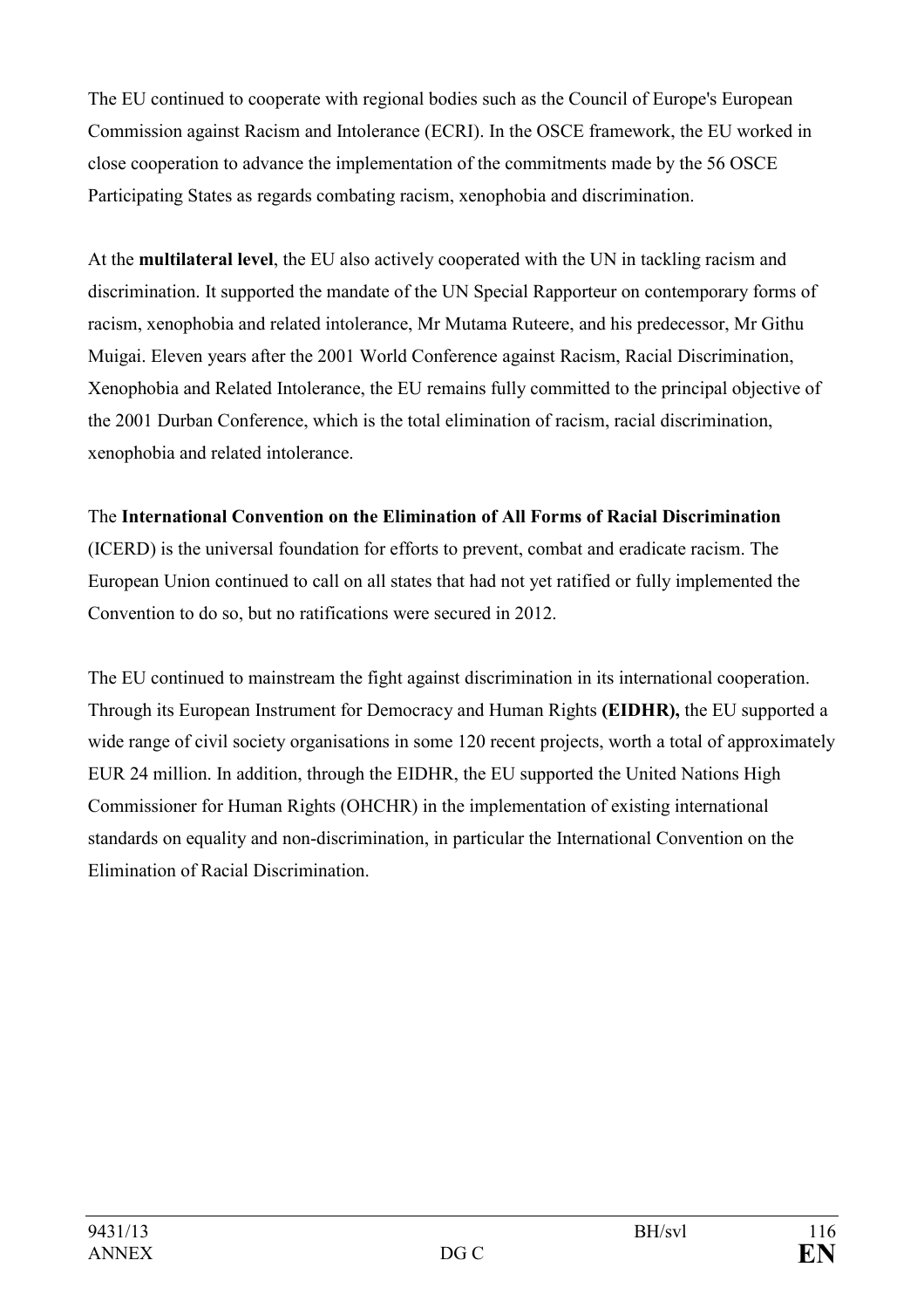Consistent with the EU's principled policy in the area, on 24 July 2012 the Political and Security Committee endorsed a strategy paper entitled ''*The EU in the follow-up to the Durban Declaration and Programme of Action''.* 

In the context of the **Joint EU and African Union strategic partnership** on democratic governance and human rights, both parties confirmed in 2012 the high importance they attach to the fight against racism, racial discrimination, xenophobia and related intolerance.

On 5 June 2012, the European Union and African Union delegations in Geneva organised a joint workshop for the Member States of their respective organisations, with a view to an exchange of best practice at local, national and regional levels on (a) combating racial discrimination in effect and (b) addressing incitement to racial hatred.

# **29 An enhanced policy on indigenous issues**

The principles of the EU's engagement towards indigenous peoples are applied in the context of the UN Declaration on the Rights of Indigenous Peoples of 2007, which advances the rights of indigenous people and ensures their access to continued development around the world.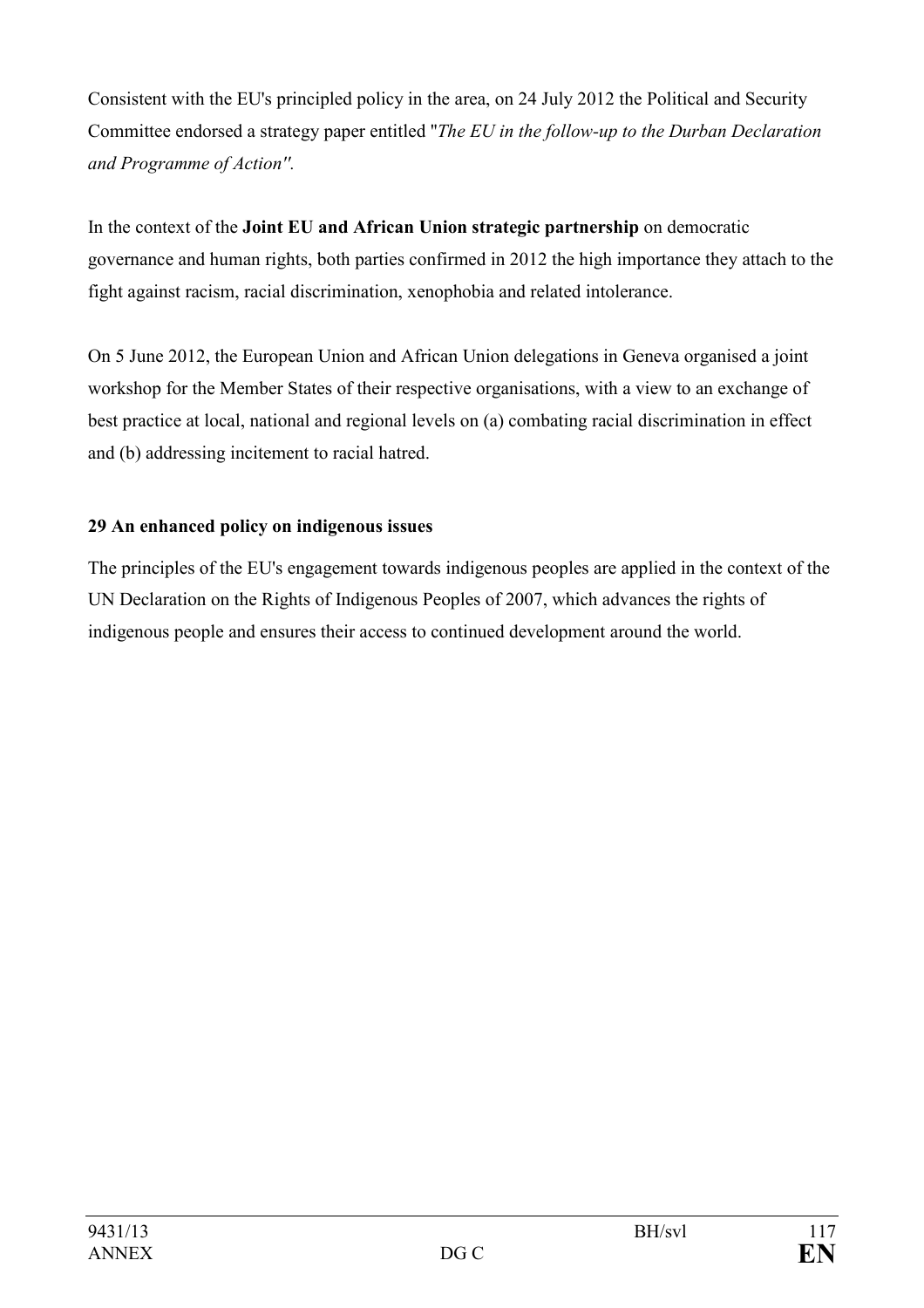The EU seeks to integrate human rights, including indigenous peoples' rights, into all aspects of its external policies, including into its political dialogues with third countries and regional organisations, at multilateral forums such as the United Nations, and by giving financial support.

Since the establishment of the **International Day of the World's Indigenous People** in 1994, first the Commissioner for External Relations and European Neighbourhood Policy and now the High Representative have issued a statement on the occasion of the International Day on 9 August almost every year. In the 2012 statement the High Representative joined ''the indigenous peoples in celebrating their rich cultural heritage and contribution to the world ''. In addition, EU delegations all over the world organised events on or around 9 August, including meetings with indigenous leaders, press conferences, press articles, participation in seminars and visits to projects funded by the EU.

The EU continued to participate actively in the United Nations forums dealing with indigenous issues, as well as contributing to the cooperation work of UN agencies dealing with indigenous peoples. In 2011, the EU joined a consensus on the regular **General Assembly Third Committee resolution** on the rights of indigenous peoples, and approximately half of the EU Member States co-sponsored it. The resolution contained a decision to organise a High Level plenary meeting of the General Assembly, to be known as the World Conference on Indigenous Peoples, to be held in 2014. The EU also made a statement on indigenous issues in the Third Committee, as well as at the 2012 session of the Expert Mechanism on the Rights of Indigenous Peoples (EMRIP), and took part in the interactive dialogue with the Special Rapporteur on the rights of indigenous peoples, Mr James Anaya. The EU contributed actively to the UN Working Group on Human Rights and Transnational Corporations and Other Business Enterprises´ thematic report to be delivered to UN General Assembly 68 that will focus on the situation of indigenous peoples, with regard to the prevention of negative impacts of business activities on the rights of indigenous peoples.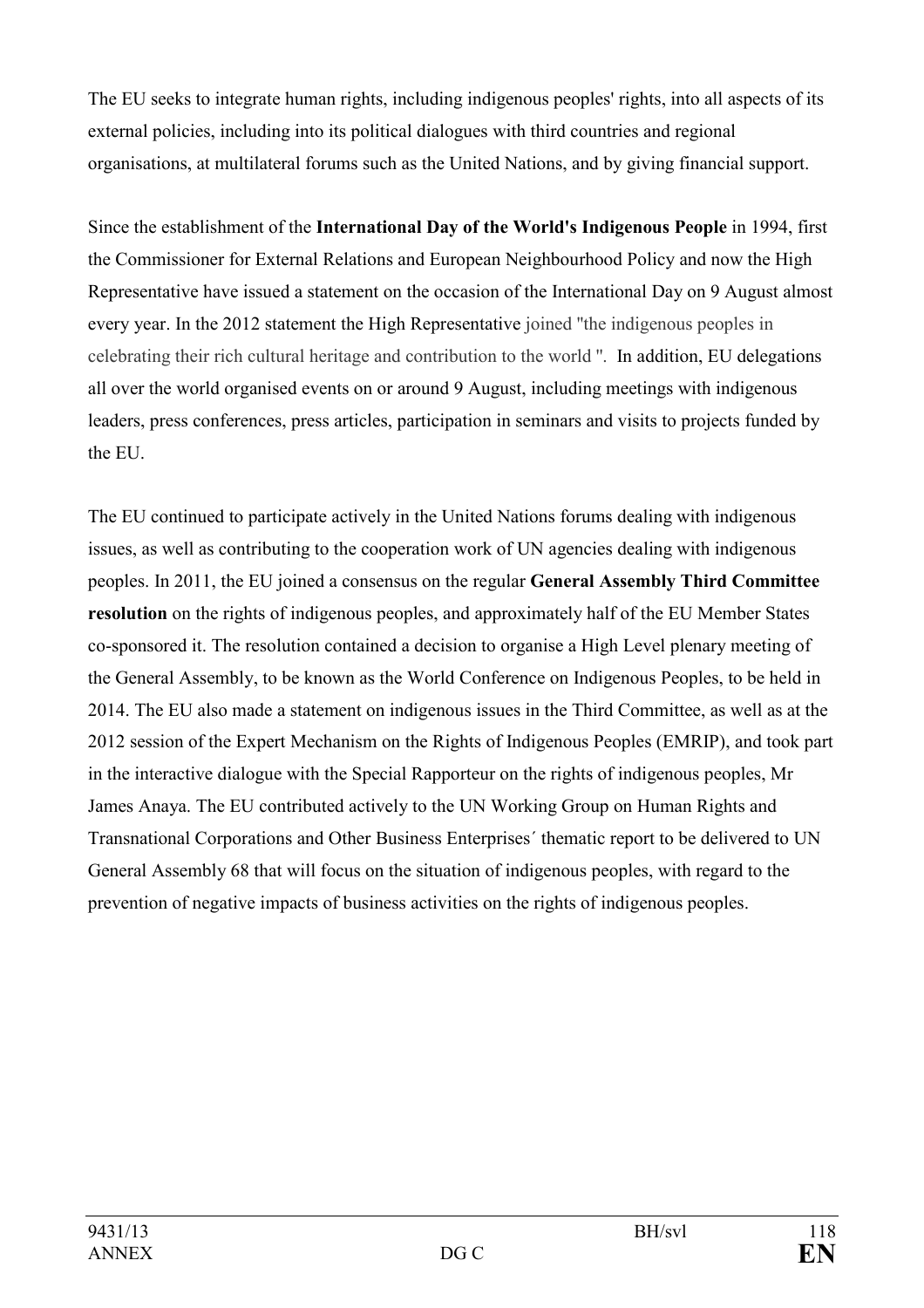Indigenous peoples' rights continued to be **mainstreamed in EU development cooperation strategies**. The Colombia Country Strategy Paper 2007-2013, for instance, addresses the humanitarian and human rights situation of its indigenous peoples, and includes among key priorities peace building through the involvement of marginalised citizens in local governance and the participatory economy, as well as the promotion of human rights, good governance and the fight against impunity. Another example is the explicit inclusion of indigenous peoples in the support for modernisation of the state, strengthening good governance and social inclusion in the Peru Country Strategy Paper 2007-2013.

The EU acknowledges the particular vulnerability and acute repression that defenders of indigenous peoples' rights face in many countries around the world, as shown by numerous international reports, including reports by the UN Special Rapporteur on Human Rights Defenders.

The EU also directly supports civil society organisations working on indigenous issues, in particular through the European Instrument for Democracy and Human Rights (**EIDHR**). Since 2011 the EIDHR has been financing a EUR 1.2 million project aimed at strengthening the network of indigenous peoples' human rights defenders which monitors and documents violations of human rights of indigenous peoples in Asia, to raise awareness at local level and internationally about indigenous peoples' rights and to protect those individuals and groups who promote and protect indigenous peoples' rights in Asia. This project, targeting Nepal, Bangladesh, India, Cambodia, Indonesia, Malaysia, the Philippines and Thailand, aims at tackling the lack of legal recognition and adequate policies for the protection of indigenous peoples' human rights in the Asian region, where approximately 200 million of the estimated total of 350 million indigenous peoples worldwide live.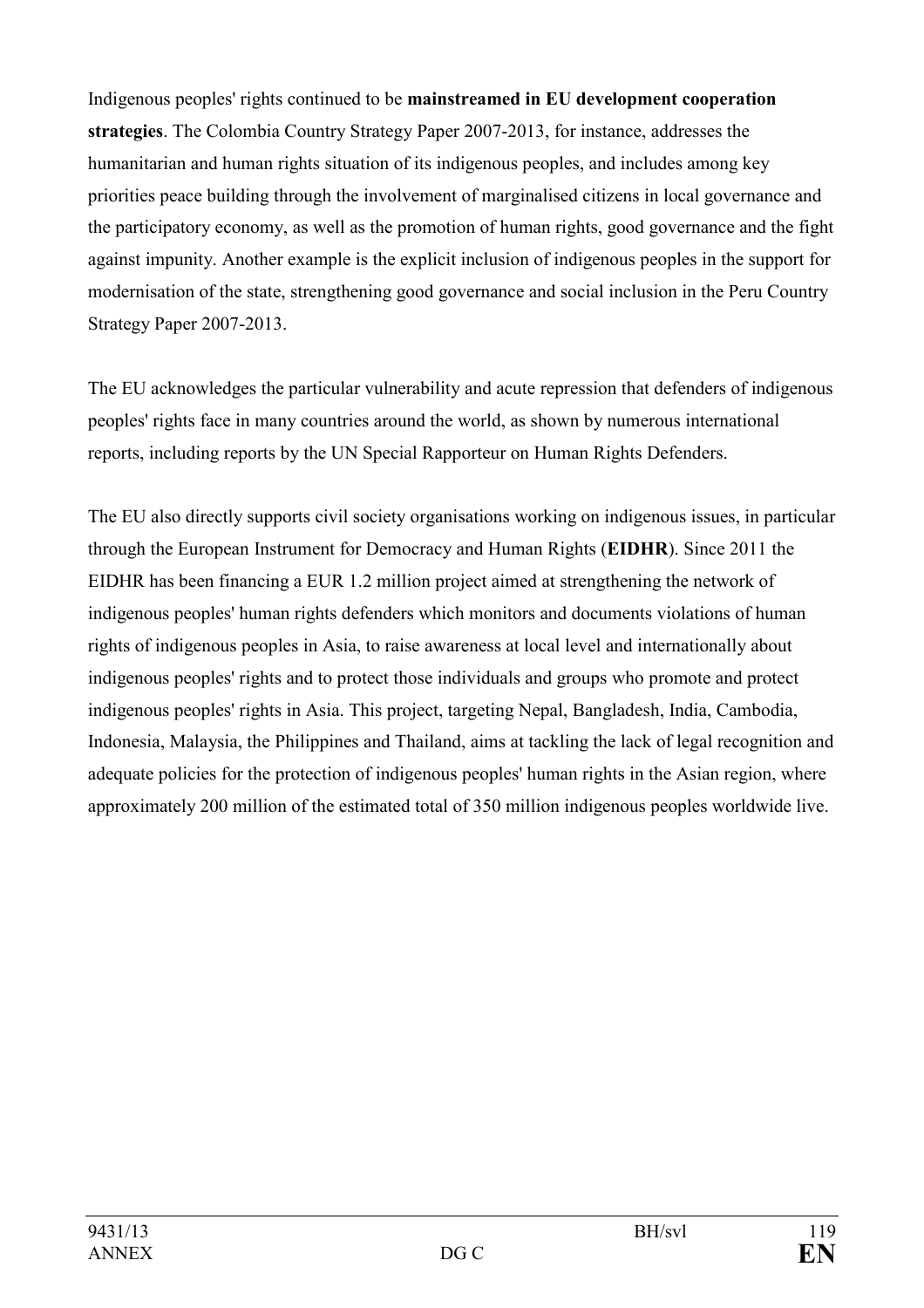In these countries, the majority of indigenous peoples live below the poverty threshold, suffer from all forms of discrimination and have little access to political decision-making processes and justice systems, and are victims of violations not only of their individual rights but also of their collective rights. The violations of indigenous peoples´ participation rights in decision-making in matters which affect their rights is often caused by a non-acceptance of the principle of free, prior and informed consent and its practical dimensions. The non-recognition of the land rights of indigenous peoples has led to widespread land grabbing and forced displacement associated with plantations, large-scale mining, dams, infrastructure and protected areas. Also, many cases of human rights violations among indigenous peoples remain undocumented and unreported as the awareness among indigenous communities of their rights is low and advocacy activities remain very limited, especially in conflict areas, making the work of defenders of indigenous rights essential.

The new EU Human Rights Action Plan contains an action point on indigenous peoples: ''Review and further develop EU policy relative to the UN Declaration on the Rights of Indigenous Peoples, with a view to the **2014 World Conference on Indigenous Peoples''**.

## **30 Human rights for persons with disabilities**

On 22 January 2011, the **European Union became a party to the UN Convention on the Rights of Persons with Disabilities** (CRPD). This was a historical development, since the CRPD is the first comprehensive human rights treaty to be ratified by the EU as a "Regional Integration Organisation". The EU actively participated in the CRPD States Party Conference, for the first time as a party, in September 2011. In October 2012 the Council decided to set up an EU-level framework, as required by Article 33.2 of the United Nations Convention on the Rights of Persons with Disabilities. The EU Framework will promote, protect and monitor the implementation of the UNCRPD in EU legislation and policy and with respect to "internal" implementation of the Convention by EU institutions, i.e. when acting as a public administration.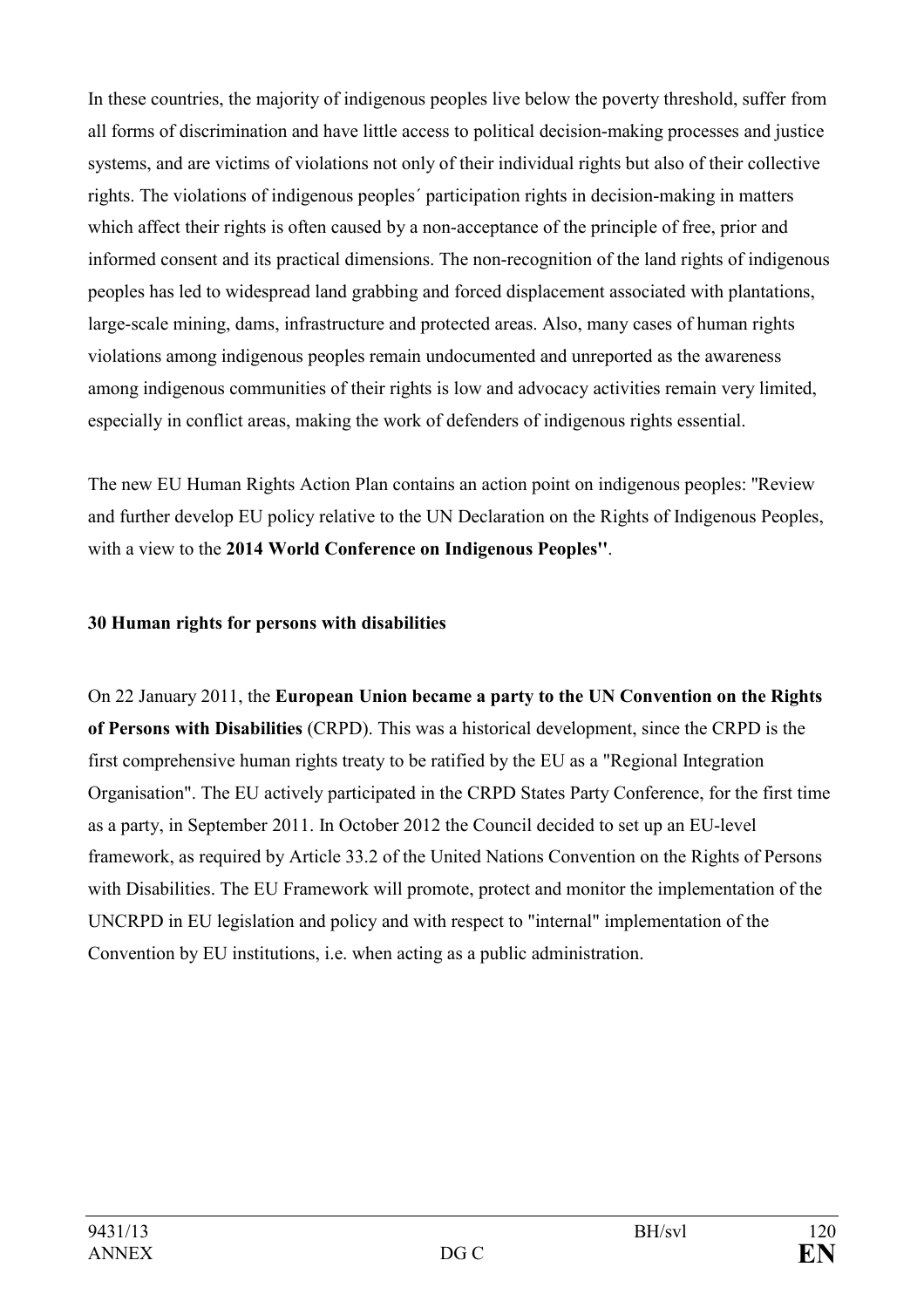The CRPD aims to ensure that people with disabilities can enjoy their rights on an equal basis with all other citizens. The CRPD sets out minimum standards for protecting a full range of human rights and fundamental freedoms for people with disabilities. For the EU this means ensuring that EU level policies, legislative and programming actions comply with the CRPD's provisions on disability rights, within the limits of EU competences. In the **EU Disability Strategy for 2010- 2020,** adopted in November 2010, which aims to help implement the provisions of the CPRD both at EU and at Member State level, "External Action" has been identified as one of its eight main areas for action. The strategy complements and supports action by the Member States, which have the main responsibility for disability policies. Disability has also been highlighted as an area of activity in the newly adopted EU Action Plan for Human Rights and Democracy.

Disability was increasingly raised in the **EU political and specialised dialogues** (including human rights dialogues) with third countries. In 2012, disability was raised as a human rights issue in human rights dialogues with the African Union, Chile, Mexico, New Zealand, the Palestinian Authority, Russia and the US. EU ratification of the CRPD provided added reason to do so. In particular, the EU called for the ratification and full implementation of the CRPD by all states.

During 2012, the EU continued to uphold and advocate respect for the human rights of persons with disabilities in the relevant regional and international forums.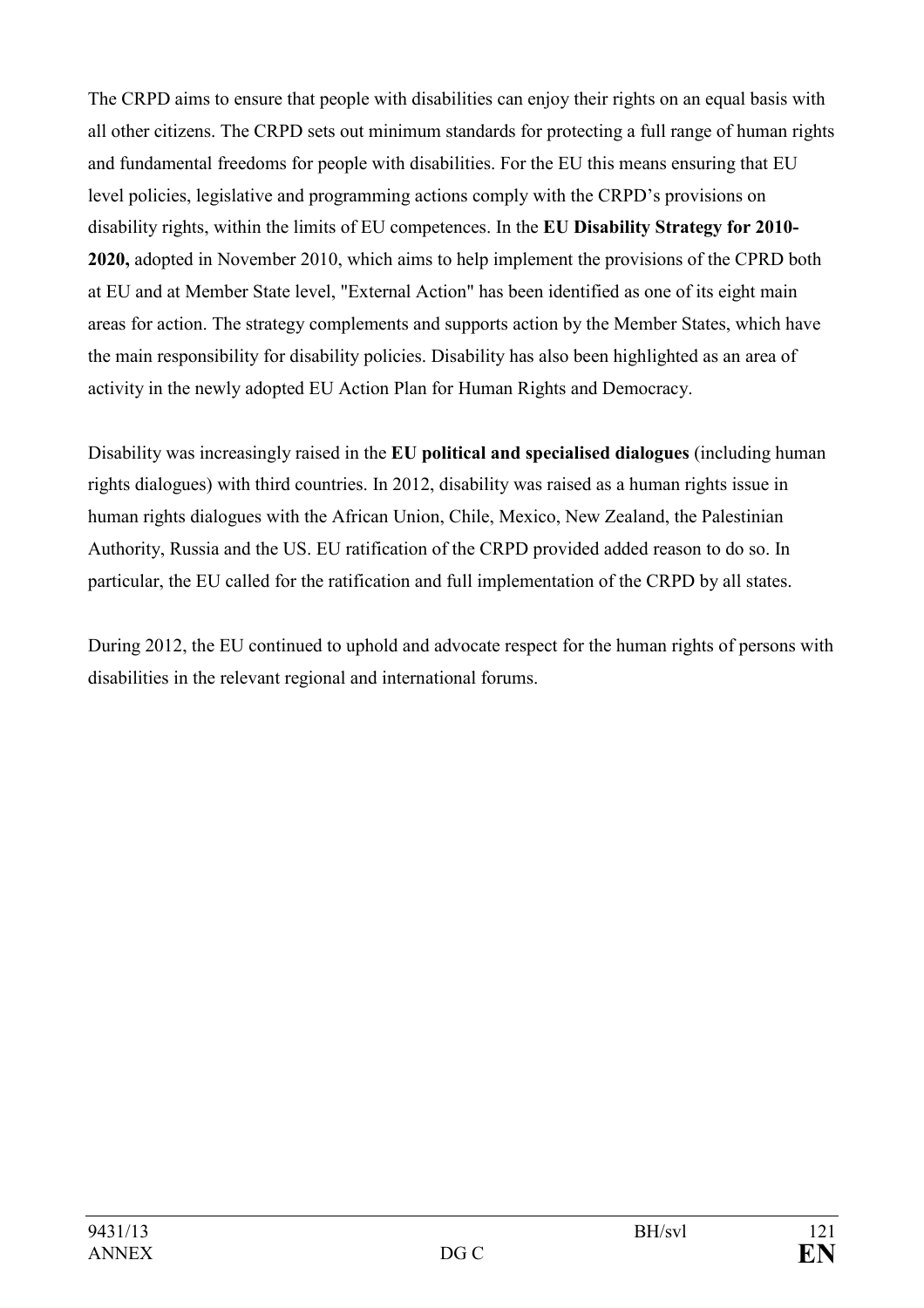The EU also continued to protect and promote the rights of disabled persons outside the EU through the systematic inclusion of persons with disabilities in **EU development cooperation**. Funding aimed at persons with disabilities is provided under several EU funding instruments, for example the Development Cooperation Instrument (DCI), the European Development Fund (EDF), the European Neighbourhood Instrument (ENPI) and the European Instrument for Democracy and Human Rights (EIDHR). In 2012 the EU funded over 80 projects, in over 50 partner countries (with a budget estimated at over EUR 30 million).

In accordance with **Action 30 (b)** of the Action Plan on Human Rights and Democracy, in August 2012 the European Commission completed the update of the Guidance Note on Disability and Development in line with the UN Convention on the Rights of Persons with Disabilities.

## **COMPLIANCE WITH INTERNATIONAL HUMANITARIAN LAW (IHL)**

The EU undertook a variety of initiatives in 2012 to promote international humanitarian law worldwide, in line with the 2005 Council Guidelines on promoting compliance with international humanitarian law. International humanitarian law is distinct from international human rights law. It is composed of the four Geneva Conventions of 1949, their Additional Protocols, other international agreements and customary law, which together seek to protect persons who are not, or who are no longer, taking a direct part in hostilities (such as civilians, prisoners of war and other detainees, and the sick and injured), as well as to restrict the means and methods of warfare (including tactics and weaponry) in order to avoid unnecessary suffering and destruction.**<sup>1</sup>**

 **1** A comprehensive list of international humanitarian law instruments is set out in the Annex to the Council Guidelines on IHL.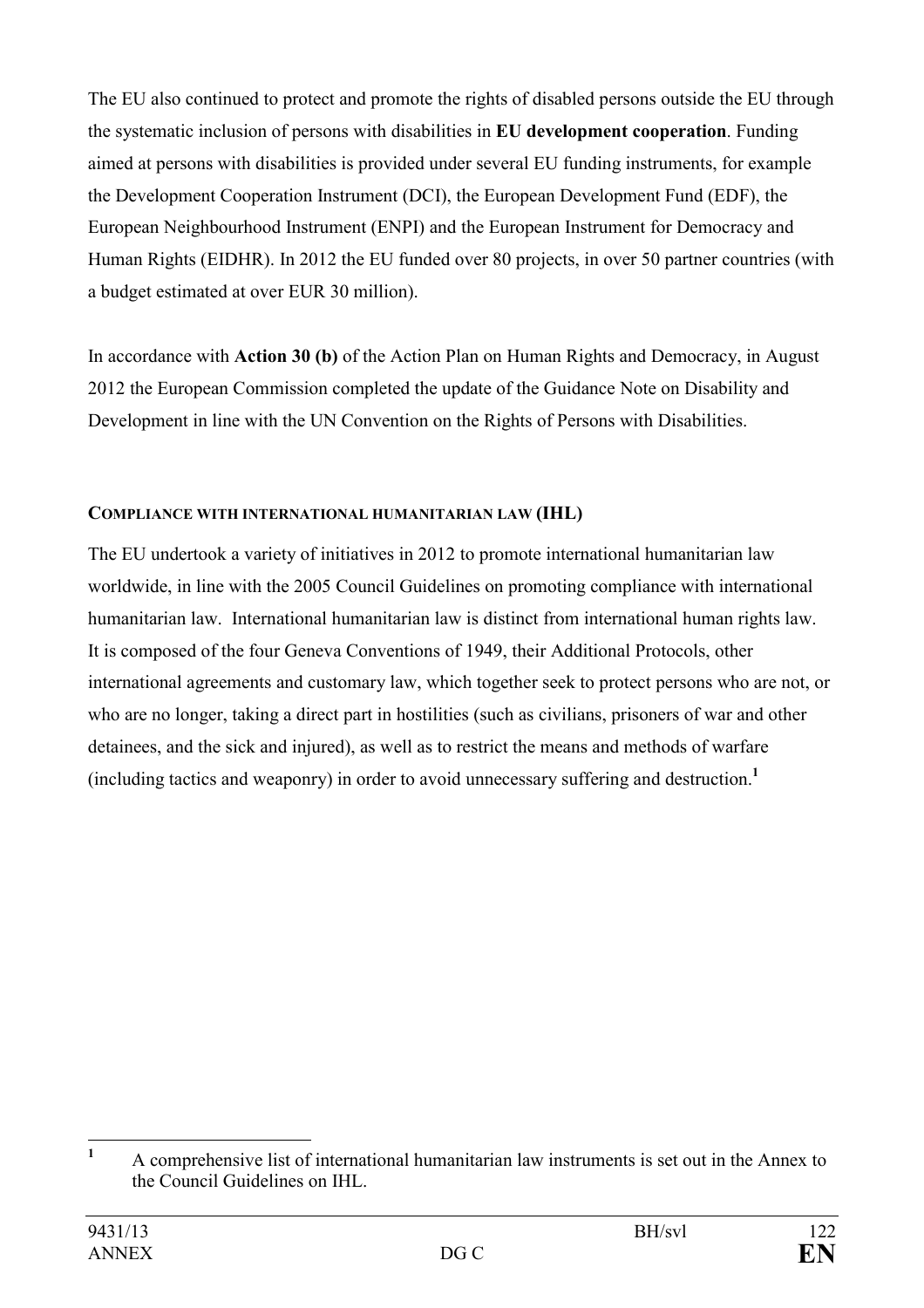Member States made progress on implementing their pledges made at the **31st International Conference of the Red Cross and Red Crescent in 2011**; Member States reiterated pledges concerning ratification of treaties at the United Nations High-Level Meeting on the Rule of Law held in September. Austria ratified the 2006 Convention for the Protection of All Persons from Enforced Disappearance on 7 June 2012, while Finland and Poland ratified the 1997 Ottawa Convention on the Prohibition of the Use, Stockpiling, Production and Transfer of Anti-Personnel Mines and on their Destruction on 9 January 2012 and 27 December 2012 respectively. As a result of these ratifications, all EU Member States are now party to the Ottawa Convention. Work is underway in a number of Member States to ratify the Convention against Enforced Disappearances and other international humanitarian law conventions covered by the pledges made to the International Committee of the Red Cross (ICRC).

The EU reiterated the importance of **implementing international humanitarian law** in a number of statements made to the UN in 2012. In a statement to the UN Security Council on protection of civilians in armed conflict (25 June), the EU expressed its regret at the frequent failure by parties to armed conflicts to comply with their obligations under applicable international humanitarian law, international human rights law and refugee law to respect and protect civilians. The EU shared the UN Secretary-General's grave concern for situations, including in Afghanistan, South Sudan, Sudan, Democratic Republic of Congo and Somalia, where civilian populations, and in particular women and children, continued to be subject to various forms of extreme violence. The EU was very concerned about the humanitarian impact of the use of weapons in densely populated areas; it had taken note of the view expressed by the ICRC that the use of explosive weapons with a wide impact area should be avoided in densely populated areas, and called for this issue to be addressed in a more systematic and proactive way. The EU noted that strengthening accountability was an important element in enhancing compliance by parties to armed conflicts with their international obligations and underlined that national authorities had primary responsibility for ensuring accountability. The EU saw merit in the increased use of commissions of inquiry and fact-finding missions, and in referring such situations to the International Criminal Court. The EU supported the establishment of an environment in which all persons, institutions and entities are held to account according to laws and procedures consistent with applicable international humanitarian law, and advocated active participation of all states in the ICRC's ongoing endeavours to improve compliance with international humanitarian law.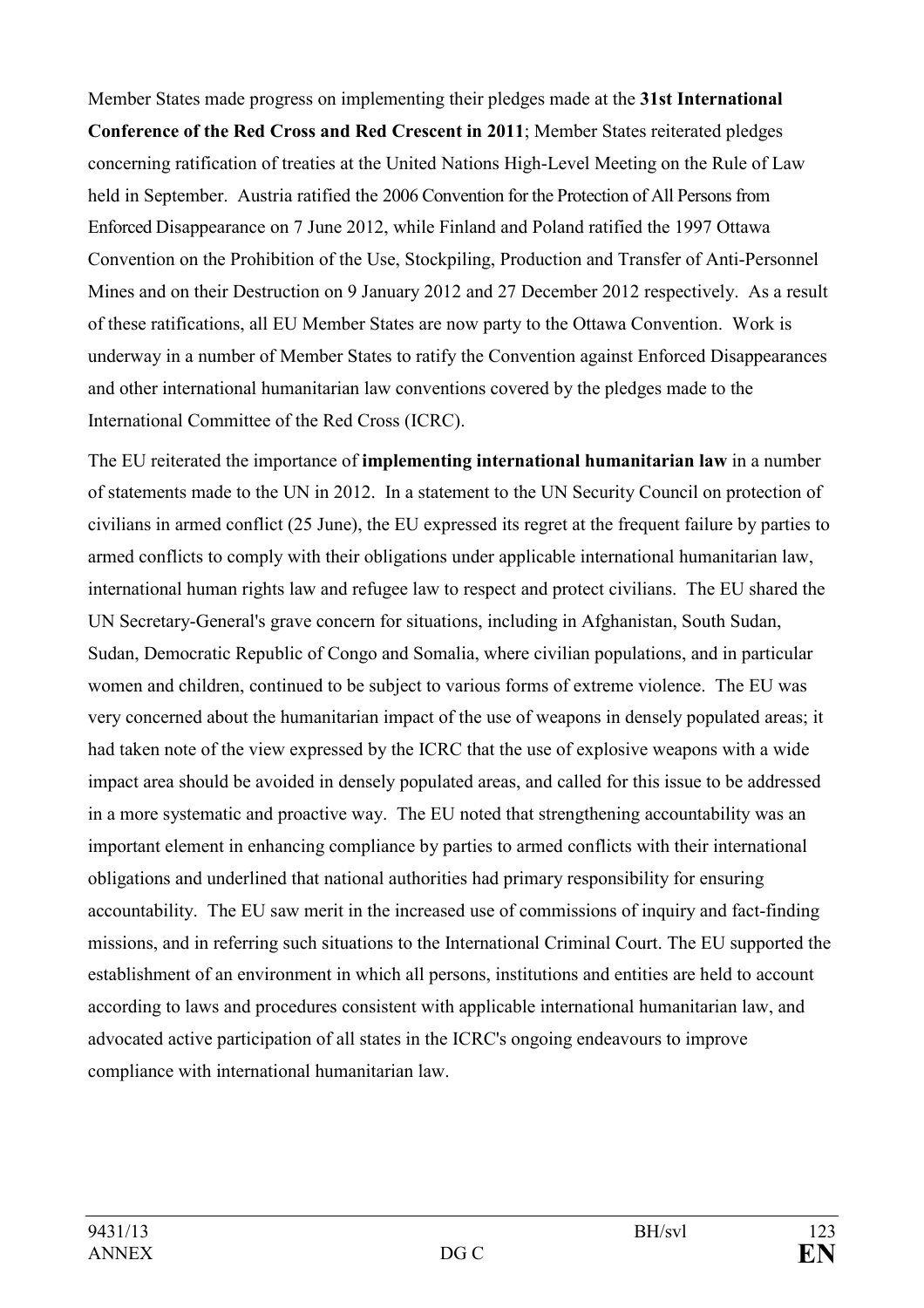In a statement to the United Nations General Assembly Sixth Committee on 22 October 2012 on the Status of the Additional Protocols to the Geneva Conventions, the EU stressed that the promotion of and respect for international humanitarian law is crucial to ensure the protection of victims of armed conflicts. The EU urged States that had not yet done so to accede to all the Additional Protocols to the Geneva Conventions. Where applicable and when appropriate, the EU encourages all parties to consider drawing on the services of the International Fact-Finding Commission established pursuant to article 90 of the 1977 additional Protocol 1 to the Geneva Conventions. In a statement on Israeli Practices Affecting the Human Rights of the Palestinian People made to the Fourth Committee on 9 November, the EU recalled the applicability of international humanitarian law in Palestine, including the applicability of the fourth Geneva Convention relative to the protection of civilians, and called for full respect of international humanitarian law in this context. Addressing the General Assembly on 13 December on enhancing the co-ordination of UN humanitarian and disaster relief assistance, the EU urged all states and parties to fulfil their obligations under international humanitarian law and called on warring parties to protect personnel assigned to medical duties, and their means of transport, property and medical facilities in accordance with all relevant international laws, including international humanitarian law.

During the UN Conference on an **Arms Trade Treaty**, the European Union and its Member States made clear their conviction that arms transfers must be denied in cases where there is a clear risk that the arms will be used for serious violations of international human rights law or international humanitarian law.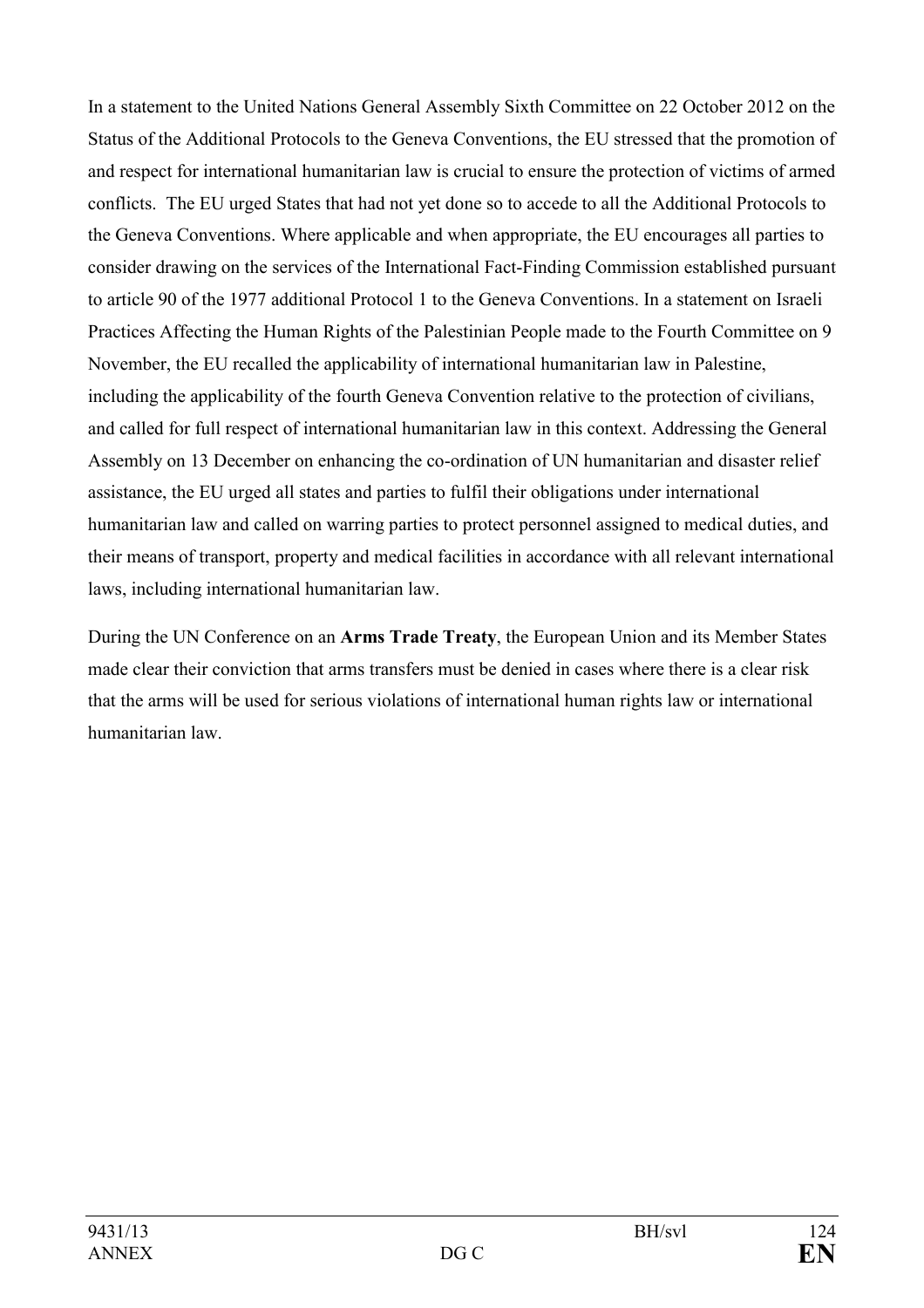The EU has repeatedly called on all parties to the **Syrian conflict** to respect international humanitarian law. On 23 January 2012, Council conclusions condemned violence against civilians and called on the Syrian authorities to guarantee the safety of journalists in their country. The Council conclusions of 27 February welcomed the UN General Assembly Resolution on Syria and deplored the numerous civilian fatalities, calling on President Assad to immediately end the killing of civilians. **The EU called on all parties to respect the impartiality and independence of humanitarian organisations, and condemned the illegal attacks against medical staff bearing the symbol of the Red Crescent.** On 15 March, the anniversary of the uprising, the High Representative condemned the killing of civilians, calling for immediate humanitarian access and an investigation into the findings of the Independent International Commission of Inquiry, which pointed to crimes against humanity and other gross violations of human rights committed by the regime. On 23 March, Council conclusions expressed concern at the worsening humanitarian plight of the Syrian civilian population, and urged the Syrian authorities to grant humanitarian organisations immediate and unimpeded access to all parts of Syria. The EU welcomed the adoption of the Human Rights Council resolution on the human rights situation in Syria as well as the extension of the mandate of the Independent International Commission of Inquiry, underlining that there should be no impunity for the perpetrators of crimes against humanity and other gross violations of human rights.

On 27 May, the High Representative issued a statement condemning in the strongest terms the massacre of more than ninety people perpetrated by the Syrian regime against its own civilian population. On 23 July, Council conclusions expressed deep concern about the human rights situation and breaches of international humanitarian law in Syria. The EU called on all parties to respect international humanitarian law and to allow full and safe access for humanitarian workers. On 15 October, Council conclusions urged all parties to the conflict to fully respect their legal and moral obligations to protect civilians and reaffirmed the EU's support for the Independent International Commission's investigations, including into allegations of war crimes and crimes against humanity. In Council conclusions on 10 December, the EU welcomed the adoption of the Resolution on Syria by the UNGA Third Committee and called on the UN Security Council to address the situation in Syria in all aspects, including a possible referral to the International Criminal Court.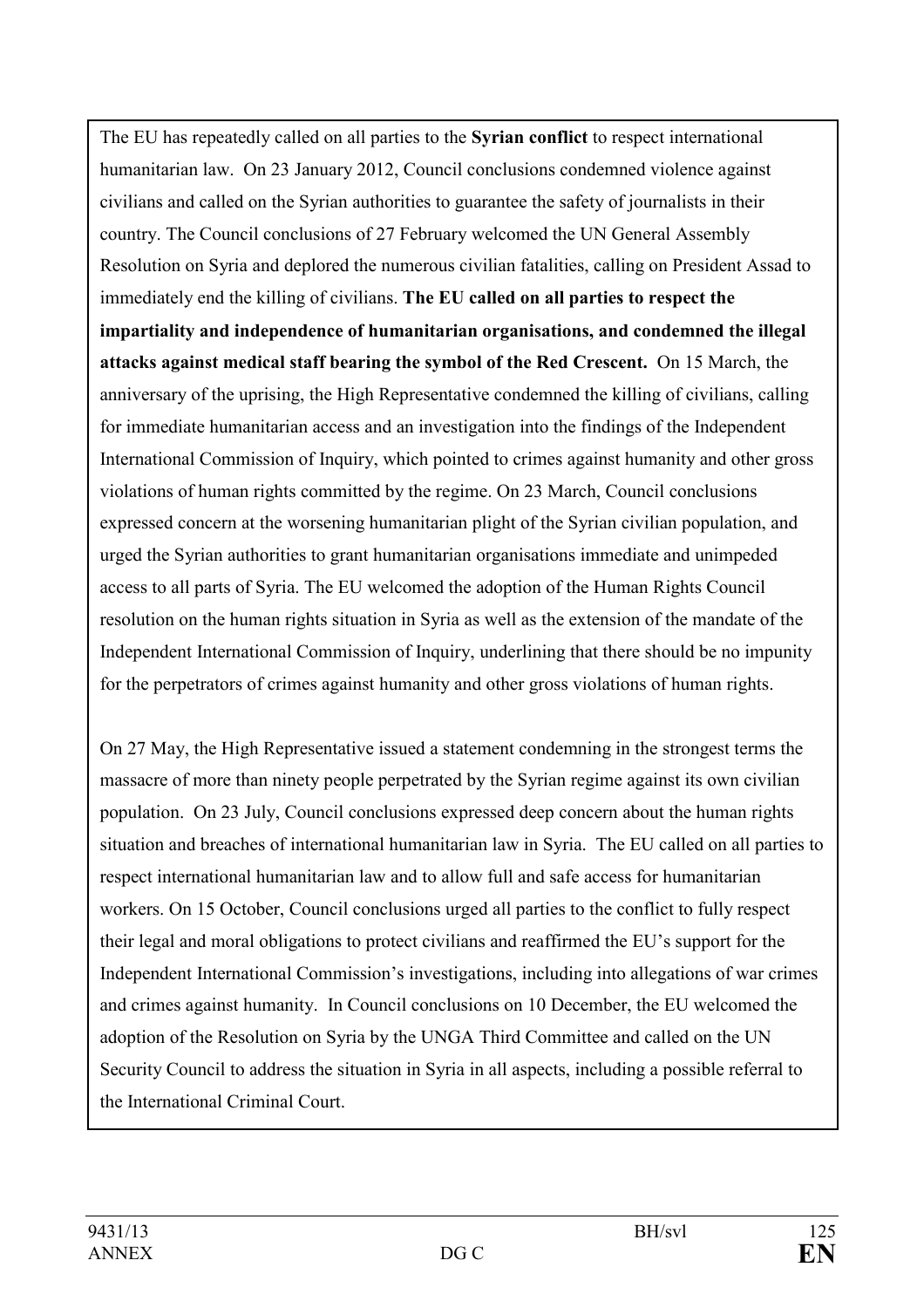Concerning the **Democratic Republic of Congo**, on 14 March 2012 the High Representative issued a statement welcoming the verdict of the International Criminal Court in the case of Mr Lubanga Dyilo. On 7 June, the High Representative condemned the killing of civilians by armed forces in the Kivu region and recalled the EU's firm commitment to fighting impunity and bringing perpetrators of crime to justice. On 25 June, Council conclusions noted with concern the worsening security and humanitarian situation in eastern DRC and urged all parties involved to allow access for humanitarian assistance. Council conclusions in November reiterated this call, and underlined that all those responsible for violence against civilians, in particular women and children, should be held accountable.

On 14 May 2012, Council conclusions on the Middle East Peace Process recalled the applicability of international humanitarian law in Palestine, including the fourth Geneva Convention relative to the protection of civilians. On 9 November, Council conclusions on the Middle East Peace Process expressed grave concern about the situation in Gaza and Israel, condemned the deliberate targeting of innocent civilians and called on all sides fully to respect international humanitarian law.

On 23 January 2012, Council conclusions reminded the Government of **Sudan** of its responsibility to protect all civilians in its territory, called for full cooperation with the ICC and underlined the importance of accountability for violations of human rights and international humanitarian law. On 3 March, the High Representative issued a statement taking note of the ICC decision to issue an arrest warrant for Sudanese Defence Minister, Abdelrahim Mohamed Hussein, for crimes against humanity and war crimes, recalling that the most serious crimes of concern to the international community must not go unpunished. On 23 July, Council conclusions expressed concern about the deteriorating humanitarian situation in Southern Kordofan and Blue Nile, and urged the Sudanese authorities to allow immediate unhindered access for international humanitarian agencies. On 18 October, the High Representative condemned an attack on a convoy of UNAMID peacekeepers and called on the Government of Sudan to ensure that the perpetrators are brought to justice.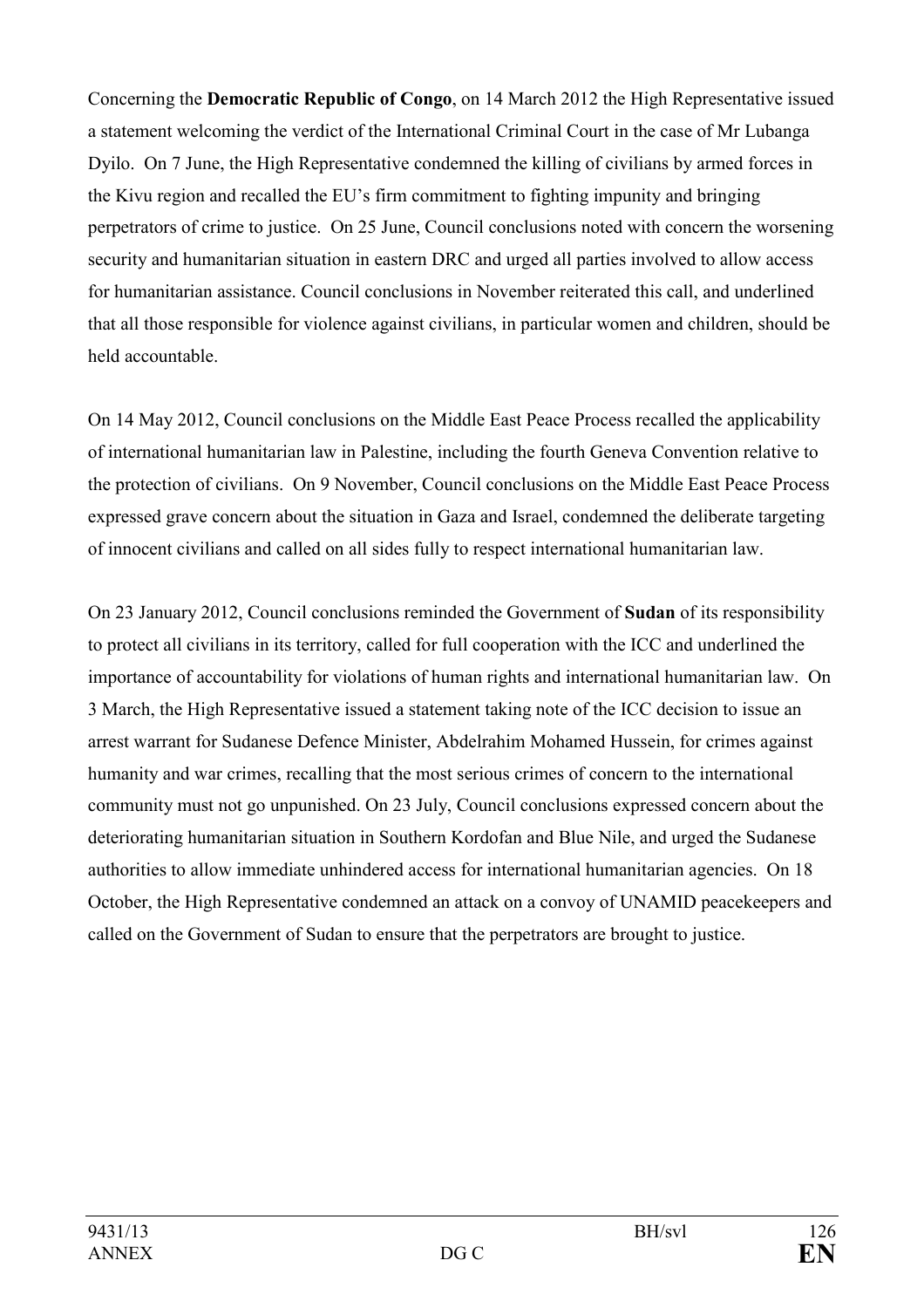On 23 April 2012, Council conclusions on **Mali** called on all parties to the conflict fully to respect international humanitarian law and human rights and allow immediate and unhindered access for humanitarian aid. The Council also commended neighbouring states for their assistance in compliance with the obligations of international humanitarian law. On 17 May, the High Representative expressed concern that the control of Mali's northern regions by rebel forces was preventing the delivery of essential humanitarian assistance, and called on all parties to open humanitarian corridors. On 15 October, Council conclusions reaffirmed the EU's commitment to assist Mali in resolving the crisis through continuing humanitarian efforts, and recalled the obligation to ensure that all humanitarian actors have free and unhindered access to vulnerable groups.

The EU continued to take an active approach on the issue of private military and security companies and remains committed to prevent or remedy any human rights violations or abuses which could have some connection to the activities of private military and security companies (PMSCs). The EU greatly values an open and inclusive debate to enable a better understanding of the complexity of the discussion related to the regulation, monitoring and oversight of activities of PMSCs. In this regard, the EU considers the Montreux Document as a key document as it outlines the pertinent international legal obligations and good practices for States in relation to the operations of private military and security companies during armed conflict. The EU expressed its public support for the Montreux Document on 26 July 2012, and was the first internatinal organisation to do so. The EU also continued to actively engage in the UN open-ended intergovernmental working Group on private military and security companies set up by the UN Human Rights Council and which held its second session on 13-17 August 2012. In this context, the EU also called upon other third countries to express support for the Montreux Document as it offers a concrete contribution to implementing existing international obligations.

As an employer of certain services provided by PMSCs, the EEAS began to review contracts with PMSCs in order to ensure their full compatibility with international humanitarian law and other applicable legal norms, with a view to ensuring accountability for any violations that might occur.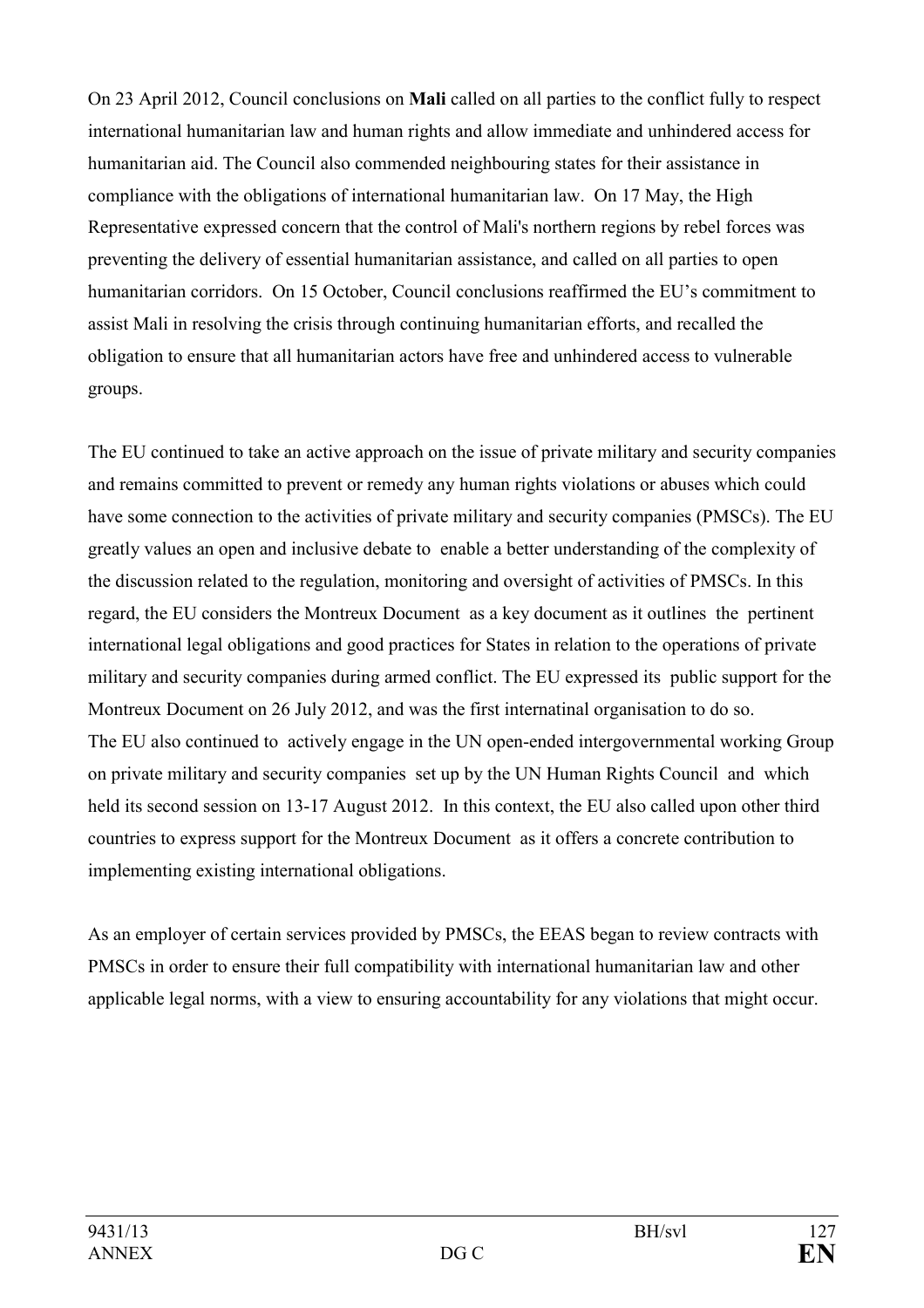The EU continued to enhance its advocacy for respect of international humanitarian law in the framework of **humanitarian aid** in 2012. Commissioner Kristalina Georgieva denounced international humanitarian law violations in situations of armed conflict, such as in Syria and Mali, calling on all combatants to abide by the law and to protect those not taking part in hostilities, notably by ensuring safe and secure access for neutral humanitarian organisations. On 6 November 2012, in her speech on the "Humanitarian response to the Syrian crisis", Commissioner Georgieva emphasised that international humanitarian law was an obligation for all parties to the conflict. On 4 December 2012, in her speech at the Norwegian Refugee Council Conference on "Principles in Practice: Safeguarding Humanitarian Action", Commissioner Georgieva made the point that the humanitarian principles of humanity, impartiality, neutrality and independence were more valid than ever in the contemporary context of new actors in a humanitarian response.

During 2012, the **EU provided funding for a project**, implemented by the Norwegian Refugee Council and the Overseas Development Institute, to identify how humanitarian principles are applied in practice, with a view to strengthening their implementation. In this context, a high-level conference on humanitarian principles took place in Brussels in December 2012. The Commission also provided financial support to another project, implemented by the Swiss Foundation for Mine Action and Geneva Call, to provide training in international humanitarian law and related humanitarian norms to armed non-state actors.

Finally, the EU funded a project by the Finnish Red Cross to increase awareness of international humanitarian law and humanitarian principles among European humanitarian organisations and their implementing partners working in conflict-prone or post-conflict countries.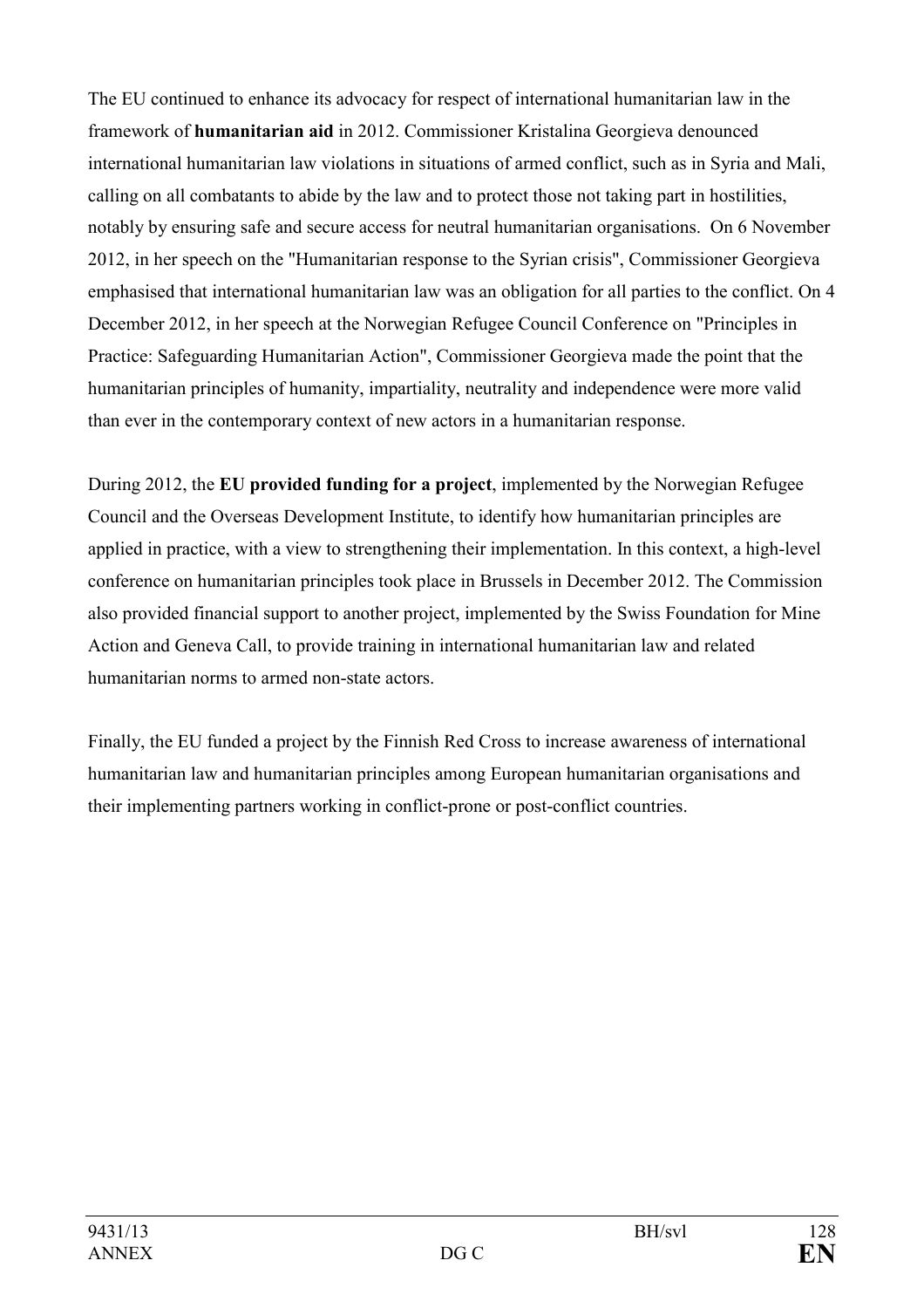The EU continued to be concerned that the delivery of EU humanitarian aid could be impeded by **anti-terror legislation with extra-territorial reach**, which includes provisions that criminalise material support to listed organisations, irrespective of the humanitarian character of such actions or the absence of any intention to support terrorist acts. Following the judgment of the US Supreme Court in *Holder v Humanitarian Law Project*, which confirmed the constitutionality of the provisions of US law prohibiting the provision of training in international humanitarian law to certain listed entities, the Commission continued to address this issue with the US authorities at different levels, such as with the US State Department and Department of Justice.

#### **VI WORKIG WITH BILATERAL PARTERS**

**The EU will place human rights at the centre of its relations with all third countries, including its strategic partners.** 

# **First European Human Rights Week (3-14 December 2012) in Brazil**

To mark International Human Rights Day (10 December), which was also the day on which the European Union received the 2012 Nobel Peace Prize, the EU Delegation in Brasilia organised a series of cultural events, which included a Human Rights Defenders (HRD) Seminar, film showings, debates, the launch of an HRDs publication, and a gala concert. The events were organised in coordination and cooperation with EUNIC and the EU Member States in Brasilia, as well as the Brazilian Human Rights Secretariat (SDH), the UN (including the UNAIDS, UNFPA, and UN Women agencies), the Brazilian Public Ministry and the University of Brasilia. The events had a broad human rights focus and a celebratory purpose. One of the most significant events during the week was the **Human Rights Defenders (HRDs) Seminar**, which was financed through the EU-BR Sector Dialogues Facility Fund. It brought together the most representative and well-known HRDs in the country (all of them living under threat and protection and representing a variety of issues), organisations working in their

defence, as well as representatives from both the National and State HRDs Protection Programme. There was a broad range of participants, who gave explosive accounts of what living under threat implies.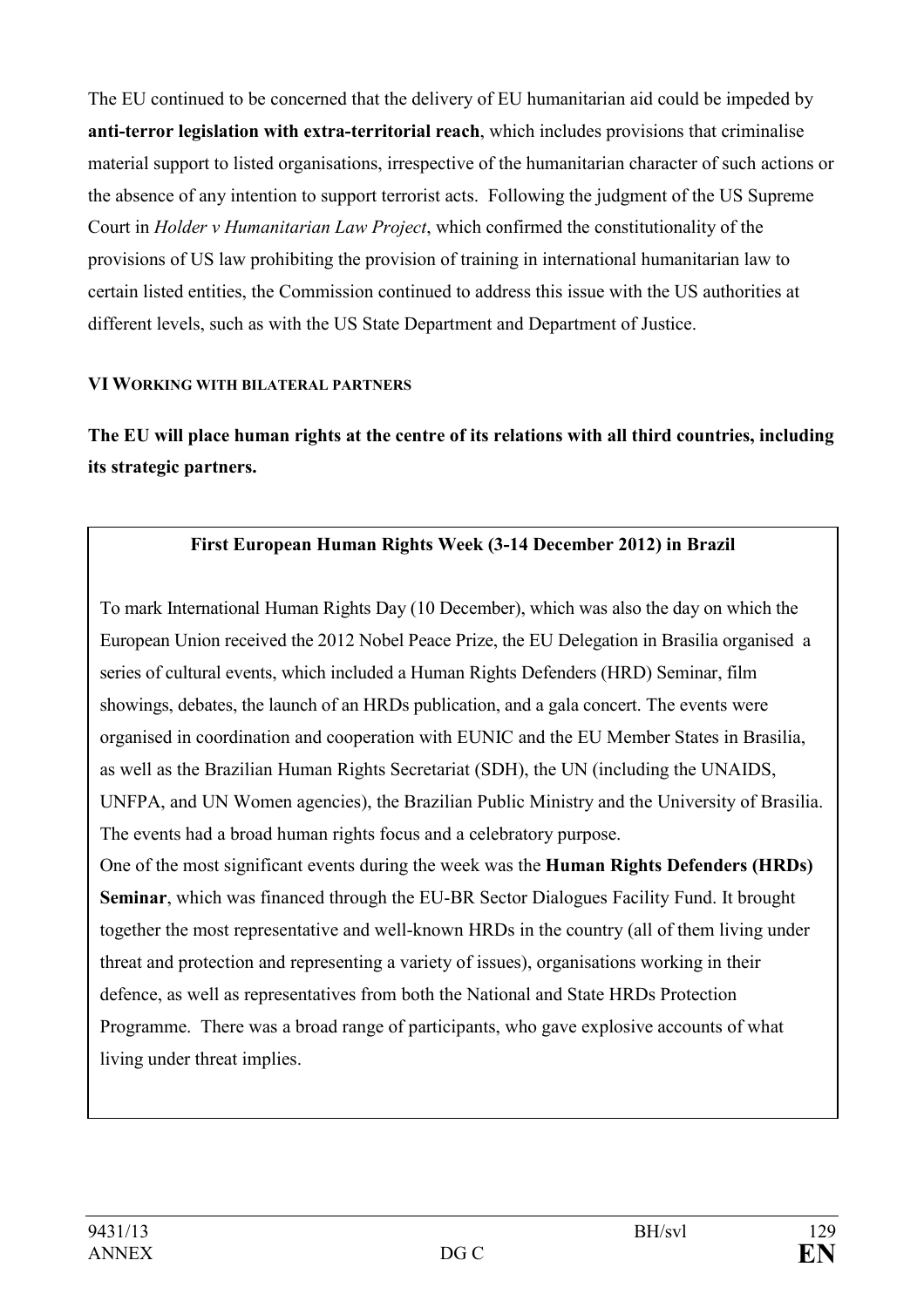## **31 Impact on the ground through tailor-made approaches**

Section 31 'Impact on the ground through tailor-made approaches' of the EU Action Plan on Human Rights and Democracy, adopted in June 2012, contains a commitment to "Ensure comprehensive follow-up to the human rights country strategies through annual progress reports and reviews".

The EU's **human rights country strategies** were introduced with the aim of achieving a more targeted and coherent approach to human rights issues in third countries. They were designed to bring better understanding of key human rights challenges, and to focus EU action on key priorities – both policy and financial – thus making EU action more tailored to its purpose and effective.

Since the beginning of the exercise, more than 140 human rights country strategies have been drafted, 48 of which received the final endorsement of the PSC during 2012. In December 2012, a process of **follow-up and monitoring of the implementation** of the human rights country strategies was launched.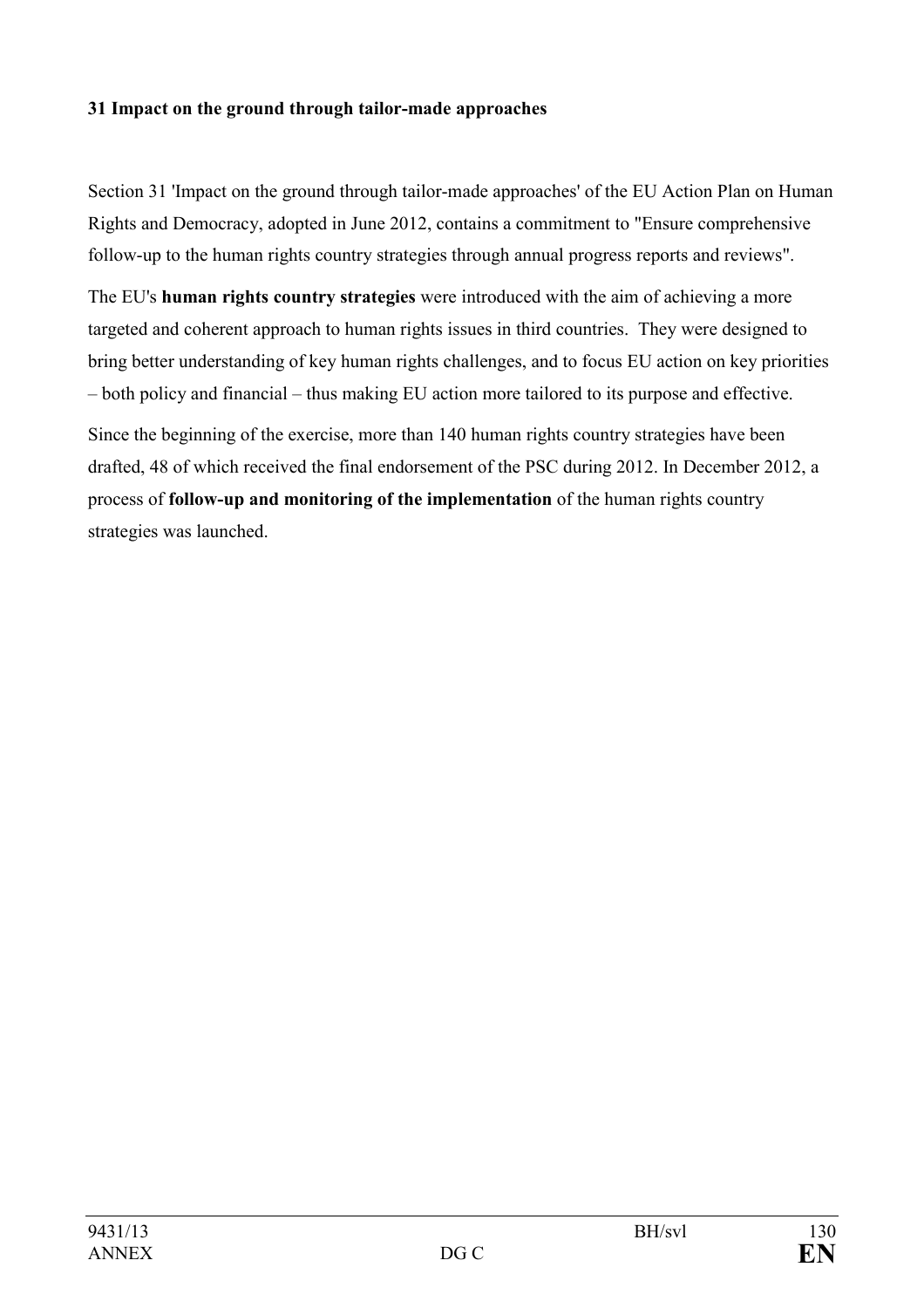# **32 Impact through dialogue**

The EU values human rights dialogues with third countries as efficient tools of bilateral engagement and cooperation in the promotion and protection of human rights, and continued to work to increase their effectiveness in 2012, notably through:

- closer links between human rights dialogues and other policy instruments, notably the new human rights country strategies, and also in other policy areas e.g. the conversion of the local dialogue with Colombia into a capital-based dialogue in the context of the new free trade agreement.
- strengthening dialogue and cooperation on human rights with the EU's strategic partners. In 2012, the substance and format of the dialogues with Brazil and Mexico were enhanced, with high-level sessions taking place in Brussels for the first time. A new human rights dialogue was formalised with South Africa, whilst human rights consultations were opened with the Republic of Korea.
- the roll-out of best practice across the various formats of human rights dialogues, including summits, notably by better embedding them in the overall relationship with the third country concerned, and by focusing attention on the follow-up to the dialogues through specific action plans, legislative reforms and projects which the EU can support through its instruments, including cooperation assistance. Human rights dialogues in the context of the ENP policy continued to constitute best practice in this respect.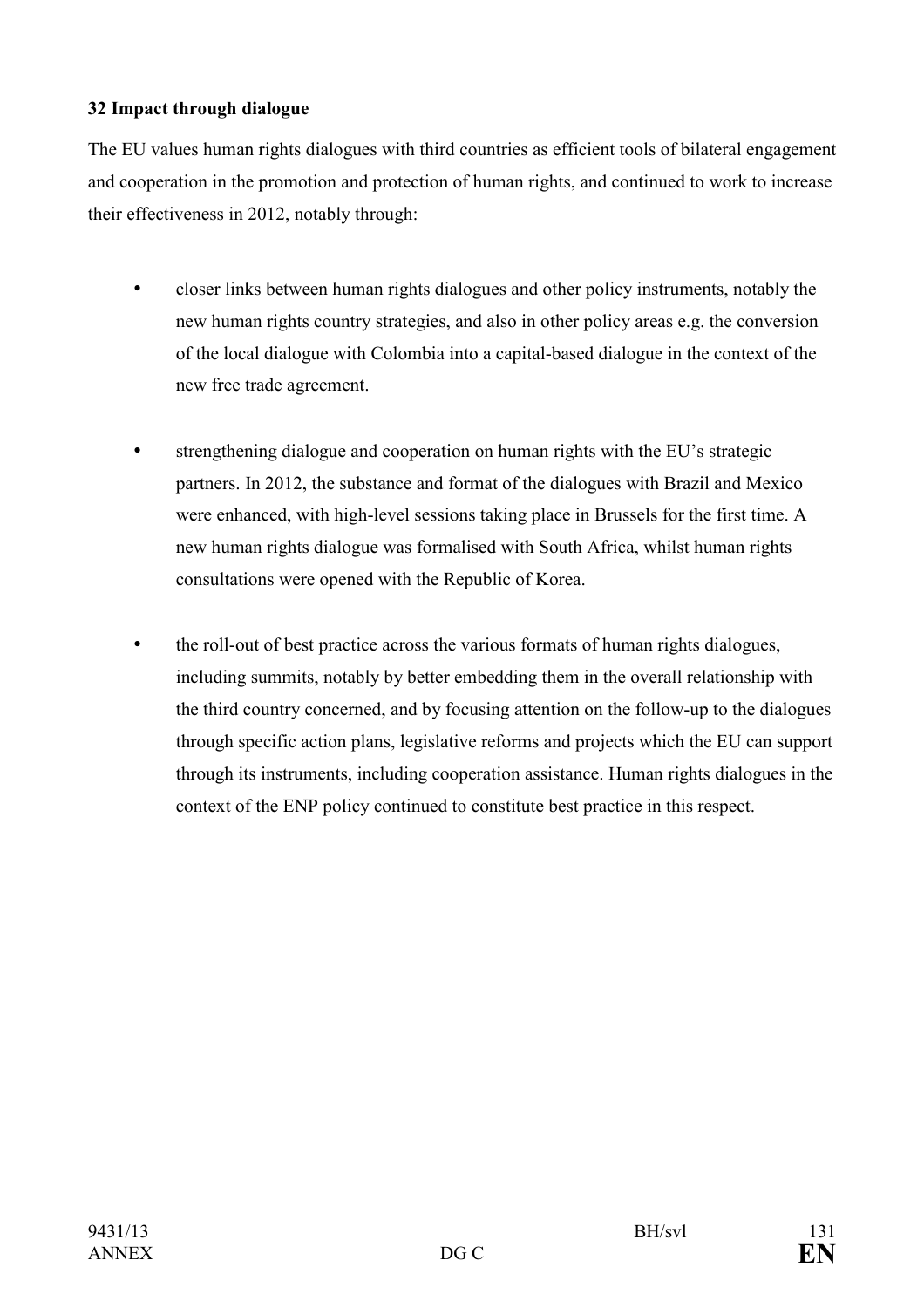• close attention to setting the agendas for human rights dialogues, with a focus on the domestic human rights situation, including individual cases, whilst being responsive to requests from partner countries to discuss EU internal human rights issues, in close cooperation with EU Member States. Multilateral issues at the UN and relevant regional organisations are now included as standard items on the agenda for the dialogues.

As part of this **best practice**, consultations with civil society, both at headquarters and in the country concerned, as well as debriefing after the dialogues, were undertaken across the board. In addition, 12 dedicated civil society seminars were held in 2012 to feed into the official human rights dialogues.

Formal human rights dialogues or subcommittees took place with the following partners in 2012 : the African Union, Argentina, Armenia, Azerbaijan, Brazil, Belarus, Cambodia, Chile, China, Colombia, Georgia, Indonesia, Jordan, the Kyrgyz Republic, Laos, Lebanon, Mexico, the Republic of Republic of Moldova, Morocco, Pakistan, the Palestinian Authority, Ukraine, Uzbekistan and Vietnam. Consultations on human rights took place with Japan, Russia, the US and candidate countries (FYROM, Iceland, Montenegro and Turkey).

It was not possible to hold sessions of the established human rights dialogues with Egypt, Sri Lanka and Tunisia in 2012. The sessions with Algeria, India, Israel, Laos, Tajikistan and Turkmenistan were postponed to early 2013. The human rights dialogue with Iran has been suspended since 2006.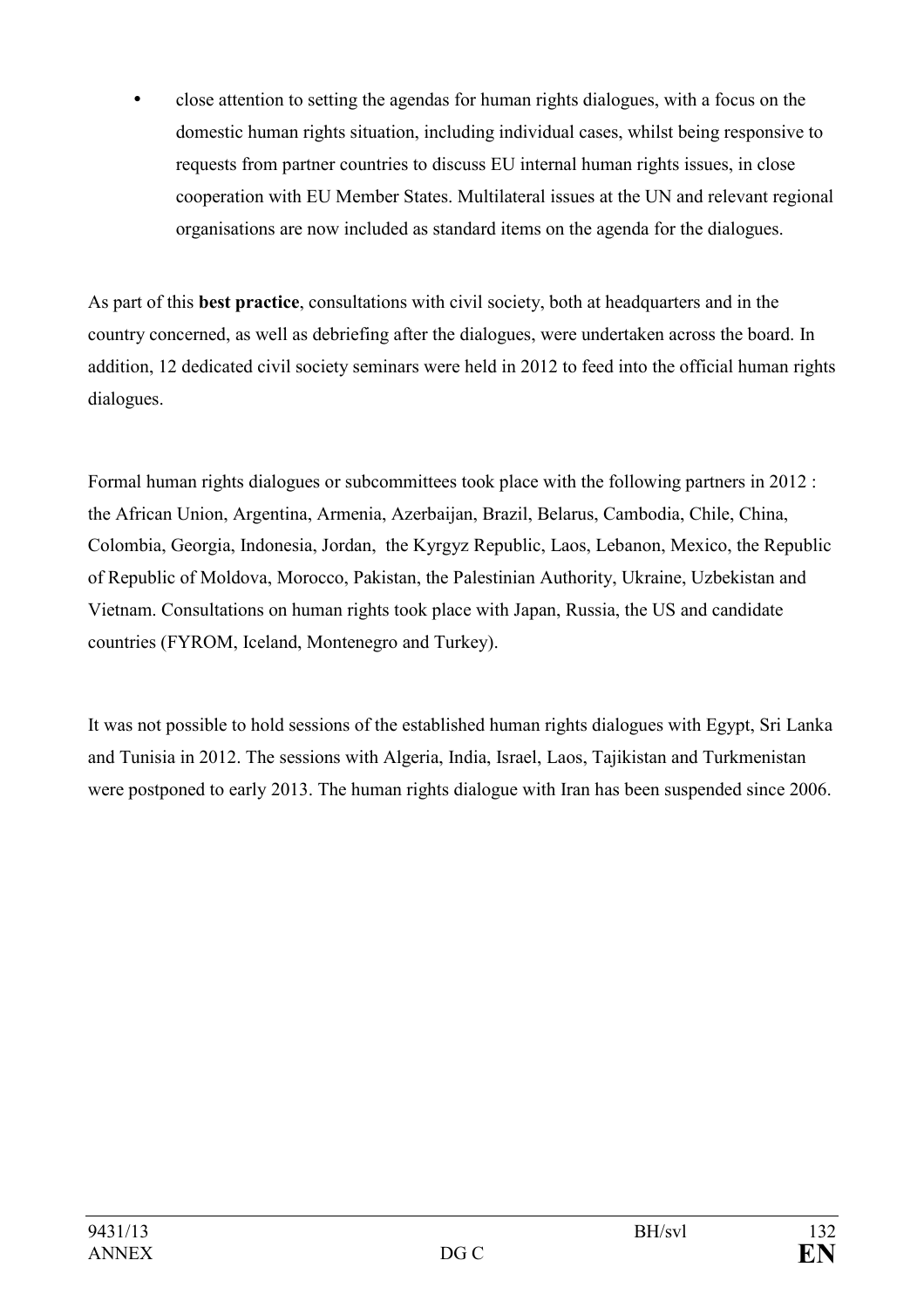Informal sessions, notably through video conferencing and in New York and Geneva, were conducted throughout the year with an increasing number of partners on multilateral human rights issues and priorities.

In addition, nearly all the 79 African, Caribbean and Pacific countries that are party to the Cotonou Agreement engaged in dialogue with the EU based on Article 8 of the Agreement, encompassing a regular assessment of developments concerning respect for human rights, democratic principles, the rule of law and good governance. According to Article 9 of the Cotonou Agreement, human rights, democratic principles and the rule of law constitute its essential elements, and are as such subject to the dispute settlement clause of Article 96, on the basis of which consultations and appropriate measures, including (as a last resort) the suspension of the Agreement, can be undertaken with regard to the country in question. In 2012, appropriate measures, including references to EIB lending, remained applicable to five countries: Zimbabwe, Fiji, Guinea, Guinea Bissau and Madagascar.

In addition, several member States have conducted in 2012 bilateral dialogues with third countries. These bilateral dialogues support the EU's framework of human rights dialogues, adding elements of member States' own experience and expertise, for example as regards successful democratic transitions.

# **33 Effective use and interplay of EU external policy instruments**

The **human rights clause** was not used as the basis for new restrictive measures against any third country during 2012. A debate began on developing criteria for application of the human rights clause, which will take account of the calls by the European Parliament and civil society for more consistent and coherent application of the clause with all partner countries.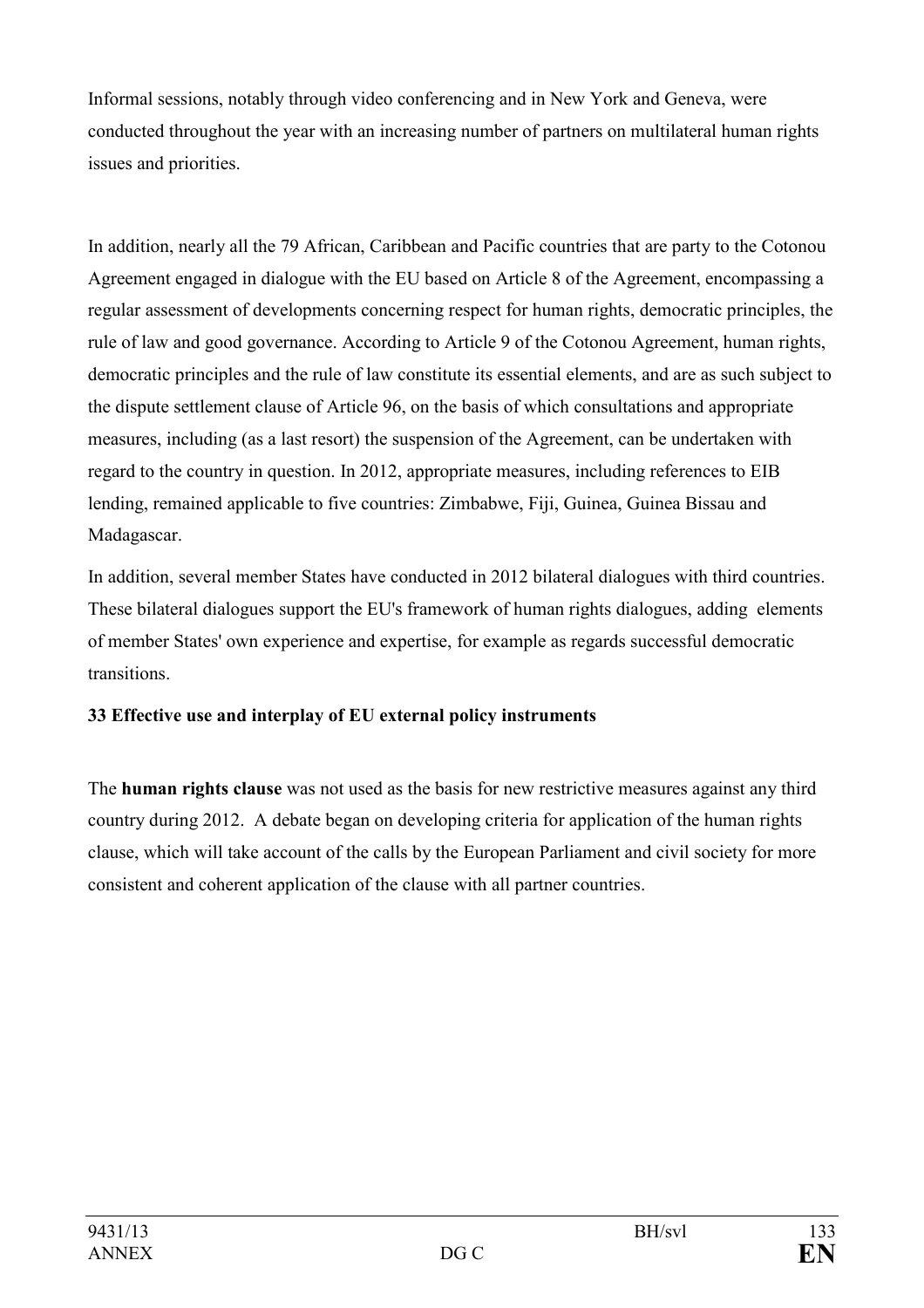#### **VII WORKIG THROUGH MULTILATERAL ISTITUTIOS**

#### 34 Advance effective multilateralism - 35 Effective burden sharing in the UN context

The EU is fully committed to a strong and effective multilateral human rights system that fosters the further development and universal application of universal human rights standards. The EU is actively bringing its human rights priorities to both the Third Committee of the United Nations General Assembly and to the Human Rights Council and is increasingly engaging with countries from all regions on initiatives that genuinely contribute to the protection and promotion of human rights. In Action 34 of the 2012 EU Action Plan on Human Rights and Democracy the EU committed to make its participation in these forums even more effective through an annual approach to and systematic outreach on the EU priorities at the UN, and through strengthening the existing system of burden sharing with Member States.

#### 67th session of the UN General Assembly

The Third Committee (Social, Humanitarian and Cultural Affairs) of the 67th session of the General Assembly formally ran from 8 October to 28 November, and its results were confirmed by the UN Plenary in December 2012.

By the end of the session, the Committee had adopted 61 resolutions, 15 following a vote. The EU was successful in achieving its main objectives for the session: all five EU initiatives were adopted by the Third Committee, with important results.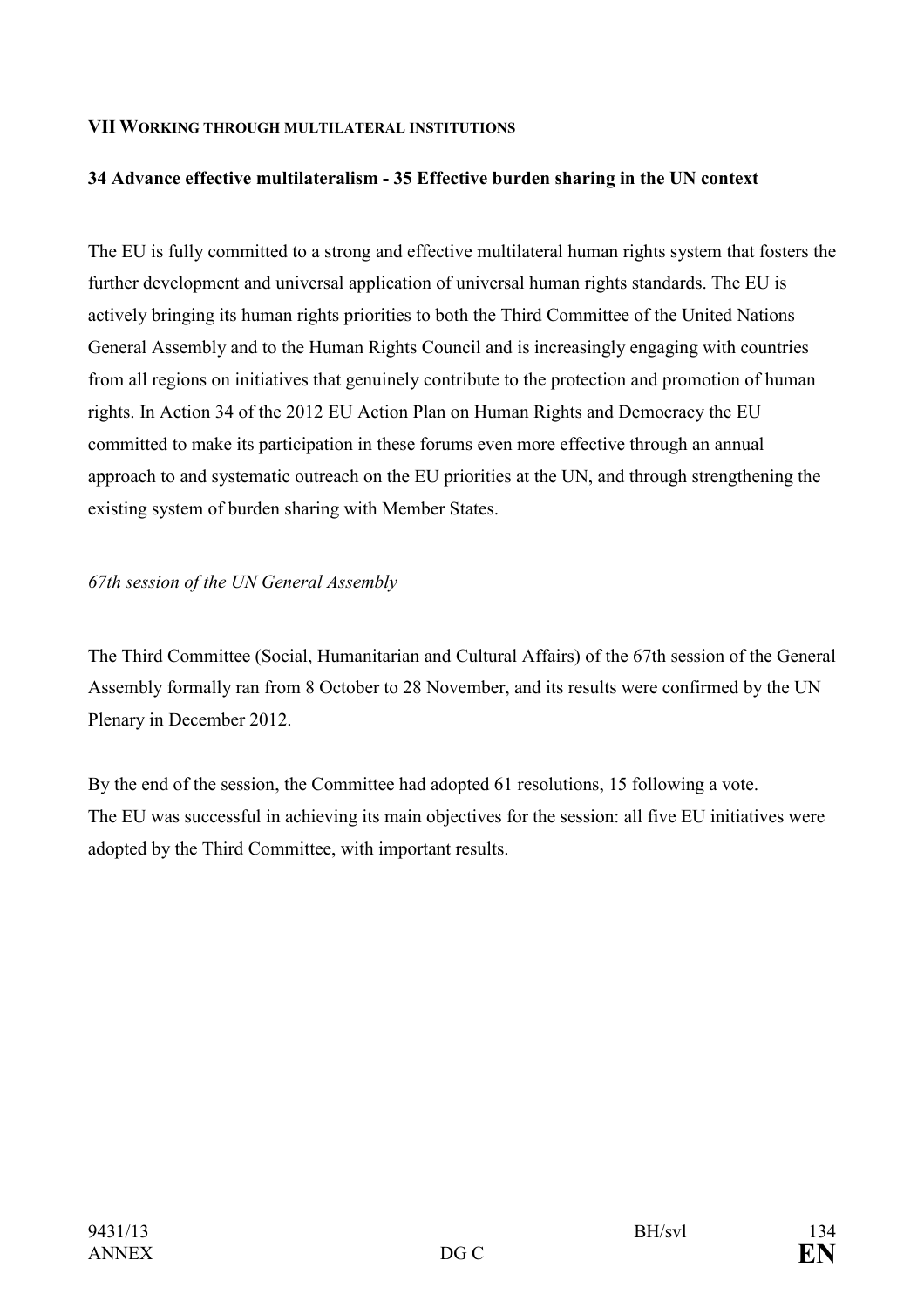A resolution on a moratorium on the death penalty, introduced by a broad cross-regional coalition and the highest number of co-sponsors ever, was adopted with more votes in favour than in past years, affirming the trend towards abolition.

A resolution on human rights in Myanmar/Burma was adopted by consensus for the first time since 2005 in the context of reforms in the country, and following EU engagement with the country concerned. It welcomed the progress made, while drawing attention to the remaining human rights challenges in the country, including the remaining political prisoners, the violence and discrimination against the Rohingya and the situation in the ethnic areas.

A comprehensive text on the persistent human rights violations in the DPRK was initiated together with Japan and in a surprising but welcome development, the resolution was also adopted without a vote.

Freedom of Religion and Belief was again brought to the Committee by the EU, and a comprehensive, human rights-based text was adopted by consensus. An OIC resolution combating intolerance, negative stereotyping, stigmatization, discrimination, incitement to violence and violence was able to be consolidated, even though negotiations to find acceptable language were extensive, against the backdrop of reactions to an Internet based video and cartoons just before the start of the session.

EU and GRULAC were able to achieve consensus on a resolution on the rights of the child, which focused on indigenous children and also extended the mandate of the Special Representative of the Secretary-General on violence against children, bringing its funding under the regular UN budget.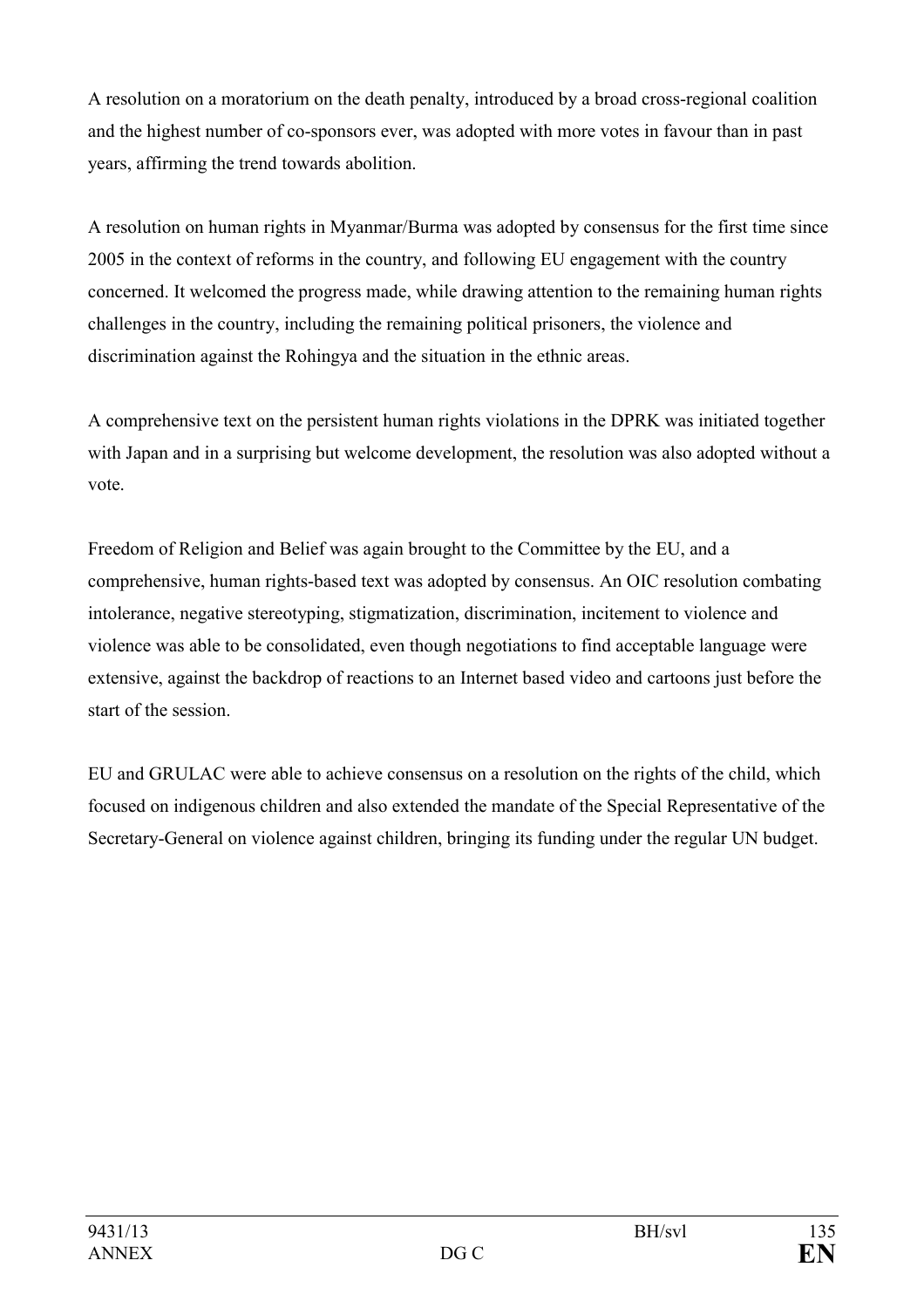The EU also strongly supported country resolutions on Iran and Syria which were adopted by a vote, although without any no-action motion being called this year. The Canadian resolution on Iran, supported by the EU, was adopted with over 80 votes in favour, reflecting continued support for the initiative. The resolution on human rights in Syria was tabled by a broad cross-regional group led by Arab countries and adopted with the strongest support to date for a (voted) country resolution in the Third Committee

The Committee made progress on other EU priorities, for instance regarding gender equality and the advancement of women, adopting without vote a resolution on the elimination of all forms of violence against women<sup>1</sup> and the first ever UN General Assembly resolution condemning and aiming to end the practice of female genital mutilation.

The EU was united for the overwhelming majority of votes on resolutions (13 out of 15) and worked with third countries to improve texts before the Committee, for instance the resolution on racism. The EU achievements during the UNGA 67th Third Committee constituted a significant team effort with nearly all Member States engaging in burden sharing and many (12) in the presentation of national initiatives<sup>2</sup>. The EU also united forces for outreach and lobbying.

EU efforts to build support for LGBT issues were continued through the organisation of a crossregional high-level side event on the importance of leadership in the fight against homophobia attended by the UN Secretary-General.

 **1** Supported by over 100 co-sponsors from all regions.

**<sup>2</sup>** Intensification of Efforts to Eliminate All Forms of Violence Against Women **(NL + FR)**, Torture and other cruel, inhuman or degrading treatment or punishment **(DK),** Committee Against Torture **(DK)**, International Convention on the Elimination of All Forms of Racial Discrimination **(SI + BE)**, Human Rights in the Administration of Justice **(AT)**, Extrajudicial, summary or arbitrary executions **(SE),** International Convention for the protection of all persons from enforced disappearance (ARG, **FR** and MO**),** Strengthening the UN Crime Prevention and Criminal Justice Programme **(IT),** Return or restitution of cultural property to the countries of origin **(EL)**, Convention on the Rights of Persons with Disabilities and the Optional Protocol thereto **(SE**, MX, &NZ), Committee on Rights of the Child (**SI &** Costa Rica), Office of the United Nations High Commissioner for Refugees (Nordic).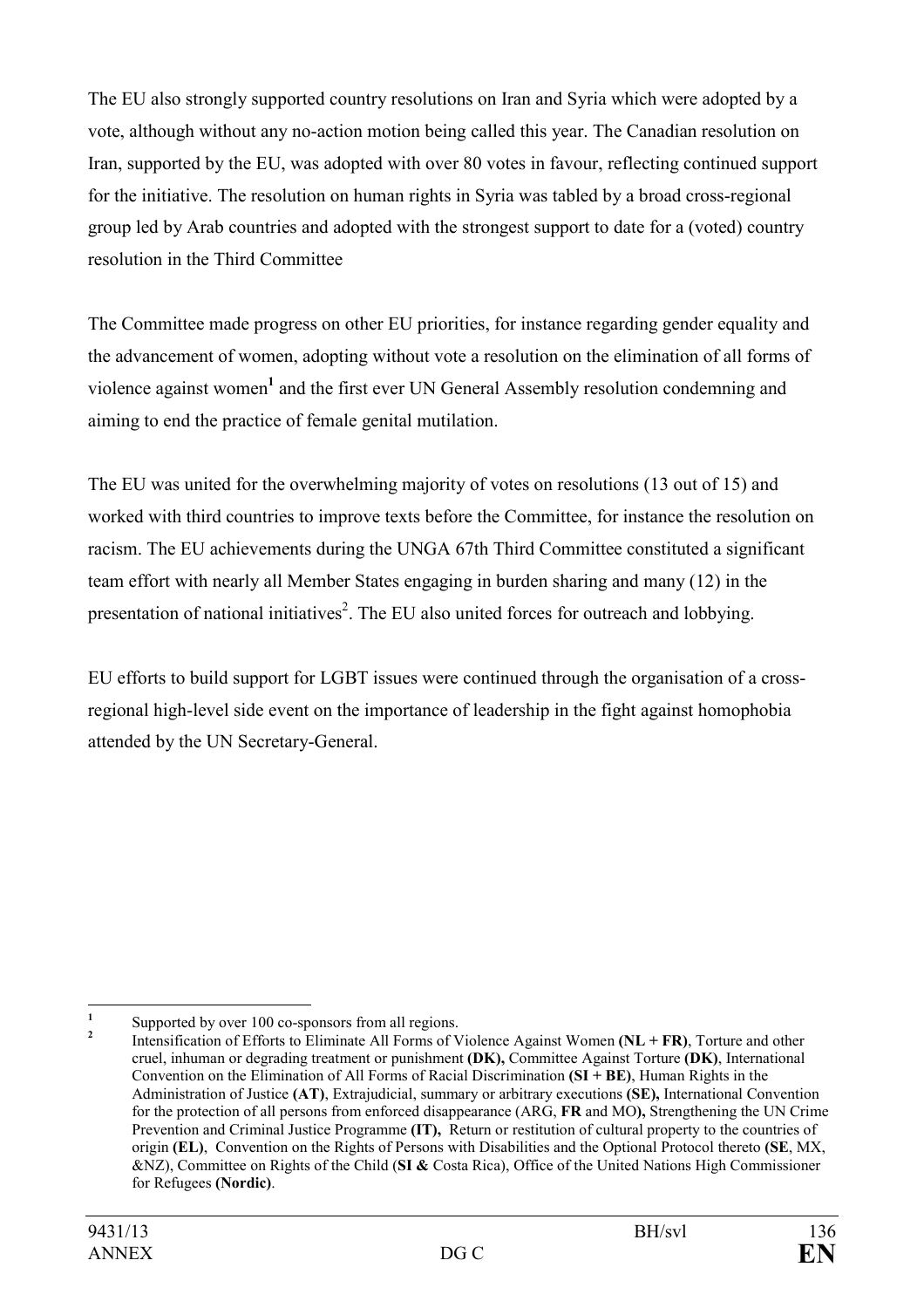# *The United Nations Human Rights Council*

The EU was again very active in the three regular sessions of the Human Rights Council in 2012 as well as in its one special session on the situation in Syria. This country continued high on the HRC agenda throughout the year, with the Council adopting resolutions on Syria at each session, two of which were tabled by the EU. The mandate of the Commission of Inquiry on Syria was extended until March 2013.

At the Council's March session, the EU also tabled resolutions on Myanmar/Burma and the Democratic People's Republic of Korea (with Japan), both extending the mandates of the respective Special Rapporteurs, as well as initiatives on freedom of religion and belief and the rights of the child (with GRULAC), all of which were adopted by consensus. The EU moreover supported a resolution extending the mandate of the Special Rapporteur on Iran.

In June, the EU successfully proposed the creation of a new country mandate which received crossregional support and a Special Rapporteur on the situation in Belarus was appointed in September. The Council also appointed a Special Rapporteur on Eritrea with EU support and renewed the mandates of the Independent Experts on Haiti, Cote d'Ivoire and Somalia.

Other country situations addressed by the Council included Tunisia (positive developments were highlighted in the EU's item 10 statement on technical cooperation). On Bahrain, most EU Member States supported a Swiss-led joint cross-regional statement (item 4), expressing concern at the human rights situation and urging implementation of the recommendations by the Bahrain Independent Commission of Inquiry as well as cooperation with the OHCHR. The dispatch of a fact-finding mission on Israeli settlements proved a difficult issue in terms of EU unity.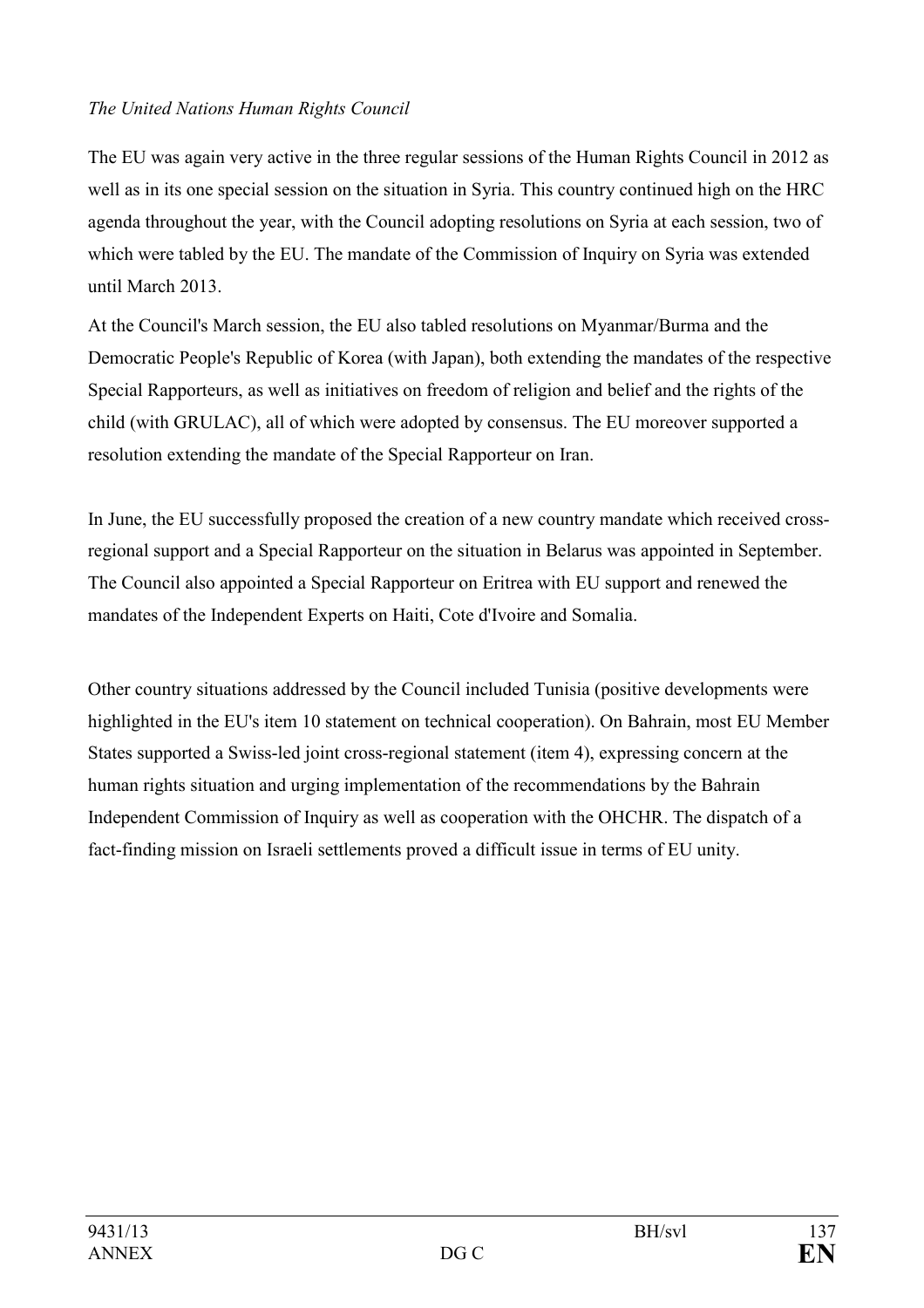A remarkable feature of the HRC sessions in 2012 was the diversification of initiators of countryspecific initiatives, including by the African Group or a group of African countries, and the leadership of the Syria initiative by an Arab-led group since September.

The EU also supported the important thematic work of the HRC. It actively supported a panel organised to raise awareness of violence and discrimination based on sexual orientation and gender identity which was successful despite an orchestrated OIC walk-out. The EU also engaged constructively on resolutions on violence against women and discrimination against women. The EU continued to defend the participation of NGOs in UN meetings and spoke out against reprisals against human rights defenders, including those who cooperate with UN human rights mechanisms.

In addition, several EU Member States, individually or in cooperation with third countries, successfully promoted thematic initiatives (for instance on human rights, democracy and rule of law, trafficking in persons, arbitrary detention, the right to education, freedom of expression and the Internet, IDPs and conscientious objection).

The EU also worked to focus the Council's attention on initiatives that genuinely contribute to the protection and promotion of human rights. It thus engaged with third partners on potentially problematic initiatives (for instance Cuba's resolution on the right to peace) and defended the universal validity and application of human rights in the context of a resolution on traditional values, even though the results of the vote remained discouraging.

The EU also expanded its public diplomacy activities and co-hosted more meetings, for instance a well-attended side-event on women human rights defenders co-organised with Brazil.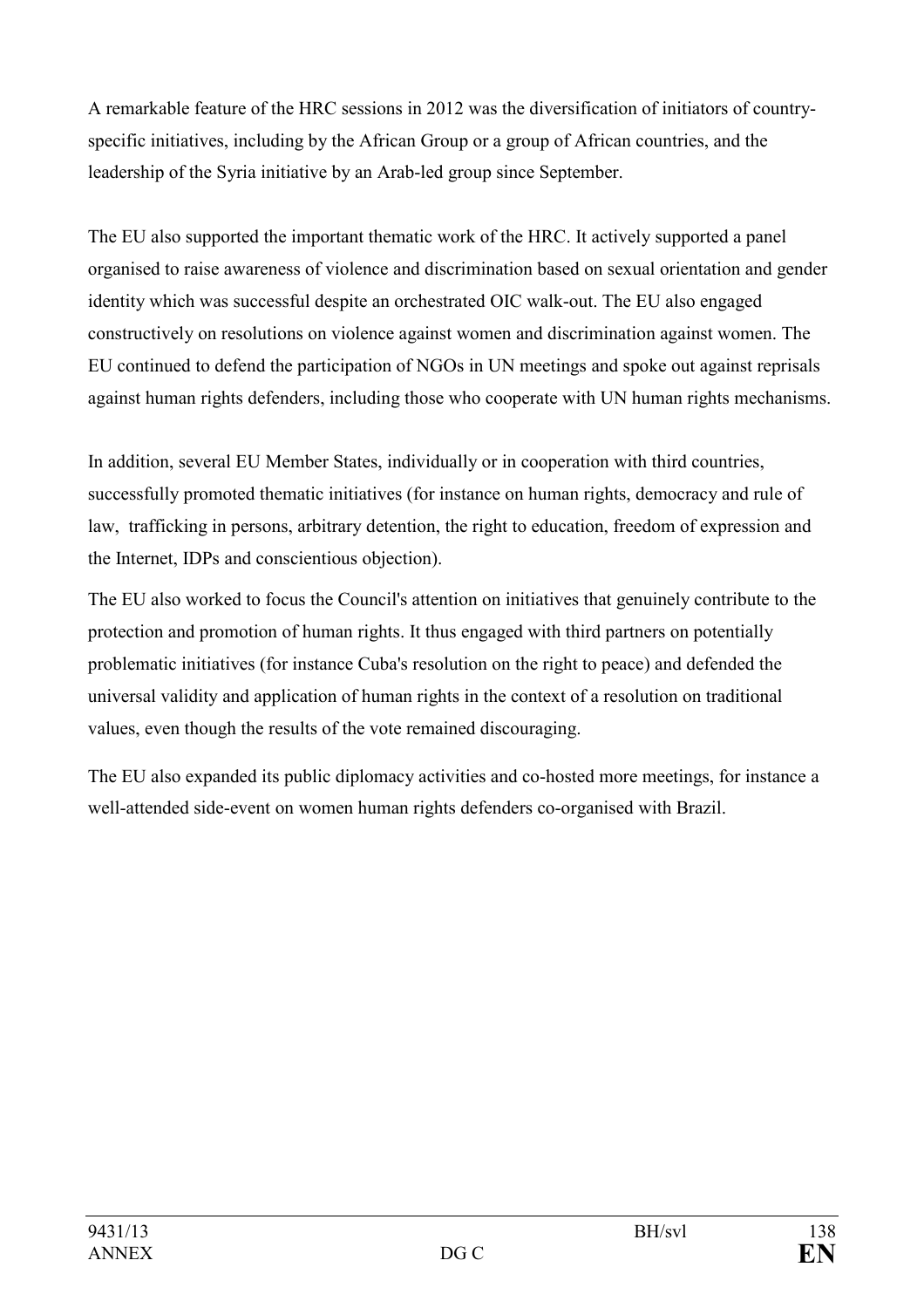Throughout the three sessions, the EU was able to maintain unity with the exception of a split vote on Israeli settlements and on Russian amendments to the resolution on Libya. However, the EU spared no effort to jointly as well as bilaterally encourage Israel to re-engage with the HRC and the OHCHR, following its suspension of relations after the creation of a FFM on Israeli settlements in the March session. The EU also spoke out in favour of the universality of the Universal Periodic Review and encouraged Israel to cooperate with the mechanism.

While the EU budget contains an annual contribution to the budget of the OHCHR to support targeted actions of the Office, the 2012 support is part of an exceptional ad hoc contribution to the budget of the Office of 10 million  $\epsilon$  worth. This ad hoc support allowed the Office to face the unforeseen increase of its workload in Northern Africa and Asia, and to mitigate the decrease of the UN's membership's financial contribution at a key moment.

## **36 Enhanced regional mechanisms for human rights**

The EU developed its action in support of regional human rights mechanisms in 2012.

The human rights dialogue with the African Union was revitalised, thanks to a high-level session in November led on the AU side by the new AU Commissioner for Political Affairs, Commissioner Abdullahi, and, on the EU side, by the EU Special Representative for Human Rights, Mr Stavros Lambrinidis. Deliverables were agreed to enhance cooperation towards abolition of the death penalty, on the implementation of UNSC resolution 1325 (women, peace and security), and on sharing of training modules on gender, children and human rights for peacekeeping missions.

Cooperation on human rights with the League of Arab States was initiated on the basis of the EU-LAS Cairo declaration of 13 November 2012. The joint work programme adopted at the same meeting includes cooperation on human rights, focused on dialogue and exchange of knowhow on the implementation of international human rights standards, the development of the LAS human rights mechanisms, and the mainstreaming of human rights in LAS activities.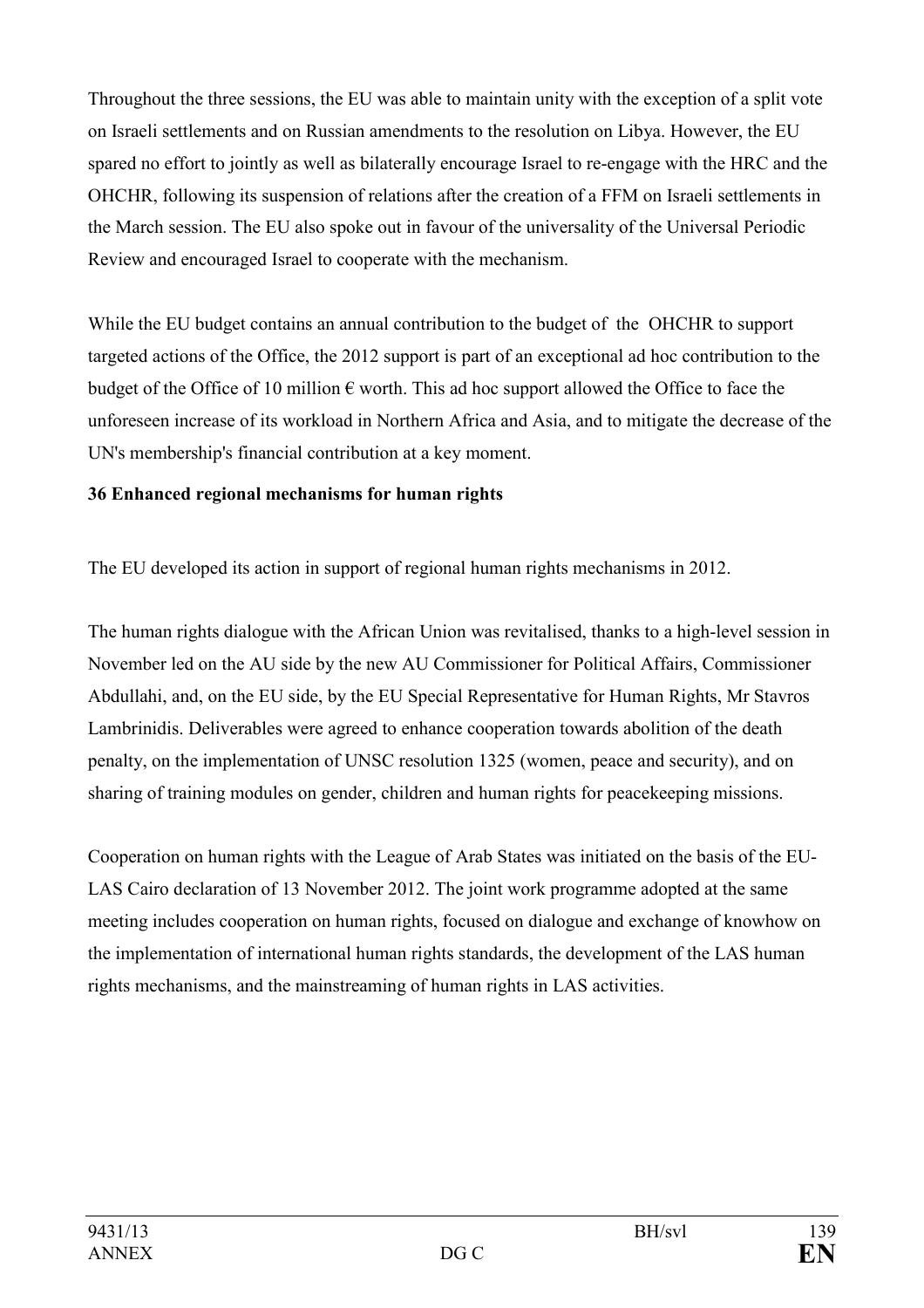In its bilateral dialogues with Latin American countries, the EU reiterated the importance of independent regional mechanisms and the need to safeguard the acquis and integrity of the Inter-American Human Rights System.

Dialogue with the OIC was pursued, notably in the context of the implementation of Human Rights Council resolution 16/18 and other consensual resolutions on the fight against religious intolerance and freedom of religion or belief.

Concrete cooperation on the ratification of international human rights instruments was developed with the Pacific Island Forum through a project financed by EIDHR.

The EU encouraged and closely followed ASEAN's adoption of a charter on human rights, and called for respect for international human rights standards.

Finally, strong encouragement was given and useful exchanges of experience on the implementation of universal human rights standards by regional mechanisms took place in Brussels in December in the framework of the 14th annual EU-NGO forum dedicated to the role of regional mechanisms and their cooperation with civil society. This opportunity was seized by the many regional mechanisms which were represented. The forum, opened by EUSR Lambrinidis, received contributions from the UN High Commissioner for Human Rights Ms Navi Pillay, the Human Rights Commissioner of the Council of Europe, Mr Niels Muiznieks, the Chairperson of the African Commission of Human and People's Rights, Ms Dupe Atoki, the Chair of the European Parliament's Human Rights Sub-committee, Ms Barbara Lochbihler, the Vice President of the FIDH, Mr Arnold Tsunga, as well as from many representatives of civil society and regional mechanisms, such as the OAS, the OSCE, ASEAN, the League of Arab States and the Organisation of Islamic Cooperation.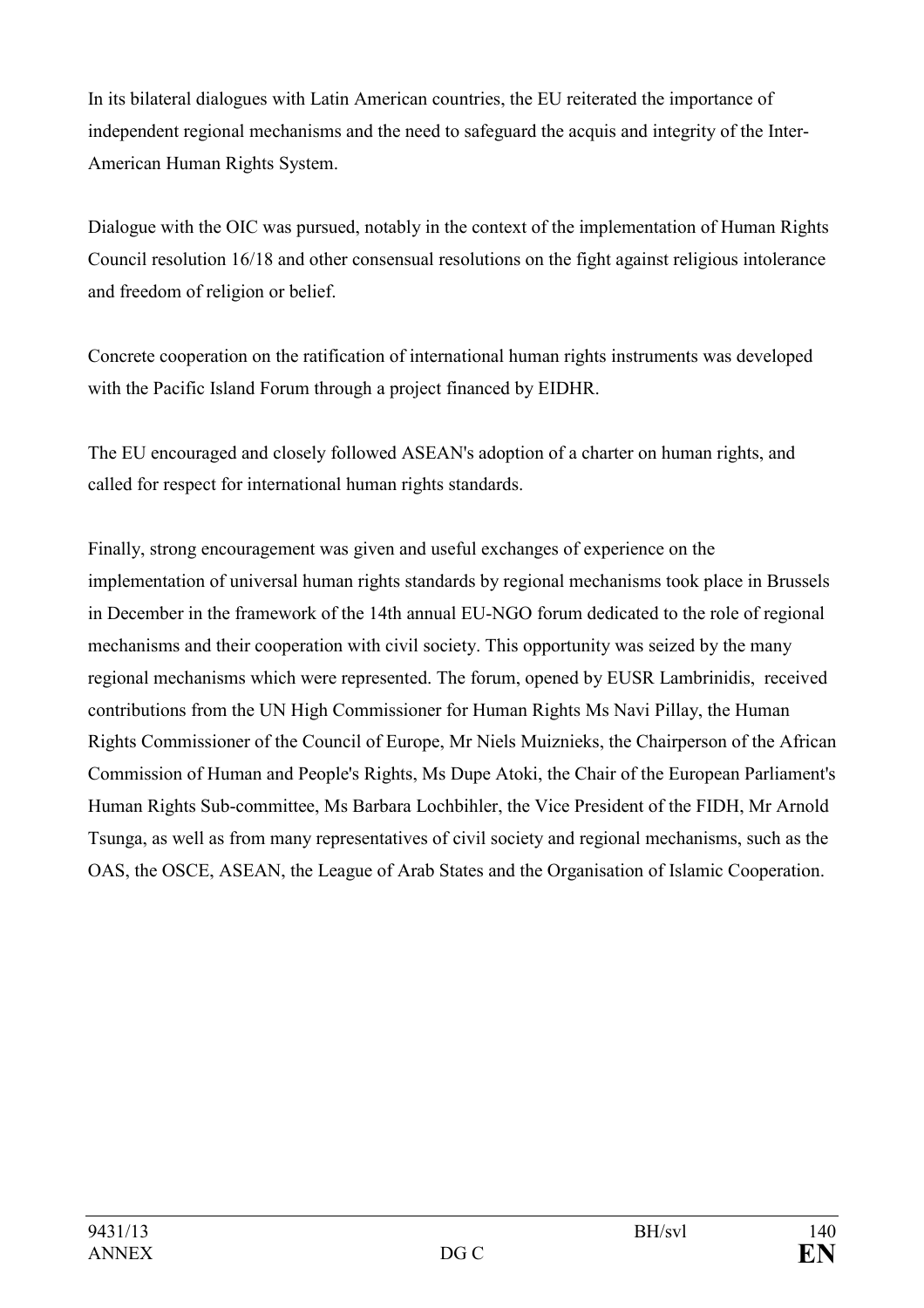The cooperation between the EU and the Council of Europe saw a further deepening in 2012. Following the 2007 Memorandum of Understanding both organisations maintain regular contacts at both political and working level, with cooperation on human rights, rule of law and democratisation issues being at the heart of their relationship.

In order to foster the protection of fundamental rights within the EU, the Lisbon Treaty mandated the EU to accede to the European Convention of Human Rights (ECHR). The draft agreement at expert level concluded in 2011 was the subject of further discussions within the EU in the Fundamental Rights Working Party, as some sensitive aspects of the accession have to take into consideration the specificity of the EU institutional set-up. In June 2012, negotiations resumed on the basis of EU proposed amendments.

The Commission President, the High Representative/Vice-President as well as line Commissioners regularly met senior Council of Europe officials, including the Secretary General and the Commissioner for Human Rights. The EU particularly appreciated the work of Council of Europe expert bodies in monitoring and advising CoE member states on human rights standards.

As every year, in 2012 the EU held annual consultations on its enlargement package with the Council of Europe. In November 2012, the EU also held consultations with the Council of Europe and its monitoring bodies during the preparation of the annual ENP progress reports. The EU continued to enjoy good cooperation with the CoE Commissioner for Human Rights, and direct and regular contacts were established with the newly appointed EUSR for Human Rights.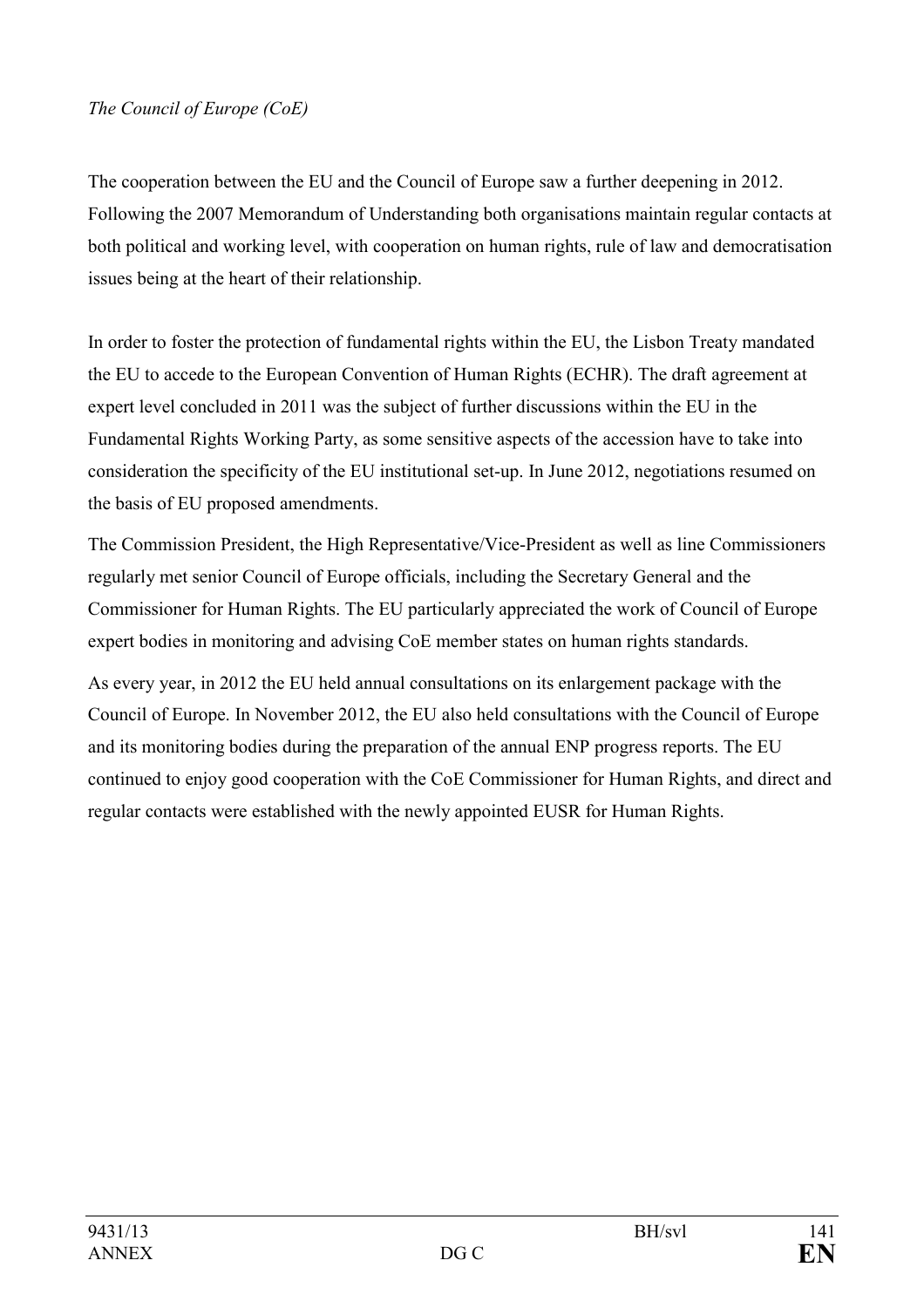The EU continues to be a major contributor to CoE activities through financing joint programmes and activities. The EU and CoE have implemented an increasing number of joint programmes within the fields of rule of law, democracy and human rights, reaching the figure of EUR 101 million in 2012 (co-financed at an average rate of 89% by the EU). Following the promising results of the Council of Europe Eastern Partnership Facility, in 2012 the EU launched the EU-Council of Europe "Programme for Strengthening Democratic Reform in the South Mediterranean" (EUR 4.8 million over 30 months), which promotes progress on human rights, rule of law and democratisation in the Southern Mediterranean countries, in the spirit of the EU's revamped European Neighbourhood Policy. A similar enhanced cooperative approach was implemented with the countries of Central Asia to support progress towards pluralist democracy and good governance. In the framework of the "EU Central Asia Rule of Law Initiative", a follow-up to a regional Venice Commission joint programme aiming at developing legislation and practices in the field of the judiciary is under preparation. In the EU strategy review for Central Asia (CA), specific mention is made of the CoE Neighbourhood Policy as providing important support to security and stability in the region.

# *The OSCE*

The EU remained a major supporter and strong contributor to the work of the OSCE in 2012. With almost half of the OSCE membership, which increased in 2012 with Mongolia becoming the 57th Participating State, the EU continued to support the OSCE's efforts to enhance security through all three dimensions of its work:

- the politico-military;
- the economic and environmental:
- and the human dimension.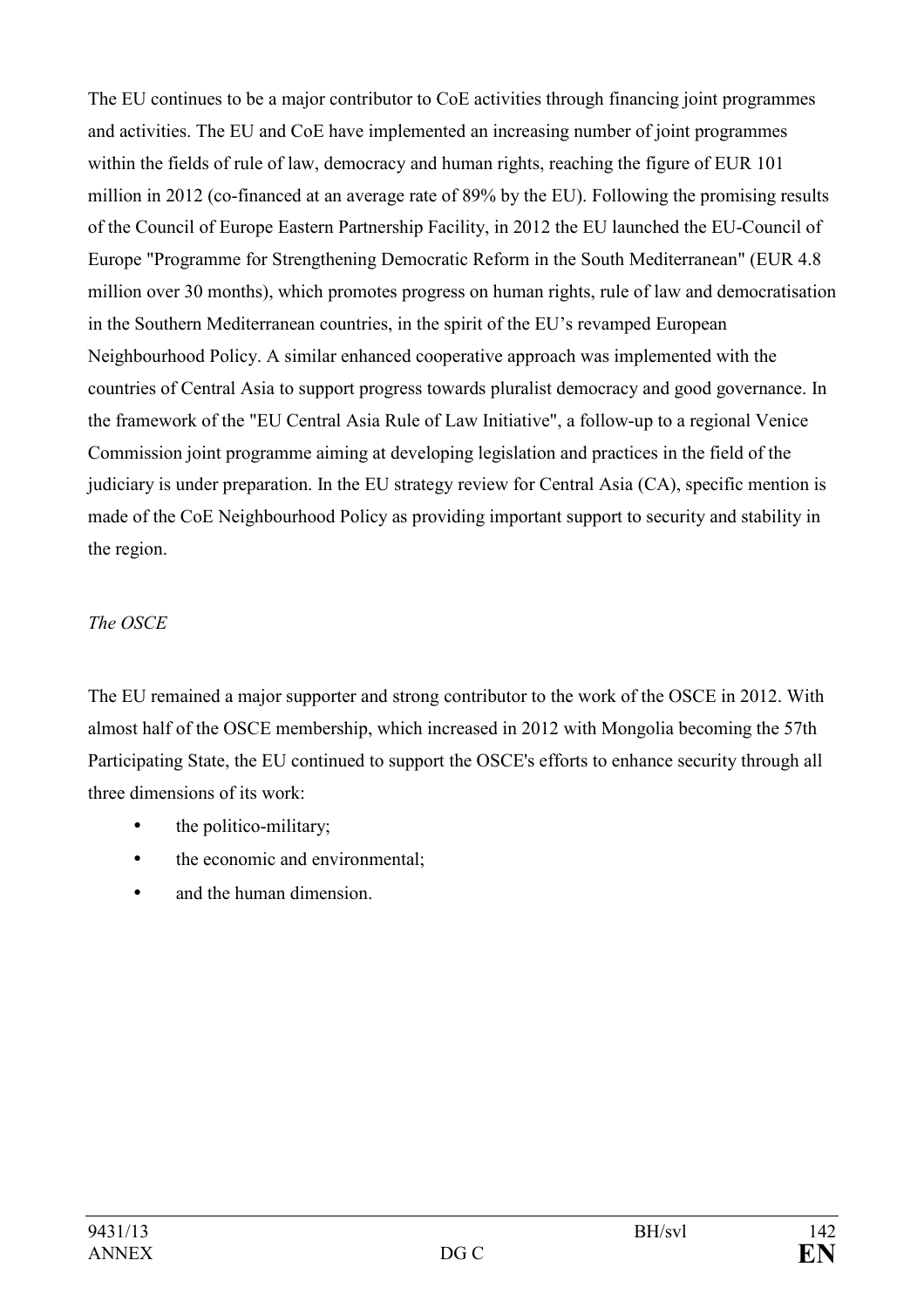As regards the human dimension, the year 2012, under Ireland's Chairmanship in Office (CiO), yielded mixed results. For the second year in a row, and despite major efforts from the CiO and the EU, the Ministerial Council in Dublin in December 2012 could not reach a consensus on adopting ministerial decisions on human dimension issues, notably because of the opposition of certain participating states to reaffirm existing commitments or strengthen the OSCE's work in the field of media freedom and freedom of association and assembly. Despite the lack of progress, the EU will continue to promote freedom of expression and freedom of the media, both online and offline, advocate for safety for journalists and strengthen freedom of assembly and association within the OSCE forums.

It did not prove possible to conclude the review of the human dimension events aimed at improving their planning and follow-up initiated by the Swiss chairmanship of the human dimension committee and taken forward by the Chairmanship in Office of the OSCE with strong EU support, given the diverging positions of participating states. Nonetheless, the EU is of the opinion that the current way of reviewing the implementation of OSCE commitments is satisfactory provided that there is political will: the format is not the real problem.

The EU continued to use the OSCE weekly Permanent Councils and the monthly OSCE human dimension committees to review the human rights commitments of the 57 OSCE Participating States and to trigger open and frank debates about their implementation. A number of EU concerns with regard to human rights and fundamental freedoms, inter alia on the safety of journalists, rights of LGBTI persons or civil society in general were highlighted in such forums.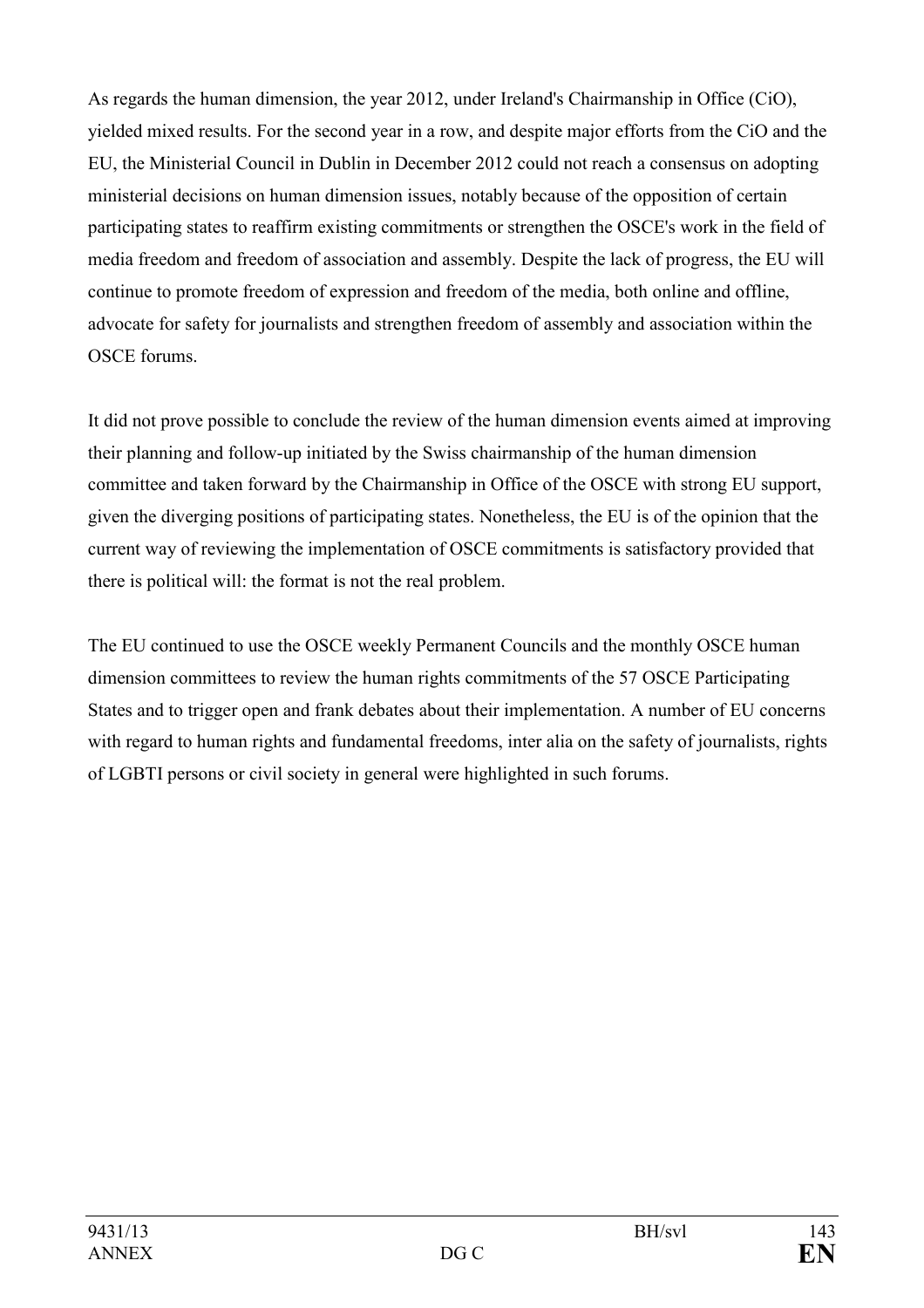The EU also participated in the OSCE human dimension seminar held in May on the Rule of Law Framework for Combating Trafficking in Human Beings (Warsaw, 14-16 May) and in the three supplementary human dimension meetings on combating racism, intolerance and discrimination in society through sport (Vienna 19-20 April), on elections (Vienna, 12 July) and on freedom of assembly and association (Vienna, 8-9 November) as well as in the Chairmanship in Office Conference on Internet Freedom (Dublin, 18-19 June). Furthermore, the EU delegation in Vienna and the EU Fundamental Rights Agency organised a symposium on improving the situation of Roma and Sinti in the EU. This allowed the EU to support and shape topics that constitute the EU's priorities within the OSCE, such as media freedom, including on the Internet, freedom of assembly and association and all forms of tolerance and non-discrimination.

In May 2012, the EU contributed to find an agreement on the OSCE's role in the facilitation of the Serbian elections in Kosovo.

The yearly Human Dimension Implementation Meeting took place in Warsaw between 24 September and 6 October. EU Special Representative for Human Rights Stavros Lambrinidis delivered the EU statement at the opening session and held consultations with his counterparts and with civil society organisations, whose presence in the HDIM make this forum unique. The EU participated actively in the working sessions which allowed participating states and civil society to review their commitments on the human dimension and to formulate recommendations. On that occasion, the EEAS also successfully co-sponsored with several Member States a side-event on combating hate crimes against LGBTI persons.

The EU continued its close interaction with OSCE structures through the EU delegation in Vienna and dedicated exchanges at headquarters level, in particular on issues concerning election monitoring with the ODIHR, with the OSCE secretariat as well as with the Representative on Freedom of the Media.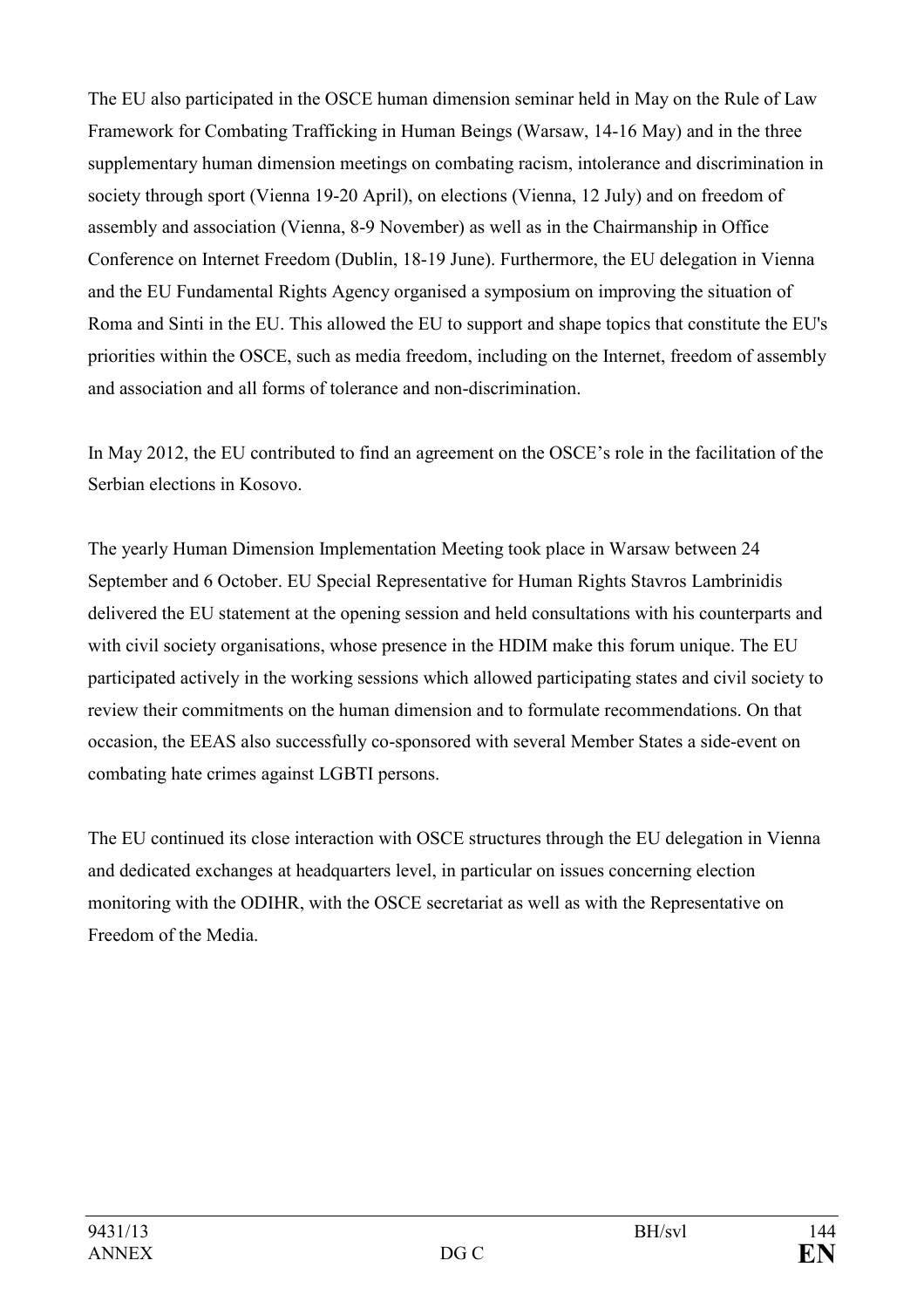#### **EUROPEA PARLIAMET COTRIBUTIO TO THE 2012 - EU AUAL REPORT O HUMA RIGHTS AND DEMOCRACY IN THE WORLD**

The European Parliament (EP) remains committed to the advancement of human rights and democratic principles. During 2012 human rights violations were debated in plenary sessions and targeted in various parliamentary resolutions. Human rights are also an integral part of the work of the President of the European Parliament, who raised relevant issues in public statements as well as in his high-level meetings during the course of the year. At the level of the committees of the European Parliament, issues relating to human rights in the world are specifically dealt with by the Committee on Foreign Affairs's Subcommittee on Human Rights (DROI). The Subcommittee maintains close working relations with the European External Action Service, other EU institutions and human rights NGOs. In 2012, DROI had its first formal exchanges of views with the new EU Special Representative for Human Rights, on the basis of which regular consultations on EU human rights policy will be built. Through *in camera* briefings and debriefings, the Subcommittee on Human Rights has followed the human rights dialogues and consultations conducted by the EEAS with third countries. Due to its increased procedural powers, DROI was able to take on more parliamentary reports in 2012, including the Annual Report on Human Rights as well as reports on other major issues of importance, such as the EU's human rights strategy, and the impact of the economic crisis on human rights. Over the course of the year DROI hearings, often arranged jointly or in association with other relevant committees or inter-parliamentary delegations, welcomed several UN Special Rapporteurs on human rights as well as prominent human rights defenders.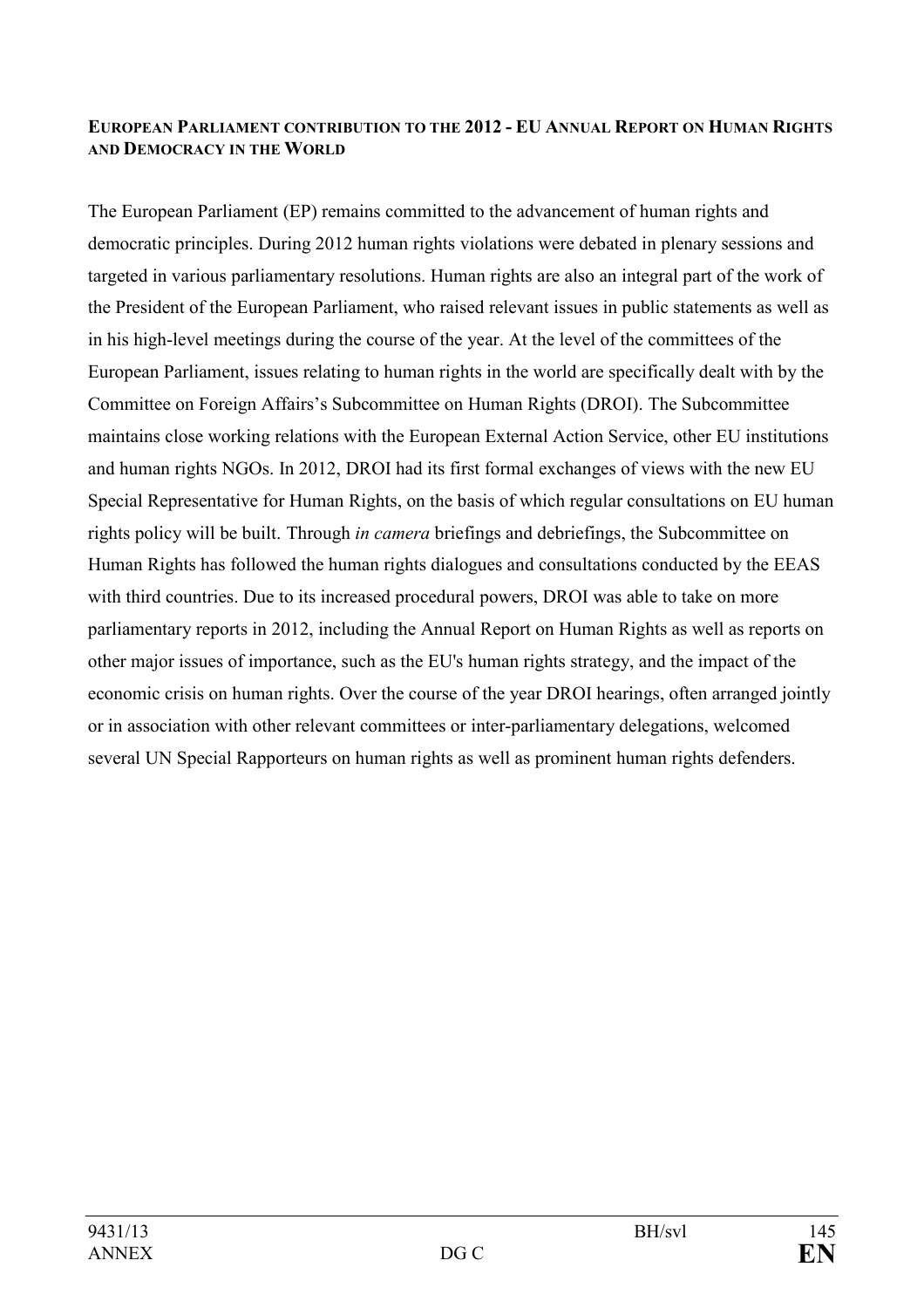The European Parliament also seeks to achieve mainstreaming of human rights in its work, in accordance with the treaties' proclamation of universal human rights and democracy as the founding values of the Union and as core principles and objectives of the Union's external action. This priority task has many dimensions. Human rights issues are debated in the Committee on Foreign Affairs (AFET), when it deals with parliamentary reports on EU foreign policy or with different types of international agreements which include human rights clauses. Commercial and trade agreements including human rights clauses, are dealt with by the Committee on International Trade (INTA). The Committees on Development (DEVE), and Women's Rights and Gender Equality Committee (FEMM) also deal regularly with human rights aspects of the EU's external relations in their respective spheres of competence. The Chairs of AFET and DEVE co-chair the Democracy Support and Election Coordination Group (DEG) that expanded its mandate beyond election observation to cover also follow-up to elections and democracy support activities in general. The Committee on Civil Liberties, Justice and Home Affairs (LIBE) is the key actor on fundamental rights within the European Union, and it has important responsibilities concerning external aspects of the EU's internal policies, for example in the areas of migration and asylum policies. Constitutional and legal questions are dealt with by the Committee on Constitutional Affairs (AFCO) and the Committee on Legal Affairs (JURI), including EU accession to the European Convention on Human Rights, which will also have implications for/an impact on EU external relations. The European Parliament's inter-parliamentary delegations themselves regularly raise human rights issues with their interlocutors.

Among the various policy questions which the European Parliament focussed on in 2012, the following key issues can be specifically identified: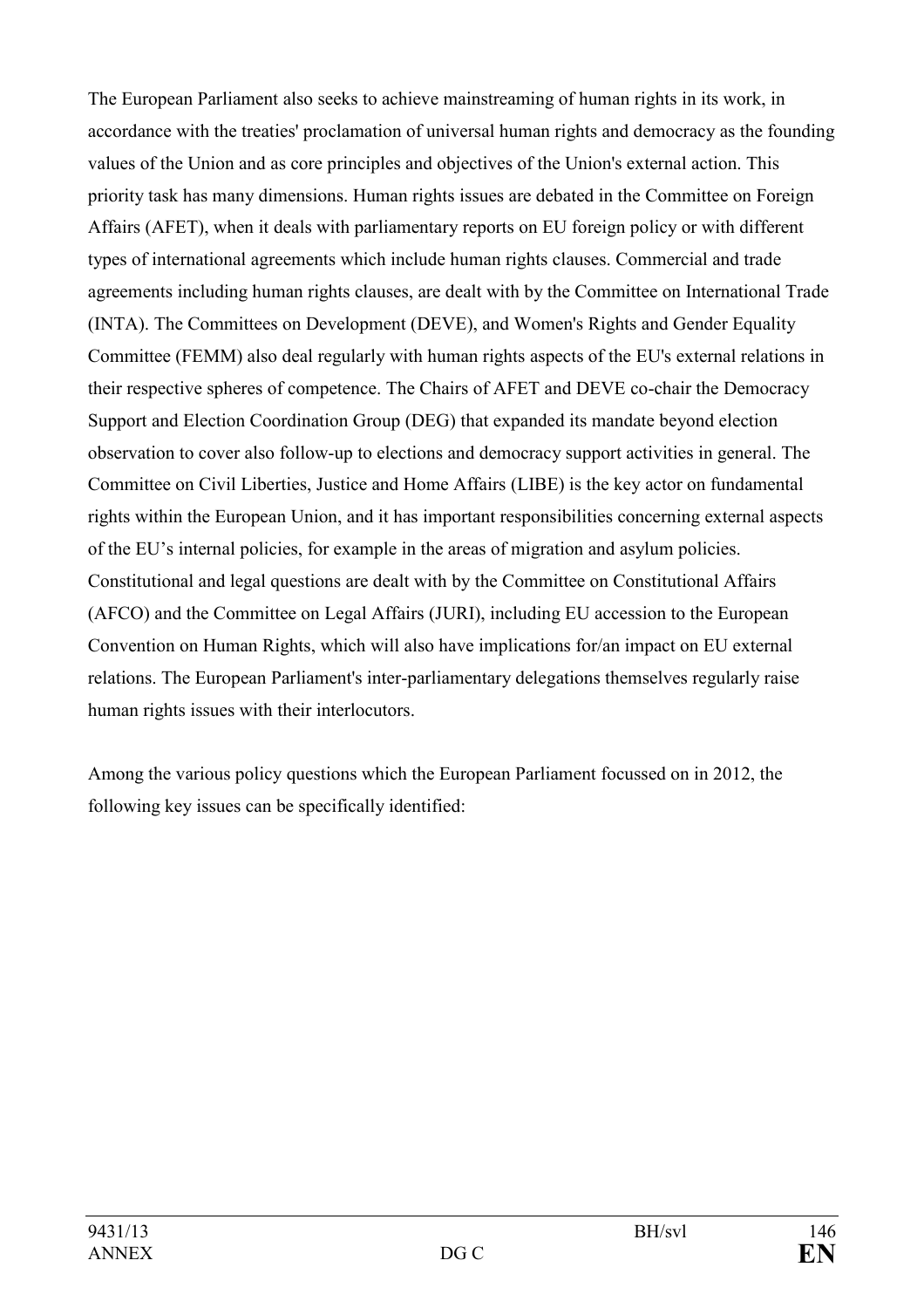## **EU human rights policy**

The European Parliament has recognised and welcomed the fact that 2012 marked a new chapter for the EU's human rights policy as a result of the adoption of the EU Strategic Framework and Action Plan on Human Rights and Democracy. The review was undertaken on the basis of the Joint Communication of December 2011 by the European Commission and the High Representative entitled "Human Rights at the Heart of EU External Action - Towards a More Effective Approach". The European Parliament welcomed the communication and decided to put forward its position on the review in an own initiative report.

Parliament advocated a fully-fledged review of the EU's human rights policies and supported the Council's three-pillar approach of drafting a strategic document, elaborating an action plan, and appointing an EU Special Representative for Human Rights. The EP had long been calling for more efficient, visible and coherent action in the EU's human rights policy and had called for the appointment of an EU Special Representative (EUSR) for Human Rights in previous annual reports.

# **EU Special Representative for Human Rights**

Parliament's Annual Report on Human Rights and Democracy in the World in 2010, adopted in April 2012, already addressed a number of considerations regarding the review and reiterated the call for a EUSR. Following the EU Foreign Affairs Council's adoption of the human rights package in June, Parliament's Annual Report on Human Rights and Democracy in the World 2011, adopted in December 2012, stressed the need to maintain the momentum by efficient implementation and ambitious action, including a recommendation to appoint an EUSR for Tibet, a mid-term assessment of the new human rights package, particularly the Action Plan, and for Parliament to be extensively consulted and regularly informed, as well as for civil society to be integrated in the implementation of the package.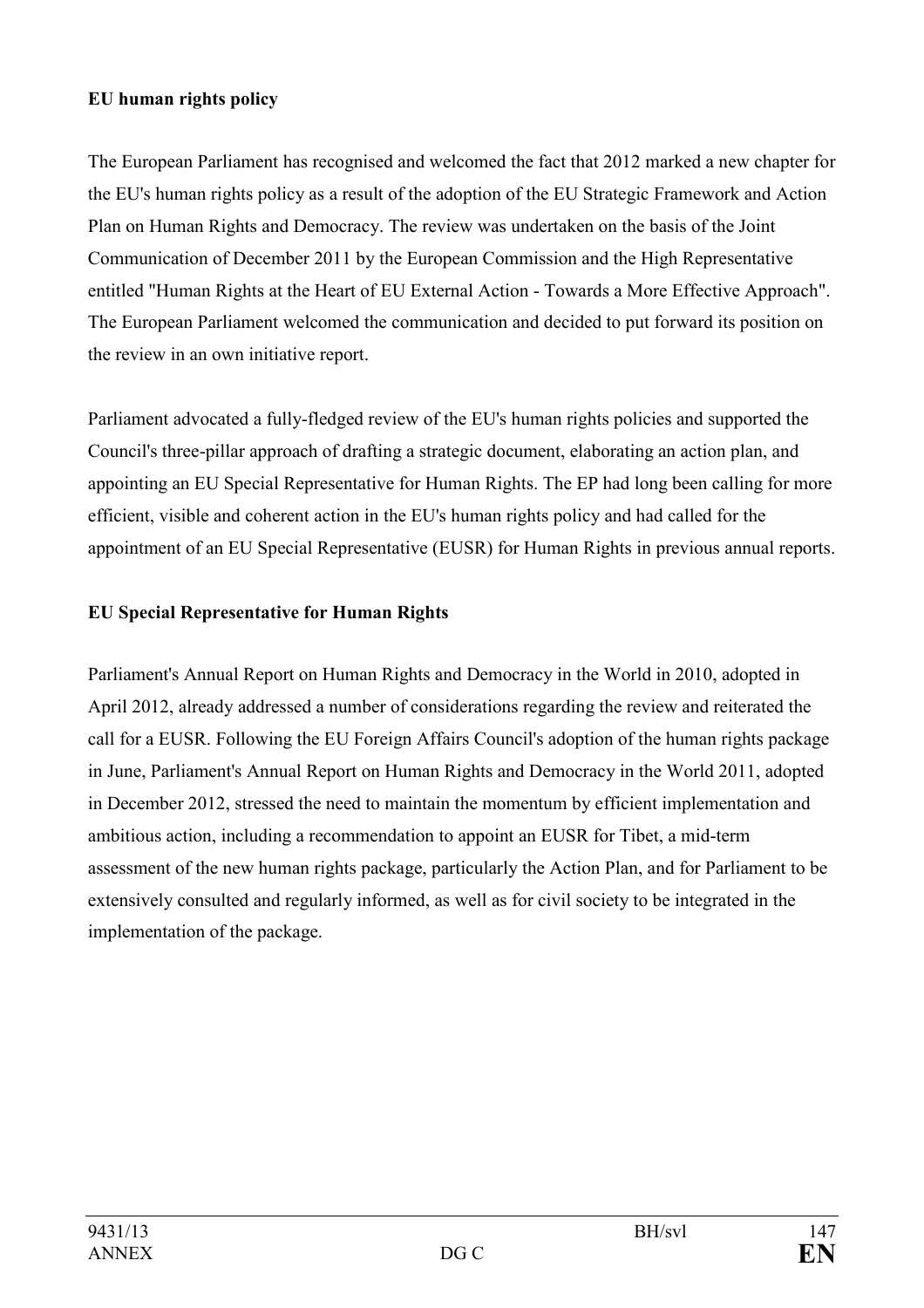In order to present its views on the question, on 13 June 2012 the EP adopted a Recommendation to the Council on the EUSR, arguing for a strong, independent and flexible mandate, and emphasising that the mandate should be fully in line with the principles of the universality and indivisibility of human rights and fundamental freedoms.

Although Parliament's position was largely in line with the Council's proposals, the EP also recommended a number of elements for the mandate that reflected a difference compared with the original draft mandate proposed by the Council. Some of these were reflected in the final mandate as adopted by the Foreign Affairs Council. In particular the EP proposed a two-year mandate and called for adequate financial and human resources in order to guarantee the effectiveness of the work of the EUSR. The Recommendation also reflected the EP's push to strengthen the accountability of EU policies in this field. The EP underscored its wish to play an appropriate role in the appointment procedure and the oversight of the mandate during its entire term, and invited the EUSR for an exchange of views upon appointment. This took place on the EUSR's first day in office on 3 September 2012, providing for a public opportunity for him to set out his vision and priorities for his term. The text of the Recommendation also insisted that the EUSR for Human Rights should regularly report to the relevant committee of the European Parliament on the situation of human rights in the world and the state of play of the implementation of the mandate.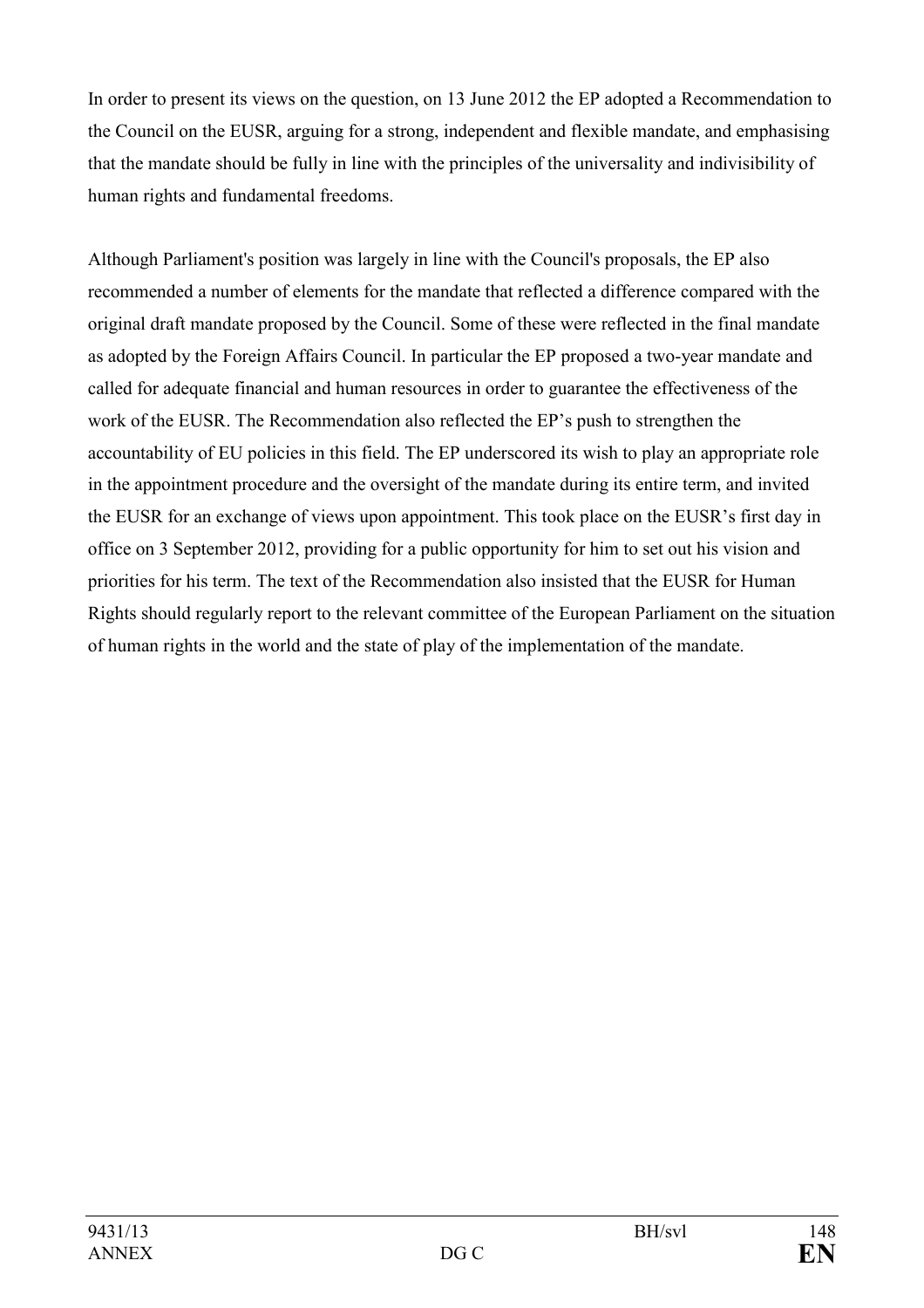## **Review of the EU's Human Rights Strategy**

In an effort to offer its own contribution to the review process, in 2012 the EP adopted an own initiative report on the issue. The EP was pushing for a thorough and systematic review to arrive at a comprehensive strategy on the EU's human rights policies, as reflected in the choice of title,

Throughout the process of the review, the EP emphasised the shared and indivisible responsibility of all EU institutions and Member States to protect and promote human rights worldwide, and it stressed its wish to be closely associated with the reshaped policy framework and oversight of its implementation. On this basis it advocated a joint inter-institutional declaration on human rights, committing all institutions to common founding principles and objectives. Regrettably, this was not achieved.

An informal contact group was established to discuss on-going work on the review and the drafting of the Strategic Framework and the Action Plan. This contact group proved to be a useful forum and continued its work even after the adoption of the "human rights package" in June, entrusted with the follow-up to the Action Plan, as set out in the EP report.

Parliament placed special emphasis on the need for improved coherence and consistency across all policies in the EU's external action and with other policies. The EP called on the EU to move from words to action and to implement pledges made in a swift and transparent manner, and stressed that the Strategic Framework and Action Plan represent a floor, not a ceiling, for EU human rights policy. It also urged the Commission and the EEAS to live up to the pledge of a "human rightsbased approach" across the entire development cooperation process.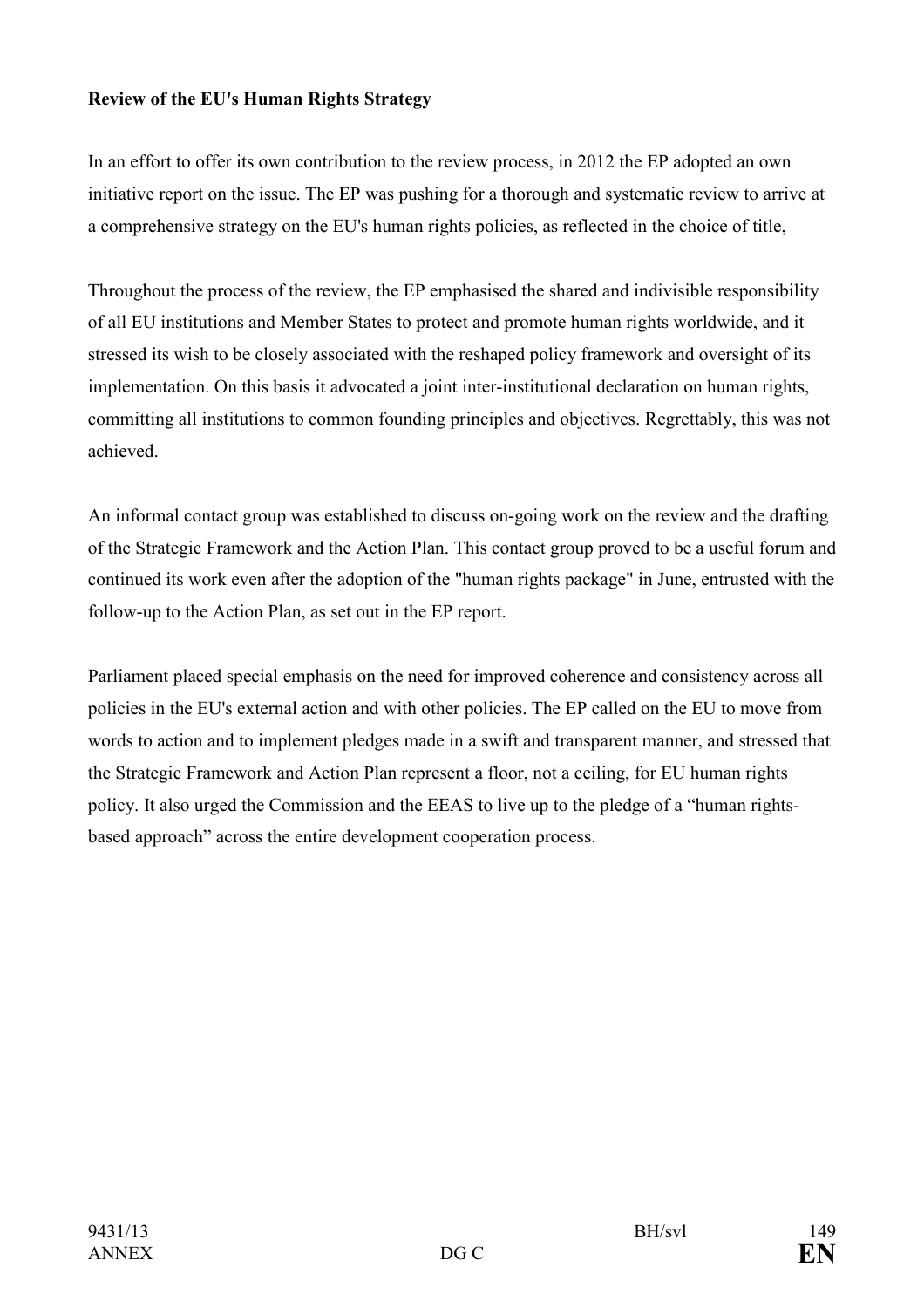The EP report also addressed the issue of international agreements and human rights clauses and called for human rights impact assessments to be done before the negotiation of any bilateral or multilateral agreements with third countries. The EP also called for improved benchmarking and assessment of EU human rights policy.

Further to the commitments made under the new Strategic Framework and the Action Plan, Parliament urged the Commission to propose legislation requiring EU companies to ensure that their purchases do not support perpetrators of conflicts and grave human rights violations, namely by carrying out checks and audits on their supply chains of minerals. Parliament also called on the Commission to produce and make public a list of EU companies which have been directly complicit in human rights violations in their dealings with authoritarian regimes.

Fully aware of its own responsibilities and potential, Parliament asked to be properly involved in the implementation phase of the Action Plan and pleaded for a more systematic follow-up and closer cooperation with EU institutions as well as with the national parliaments of Member States.

It stressed the need to improve the model for plenary debates on cases of breaches of human rights, democracy and the rule of law in order to allow for more frequent debates with broader participation by Members, consultations with civil society during the drafting process, and a greater degree of responsiveness to human rights violations and other unforeseen events on the ground. Moreover, it underlined the need for better follow-up to its debates and resolutions on human rights issues. It acknowledged that human rights must be better mainstreamed into its own activities, including a systematic approach by the EP's standing delegations. The report also stressed the need for better utilisation of the potential of the Sakharov Prize Network, and recommended the organisation of an annual event on human rights defenders.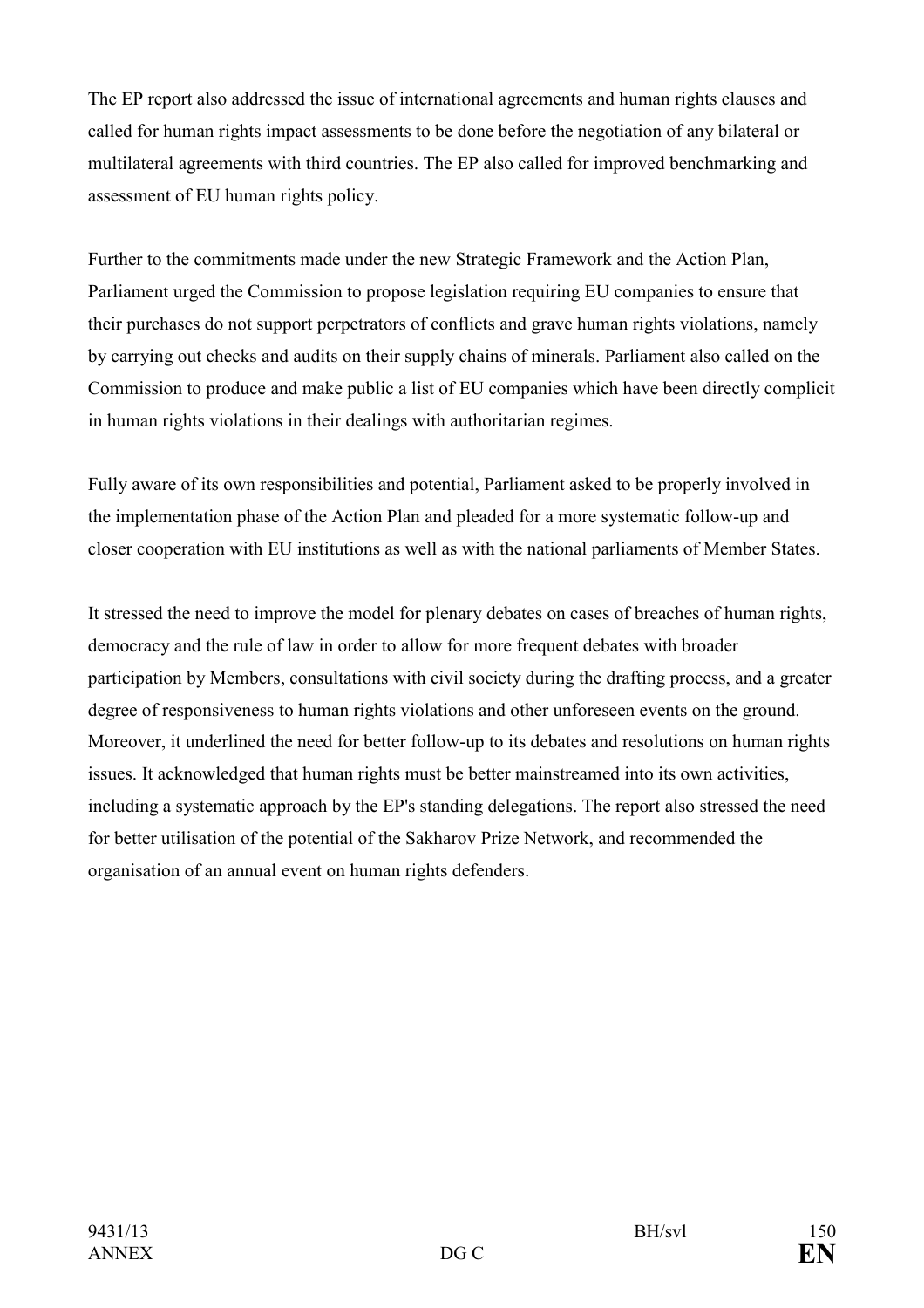The report on policy coherence for development, prepared by the Committee on Development and adopted in October 2012, also made several important policy recommendations regarding EU human rights policy, especially regarding its linkages with EU development policies. The report considers that any discussion on policy coherence for development has to take into account the interdependence of development, democracy, human rights, good governance and security. Parliament calls attention to the catalytic role of the overall framework of good governance and respect for human rights for development in partner countries, while at the same time warning that the relevance of the EU's pledges for democracy and human rights and its conditionality policies "can only be assured when no other policy area, and when no interaction with partner countries, counteract initiatives undertaken to strengthen human rights, human security and democracy in partner countries." Parliament also stresses the importance of promoting women's human rights in the civil, political, social, economic and cultural spheres, as well as in national legislation. Regarding more specific policy areas, Parliament supports a migrant-centred and human rights based approach to EU migration policy and calls for the inclusion of human rights obligations in all fisheries partnership agreements.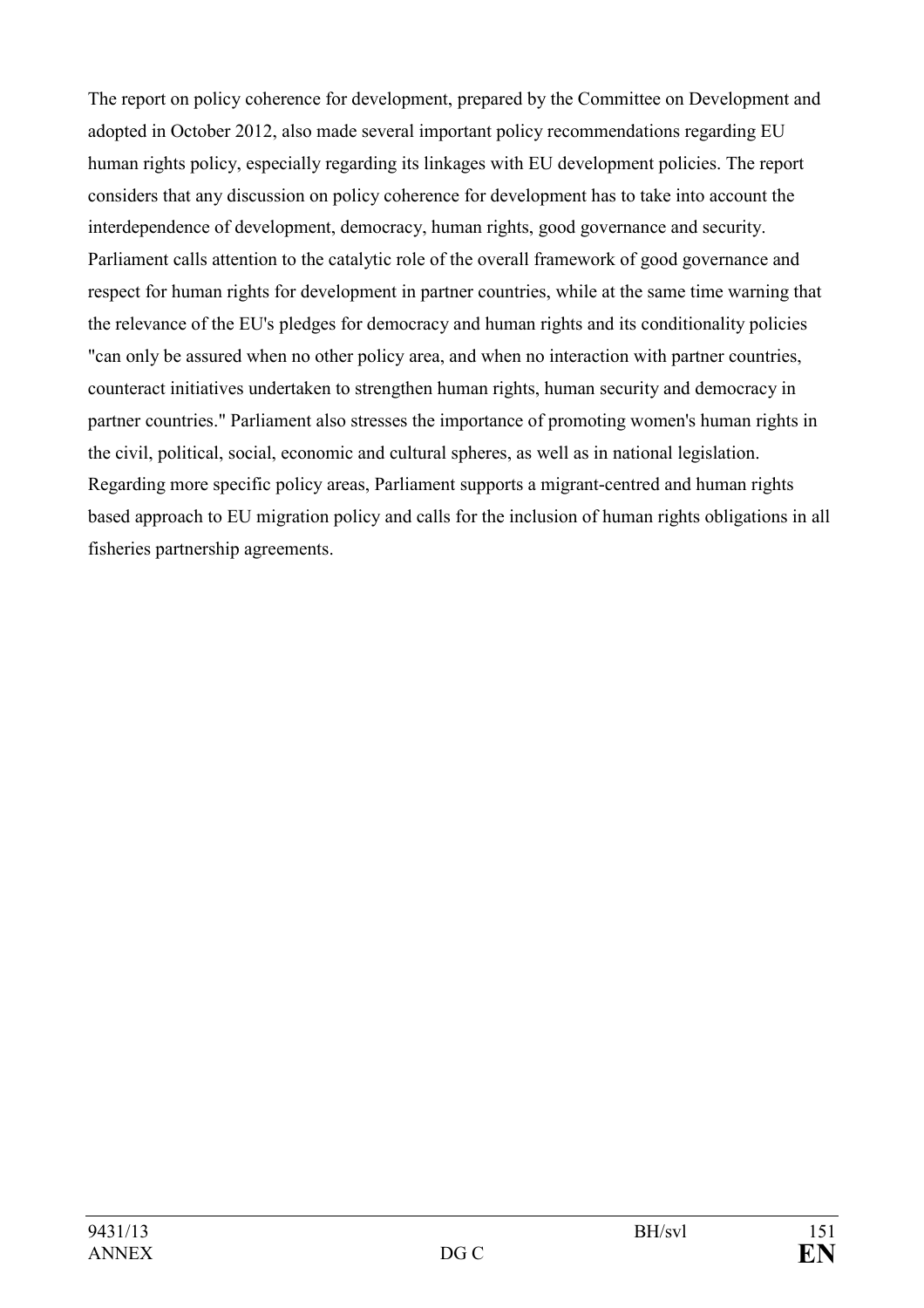#### **Democracy support**

The European Parliament, as the only directly-elected EU institution, is strongly committed to developing the EU's policies in support of democracy in the world, as already indicated in the report and resolution on *'EU external policies in favour of democratisation'* of July 2011.

In March 2012 the EP adopted a recommendation on the modalities for the establishment of a European Endowment for Democracy (EED), supporting the initiative but ensuring that it does not duplicate or come at the expenses of the existing instruments. Based on the recommendation, the EP, represented by the rapporteur for the recommendation, participated in the negotiation on the Statutes of the EED and in its establishment. Nine Members of the EP sit on the Board of Governors of the EED. In November, the Chair of the Foreign Affairs Committee was elected chair of the Board, and a representative of Parliament also chairs the Executive Committee.

The proposals for the new financing instruments for external action covering 2014-2020 were presented in 2012, including the proposal for the new European Instrument for Democracy and Human Rights (EIDHR). In July, the Committee on Foreign Affairs (AFET) endorsed the negotiating position, mandating the rapporteur to launch negotiations, which began in November 2012 and were still on-going at the end of the year.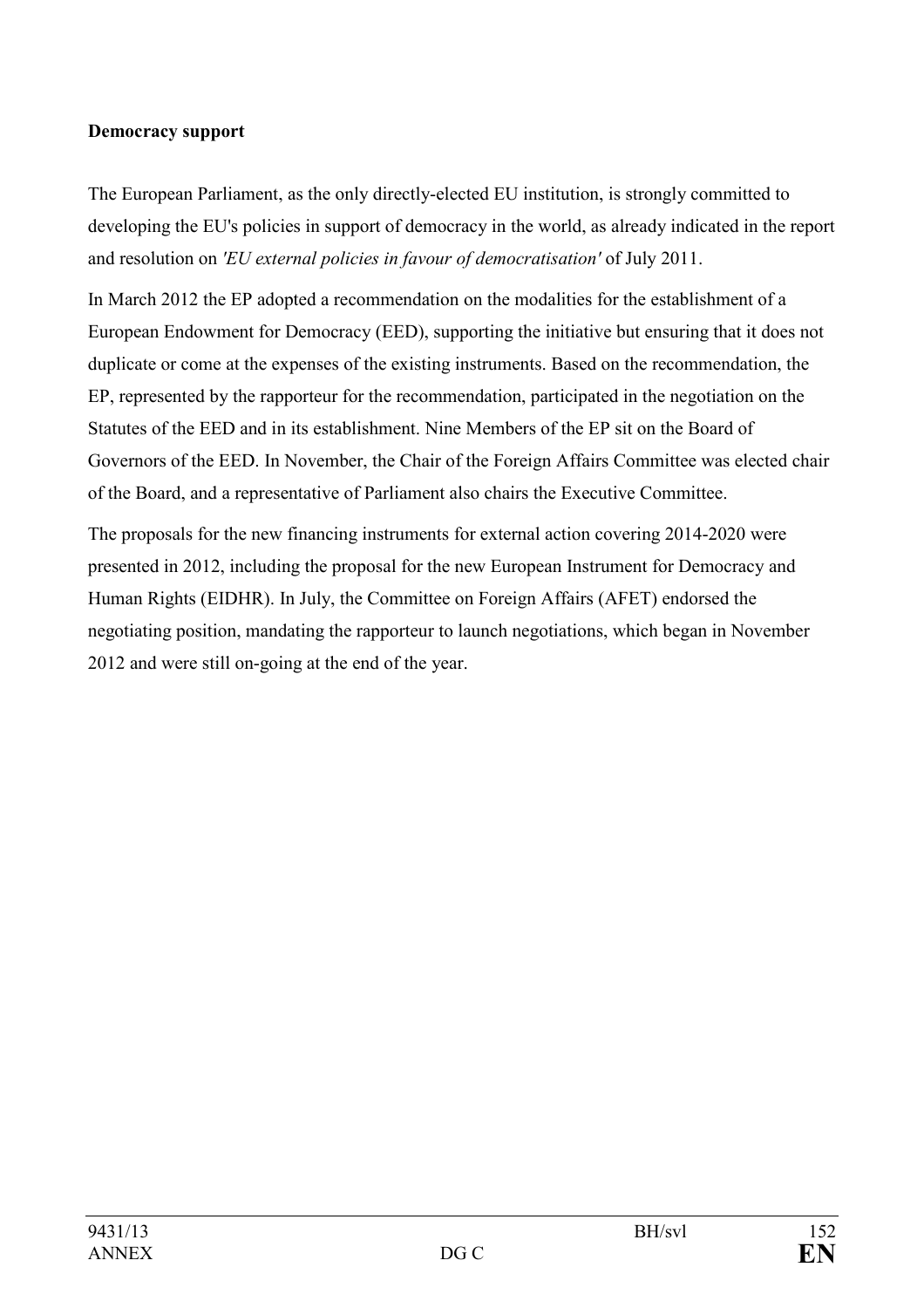# **Creation of Democracy Support and Election Coordination Group (DEG)**

In this context, in May 2012 the European Parliament's Election Coordination Group (ECG) expanded its mandate beyond election observation to cover also follow-up to elections and democracy support activities in general, thus becoming the Democracy Support and Election Coordination Group (DEG)**<sup>1</sup>** . The composition of the Group was also updated to include the Vice-President responsible for Human Rights and Democracy and the Sakharov Prize Network, as well as the Chair of the Subcommittee on Human Rights as *ex officio* permanent members.

Accordingly, the DEG gives political guidance and supervision on:

- monitoring and continued follow-up of elections;
- promotion of parliamentary democracy, including training of staff and members of parliaments of emerging democracies with priority to those in the e neighbourhood, new forms of e-democracy, support for the elaboration of legislation and building up / managing of programmes such as Euromedscola;
- management of activities in connection with the Sakharov Network and Human Rights related actions;
- management of activities aiming to support parliaments in the Western Balkans, including training.

 **1** Conference of President's decision of 16 May 2012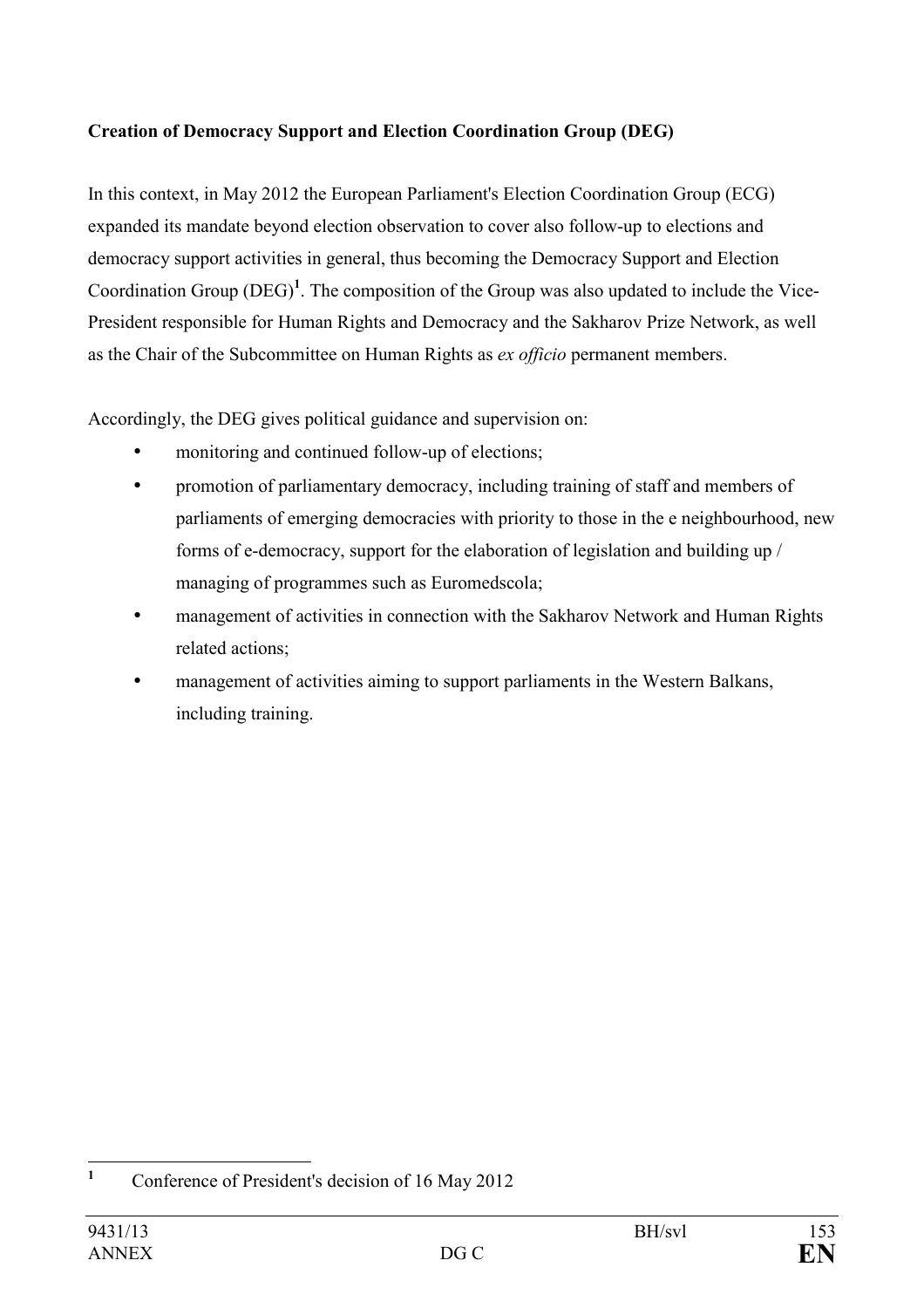## *EP election observation activities in 2012*

In 2012, the European Parliament continued to be fully engaged in election observation activities. It sent seven delegations (Senegal, Armenia, Algeria, East Timor, Georgia, Ukraine, Sierra Leone, as well as a second round in Senegal and a preparatory mission to Ukraine) to observe elections in different countries over three continents. The primary objective was to assess if electoral procedures were conducted in agreement with the national legislation of the host country and its international commitments for democratic elections. EP delegations were integrated within the framework of EU Election Observation Missions (EU EOMs) or joint International Election Observation Missions (IEOM) with the OSCE Office for Democratic Institutions and Human Rights (ODIHR), in charge of the long-term missions.

The Democracy Support and Election Coordination Group requested the preparation of two studies: the first, *"Towards EU support for peaceful post-election transitions of power"* was presented at the DEG meeting on 6 November. Given the success of this study, it was also presented at the Declaration of Principles follow-up meeting in Washington in November 2012. The second study, *"Enhancing the Follow-up to Election Observation Mission Recommendations"*, analyses current practices concerning the drafting, implementation and follow-up of Election Observation Missions' recommendations, and could serve as background to improve the methodology used to frame and target EU EOMs' recommendations to ensure that they can make a lasting contribution to supporting democracy.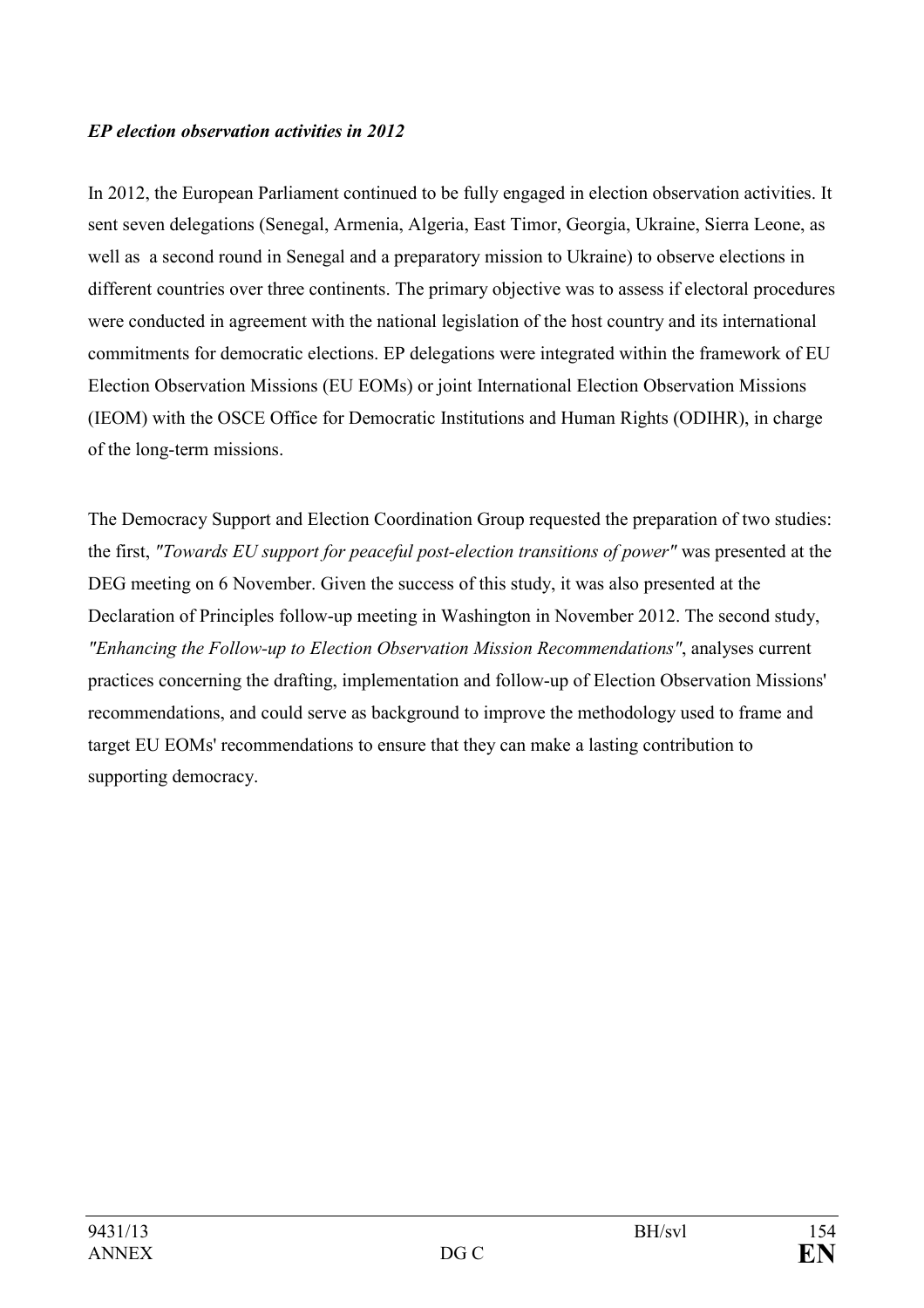In addition, on 20 June 2012 the DEG organised an EP Session on EOM Recommendations "From Drafting to Implementation". Based on the conclusions adopted at this session, it took the important decision to endorse EOM recommendations as part of the "road map for democracy" in the country concerned and to charge the Chief Observer, who could be regarded as a sort of Special Representative, to ensure follow-up of the recommendations with the support of the EP's standing bodies.

At the same time, the Group continued to develop its cooperation with other institutions involved in the field of election observation and working alongside the European Parliament during their missions.

## *European Parliament Office for the Promotion of Parliamentary Democracy*

Strong parliaments are at the core of all democratic systems which ensure respect for human rights. In 2012 the new Directorate for Democracy Support established within the EP secretariat also included the Office for Promotion of Parliamentary Democracy (OPPD). The OPPD's principal focus remains on strengthening parliamentary institutions and providing assistance to elected parliamentarians and parliamentary staff in new and emerging democracies. This is achieved in particular by organising study visits and training events, and by providing peer to peer advice and exchange of good practices for national or trans-border parliaments and joint parliamentary assemblies. Thus in 2012, the OPPD organised various capacity-building events for the Pan-African Parliament, the EURONEST Joint Parliamentary Assembly, the parliaments of Tanzania, South Africa, Tunisia, Libya, Kenya, Uganda, South Sudan, Pakistan, India, Afghanistan and Armenia, and the Parliament of the Economic Community of West African States (ECOWAS). Longer programmes of several weeks' duration were organised for 'Democracy Fellows' who came from the Eastern Partnership countries, and from Latin America and Tunisia.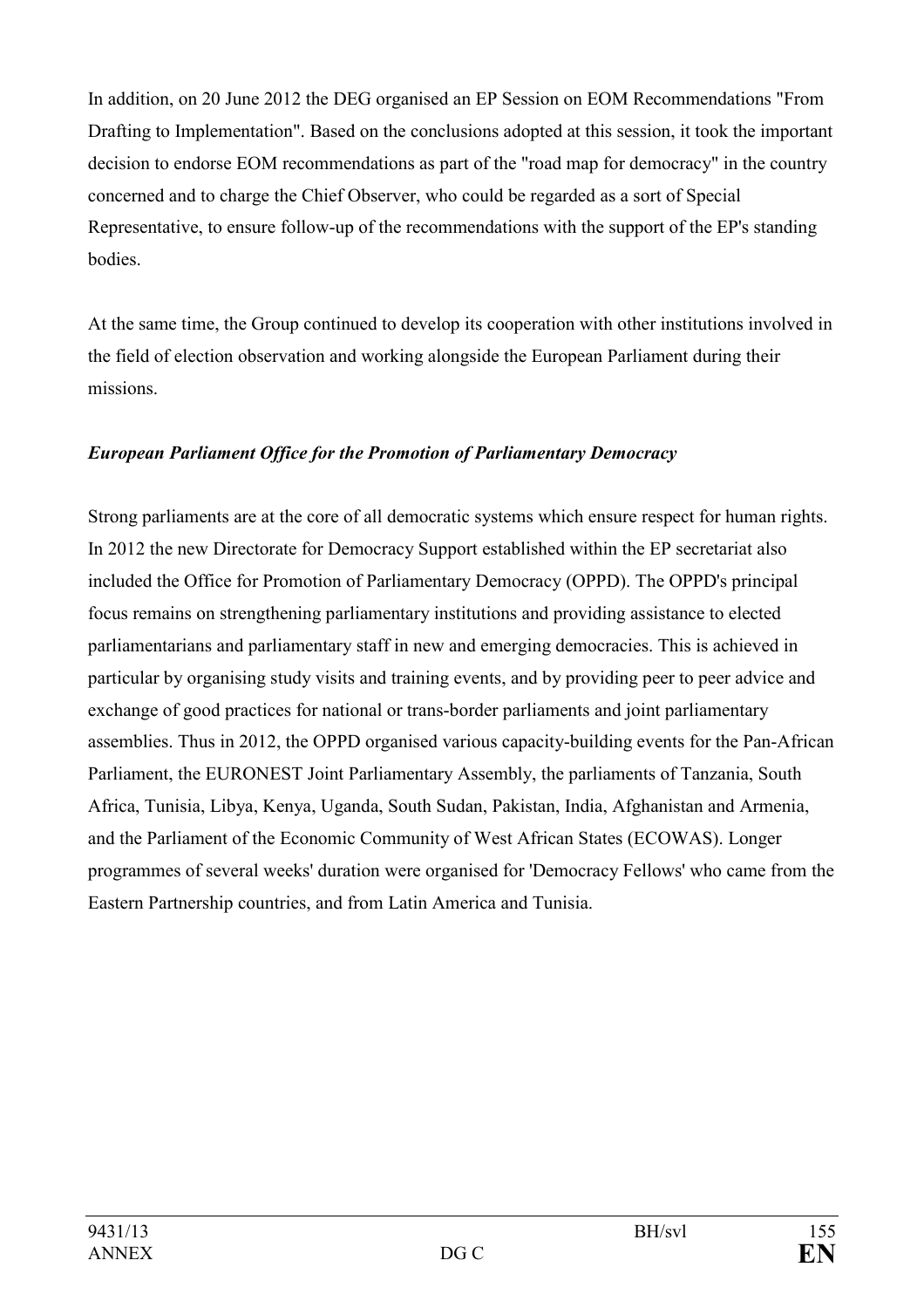OPPD actions increasingly target the EU's southern neighbourhood. Closer cooperation with EU Delegations on the ground emerged and MEPs became more directly involved in support activities. An assistance programme for the Tunisian Parliament was devised, combining bilateral actions with participation in a project for parliamentary assistance run by the United Nations Development Programme (UNDP). Prepared in close cooperation with the EU Delegation in Tunisia and the UNDP, it involved the EP directly in a comprehensive UNDP project for the first time. A member of the EP sits on the project's Steering Committee. The programme started with study visits by parliamentarians, staff and political party activists. Cooperation activities in the region are also directed at Libya, Morocco, Lebanon, Jordan, Algeria and women-parliamentarians.

#### **International agreements, trade preferences and human rights**

Following the entry into force of the Lisbon Treaty, the EP has increased powers regarding issues pertaining to the EU's international agreements, including giving consent to the conclusion of agreements with third countries. Both the Committee on Foreign Affairs (AFET) and the Committee on International Trade (INTA) have important roles regarding the conclusion of agreements in their respective areas of competence.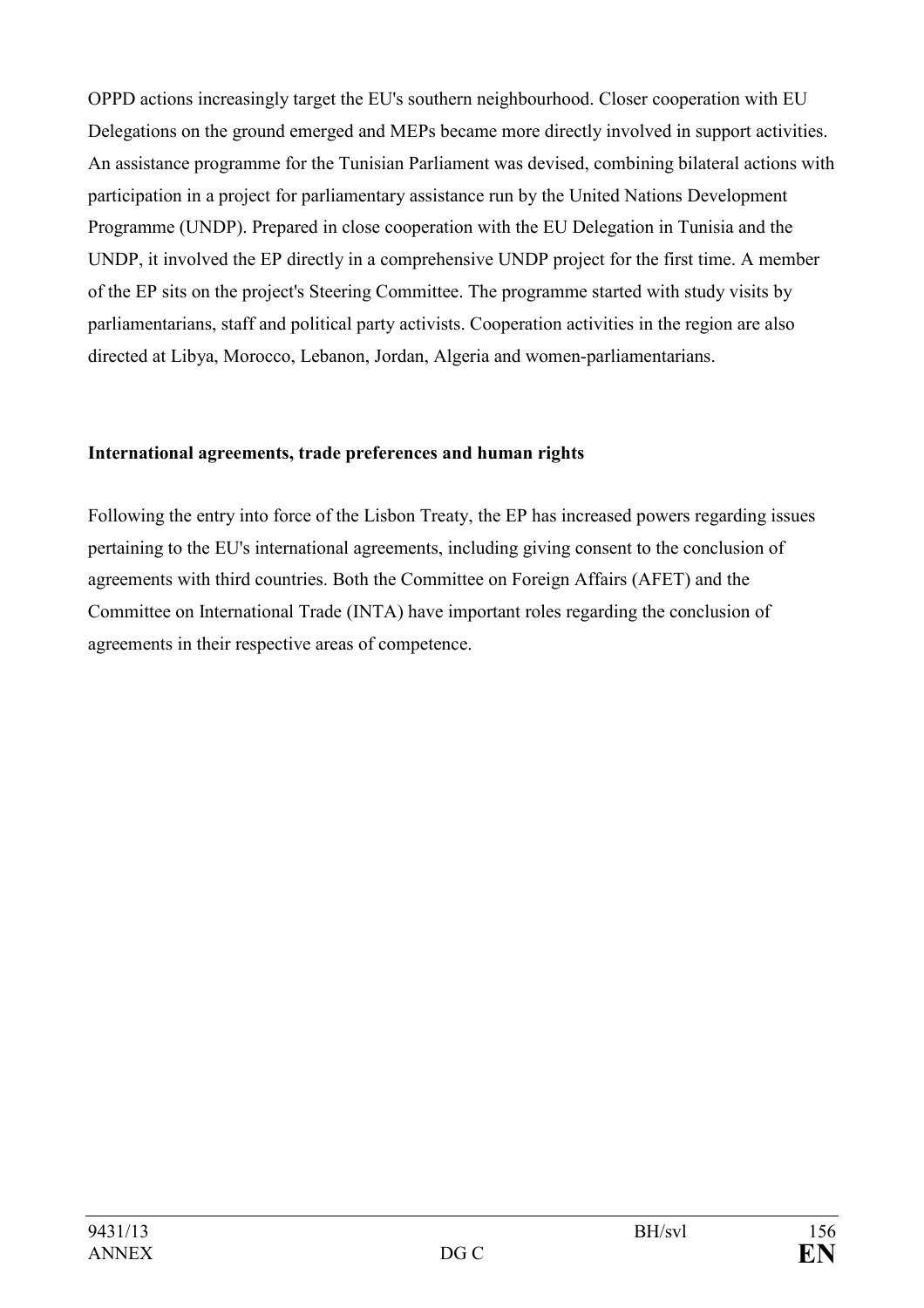In the case of the conclusion of the Partnership and Cooperation Agreement (PCA) with Turkmenistan, Parliament has withheld its consent due to human rights concerns. The EP requested, and finally obtained, agreement for a comprehensive mechanism to be established between Parliament and the EEAS, so as to allow for comprehensive and regular information on the implementation of the PCA, in particular its objectives and of Article 2, including benchmarking the results of actions undertaken by the EU and Turkmenistan regarding developments on human rights, democracy and rule of law in the country.

Human Rights have also figured highly in many of the debates in the European Parliament related to trade issues, most notably as regards several international trade agreements. At the instigation of the European Parliament, the documents which served as the basis for the conclusion of a free trade agreement with Colombia and Peru included, for the first time, a transparent and binding roadmap on improving compliance with human and workers' rights and environmental standards. This was further followed through by successfully insisting on reinforced monitoring and reporting requirements, especially as regards the sustainability chapters, in the accompanying bilateral safeguard regulations to the two agreements with Latin America (Colombia and Peru as well as with Central America) to which the European Parliament gave its consent.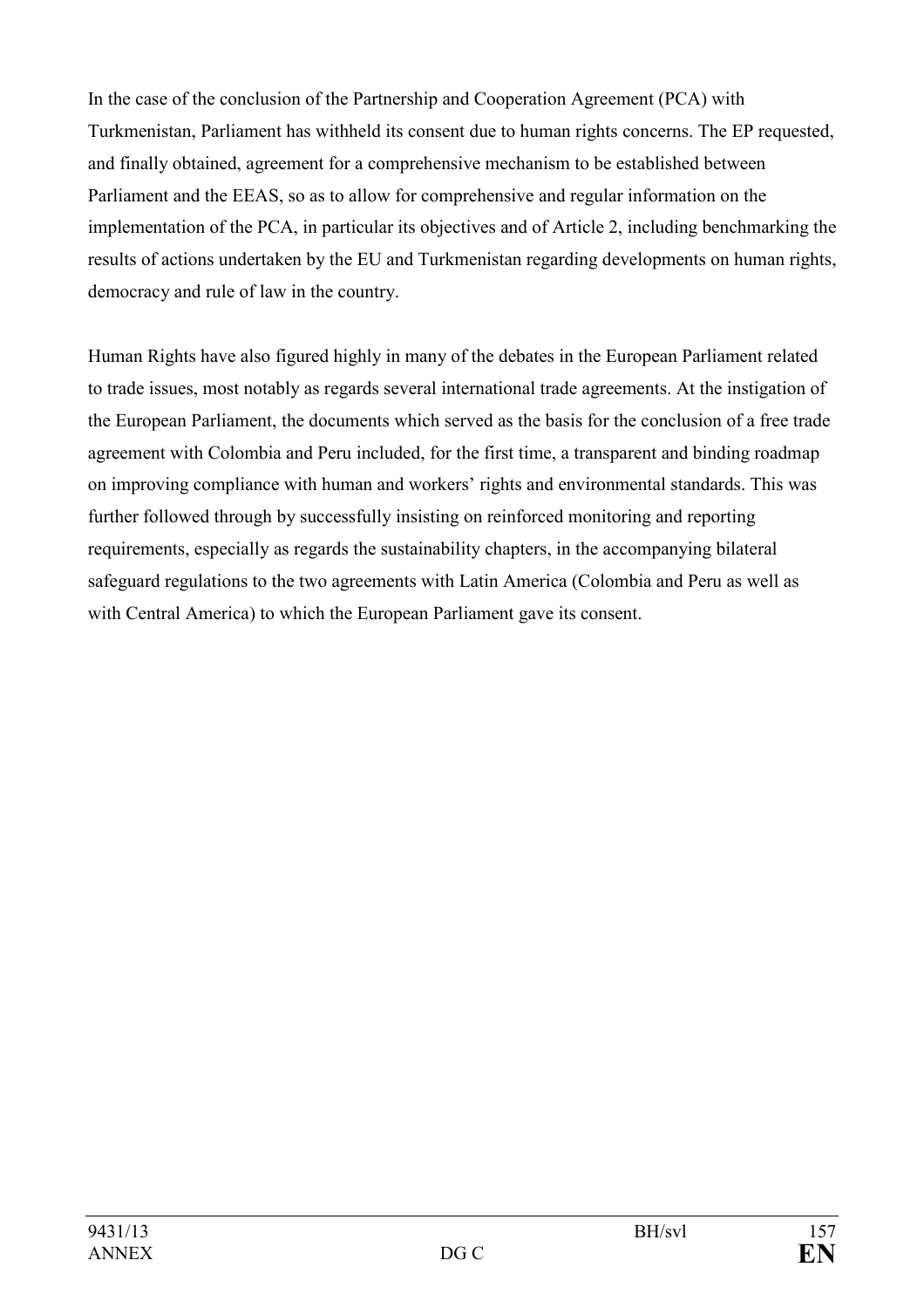Issues such as child labour and forced labour have also been crucial in the discussion of whether to approve the 2010 International Cocoa Agreement or the textile protocol of the EU-Uzbekistan Partnership and Cooperation Agreement, for which the European Parliament has withheld its consent due to concerns about the use of forced labour in cotton harvesting. For the first time, the European Parliament has also acted as a co-legislator on the new GSP regulation. Through the Generalised System of Preferences, developing countries pay lower duties on some or all of what they sell to the EU, in order to contribute to the growth of their economies. The GSP+ scheme gives further benefits to countries which are effectively implementing 27 important conventions in the field of labour, human, environmental and good governance rights and rules. The European Parliament supported the approach of having a more focused GSP, but with an increased role for the GSP+: more countries will now be able to join, and with more incentives to do so, as some restrictions to the preferences have been lifted.

## **The Arab Spring and human rights**

The European Parliament continued to follow closely the situation of human rights in the transformative changes taking place in the Arab world. The Subcommittee on Human Rights (DROI) organised a major hearing in April 2012 concerning justice in the Arab Spring countries. The human rights situation in the Middle East - North Africa region was a subject of discussion in several other DROI meetings as well, in particular the grave concern over human rights in the Syrian conflict.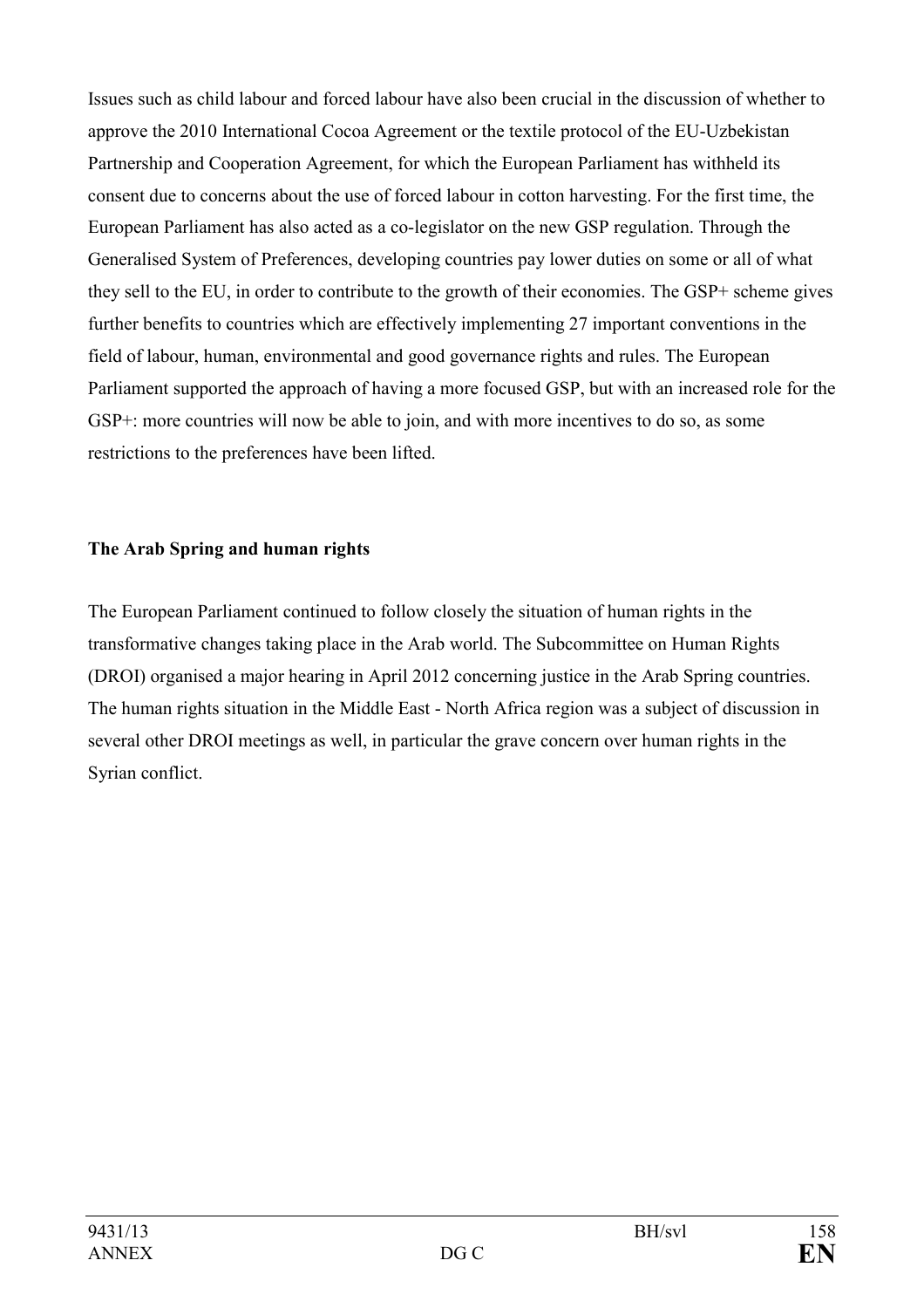In October 2012 a joint AFET and DROI meeting brought together the Laureates of the 2011 Sakharov Prize Asmaa Mahfouz (Egypt), Ahmed El-Senussi (Libya) and Ali Ferzat (Syria) to discuss the situation and the building-blocks for democracy in Egypt, Libya and Syria. In his statements during 2012, President Schulz drew attention to the human rights concerns in the region. Regarding Egypt, he emphasised the work of civil society organisations and freedom of expression as crucial preconditions for a successful democratic transition. Several statements made by the President on the situation in Syria emphasised the gravity of the situation and the importance of accountability for human rights violations.

#### **DROI Delegation meets prisoners on death row during visit to Yemen**

During a DROI delegation visit to Yemen in May 2012, three MEPs had two days of meetings with a wide range of actors, including representatives from the Yemeni Government and Parliament, political parties, civil society and youth groups. In these meetings, the Delegation raised issues such as accountability for human rights violations during the uprising in 2011, the death penalty, women's rights and child marriage. The delegation also discussed the National Reconciliation and Transitional Justice law, at the time under preparation, with both the Minister for Human Rights and the Minister for Legal Affairs, as well as with the UN Secretary General's Special Adviser on Yemen, Jamal Benomar. The DROI delegation expressed its support for the EU's efforts to ensure the inclusiveness of the national dialogue process. In its Press Statement it stressed that transitional justice must also include provisions necessary for the achievement of truth and genuine reconciliation, as well as appropriate reparations for victims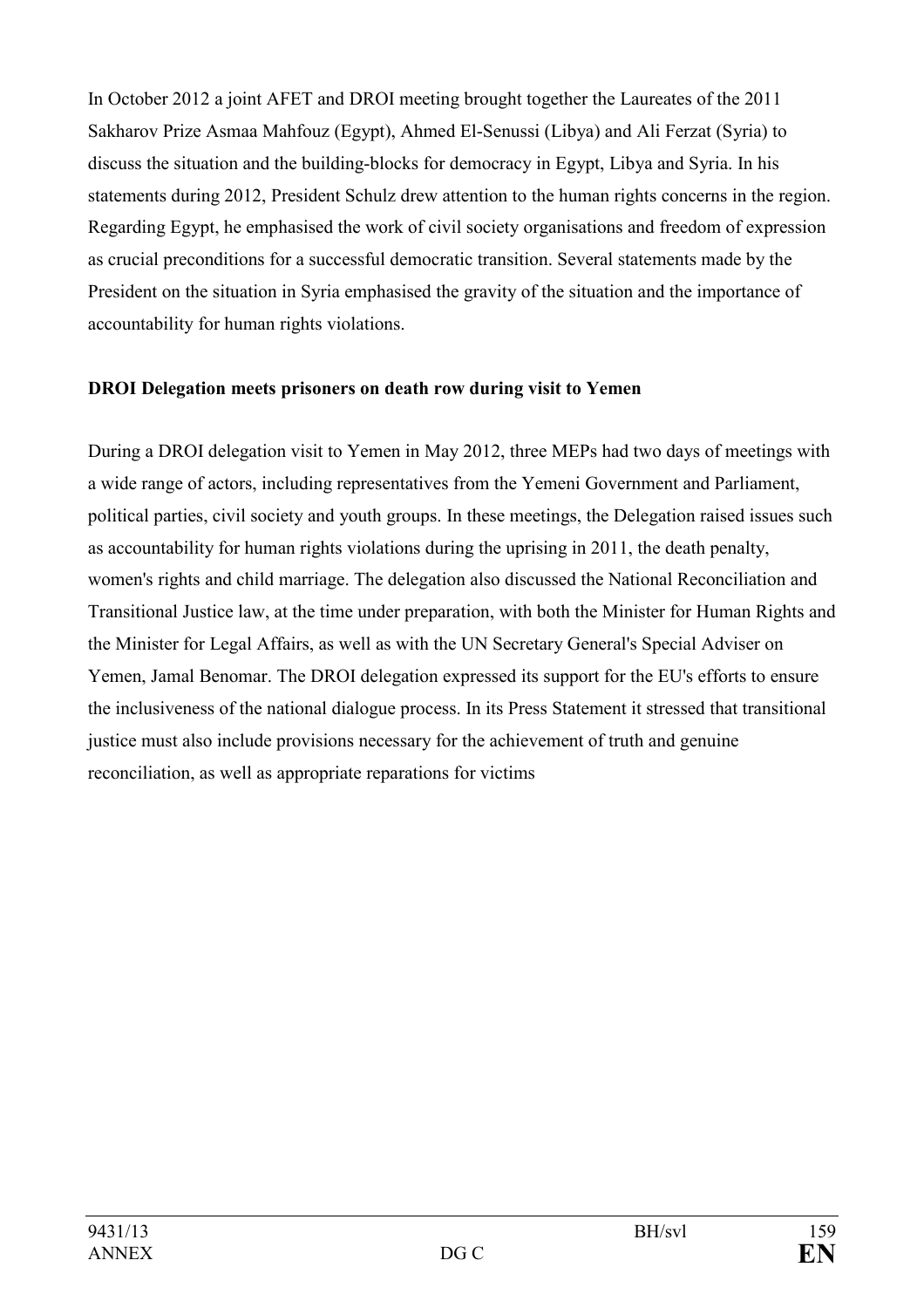The MEPs visited Sana'a Central Prison to meet with prisoners sentenced to death as juveniles. Subsequent to this visit, the delegation had a meeting with the President of the Supreme Judicial Council, enabling MEPs to follow up directly on the issue. The claim that no juveniles had been executed in Yemen was later refuted in the meeting with human rights NGOs.

# **DROI Delegation visits a refugee camp on the Syrian border**

As part of a DROI visit to Turkey in December 2012, the EP delegation visited KILIS refugee camp in the border region with Syria. The visit was timely due to the rapidly evolving refugee situation on both sides of the border and EU efforts to step up humanitarian aid. The two MEPs on the delegation held discussions concerning the situation of Syrian refugees with people in the KILIS camp as well as with representatives of Syrian citizens living outside the established camps. This, combined with talks with Turkish officials, gave the delegation a unique insight into the refugee situation and the challenges for Turkey and the international community.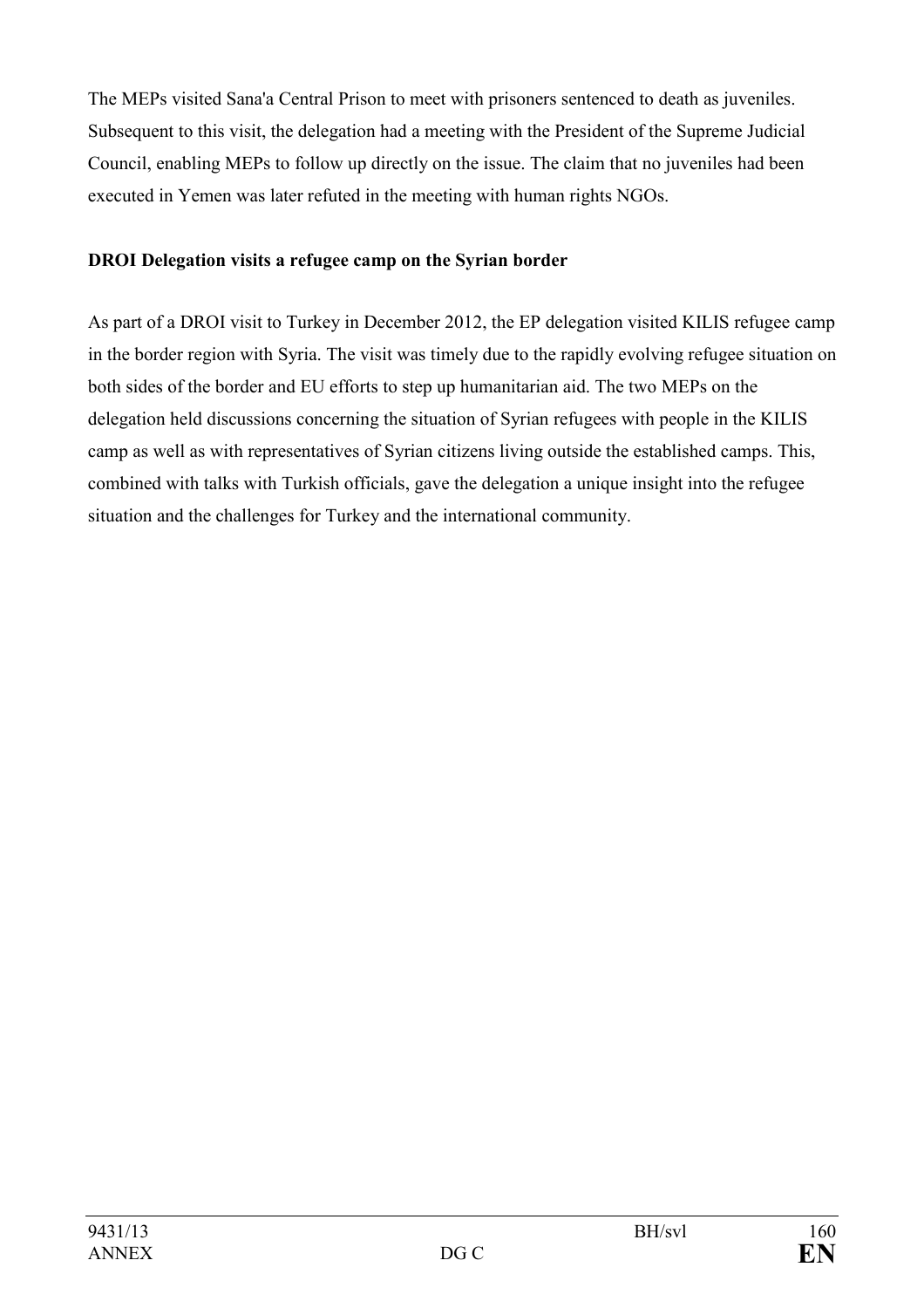#### **DROI Delegation to Bahrain**

After several parliamentary resolutions dealing with Bahrain in 2011, the Subcommittee on Human Rights continued to follow closely the human rights situation in the country. In April 2012, the Subcommittee heard the testimony of the daughter of Abdulhadi al-Khawaja, who was at the time in a critical condition in a Bahraini prison. In December 2012, a DROI delegation, consisting of four MEPs, visited Bahrain. Meeting with interlocutors representing a broad spectrum of Bahraini society, including government officials, civil society organisations and victims of human rights violations, enabled the delegation to obtain an insight into the human rights situation in the country and to follow up on developments in the country since the start of the Arab Spring.

MEPs were able to visit Jau prison to meet with Abdulhadi al-Khawaja, Nabeel Rajab and Ibrahim Sharif, all three of whom are considered prisoners of conscience by international human rights organisations. The visit to Jau prison allowed MEPs to see from close-up the conditions of these men, two of them specifically mentioned in prior EP Resolutions. In meetings with Bahraini officials, including the Minister of Justice and parliamentarians, the delegation raised a number of human rights concerns. In particular, MEPs took the opportunity to discuss and support the implementation of the recommendations made by the Bahraini Independent Commission of Inquiry (BICI) and the UN Universal Periodic Review on the country.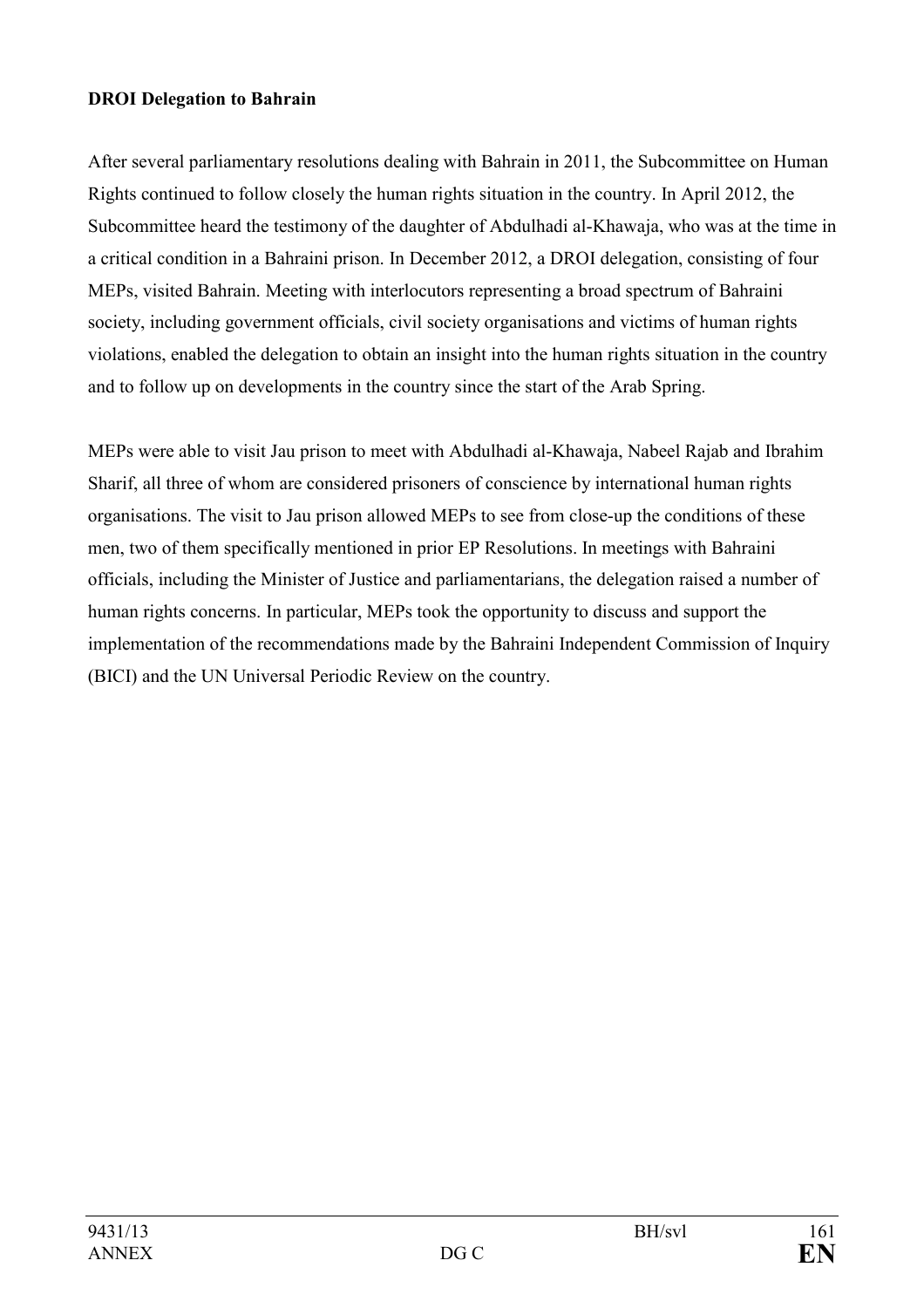## **Corporate Social Responsibility**

The EP took an active interest in Corporate Social Responsibility (CSR) in 2012. Regarding the external policy aspect of CSR, the Subcommittee on Human Rights drafted an opinion to two EP committee own-initiative reports that were adopted in response to the Commission Communication on a renewed CSR Strategy (adopted in plenary in February 2013). To feed into the drafting of these resolutions, various expert hearings were also organised in the Committees on Development and International Trade as well as in the Subcommittee on Human Rights to discuss the external aspects of CSR.

Recommendations included increased, more inclusive and more transparent monitoring of CSR principles in EU trade policy, with clear benchmarks set for measuring improvements, and a system of transnational legal cooperation to be set up between the EU and third-country signatories to bilateral trade agreements in order to ensure that victims of failures to honour CSR have effective access to justice in the country where the breach took place. EP committees also voiced support for the establishment of international judicial procedures to ensure, where necessary, that breaches of the law by companies are punished. They tasked the Commission with a host of actions including ensuring, in its dealings with third countries, adequate awareness and capacity building at the level of host country governments in order to make sure there was effective implementation of CSR rights, and providing EU assistance to third-country governments in implementing social and environmental regulation and effective inspection regimes.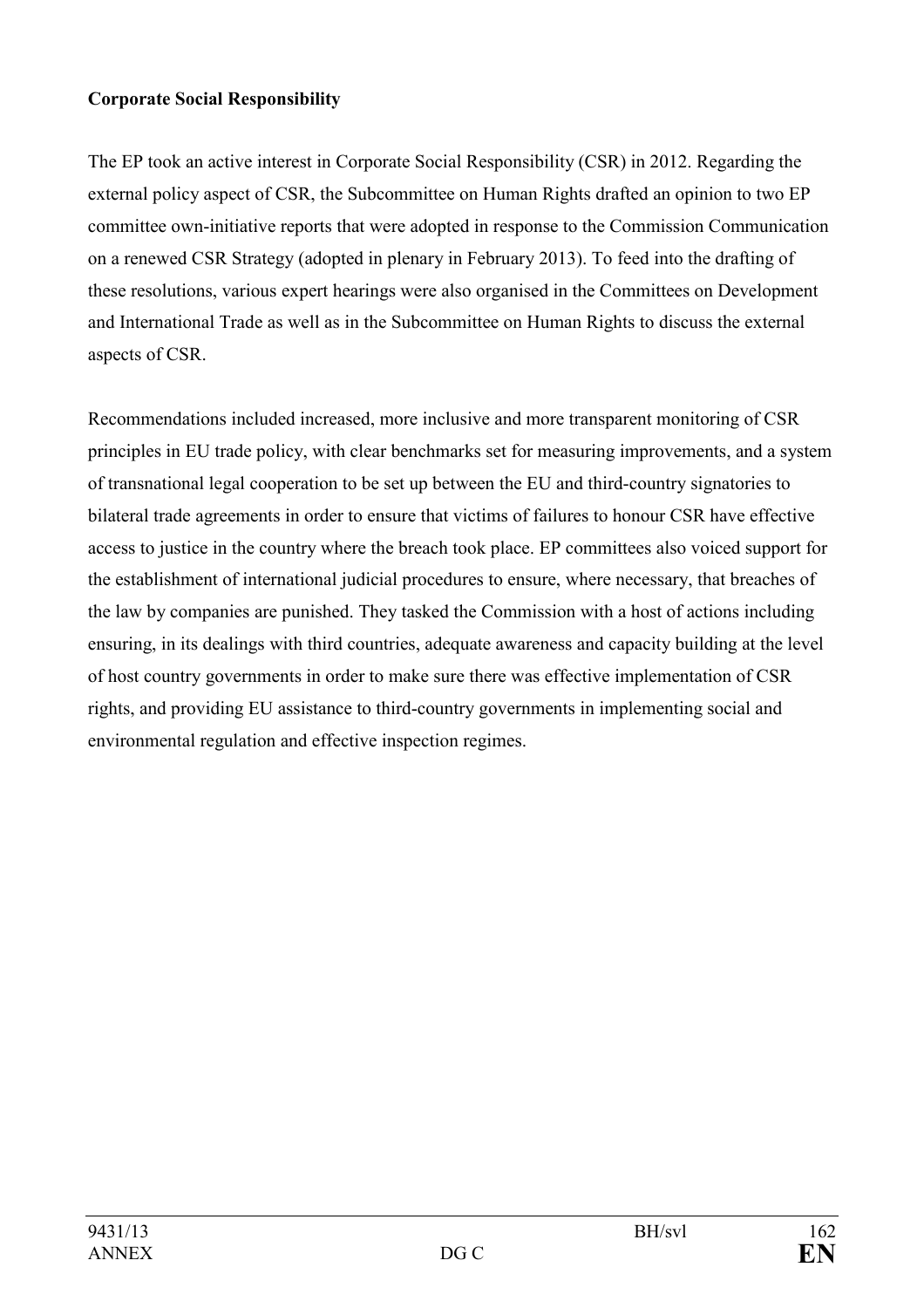## **Strong stand against discrimination**

Parliament's resolutions took a strong stand against discrimination. Its annual reports on human rights and democracy in the world in 2010 (adopted in April 2012) and 2011 (adopted in December 2012) firmly put on the EU's agenda the call to include in the political dialogue on human rights between the EU and third countries a more inclusive and comprehensive definition of nondiscrimination, inter alia on the basis of religion or belief, sex, racial or ethnic origin, age, disability, sexual orientation and gender identity.

Several urgency resolutions voiced Parliament's concern over discrimination on the basis of ethnicity or religion. Persecution of Rohingya Muslims in Myanmar/Burma, discrimination against persons belonging to minorities in Iran, and against girls in Pakistan were all raised in Parliament's resolutions during 2012. The annual report adopted in December insisted on more proactive and effective actions in the fight against caste-based discrimination. A specific urgency resolution was adopted on the topic in December.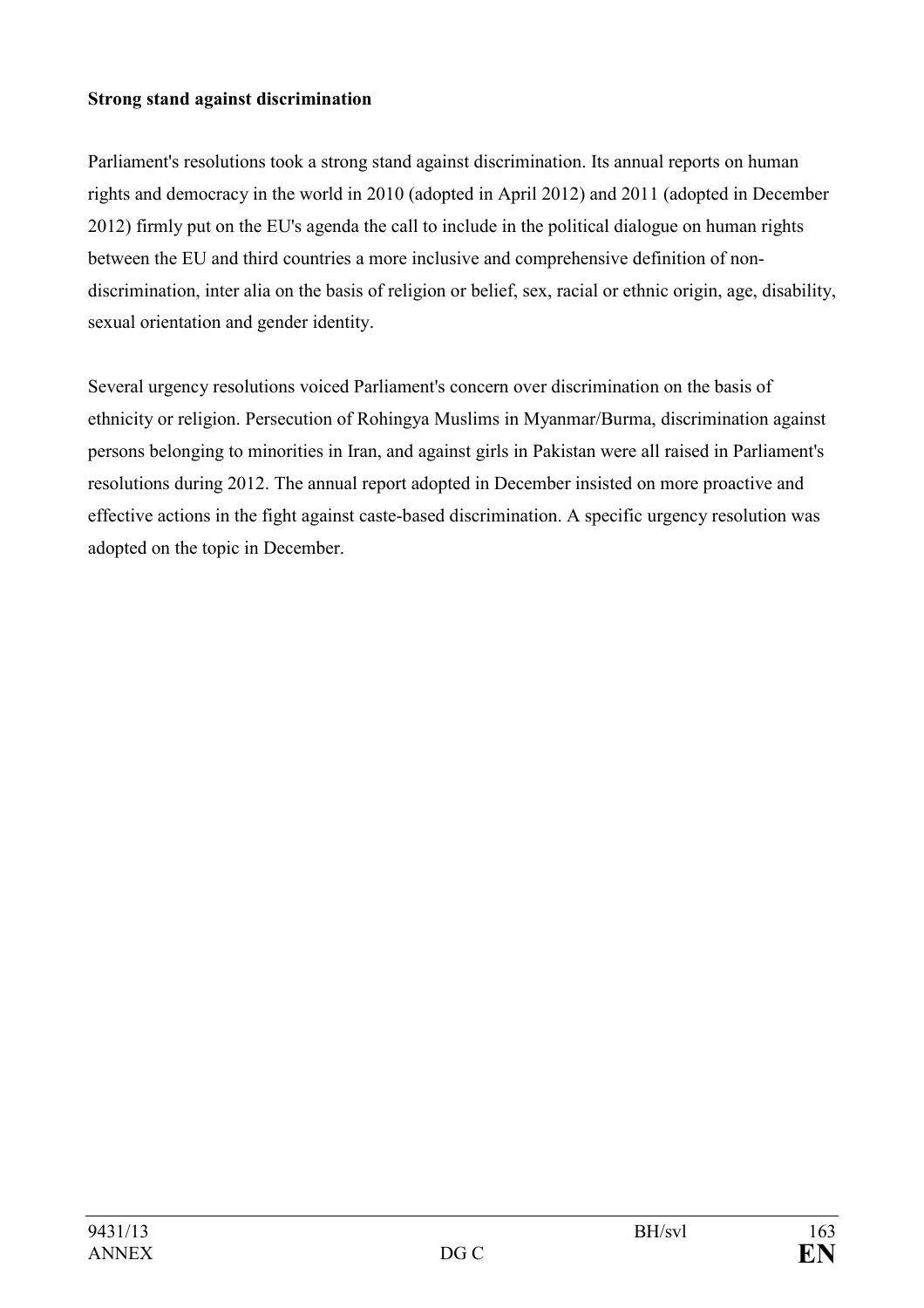In the annual report Parliament condemns any intolerance, discrimination or violence on the grounds of religion or belief wherever and to whomever it occurs, whether directed at religious people, apostates and non-believers. The report also expresses profound concern about the increasing number of such acts in various countries, perpetrated against religious minority representatives. More specifically, Parliament urges the EU Special Representative on Human Rights, the Commission and the EEAS to address discriminatory and inflammatory content in, for example, the media, as well as obstacles to the free profession of faith in EU dialogues with third countries concerning human rights.

The annual reports referred to also stated Parliament's position regarding LGBTI rights. Violence against lesbians and LGBT rights in Africa was also the subject of a specific urgency resolution in July 2012. In December, Parliament's annual report called on the EU High Representative and the Special Representative for Human Rights to raise these concerns systematically, and supported the development of binding EU Guidelines in this area.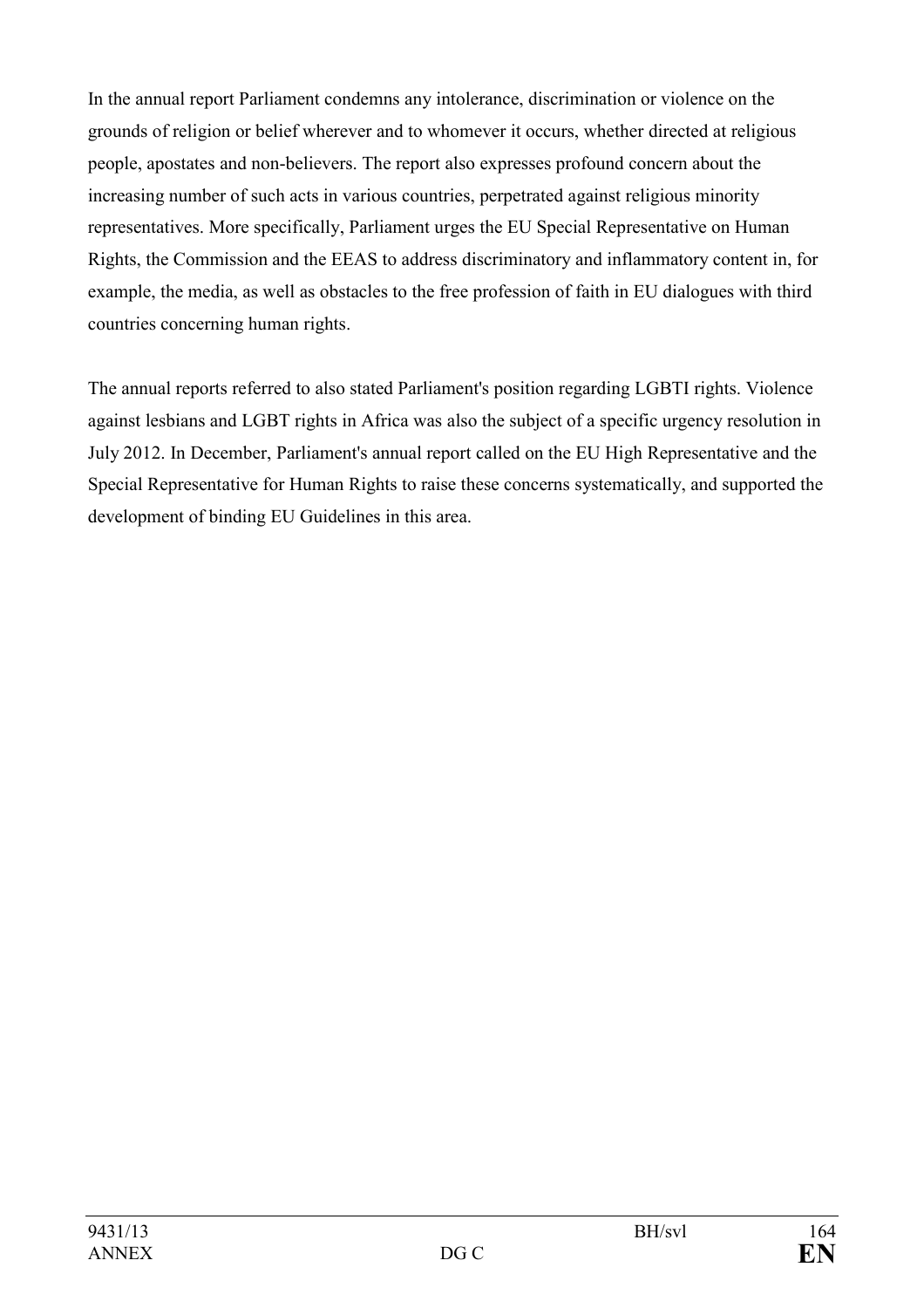#### **Sakharov Prize for Freedom of Thought**

The Sakharov Prize for Freedom of Thought honours exceptional individuals who combat intolerance, fanaticism and oppression to defend human rights and freedom of expression. It is named in honour of the Soviet physicist and political dissident Andrei Sakharov and has been awarded annually by the European Parliament since 1988 to individuals or organisations that have made an important contribution to the fight for human rights or democracy. In 2013, the European Parliament will celebrate the 25th anniversary of the Sakharov Prize.

The two laureates of the European Parliament's Sakharov Prize for Freedom of Thought in 2012 were the Iranian activists: lawyer Nasrin Sotoudeh and film director Jafar Panahi. Nasrin Sotoudeh is a prominent Iranian human rights lawyer who has defended opposition activists, women, prisoners of conscience and juveniles facing the death penalty. She was imprisoned in September 2010 on charges of "spreading propaganda" and conspiring to harm state security, and is serving a six-year sentence in Evin Prison in Teheran. She ended a critical 49-day hunger strike only after the Iranian authorities lifted a travel ban on her 12-year-old daughter

The works of internationally acclaimed film director Jafar Panahi have often highlighted the situation and hardships of women, children and the impoverished in Iran. In 2010, he was arrested and subsequently sentenced to a six-year prison term (which has not yet been implemented, but could be at any moment) and a 20-year ban on making films, leaving Iran and speaking with media. Despite this, he succeeded in having his film "This is Not a Film" smuggled out of the country in 2011.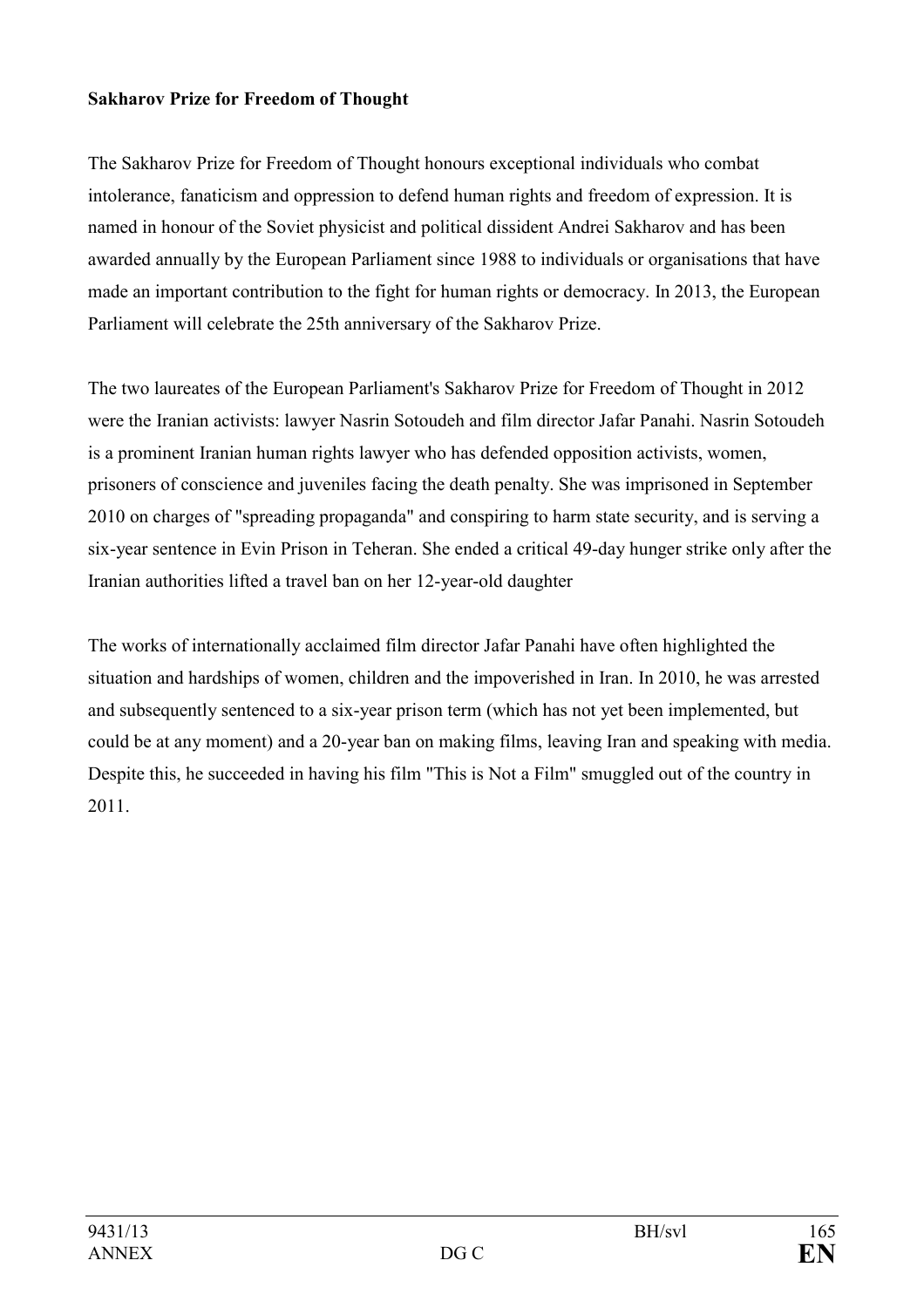Since Jafar Panahi and Nasrin Sotoudeh were not allowed to leave Iran to attend the prize ceremony due to take place in Strasbourg on 12 December 2012, the laureates were represented by Dr Shirin Ebadi, Nobel Peace Laureate in 2003, Mr Karim Lahidji, founder of the Iranian Association of Jurists, Ms Solmaz Panahi, daughter of Jafar Panahi, Mr Costa-Gavras, President of the Cinémathèque Française and Mr Serge Toubiana, Director General of the Cinémathèque Française.

"We, in the European Parliament, fully support our laureates' cry for justice and freedom in Iran and for respect for basic rights and freedoms, We are honouring these people who are standing up for a better Iran", said President Martin Schulz during the Sakharov Prize award ceremony and concluded by calling for the immediate release of Nasrin Sotoudeh.

The two shortlisted candidates in 2012 were the imprisoned Belarussian human rights activist, Ales Bialiatski, and the Russian punk band, Pussy Riot. The other nominations in 2012 were: Joseph Francis, founder and director of the Center for Legal Aid, Assistance and Settlement, which assists victims of Pakistan's blasphemy laws; and Victoire Ingabire Umuhoza, Déogratias Mushayidi, and Bernard Ntaganda, three imprisoned Rwandan opposition politicians.

The Sakharov Prize Network is an initiative by the European Parliament aimed at maintaining close contact with the former laureates for mutual benefit. In October 2012 President Martin Schulz, hosted the annual Sakharov Prize Network debate, entitled "Voices for Democracy: Citizenship in the Making" in the presence of the three 2011 laureates - Asmaa Mahfouz (Egypt), Ahmed El-Senussi (Libya) and Ali Ferzat (Syria). This was Mr Ferzat's first visit to the European Parliament as he had still been recovering from a severe beating by regime supporters in Damascus at the time of the Sakharov 2011 Award. He was warmly welcomed by MEPs, the EU Special Rapporteur on Human Rights, and civil society.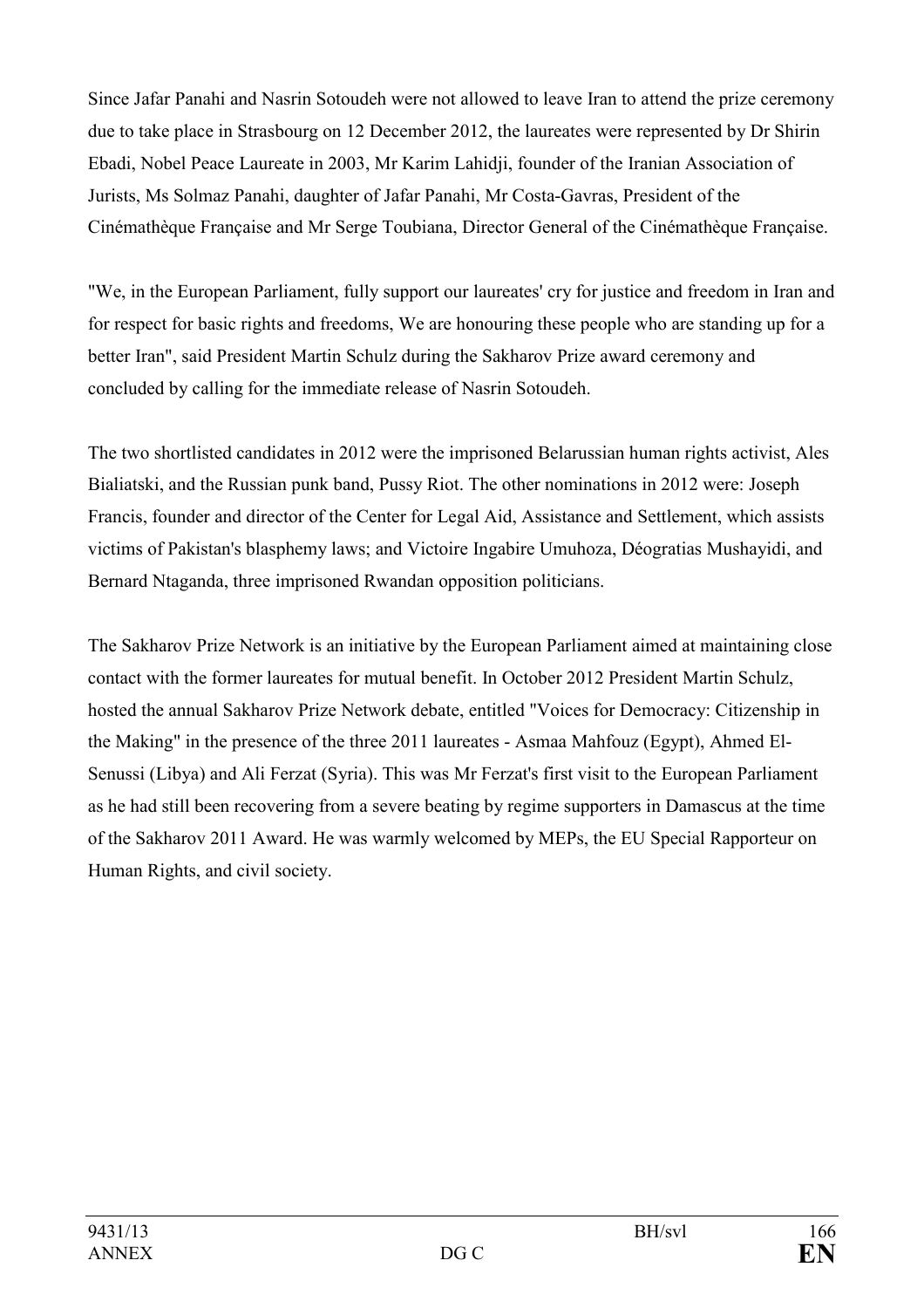#### **Human rights in inter-parliamentary activities**

The European Parliament also engages with parliaments worldwide through its inter-parliamentary co-operation and joint parliamentary assemblies. The inter-parliamentary delegations responsible for relations with third countries engage in a range of activities related to human rights, based on guidelines adopted in 2011. Human rights issues are often an integral part of missions to third countries: programmes tend to include meetings with the respective national human rights commissions and with NGOs and civil society organisations active in human rights. Human rights issues are also on the agenda at official meetings taking place in Brussels and Strasbourg.

Inter-parliamentary meetings can serve as an opportunity to follow up on Parliament's resolutions and reports. This was the case with regard to the discussions of the Parliamentary Cooperation Committee meeting with Azerbaijan in June 2012, following an urgency resolution adopted in May. Another example is the way Parliament's strong position on the death penalty was reflected in the meetings of the relevant EP delegations with their high-level interlocutors in Singapore and Japan. In similar vein, Parliament's reports concerning support for human rights defenders were followed up in the context of the EU-Mexico Joint Parliamentary Committee by signalling support for the legislative initiatives in Mexico which in 2012 led to laws on the protection of human rights defenders and journalists.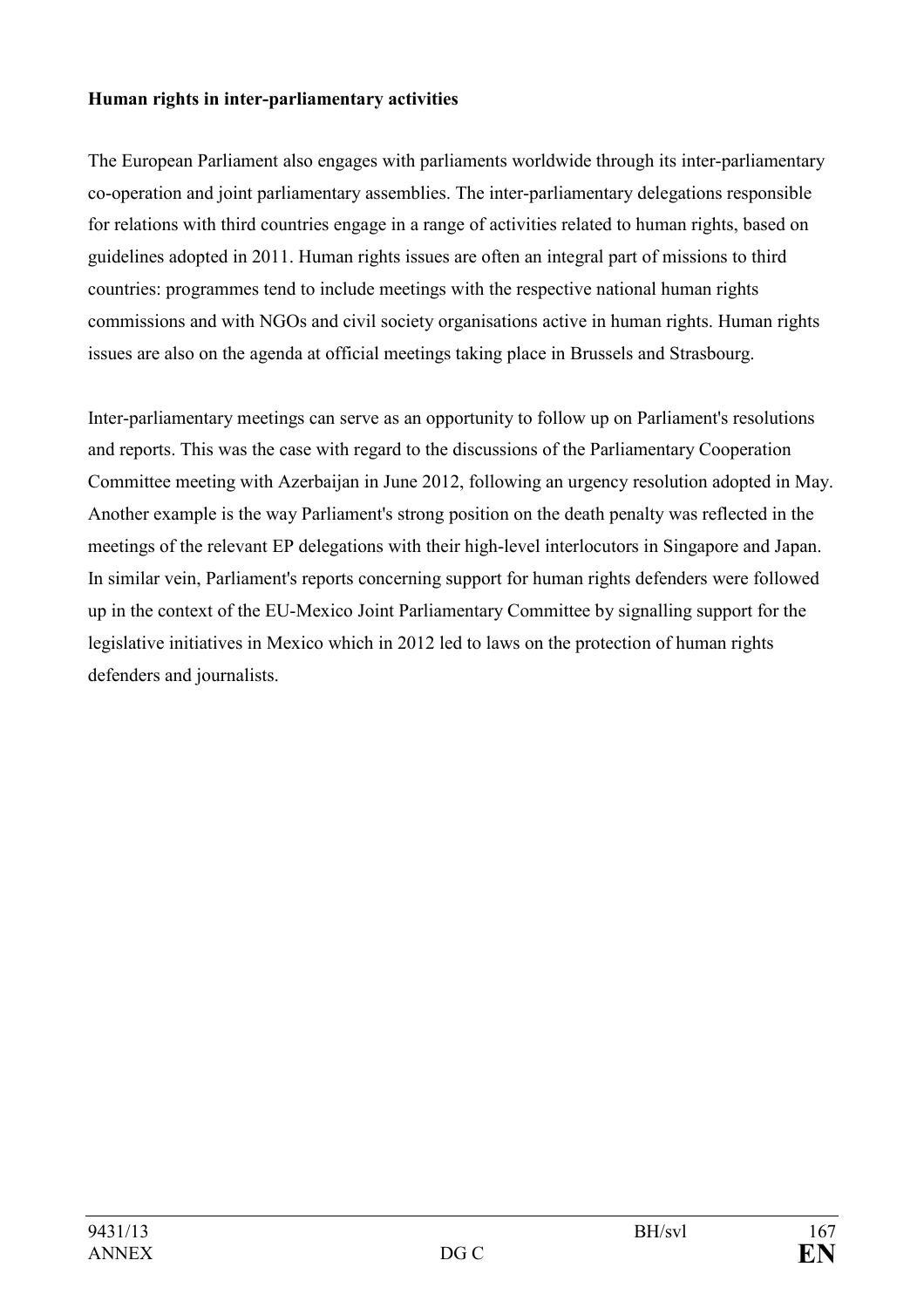The inter-parliamentary visit to Pakistan in July 2012 raised the issue of Pakistan's eligibility for the GSP+ trade facility with both the host country's parliamentarians and the Government, and placed a specific emphasis on the human rights conditionality element. The EP delegation stressed the need to see human rights legal instruments (UN Conventions including the ICCPR and CAT) effectively applied, in order for the GSP+ to become a real possibility.

Parliament's inter-parliamentary delegations also place a particular focus on the Sakharov Prize laureates. In 2012, perhaps most prominently, the EP Delegation for South East Asia & ASEAN was able to meet with the Sakharov Prize laureate and opposition leader Aung San Suu Kyi during its visit to Myanmar/Burma in February 2012.

The joint parliamentary assemblies bring together MEPs and MPs from third countries to discuss common challenges, including human rights and democracy issues. Established joint parliamentary assemblies include the ACP-EU Joint Parliamentary Assembly, the Parliamentary Assembly of the Union for the Mediterranean, the Euro-Latin American Parliamentary Assembly and the Euronest Parliamentary Assembly.

In April 2012, the Euronest Parliamentary Assembly (PA) adopted two relevant resolutions on challenges for the future of democracy and on the resolution on the situation of Yulia Timoshenko. The Euronest PA's Committee on Political Affairs, Human Rights and Democracy followed this up with extensive discussions on the matters covered in the resolutions, including democratisation processes, elections, media freedom and the role of civil society.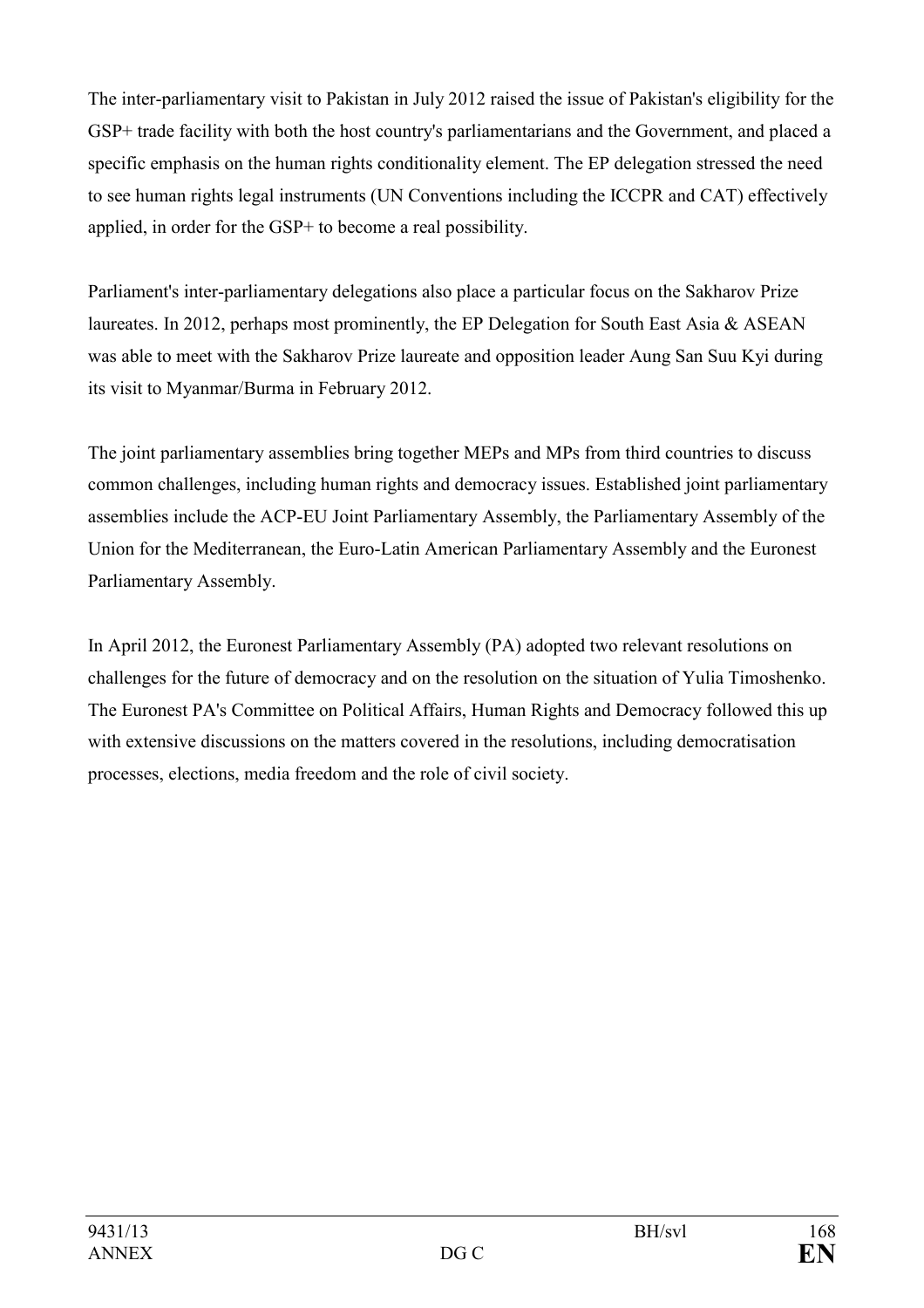The ACP-EU Joint Parliamentary Assembly adopted several resolutions in 2012 on different topics mainstreaming the human rights dimension, and in certain cases focussing on violations perpetrated in ACP countries. In particular, the Assembly raised human rights violations in Libya, Somalia, Mali and in the East of the Democratic Republic of Congo. The Assembly also analysed the social and environmental impact of mining in the ACP countries with reference to the human rights of workers and people living in the mining regions, and took the position that "access to adequate food is a universal human right". The situation of Isaac David and other political prisoners in Eritrea, as well as the case of Eskinder Nega, a prominent Ethiopian journalist, were raised in the Bureau of the Assembly.

#### \*\*\*

As a whole these activities manifest Parliament's commitment to contribute constructively to the task of achieving human rights mainstreaming in EU external relations as defined in the basic treaties of the European Union. It will be a common challenge to all EU Institutions to use the newly created institutional arrangements and policy tools to further enhance EU policy effectiveness in this area.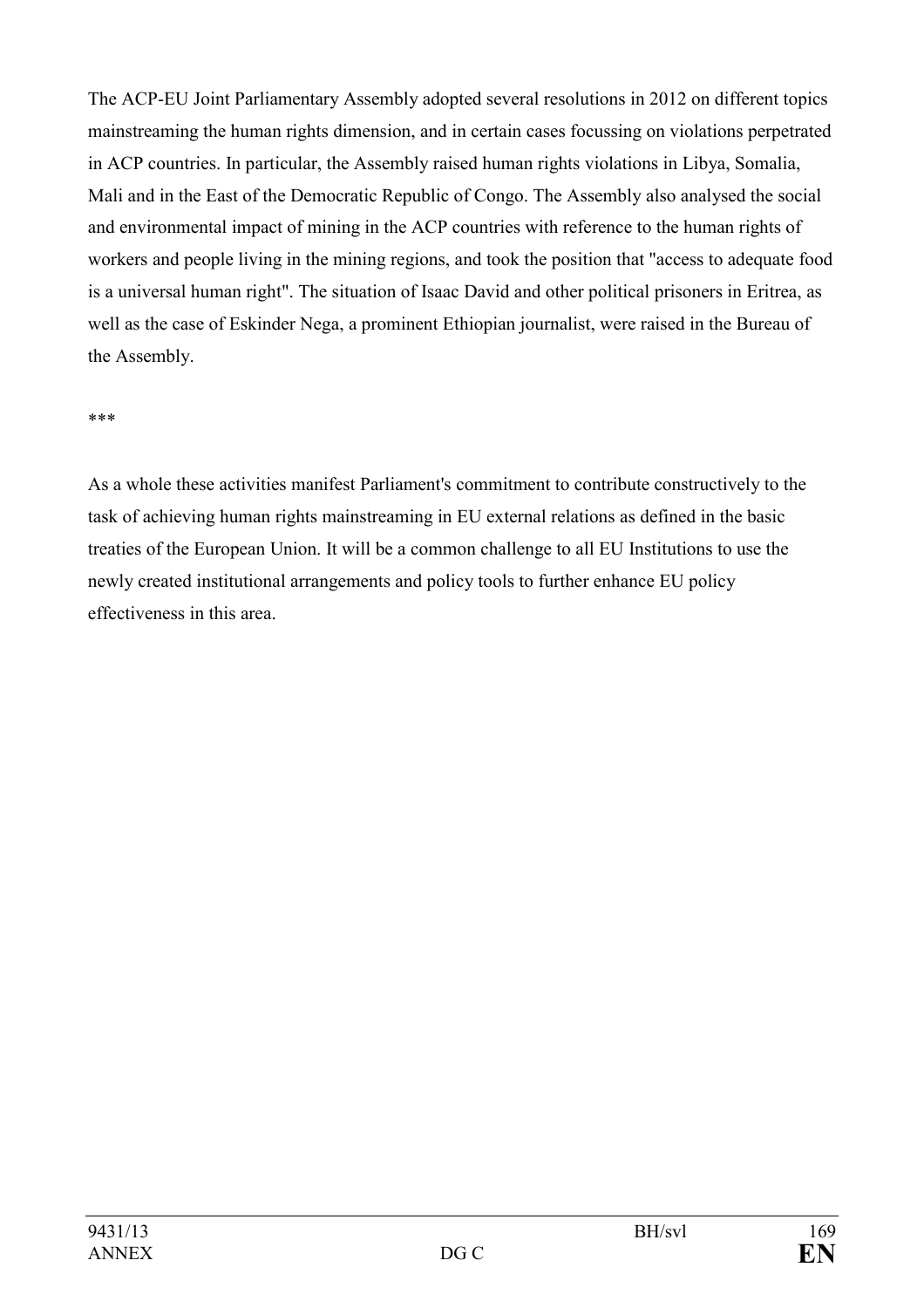## **Parliamentary Reports on human rights and democracy**

- The situation of women in North Africa, 12 March 2012
- Human rights in the world and the European Union's policy on the matter including implications for the EU's strategic human rights policy, 18 April 2012
- Alleged transportation and illegal detention of prisoners in European countries by the CIA, 11 September 2012
- A digital freedom strategy in EU foreign policy, 11 December 2012
- EU's human rights strategy. European Parliament resolution on the review of the EU's human rights strategy, 13 December 2012
- Annual report on human rights and democracy in the world 2011 and the European Union's policy on the matter, 13 December 2012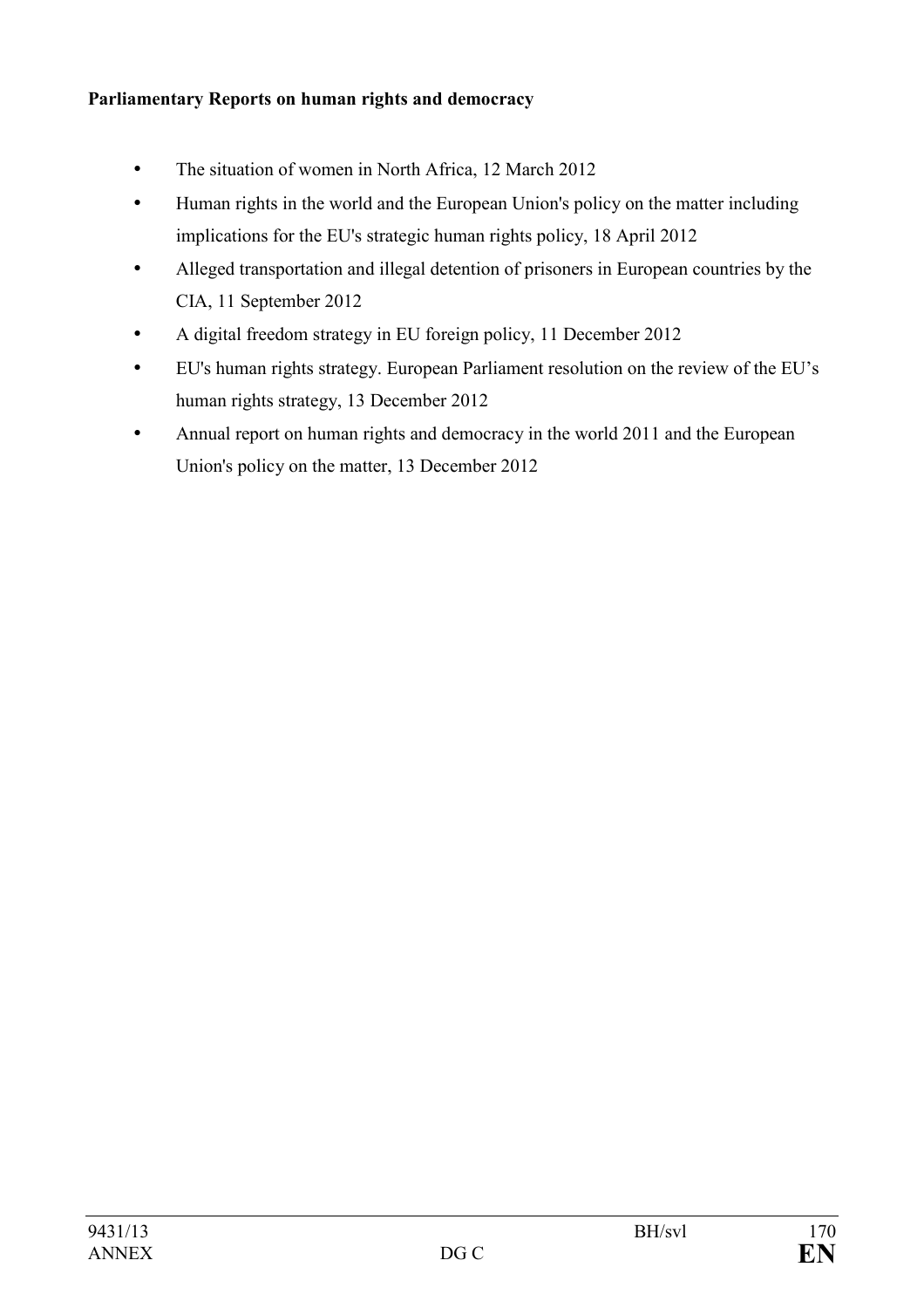## **Resolutions on breaches of human rights, democracy and the rule of law (urgency resolutions)**

- Death penalty in Belarus, in particular the cases of Dzmitry Kanavalau and Uladzislau Kavalyou, February 2012
- Egypt: recent developments, February 2012
- Death penalty in Japan, February 2012
- Human trafficking in Sinai, in particular the case of Solomon W., March 2012
- Palestine: raids by Israeli forces on Palestinian TV stations, March 2012
- Human rights violations in Bahrain, March 2012
- [Venezuela: possible withdrawal from the Inter-American Commission on Human](http://www.europarl.europa.eu/sides/getDoc.do?pubRef=-%2f%2fEP%2f%2fTEXT%2bTA%2bP7-TA-2012-0227%2b0%2bDOC%2bXML%2bV0%2f%2fEN&language=EN) [Rights, May 2012](http://www.europarl.europa.eu/sides/getDoc.do?pubRef=-%2f%2fEP%2f%2fTEXT%2bTA%2bP7-TA-2012-0227%2b0%2bDOC%2bXML%2bV0%2f%2fEN&language=EN)
- Human rights situation in Azerbaijan, May 2012
- Situation of North Korean refugees, May 2012
- Human rights and the security situation in the Sahel region, June 2012
- Cases of impunity in the Philippines, June 2012
- Situation of ethnic minorities in Iran, June 2012
- Violence against lesbians and LGBT rights in Africa, July 2012
- Freedom of expression in Belarus, in particular the case of Andrzej Poczobut, July 2012
- Forced abortion scandal in China, July 2012
- South Africa: massacre of striking miners, September 2012
- Persecution of Rohingya Muslims in Burma, September 2012
- Azerbaijan: the case of Ramil Safarov, September 2012
- Human rights situation in the United Arab Emirates, October 2012
- Discrimination against girls in Pakistan, in particular the case of Malala Yousafzai, October 2012
- Situation in Cambodia, October 2012
- Human rights situation in Iran, particularly mass executions and the recent death of the blogger Sattar Beheshti, November 2012
- Situation in Burma, particularly the continuing violence in Rakhine State, November 2012
- Situation of migrants in Libya, November 2012
- Situation in the Democratic Republic of the Congo, December 2012
- Caste discrimination in India, December 2012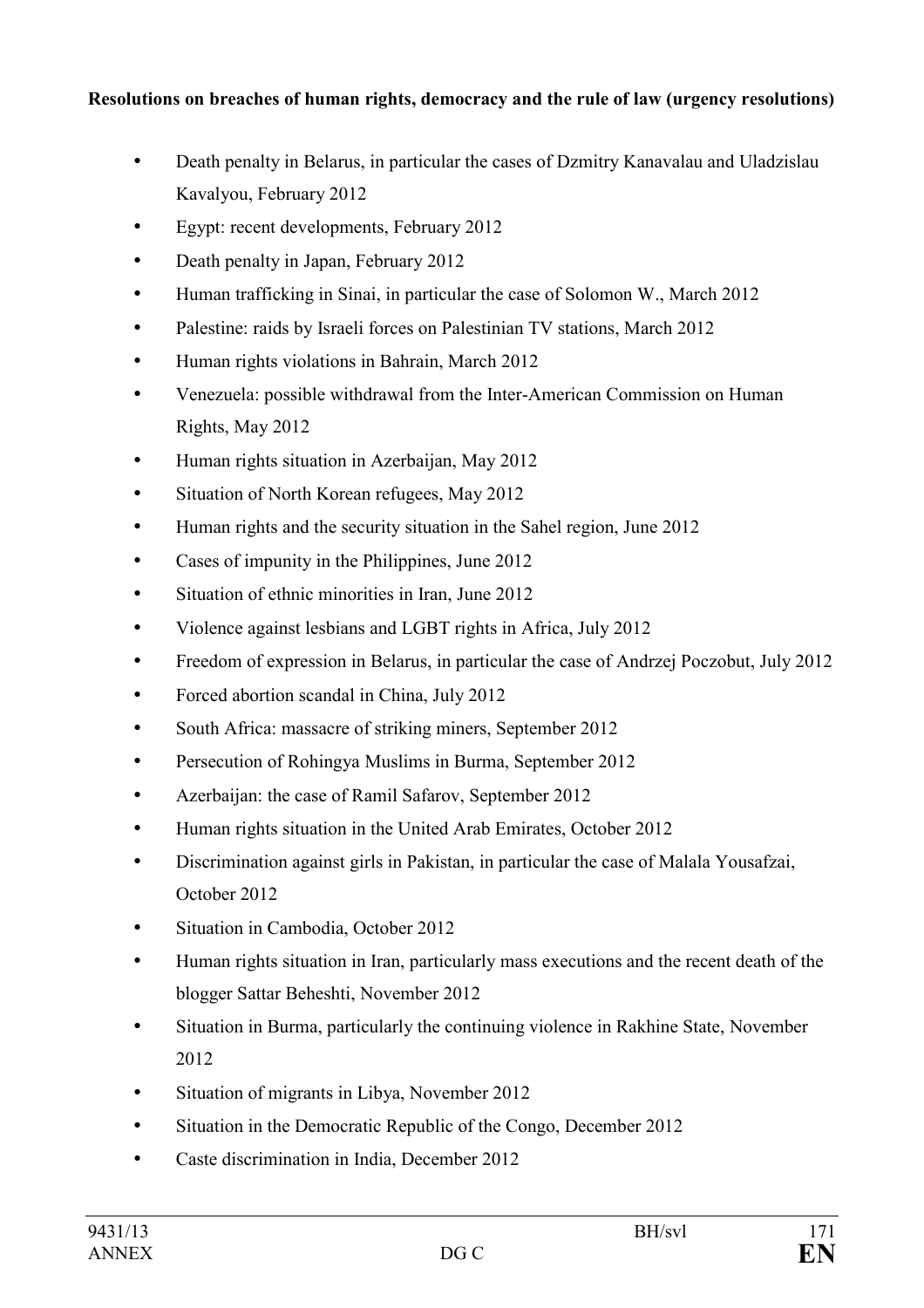## **Other resolutions on human rights and democracy**

- European Parliament's position on the 19th Session of the UN Human Rights Council, 16 February 2012
- Recommendation to the Council on the modalities for the possible establishment of a European Endowment for Democracy, 29 March 2012
- European Parliament recommendation to the Council of on the EU Special Representative for Human Rights, 13 June 2012
- Situation in Syria, 16 February 2012
- Situation in Ukraine, case of Yulia Timoshenko, 24 May 2012
- Women's situation in war, 18 April 2012
- Situation in Burma/Myanmar, 20 April 2012
- Female genital mutilation, 14 June 2012
- Follow-up of the elections in the Democratic Republic of Congo, 18 June 2012
- Political use of justice in Russia, 13 September 2012
- Situation in Syria, 13 September 2012
- Elections in Belarus, 26 October 2012
- Elections in Georgia, 26 October 2012
- Situation in Ukraine, 13 December 2012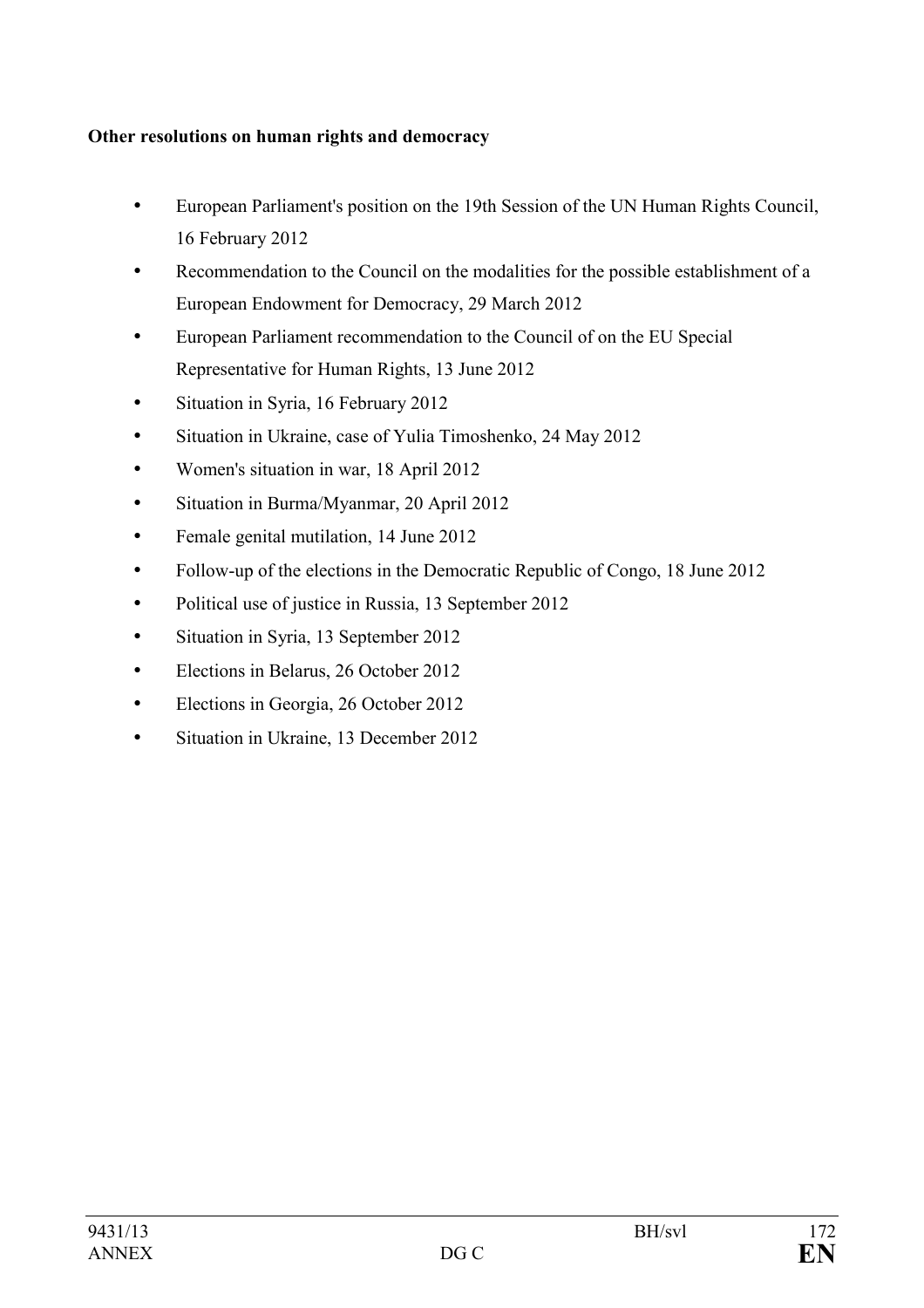## **Delegations of the Subcommittee on Human Rights**

- Geneva/UN Human Rights Council, 5-7 March 2012
- Yemen, 1-4 May
- New York/UN General Assembly (joint with Committee on Foreign Affairs), 28-31 **October**
- Bahrain, 18-21 December
- Turkey (including Syrian border), 19-21 December

# **Hearings in the Subcommittee on Human Rights**

- Inter-American Human Rights Mechanism
- Human Rights in Russia, focusing on discrimination, freedom of association and the rule of law
- Secret rendition and detention practices. How to protect Human Rights while countering terrorism?
- Justice in the Arab Spring Countries. Accountability for human rights violations, transitional justice, and judicial reform
- Human Rights in China
- The Impact of the Financial and Economic Crisis on Human Rights
- Human Rights and Climate Change
- Business and human rights: promoting society's interests and accountable, transparent and responsible business behaviour
- Human Rights in Iran
- Human Rights Situation in Mali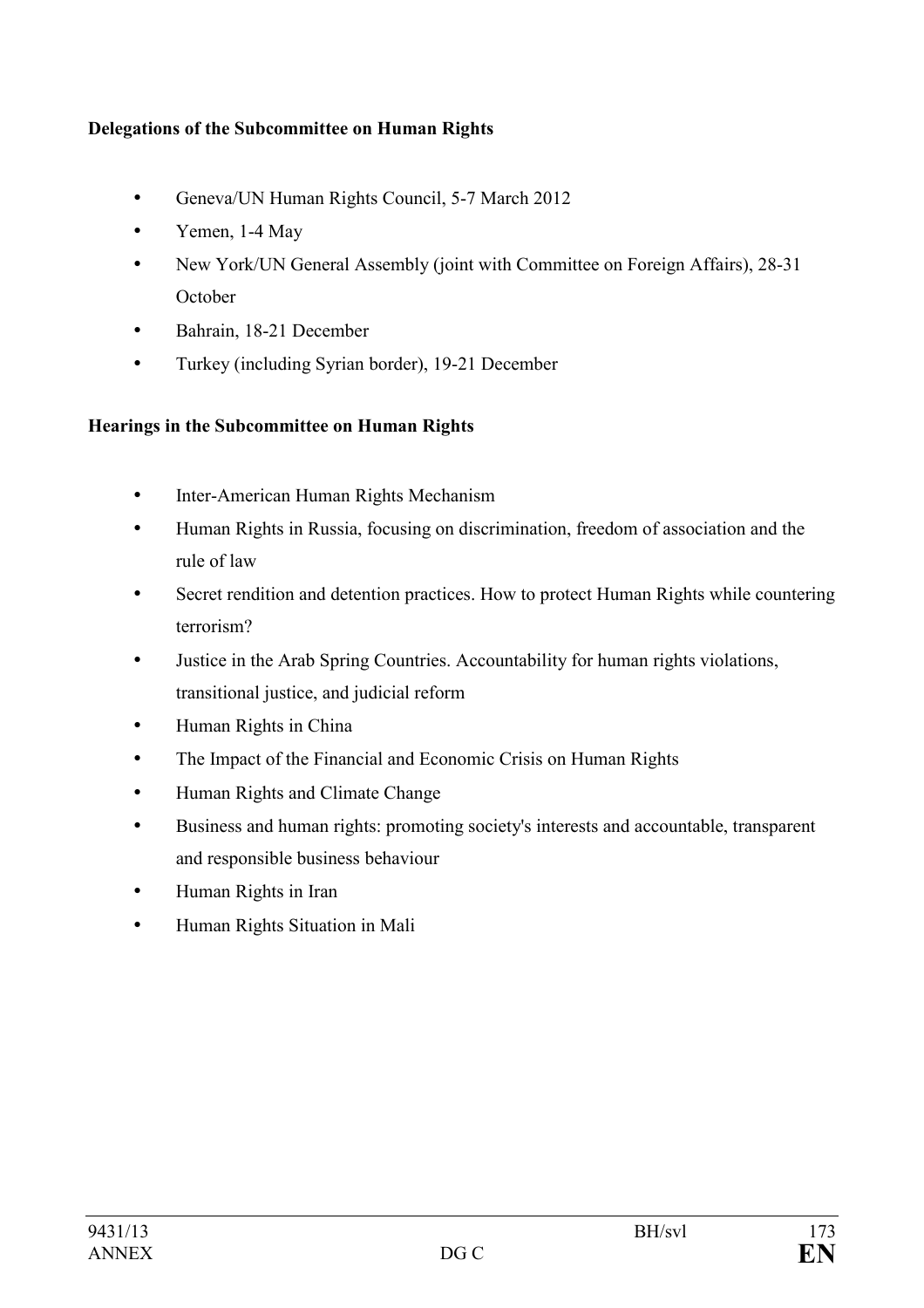#### **AEX I - HIGH-LEVEL MEETIG O THE RULE OF LAW AT THE ATIOAL AD ITERATIOAL LEVELS – EU PLEDGES**

The rule of law belongs to the fundamental principles on which the European Union is founded. The European Union strives to strengthen the rule of law in its Member States and promote of the rule of law in the third countries. Therefore, the European Union and its Member States (Austria, Belgium, Bulgaria, Cyprus, the Czech Republic, Denmark, Estonia, Finland, France, Germany, Greece, Hungary, Ireland, Italy, Latvia, Lithuania, Luxembourg, Malta, the Netherlands, Poland, Portugal, Romania, Slovakia, Slovenia, Spain, Sweden, United Kingdom of Great Britain and Northern Ireland) hereby pledge:

## **A. Strengthening the rule of law at the international level**

- 1. The EU Member States reiterate their pledges made at the  $31<sup>st</sup>$  Conference of the Red Cross and Red Crescent (Geneva, 28 November – 1 December 2011) to consider ratification of the 2006 Convention for the Protection of All Persons from Enforced Disappearance and the principal international humanitarian law instruments and other relevant legal instruments which have an impact on international humanitarian law to which they are not yet all party, namely:
- Additional Protocol III to the Geneva Conventions;

- The Hague Convention for the Protection of Cultural Property in the Event of Armed Conflict and its First and Second Protocols;

- The Optional Protocol to the UN Convention on the Rights of the Child on the involvement of children in armed conflict;
- The Ottawa Convention on the Prohibition of the Use, Stockpiling, Production and Transfer of Anti-Personnel Mines;
- Protocol II, as amended on 3 May 1996, and Protocol V to the 1980 Convention on Prohibitions or Restrictions on the Use of Certain Conventional Weapons which May Be Deemed to Be Excessively Injurious or to Have Indiscriminate Effects;
- The Convention on the prohibition of military use of environmental modification techniques.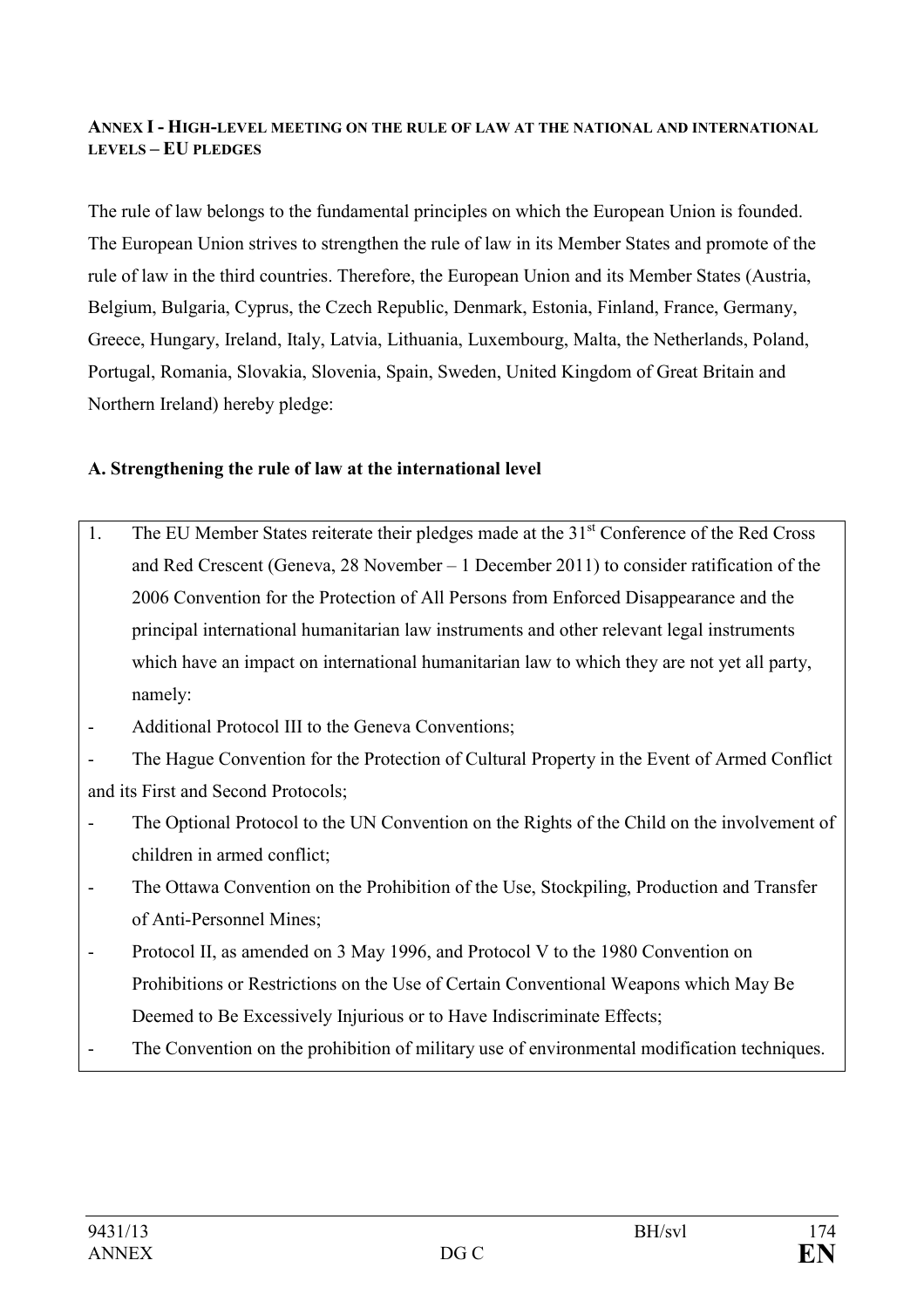- 2. The EU Member States which have not yet done so will consider ratifying or acceding to the Optional Protocol to the Convention against Torture and Other Cruel, Inhuman or Degrading Treatment or Punishment.
- 3. The EU Member States which have not yet done so will consider accepting the right of individual complaint under the UN Convention against Torture, the Convention on the Elimination of All Forms of Discrimination against Women, the Convention on the Elimination of All Forms of Racial Discrimination, the International Covenant on Civil and Political Rights and the UN Convention on the Rights of Persons with Disabilities.
- 4. The EU Member States which have not yet done so pledge to address the issue of statelessness by ratifying the 1954 UN Convention relating to the Status of Stateless Persons and by considering the ratification of the 1961 UN Convention on the Reduction of Statelessness.

# **B. Strengthening the rule of law at the national level**

# **1. Improving delivery of justice**

5. The EU will conduct a worldwide campaign on justice, focusing on the right to a fair trial, with a view to achieving results by 2014.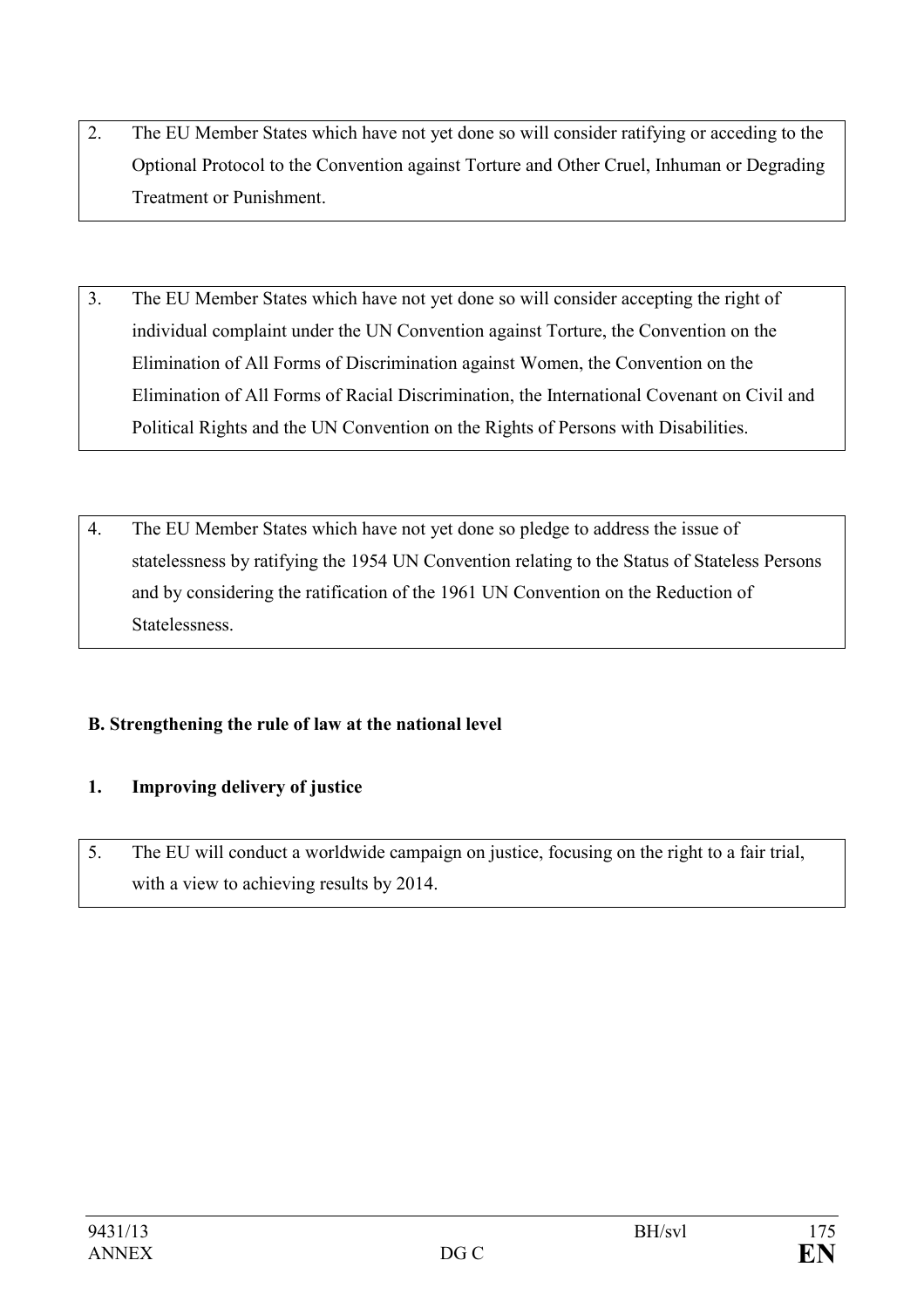- 6. As demonstrated in the EU Strategic Framework and Action Plan of 25 June 2012 covering the period until 31 December 2014, the EU and its Member States seek to be exemplary in ensuring respect for human rights within their respective competency areas, as well as seeking to promote human rights and the Rule of Law worldwide. With a view to ensuring full coherence and consistency between the EU's internal and external human rights policies, the EU and its Member States are committed to raising recommendations of the Human Rights Council's Universal Periodic Review which have been accepted, as well as observations and comments of treaty monitoring bodies and UN Special Procedures, in their relations with all third countries; the EU Member States are equally determined to implement or consider seriously such recommendations, observations and comments within their own borders.
- 7. By 2014, the EU will develop specific actions to improve access to justice, to strengthen judicial cooperation, to ensure the free circulation of judicial decisions within the EU and to enhance legal certainty. The EU will fast-track growth enhancing measures which aim at removing barriers to cross border trade, cutting unnecessary administrative burden and bringing business the legal certainty they need.

# **2. Supporting peace and security in conflict and post-conflict situations**

8. The EU will develop a policy on transitional justice, so as to help societies to deal with abuses of the past and to fight impunity, covering issues such as truth and reconciliation commissions, reparations and the criminal justice system, ensuring that such policy allows for tailored approaches to specific circumstances, by 2014.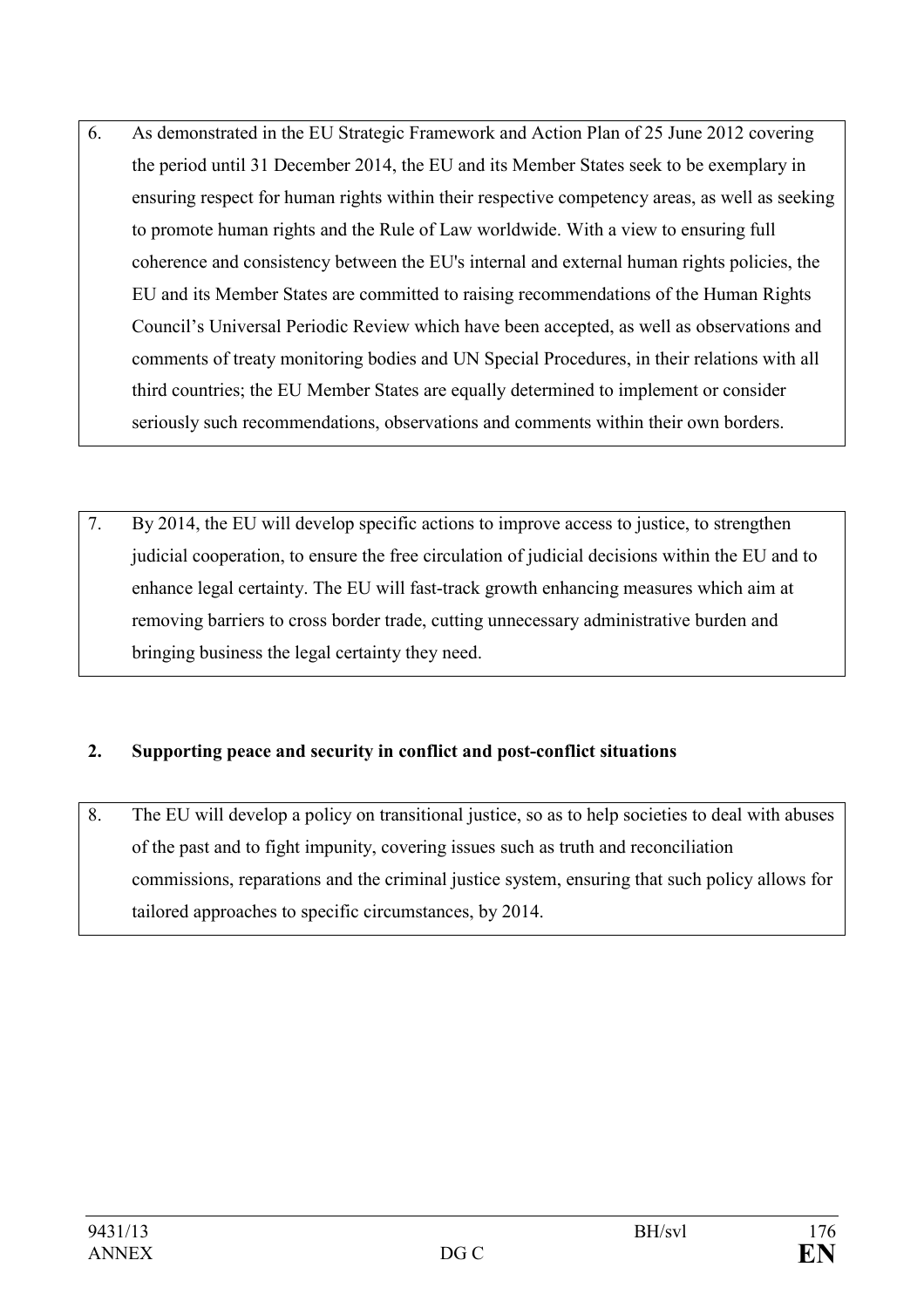9. The EU will enhance its support to the UN engagement in conflict and post-conflict situations in the rule of law area, in particular it will:

- define a list of civilian capacities, including rule of law capacities, the EU Member States can potentially put at UN disposal for peacekeeping operations by the end of 2012;

- provide political support for operation of a "One UN approach" to rule of law assistance at the country level**;**
- create a policy framework on EU providing a component to a UN peacekeeping operation and establish modalities for coordination between the EU and UN during planning and conduct of EU civilian missions deployed in support of UN operations by 2013;

strengthen the EU-UN coordination on assistance to the African Union and other regional organizations in respect of peacekeeping operations by 2013;

establish technical arrangements on cooperation in training and in the area of Lessons Learned, including rule of law missions, by 2013;

develop a General Framework between the EU and the UN on operational aspects of cooperation in peacekeeping/crisis management by 2014.

# **3. Fostering an enabling environment for sustainable human development**

# **3.1 Fighting corruption**

10. Starting in 2013, the European Commission will publish every two years the EU Anti-Corruption Report, accompanied by country analyses for each Member State including tailormade recommendations. It will also facilitate the exchange of best practices, identify trends and stimulate peer learning among Member States. The report will make use of all available sources, including the existing monitoring mechanisms (GRECO in the Council of Europe, OECD, UNCAC) independent experts and researchers, stakeholders and civil society. At the same time, it will ensure that the existing gaps of the international and European monitoring tools are being addressed and will allow the EU meet its legal obligation of self-assessment as a party to the UN Convention against Corruption.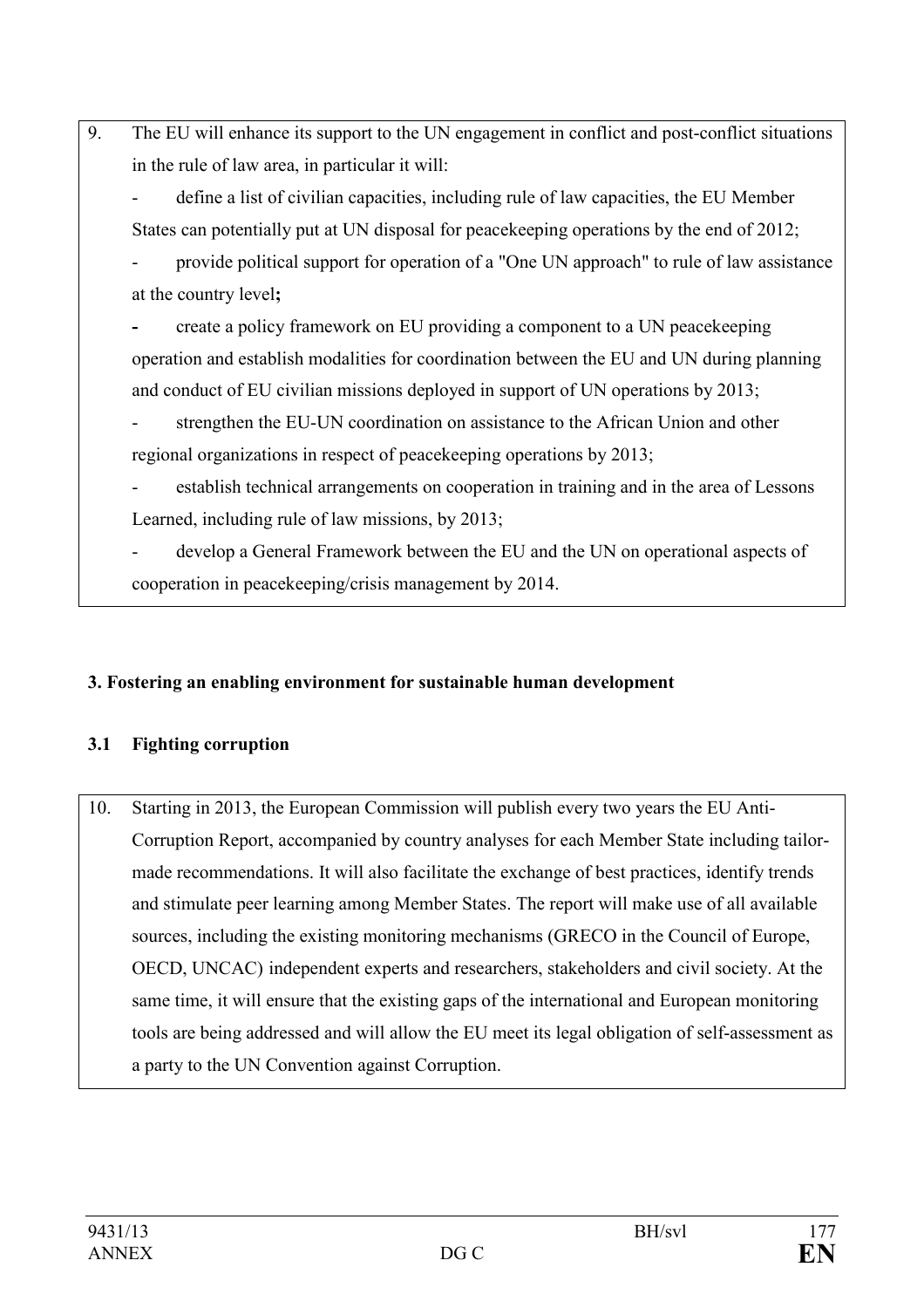#### **3.2 Birth registration and civic records**

11. The EU will develop a framework for raising issues of statelessness with third countries by 2014.

## **C. Strengthening the nexus between the national and international levels**

# **The International Criminal Court**

12. The European Union and its Member States refer to the pledges concerning the International Criminal Court made at the Review conference of the Rome Statute of the International Criminal Court (Kampala, 31 May – 11 June 2010) and at the  $31<sup>st</sup>$  International Conference of the Red Cross and Red Crescent (Geneva, 28 November – 1 December 2011) and they pledge to promote the greatest possible participation in and implementation of the Rome Statute of the International Criminal Court, the development and maintenance of an effective court and the realization of the principle of complementarity. To these ends, the EU and its Member States will particularly emphasize the ratification and acceptance of the Statute in negotiations and political dialogues with third countries, regional organisations and other regional groups, include provisions concerning the ICC and the international justice into EU agreements with third countries, promote dissemination of the values expressed in the Statute and cooperation with other states, international organizations and representatives of civil society. The EU and its Member States will facilitate technical assistance to interested states by supporting legislative work for the accession to the Statute, supporting their participation in the ICC and their access to the instruments of the ICC.

# **2. Addressing transnational threats**

#### **2.1 Counter-terrorism**

13. The EU pursues a civilian approach addressing counter-terrorism globally on the basis of criminal justice and the rule of law while protecting human rights. The EU promotes confidence building through regular counter-terrorism and security political dialogues and assists countries in need in their efforts via capacity building measures.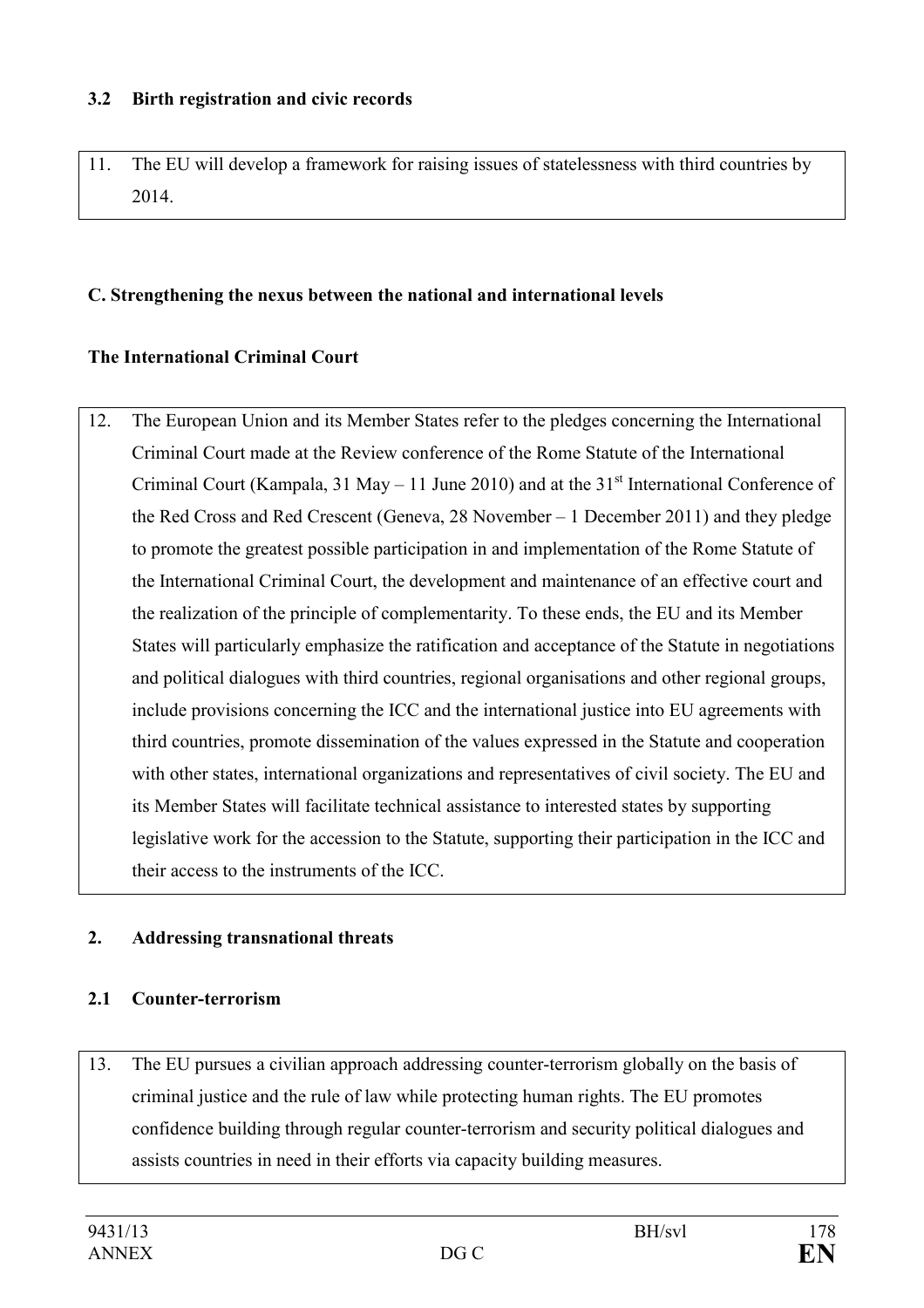In the field of prevention and fight against terrorism, the EU will continue to support an overall rule of law approach, the development of effective institutional and legal frameworks, national and regional counter-terrorism strategies and to strengthen the capacities of law enforcement and judicial institutions in partner countries in the Sahel, Horn of Africa and South Asia, including Pakistan. Furthermore, the EU will continue its effort in promoting the UN conventions and resolutions related to terrorism, in particular the UN Global Counter-Terrorism Strategy, and will engage actively in multilateral initiatives, such as the Global Counter-Terrorism Forum.

The EU pledges to increase its support for counter-terrorism capacity building measures, and by 2014, to support the enhancement of partner countries' capacity to:

- promote the criminal justice systems based on the full respect for rule of law and human rights;
- ratify and implement all the UN conventions on terrorism;
- support resolutions related to terrorism, especially the UN Global Counter-Terrorism Strategy with all the overall approach it embodies;
- exchange information, also at regional and international levels;
- anticipate a terrorist act;
- formulate appropriate response measures;
- conduct policies on countering violent extremism;
- conduct investigation and prosecution of terrorist cases based on the full respect for rule of law and human rights, while enhancing inter-agency and regional collaboration.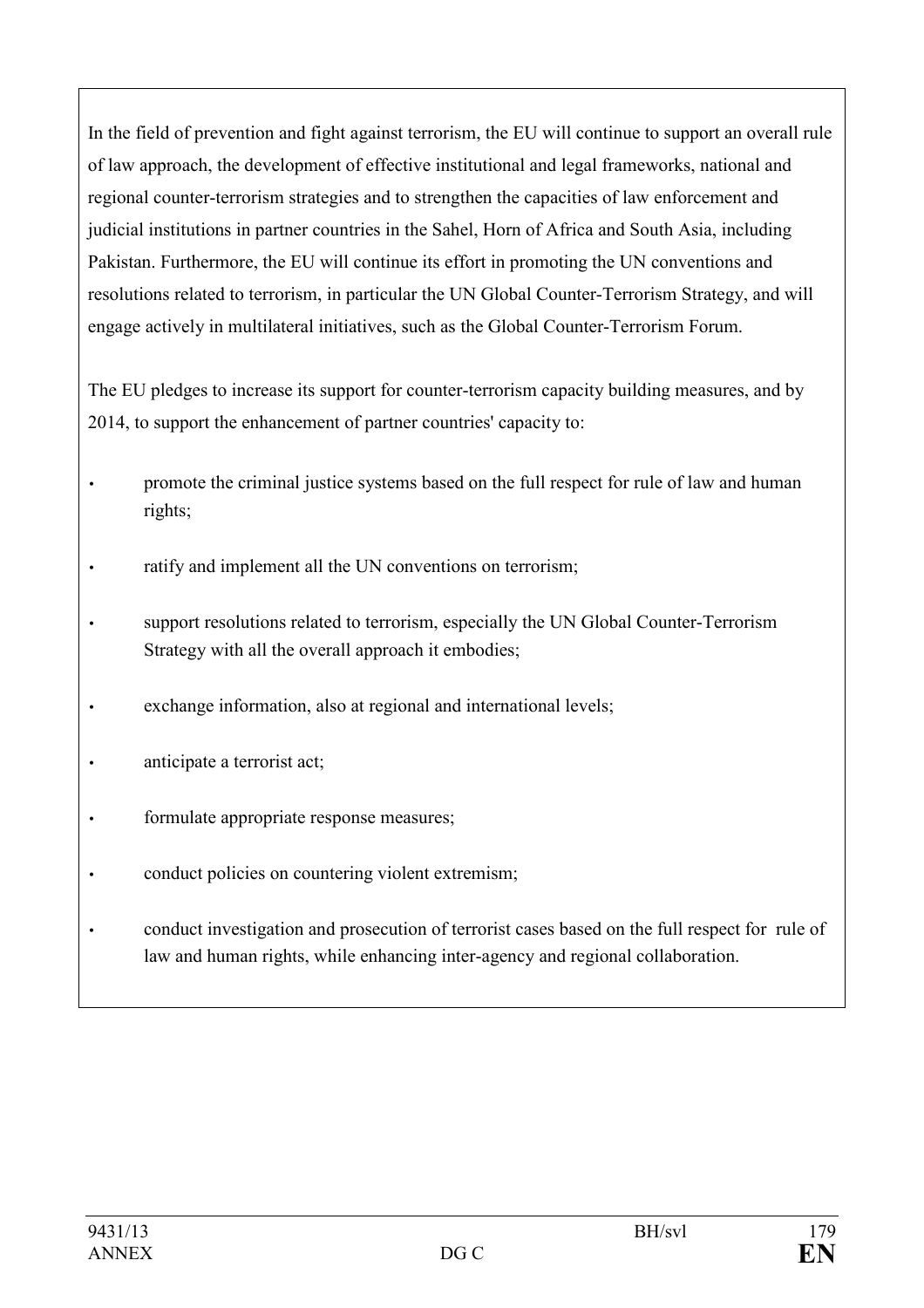- 14. The EU also pledges to implement measures on countering violent extremism, as well as on countering terrorist finance and illicit financial flows by promoting anti-money laundering framework, especially FATF recommendations, by 2014.
- 15. By 2014, the EU will develop operational guidance to ensure the consideration of human rights, and where applicable international humanitarian law, in the planning and implementation of counter-terrorism assistance projects with third countries, in particular as regards the respect of due process requirements (presumption of innocence, fair trial, rights of the defence).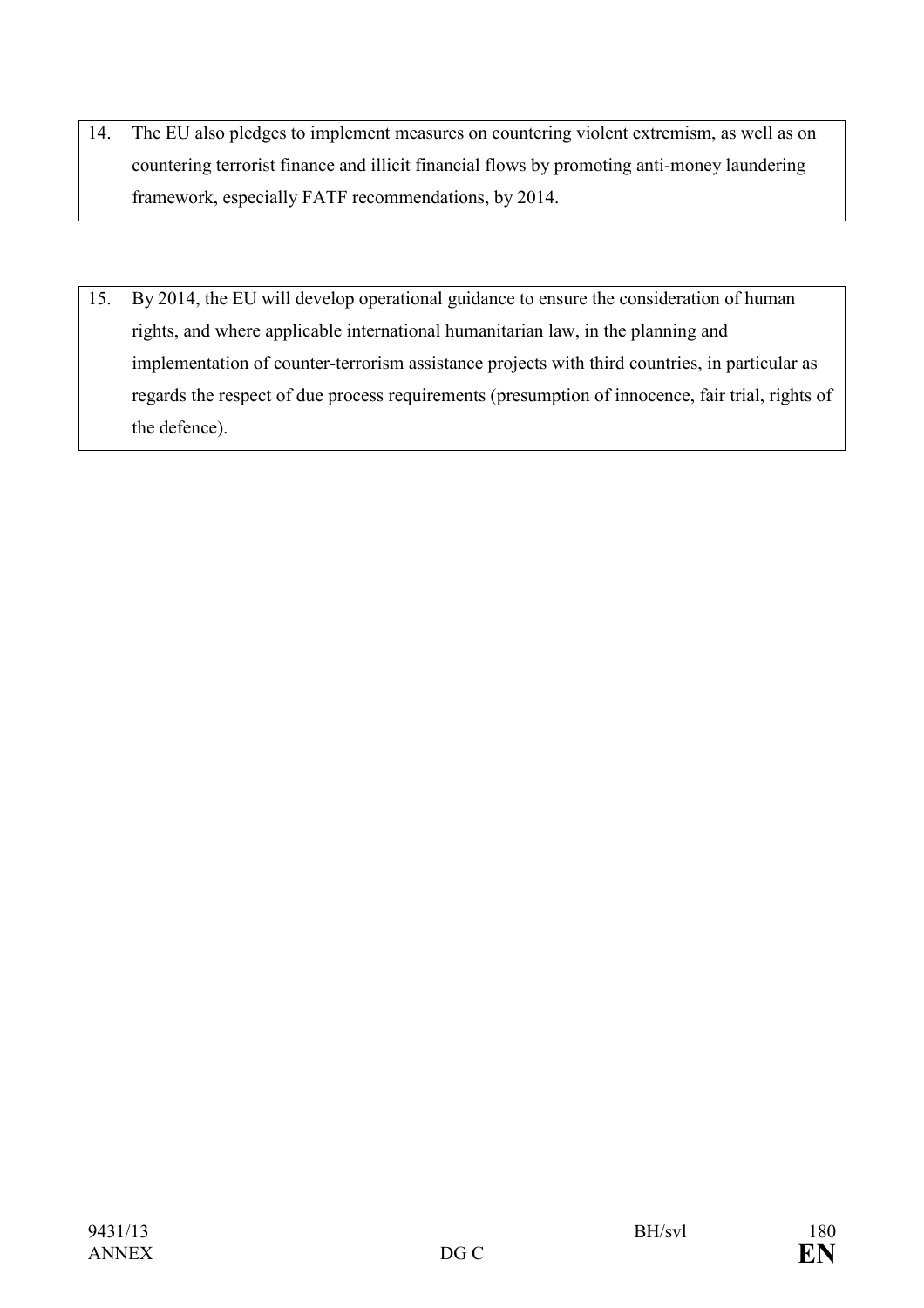### **2.2 Organised crime**

16. The EU pledges to fight against the manufacture of drugs and its trafficking by assisting partner countries in their efforts against this scourge.

By 2015, the EU pledges to support partner countries mainly by providing training and capacity building to allow local law enforcement, judicial and prosecuting authorities to:

· ratify and implement international conventions, in particular the UN conventions on drugs, the UN Convention against Transnational Organised Crime and its protocols;

adopt an intelligence-led approach to countering drug trafficking and other forms of trafficking (human beings, small arms, etc.);

· carry out complex investigations at regional and trans-regional levels;

· improve the collection and analysis of data related to drug trafficking;

improve information sharing and exchange also through the establishment of adequate databases and communication networks;

· develop inter-agency cooperation;

strengthen existing capacities and procedures in asset laundering investigation and confiscation;

increase regional and international cooperation.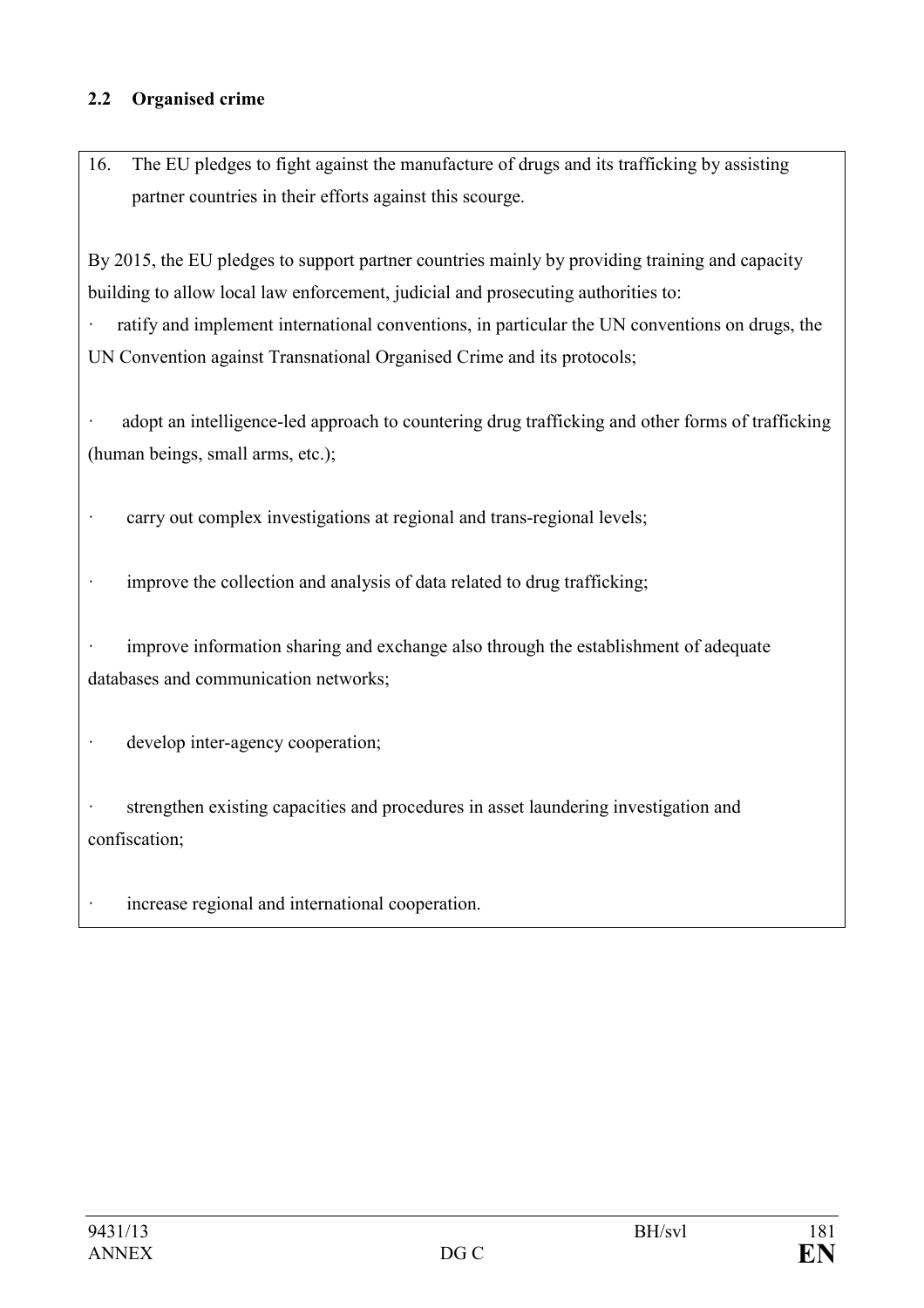- 17. With particular reference to small arms, the EU pledges to continue countering illicit transnational trafficking in firearms by strengthening the international normative framework. To this end, it will promote the ratification and implementation of the Protocol against the Illicit Manufacturing of and Trafficking in Firearms, their Parts and Components and Ammunition, supplementing the United Nations Convention against Transnational Organized Crime, in third countries.
- 18. By 2014, the EU pledges to support the creation of an international database as a tool to register, trace and track stolen and lost firearms and to identify related trafficking routes. This will allow countries to have access to, insert, update and query a centralized international database for lost and stolen firearms.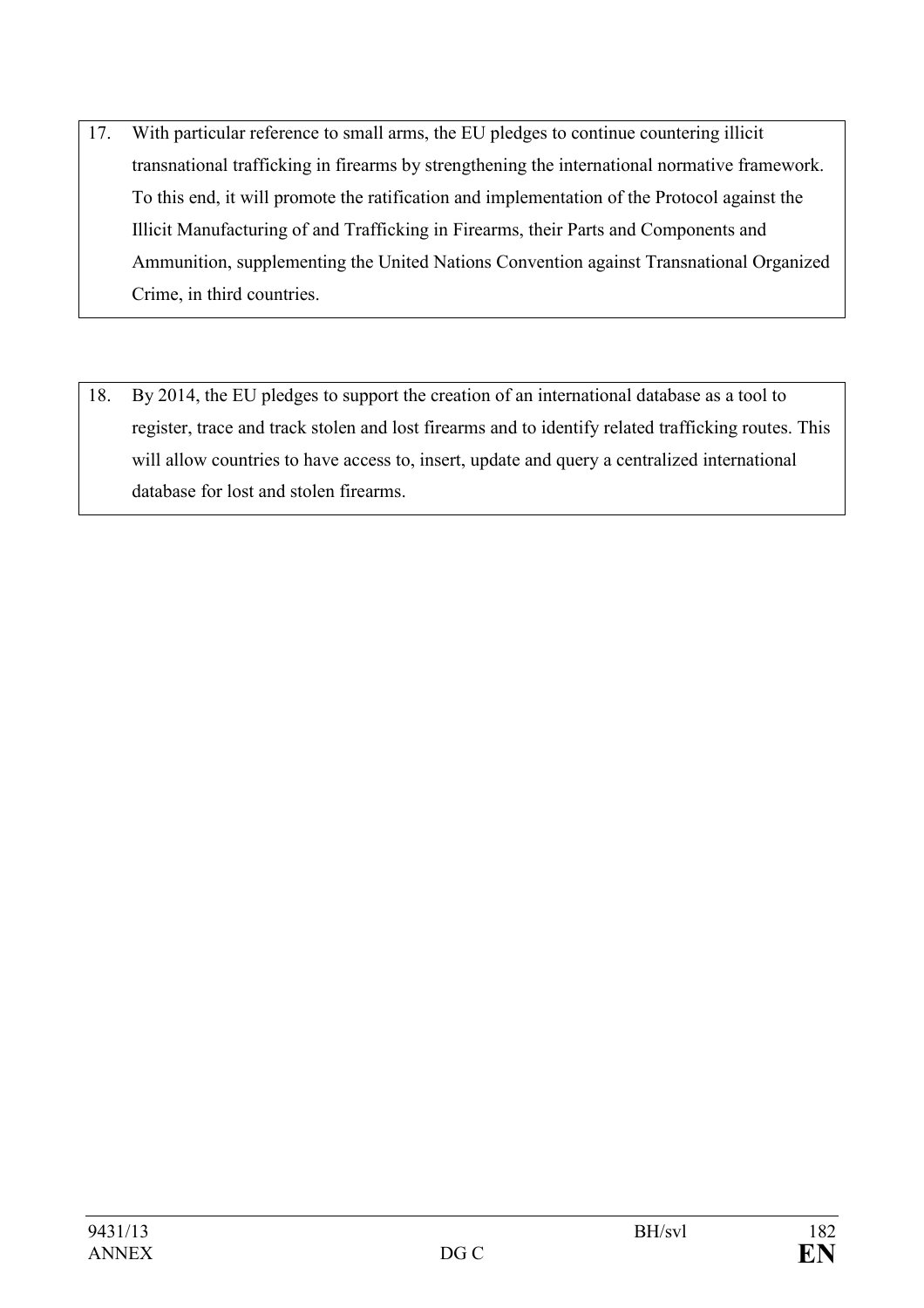## **2.3 Maritime piracy**

19. The EU pledges to support efforts to counter piracy and armed robbery at sea by paying particular attention to two of the most concerned regions in the world, namely the Horn of Africa and the Gulf of Guinea.

By 2015 (and beyond), the EU pledges to support partner countries by providing training and capacity building to allow local law enforcement, judicial and prosecuting authorities to:

· better respond to piracy and armed robbery attacks;

· improve information sharing and exchange at the regional level with a view to ultimately enhancing regional maritime domain awareness;

· conduct effective investigation and prosecution of piracy cases and related financial crime, with a special focus on the high level suspects;

set-up and train a land-based coastal police force (in Somalia).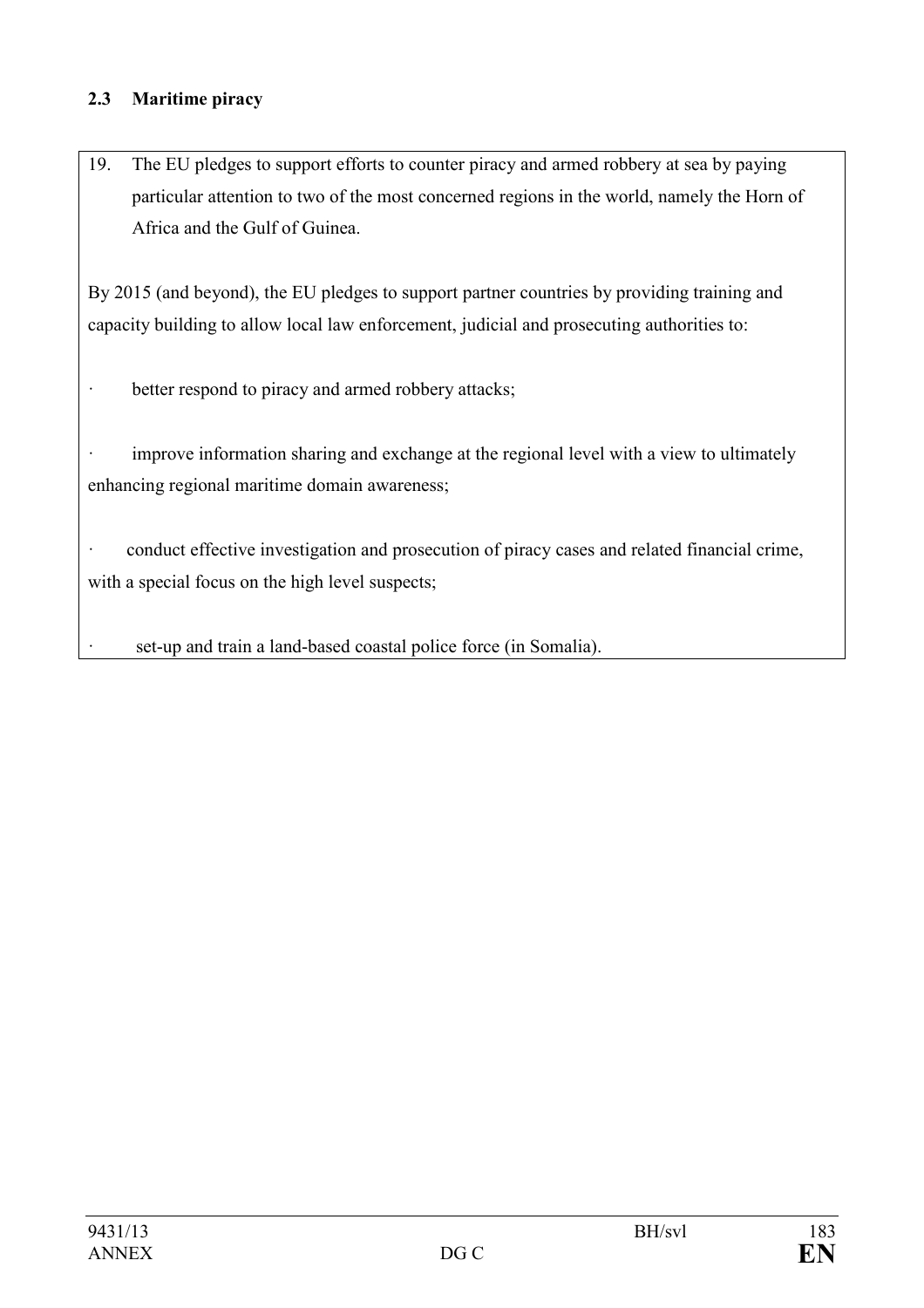## **2.4 Trafficking in human beings**

- 20. EU Member States will establish national referral mechanisms to better identify, refer, protect and assist victims of trafficking by the end of 2012. By 2015 the European Commission will develop a model for an EU Transnational Referral Mechanism which links national referral mechanisms to better identify, refer, protect and assist victims.
- 21. The EU will fund in 2012 a pilot project to strengthen regional cooperation on trafficking in human beings along routes from the East to the EU. In addition, under the Heroin Route programme, the EU will improve the collection and sharing of harmonized data on the actual numbers of people trafficked and improve the Criminal Justice Response on the trafficking in human beings cases.

## **3. Empowering women and children**

22. By 2015, 80% of the EU Delegations will introduce specific measures on the role of external assistance and development co-operation in their local strategies for the implementation of the EU Guidelines on Violence against Women and Girls and Combating All Forms of Discrimination against them. The EU thematic programmes and instruments will support nonstate actors to implement the EU Guidelines on Violence against Women and Girls and Combating All Forms of Discrimination against them.

#### **4. Accession and association process**

23. The EU will intensify its rule of law dialogue with countries of the Western Balkans, with the aim to strengthen preparations at earlier stages of the accession process. For Bosnia and Herzegovina a structured dialogue on justice was launched in 2011, a structured dialogue on the rule of law with Kosovo was launched on 30 May 2012. The EU will continue to support the rule of law projects in countries of the Western Balkans.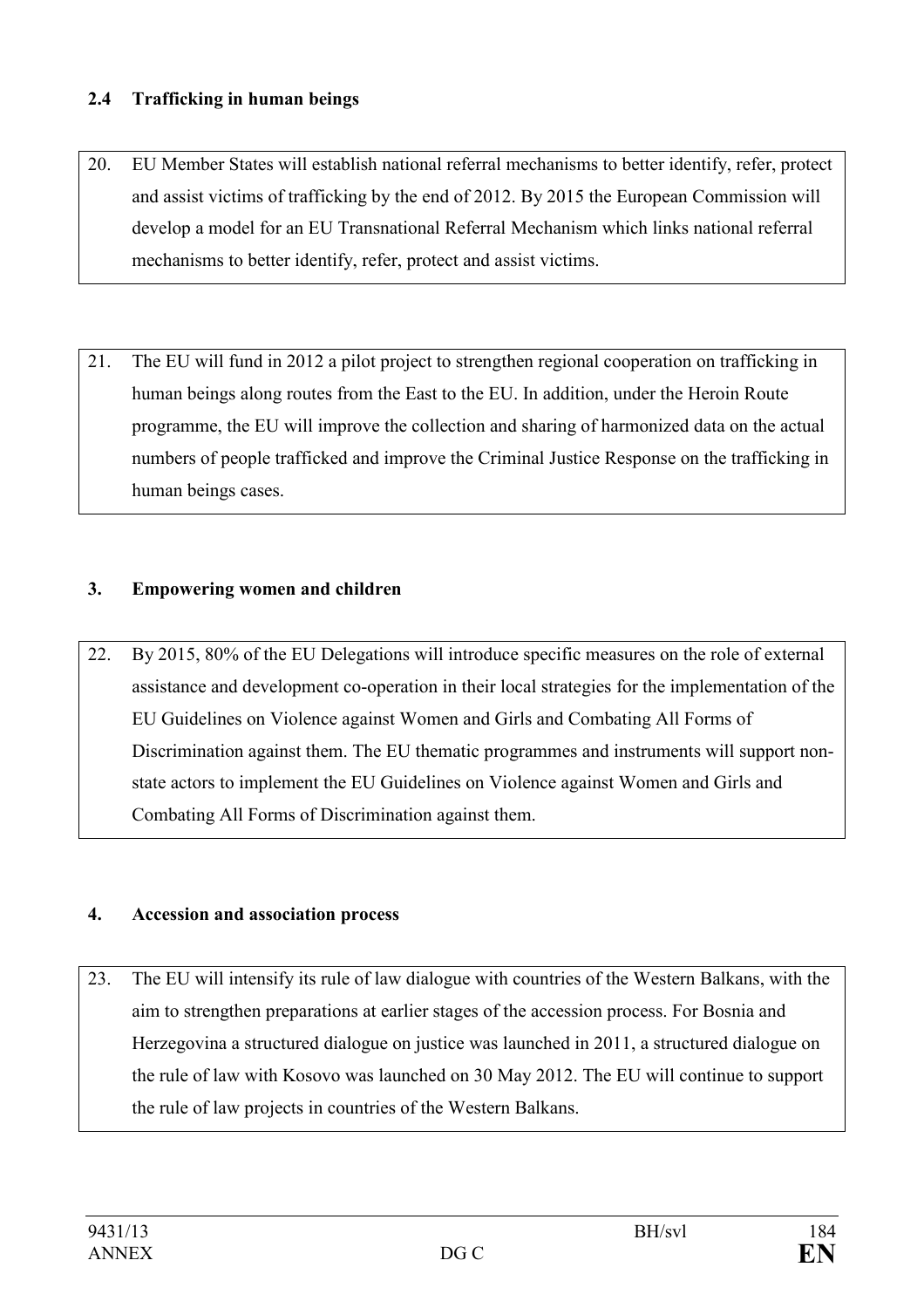## **5.** European Neighbourhood Policy

24. The rule of law is one of the key priorities of the European Neighbourhood Policy.

As regards the Eastern neighbourhood of the EU, the Roadmap to the 2013 Eastern Partnership Summit includes several measures in the area of the rule of law, notably improved functioning of the judiciary, cooperation among law enforcement agencies, fight against corruption and fight against cybercrime.

 - In the South Mediterranean, the EU is stepping up its technical and financial support for the rule of law, overseen by an efficient, impartial and independent judiciary, with guarantees for equal access to justice and respect for due process and fair trial standards, as well as reform of the security sector for sustainable democratisation.

The EU pledges to share with its neighbours the lessons learned and the best practices of its Member States which initiated processes of democratic transition and of building of the rule of law before they joined the EU.

# **6. Central Asia**

25. The EU will further intensify the Rule of Law Initiative for Central Asia, notably it will promote independent judiciaries, increased institutional capacities and modernising professional qualifications including through contributing to the implementation of the Council of Europe Neighbourhood Policy for Central Asia in these areas as well as modernisation of penal systems, with a special focus on the eradication of torture. The EU is ready to support the accession of Central Asian countries to the Group of States against Corruption (GRECO) of the Council of Europe and assist Central Asian efforts to accede to and to implement international anti-corruption and human rights conventions. The EU is also ready to strengthen counter-terrorism co-operation, including for follow-up to the agreed Joint Plan of Action for the implementation of the United Nations Global Counter-Terrorism Strategy in Central Asia.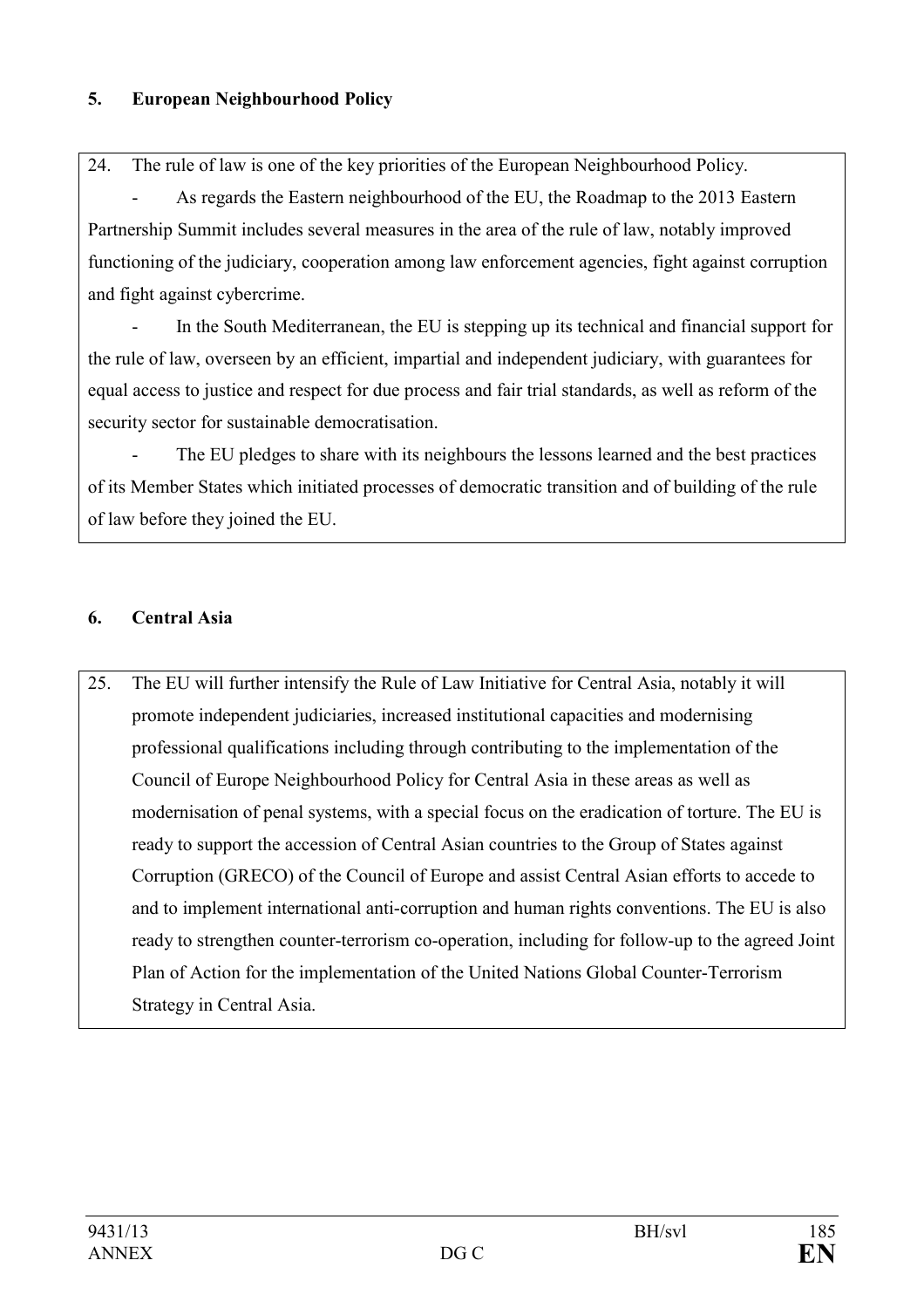#### **AEX II – TABLE OF ABBREVIATIOS**

| AAP            | <b>Annual Action Programme</b>                                    |
|----------------|-------------------------------------------------------------------|
| <b>ACP</b>     | African, Caribbean and Pacific Group of States                    |
| <b>AFCO</b>    | <b>Committee on Constitutional Affairs</b>                        |
| <b>AFET</b>    | Committee on Foreign Affairs                                      |
| <b>ASEAN</b>   | <b>Association of Southeast Asian Nations</b>                     |
| <b>ASEM</b>    | Asia Europe Meeting                                               |
| AU             | <b>African Union</b>                                              |
| <b>BICI</b>    | Bahraini Independent Commission of Inquiry                        |
| <b>BSSC</b>    | <b>Budget Support Steering Committee</b>                          |
| CAAC           | Children in Armed Conflict                                        |
| <b>CELAC</b>   | Latin America and Caribbean                                       |
| <b>CFSP</b>    | Common Foreign and Security Policy                                |
| <b>CIA</b>     | Central Intelligence Agency                                       |
| CiO            | Chairmanship in Office                                            |
| CoE            | Council of Europe                                                 |
| <b>COHOM</b>   | Council working party on human rights                             |
| <b>COREPER</b> | <b>Committee of Permanent Representatives</b>                     |
| <b>CRPD</b>    | Convention on the Rights of Persons with Disabilities             |
| <b>CSDP</b>    | Common Security and Defence Policy                                |
| <b>CSO</b>     | Civil Society Organisation                                        |
| <b>CSR</b>     | Corporate Social Responsibility                                   |
| <b>CSW</b>     | Commission on the Status of Women                                 |
| <b>CTC</b>     | <b>Counter-Terrorism Coordinator</b>                              |
| <b>DCI</b>     | <b>Development Cooperation Instrument</b>                         |
| <b>DEG</b>     | Democracy Support and Election Coordination Group                 |
| <b>DEVCO</b>   | EU Commission Directorate General for Development and Cooperation |
| <b>DEVE</b>    | Committee on Development                                          |
| <b>DPRK</b>    | Democratic People's Republic of Korea                             |
| <b>DROI</b>    | Subcommittee for Human Rights                                     |
| <b>DVB</b>     | Democratic Voice of Burma                                         |
| <b>EAT</b>     | <b>Electoral Assessment Team</b>                                  |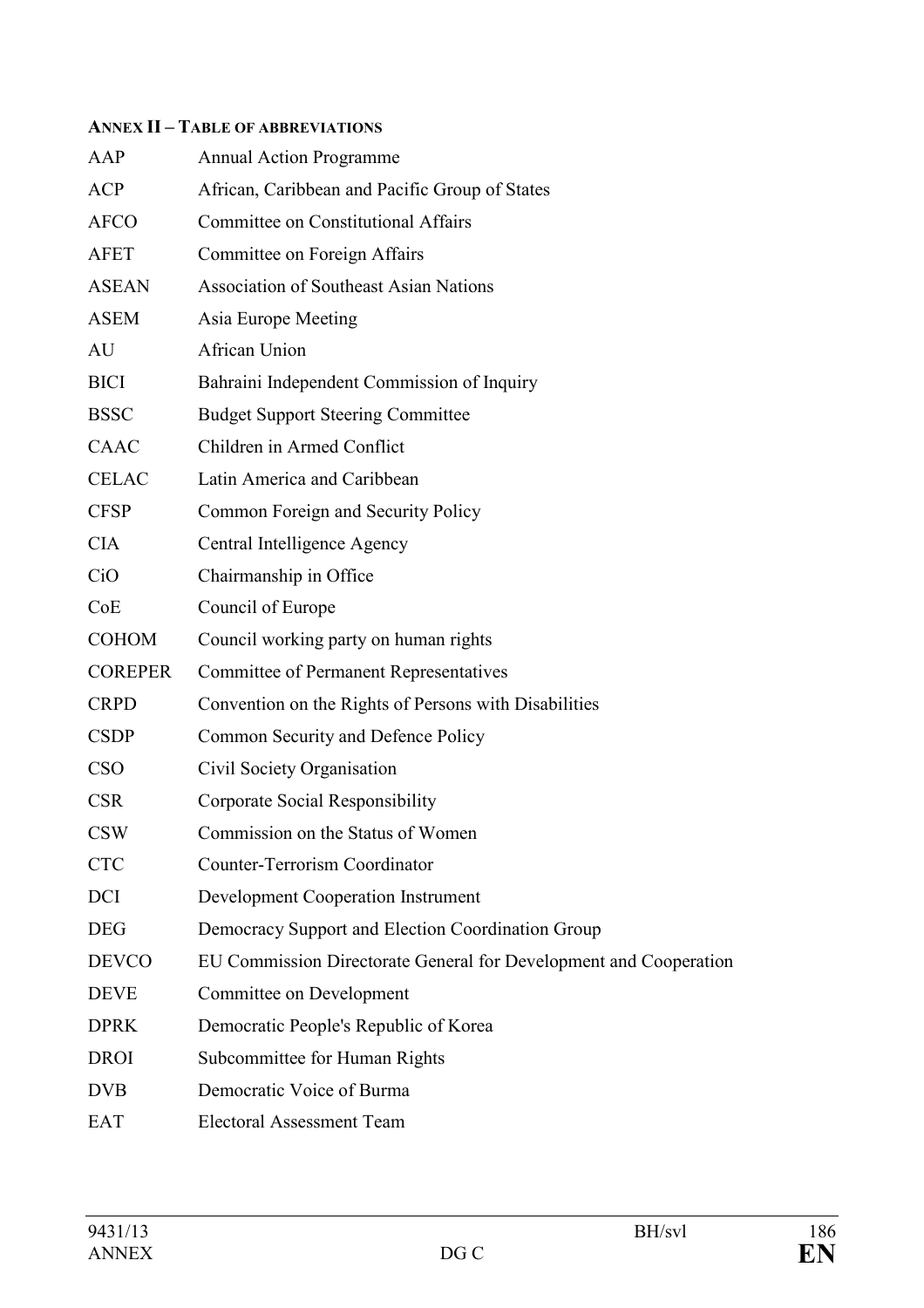| EC            | European Commission                                                             |
|---------------|---------------------------------------------------------------------------------|
| ECG           | <b>Election Coordination Group</b>                                              |
| <b>ECOWAS</b> | Economic Community of West African States                                       |
| <b>EDF</b>    | European Development Fund                                                       |
| <b>EEAS</b>   | European External Action Service                                                |
| <b>EED</b>    | European Endowment for Democracy                                                |
| EEM           | <b>Electoral Expert Mission</b>                                                 |
| EIB           | European Investment Bank                                                        |
| <b>EIDHR</b>  | European Instrument for Democracy and Human Rights                              |
| <b>EIUC</b>   | European Inter-University Centre for Human Rights and Democratisation           |
| <b>EMB</b>    | <b>Electoral Management Body</b>                                                |
| <b>EMPL</b>   | European Parliament Committee on Employment and Social Affairs                  |
| <b>ENP</b>    | European Neighbourhood Policy                                                   |
| <b>ENPI</b>   | European Neighbourhood and Partnership Instrument                               |
| <b>EOM</b>    | <b>Election Observation Mission</b>                                             |
| EP            | European Parliament                                                             |
| <b>ESC</b>    | Economic, social and cultural (rights)                                          |
| <b>ESCR</b>   | Economic, social and cultural rights                                            |
| <b>ESDC</b>   | European Security and Defence College                                           |
| <b>ESG</b>    | Environmental, social and governance                                            |
| EU            | European Union                                                                  |
| <b>EUMS</b>   | <b>European Union Member States</b>                                             |
| <b>EUNIC</b>  | European Union National Institutes for Culture                                  |
|               | <b>EURONEST</b> Euronest Parliamentary Assembly (Eastern Partnership)           |
| <b>EUSR</b>   | European Union Special Representative                                           |
| <b>EUTM</b>   | <b>European Union Training Mission</b>                                          |
| <b>FEMM</b>   | Committee on Women's Rights and Gender Equality                                 |
| <b>FFM</b>    | <b>Fact-Finding Mission</b>                                                     |
| FoRB          | Freedom of Religion or Belief                                                   |
| <b>FREMP</b>  | Council Working Party on Fundamental Rights, Citizens' Rights and Free Movement |
|               | of Persons within the EU                                                        |
| <b>FSJ</b>    | Freedom, security and justice                                                   |
| <b>FTA</b>    | Free Trade Agreement                                                            |
|               |                                                                                 |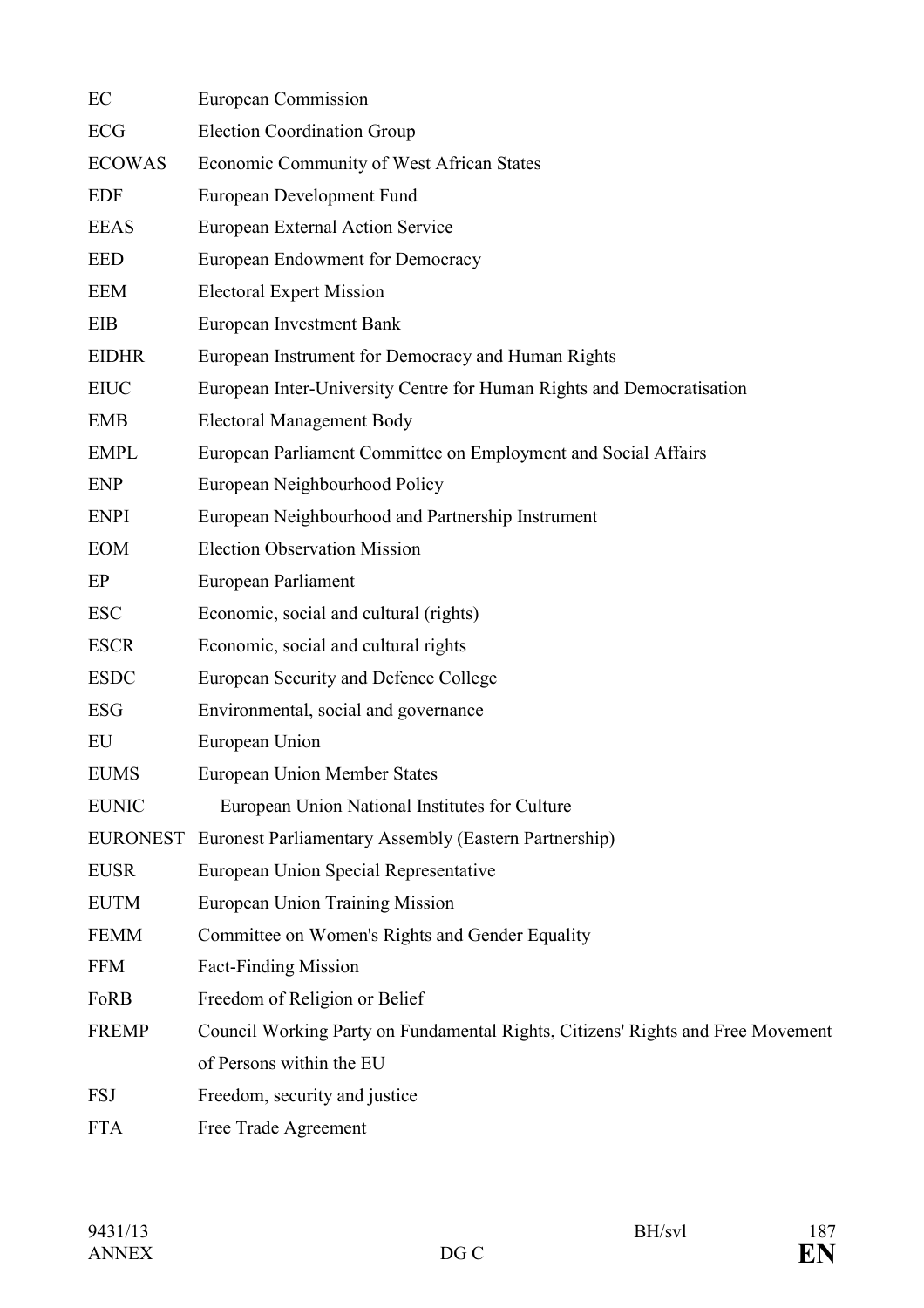| <b>FYROM</b>  | former Yugoslav Republic of Macedonia                                             |
|---------------|-----------------------------------------------------------------------------------|
| <b>GAMM</b>   | Global Approach to Migration and Mobility                                         |
| <b>GCTF</b>   | Global Counter-Terrorism Forum                                                    |
| <b>GGDC</b>   | Good Governance and Development Contracts                                         |
| <b>GRI</b>    | Global Reporting Initiative                                                       |
| <b>GRULAC</b> | Latin American and Caribbean Group                                                |
| <b>GSP</b>    | Generalised Scheme of Preferences                                                 |
| <b>HDIM</b>   | Human Dimension Implementation Meeting                                            |
| HQ            | Headquarters                                                                      |
| <b>HR</b>     | human rights                                                                      |
| HR/VP         | High representative / Vice-president                                              |
| <b>HRC</b>    | Human Rights Council                                                              |
| <b>HRD</b>    | Human rights defender                                                             |
| ICC           | <b>International Criminal Court</b>                                               |
| <b>ICCPR</b>  | International Covenant on Civil and Political Rights                              |
| <b>ICERD</b>  | International Convention on the Elimination of All Forms of Racial Discrimination |
| <b>ICRC</b>   | International Committee of the Red Cross                                          |
| <b>ICT</b>    | Information and communications technology                                         |
| <b>IDP</b>    | <b>Internally Displaced People</b>                                                |
| <b>IEOM</b>   | <b>International Election Observation Missions</b>                                |
| <b>IHL</b>    | International humanitarian law                                                    |
| <b>ILO</b>    | <b>International Labour Organisation</b>                                          |
| <b>INTA</b>   | Committee on International Trade                                                  |
| <b>JURI</b>   | Committee on Legal Affairs                                                        |
| LAS           | League of Arab States                                                             |
| <b>LGBT</b>   | Lesbian, Gay, Bisexual and Transgender                                            |
| <b>LGBTI</b>  | Lesbian, Gay, Bisexual, Transgender and Intersex                                  |
| <b>LIBE</b>   | Committee on Civil Liberties, Justice and Home Affairs                            |
| <b>MEP</b>    | Member of Parliament                                                              |
| MoU           | Memorandum of Understanding                                                       |
| <b>MS</b>     | <b>Member States</b>                                                              |
| <b>NDAA</b>   | National Defense Authorization Act                                                |
| <b>NEEDS</b>  | Network for Enhanced Electoral and Democratic Support                             |